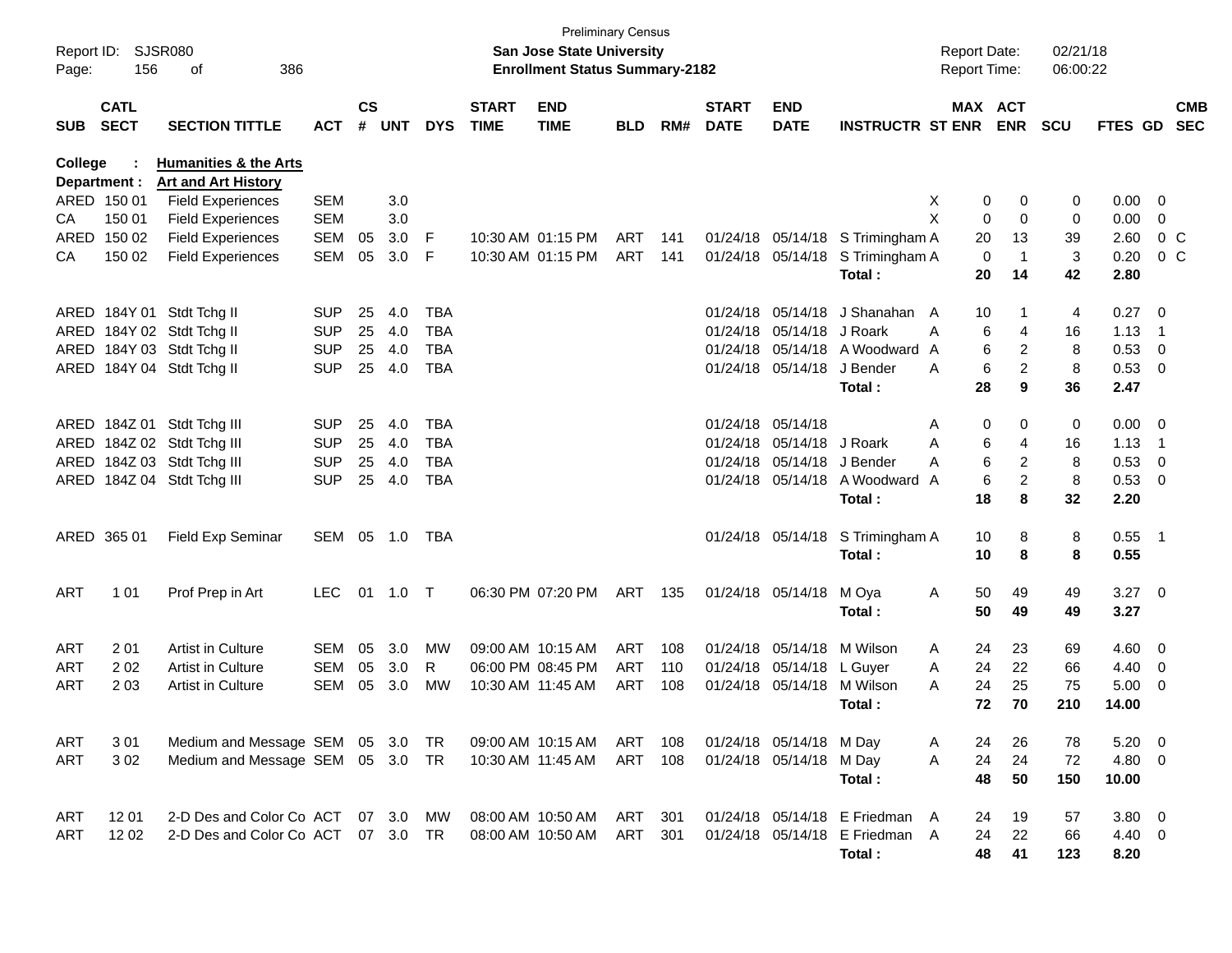| Report ID:<br>Page: | 157                        | SJSR080<br>386<br>οf      |                |            |            |                             |                           | <b>Preliminary Census</b><br>San Jose State University<br><b>Enrollment Status Summary-2182</b> |            |                             |                           |                             |                                  |   |                       | <b>Report Date:</b><br><b>Report Time:</b> | 02/21/18<br>06:00:22 |             |                          |  |
|---------------------|----------------------------|---------------------------|----------------|------------|------------|-----------------------------|---------------------------|-------------------------------------------------------------------------------------------------|------------|-----------------------------|---------------------------|-----------------------------|----------------------------------|---|-----------------------|--------------------------------------------|----------------------|-------------|--------------------------|--|
| <b>SUB</b>          | <b>CATL</b><br><b>SECT</b> | <b>ACT</b>                | <b>CS</b><br># | <b>UNT</b> | <b>DYS</b> | <b>START</b><br><b>TIME</b> | <b>END</b><br><b>TIME</b> | <b>BLD</b>                                                                                      | RM#        | <b>START</b><br><b>DATE</b> | <b>END</b><br><b>DATE</b> | <b>INSTRUCTR ST ENR</b>     |                                  |   | MAX ACT<br><b>ENR</b> | <b>SCU</b>                                 | FTES GD              |             | <b>CMB</b><br><b>SEC</b> |  |
| ART                 | 1301                       | 3-D Concepts              | <b>ACT</b>     | 07         | 3.0        | TR                          |                           | 12:00 PM 02:50 PM                                                                               | <b>ART</b> | 108                         | 01/24/18                  | 05/14/18                    | P Ludovici                       | Α | 24                    | 21                                         | 63                   | 4.20        | - 0                      |  |
| <b>ART</b>          | 13 02                      | 3-D Concepts              | <b>ACT</b>     | 07         | 3.0        | MW                          |                           | 12:00 PM 02:50 PM                                                                               | <b>ART</b> | 108                         | 01/24/18                  | 05/14/18                    | S Wright                         | A | 24                    | 22                                         | 66                   | 4.40        | 0                        |  |
| ART                 | 1303                       | 3-D Concepts              | <b>ACT</b>     | 07         | 3.0        | МW                          |                           | 03:00 PM 05:50 PM                                                                               | ART        | 108                         | 01/24/18                  | 05/14/18                    | S Wright                         | A | 24                    | 12                                         | 36                   | 2.40        | 0                        |  |
|                     |                            |                           |                |            |            |                             |                           |                                                                                                 |            |                             |                           |                             | Total:                           |   | 72                    | 55                                         | 165                  | 11.00       |                          |  |
| <b>ART</b>          | 24 01                      | Drawing I                 | <b>ACT</b>     | 07         | 3.0        | МW                          |                           | 08:00 AM 10:50 AM                                                                               | <b>ART</b> | 312                         | 01/24/18                  | 05/14/18                    | J Adkins                         | Α | 24                    | 17                                         | 51                   | 3.40        | 0                        |  |
| ART                 | 24 02                      | Drawing I                 | <b>ACT</b>     | 07         | 3.0        | MW                          |                           | 03:00 PM 05:50 PM                                                                               | <b>ART</b> | 312                         | 01/24/18                  | 05/14/18                    | E Friedman                       | A | 24                    | 24                                         | 72                   | 4.80        | 0                        |  |
| ART                 | 24 03                      | Drawing I                 | <b>ACT</b>     | 07         | 3.0        | MW                          |                           | 06:00 PM 08:50 PM                                                                               | <b>ART</b> | 314                         | 01/24/18                  | 05/14/18                    | E Friedman                       | A | 24                    | 16                                         | 48                   | 3.20        | 0                        |  |
| <b>ART</b>          | 24 04                      | Drawing I                 | <b>ACT</b>     | 07         | 3.0        | <b>TR</b>                   |                           | 12:00 PM 02:50 PM                                                                               | <b>ART</b> | 312                         | 01/24/18                  | 05/14/18                    | D Feasel                         | A | 24                    | 21                                         | 63                   | 4.20        | 0                        |  |
| ART                 | 24 05                      | Drawing I                 | <b>ACT</b>     | 07         | 3.0        | <b>TR</b>                   |                           | 03:00 PM 05:50 PM                                                                               | ART        | 314                         | 01/24/18                  | 05/14/18                    | L Guyer                          | A | 24                    | 13                                         | 39                   | 2.60        | 0                        |  |
| ART                 | 24 06                      | Drawing I                 | <b>ACT</b>     |            | 3.0        |                             |                           |                                                                                                 |            |                             |                           |                             |                                  | X | 0                     | $\mathbf 0$                                | 0                    | 0.00        | 0                        |  |
|                     |                            |                           |                |            |            |                             |                           |                                                                                                 |            |                             |                           |                             | Total:                           |   | 120                   | 91                                         | 273                  | 18.20       |                          |  |
| ART                 | 26 01                      | Drawing II                | <b>ACT</b>     |            | 3.0        |                             |                           |                                                                                                 |            |                             |                           |                             |                                  | Χ | 0                     | 0                                          | 0                    | 0.00        | 0                        |  |
| ART                 | 26 02                      | Drawing II                | <b>ACT</b>     | 07         | 3.0        | МW                          |                           | 12:00 PM 02:50 PM                                                                               | ART        | 312                         |                           | 01/24/18 05/14/18           | J Adkins                         | A | 24                    | 21                                         | 63                   | 4.20        | 0                        |  |
|                     |                            |                           |                |            |            |                             |                           |                                                                                                 |            |                             |                           |                             | Total:                           |   | 24                    | 21                                         | 63                   | 4.20        |                          |  |
| ART                 | 39 01                      | Multi Arts/Children       | LAB.           | 07         | 3.0        | TR                          |                           | 12:00 PM 02:50 PM                                                                               | ART        | 203                         |                           | 01/24/18 05/14/18           | S Trimingham A                   |   | 15                    | 15                                         | 45                   | 3.00        | $\overline{\mathbf{0}}$  |  |
|                     |                            |                           |                |            |            |                             |                           |                                                                                                 |            |                             |                           |                             | Total:                           |   | 15                    | 15                                         | 45                   | 3.00        |                          |  |
| ART                 | 46 01                      | Intro to Ceramics         | <b>ACT</b>     | 07         | 3.0        | F                           |                           | 09:30 AM 03:30 PM                                                                               | IS         | 165                         | 01/24/18                  | 05/14/18                    | M Van Den DoA                    |   | 25                    | 14                                         | 42                   | 2.80        | 0                        |  |
| ART                 | 46 02                      | Intro to Ceramics         | <b>ACT</b>     | 07         | 3.0        | MW                          |                           | 12:00 PM 02:50 PM                                                                               | IS         | 165                         | 01/24/18                  | 05/14/18                    | A Trippler                       | Α | 25                    | 22                                         | 66                   | 4.40        | 0                        |  |
| <b>ART</b>          | 46 03                      | Intro to Ceramics         | <b>ACT</b>     | 07         | 3.0        | <b>TR</b>                   |                           | 12:00 PM 02:50 PM                                                                               | IS         | 165                         | 01/24/18                  | 05/14/18                    | A Shiverdeck A                   |   | 25                    | 26                                         | 78                   | 5.20        | 0                        |  |
| <b>ART</b>          | 46 04                      | Intro to Ceramics         | <b>ACT</b>     | 07         | 3.0        | <b>TR</b>                   |                           | 06:00 PM 08:50 PM                                                                               | IS         | 166                         |                           | 01/24/18 05/14/18           | A Alvarez Ma A                   |   | 24                    | 18                                         | 54                   | 3.65        | -1                       |  |
|                     |                            |                           |                |            |            |                             |                           |                                                                                                 |            |                             |                           |                             | Total:                           |   | 99                    | 80                                         | 240                  | 16.05       |                          |  |
| <b>ART</b>          | 47 01                      | Intro Metal Smithing      | ACT            |            | 07 3.0     | TR                          |                           | 12:00 PM 02:50 PM                                                                               | ART        | 210                         |                           | 01/24/18 05/14/18           | Y Escalante                      | A | 24                    | 16                                         | 48                   | 3.20        | $\overline{\mathbf{0}}$  |  |
|                     |                            |                           |                |            |            |                             |                           |                                                                                                 |            |                             |                           |                             | Total:                           |   | 24                    | 16                                         | 48                   | 3.20        |                          |  |
| ART                 | 61 01                      | <b>Beginning Painting</b> | <b>ACT</b>     | 07         | 3.0        | MW                          |                           | 12:00 PM 02:50 PM                                                                               | ART        | 306                         |                           | 01/24/18 05/14/18           | D Feasel                         | A | 24                    | 19                                         | 57                   | 3.80        | $\overline{0}$           |  |
|                     |                            |                           |                |            |            |                             |                           |                                                                                                 |            |                             |                           |                             | Total:                           |   | 24                    | 19                                         | 57                   | 3.80        |                          |  |
| ART                 | 68 01                      | Beg. Sculpture            | ACT            |            | 07 3.0     | МW                          |                           | 12:00 PM 02:50 PM                                                                               | AF         | 001                         |                           |                             | 01/24/18 05/14/18 A Valenziano A |   | 25                    | 19                                         | 57                   | $3.80\ 0$   |                          |  |
| <b>ART</b>          | 68 02                      | Beg. Sculpture            | <b>ACT</b>     |            | 07 3.0     | MW                          |                           | 09:00 AM 11:50 AM                                                                               | AF         | 001                         |                           | 01/24/18 05/14/18           | <b>M</b> Moriarty                | A | 25                    | 10                                         | 30                   | $2.00 \t 0$ |                          |  |
|                     |                            |                           |                |            |            |                             |                           |                                                                                                 |            |                             |                           |                             | Total:                           |   | 50                    | 29                                         | 87                   | 5.80        |                          |  |
| <b>ART</b>          | 74 01                      | Intro to Digital Med      | ACT            |            | 07 3.0     | MW                          |                           | 03:00 PM 05:50 PM                                                                               | ART        | 241                         |                           |                             | 01/24/18 05/14/18 J Morgan       | A | 24                    | 23                                         | 69                   | $4.60$ 0    |                          |  |
| <b>ART</b>          | 74 02                      | Intro to Digital Med      | <b>ACT</b>     | 07         | 3.0        | <b>MW</b>                   |                           | 09:00 AM 11:50 AM                                                                               | <b>ART</b> | 241                         |                           |                             | 01/24/18 05/14/18 R Ebtehaj      | A | 24                    | 23                                         | 69                   | 4.60 0      |                          |  |
| <b>ART</b>          | 74 03                      | Intro to Digital Med      | <b>ACT</b>     |            | 07 3.0     | $-F$                        |                           | 10:00 AM 04:00 PM                                                                               | ART        | 237                         |                           | 01/24/18 05/14/18 T Cunniff |                                  | Α | 24                    | 18                                         | 54                   | $3.60 \ 0$  |                          |  |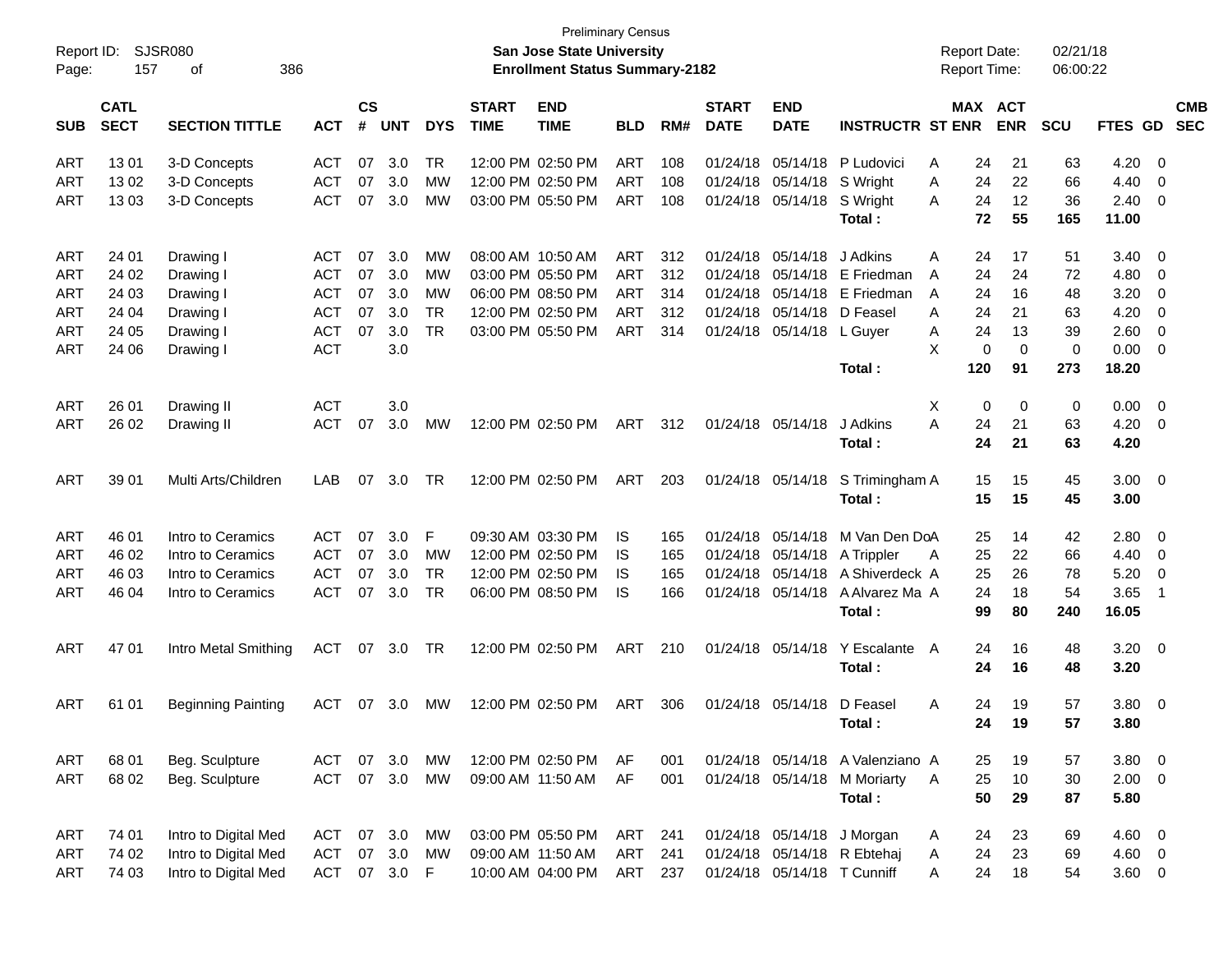| Report ID:<br>Page:             | SJSR080<br>158             | 386<br>οf                                                                                                    |                                                      |                    |                          |                                     |                             | <b>Preliminary Census</b><br><b>San Jose State University</b><br><b>Enrollment Status Summary-2182</b> |                                        |                   |                             |                                                             |                                                                                        | <b>Report Date:</b><br><b>Report Time:</b> |                      | 02/21/18<br>06:00:22  |                                       |                                                                |                          |
|---------------------------------|----------------------------|--------------------------------------------------------------------------------------------------------------|------------------------------------------------------|--------------------|--------------------------|-------------------------------------|-----------------------------|--------------------------------------------------------------------------------------------------------|----------------------------------------|-------------------|-----------------------------|-------------------------------------------------------------|----------------------------------------------------------------------------------------|--------------------------------------------|----------------------|-----------------------|---------------------------------------|----------------------------------------------------------------|--------------------------|
| <b>SUB</b>                      | <b>CATL</b><br><b>SECT</b> | <b>SECTION TITTLE</b>                                                                                        | <b>ACT</b>                                           | $\mathsf{cs}$<br># | <b>UNT</b>               | <b>DYS</b>                          | <b>START</b><br><b>TIME</b> | <b>END</b><br><b>TIME</b>                                                                              | <b>BLD</b>                             | RM#               | <b>START</b><br><b>DATE</b> | <b>END</b><br><b>DATE</b>                                   | <b>INSTRUCTR ST ENR</b>                                                                | MAX ACT                                    | <b>ENR</b>           | <b>SCU</b>            | FTES GD                               |                                                                | <b>CMB</b><br><b>SEC</b> |
| ART<br>ART                      | 74 04<br>74 05             | Intro to Digital Med<br>Intro to Digital Med                                                                 | <b>ACT</b><br><b>ACT</b>                             | 07                 | 3.0<br>07 3.0            | MW<br><b>TR</b>                     |                             | 06:00 PM 08:50 PM<br>09:00 AM 11:50 AM                                                                 | <b>ART</b><br><b>ART</b>               | 241<br>241        | 01/24/18<br>01/24/18        | 05/14/18<br>05/14/18                                        | C Hott<br>T Cunniff<br>Total:                                                          | 24<br>Α<br>24<br>A<br>120                  | 23<br>24<br>111      | 69<br>72<br>333       | $4.60$ 0<br>4.80<br>22.20             | - 0                                                            |                          |
| <b>ART</b><br><b>ART</b><br>ART | 75 01<br>75 02<br>75 03    | Intro Digital Video<br>Intro Digital Video<br>Intro Digital Video                                            | <b>ACT</b><br><b>ACT</b><br><b>ACT</b>               | 07<br>07<br>07     | 3.0<br>3.0<br>3.0        | <b>TR</b><br><b>MW</b><br><b>TR</b> |                             | 09:00 AM 11:50 AM<br>09:00 AM 11:50 AM<br>12:00 PM 02:50 PM                                            | <b>ART</b><br><b>ART</b><br><b>ART</b> | 237<br>237<br>110 | 01/24/18<br>01/24/18        | 05/14/18<br>05/14/18<br>01/24/18 05/14/18                   | M BuckinghamA<br>W Modes<br>M BuckinghamA<br>Total:                                    | 24<br>24<br>A<br>24<br>72                  | 12<br>12<br>21<br>45 | 36<br>36<br>63<br>135 | $2.40 \ 0$<br>2.40<br>4.20<br>9.00    | $\overline{\mathbf{0}}$<br>$\overline{\mathbf{0}}$             |                          |
| ART<br>ART<br>ART<br>ART        |                            | 100W 01 Writng Wrkshp FA<br>100W 02 Writng Wrkshp FA<br>100W 03 Writng Wrkshp FA<br>100W 04 Writng Wrkshp FA | <b>SEM</b><br><b>SEM</b><br><b>SEM</b><br><b>SEM</b> | 04<br>04<br>04     | 3.0<br>3.0<br>3.0<br>3.0 | MW<br><b>TR</b><br>TR               |                             | 10:30 AM 11:45 AM<br>10:30 AM 11:45 AM<br>12:00 PM 01:15 PM                                            | <b>ART</b><br><b>ART</b><br><b>ART</b> | 141<br>141<br>141 |                             | 01/24/18 05/14/18<br>01/24/18 05/14/18<br>01/24/18 05/14/18 | J Movassat<br>J Silk<br>J Silk                                                         | 25<br>A<br>х<br>0<br>A<br>25<br>25<br>A    | 23<br>0<br>25<br>24  | 69<br>0<br>75<br>72   | 4.65<br>0.00<br>5.00<br>4.80          | $\overline{\phantom{1}}$<br>$\overline{\phantom{0}}$<br>0<br>0 |                          |
| ART                             | 101 01                     | Digital Media Art                                                                                            | <b>ACT</b>                                           | 07                 | 3.0                      | TR                                  |                             | 12:00 PM 02:50 PM                                                                                      | ART                                    | 237               |                             | 01/24/18 05/14/18                                           | Total:<br>S Durie<br>Total:                                                            | 75<br>A<br>24<br>24                        | 72<br>24<br>24       | 216<br>72<br>72       | 14.45<br>4.80 0<br>4.80               |                                                                |                          |
| ART                             | 102 01                     | 3D Modeling and Prin ACT                                                                                     |                                                      |                    | 07 3.0                   | МW                                  |                             | 12:00 PM 02:50 PM                                                                                      | ART                                    | 241               |                             | 01/24/18 05/14/18                                           | R Holberton<br>Total:                                                                  | 24<br>$\mathsf{A}$<br>24                   | 27<br>27             | 81<br>81              | $5.40 \ 0$<br>5.40                    |                                                                |                          |
| ART                             | 103 01                     | Art as System                                                                                                | <b>ACT</b>                                           | 13                 | 3.0                      | MW                                  |                             | 03:00 PM 05:50 PM                                                                                      | ART                                    | 237               |                             | 01/24/18 05/14/18                                           | S Durie<br>Total:                                                                      | 24<br>Α<br>24                              | 21<br>21             | 63<br>63              | $4.20 \ 0$<br>4.20                    |                                                                |                          |
| ART                             | 104 01                     | Interdisc Sem Dig Me SEM                                                                                     |                                                      | 05                 | 3.0 W                    |                                     |                             | 12:00 PM 02:45 PM                                                                                      | ART                                    | 237               |                             | 01/24/18 05/14/18                                           | A Blanton<br>Total:                                                                    | 24<br>A<br>24                              | 17<br>17             | 51<br>51              | $3.40 \ 0$<br>3.40                    |                                                                |                          |
| ART                             | 105 01                     | Advanced Digit Video ACT                                                                                     |                                                      | 07                 | $3.0$ F                  |                                     |                             | 10:00 AM 04:00 PM                                                                                      | ART                                    | 241               |                             | 01/24/18 05/14/18                                           | R Arar<br>Total :                                                                      | 24<br>Α<br>24                              | 23<br>23             | 69<br>69              | $4.65$ 1<br>4.65                      |                                                                |                          |
| ART                             | 106 01                     | Tpcs:Human/Mach InteACT 07 3.0 TR                                                                            |                                                      |                    |                          |                                     |                             | 03:00 PM 05:50 PM ART 237                                                                              |                                        |                   |                             | 01/24/18 05/14/18 S Durie                                   | Total:                                                                                 | 24<br>A<br>24                              | 23<br>23             | 69<br>69              | 4.70 2<br>4.70                        |                                                                |                          |
| ART                             |                            | 107 01 Adv Proj Digital Med ACT 07 3.0 TR 12:00 PM 02:50 PM ART 241                                          |                                                      |                    |                          |                                     |                             |                                                                                                        |                                        |                   |                             | 01/24/18 05/14/18 G Hobbs                                   | Total:                                                                                 | 24<br>A<br>24                              | 24<br>24             | 72<br>72              | 4.85 1<br>4.85                        |                                                                |                          |
| ART<br>CS<br>ART                | 108 01<br>108 01<br>108 02 | Intro Game Studies<br>Intro Game Studies<br>Intro Game Studies                                               | LEC<br>LEC<br>LEC 01 3.0 F                           |                    | 01 3.0<br>01 3.0         | МW<br>МW                            |                             | 06:00 PM 07:15 PM<br>06:00 PM 07:15 PM<br>12:30 PM 03:15 PM ART 135                                    | ART 135<br>ART                         | 135               |                             |                                                             | 01/24/18 05/14/18 J Morgan<br>01/24/18 05/14/18 J Morgan<br>01/24/18 05/14/18 J Morgan | 30<br>A<br>0<br>A<br>50<br>A               | 6<br>33<br>14        | 18<br>99<br>42        | $1.20 \t 0 C$<br>6.60 0 C<br>2.90 2 C |                                                                |                          |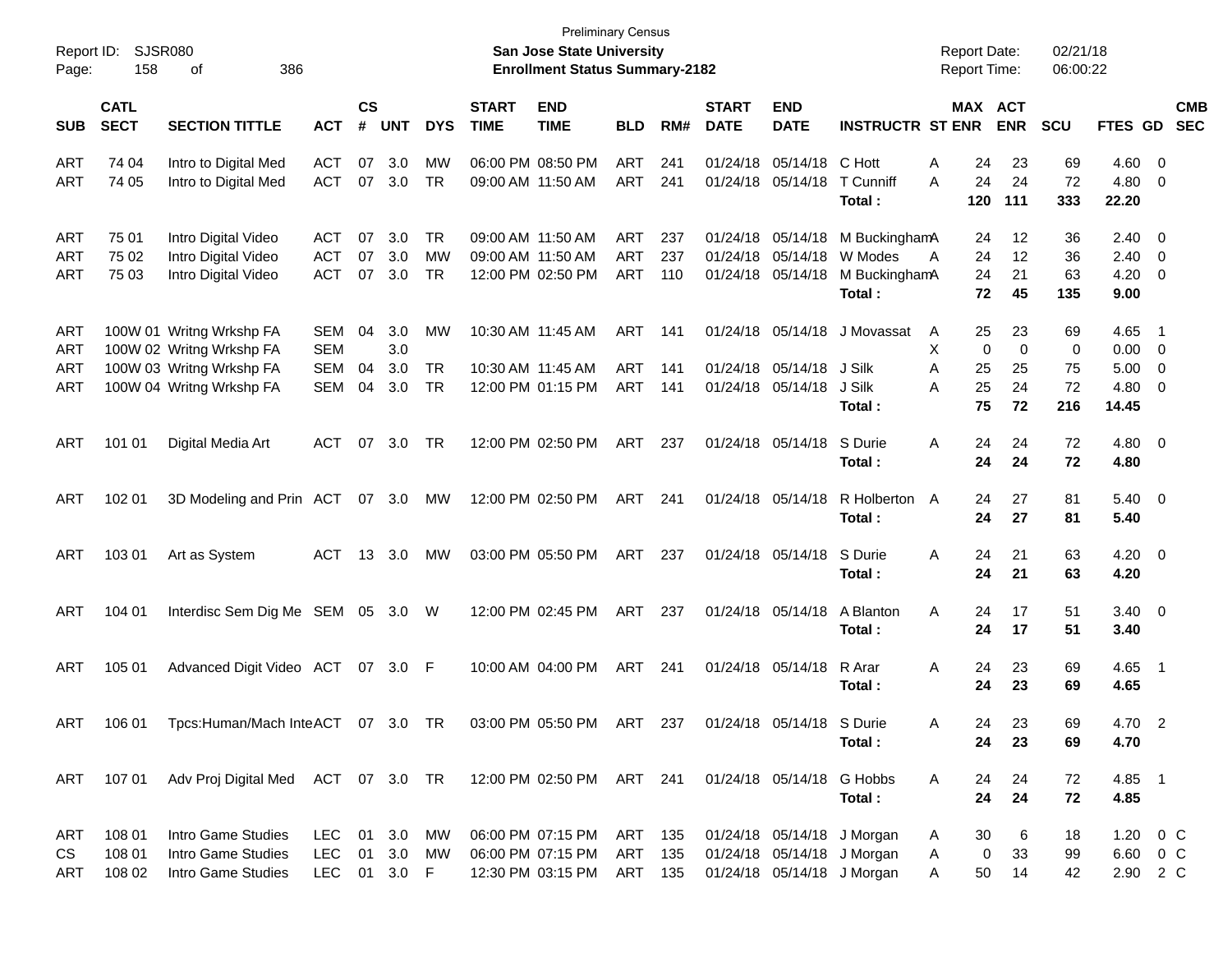| Report ID:<br>Page: | 159                        | SJSR080<br>386<br>οf                                        |                          |                |               |                        |                             | <b>Preliminary Census</b><br>San Jose State University<br><b>Enrollment Status Summary-2182</b> |                   |            |                             |                           |                                                               | <b>Report Date:</b><br><b>Report Time:</b> |                                 | 02/21/18<br>06:00:22 |                        |                          |
|---------------------|----------------------------|-------------------------------------------------------------|--------------------------|----------------|---------------|------------------------|-----------------------------|-------------------------------------------------------------------------------------------------|-------------------|------------|-----------------------------|---------------------------|---------------------------------------------------------------|--------------------------------------------|---------------------------------|----------------------|------------------------|--------------------------|
| <b>SUB</b>          | <b>CATL</b><br><b>SECT</b> | <b>SECTION TITTLE</b>                                       | <b>ACT</b>               | <b>CS</b><br># | <b>UNT</b>    | <b>DYS</b>             | <b>START</b><br><b>TIME</b> | <b>END</b><br><b>TIME</b>                                                                       | <b>BLD</b>        | RM#        | <b>START</b><br><b>DATE</b> | <b>END</b><br><b>DATE</b> | <b>INSTRUCTR ST ENR</b>                                       |                                            | <b>MAX ACT</b><br><b>ENR</b>    | <b>SCU</b>           | FTES GD                | <b>CMB</b><br><b>SEC</b> |
| CS                  | 108 02                     | Intro Game Studies                                          | <b>LEC</b>               |                | 01 3.0        | F                      |                             | 12:30 PM 03:15 PM                                                                               | ART               | 135        |                             | 01/24/18 05/14/18         | J Morgan<br>Total:                                            | Α<br>80                                    | 10<br>0<br>63                   | 30<br>189            | 2.10<br>12.80          | 2 C                      |
| ART                 | 132 01                     | <b>TpcsInterCeramics</b>                                    | <b>ACT</b>               |                | 07 3.0        | TR                     |                             | 09:00 AM 11:50 AM                                                                               | IS                | 124        |                             | 01/24/18 05/14/18         | A Shiverdeck A<br>Total :                                     | 24<br>24                                   | 22<br>22                        | 66<br>66             | 4.45 1<br>4.45         |                          |
| ART                 | 133 02                     | Tpcs:Ceramic Sculptu ACT 07 3.0                             |                          |                |               | MW                     |                             | 03:00 PM 05:50 PM                                                                               | IS                | 124        |                             | 01/24/18 05/14/18         | M Van Den DoA<br>Total :                                      | 18<br>18                                   | 10<br>10                        | 30<br>30             | $2.05$ 1<br>2.05       |                          |
| ART                 | 134 01                     | Tpcs:Advanced CeramiACT 13 3.0                              |                          |                |               | MW                     |                             | 03:00 PM 05:50 PM                                                                               | IS                | 124        |                             | 01/24/18 05/14/18         | M Van Den DoA<br>Total :                                      |                                            | 7<br>10<br>$\overline{7}$<br>10 | 30<br>30             | $2.00 \t 0$<br>2.00    |                          |
| ART                 | 137 01                     | <b>Figure Modeling</b>                                      | <b>ACT</b>               | 07             | 3.0           | MW                     |                             | 12:00 PM 02:50 PM                                                                               | IS                | 166        |                             | 01/24/18 05/14/18         | M Van Den DoA<br>Total:                                       | 25<br>25                                   | 25<br>25                        | 75<br>75             | $5.05$ 1<br>5.05       |                          |
| ART                 | 138 01                     | Elem Art Methods                                            | ACT                      | 07             | 3.0           | TR                     |                             | 04:30 PM 07:20 PM                                                                               | ART               | 203        |                             | 01/24/18 05/14/18         | <b>B</b> Hughes<br>Total:                                     | 25<br>Α<br>25                              | 13<br>13                        | 39<br>39             | 2.60 0<br>2.60         |                          |
| ART<br>СA           | 139 01<br>139 01           | <b>Teach Diversity Art</b><br><b>Teach Diversity Art</b>    | <b>ACT</b><br><b>ACT</b> | 07             | 3.0<br>07 3.0 | <b>TR</b><br><b>TR</b> |                             | 12:00 PM 02:50 PM<br>12:00 PM 02:50 PM                                                          | ART<br><b>ART</b> | 203<br>203 |                             | 01/24/18 05/14/18         | 01/24/18 05/14/18 S Trimingham A<br>S Trimingham A<br>Total : | 10<br>10                                   | 7<br>0<br>$\mathbf{1}$<br>8     | 21<br>3<br>24        | 1.40<br>0.20<br>1.60   | $0\,C$<br>$0\,$ C        |
| <b>ART</b>          | 140 01                     | Glass                                                       | ACT                      | 07             | 3.0           | MW                     |                             | 09:00 AM 11:50 AM                                                                               | IS                | 235        |                             |                           | 01/24/18 05/14/18 C Straubing<br>Total :                      | 20<br>A<br>20                              | 18<br>18                        | 54<br>54             | $3.60 \ 0$<br>3.60     |                          |
| <b>ART</b>          | 141 01                     | Adv Glass                                                   | ACT                      | 07             | 3.0           | MW                     |                             | 12:00 PM 02:50 PM                                                                               | IS                | 235        |                             | 01/24/18 05/14/18         | C Straubing<br>Total :                                        | 20<br>A<br>20                              | 16<br>16                        | 48<br>48             | 3.60 8<br>3.60         |                          |
| ART                 | 14701                      | Tpcs: Mtlsmithing/Je                                        | ACT                      |                | 07 3.0 F      |                        |                             | 09:30 AM 03:30 PM                                                                               | <b>ART</b>        | 210        |                             | 01/24/18 05/14/18         | Y Escalante<br>Total :                                        | 24<br>A<br>24                              | 14<br>14                        | 42<br>42             | 2.95<br>2.95           | $\overline{\mathbf{3}}$  |
| ART                 | 149 01                     | Tpcs:JewelSmSculp ACT 07 3.0 TR  03:00 PM 05:50 PM ART  210 |                          |                |               |                        |                             |                                                                                                 |                   |            |                             |                           | 01/24/18 05/14/18 Y Escalante A<br>Total:                     | 24<br>24                                   | 20<br>20                        | 60<br>60             | $4.05$ 1<br>4.05       |                          |
|                     | ART 150 01                 | Intro Printmaking                                           |                          |                |               |                        |                             | ACT 07 3.0 MW 12:00 PM 02:50 PM ART 307 01/24/18 05/14/18 l Carvajal                            |                   |            |                             |                           | Total:                                                        | A<br>24<br>24                              | 17<br>17                        | 51<br>51             | $3.40 \quad 0$<br>3.40 |                          |
|                     |                            | ART 151 01 Screen-Printing                                  |                          |                |               |                        |                             | ACT 07 3.0 MW 03:00 PM 05:50 PM ART 301 01/24/18 05/14/18 l Carvajal                            |                   |            |                             |                           | Total:                                                        | A<br>24<br>24                              | 25<br>25                        | 75<br>75             | $5.05$ 1<br>5.05       |                          |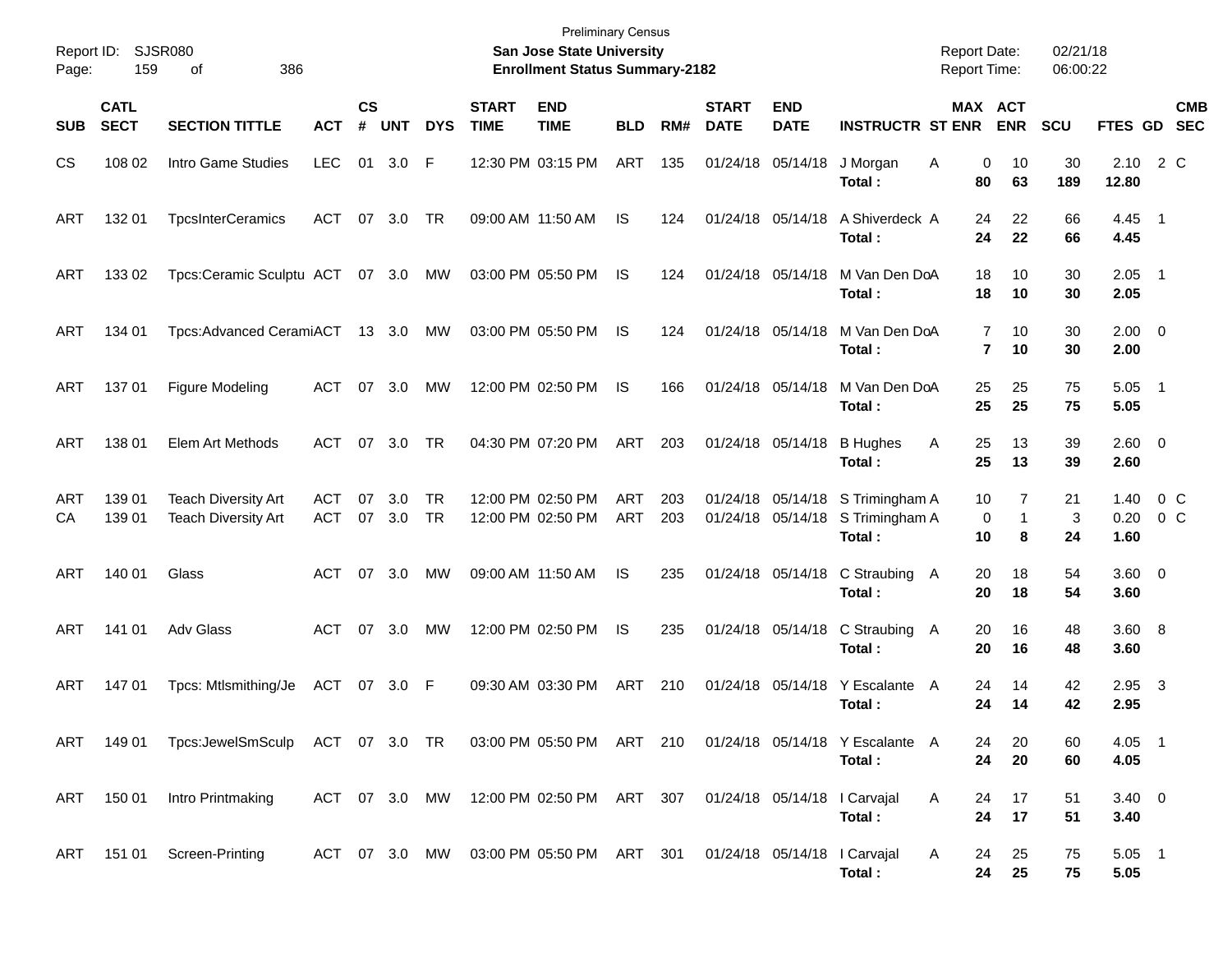| Page:                    | Report ID: SJSR080<br>160  | 386<br>of                                    |                          |                    |            |            |                             | <b>Preliminary Census</b><br>San Jose State University<br><b>Enrollment Status Summary-2182</b> |            |     |                             |                           |                                                                    | <b>Report Date:</b><br>Report Time: |                | 02/21/18<br>06:00:22 |                           |                          |
|--------------------------|----------------------------|----------------------------------------------|--------------------------|--------------------|------------|------------|-----------------------------|-------------------------------------------------------------------------------------------------|------------|-----|-----------------------------|---------------------------|--------------------------------------------------------------------|-------------------------------------|----------------|----------------------|---------------------------|--------------------------|
| <b>SUB</b>               | <b>CATL</b><br><b>SECT</b> | <b>SECTION TITTLE</b>                        | <b>ACT</b>               | $\mathsf{cs}$<br># | <b>UNT</b> | <b>DYS</b> | <b>START</b><br><b>TIME</b> | <b>END</b><br><b>TIME</b>                                                                       | <b>BLD</b> | RM# | <b>START</b><br><b>DATE</b> | <b>END</b><br><b>DATE</b> | <b>INSTRUCTR ST ENR</b>                                            | MAX ACT                             | <b>ENR</b>     | SCU                  | FTES GD                   | <b>CMB</b><br><b>SEC</b> |
| ART                      | 153 01                     | Tpcs: Intaglio Proce                         | <b>ACT</b>               |                    | 3.0        |            |                             |                                                                                                 |            |     |                             |                           | Total:                                                             | X<br>0<br>$\mathbf 0$               | 0<br>0         | 0<br>0               | $0.00 \t 0$<br>0.00       |                          |
| ART                      | 158 01                     | Tpcs: Adv Drawing                            | <b>ACT</b>               |                    | 07 3.0     | TR         |                             | 03:00 PM 05:50 PM                                                                               | ART 312    |     |                             | 01/24/18 05/14/18         | M Taylor<br>Total:                                                 | Α<br>24<br>24                       | 16<br>16       | 48<br>48             | $3.25$ 1<br>3.25          |                          |
| ART                      | 162 01                     | Watercolor                                   | <b>ACT</b>               |                    | 07 3.0     | <b>MW</b>  |                             | 12:00 PM 02:50 PM                                                                               | ART        | 314 |                             | 01/24/18 05/14/18         | <b>G</b> Antokal<br>Total:                                         | 24<br>A<br>24                       | 21<br>21       | 63<br>63             | $4.25$ 1<br>4.25          |                          |
| ART                      |                            | 164B 01 Int. Painting II                     | ACT                      |                    | 07 3.0     | TR         |                             | 03:00 PM 05:50 PM                                                                               | ART        | 310 |                             | 01/24/18 05/14/18         | D Feasel<br>Total:                                                 | A<br>24<br>24                       | 17<br>17       | 51<br>51             | $3.40 \quad 0$<br>3.40    |                          |
| ART                      | 165 01                     | Tpcs: Figure Paintin                         | ACT 07 3.0 TR            |                    |            |            |                             | 12:00 PM 02:50 PM                                                                               | ART        | 306 |                             | 01/24/18 05/14/18         | M Taylor<br>Total:                                                 | 24<br>Α<br>24                       | 25<br>25       | 75<br>75             | $5.10$ 2<br>5.10          |                          |
| ART                      | 166 01                     | Tpcs:Advanced Painti LAB                     |                          |                    | 15 3.0     | MW         |                             | 03:00 PM 05:50 PM                                                                               | ART        | 310 |                             | 01/24/18 05/14/18         | <b>G</b> Antokal<br>Total:                                         | A<br>24<br>24                       | 21<br>21       | 63<br>63             | 4.35 3<br>4.35            |                          |
| ART                      | 168 01                     | Topics in Woodworkin LAB                     |                          |                    | 3.0        |            |                             |                                                                                                 |            |     |                             |                           | Total:                                                             | X<br>0<br>0                         | 0<br>0         | 0<br>0               | $0.00 \t 0$<br>0.00       |                          |
| ART                      | 170 01                     | Tpcs:Fabricated Scul ACT 13 3.0              |                          |                    |            | MW         |                             | 03:00 PM 05:50 PM                                                                               | AF         | 001 |                             | 01/24/18 05/14/18         | A Valenziano A<br>Total:                                           | 24<br>24                            | 13<br>13       | 39<br>39             | $2.65$ 1<br>2.65          |                          |
| ART                      | 175 01                     | Sp Top Studio Art                            | <b>ACT</b>               |                    | 07 3.0     | TR         |                             | 03:00 PM 05:50 PM                                                                               | ART        | 241 |                             | 01/24/18 05/14/18         | A Blanton<br>Total:                                                | 24<br>A<br>24                       | 11<br>11       | 33<br>33             | $2.20 \t 0$<br>2.20       |                          |
| ART                      | 17701                      | <b>Prof Practices</b>                        | <b>LEC</b>               | 04                 | 3.0        | $\top$     |                             | 03:00 PM 05:45 PM                                                                               | ART        | 141 |                             | 01/24/18 05/14/18         | J Hernandez A<br>Total:                                            | 24<br>24                            | 26<br>26       | 78<br>78             | $5.20 \ 0$<br>5.20        |                          |
|                          |                            | ART 178 01 Art Field Work                    | SUP 36 3.0 TBA           |                    |            |            |                             |                                                                                                 |            |     |                             |                           | 01/24/18 05/14/18 A Raynsford A<br>Total:                          | 6<br>$\bf 6$                        | 0<br>$\pmb{0}$ | 0<br>0               | $0.00 \t 0$<br>0.00       |                          |
| ART                      | 179 01                     | Spec Prob in Art                             | SUP 36 3.0 TBA           |                    |            |            |                             |                                                                                                 |            |     |                             |                           | 01/24/18 05/14/18 A Raynsford A<br>Total:                          | 6<br>$\bf 6$                        | 0<br>$\bf{0}$  | 0<br>0               | $0.00 \t 0$<br>0.00       |                          |
| <b>ART</b><br><b>ART</b> | 180 03<br>180 04           | <b>Indiv Studies</b><br><b>Indiv Studies</b> | <b>SUP</b><br><b>SUP</b> |                    | 36 1.0 TBA | 36 3.0 TBA |                             |                                                                                                 |            |     |                             |                           | 01/24/18 05/14/18 A Raynsford A<br>01/24/18 05/14/18 A Raynsford A | 30<br>6                             | 12<br>3        | 36<br>3              | $2.40 \ 0$<br>$0.20 \t 0$ |                          |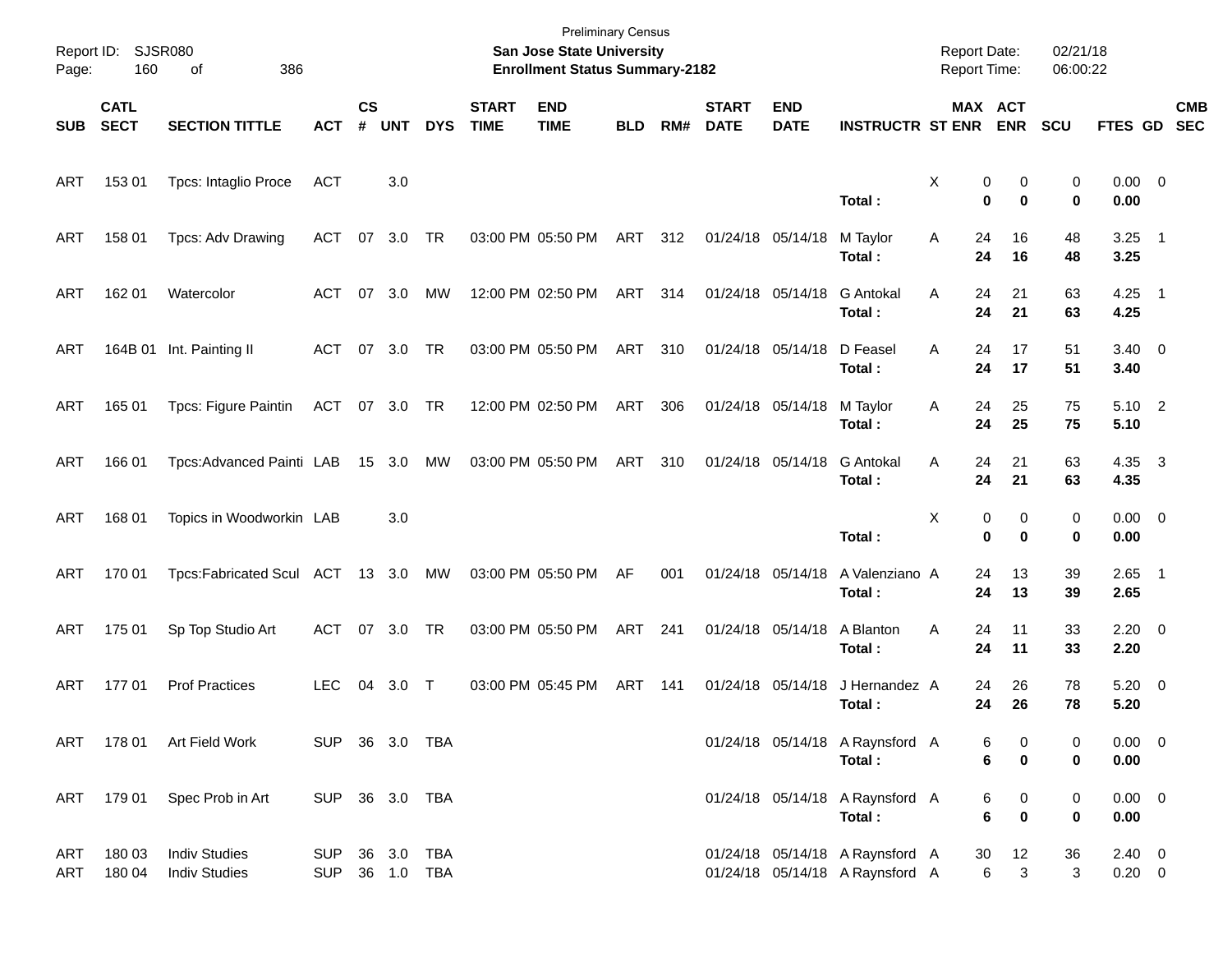| Page:      | Report ID: SJSR080<br>161  | 386<br>of                        |                          |                    |                |            |                             | <b>Preliminary Census</b><br>San Jose State University<br><b>Enrollment Status Summary-2182</b> |            |            |                             |                                                |                                                                     | <b>Report Date:</b><br><b>Report Time:</b> |                                       | 02/21/18<br>06:00:22 |                                      |            |
|------------|----------------------------|----------------------------------|--------------------------|--------------------|----------------|------------|-----------------------------|-------------------------------------------------------------------------------------------------|------------|------------|-----------------------------|------------------------------------------------|---------------------------------------------------------------------|--------------------------------------------|---------------------------------------|----------------------|--------------------------------------|------------|
| <b>SUB</b> | <b>CATL</b><br><b>SECT</b> | <b>SECTION TITTLE</b>            | <b>ACT</b>               | $\mathsf{cs}$<br># | <b>UNT</b>     | <b>DYS</b> | <b>START</b><br><b>TIME</b> | <b>END</b><br><b>TIME</b>                                                                       | <b>BLD</b> | RM#        | <b>START</b><br><b>DATE</b> | <b>END</b><br><b>DATE</b>                      | <b>INSTRUCTR ST ENR ENR</b>                                         |                                            | MAX ACT                               | <b>SCU</b>           | FTES GD SEC                          | <b>CMB</b> |
|            |                            |                                  |                          |                    |                |            |                             |                                                                                                 |            |            |                             |                                                | Total:                                                              |                                            | 36<br>15                              | 39                   | 2.60                                 |            |
| ART        | 197 01                     | <b>BA Senior Project</b>         | LAB                      |                    | 78 3.0 T       |            |                             | 03:00 PM 05:45 PM                                                                               | ART 108    |            |                             | 01/24/18 05/14/18                              | L Fung<br>Total:                                                    | Α                                          | 24<br>1<br>24<br>$\blacktriangleleft$ | 3<br>3               | $0.20 \ 0$<br>0.20                   |            |
| ART<br>ART | 198 01<br>198 02           | B.F.A. Seminar<br>B.F.A. Seminar | <b>SEM</b><br><b>SEM</b> | 05<br>05           | 3.0<br>$3.0$ T | W          |                             | 12:00 PM 02:45 PM<br>06:00 PM 08:45 PM                                                          | ART<br>ART | 110<br>141 |                             | 01/24/18 05/14/18 G Hobbs<br>01/24/18 05/14/18 | L Fung<br>Total:                                                    | Α<br>A                                     | 16<br>24<br>17<br>24<br>48<br>33      | 48<br>51<br>99       | $3.20 \ 0$<br>$3.40 \quad 0$<br>6.60 |            |
| ART        | 199 01                     | <b>BFA Project</b>               | <b>SUP</b>               |                    | 36 3.0 TBA     |            |                             |                                                                                                 |            |            |                             | 01/24/18 05/14/18                              | A Raynsford A<br>Total:                                             |                                            | 45<br>34<br>45<br>34                  | 102<br>102           | $6.80$ 0<br>6.80                     |            |
| ART        | 208 01                     | <b>Grad Photo Crit</b>           | LAB                      |                    | 15 3.0 T       |            |                             | 06:00 PM 08:45 PM                                                                               | IS.        |            |                             |                                                | 219C 01/24/18 05/14/18 V Mendoza<br>Total:                          | A                                          | 15<br>10<br>15<br>10                  | 30<br>30             | 2.50 10<br>2.50                      |            |
| ART        | 217 01                     | <b>Tutrls Pictorial</b>          | <b>LAB</b>               |                    | 78 3.0 TBA     |            |                             |                                                                                                 |            |            |                             | 01/24/18 05/14/18                              | A Raynsford A<br>Total:                                             |                                            | 6<br>1<br>6<br>$\blacktriangleleft$   | 3<br>3               | $0.25$ 1<br>0.25                     |            |
| ART        | 219 01                     | <b>Tutrls Spatial Art</b>        | LAB                      |                    | 78 3.0 TBA     |            |                             |                                                                                                 |            |            |                             | 01/24/18 05/14/18                              | A Raynsford A<br>Total:                                             |                                            | 5<br>6<br>$5\phantom{.0}$<br>6        | 15<br>15             | $1.25 - 5$<br>1.25                   |            |
| ART        | 220 01                     | <b>Tutrls Digital Art</b>        | LAB                      |                    | 78 3.0 TBA     |            |                             |                                                                                                 |            |            |                             | 01/24/18 05/14/18                              | A Raynsford A<br>Total:                                             |                                            | 6<br>0<br>6<br>$\bf{0}$               | 0<br>0               | $0.00 \t 0$<br>0.00                  |            |
| ART        | 222 01                     | <b>Grad Tutrls Photog</b>        | LAB                      |                    | 78 3.0         | TBA        |                             |                                                                                                 |            |            |                             | 01/24/18 05/14/18                              | A Raynsford A<br>Total:                                             |                                            | 6<br>1<br>6<br>$\blacktriangleleft$   | 3<br>3               | $0.25$ 1<br>0.25                     |            |
| ART        | 260 01                     | Spec Tutrls in Art               | LAB                      |                    | 78 3.0         | TBA        |                             |                                                                                                 |            |            |                             |                                                | 01/24/18 05/14/18 A Raynsford A<br>Total:                           |                                            | 7<br>10<br>$\overline{7}$<br>10       | 21<br>21             | $1.75$ 7<br>1.75                     |            |
|            |                            | ART 276 01 Artists Teach Art     | SEM 05 3.0 R             |                    |                |            |                             | 06:00 PM 08:45 PM IS                                                                            |            |            |                             | 219C 01/24/18 05/14/18 R Lasser                | Total:                                                              | Α                                          | 15<br>11<br>15<br>11                  | 33<br>33             | 2.75 11<br>2.75                      |            |
| ART        |                            | 281 01 Interdis Critique         | SEM 05 3.0 R             |                    |                |            |                             |                                                                                                 |            |            |                             |                                                | 06:00 PM 08:45 PM ART 141 01/24/18 05/14/18 R Holberton A<br>Total: |                                            | 15<br>7<br>15<br>$\overline{7}$       | 21<br>21             | $1.75$ 7<br>1.75                     |            |
| ART        |                            | 282B 01 Sem Cont Art             | SEM 05 3.0 R             |                    |                |            |                             | 03:00 PM 05:45 PM ART 110 01/24/18 05/14/18                                                     |            |            |                             |                                                | J Silk<br>Total:                                                    | A                                          | 25<br>12<br>25<br>12                  | 36<br>36             | 3.00 12<br>3.00                      |            |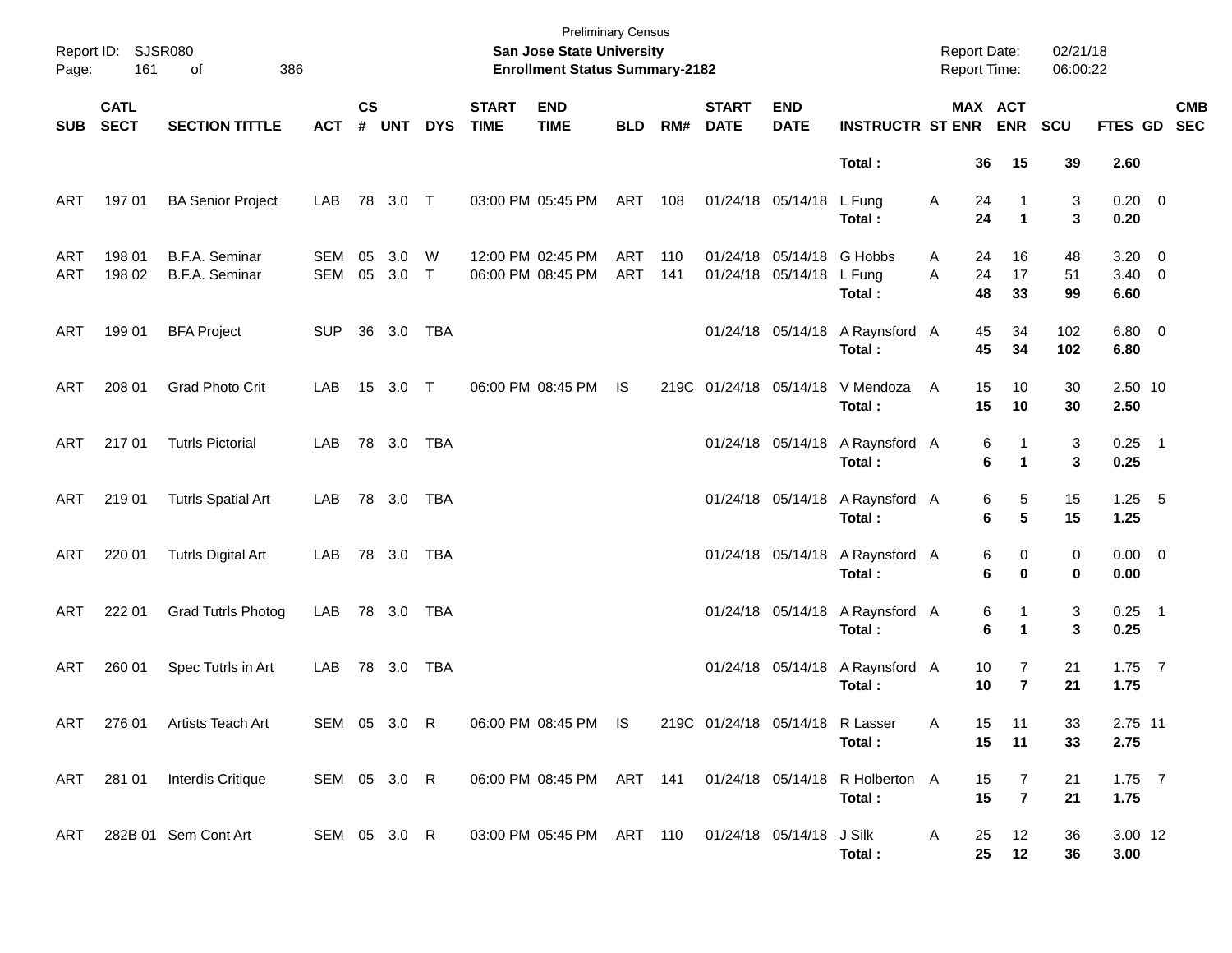| Report ID:<br>Page:          | <b>SJSR080</b><br>162                      | 386<br>of                                                                        |                                                      |                       |                          |                                          |                             | <b>Preliminary Census</b><br><b>San Jose State University</b><br><b>Enrollment Status Summary-2182</b> |                                               |                          |                                              |                                                   |                                                                            |        | <b>Report Date:</b><br>Report Time: |                                         | 02/21/18<br>06:00:22                    |                                         |                                                          |            |
|------------------------------|--------------------------------------------|----------------------------------------------------------------------------------|------------------------------------------------------|-----------------------|--------------------------|------------------------------------------|-----------------------------|--------------------------------------------------------------------------------------------------------|-----------------------------------------------|--------------------------|----------------------------------------------|---------------------------------------------------|----------------------------------------------------------------------------|--------|-------------------------------------|-----------------------------------------|-----------------------------------------|-----------------------------------------|----------------------------------------------------------|------------|
| <b>SUB</b>                   | <b>CATL</b><br><b>SECT</b>                 | <b>SECTION TITTLE</b>                                                            | <b>ACT</b>                                           | $\mathsf{cs}$<br>#    | <b>UNT</b>               | <b>DYS</b>                               | <b>START</b><br><b>TIME</b> | <b>END</b><br><b>TIME</b>                                                                              | <b>BLD</b>                                    | RM#                      | <b>START</b><br><b>DATE</b>                  | <b>END</b><br><b>DATE</b>                         | <b>INSTRUCTR ST ENR</b>                                                    |        | MAX ACT                             | <b>ENR</b>                              | SCU                                     | FTES GD SEC                             |                                                          | <b>CMB</b> |
| ART                          |                                            | 297A 01 MA Special Study                                                         | <b>SUP</b>                                           |                       | 25 3.0                   | <b>TBA</b>                               |                             |                                                                                                        |                                               |                          |                                              | 01/24/18 05/14/18                                 | Total:                                                                     | A      | 6<br>6                              | 0<br>$\bf{0}$                           | 0<br>0                                  | $0.00 \t 0$<br>0.00                     |                                                          |            |
| ART                          |                                            | 297B 01 Masters Project                                                          | <b>SUP</b>                                           |                       | 25 3.0                   | TBA                                      |                             |                                                                                                        |                                               |                          |                                              | 01/24/18 05/14/18                                 | A Raynsford A<br>Total:                                                    |        | 6<br>6                              | -1<br>$\blacktriangleleft$              | 3<br>3                                  | $0.25$ 1<br>0.25                        |                                                          |            |
| ART                          |                                            | 298A 01 MFA Special Study                                                        | <b>SUP</b>                                           |                       | 25 3.0                   | TBA                                      |                             |                                                                                                        |                                               |                          |                                              | 01/24/18 05/14/18                                 | A Raynsford A<br>Total:                                                    |        | 10<br>10                            | 4<br>4                                  | 12<br>12                                | 1.004<br>1.00                           |                                                          |            |
| ART                          |                                            | 298B 01 MFA Project                                                              | <b>SUP</b>                                           |                       | 25 3.0                   | TBA                                      |                             |                                                                                                        |                                               |                          |                                              | 01/24/18 05/14/18                                 | A Raynsford A<br>Total:                                                    |        | 10<br>10                            | 11<br>11                                | 33<br>33                                | 2.75 11<br>2.75                         |                                                          |            |
| ART                          | 299 01                                     | Master's Thesis                                                                  | <b>SUP</b>                                           |                       | 25 3.0                   | <b>TBA</b>                               |                             |                                                                                                        |                                               |                          |                                              | 01/24/18 05/14/18                                 | A Raynsford A<br>Total:                                                    |        | 5<br>5                              | $\mathbf{1}$<br>$\blacktriangleleft$    | 3<br>3                                  | $0.25$ 1<br>0.25                        |                                                          |            |
| ARTH                         | 15 01<br>ARTH 1502                         | <b>Visual Culture</b><br><b>Visual Culture</b>                                   | LEC.<br><b>LEC</b>                                   | 02<br>02 <sub>2</sub> | 3.0<br>3.0               | MW<br><b>MW</b>                          |                             | 09:00 AM 10:15 AM<br>12:00 PM 01:15 PM                                                                 | <b>ART</b><br><b>ART</b>                      | 133<br>133               | 01/24/18<br>01/24/18                         | 05/14/18   Pafford<br>05/14/18   Pafford          | Total:                                                                     | A<br>A | 70<br>70<br>140                     | 70<br>70<br>140                         | 210<br>210<br>420                       | 14.00<br>14.00 0<br>28.00               | - 0                                                      |            |
| ARTH<br>ARTH<br>ARTH<br>ARTH | 70B 01<br>70B 02<br>70B 03<br>70B 04       | Art Hist Ren-Mod<br>Art Hist Ren-Mod<br>Art Hist Ren-Mod<br>Art Hist Ren-Mod     | <b>LEC</b><br><b>LEC</b><br><b>LEC</b><br><b>LEC</b> | 02<br>02<br>02        | 3.0<br>3.0<br>3.0<br>3.0 | MW<br><b>MW</b><br><b>TR</b>             |                             | 01:30 PM 02:45 PM<br>04:30 PM 05:45 PM<br>03:00 PM 04:15 PM                                            | <b>ART</b><br><b>ART</b><br><b>ART</b>        | 133<br>133<br>133        | 01/24/18<br>01/24/18                         | 05/14/18<br>05/14/18<br>01/24/18 05/14/18 J Smits | J Movassat A<br>A Junkerman A<br>Total:                                    | A<br>X | 70<br>70<br>70<br>0<br>210          | 69<br>64<br>35<br>$\mathbf 0$<br>168    | 207<br>192<br>105<br>$\mathbf 0$<br>504 | 13.80<br>12.80<br>7.00<br>0.00<br>33.60 | - 0<br>$\overline{0}$<br>- 0<br>$\overline{\phantom{0}}$ |            |
| ARTH<br>ARTH                 | ARTH 72 01<br>72 02<br>72 03<br>ARTH 72 04 | Design in Society<br>Design in Society<br>Design in Society<br>Design in Society | <b>LEC</b><br><b>LEC</b><br><b>LEC</b><br><b>LEC</b> | 01<br>01<br>01<br>01  | 3.0<br>3.0<br>3.0<br>3.0 | <b>TR</b><br><b>TR</b><br><b>TR</b><br>F |                             | 10:30 AM 11:45 AM<br>01:30 PM 02:45 PM<br>12:00 PM 01:15 PM<br>09:30 AM 12:15 PM                       | ART<br><b>ART</b><br><b>ART</b><br><b>ART</b> | 133<br>133<br>133<br>133 | 01/24/18<br>01/24/18<br>01/24/18<br>01/24/18 | 05/14/18<br>05/14/18<br>05/14/18<br>05/14/18      | J Thompson A<br>E Consavari A<br>E Consavari A<br>E Consavari A<br>Total:  |        | 70<br>70<br>70<br>70<br>280         | 63<br>48<br>54<br>$\overline{1}$<br>166 | 189<br>144<br>162<br>3<br>498           | 12.60<br>9.60<br>10.80<br>0.20<br>33.20 | - 0<br>$\overline{\mathbf{0}}$<br>0<br>- 0               |            |
| ART                          | ARTH 110 01<br>110 01                      | Hst/Thry New Media<br>Hst/Thry New Media                                         | LEC<br>LEC                                           |                       | 01 3.0<br>01 3.0         | TR<br><b>TR</b>                          |                             | 10:30 AM 11:45 AM<br>10:30 AM 11:45 AM                                                                 | ART<br>ART 135                                | 135                      |                                              |                                                   | 01/24/18 05/14/18 M Hankwitz A<br>01/24/18 05/14/18 M Hankwitz A<br>Total: |        | 50<br>0<br>50                       | 34<br>13<br>47                          | 102<br>39<br>141                        | 6.85<br>2.60 0 C<br>9.45                | $1\,C$                                                   |            |
|                              | ARTH 126 01<br>PHOT 126 01                 | History of Photo<br>History of Photo                                             | LEC.<br><b>LEC</b>                                   |                       | 02 3.0<br>02 3.0         | TR<br>TR                                 |                             | 09:00 AM 10:15 AM<br>09:00 AM 10:15 AM                                                                 | ART<br>ART 133                                | 133                      |                                              |                                                   | 01/24/18 05/14/18 M Hankwitz A<br>01/24/18 05/14/18 M Hankwitz A<br>Total: |        | 50<br>0<br>50                       | 22<br>24<br>46                          | 66<br>72<br>138                         | 4.50<br>4.85<br>9.35                    | 2 C<br>$1\,C$                                            |            |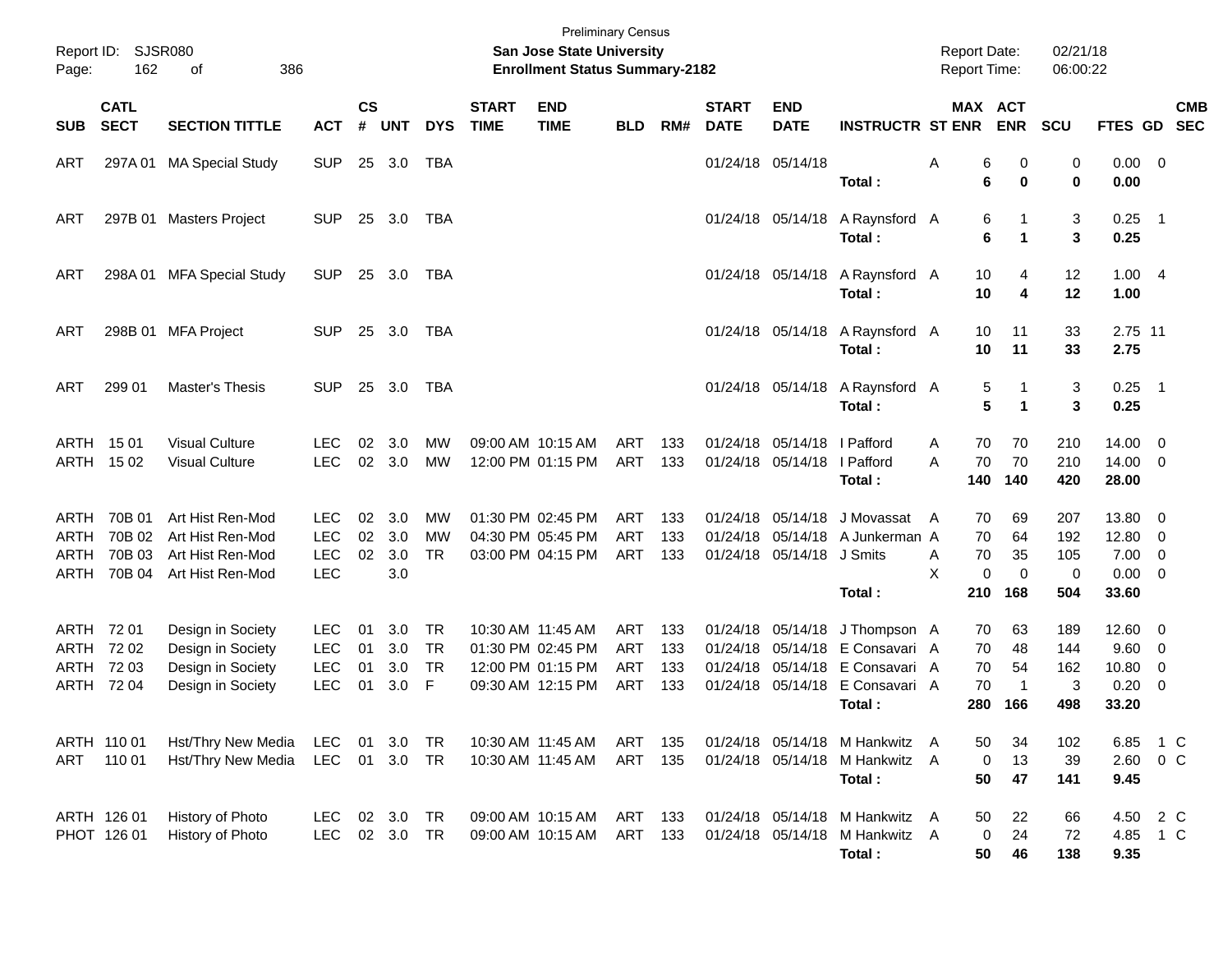| Report ID:<br>Page:                      | <b>SJSR080</b><br>163 | 386<br>οf                                                                                                                                |                                                      |                      |                          |                        |                                        | <b>Preliminary Census</b><br>San Jose State University<br><b>Enrollment Status Summary-2182</b> |                                        |                          |                             |                                                                                                                  |                                                                               |                  |                           | <b>Report Date:</b><br><b>Report Time:</b> | 02/21/18<br>06:00:22                |                                       |                          |
|------------------------------------------|-----------------------|------------------------------------------------------------------------------------------------------------------------------------------|------------------------------------------------------|----------------------|--------------------------|------------------------|----------------------------------------|-------------------------------------------------------------------------------------------------|----------------------------------------|--------------------------|-----------------------------|------------------------------------------------------------------------------------------------------------------|-------------------------------------------------------------------------------|------------------|---------------------------|--------------------------------------------|-------------------------------------|---------------------------------------|--------------------------|
| <b>CATL</b><br><b>SECT</b><br><b>SUB</b> |                       | <b>SECTION TITTLE</b>                                                                                                                    | <b>ACT</b>                                           | $\mathsf{cs}$<br>#   | <b>UNT</b>               | <b>DYS</b>             | <b>START</b><br><b>TIME</b>            | <b>END</b><br><b>TIME</b>                                                                       | <b>BLD</b>                             | RM#                      | <b>START</b><br><b>DATE</b> | <b>END</b><br><b>DATE</b>                                                                                        | <b>INSTRUCTR ST ENR</b>                                                       |                  |                           | MAX ACT<br><b>ENR</b>                      | <b>SCU</b>                          | FTES GD                               | <b>CMB</b><br><b>SEC</b> |
| ARTH 161 01                              |                       | <b>Cont Architecture</b>                                                                                                                 | <b>LEC</b>                                           | 02                   | 3.0                      | МW                     | 04:30 PM 05:45 PM                      |                                                                                                 | ART                                    | 135                      |                             | 01/24/18 05/14/18                                                                                                | C Riley<br>Total:                                                             | Α                | 50<br>50                  | 26<br>26                                   | 78<br>78                            | $5.20 \ 0$<br>5.20                    |                          |
| ARTH 163 01<br>URBP 163 01               |                       | 20th Cent Urb Des<br>20th Cent Urb Des                                                                                                   | <b>LEC</b><br><b>LEC</b>                             | 02                   | 3.0<br>02 3.0            | <b>TR</b><br><b>TR</b> |                                        | 01:30 PM 02:45 PM<br>01:30 PM 02:45 PM                                                          | ART<br><b>ART</b>                      | 135<br>135               |                             |                                                                                                                  | 01/24/18 05/14/18 A Raynsford A<br>01/24/18 05/14/18 A Raynsford A<br>Total : |                  | 30<br>$\mathbf 0$<br>30   | 17<br>$\mathbf 1$<br>18                    | 51<br>3<br>54                       | 3.45<br>0.20<br>3.65                  | 1 C<br>$0\,$ C           |
| ARTH 175 01                              |                       | Thry Art His/Crit                                                                                                                        | <b>LEC</b>                                           | 02                   | 3.0                      | МW                     | 01:30 PM 02:45 PM                      |                                                                                                 | ART                                    | 105                      |                             | 01/24/18 05/14/18                                                                                                | A Junkerman A<br>Total:                                                       |                  | 20<br>20                  | 6<br>6                                     | 18<br>18                            | $1.20 \t 0$<br>1.20                   |                          |
|                                          |                       | ARTH 176A 01 Gr Des Hist/Theory<br>DSGD 176A 01 Gr Des Hist/Theory<br>ARTH 176A 02 Gr Des Hist/Theory<br>DSGD 176A 02 Gr Des Hist/Theory | <b>LEC</b><br><b>LEC</b><br><b>LEC</b><br><b>LEC</b> | 01<br>01<br>01<br>01 | 3.0<br>3.0<br>3.0<br>3.0 | MW<br>МW<br>МW<br>МW   | 10:30 AM 11:45 AM<br>10:30 AM 11:45 AM | 03:00 PM 04:15 PM<br>03:00 PM 04:15 PM                                                          | ART<br><b>ART</b><br>ART<br><b>ART</b> | 133<br>133<br>133<br>133 |                             | 01/24/18 05/14/18 C Riley<br>01/24/18 05/14/18 C Riley<br>01/24/18 05/14/18 C Riley<br>01/24/18 05/14/18 C Riley | Total:                                                                        | A<br>A<br>A<br>A | 70<br>0<br>70<br>0<br>140 | 15<br>48<br>22<br>33<br>118                | 45<br>144<br>66<br>99<br>354        | 3.00<br>9.60<br>4.40<br>6.60<br>23.60 | 0 C<br>0 C<br>0 C<br>0 C |
| ARTH 178 01                              |                       | Arth Field Work                                                                                                                          | <b>SUP</b>                                           | 36                   | 3.0                      | TBA                    |                                        |                                                                                                 |                                        |                          |                             |                                                                                                                  | 01/24/18 05/14/18 A Raynsford A<br>Total:                                     |                  | 6<br>6                    | 0<br>0                                     | 0<br>0                              | $0.00 \t 0$<br>0.00                   |                          |
| ARTH 180 01<br>ARTH 180 02               |                       | Indiv Studies ArtH<br>Indiv Studies ArtH                                                                                                 | <b>SUP</b><br><b>SUP</b>                             | 36                   | 3.0<br>78 1.0            | TBA<br><b>TBA</b>      |                                        |                                                                                                 |                                        |                          |                             |                                                                                                                  | 01/24/18 05/14/18 A Raynsford A<br>01/24/18 05/14/18 A Raynsford A<br>Total:  |                  | 6<br>10<br>16             | 2<br>$\mathbf{1}$<br>3                     | 6<br>$\mathbf{1}$<br>$\overline{7}$ | $0.40 \quad 0$<br>$0.07$ 0<br>0.47    |                          |
| ARTH 185A 01 Greek Art                   |                       |                                                                                                                                          | <b>LEC</b>                                           | 01                   | 3.0                      | MW                     |                                        | 01:30 PM 02:45 PM                                                                               | ART                                    | 135                      |                             | 01/24/18 05/14/18                                                                                                | I Pafford<br>Total:                                                           | A                | 50<br>50                  | 19<br>19                                   | 57<br>57                            | $3.90$ 2<br>3.90                      |                          |
| ARTH 187C 01 Venice                      |                       |                                                                                                                                          | <b>LEC</b>                                           |                      | 01 3.0                   | МW                     | 10:30 AM 11:45 AM                      |                                                                                                 | ART                                    | 135                      |                             | 01/24/18 05/14/18                                                                                                | A Junkerman A<br>Total:                                                       |                  | 50<br>50                  | 18<br>18                                   | 54<br>54                            | 3.70 2<br>3.70                        |                          |
|                                          |                       | ARTH 189B 01 North Baroque Art &                                                                                                         | LEC                                                  |                      | 01 3.0                   | MW                     |                                        | 12:00 PM 01:15 PM                                                                               | ART                                    | 135                      |                             | 01/24/18 05/14/18                                                                                                | A Simonson A<br>Total :                                                       |                  | 35<br>35                  | 19<br>19                                   | 57<br>57                            | 3.95<br>3.95                          | $\overline{\mathbf{3}}$  |
|                                          |                       | ARTH 190A 01 Art 19th Cen                                                                                                                | LEC 01 3.0 TR                                        |                      |                          |                        |                                        | 03:00 PM 04:15 PM ART 135                                                                       |                                        |                          |                             |                                                                                                                  | 01/24/18 05/14/18 J Thompson A<br>Total:                                      |                  | 50<br>50                  | 13<br>13                                   | 39<br>39                            | $2.60 \t 0$<br>2.60                   |                          |
|                                          |                       | ARTH 193A 01 Worlds Art/Culture<br>ARTH 193A 02 Worlds Art/Culture                                                                       | LEC 02 3.0 TR<br>LEC                                 |                      | 02 3.0                   | TR                     |                                        | 09:00 AM 10:15 AM<br>12:00 PM 01:15 PM                                                          | ART<br>ART                             | 135<br>135               |                             | 01/24/18 05/14/18 J Smits<br>01/24/18 05/14/18 J Smits                                                           | Total:                                                                        | A<br>A           | 50<br>50<br>100           | 25<br>38<br>63                             | 75<br>114<br>189                    | $5.00 \t 0$<br>7.75 3<br>12.75        |                          |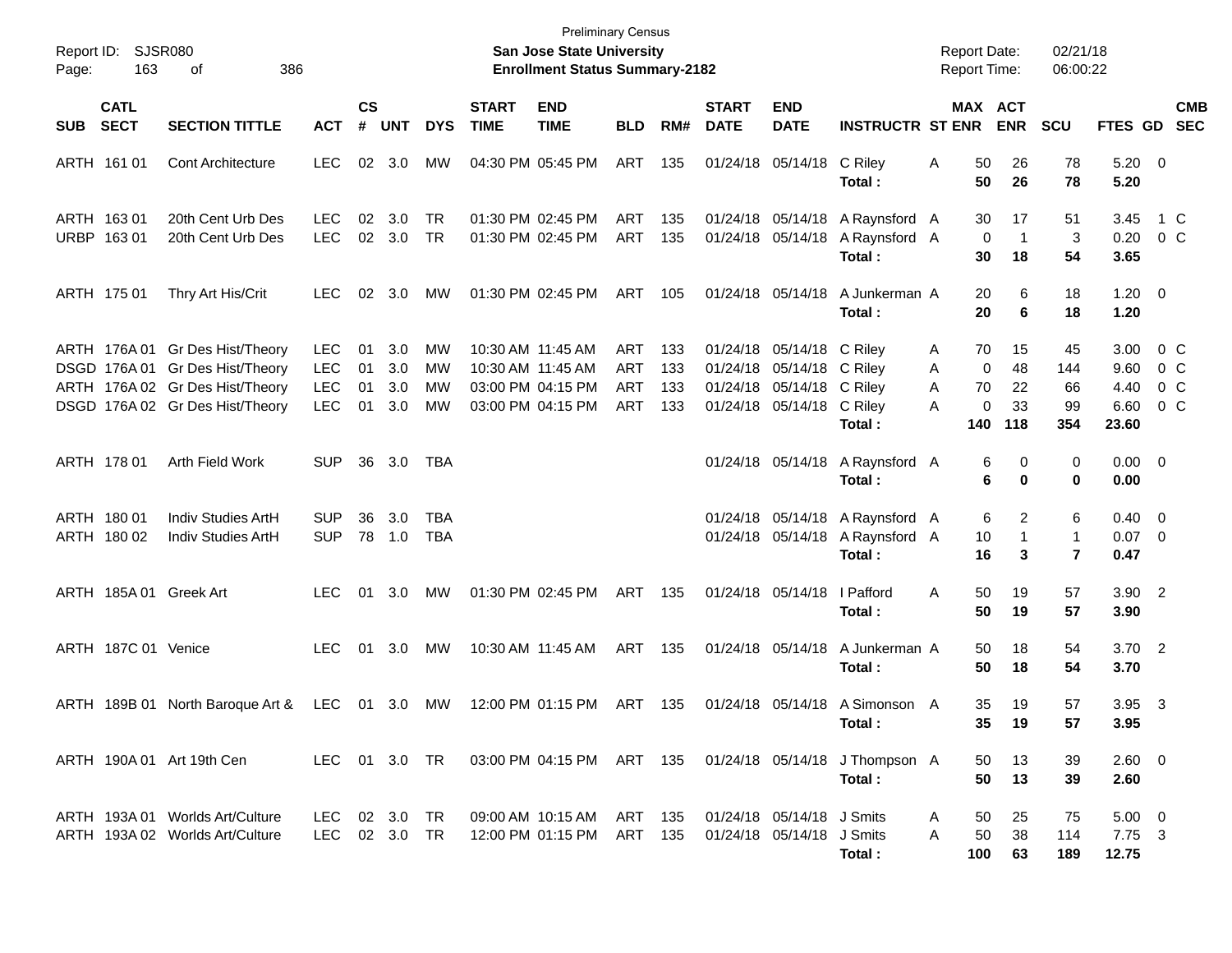| Report ID:<br>Page:                  | 164                                                     | SJSR080<br>386<br>οf                                                                                           |                                                                                  |                                  |                                        |                                         |                                        | <b>Preliminary Census</b><br><b>San Jose State University</b><br><b>Enrollment Status Summary-2182</b>                     |                                     |                                           |                             |                                                                                                                |                                                                               | <b>Report Date:</b><br><b>Report Time:</b> |                                  |                                  | 02/21/18<br>06:00:22             |                                              |                                                                                               |                          |
|--------------------------------------|---------------------------------------------------------|----------------------------------------------------------------------------------------------------------------|----------------------------------------------------------------------------------|----------------------------------|----------------------------------------|-----------------------------------------|----------------------------------------|----------------------------------------------------------------------------------------------------------------------------|-------------------------------------|-------------------------------------------|-----------------------------|----------------------------------------------------------------------------------------------------------------|-------------------------------------------------------------------------------|--------------------------------------------|----------------------------------|----------------------------------|----------------------------------|----------------------------------------------|-----------------------------------------------------------------------------------------------|--------------------------|
| <b>SUB</b>                           | <b>CATL</b><br><b>SECT</b>                              | <b>SECTION TITTLE</b>                                                                                          | <b>ACT</b>                                                                       | <b>CS</b><br>#                   | <b>UNT</b>                             | <b>DYS</b>                              | <b>START</b><br><b>TIME</b>            | <b>END</b><br><b>TIME</b>                                                                                                  | <b>BLD</b>                          | RM#                                       | <b>START</b><br><b>DATE</b> | <b>END</b><br><b>DATE</b>                                                                                      | <b>INSTRUCTR ST ENR</b>                                                       |                                            |                                  | MAX ACT<br><b>ENR</b>            | <b>SCU</b>                       | <b>FTES GD</b>                               |                                                                                               | <b>CMB</b><br><b>SEC</b> |
| ARTH<br>ASIA                         | 193B 01<br>193B 01                                      | East West in Art<br>East West in Art                                                                           | <b>LEC</b><br><b>LEC</b>                                                         | 01<br>01                         | 3.0<br>3.0                             | МW<br>MW                                | 09:00 AM 10:15 AM<br>09:00 AM 10:15 AM |                                                                                                                            | <b>ART</b><br>ART                   | 135<br>135                                |                             | 01/24/18 05/14/18<br>01/24/18 05/14/18                                                                         | J Movassat<br>J Movassat<br>Total :                                           | A<br>A                                     | 50<br>$\mathbf 0$<br>50          | 38<br>0<br>38                    | 114<br>0<br>114                  | 7.70<br>0.00<br>7.70                         | 2 C<br>0 <sup>o</sup>                                                                         |                          |
|                                      | ARTH 275 01                                             | Sem: 20th Cent Art                                                                                             | SEM                                                                              | 05                               | 3.0                                    | $\top$                                  |                                        | 03:00 PM 05:45 PM                                                                                                          | ART                                 | 110                                       |                             | 01/24/18 05/14/18                                                                                              | D Solomon<br>Total:                                                           | A                                          | 15<br>15                         | 11<br>11                         | 33<br>33                         | 2.60 8<br>2.60                               |                                                                                               |                          |
|                                      | ARTH 291 01                                             | <b>Grad Prob Art Hist</b>                                                                                      | SEM                                                                              | 78                               | 3.0                                    | TBA                                     |                                        |                                                                                                                            |                                     |                                           |                             | 01/24/18 05/14/18                                                                                              | A Raynsford A<br>Total :                                                      |                                            | 5<br>5                           | 5<br>5                           | 15<br>15                         | $1.25$ 5<br>1.25                             |                                                                                               |                          |
| PHOT<br>PHOT<br>PHOT<br>PHOT<br>PHOT | PHOT 40 01<br>40 02<br>40 03<br>40 04<br>40 05<br>40 06 | Beg Photography<br>Beg Photography<br>Beg Photography<br>Beg Photography<br>Beg Photography<br>Beg Photography | <b>ACT</b><br><b>ACT</b><br><b>ACT</b><br><b>ACT</b><br><b>ACT</b><br><b>ACT</b> | 13<br>13<br>13<br>13<br>13<br>13 | 3.0<br>3.0<br>3.0<br>3.0<br>3.0<br>3.0 | МW<br>MW<br>TR<br>MW<br>TR<br><b>TR</b> |                                        | 12:00 PM 02:50 PM<br>03:00 PM 05:50 PM<br>03:00 PM 05:50 PM<br>06:00 PM 08:50 PM<br>06:00 PM 08:50 PM<br>12:00 PM 02:50 PM | DH<br>IS.<br>DН<br>IS.<br>DН<br>IS. | 410<br>219C<br>410<br>219C<br>410<br>219C |                             | 01/24/18 05/14/18<br>01/24/18 05/14/18<br>01/24/18 05/14/18 S Peeler<br>01/24/18 05/14/18<br>01/24/18 05/14/18 | V Heilweil<br>01/24/18 05/14/18 R Gallagher<br>E Cetto<br>J Funa<br>M Andrews | Α<br>A<br>A<br>A<br>A<br>A                 | 24<br>24<br>24<br>24<br>24<br>24 | 24<br>22<br>23<br>17<br>13<br>20 | 72<br>66<br>69<br>51<br>39<br>60 | 4.80<br>4.40<br>4.65<br>3.40<br>2.60<br>4.00 | $\overline{\phantom{0}}$<br>$\overline{\mathbf{0}}$<br>$\overline{\mathbf{1}}$<br>0<br>0<br>0 |                          |
| PHOT<br>PHOT                         | 40 07<br>40 08                                          | Beg Photography<br>Beg Photography                                                                             | <b>ACT</b><br><b>ACT</b>                                                         | 13<br>13                         | 3.0<br>3.0                             | <b>MW</b><br>TR                         | 08:00 AM 10:50 AM                      | 06:00 PM 08:50 PM                                                                                                          | DН<br>DH                            | 410<br>406                                |                             | 01/24/18 05/14/18<br>01/24/18 05/14/18                                                                         | J Fung<br>Total :                                                             | Α<br>Α                                     | 24<br>24<br>192                  | 21<br>$\mathbf 0$<br>140         | 63<br>0<br>420                   | 4.20<br>0.00<br>28.05                        | 0<br>0                                                                                        |                          |
|                                      | PHOT 110 01<br>PHOT 110 02                              | <b>Black &amp; White Photo</b><br>Black & White Photo                                                          | <b>ACT</b><br><b>ACT</b>                                                         | 13                               | 3.0<br>13 3.0                          | TR<br>MW                                |                                        | 12:00 PM 02:50 PM<br>06:00 PM 08:50 PM                                                                                     | DH<br>DH                            | 406<br>406                                |                             | 01/24/18 05/14/18<br>01/24/18 05/14/18                                                                         | E Cetto<br>Total :                                                            | A<br>Α                                     | 24<br>24<br>48                   | 22<br>0<br>22                    | 66<br>0<br>66                    | 4.40<br>0.00<br>4.40                         | $\overline{\phantom{0}}$<br>$\overline{\mathbf{0}}$                                           |                          |
|                                      | PHOT 112 01                                             | <b>Color Photo</b>                                                                                             | ACT                                                                              | 13                               | 3.0                                    | MW                                      |                                        | 06:00 PM 08:50 PM                                                                                                          | DH                                  | 410                                       |                             | 01/24/18 05/14/18                                                                                              | Y Williams<br>Total :                                                         | Α                                          | 24<br>24                         | 25<br>25                         | 75<br>75                         | $5.00 \t 0$<br>5.00                          |                                                                                               |                          |
|                                      | PHOT 113 01                                             | Alt Photo Media                                                                                                | <b>ACT</b>                                                                       |                                  | 13 3.0                                 | MW                                      |                                        | 12:00 PM 02:50 PM                                                                                                          | DH.                                 | 406                                       |                             | 01/24/18 05/14/18                                                                                              | D Herrera<br>Total :                                                          | Α                                          | 24<br>24                         | 23<br>23                         | 69<br>69                         | 4.75 3<br>4.75                               |                                                                                               |                          |
|                                      | PHOT 115 01<br>PHOT 115 02                              | Int Digital Imaging<br>Int Digital Imaging                                                                     | ACT                                                                              |                                  | 13 3.0                                 | MW                                      |                                        | 08:00 AM 10:50 AM<br>ACT 13 3.0 MW 03:00 PM 05:50 PM IS                                                                    | IS.                                 | 219<br>219                                |                             | 01/24/18 05/14/18                                                                                              | D Herrera<br>01/24/18 05/14/18 V Mendoza A<br>Total:                          | A                                          | 24<br>24<br>48                   | 25<br>24<br>49                   | 75<br>72<br>147                  | 5.00<br>$4.80\ 0$<br>9.80                    | $\overline{0}$                                                                                |                          |
|                                      | PHOT 120 01<br>PHOT 120 02                              | Image and Idea<br>Image and Idea                                                                               | ACT 07 3.0 TR<br>ACT 07 3.0 TR                                                   |                                  |                                        |                                         |                                        | 12:00 PM 02:50 PM IS<br>03:00 PM 05:50 PM IS                                                                               |                                     | 219<br>219                                |                             | 01/24/18 05/14/18 R Lasser<br>01/24/18 05/14/18 R Lasser                                                       | Total:                                                                        | A<br>A                                     | 24<br>24<br>48                   | 25<br>25<br>50                   | 75<br>75<br>150                  | $5.00 \t 0$<br>$5.00 \t 0$<br>10.00          |                                                                                               |                          |
|                                      | PHOT 121 01                                             | Intro to Studio Ligh                                                                                           |                                                                                  |                                  |                                        |                                         |                                        | ACT 13 3.0 MW 12:00 PM 02:50 PM DH                                                                                         |                                     |                                           |                             |                                                                                                                | 407 01/24/18 05/14/18 Y Williams                                              | A                                          | 18                               | 18                               | 54                               | $3.60 \ 0$                                   |                                                                                               |                          |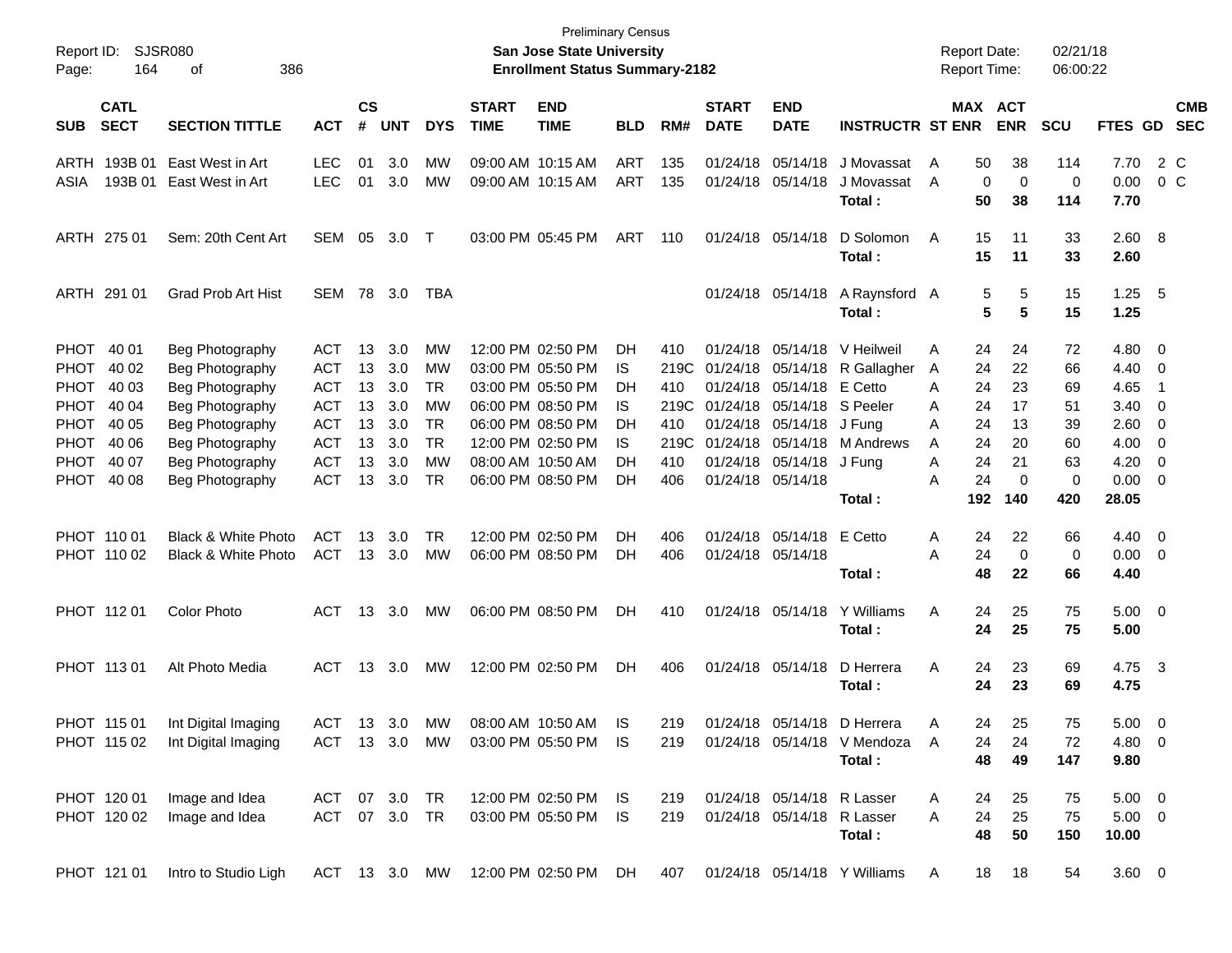| Report ID:<br>Page: | 165                        | SJSR080<br>386<br>οf                         |                          |                    |            |            |                                        | <b>Preliminary Census</b><br><b>San Jose State University</b><br><b>Enrollment Status Summary-2182</b> |                 |            |                             |                                                  |                                                       |              | <b>Report Date:</b><br><b>Report Time:</b> |                            | 02/21/18<br>06:00:22        |                                     |                         |                          |
|---------------------|----------------------------|----------------------------------------------|--------------------------|--------------------|------------|------------|----------------------------------------|--------------------------------------------------------------------------------------------------------|-----------------|------------|-----------------------------|--------------------------------------------------|-------------------------------------------------------|--------------|--------------------------------------------|----------------------------|-----------------------------|-------------------------------------|-------------------------|--------------------------|
| <b>SUB</b>          | <b>CATL</b><br><b>SECT</b> | <b>SECTION TITTLE</b>                        | <b>ACT</b>               | $\mathsf{cs}$<br># | <b>UNT</b> | <b>DYS</b> | <b>START</b><br><b>TIME</b>            | <b>END</b><br><b>TIME</b>                                                                              | <b>BLD</b>      | RM#        | <b>START</b><br><b>DATE</b> | <b>END</b><br><b>DATE</b>                        | <b>INSTRUCTR ST ENR</b>                               |              |                                            | MAX ACT<br><b>ENR</b>      | <b>SCU</b>                  | <b>FTES GD</b>                      |                         | <b>CMB</b><br><b>SEC</b> |
|                     | PHOT 121 02<br>PHOT 121 03 | Intro to Studio Ligh<br>Intro to Studio Ligh | <b>ACT</b><br><b>ACT</b> | 13<br>13           | 3.0<br>3.0 | TR.<br>МW  | 08:00 AM 10:50 AM<br>03:00 PM 05:50 PM |                                                                                                        | <b>DH</b><br>DH | 407<br>407 | 01/24/18<br>01/24/18        | 05/14/18<br>05/14/18                             | S Frank<br>Y Williams<br>Total:                       | A<br>A       | 18<br>18<br>54                             | 18<br>18<br>54             | 54<br>54<br>162             | 3.60<br>3.60<br>10.80               | - 0<br>- 0              |                          |
|                     | PHOT 122 01                | Adv Studio Lighting                          | <b>ACT</b>               | 13                 | 3.0        | <b>TR</b>  |                                        | 12:00 PM 02:50 PM                                                                                      | DH              | 407        | 01/24/18                    | 05/14/18                                         | S Frank<br>Total:                                     | $\mathsf{A}$ | 18<br>18                                   | 20<br>20                   | 60<br>60                    | 4.20<br>4.20                        | $\overline{4}$          |                          |
|                     | PHOT 129 01                | Professional Prac Ph                         | ACT                      | 13                 | 3.0        | <b>TR</b>  |                                        | 03:00 PM 05:50 PM                                                                                      | DH              | 407        | 01/24/18                    | 05/14/18                                         | S Frank<br>Total:                                     | A            | 18<br>18                                   | 24<br>24                   | 72<br>72                    | 4.80<br>4.80                        | $\overline{\mathbf{0}}$ |                          |
| <b>PHOT</b>         | 180 01                     | Indiv St Photo                               | <b>SUP</b>               | 36                 | 3.0        | <b>TBA</b> |                                        |                                                                                                        |                 |            | 01/24/18                    | 05/14/18                                         | A Raynsford A<br>Total:                               |              | 12<br>12                                   | 11<br>11                   | 33<br>33                    | $2.20 \t 0$<br>2.20                 |                         |                          |
|                     | Department :               | <b>Art and Art History</b>                   |                          |                    |            |            |                                        |                                                                                                        |                 |            |                             | <b>Lower Division:</b><br><b>Upper Division:</b> | <b>Department Total:</b><br><b>Graduate Division:</b> |              | 3813<br>1660<br>1982<br>171                | 2869<br>1306<br>1468<br>95 | 8502<br>3820<br>4413<br>269 | 574.10<br>254.77<br>297.18<br>22.15 |                         |                          |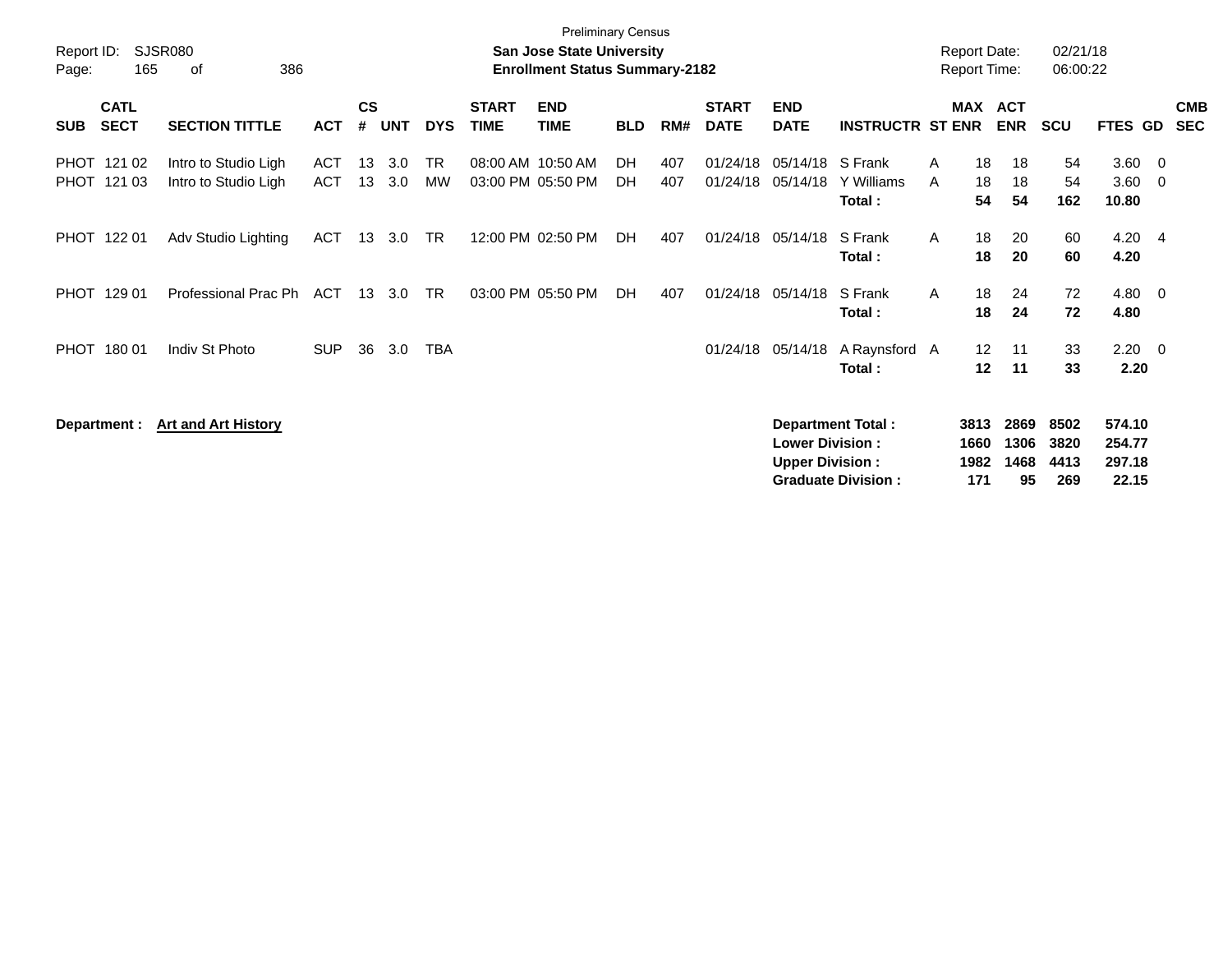| Report ID:<br>Page: | 166                        | SJSR080<br>386<br>οf             |            |                    |            |            |                             | San Jose State University<br><b>Enrollment Status Summary-2182</b> | <b>Preliminary Census</b> |     |                             |                             |                         |   | <b>Report Date:</b><br>Report Time: | 02/21/18<br>06:00:22 |                |                          |                          |
|---------------------|----------------------------|----------------------------------|------------|--------------------|------------|------------|-----------------------------|--------------------------------------------------------------------|---------------------------|-----|-----------------------------|-----------------------------|-------------------------|---|-------------------------------------|----------------------|----------------|--------------------------|--------------------------|
| <b>SUB</b>          | <b>CATL</b><br><b>SECT</b> | <b>SECTION TITTLE</b>            | <b>ACT</b> | $\mathsf{cs}$<br># | <b>UNT</b> | <b>DYS</b> | <b>START</b><br><b>TIME</b> | <b>END</b><br><b>TIME</b>                                          | <b>BLD</b>                | RM# | <b>START</b><br><b>DATE</b> | <b>END</b><br><b>DATE</b>   | <b>INSTRUCTR ST ENR</b> |   | MAX ACT<br><b>ENR</b>               | <b>SCU</b>           | <b>FTES GD</b> |                          | <b>CMB</b><br><b>SEC</b> |
| <b>College</b>      |                            | <b>Humanities &amp; the Arts</b> |            |                    |            |            |                             |                                                                    |                           |     |                             |                             |                         |   |                                     |                      |                |                          |                          |
|                     | Department :               | Design                           |            |                    |            |            |                             |                                                                    |                           |     |                             |                             |                         |   |                                     |                      |                |                          |                          |
| ANI                 | 14 01                      | <b>Color Principles</b>          | <b>ACT</b> | 07                 | 3.0        | МW         |                             | 12:00 PM 02:50 PM                                                  | ART                       | 206 |                             | 01/24/18 05/14/18           | C Chun                  | Α | 26<br>25                            | 78                   | 5.20           | $\overline{\phantom{0}}$ |                          |
| ANI                 | 14 02                      | <b>Color Principles</b>          | <b>ACT</b> | 07                 | 3.0        | MW         |                             | 03:00 PM 05:50 PM                                                  | ART                       | 206 |                             | 01/24/18 05/14/18           | C Chun                  | Α | 25<br>18                            | 54                   | 3.60           | 0                        |                          |
| ANI                 | 14 03                      | <b>Color Principles</b>          | <b>ACT</b> | 07                 | 3.0        | <b>TR</b>  |                             | 06:00 PM 08:50 PM                                                  | ART                       | 206 |                             | 01/24/18 05/14/18           | I Poslitur              | Α | 25<br>24                            | 72                   | 4.80           | 0                        |                          |
|                     |                            |                                  |            |                    |            |            |                             |                                                                    |                           |     |                             |                             | Total:                  |   | 75<br>68                            | 204                  | 13.60          |                          |                          |
| ANI                 | 24 01                      | <b>Illus Fundamentals</b>        | <b>ACT</b> | 07                 | 3.0        | MW         |                             | 08:00 AM 10:50 AM                                                  | ART                       | 314 |                             | 01/24/18 05/14/18           | A Wu                    | Α | 25<br>11                            | 33                   | $2.20 \t 0$    |                          |                          |
|                     |                            |                                  |            |                    |            |            |                             |                                                                    |                           |     |                             |                             | Total:                  |   | 25<br>11                            | 33                   | 2.20           |                          |                          |
| ANI                 | 51A01                      | Intro 3D Modeling                | <b>ACT</b> | 07                 | 3.0        | МW         |                             | 12:00 PM 02:50 PM                                                  | ART                       | 222 |                             | 01/24/18 05/14/18           | D Gustlin               | A | 20<br>18                            | 54                   | 3.60           | $\overline{\phantom{0}}$ |                          |
| ANI                 | 51A02                      | Intro 3D Modeling                | <b>ACT</b> | 07                 | 3.0        | MW         |                             | 03:00 PM 05:50 PM                                                  | ART                       | 222 |                             | 01/24/18 05/14/18           | D Gustlin               | A | 20<br>18                            | 54                   | 3.60           | $\overline{\mathbf{0}}$  |                          |
| ANI                 | 51A03                      | Intro 3D Modeling                | <b>ACT</b> | 07                 | 3.0        | TR.        |                             | 12:00 PM 02:50 PM                                                  | ART                       | 222 |                             | 01/24/18 05/14/18           | T Austin                | Α | 20<br>15                            | 45                   | 3.00           | $\overline{\mathbf{0}}$  |                          |
|                     |                            |                                  |            |                    |            |            |                             |                                                                    |                           |     |                             |                             | Total:                  |   | 51<br>60                            | 153                  | 10.20          |                          |                          |
| ANI                 | 51B 01                     | Intro 3D Animation               | <b>ACT</b> | 07                 | 3.0        | МW         |                             | 03:00 PM 05:50 PM                                                  | ART                       | 224 |                             | 01/24/18 05/14/18           | M Meeker                | A | 20<br>18                            | 54                   | 3.60           | $\overline{\phantom{0}}$ |                          |
| ANI                 | 51B 02                     | Intro 3D Animation               | <b>ACT</b> | 07                 | 3.0        | <b>TR</b>  |                             | 03:00 PM 05:50 PM                                                  | ART                       | 224 |                             | 01/24/18 05/14/18           | <b>B</b> Moore          | Α | 20<br>20                            | 60                   | 4.00           | $\overline{\mathbf{0}}$  |                          |
|                     |                            |                                  |            |                    |            |            |                             |                                                                    |                           |     |                             |                             | Total:                  |   | 40<br>38                            | 114                  | 7.60           |                          |                          |
| ANI                 | 55 01                      | <b>Beg Drawing ANI</b>           | <b>ACT</b> | 07                 | 3.0        | F          |                             | 08:30 AM 02:10 PM                                                  | <b>ART</b>                | 314 |                             | 01/24/18 05/14/18           | S Borenstein A          |   | 25<br>25                            | 75                   | 5.00           | $\overline{\phantom{0}}$ |                          |
| ANI                 | 55 02                      | Beg Drawing ANI                  | <b>ACT</b> | 07                 | 3.0        | <b>TR</b>  |                             | 12:00 PM 02:50 PM                                                  | ART                       | 314 |                             | 01/24/18 05/14/18           | O Aurelio               | A | 25<br>25                            | 75                   | 5.00           | $\overline{\mathbf{0}}$  |                          |
| ANI                 | 55 03                      | <b>Beg Drawing ANI</b>           | <b>ACT</b> | 07                 | 3.0        | MW         |                             | 03:00 PM 05:50 PM                                                  | ART                       | 314 |                             | 01/24/18 05/14/18           | L Hill                  | Α | 25<br>13                            | 39                   | 2.60           | 0                        |                          |
|                     |                            |                                  |            |                    |            |            |                             |                                                                    |                           |     |                             |                             | Total:                  |   | 75<br>63                            | 189                  | 12.60          |                          |                          |
| ANI                 | 112A 01                    | Intro to ANI                     | <b>ACT</b> | 07                 | 3.0        | МW         |                             | 12:00 PM 02:50 PM                                                  | ART                       | 243 |                             | 01/24/18 05/14/18           | D Yee                   | A | 25<br>25                            | 75                   | 5.00           | $\overline{\phantom{0}}$ |                          |
| ANI                 | 112A 02                    | Intro to ANI                     | <b>ACT</b> | 07                 | 3.0        | MW         |                             | 06:00 PM 08:50 PM                                                  | ART                       | 206 |                             | 01/24/18 05/14/18           | C Chun                  | Α | 25<br>11                            | 33                   | 2.20           | $\overline{\mathbf{0}}$  |                          |
| ANI                 | 112A 03                    | Intro to ANI                     | <b>ACT</b> | 07                 | 3.0        | <b>TR</b>  |                             | 12:00 PM 02:50 PM                                                  | ART                       | 243 |                             | 01/24/18 05/14/18           | E Briggs                | A | 25<br>25                            | 75                   | 5.00           | 0                        |                          |
|                     |                            |                                  |            |                    |            |            |                             |                                                                    |                           |     |                             |                             | Total:                  |   | 75<br>61                            | 183                  | 12.20          |                          |                          |
| ANI                 | 112B 01                    | Drawing for ANI                  | <b>ACT</b> | 07                 | 3.0        | F          |                             | 02:20 PM 08:00 PM                                                  | ART                       | 314 |                             | 01/24/18 05/14/18           | S Borenstein A          |   | 20<br>25                            | 60                   | 4.00           | $\overline{\phantom{0}}$ |                          |
|                     |                            |                                  |            |                    |            |            |                             |                                                                    |                           |     |                             |                             | Total:                  |   | 25<br>20                            | 60                   | 4.00           |                          |                          |
| ANI                 |                            | 113A 01 Inter. AI                | ACT        | 07                 | 3.0        | TR         |                             | 12:00 PM 02:50 PM ART 206 01/24/18 05/14/18 I Poslitur             |                           |     |                             |                             |                         | A | 25<br>13                            | 39                   | $2.60 \t 0$    |                          |                          |
| ANI                 |                            | 113A 02 Inter. AI                | <b>ACT</b> |                    | 3.0        |            |                             |                                                                    |                           |     |                             |                             |                         | X | $\mathbf 0$<br>$\mathbf 0$          | 0                    | $0.00 \t 0$    |                          |                          |
|                     |                            |                                  |            |                    |            |            |                             |                                                                    |                           |     |                             |                             | Total:                  |   | 25<br>13                            | 39                   | 2.60           |                          |                          |
| ANI                 |                            | 113B 01 Inter Project            | ACT        |                    | 07 3.0     | TR         |                             | 08:00 AM 10:50 AM                                                  | ART                       | 206 |                             | 01/24/18 05/14/18 O Aurelio |                         | A | 27<br>25                            | 81                   | $5.40 \ 0$     |                          |                          |
| ANI                 |                            | 113B 02 Inter Project            | ACT        |                    | 07 3.0     | TR         |                             | 03:00 PM 05:50 PM                                                  | ART                       | 243 |                             | 01/24/18 05/14/18           | T Esmeralda A           |   | 25<br>23                            | 69                   | 4.60 0         |                          |                          |
|                     |                            |                                  |            |                    |            |            |                             |                                                                    |                           |     |                             |                             | Total:                  |   | 50<br>50                            | 150                  | 10.00          |                          |                          |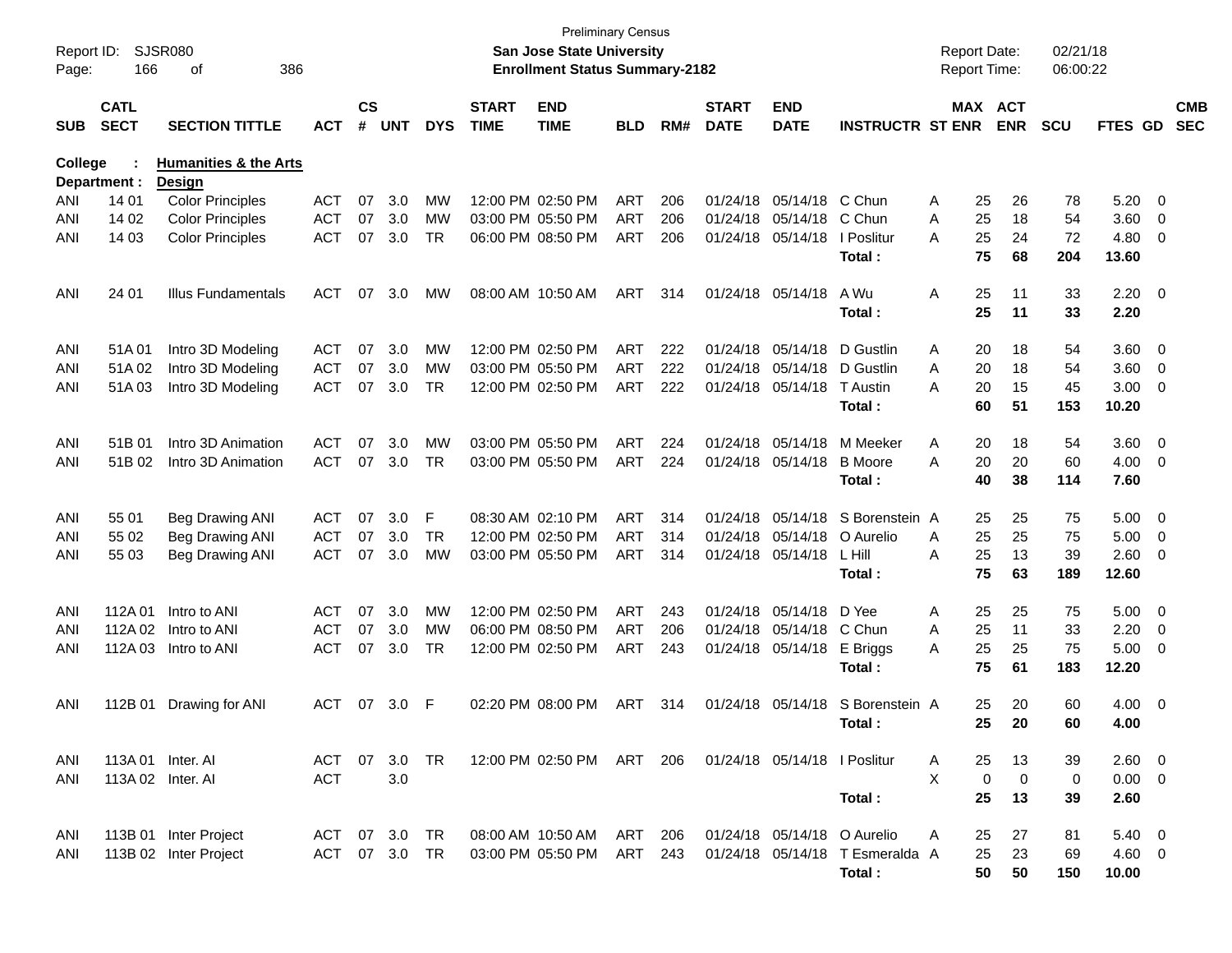| Report ID:<br>Page: | 167         | <b>SJSR080</b><br>386<br>οf |                |               |            |               |              | <b>San Jose State University</b><br><b>Enrollment Status Summary-2182</b> | <b>Preliminary Census</b> |     |              |                             |                         | <b>Report Date:</b><br><b>Report Time:</b> |    |                | 02/21/18<br>06:00:22 |                |                          |            |
|---------------------|-------------|-----------------------------|----------------|---------------|------------|---------------|--------------|---------------------------------------------------------------------------|---------------------------|-----|--------------|-----------------------------|-------------------------|--------------------------------------------|----|----------------|----------------------|----------------|--------------------------|------------|
|                     | <b>CATL</b> |                             |                | $\mathsf{cs}$ |            |               | <b>START</b> | <b>END</b>                                                                |                           |     | <b>START</b> | <b>END</b>                  |                         |                                            |    | <b>MAX ACT</b> |                      |                |                          | <b>CMB</b> |
| <b>SUB</b>          | <b>SECT</b> | <b>SECTION TITTLE</b>       | <b>ACT</b>     | #             | <b>UNT</b> | <b>DYS</b>    | <b>TIME</b>  | <b>TIME</b>                                                               | <b>BLD</b>                | RM# | <b>DATE</b>  | <b>DATE</b>                 | <b>INSTRUCTR ST ENR</b> |                                            |    | <b>ENR</b>     | <b>SCU</b>           | <b>FTES GD</b> |                          | <b>SEC</b> |
| ANI                 | 114 01      | Animation                   | <b>ACT</b>     | 07            | 3.0        | TR            |              | 12:00 PM 02:50 PM                                                         | ART                       | 218 |              | 01/24/18 05/14/18           | J Jackson               | A                                          | 25 | 19             | 57                   | 3.80           | $\overline{\phantom{0}}$ |            |
| ANI                 | 114 02      | Animation                   | <b>ACT</b>     | 07            | 3.0        | <b>TR</b>     |              | 03:00 PM 05:50 PM                                                         | ART                       | 218 |              | 01/24/18 05/14/18           | J Jackson               | Α                                          | 25 | 18             | 54                   | 3.60           | $\overline{0}$           |            |
| ANI                 | 114 03      | Animation                   | <b>ACT</b>     | 07            | 3.0        | MW            |              | 03:00 PM 05:50 PM                                                         | ART                       | 218 |              | 01/24/18 05/14/18           | A Wu                    | Α                                          | 25 | 11             | 33                   | 2.20           | $\overline{0}$           |            |
|                     |             |                             |                |               |            |               |              |                                                                           |                           |     |              |                             | Total :                 |                                            | 75 | 48             | 144                  | 9.60           |                          |            |
| ANI                 | 115 01      | <b>Inter Animation</b>      | <b>ACT</b>     | 07            | 3.0        | TR            |              | 08:00 AM 10:50 AM                                                         | ART                       | 218 |              | 01/24/18 05/14/18           | D Chai                  | A                                          | 25 | 13             | 39                   | 2.60           | $\overline{\mathbf{0}}$  |            |
| ANI                 | 115 02      | <b>Inter Animation</b>      | <b>ACT</b>     | 07            | 3.0        | MW            |              | 12:00 PM 02:50 PM                                                         | ART                       | 218 |              | 01/24/18 05/14/18           | A Wu                    | A                                          | 25 | 17             | 51                   | 3.40           | $\overline{\mathbf{0}}$  |            |
|                     |             |                             |                |               |            |               |              |                                                                           |                           |     |              |                             | Total:                  |                                            | 50 | 30             | 90                   | 6.00           |                          |            |
| ANI                 | 116 01      | Conceptual Illus            | <b>ACT</b>     | 07            | 3.0        | TR            |              | 06:00 PM 08:50 PM                                                         | ART                       | 243 |              | 01/24/18 05/14/18           | R Storey                | Α                                          | 25 | 30             | 90                   | 6.00           | $\overline{\phantom{0}}$ |            |
|                     |             |                             |                |               |            |               |              |                                                                           |                           |     |              |                             | Total:                  |                                            | 25 | 30             | 90                   | 6.00           |                          |            |
| ANI                 | 117A 01     | Adv Illustration            | LAB            | 15            | 3.0        | MW            |              | 12:00 PM 02:50 PM                                                         | ART                       | 203 |              | 01/24/18 05/14/18           | T Esmeralda A           |                                            | 25 | 18             | 54                   | 3.60           | $\overline{0}$           |            |
| ANI                 |             | 117A 02 Adv Illustration    | LAB            | 15            | 3.0        | <b>TR</b>     |              | 08:00 AM 10:50 AM                                                         | <b>ART</b>                | 224 |              | 01/24/18 05/14/18           | R Coelho                | Α                                          | 20 | 18             | 54                   | 3.60           | $\overline{\phantom{0}}$ |            |
|                     |             |                             |                |               |            |               |              |                                                                           |                           |     |              |                             | Total:                  |                                            | 45 | 36             | 108                  | 7.20           |                          |            |
| ANI                 |             | 117B 01 Visual Development  | LAB            | 15            | 3.0        | MW            |              | 03:00 PM 05:50 PM                                                         | ART                       | 203 |              | 01/24/18 05/14/18           | T Esmeralda A           |                                            | 25 | 17             | 51                   | 3.40           | $\overline{\phantom{0}}$ |            |
|                     |             |                             |                |               |            |               |              |                                                                           |                           |     |              |                             | Total:                  |                                            | 25 | 17             | 51                   | 3.40           |                          |            |
| ANI                 | 118 01      | <b>Adv Animation</b>        | LAB            | 15            | 3.0        | MW            |              | 03:00 PM 05:50 PM                                                         | ART                       | 243 |              | 01/24/18 05/14/18           | D Yee                   | A                                          | 25 | 12             | 36                   | 2.40           | $\overline{\mathbf{0}}$  |            |
| ANI                 | 118 02      | <b>Adv Animation</b>        | LAB            |               | 3.0        |               |              |                                                                           |                           |     |              |                             |                         | X                                          | 0  | 0              | 0                    | 0.00           | $\overline{\phantom{0}}$ |            |
|                     |             |                             |                |               |            |               |              |                                                                           |                           |     |              |                             | Total:                  |                                            | 25 | 12             | 36                   | 2.40           |                          |            |
| ANI                 |             | 118B 01 Applied Adv Anim    | <b>ACT</b>     | 07            | 3.0        | TR            |              | 08:00 AM 10:50 AM                                                         | ART                       | 243 |              | 01/24/18 05/14/18           | J Clapp                 | Α                                          | 25 | 17             | 51                   | $3.40 \quad 0$ |                          |            |
|                     |             |                             |                |               |            |               |              |                                                                           |                           |     |              |                             | Total:                  |                                            | 25 | 17             | 51                   | 3.40           |                          |            |
| ANI                 | 128A 01     | Digital Animation I         | ACT            | 07            | 3.0        | <b>MW</b>     |              | 08:00 AM 10:50 AM                                                         | ART                       | 224 |              | 01/24/18 05/14/18           | R Coelho                | A                                          | 20 | 11             | 33                   | 2.20           | $\overline{\mathbf{0}}$  |            |
| ANI                 |             | 128A 02 Digital Animation I | ACT            | 07            | 3.0        | <b>MW</b>     |              | 12:00 PM 02:50 PM                                                         | <b>ART</b>                | 224 | 01/24/18     | 05/14/18                    | M Meeker                | A                                          | 20 | 14             | 42                   | 2.80           | $\overline{0}$           |            |
| ANI                 |             | 128A 03 Digital Animation I | <b>ACT</b>     | 07            | 3.0        | MW            |              | 08:00 AM 10:50 AM                                                         | ART                       | 243 |              | 01/24/18 05/14/18 J Clapp   |                         | Α                                          | 25 | 17             | 51                   | 3.40           | $\overline{\mathbf{0}}$  |            |
|                     |             |                             |                |               |            |               |              |                                                                           |                           |     |              |                             | Total:                  |                                            | 65 | 42             | 126                  | 8.40           |                          |            |
| ANI                 |             | 130A 01 Digital Modeling I  |                |               |            |               |              | ACT 07 3.0 TR  08:00 AM  10:50 AM  ART  222                               |                           |     |              | 01/24/18 05/14/18 D Gustlin |                         | A                                          | 20 | 14             | 42                   | $2.80 \t 0$    |                          |            |
|                     |             |                             |                |               |            |               |              |                                                                           |                           |     |              |                             | Total:                  |                                            | 20 | 14             | 42                   | 2.80           |                          |            |
| ANI                 |             | 130B 01 Digital Modeling II |                |               |            | ACT 07 3.0 TR |              | 03:00 PM 05:50 PM ART 222                                                 |                           |     |              | 01/24/18 05/14/18 T Austin  |                         | A                                          | 20 | 14             | 42                   | $2.80 \t 0$    |                          |            |
|                     |             |                             |                |               |            |               |              |                                                                           |                           |     |              |                             | Total:                  |                                            | 20 | 14             | 42                   | 2.80           |                          |            |
| ANI                 | 179 01      | Spec Topics A/I             | SUP 36 3.0 TBA |               |            |               |              |                                                                           |                           |     |              | 01/24/18 05/14/18 R Coelho  |                         | A                                          | 35 | 14             | 42                   | $2.80 \t 0$    |                          |            |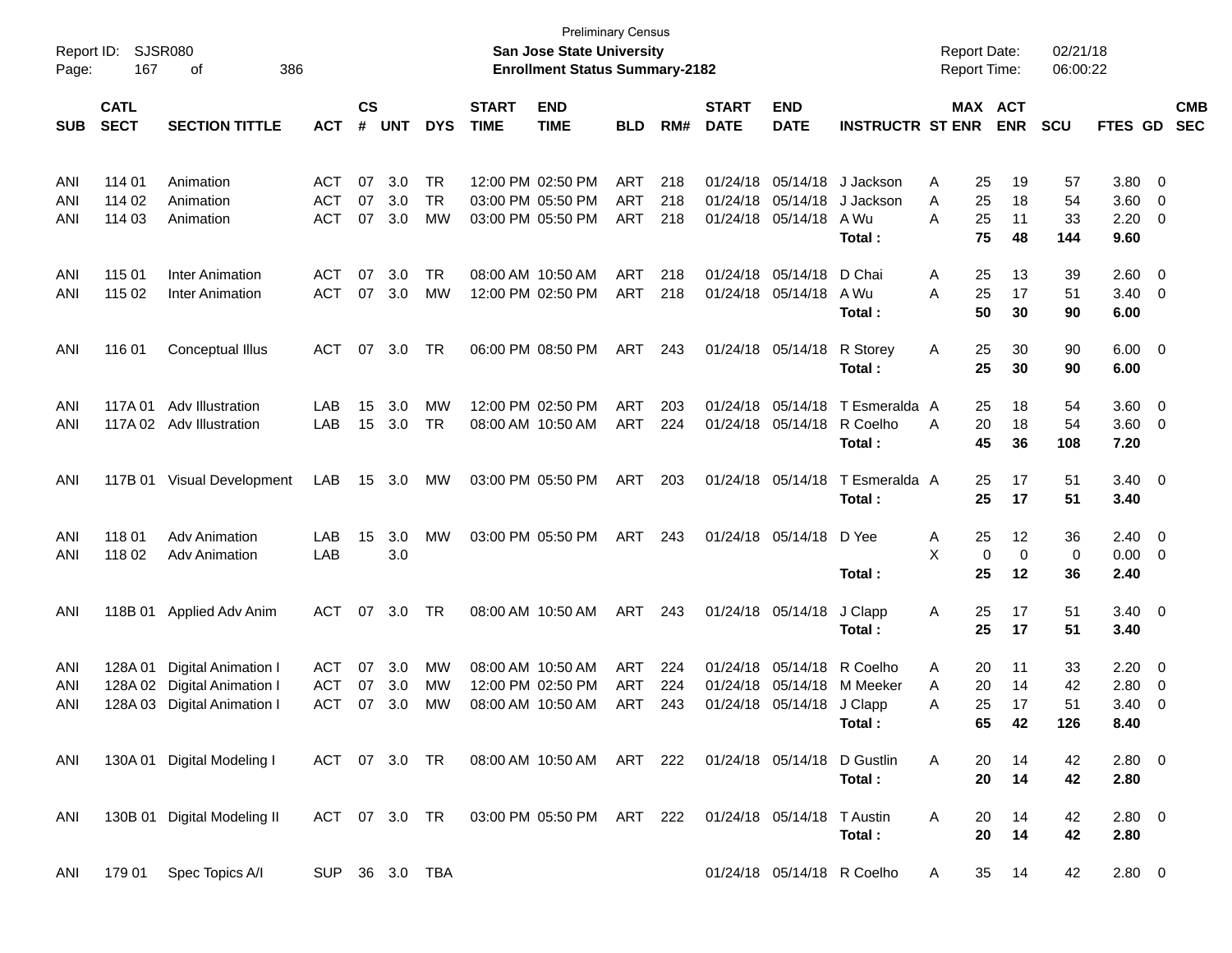| Report ID:<br>Page: | 168                        | <b>SJSR080</b><br>386<br>οf                                       |            |                    |            |            |                             | <b>Preliminary Census</b><br>San Jose State University<br><b>Enrollment Status Summary-2182</b> |            |     |                             |                                |                                | <b>Report Date:</b> |             | <b>Report Time:</b>   | 02/21/18<br>06:00:22 |                     |                          |                          |
|---------------------|----------------------------|-------------------------------------------------------------------|------------|--------------------|------------|------------|-----------------------------|-------------------------------------------------------------------------------------------------|------------|-----|-----------------------------|--------------------------------|--------------------------------|---------------------|-------------|-----------------------|----------------------|---------------------|--------------------------|--------------------------|
| <b>SUB</b>          | <b>CATL</b><br><b>SECT</b> | <b>SECTION TITTLE</b>                                             | <b>ACT</b> | $\mathsf{cs}$<br># | <b>UNT</b> | <b>DYS</b> | <b>START</b><br><b>TIME</b> | <b>END</b><br><b>TIME</b>                                                                       | <b>BLD</b> | RM# | <b>START</b><br><b>DATE</b> | <b>END</b><br><b>DATE</b>      | <b>INSTRUCTR ST ENR</b>        |                     |             | MAX ACT<br><b>ENR</b> | <b>SCU</b>           | FTES GD             |                          | <b>CMB</b><br><b>SEC</b> |
|                     |                            |                                                                   |            |                    |            |            |                             |                                                                                                 |            |     |                             |                                | Total:                         |                     | 35          | 14                    | 42                   | 2.80                |                          |                          |
| ANI                 | 180 01                     | <b>Indiv Studies</b>                                              | <b>SUP</b> | 36                 | 3.0        | TBA        |                             |                                                                                                 |            |     |                             | 01/24/18 05/14/18              | R Coelho<br>Total:             | Α                   | 35<br>35    | 11<br>11              | 33<br>33             | $2.20 \t 0$<br>2.20 |                          |                          |
| ANI                 | 199 01                     | Senior Project ANI                                                | ACT        | 07                 | 3.0        | F          |                             | 08:00 AM 01:40 PM                                                                               | ART        | 218 |                             | 01/24/18 05/14/18              | J Clapp                        | Α                   | 25          | 27                    | 81                   | 5.40 0              |                          |                          |
| ANI                 | 199 02                     | Senior Project ANI                                                | <b>ACT</b> | 07                 | 3.0        | F          |                             | 08:30 AM 02:10 PM                                                                               | ART        | 224 |                             | 01/24/18 05/14/18 R Coelho     |                                | A                   | 20          | 25                    | 75                   | 5.00                | $\overline{\phantom{0}}$ |                          |
| ANI                 | 199 03                     | Senior Project ANI                                                | <b>ACT</b> | 07                 | 3.0        | F          |                             | 08:30 AM 02:10 PM                                                                               | ART        | 222 |                             | 01/24/18 05/14/18              | <b>T</b> Austin                | Α                   | 20          | 20                    | 60                   | $4.00 \ 0$          |                          |                          |
|                     |                            |                                                                   |            |                    |            |            |                             |                                                                                                 |            |     |                             |                                | Total:                         |                     | 65          | 72                    | 216                  | 14.40               |                          |                          |
|                     | DSGD 63 01                 | Fund Graphic Visual                                               | <b>ACT</b> | 07                 | 3.0        | TR         |                             | 08:00 AM 10:50 AM                                                                               | ART        | 216 |                             | 01/24/18 05/14/18              | J Levy                         | A                   | 25          | 22                    | 66                   | 4.40 0              |                          |                          |
|                     | DSGD 6302                  | <b>Fund Graphic Visual</b>                                        | ACT        | 07                 | 3.0        | TR         |                             | 12:00 PM 02:50 PM                                                                               | ART        | 201 |                             | 01/24/18 05/14/18              | J Levy                         | A                   | 25          | 21                    | 63                   | $4.20 \ 0$          |                          |                          |
|                     |                            |                                                                   |            |                    |            |            |                             |                                                                                                 |            |     |                             |                                | Total:                         |                     | 50          | 43                    | 129                  | 8.60                |                          |                          |
|                     | DSGD 83 01                 | Digital Apps Basic                                                | ACT        | 07                 | 3.0        | MW         |                             | 08:00 AM 10:50 AM                                                                               | ART        | 201 |                             |                                | 01/24/18 05/14/18 A Thompson A |                     | 25          | 23                    | 69                   | $4.60$ 0            |                          |                          |
|                     | DSGD 8302                  | Digital Apps Basic                                                | ACT        | 07                 | 3.0        | МW         |                             | 12:00 PM 02:50 PM                                                                               | ART        | 201 |                             | 01/24/18 05/14/18              | A Thompson A                   |                     | 25          | 26                    | 78                   | $5.20 \ 0$          |                          |                          |
|                     |                            |                                                                   |            |                    |            |            |                             |                                                                                                 |            |     |                             |                                | Total:                         |                     | 50          | 49                    | 147                  | 9.80                |                          |                          |
|                     | DSGD 99 01                 | Intro to Typography                                               | <b>ACT</b> | 07                 | 3.0        | MW         |                             | 03:00 PM 05:50 PM                                                                               | ART        | 201 |                             | 01/24/18 05/14/18              | J Martinez                     | A                   | 25          | 30                    | 90                   | $6.00 \t 0$         |                          |                          |
|                     | DSGD 99 02                 | Intro to Typography                                               | <b>ACT</b> |                    | 3.0        |            |                             |                                                                                                 |            |     |                             |                                |                                | X                   | $\mathbf 0$ | $\mathbf 0$           | 0                    | $0.00 \t 0$         |                          |                          |
|                     | DSGD 99 03                 | Intro to Typography                                               | ACT        | 07                 | 3.0        | TR         |                             | 06:00 PM 08:50 PM                                                                               | ART        | 216 |                             | 01/24/18 05/14/18 G Hom        |                                | A                   | 25          | 26                    | 78                   | 5.20                | $\overline{\phantom{0}}$ |                          |
|                     | DSGD 99 04                 | Intro to Typography                                               | ACT        | 07                 | 3.0        | TR         |                             | 03:00 PM 05:50 PM                                                                               | ART        | 212 |                             | 01/24/18 05/14/18              | J Levy                         | A                   | 25          | 25                    | 75                   | $5.00 \t 0$         |                          |                          |
|                     |                            |                                                                   |            |                    |            |            |                             |                                                                                                 |            |     |                             |                                | Total:                         |                     | 75          | 81                    | 243                  | 16.20               |                          |                          |
|                     | DSGD 104 01                | Intro to Grph Dsgn                                                | <b>ACT</b> | 07                 | 3.0        | MW         |                             | 08:00 AM 10:50 AM                                                                               | ART        | 212 |                             | 01/24/18 05/14/18              | J Martinez                     | A                   | 25          | 26                    | 78                   | $5.20 \ 0$          |                          |                          |
|                     | DSGD 104 02                | Intro to Grph Dsgn                                                | <b>ACT</b> | 07                 | 3.0        | MW         |                             | 12:00 PM 02:50 PM                                                                               | ART        | 212 |                             | 01/24/18 05/14/18              | J Martinez                     | Α                   | 25          | 27                    | 81                   | $5.40 \ 0$          |                          |                          |
|                     | DSGD 104 03                | Intro to Grph Dsgn                                                | <b>ACT</b> | 07                 | 3.0        | TR         |                             | 08:00 AM 10:50 AM                                                                               | ART        | 212 |                             | 01/24/18 05/14/18              | P Krayna                       | Α                   | 25          | 27                    | 81                   | 5.40                | $\overline{\phantom{0}}$ |                          |
|                     | DSGD 104 04                | Intro to Grph Dsgn                                                | <b>ACT</b> | 07                 | 3.0        | <b>MW</b>  |                             | 08:00 AM 10:50 AM                                                                               | ART        | 216 |                             | 01/24/18 05/14/18              | J Miller                       | Α                   | 25          | 26                    | 78                   | 5.20                | $\overline{\phantom{0}}$ |                          |
|                     | DSGD 104 05                | Intro to Grph Dsgn                                                | <b>ACT</b> | 07                 | 3.0        | TR         |                             | 12:00 PM 02:50 PM                                                                               | ART        | 216 |                             | 01/24/18 05/14/18              | P Krayna                       | Α                   | 25          | 28                    | 84                   | 5.60                | $\overline{\phantom{0}}$ |                          |
|                     | DSGD 104 06                | Intro to Grph Dsgn                                                | <b>ACT</b> | 07                 | 3.0        | <b>TR</b>  |                             | 03:00 PM 05:50 PM                                                                               | ART        | 216 |                             | 01/24/18 05/14/18 G Hom        |                                | Α                   | 25          | 27                    | 81                   | 5.40                | $\overline{\phantom{0}}$ |                          |
|                     | DSGD 104 07                | Intro to Grph Dsgn                                                | ACT        | 07                 | 3.0 TR     |            |                             | 06:00 PM 08:50 PM ART 201                                                                       |            |     |                             | 01/24/18 05/14/18 E Briggs     |                                | A                   | 25          | 28                    | 84                   | 5.60                | - 0                      |                          |
|                     |                            |                                                                   |            |                    |            |            |                             |                                                                                                 |            |     |                             |                                | Total :                        |                     |             | 175 189               | 567                  | 37.80               |                          |                          |
|                     |                            | DSGD 105 01 Intermed Grph Dsgn ACT 07 3.0 TR 08:00 AM 10:50 AM IS |            |                    |            |            |                             |                                                                                                 |            |     |                             | 226 01/24/18 05/14/18 R Sexton |                                | A                   | 25          | 23                    | 69                   | $4.60$ 0            |                          |                          |
|                     |                            |                                                                   |            |                    |            |            |                             |                                                                                                 |            |     |                             |                                | Total:                         |                     | 25          | 23                    | 69                   | 4.60                |                          |                          |
|                     |                            |                                                                   |            |                    |            |            |                             |                                                                                                 |            |     |                             |                                |                                |                     |             |                       |                      |                     |                          |                          |
|                     |                            | DSGD 106 01 Adv Graphic Design ACT 07 3.0 MW 12:00 PM 02:50 PM IS |            |                    |            |            |                             |                                                                                                 |            |     |                             | 226 01/24/18 05/14/18 C Kim    |                                | A                   | 25          | 24                    | 72                   | 4.80 0              |                          |                          |
|                     |                            |                                                                   |            |                    |            |            |                             |                                                                                                 |            |     |                             |                                | Total:                         |                     | 25          | 24                    | 72                   | 4.80                |                          |                          |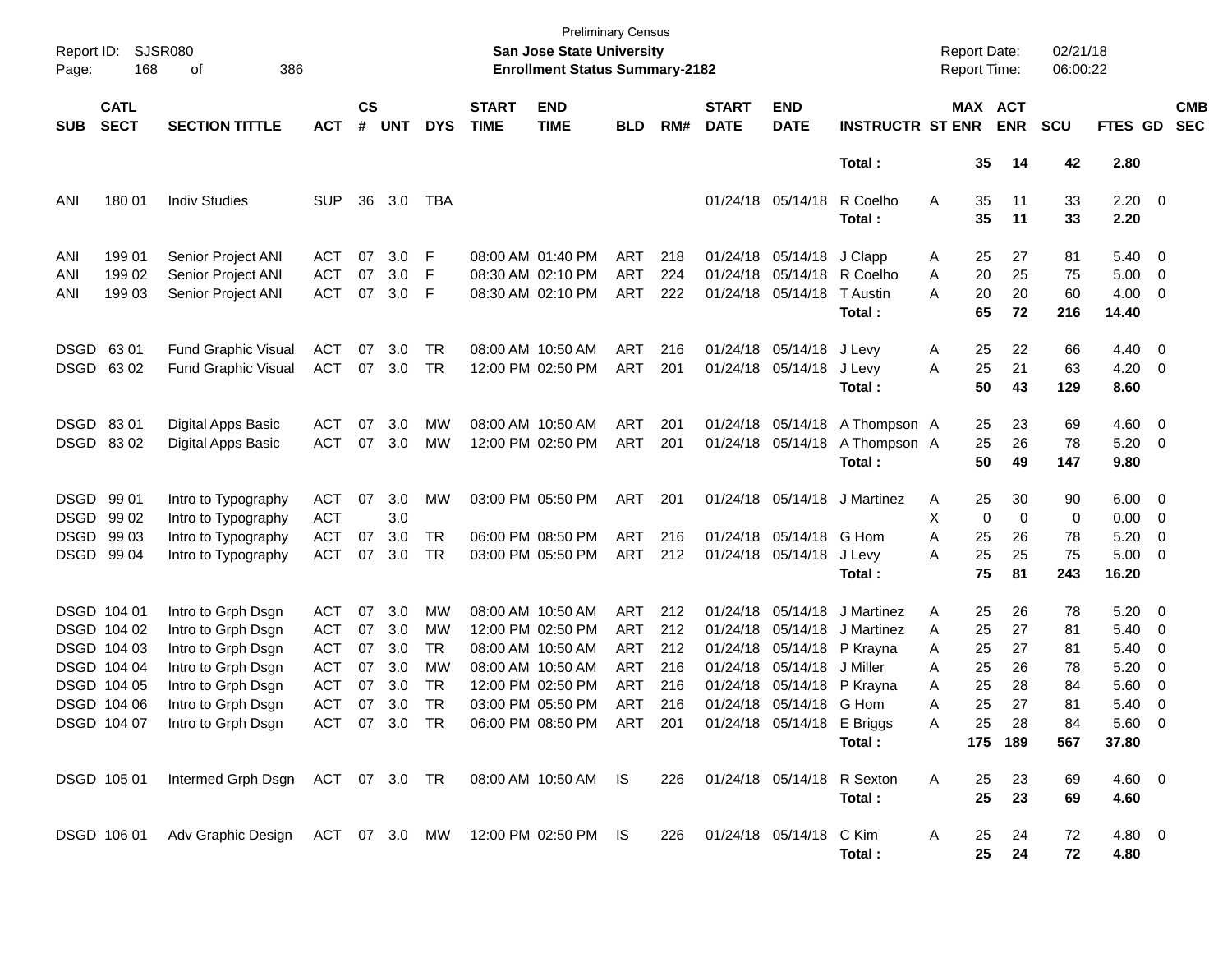| Report ID:<br>Page:        | SJSR080<br>169                                                 | 386<br>οf                                                                                                                                                        |                                               |                      |                          |                                               |                             | <b>Preliminary Census</b><br><b>San Jose State University</b><br><b>Enrollment Status Summary-2182</b> |                                               |                          |                             |                                                             |                                                                                                                            | <b>Report Date:</b><br><b>Report Time:</b>      |                                   | 02/21/18<br>06:00:22                |                                                           |                                                     |            |
|----------------------------|----------------------------------------------------------------|------------------------------------------------------------------------------------------------------------------------------------------------------------------|-----------------------------------------------|----------------------|--------------------------|-----------------------------------------------|-----------------------------|--------------------------------------------------------------------------------------------------------|-----------------------------------------------|--------------------------|-----------------------------|-------------------------------------------------------------|----------------------------------------------------------------------------------------------------------------------------|-------------------------------------------------|-----------------------------------|-------------------------------------|-----------------------------------------------------------|-----------------------------------------------------|------------|
| <b>SUB</b>                 | <b>CATL</b><br><b>SECT</b>                                     | <b>SECTION TITTLE</b>                                                                                                                                            | <b>ACT</b>                                    | <b>CS</b><br>#       | <b>UNT</b>               | <b>DYS</b>                                    | <b>START</b><br><b>TIME</b> | <b>END</b><br><b>TIME</b>                                                                              | <b>BLD</b>                                    | RM#                      | <b>START</b><br><b>DATE</b> | <b>END</b><br><b>DATE</b>                                   | <b>INSTRUCTR ST ENR</b>                                                                                                    |                                                 | MAX ACT<br><b>ENR</b>             | <b>SCU</b>                          | FTES GD SEC                                               |                                                     | <b>CMB</b> |
|                            | DSGD 107A01                                                    | Sp Top Grphy Dsgn                                                                                                                                                | LAB                                           |                      | 15 3.0                   | TR                                            |                             | 12:00 PM 02:50 PM                                                                                      | IS.                                           | 226                      |                             | 01/24/18 05/14/18 E Gee                                     | Total:                                                                                                                     | 25<br>Α<br>25                                   | 20<br>20                          | 60<br>60                            | 4.00 0<br>4.00                                            |                                                     |            |
|                            | DSGD 108 01                                                    | Gr Des Portfolio                                                                                                                                                 | ACT                                           | 07                   | 3.0                      | МW                                            |                             | 03:00 PM 05:50 PM                                                                                      | IS                                            | 226                      |                             | 01/24/18 05/14/18                                           | C Kim<br>Total:                                                                                                            | 25<br>Α<br>25                                   | 20<br>20                          | 60<br>60                            | $4.00 \ 0$<br>4.00                                        |                                                     |            |
| DSGD 111 01                | DSGD 111 02<br>DSGD 111 03                                     | <b>Design Practices</b><br><b>Design Practices</b><br><b>Design Practices</b>                                                                                    | ACT<br><b>ACT</b><br><b>ACT</b>               | 20<br>20<br>20       | 3.0<br>3.0<br>3.0        | MW<br>МW<br>F                                 |                             | 12:00 PM 02:50 PM<br>03:00 PM 05:50 PM<br>08:30 AM 02:20 PM                                            | ART<br><b>ART</b><br>ART                      | 216<br>212<br>216        | 01/24/18                    | 01/24/18 05/14/18<br>05/14/18<br>01/24/18 05/14/18          | J Miller<br>J Miller<br>J Miller<br>Total:                                                                                 | 25<br>Α<br>25<br>Α<br>25<br>Α<br>75             | 25<br>25<br>25<br>75              | 75<br>75<br>75<br>225               | $5.00 \quad 0$<br>5.00<br>$5.00 \t 0$<br>15.00            | $\overline{\phantom{0}}$                            |            |
|                            | DSGD 132 01                                                    | UI & Interaction D                                                                                                                                               | ACT                                           |                      | 07 3.0                   | МW                                            |                             | 03:00 PM 05:50 PM                                                                                      | ART                                           | 216                      |                             | 01/24/18 05/14/18                                           | J Kim<br>Total:                                                                                                            | 25<br>Α<br>25                                   | 24<br>24                          | 72<br>72                            | $4.80\ 0$<br>4.80                                         |                                                     |            |
|                            | DSGD 150 01                                                    | <b>GD Senior Studio</b>                                                                                                                                          | ACT                                           |                      | 07 4.0                   | TR                                            |                             | 06:00 PM 08:50 PM                                                                                      | IS                                            | 226                      |                             | 01/24/18 05/14/18 R Sexton                                  | Total:                                                                                                                     | 25<br>Α<br>25                                   | 20<br>20                          | 60<br>60                            | 5.3300<br>5.33                                            |                                                     |            |
|                            |                                                                | DSGN 100W 01 Writing Workshop: De LEC<br>DSGN 100W 02 Writing Workshop: De LEC<br>DSGN 100W 03 Writing Workshop: De LEC<br>DSGN 100W 04 Writing Workshop: De LEC |                                               | 04<br>04<br>04<br>04 | 3.0<br>3.0<br>3.0<br>3.0 | TR<br><b>TR</b><br><b>TR</b><br>MW            |                             | 01:30 PM 02:45 PM<br>03:00 PM 04:15 PM<br>04:30 PM 05:45 PM<br>12:00 PM 01:15 PM                       | <b>BBC</b><br><b>BBC</b><br><b>BBC</b><br>ART | 205<br>205<br>205<br>105 | 01/24/18<br>01/24/18        | 01/24/18 05/14/18 J Loomis<br>05/14/18<br>01/24/18 05/14/18 | 05/14/18 J Loomis<br>J Loomis<br>M Skov<br>Total:                                                                          | 25<br>Α<br>25<br>A<br>25<br>A<br>25<br>Α<br>100 | 24<br>24<br>21<br>25<br>94        | 72<br>72<br>63<br>75<br>282         | $4.80\ 0$<br>4.80<br>4.20<br>$5.00 \t 0$<br>18.80         | $\overline{\phantom{0}}$<br>$\overline{\mathbf{0}}$ |            |
|                            | DSGN 127 01<br>DSGN 127 02<br><b>DSGN 12703</b><br>DSGN 127 04 | Intern<br>Intern<br>Intern<br>Intern                                                                                                                             | SUP<br><b>SUP</b><br><b>SUP</b><br><b>SUP</b> | 36<br>36<br>36<br>36 | 3.0<br>4.0<br>2.0<br>1.0 | TBA<br><b>TBA</b><br><b>TBA</b><br><b>TBA</b> |                             |                                                                                                        |                                               |                          |                             |                                                             | 01/24/18 05/14/18 C Hwang<br>01/24/18 05/14/18 C Hwang<br>01/24/18 05/14/18 C Hwang<br>01/24/18 05/14/18 C Hwang<br>Total: | 45<br>Α<br>25<br>A<br>15<br>A<br>15<br>Α<br>100 | 18<br>4<br>4<br>$\mathbf 1$<br>27 | 54<br>16<br>8<br>$\mathbf{1}$<br>79 | $3.60 \quad 0$<br>$1.07 \t 0$<br>0.53<br>$0.07$ 0<br>5.27 | $\overline{\mathbf{0}}$                             |            |
|                            | <b>DSGN 18001</b>                                              | <b>Indiv Studies</b>                                                                                                                                             | <b>SUP</b>                                    | 36                   | 3.0                      | TBA                                           |                             |                                                                                                        |                                               |                          |                             |                                                             | 01/24/18 05/14/18 C Hwang<br>Total:                                                                                        | 45<br>A<br>45                                   | 11<br>11                          | 33<br>33                            | $2.20 \t 0$<br>2.20                                       |                                                     |            |
|                            | DSGN 197 01<br>DSGN 197 02                                     | <b>BA Senior Project</b><br><b>BA Senior Project</b>                                                                                                             | ACT 07 4.0<br>ACT 07 4.0 TR                   |                      |                          | TR                                            |                             | 08:00 AM 10:50 AM<br>12:00 PM 02:50 PM                                                                 | ART<br>ART                                    | 201<br>212               |                             |                                                             | 01/24/18 05/14/18 A English<br>01/24/18 05/14/18 A English<br>Total:                                                       | 25<br>A<br>25<br>A<br>50                        | 26<br>26<br>52                    | 104<br>104<br>208                   | 6.93 0<br>6.93 0<br>13.87                                 |                                                     |            |
| <b>DSID</b><br><b>DSID</b> | 22 01<br>22 02                                                 | Visualization II<br>Visualization II                                                                                                                             | ACT 07 3.0 MW<br>ACT 07 3.0 MW                |                      |                          |                                               |                             | 08:00 AM 10:50 AM<br>12:00 PM 02:50 PM                                                                 | IS.<br>IS.                                    | 118<br>118               |                             | 01/24/18 05/14/18 K Scott                                   | 01/24/18 05/14/18 J McClusky<br>Total:                                                                                     | 24<br>A<br>24<br>A<br>48                        | 16<br>14<br>30                    | 48<br>42<br>90                      | $3.20 \ 0$<br>2.80 0<br>6.00                              |                                                     |            |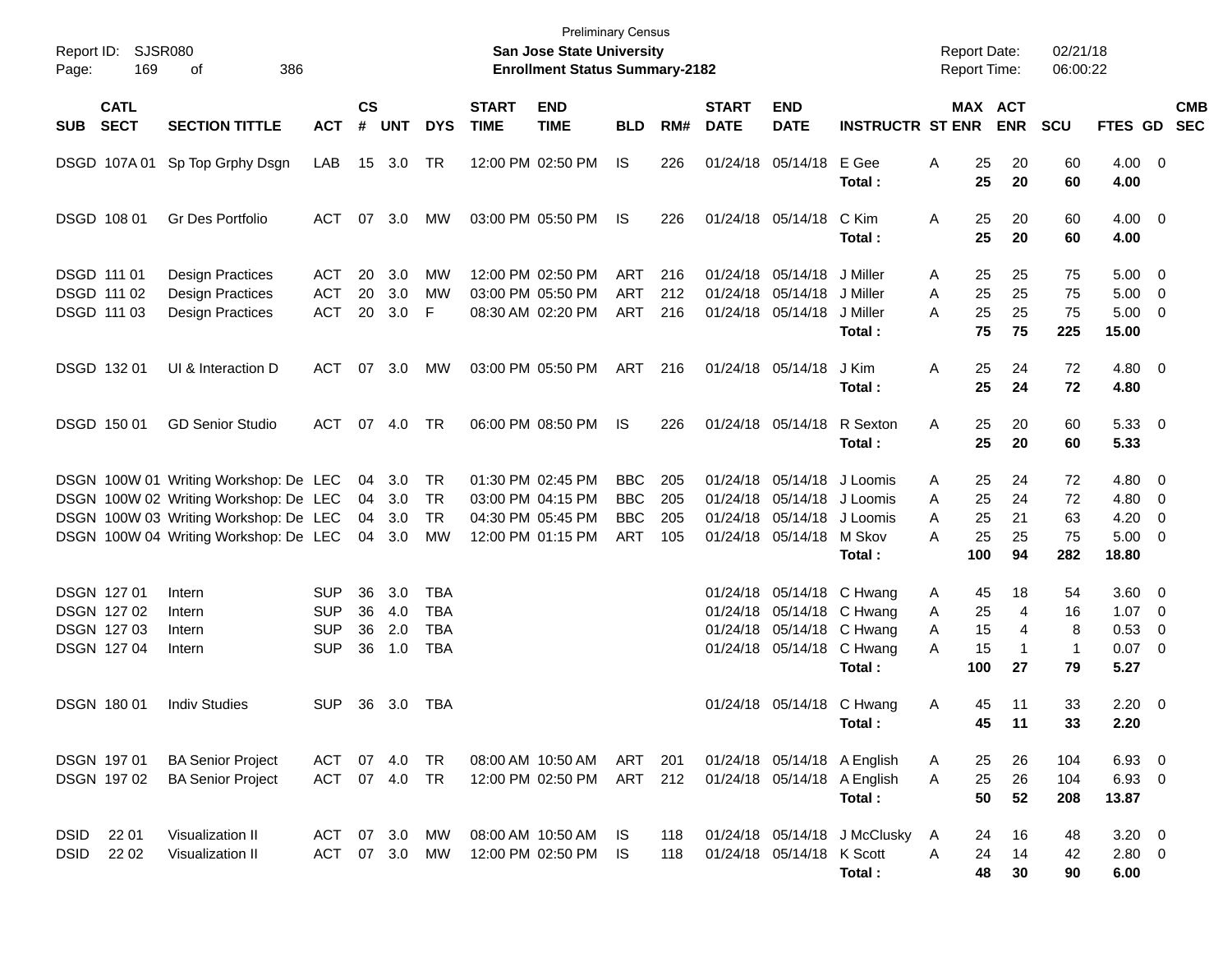| Report ID:<br>Page:                                      | 170                                  | <b>SJSR080</b><br>386<br>οf                                                          |                                                      |                      |                          |                                    |                             | <b>Preliminary Census</b><br><b>San Jose State University</b><br><b>Enrollment Status Summary-2182</b> |                          |                          |                                  |                                                       |                                                          | <b>Report Date:</b><br><b>Report Time:</b>     |                            | 02/21/18<br>06:00:22        |                                      |                                                                |                          |
|----------------------------------------------------------|--------------------------------------|--------------------------------------------------------------------------------------|------------------------------------------------------|----------------------|--------------------------|------------------------------------|-----------------------------|--------------------------------------------------------------------------------------------------------|--------------------------|--------------------------|----------------------------------|-------------------------------------------------------|----------------------------------------------------------|------------------------------------------------|----------------------------|-----------------------------|--------------------------------------|----------------------------------------------------------------|--------------------------|
| <b>SUB</b>                                               | <b>CATL</b><br><b>SECT</b>           | <b>SECTION TITTLE</b>                                                                | <b>ACT</b>                                           | <b>CS</b><br>#       | <b>UNT</b>               | <b>DYS</b>                         | <b>START</b><br><b>TIME</b> | <b>END</b><br><b>TIME</b>                                                                              | <b>BLD</b>               | RM#                      | <b>START</b><br><b>DATE</b>      | <b>END</b><br><b>DATE</b>                             | <b>INSTRUCTR ST ENR</b>                                  |                                                | MAX ACT<br><b>ENR</b>      | <b>SCU</b>                  | <b>FTES GD</b>                       |                                                                | <b>CMB</b><br><b>SEC</b> |
| <b>DSID</b><br><b>DSID</b>                               | 32 01<br>32 02                       | <b>ID Foundation II</b><br><b>ID Foundation II</b>                                   | ACT<br><b>ACT</b>                                    | 13<br>13             | 3.0<br>3.0               | <b>TR</b><br><b>TR</b>             |                             | 12:00 PM 02:50 PM<br>03:00 PM 05:50 PM                                                                 | <b>ART</b><br><b>ART</b> | 103<br>103               | 01/24/18<br>01/24/18             | 05/14/18<br>05/14/18                                  | A Armstrong<br>J Shook<br>Total:                         | 24<br>A<br>24<br>A<br>48                       | 15<br>14<br>29             | 30<br>28<br>58              | 3.00<br>2.80<br>5.80                 | $\overline{\mathbf{0}}$<br>0                                   |                          |
| <b>DSID</b><br><b>DSID</b>                               | 32A01<br>32A 02                      | Portfolio Project I<br>Portfolio Project I                                           | ACT<br>ACT                                           | 13<br>13             | 1.0<br>1.0               | F<br>F                             |                             | 08:00 AM 09:50 AM<br>10:00 AM 11:50 AM                                                                 | IS<br>IS                 | 118<br>118               | 01/24/18                         | 05/14/18<br>01/24/18 05/14/18                         | E Briggs<br>E Briggs<br>Total:                           | 24<br>A<br>24<br>A<br>48                       | 13<br>16<br>29             | 13<br>16<br>29              | 0.87<br>1.07<br>1.93                 | $\overline{\mathbf{0}}$<br>$\overline{\mathbf{0}}$             |                          |
| <b>DSID</b><br><b>DSID</b>                               | 122 01<br>122 02                     | C&CS: Ind. Design<br>C&CS: Ind. Design                                               | <b>LEC</b><br>ACT                                    | 02                   | 3.0<br>07 0.0            | MW<br>MW                           |                             | 08:00 AM 09:50 AM<br>10:00 AM 10:50 AM                                                                 | <b>ART</b><br>ART        | 105<br>105               | 01/24/18                         | 05/14/18<br>01/24/18 05/14/18                         | M Skov<br>M Skov<br>Total:                               | Α<br>24<br>24<br>Α<br>48                       | 11<br>11<br>22             | 28<br>6<br>33               | 2.20<br>0.00<br>2.20                 | $\overline{\mathbf{0}}$<br>$\overline{\mathbf{0}}$             |                          |
| <b>DSID</b>                                              |                                      | 123A 01 Portfolio Proj 2                                                             | <b>ACT</b>                                           | 07                   | 3.0                      | МW                                 |                             | 08:00 AM 10:50 AM                                                                                      | ART                      | 103                      |                                  | 01/24/18 05/14/18                                     | K Scott<br>Total:                                        | 24<br>A<br>24                                  | 24<br>24                   | 24<br>24                    | $4.80$ 0<br>4.80                     |                                                                |                          |
| <b>DSID</b>                                              | 124 01                               | Design for All                                                                       | LAB                                                  | 15                   | 3.0                      | МW                                 |                             | 03:00 PM 05:50 PM                                                                                      | ART                      | 205                      |                                  | 01/24/18 05/14/18                                     | J McClusky<br>Total:                                     | 24<br>A<br>24                                  | 16<br>16                   | 48<br>48                    | $3.20 \ 0$<br>3.20                   |                                                                |                          |
| <b>DSID</b><br><b>DSID</b>                               | 125A 01                              | Portfolio Proj 3<br>125A 02 Portfolio Proj 3                                         | LAB<br>LAB                                           | 15                   | 2.0<br>2.0               | <b>TR</b>                          |                             | 03:00 PM 04:50 PM                                                                                      | ART                      | 205                      |                                  | 01/24/18 05/14/18                                     | J Nelson<br>Total :                                      | X<br>0<br>Α<br>24<br>24                        | 0<br>20<br>20              | 0<br>20<br>20               | 0.00<br>2.67<br>2.67                 | $\overline{\mathbf{0}}$<br>$\overline{\phantom{0}}$            |                          |
| <b>DSID</b><br><b>DSID</b><br><b>DSID</b><br><b>DSID</b> | 126 01<br>126 02<br>126 03<br>126 04 | Ergonom for Design<br>Ergonom for Design<br>Ergonom for Design<br>Ergonom for Design | <b>LEC</b><br><b>ACT</b><br><b>LEC</b><br><b>ACT</b> | 02<br>13<br>02<br>13 | 3.0<br>0.0<br>3.0<br>0.0 | MW<br>MW<br><b>TR</b><br><b>TR</b> |                             | 03:00 PM 03:50 PM<br>04:00 PM 05:50 PM<br>12:00 PM 12:50 PM<br>01:00 PM 02:50 PM                       | IS<br>IS<br>IS<br>IS     | 118<br>118<br>118<br>118 | 01/24/18<br>01/24/18<br>01/24/18 | 05/14/18<br>05/14/18<br>05/14/18<br>01/24/18 05/14/18 | M Mathe<br>M Mathe<br>J Guenther<br>J Guenther<br>Total: | 24<br>Α<br>24<br>Α<br>24<br>A<br>24<br>A<br>96 | 13<br>13<br>26<br>26<br>78 | 26<br>13<br>52<br>26<br>117 | 2.60<br>0.00<br>5.20<br>0.00<br>7.80 | $\overline{\mathbf{0}}$<br>- 0<br>0<br>$\overline{\mathbf{0}}$ |                          |
| <b>DSID</b>                                              | 128 01                               | Adv Projects in ID                                                                   | LAB.                                                 | 15                   | 3.0                      | <b>MW</b>                          |                             | 12:00 PM 02:50 PM                                                                                      | ART                      | 205                      |                                  | 01/24/18 05/14/18                                     | M Mathe<br>Total:                                        | 24<br>Α<br>24                                  | 17<br>17                   | 51<br>51                    | $3.40 \quad 0$<br>3.40               |                                                                |                          |
| <b>DSID</b>                                              |                                      | DSID 128A 01 Portfolio Proj 4<br>128A 02 Portfolio Proj 4                            | LAB<br>LAB                                           |                      | 1.0<br>15  1.0  TR       |                                    |                             | 05:00 PM 05:50 PM ART 205 01/24/18 05/14/18 J Nelson                                                   |                          |                          |                                  |                                                       | Total:                                                   | X<br>0<br>A<br>24<br>24                        | 0<br>17<br>17              | 0<br>17<br>17               | $0.00 \t 0$<br>$1.13 \ 0$<br>1.13    |                                                                |                          |
|                                                          |                                      | DSID 131 01 Interactive Design                                                       |                                                      |                      |                          |                                    |                             | ACT 07 3.0 TR 08:00 AM 10:50 AM ART 205                                                                |                          |                          | 01/24/18 05/14/18                |                                                       | J Nelson<br>Total:                                       | A<br>24<br>24                                  | 24<br>24                   | 72<br>72                    | 4.85 1<br>4.85                       |                                                                |                          |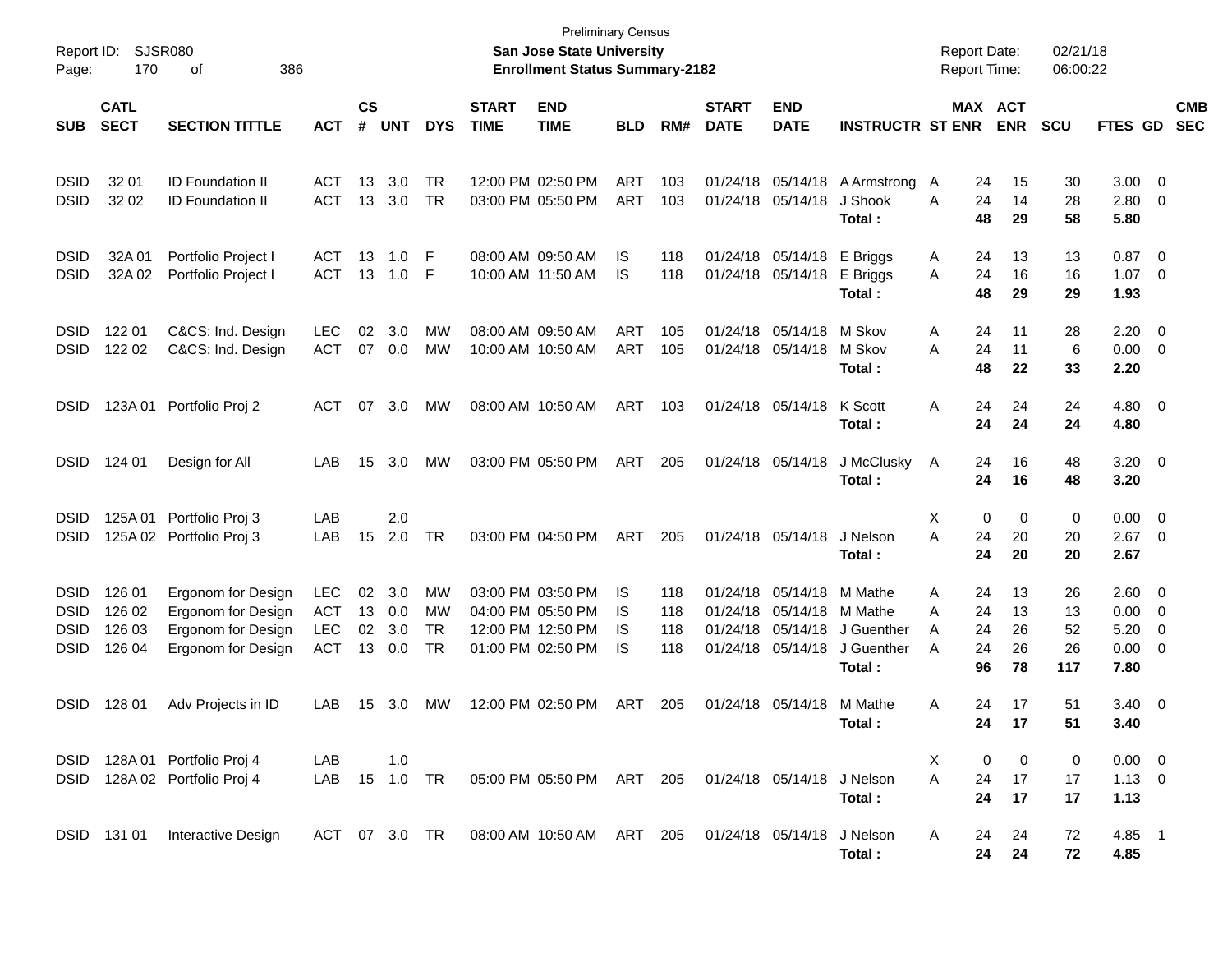| Report ID:<br>Page:        | 171                        | SJSR080<br>386<br>οf                                              |                          |                             |               |            |                             | <b>Preliminary Census</b><br><b>San Jose State University</b><br><b>Enrollment Status Summary-2182</b> |                          |            |                             |                                                 |                                                         | <b>Report Date:</b><br><b>Report Time:</b> |                            | 02/21/18<br>06:00:22 |                             |                          |                          |
|----------------------------|----------------------------|-------------------------------------------------------------------|--------------------------|-----------------------------|---------------|------------|-----------------------------|--------------------------------------------------------------------------------------------------------|--------------------------|------------|-----------------------------|-------------------------------------------------|---------------------------------------------------------|--------------------------------------------|----------------------------|----------------------|-----------------------------|--------------------------|--------------------------|
| <b>SUB</b>                 | <b>CATL</b><br><b>SECT</b> | <b>SECTION TITTLE</b>                                             | <b>ACT</b>               | $\mathbf{c}\mathbf{s}$<br># | <b>UNT</b>    | <b>DYS</b> | <b>START</b><br><b>TIME</b> | <b>END</b><br><b>TIME</b>                                                                              | <b>BLD</b>               | RM#        | <b>START</b><br><b>DATE</b> | <b>END</b><br><b>DATE</b>                       | <b>INSTRUCTR ST ENR</b>                                 |                                            | MAX ACT<br><b>ENR</b>      | <b>SCU</b>           | FTES GD                     |                          | <b>CMB</b><br><b>SEC</b> |
| <b>DSID</b><br><b>DSID</b> | 13701<br>137 02            | Adv Physical Prototy<br><b>Adv Physical Prototy</b>               | <b>ACT</b><br><b>ACT</b> | 07                          | 3.0<br>07 3.0 | MW<br>F    |                             | 12:00 PM 02:50 PM<br>08:00 AM 02:50 PM                                                                 | <b>ART</b><br><b>ART</b> | 103<br>105 |                             | 01/24/18 05/14/18                               | 01/24/18 05/14/18 J McClusky<br>R Zuchowski A<br>Total: | A<br>48                                    | 25<br>24<br>24<br>24<br>49 | 75<br>72<br>147      | $5.00 \t 0$<br>4.80<br>9.80 | - 0                      |                          |
| <b>DSID</b><br><b>DSID</b> | 143 01<br>143 02           | Adv M, P & Tech<br>Adv M, P & Tech                                | <b>ACT</b><br><b>ACT</b> | 07                          | 3.0<br>07 3.0 | TR<br>TR   |                             | 12:00 PM 02:50 PM<br>03:00 PM 05:50 PM                                                                 | <b>ART</b><br><b>ART</b> | 105<br>105 |                             | 01/24/18 05/14/18 R Boeder<br>01/24/18 05/14/18 | R Boeder<br>Total:                                      | A<br>A<br>24<br>48                         | 22<br>24<br>22<br>44       | 66<br>66<br>132      | 4.40 0<br>4.40<br>8.80      | $\overline{\phantom{0}}$ |                          |
| <b>DSID</b><br><b>DSID</b> | 226 01<br>226 02           | Ergonom for Design<br>Ergonom for Design                          | <b>LEC</b><br><b>ACT</b> | 02                          | 3.0<br>13 0.0 | MW<br>МW   |                             | 03:00 PM 03:50 PM<br>04:00 PM 05:50 PM                                                                 | IS<br>IS                 | 118<br>118 |                             | 01/24/18 05/14/18<br>01/24/18 05/14/18          | M Mathe<br>M Mathe<br>Total:                            | A<br>15<br>A<br>15<br>30                   | 7<br>7<br>14               | 14<br>7<br>21        | 1.75<br>0.007<br>1.75       | $\overline{7}$           |                          |
| <b>DSIT</b>                | 501                        | Intro Int Dsn+Arch                                                | <b>ACT</b>               | 07                          | 3.0           | MW         |                             | 08:00 AM 10:50 AM                                                                                      | IS.                      | 241        |                             | 01/24/18 05/14/18                               | D Seah<br>Total:                                        | Α<br>25<br>25                              | 23<br>23                   | 69<br>69             | $4.60 \quad 0$<br>4.60      |                          |                          |
| <b>DSIT</b>                | 10 01                      | Sketch+Draw+Model                                                 | ACT                      |                             | 07 3.0        | МW         |                             | 06:00 PM 08:50 PM                                                                                      | IS.                      | 241        |                             | 01/24/18 05/14/18                               | M Cheng<br>Total:                                       | Α<br>25<br>25                              | 24<br>24                   | 72<br>72             | 4.80 0<br>4.80              |                          |                          |
| <b>DSIT</b>                | 15 01                      | Arch Draw & 3-D Mod ACT                                           |                          |                             | 07 3.0        | TR         |                             | 12:00 PM 02:50 PM                                                                                      | IS.                      | 240        |                             | 01/24/18 05/14/18                               | J Komen<br>Total:                                       | Α<br>25<br>25                              | 19<br>19                   | 57<br>57             | $3.80\ 0$<br>3.80           |                          |                          |
| <b>DSIT</b>                | 29 01                      | <b>Design Process</b>                                             | LAB                      | 16                          | 3.0           | TR         |                             | 03:00 PM 05:50 PM                                                                                      | IS.                      | 241        |                             | 01/24/18 05/14/18                               | J Komen<br>Total:                                       | Α<br>25<br>25                              | 18<br>18                   | 54<br>54             | $3.60 \quad 0$<br>3.60      |                          |                          |
| <b>DSIT</b>                | 33 01                      | <b>Arch Presentation</b>                                          | <b>ACT</b>               | 07                          | 3.0           | МW         |                             | 12:00 PM 02:50 PM                                                                                      | IS.                      | 240        |                             | 01/24/18 05/14/18                               | M Medved<br>Total :                                     | Α<br>25<br>25                              | 23<br>23                   | 69<br>69             | $4.60 \quad 0$<br>4.60      |                          |                          |
| <b>DSIT</b>                | 34 01                      | Studio                                                            | LAB                      | 16                          | 3.0           | МW         |                             | 03:00 PM 05:50 PM                                                                                      | IS                       | 241        |                             | 01/24/18 05/14/18                               | B Tan<br>Total :                                        | Α<br>25<br>25                              | 23<br>23                   | 69<br>69             | $4.60 \quad 0$<br>4.60      |                          |                          |
| <b>DSIT</b>                | 83 01                      | Vis communicatn 1                                                 | <b>ACT</b>               |                             | 07 3.0 TR     |            |                             | 06:00 PM 08:50 PM                                                                                      | IS.                      | 240        |                             |                                                 | 01/24/18 05/14/18 A Karavokiri A<br>Total:              |                                            | 25.<br>24<br>25<br>24      | 72<br>72             | $4.80\quad 0$<br>4.80       |                          |                          |
|                            | DSIT 100 01                | <b>Building Codes</b>                                             |                          |                             |               |            |                             | ACT 07 3.0 MW 03:00 PM 05:50 PM IS                                                                     |                          | 240        |                             |                                                 | 01/24/18 05/14/18 M Medved<br>Total:                    | Α                                          | 24<br>25<br>25<br>24       | 72<br>72             | 4.80 0<br>4.80              |                          |                          |
|                            |                            | DSIT 102 01 Comp Graph Int Arc ACT 07 3.0 TR 08:00 AM 10:50 AM IS |                          |                             |               |            |                             |                                                                                                        |                          | 240        |                             | 01/24/18 05/14/18 J Komen                       | Total:                                                  | A<br>25                                    | 25<br>$25\,$<br>25         | 75<br>75             | $5.00 \t 0$<br>5.00         |                          |                          |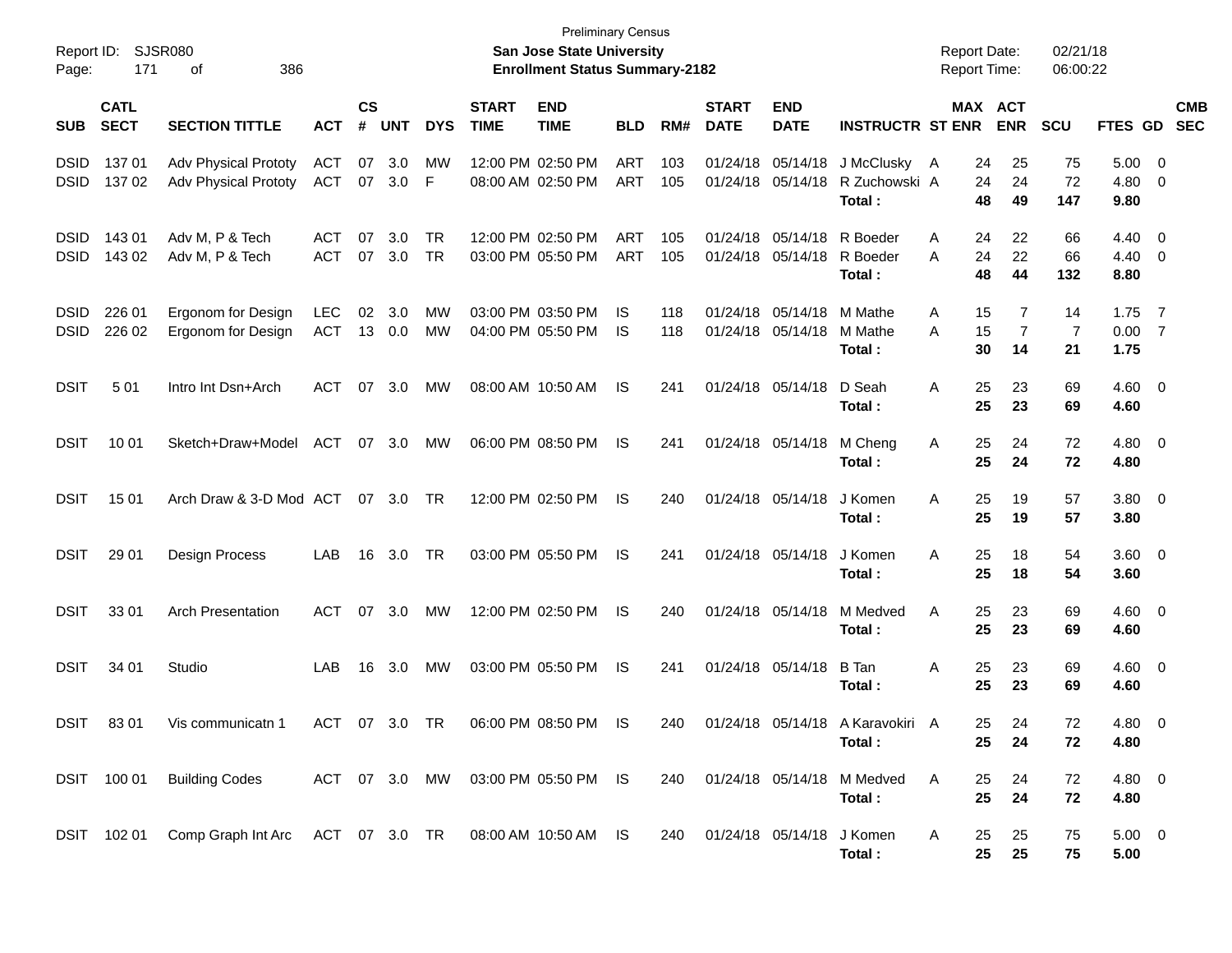| Report ID:                 |                            | SJSR080                      |                          |                    |            |            |                             | <b>Preliminary Census</b><br><b>San Jose State University</b> |            |     |                             |                                                  |                                                       |        | <b>Report Date:</b>       |                           | 02/21/18                   |                                    |                          |
|----------------------------|----------------------------|------------------------------|--------------------------|--------------------|------------|------------|-----------------------------|---------------------------------------------------------------|------------|-----|-----------------------------|--------------------------------------------------|-------------------------------------------------------|--------|---------------------------|---------------------------|----------------------------|------------------------------------|--------------------------|
| Page:                      | 172                        | 386<br>οf                    |                          |                    |            |            |                             | <b>Enrollment Status Summary-2182</b>                         |            |     |                             |                                                  |                                                       |        | Report Time:              |                           | 06:00:22                   |                                    |                          |
| <b>SUB</b>                 | <b>CATL</b><br><b>SECT</b> | <b>SECTION TITTLE</b>        | <b>ACT</b>               | $\mathsf{cs}$<br># | <b>UNT</b> | <b>DYS</b> | <b>START</b><br><b>TIME</b> | <b>END</b><br><b>TIME</b>                                     | <b>BLD</b> | RM# | <b>START</b><br><b>DATE</b> | <b>END</b><br><b>DATE</b>                        | <b>INSTRUCTR ST ENR</b>                               |        | MAX ACT                   | <b>ENR</b>                | <b>SCU</b>                 | FTES GD                            | <b>CMB</b><br><b>SEC</b> |
| <b>DSIT</b><br><b>DSIT</b> | 103 01<br>103 02           | Arch. Studio<br>Arch. Studio | <b>ACT</b><br><b>ACT</b> | 16                 | 3.0<br>3.0 | <b>TR</b>  |                             | 12:00 PM 02:50 PM                                             | <b>IS</b>  | 241 | 01/24/18                    | 05/14/18                                         | V San Fratel<br>Total:                                | X<br>A | 0<br>25<br>25             | 0<br>23<br>23             | 0<br>69<br>69              | 0.00<br>4.60<br>4.60               | - 0<br>$\overline{0}$    |
| <b>DSIT</b>                | 105 01                     | Int Arc Adv Studio           | <b>ACT</b>               | 07                 | 3.0        | <b>TR</b>  |                             | 08:00 AM 10:50 AM                                             | IS.        | 241 | 01/24/18 05/14/18           |                                                  | <b>B</b> Allen<br>Total:                              | A      | 25<br>25                  | 21<br>21                  | 63<br>63                   | $4.20 \ 0$<br>4.20                 |                          |
| <b>DSIT</b>                | 108 01                     | Arch Lighting Des            | <b>ACT</b>               | 07                 | 3.0        | -F         |                             | 03:00 PM 08:50 PM                                             | - IS       | 241 |                             | 01/24/18 05/14/18                                | C Wong<br>Total:                                      | A      | 25<br>25                  | 22<br>22                  | 66<br>66                   | 4.40<br>4.40                       | $\overline{\mathbf{0}}$  |
| <b>DSIT</b>                | 109 01                     | Object Des Interior          | <b>ACT</b>               | 07                 | 3.0        | <b>TR</b>  |                             | 03:00 PM 05:50 PM                                             | <b>IS</b>  | 240 | 01/24/18                    | 05/14/18                                         | V San Fratel A<br>Total:                              |        | 25<br>25                  | 10<br>10                  | 30<br>30                   | 2.00<br>2.00                       | $\overline{0}$           |
| <b>DSIT</b>                | 111 01                     | Interior Arch Sem            | <b>ACT</b>               | 07                 | 3.0        | <b>MW</b>  |                             | 12:00 PM 02:50 PM                                             | <b>IS</b>  | 241 | 01/24/18 05/14/18           |                                                  | D Seah<br>Total:                                      | A      | 25<br>25                  | 12<br>12                  | 36<br>36                   | 2.40<br>2.40                       | $\overline{0}$           |
| <b>DSIT</b>                | 112 01                     | Prof Prac Int Dsgn           | <b>ACT</b>               | 07                 | 3.0        | F          |                             | 08:00 AM 02:50 PM                                             | <b>IS</b>  | 241 | 01/24/18                    | 05/14/18                                         | S Polcyn<br>Total:                                    | A      | 25<br>25                  | 19<br>19                  | 57<br>57                   | $3.80\ 0$<br>3.80                  |                          |
|                            | Department :               | <b>Design</b>                |                          |                    |            |            |                             |                                                               |            |     |                             | <b>Lower Division:</b><br><b>Upper Division:</b> | <b>Department Total:</b><br><b>Graduate Division:</b> |        | 2763<br>769<br>1964<br>30 | 2207<br>646<br>1547<br>14 | 6291<br>1851<br>4419<br>21 | 427.60<br>125.33<br>300.52<br>1.75 |                          |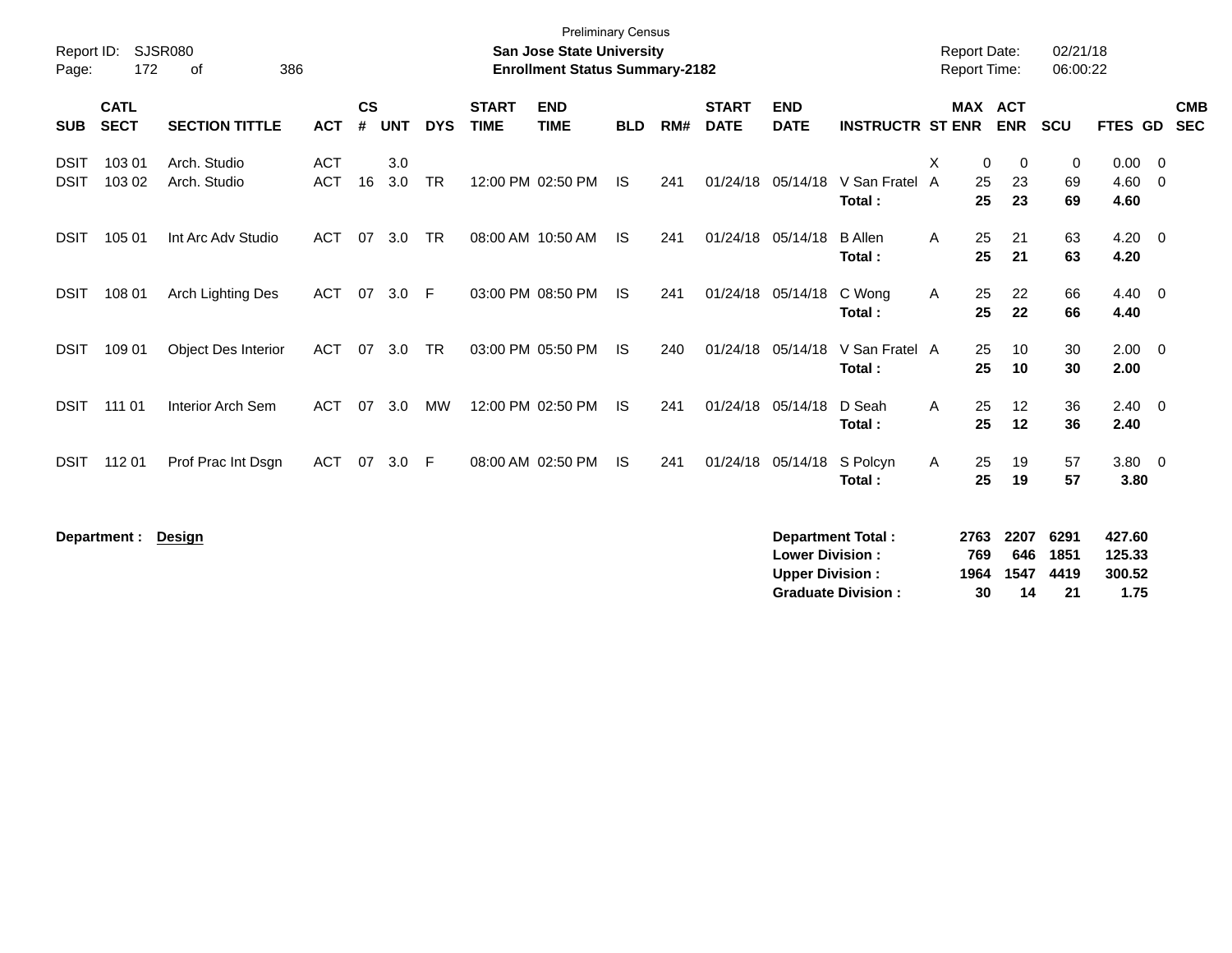| Report ID:<br>Page: | 173                        | SJSR080<br>386<br>οf             |                |                    |            |            |                             | <b>San Jose State University</b><br><b>Enrollment Status Summary-2182</b> | <b>Preliminary Census</b> |       |                             |                           |                                                                            |     | <b>Report Date:</b><br><b>Report Time:</b> | 02/21/18<br>06:00:22 |                |                |                          |
|---------------------|----------------------------|----------------------------------|----------------|--------------------|------------|------------|-----------------------------|---------------------------------------------------------------------------|---------------------------|-------|-----------------------------|---------------------------|----------------------------------------------------------------------------|-----|--------------------------------------------|----------------------|----------------|----------------|--------------------------|
| <b>SUB</b>          | <b>CATL</b><br><b>SECT</b> | <b>SECTION TITTLE</b>            | АСТ            | $\mathsf{cs}$<br># | <b>UNT</b> | <b>DYS</b> | <b>START</b><br><b>TIME</b> | <b>END</b><br><b>TIME</b>                                                 | <b>BLD</b>                | RM#   | <b>START</b><br><b>DATE</b> | <b>END</b><br><b>DATE</b> | <b>INSTRUCTR ST ENR</b>                                                    |     | MAX ACT<br><b>ENR</b>                      | <b>SCU</b>           | <b>FTES GD</b> |                | <b>CMB</b><br><b>SEC</b> |
| <b>College</b>      |                            | <b>Humanities &amp; the Arts</b> |                |                    |            |            |                             |                                                                           |                           |       |                             |                           |                                                                            |     |                                            |                      |                |                |                          |
|                     | Department :               | Film & Theatre                   |                |                    |            |            |                             |                                                                           |                           |       |                             |                           |                                                                            |     |                                            |                      |                |                |                          |
| <b>RTVF</b>         | 10 01                      | Art of Film                      | <b>LEC</b>     | 01                 | 3.0        | W          |                             | 12:00 PM 02:45 PM                                                         | HGH                       | 118   |                             | 01/24/18 05/14/18         | J Todd                                                                     | A   | 45<br>45                                   | 135                  | 9.00           | 0              |                          |
| <b>RTVF</b>         | 10 02                      | Art of Film                      | <b>LEC</b>     | 01                 | 3.0        | R          |                             | 03:00 PM 05:45 PM                                                         | <b>BBC</b>                | 224   | 01/24/18                    | 05/14/18                  | L Walker                                                                   | A   | 45<br>45                                   | 135                  | 9.00           | 0              |                          |
| <b>RTVF</b>         | 10 03                      | Art of Film                      | <b>LEC</b>     | 01                 | 3.0        | F          |                             | 10:30 AM 01:15 PM                                                         | <b>HGH 118</b>            |       | 01/24/18                    | 05/14/18                  | L Walker                                                                   | Α   | 45<br>44                                   | 132                  | 8.80           | 0              |                          |
| <b>RTVF</b>         | 10 04                      | Art of Film                      | <b>LEC</b>     | 01                 | 3.0        | F          |                             | 01:30 PM 04:15 PM                                                         | <b>HGH 118</b>            |       | 01/24/18                    | 05/14/18                  | L Walker                                                                   | A   | 45<br>43                                   | 129                  | 8.60           | 0              |                          |
| <b>RTVF</b>         | 1080                       | Art of Film                      | <b>LEC</b>     | 01                 | 3.0        | <b>TBA</b> |                             |                                                                           |                           |       |                             | 01/24/18 05/14/18         | J Todd                                                                     | A   | 35<br>35                                   | 105                  | 7.00           | 0              |                          |
| <b>RTVF</b>         | 1081                       | Art of Film                      | <b>LEC</b>     | 01                 | 3.0        | <b>TBA</b> |                             |                                                                           |                           |       |                             | 01/24/18 05/14/18         | J Todd                                                                     | Α   | 35<br>35                                   | 105                  | 7.00           | 0              |                          |
|                     |                            |                                  |                |                    |            |            |                             |                                                                           |                           |       |                             |                           | Total:                                                                     |     | 250<br>247                                 | 741                  | 49.40          |                |                          |
| <b>RTVF</b>         | 20 01                      | Intro Sound Prod                 | <b>LEC</b>     | 01                 | 3.0        | Т          |                             | 02:00 PM 03:45 PM                                                         | HGH                       | - 114 | 01/24/18                    | 05/14/18                  | J Abramson                                                                 | A   | 18<br>18                                   | 36                   | 3.60           | 0              |                          |
| <b>RTVF</b>         | 20 02                      | Intro Sound Prod                 | <b>ACT</b>     | 07                 | 0.0        | Τ          |                             | 04:00 PM 05:45 PM                                                         | HGH.                      | 121F  | 01/24/18                    | 05/14/18                  | J Abramson                                                                 | A   | 18<br>18                                   | 18                   | 0.00           | 0              |                          |
| <b>RTVF</b>         | 20 03                      | Intro Sound Prod                 | <b>LEC</b>     | 01                 | 3.0        | Τ          |                             | 06:00 PM 07:45 PM                                                         | HGH.                      | 120   | 01/24/18                    | 05/14/18                  | J Abramson                                                                 | A   | 18<br>18                                   | 36                   | 3.60           | 0              |                          |
| <b>RTVF</b>         | 20 04                      | Intro Sound Prod                 | <b>ACT</b>     | 07                 | 0.0        | Т          |                             | 08:00 PM 09:45 PM                                                         | HGH.                      | 121F  | 01/24/18                    | 05/14/18                  | J Abramson                                                                 | A   | 18<br>18                                   | 18                   | 0.00           | 0              |                          |
| <b>RTVF</b>         | 20 05                      | Intro Sound Prod                 | <b>LEC</b>     | 01                 | 3.0        | R          |                             | 06:00 PM 07:45 PM                                                         | <b>HGH</b>                | 120   |                             | 01/24/18 05/14/18         | J Abramson                                                                 | A   | 17<br>18                                   | 34                   | 3.40           | 0              |                          |
| <b>RTVF</b>         | 20 06                      | Intro Sound Prod                 | <b>ACT</b>     | 07                 | 0.0        | R          |                             | 08:00 PM 09:45 PM                                                         | HGH                       | 121F  |                             | 01/24/18 05/14/18         | J Abramson                                                                 | A   | 18<br>17                                   | 17                   | 0.00           | 0              |                          |
|                     |                            |                                  |                |                    |            |            |                             |                                                                           |                           |       |                             |                           | Total:                                                                     | 108 | 106                                        | 159                  | 10.60          |                |                          |
| <b>RTVF</b>         | 21 01                      | <b>KSJS On-Air Operat</b>        | LEC            | 02                 | 3.0        | M          |                             | 07:00 PM 07:50 PM                                                         | HGH 103                   |       |                             | 01/24/18 05/14/18         | J Biagini                                                                  | A   | 35<br>35                                   | 35                   | 7.00           | $\overline{0}$ |                          |
| <b>RTVF</b>         | 21 02                      | <b>KSJS On-Air Operat</b>        | <b>ACT</b>     |                    | 07 0.0     | TBA        |                             |                                                                           |                           |       |                             | 01/24/18 05/14/18         | J Biagini                                                                  | A   | 35<br>35                                   | 70                   | 0.00           | 0              |                          |
|                     |                            |                                  |                |                    |            |            |                             |                                                                           |                           |       |                             |                           | Total:                                                                     |     | 70<br>70                                   | 105                  | 7.00           |                |                          |
| <b>RTVF</b>         | 30 01                      | Intro Film/TV Prod               | <b>LEC</b>     | 02                 | 3.0        | $\top$     |                             | 06:00 PM 07:45 PM                                                         | <b>HGH 114</b>            |       |                             | 01/24/18 05/14/18         | J Serna                                                                    | A   | 12<br>18                                   | 24                   | 2.45           | $\overline{1}$ |                          |
| <b>RTVF</b>         | 30 02                      | Intro Film/TV Prod               | <b>ACT</b>     | 07                 | 0.0        | T          |                             | 08:00 PM 09:45 PM                                                         | <b>HGH 115</b>            |       | 01/24/18                    | 05/14/18                  | J Serna                                                                    | A   | 12<br>18                                   | 12                   | 0.00           | $\overline{1}$ |                          |
| <b>RTVF</b>         | 30 03                      | Intro Film/TV Prod               | <b>LEC</b>     | 02                 | 3.0        | W          |                             | 08:30 AM 10:15 AM                                                         | <b>HGH 114</b>            |       | 01/24/18                    | 05/14/18                  | C Guzzetta                                                                 | A   | 18<br>14                                   | 28                   | 2.80           | 0              |                          |
| <b>RTVF</b>         | 30 04                      | Intro Film/TV Prod               | <b>ACT</b>     | 07                 | 0.0        | W          |                             | 10:30 AM 12:15 PM                                                         | <b>HGH 115</b>            |       | 01/24/18                    | 05/14/18                  | C Guzzetta                                                                 | A   | 18<br>14                                   | 14                   | 0.00           | 0              |                          |
| <b>RTVF</b>         | 30 05                      | Intro Film/TV Prod               | <b>LEC</b>     | 02                 | 3.0        | W          |                             | 01:30 PM 03:15 PM                                                         | HGH                       | 114   |                             | 01/24/18 05/14/18         | C Guzzetta                                                                 | A   | 18<br>18                                   | 36                   | 3.60           | 0              |                          |
| <b>RTVF</b>         | 30 06                      | Intro Film/TV Prod               | <b>ACT</b>     | 07                 | 0.0        | W          |                             | 03:30 PM 05:15 PM                                                         | <b>HGH 115</b>            |       |                             | 01/24/18 05/14/18         | C Guzzetta                                                                 | A   | 18<br>18                                   | 18                   | 0.00           | 0              |                          |
|                     |                            |                                  |                |                    |            |            |                             |                                                                           |                           |       |                             |                           | Total:                                                                     | 108 | 88                                         | 132                  | 8.85           |                |                          |
|                     |                            |                                  |                |                    |            |            |                             |                                                                           |                           |       |                             |                           |                                                                            |     |                                            |                      |                |                |                          |
| <b>RTVF</b>         | 31 80                      | <b>FILM/TV Aesthetics</b>        | $LEC$ 02 3.0   |                    |            | <b>TBA</b> |                             |                                                                           |                           |       |                             |                           | 01/24/18 05/14/18 B Sarrafan                                               | A   | 35<br>35                                   | 105                  | 7.00           | - 0            |                          |
|                     | RTVF 3181                  | <b>FILM/TV Aesthetics</b>        | LEC 02 3.0 TBA |                    |            |            |                             |                                                                           |                           |       |                             |                           | 01/24/18 05/14/18 B Sarrafan A                                             |     | 35<br>31                                   | 93                   | $6.20 \quad 0$ |                |                          |
|                     |                            |                                  |                |                    |            |            |                             |                                                                           |                           |       |                             |                           | Total:                                                                     |     | 70<br>66                                   | 198                  | 13.20          |                |                          |
|                     | RTVF 80 01                 | Introduction to Medi             |                |                    |            |            |                             |                                                                           |                           |       |                             |                           | LEC 02 3.0 TR  10:30 AM  11:45 AM  HGH  118  01/24/18  05/14/18  C Burrows | A   | 33<br>48                                   | 99                   | $6.60 \quad 0$ |                |                          |
|                     | RTVF 80 02                 | Introduction to Medi             |                |                    |            |            |                             |                                                                           |                           |       |                             |                           | LEC 02 3.0 TR 12:00 PM 01:15 PM HGH 118 01/24/18 05/14/18 C Burrows        | A   | 48<br>42                                   | 126                  | 8.40 0         |                |                          |
|                     |                            |                                  |                |                    |            |            |                             |                                                                           |                           |       |                             |                           | Total:                                                                     |     | 96<br>75                                   | 225                  | 15.00          |                |                          |
|                     | RTVF 8201                  | Intro Film History               | LEC 02 3.0 T   |                    |            |            |                             | 03:00 PM 05:45 PM HGH 118 01/24/18 05/14/18 AMcKee                        |                           |       |                             |                           |                                                                            | A   | 34<br>48                                   | 102                  | $6.80\quad 0$  |                |                          |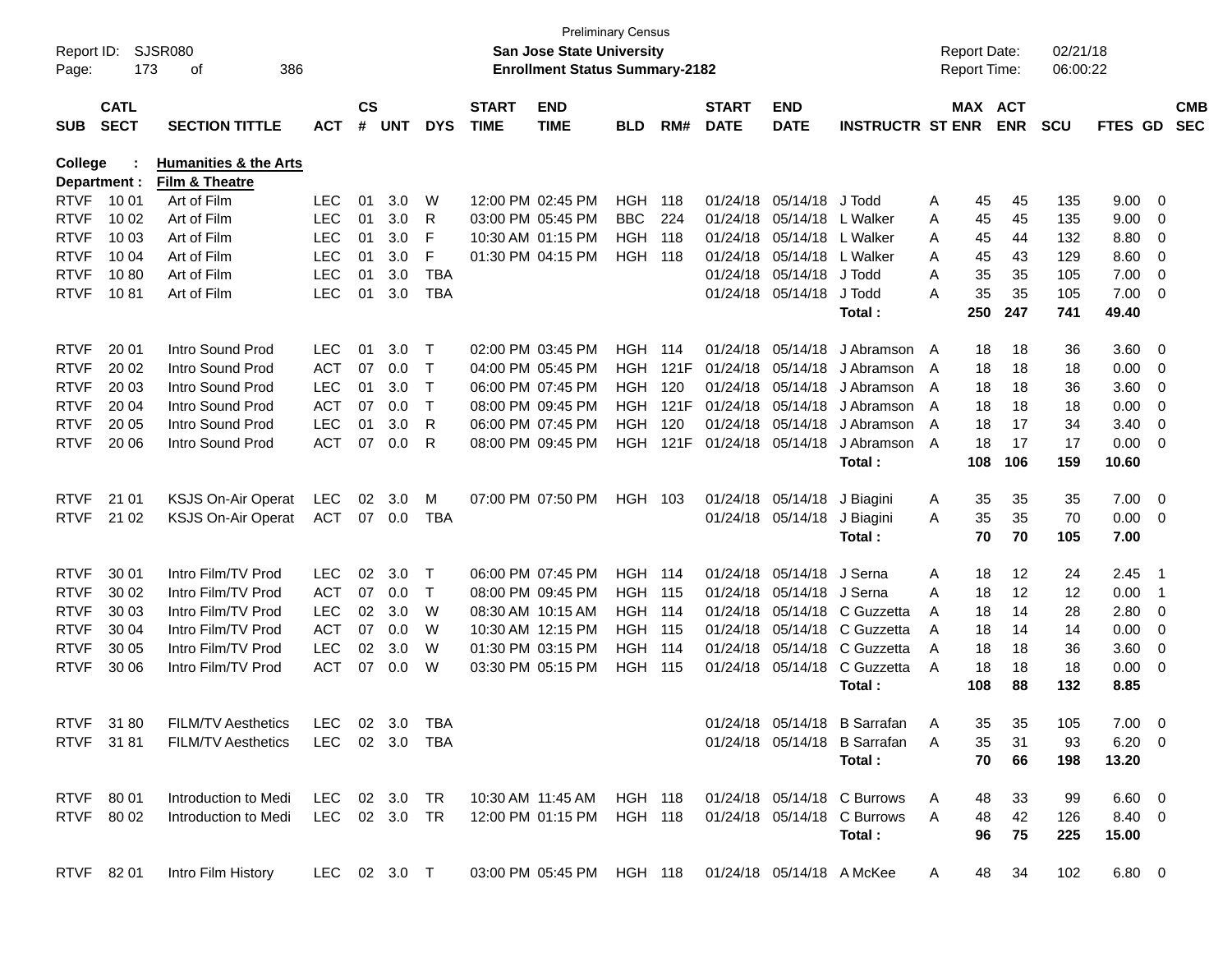| <b>CS</b><br><b>CATL</b><br><b>START</b><br><b>END</b><br><b>START</b><br><b>END</b><br><b>MAX ACT</b><br><b>CMB</b><br><b>SECT</b><br>#<br><b>ENR</b><br><b>SEC</b><br><b>SECTION TITTLE</b><br><b>UNT</b><br><b>DYS</b><br><b>TIME</b><br><b>TIME</b><br><b>BLD</b><br>RM#<br><b>DATE</b><br><b>DATE</b><br><b>INSTRUCTR ST ENR</b><br><b>SCU</b><br>FTES GD<br><b>SUB</b><br><b>ACT</b><br><b>LEC</b><br>02 3.0<br>S Sublett<br>35<br>32<br>96<br>$6.40 \quad 0$<br><b>RTVF</b><br>82 80<br>Intro Film History<br>TBA<br>01/24/18 05/14/18<br>Α<br>83<br>Total:<br>66<br>198<br>13.20<br>RTVF 110 01<br>10:30 AM 11:45 AM<br>9.00<br>Media and Culture<br><b>LEC</b><br>01<br>3.0<br>МW<br>HGH.<br>124<br>01/24/18<br>05/14/18 C Burrows<br>45<br>45<br>135<br>- 0<br>A<br><b>Media and Culture</b><br><b>LEC</b><br>01<br>3.0<br>12:00 PM 01:15 PM<br><b>HGH</b><br>124<br>45<br>135<br>9.00<br><b>RTVF</b><br>110 02<br>МW<br>01/24/18<br>05/14/18 A Berney<br>45<br>- 0<br>Α<br><b>LEC</b><br>3.0<br>9.00<br><b>RTVF</b><br>110 03<br>Media and Culture<br>01<br>МW<br>01:30 PM 02:45 PM<br>HGH<br>124<br>01/24/18<br>05/14/18<br>J Biagini<br>45<br>45<br>135<br>- 0<br>A<br><b>LEC</b><br>01<br>3.0<br><b>TR</b><br>12:00 PM 01:15 PM<br><b>HGH</b><br>01/24/18 05/14/18 Z Hasan<br>8.20<br>RTVF 110 04<br>Media and Culture<br>124<br>45<br>41<br>123<br>- 0<br>A<br><b>LEC</b><br>01<br>3.0<br><b>TR</b><br>01:30 PM 02:45 PM<br>118<br>05/14/18 C Burrows<br>45<br>8.80<br>RTVF 110 05<br>Media and Culture<br>HGH<br>01/24/18<br>44<br>132<br>- 0<br>A<br><b>LEC</b><br>01<br>3.0<br>W<br>03:00 PM 05:45 PM<br>124<br>45<br>31<br>6.20<br><b>RTVF</b><br>110 06<br>Media and Culture<br>HGH<br>01/24/18 05/14/18 J Biagini<br>Α<br>93<br>- 0<br><b>LEC</b><br>3.0<br>Χ<br>0<br>0.00<br>RTVF 11007<br>Media and Culture<br>$\Omega$<br>0<br>- 0<br>Χ<br><b>LEC</b><br>3.0<br>0<br>0<br>$\mathbf 0$<br>0.00<br>RTVF 110 08<br>Media and Culture<br>- 0<br><b>LEC</b><br><b>Media and Culture</b><br>3.0<br><b>TBA</b><br>01/24/18 05/14/18 K Clark<br>A<br>35<br>36<br>7.20<br>RTVF 11080<br>01<br>108<br>- 0<br><b>LEC</b><br>35<br>01<br>3.0<br><b>TBA</b><br>35<br>$7.10$ 2<br>RTVF 110 81<br><b>Media and Culture</b><br>01/24/18 05/14/18<br>A Berney<br>Α<br>105<br>340<br>322<br>966<br>64.50<br>Total:<br>Alternative Cinema<br><b>LEC</b><br>12:00 PM 02:45 PM<br>05/14/18 Z Hasan<br>9.00<br>RTVF 111 01<br>01<br>3.0<br>M<br>HGH<br>118<br>01/24/18<br>48<br>45<br>135<br>$\overline{\mathbf{0}}$<br>Α<br>Alternative Cinema<br><b>LEC</b><br>01<br>3.0<br>06:00 PM 08:45 PM<br><b>HGH</b><br>118<br>05/14/18<br>J Todd<br>48<br>42<br>126<br>8.40<br><b>RTVF</b><br>111 02<br>W<br>01/24/18<br>Α<br>0<br><b>LEC</b><br>3.0<br>W<br><b>YUH</b><br>124<br>63<br>12.60<br>RTVF 111 03<br>Alternative Cinema<br>01<br>07:00 PM 09:45 PM<br>01/24/18<br>05/14/18 H Mathias<br>120<br>189<br>- 0<br>A<br><b>LEC</b><br>01<br>3.0<br>R<br>48<br>32<br>96<br>6.40<br>RTVF 111 04<br>Alternative Cinema<br>06:00 PM 08:45 PM<br>HGH<br>118<br>01/24/18 05/14/18<br>L Walker<br>A<br>$\overline{\mathbf{0}}$<br>182<br>546<br>36.40<br>Total:<br>264<br>Intermediate Sound<br><b>LEC</b><br>06:00 PM 07:45 PM<br>120<br><b>RTVF</b><br>120 01<br>02<br>3.0<br>M<br>HGH.<br>01/24/18<br>05/14/18<br>M Altin<br>18<br>17<br>34<br>3.40<br>$\overline{\phantom{0}}$<br>A<br>Intermediate Sound<br><b>ACT</b><br><b>HGH</b><br>121F<br>0.00<br><b>RTVF</b><br>120 02<br>07<br>0.0<br>M<br>08:00 PM 09:45 PM<br>01/24/18<br>05/14/18<br>M Altin<br>Α<br>18<br>17<br>17<br>$\overline{\mathbf{0}}$<br><b>LEC</b><br>02<br>3.0<br>W<br>120<br>18<br>20<br>4.00<br><b>RTVF</b><br>120 03<br>Intermediate Sound<br>06:00 PM 07:45 PM<br>HGH<br>01/24/18<br>05/14/18<br>M Altin<br>Α<br>40<br>$\overline{\mathbf{0}}$<br><b>ACT</b><br>07<br>0.0<br>W<br>121F<br>18<br>20<br>20<br>0.00<br><b>RTVF</b><br>120 04<br>Intermediate Sound<br>08:00 PM 09:45 PM<br>HGH<br>01/24/18 05/14/18<br>M Altin<br>A<br>$\overline{\phantom{0}}$<br>72<br>74<br>Total:<br>111<br>7.40<br><b>KSJS-FM Radio</b><br>A McKee<br>13.00 0<br><b>RTVF</b><br>121 01<br>ACT<br>20 3.0<br>TBA<br>01/24/18 05/14/18<br>A<br>150<br>65<br>65<br>65<br>65<br>13.00<br>Total:<br>150<br>RTVF 122 01<br><b>KSJS Management</b><br><b>LEC</b><br>05 3.0<br>TBA<br>01/24/18 05/14/18<br>20<br>13<br>13<br>$2.60 \t 0$<br>A<br>ACT 07 0.0 TBA<br>01/24/18 05/14/18 K Massey<br>$0.00 \t 0$<br>RTVF 122 02<br><b>KSJS Management</b><br>20<br>13<br>26<br>A<br>40<br>26<br>39<br>2.60<br>Total: | Report ID:<br>Page: | 174 | SJSR080<br>386<br>οf |            |  |  | <b>San Jose State University</b><br><b>Enrollment Status Summary-2182</b> | <b>Preliminary Census</b> |  |  | <b>Report Date:</b><br><b>Report Time:</b> |    | 02/21/18<br>06:00:22 |  |
|--------------------------------------------------------------------------------------------------------------------------------------------------------------------------------------------------------------------------------------------------------------------------------------------------------------------------------------------------------------------------------------------------------------------------------------------------------------------------------------------------------------------------------------------------------------------------------------------------------------------------------------------------------------------------------------------------------------------------------------------------------------------------------------------------------------------------------------------------------------------------------------------------------------------------------------------------------------------------------------------------------------------------------------------------------------------------------------------------------------------------------------------------------------------------------------------------------------------------------------------------------------------------------------------------------------------------------------------------------------------------------------------------------------------------------------------------------------------------------------------------------------------------------------------------------------------------------------------------------------------------------------------------------------------------------------------------------------------------------------------------------------------------------------------------------------------------------------------------------------------------------------------------------------------------------------------------------------------------------------------------------------------------------------------------------------------------------------------------------------------------------------------------------------------------------------------------------------------------------------------------------------------------------------------------------------------------------------------------------------------------------------------------------------------------------------------------------------------------------------------------------------------------------------------------------------------------------------------------------------------------------------------------------------------------------------------------------------------------------------------------------------------------------------------------------------------------------------------------------------------------------------------------------------------------------------------------------------------------------------------------------------------------------------------------------------------------------------------------------------------------------------------------------------------------------------------------------------------------------------------------------------------------------------------------------------------------------------------------------------------------------------------------------------------------------------------------------------------------------------------------------------------------------------------------------------------------------------------------------------------------------------------------------------------------------------------------------------------------------------------------------------------------------------------------------------------------------------------------------------------------------------------------------------------------------------------------------------------------------------------------------------------------------------------------------------------------------------------------------------------------------------------------------------------------------------------------------------------------------------------------------------------------------------------------------------------------------------------------------------------------------------------------------------------------------------------------------------------------------------------------------------------------------------------------------------------|---------------------|-----|----------------------|------------|--|--|---------------------------------------------------------------------------|---------------------------|--|--|--------------------------------------------|----|----------------------|--|
|                                                                                                                                                                                                                                                                                                                                                                                                                                                                                                                                                                                                                                                                                                                                                                                                                                                                                                                                                                                                                                                                                                                                                                                                                                                                                                                                                                                                                                                                                                                                                                                                                                                                                                                                                                                                                                                                                                                                                                                                                                                                                                                                                                                                                                                                                                                                                                                                                                                                                                                                                                                                                                                                                                                                                                                                                                                                                                                                                                                                                                                                                                                                                                                                                                                                                                                                                                                                                                                                                                                                                                                                                                                                                                                                                                                                                                                                                                                                                                                                                                                                                                                                                                                                                                                                                                                                                                                                                                                                                                                                                                    |                     |     |                      |            |  |  |                                                                           |                           |  |  |                                            |    |                      |  |
|                                                                                                                                                                                                                                                                                                                                                                                                                                                                                                                                                                                                                                                                                                                                                                                                                                                                                                                                                                                                                                                                                                                                                                                                                                                                                                                                                                                                                                                                                                                                                                                                                                                                                                                                                                                                                                                                                                                                                                                                                                                                                                                                                                                                                                                                                                                                                                                                                                                                                                                                                                                                                                                                                                                                                                                                                                                                                                                                                                                                                                                                                                                                                                                                                                                                                                                                                                                                                                                                                                                                                                                                                                                                                                                                                                                                                                                                                                                                                                                                                                                                                                                                                                                                                                                                                                                                                                                                                                                                                                                                                                    |                     |     |                      |            |  |  |                                                                           |                           |  |  |                                            |    |                      |  |
|                                                                                                                                                                                                                                                                                                                                                                                                                                                                                                                                                                                                                                                                                                                                                                                                                                                                                                                                                                                                                                                                                                                                                                                                                                                                                                                                                                                                                                                                                                                                                                                                                                                                                                                                                                                                                                                                                                                                                                                                                                                                                                                                                                                                                                                                                                                                                                                                                                                                                                                                                                                                                                                                                                                                                                                                                                                                                                                                                                                                                                                                                                                                                                                                                                                                                                                                                                                                                                                                                                                                                                                                                                                                                                                                                                                                                                                                                                                                                                                                                                                                                                                                                                                                                                                                                                                                                                                                                                                                                                                                                                    |                     |     |                      |            |  |  |                                                                           |                           |  |  |                                            |    |                      |  |
|                                                                                                                                                                                                                                                                                                                                                                                                                                                                                                                                                                                                                                                                                                                                                                                                                                                                                                                                                                                                                                                                                                                                                                                                                                                                                                                                                                                                                                                                                                                                                                                                                                                                                                                                                                                                                                                                                                                                                                                                                                                                                                                                                                                                                                                                                                                                                                                                                                                                                                                                                                                                                                                                                                                                                                                                                                                                                                                                                                                                                                                                                                                                                                                                                                                                                                                                                                                                                                                                                                                                                                                                                                                                                                                                                                                                                                                                                                                                                                                                                                                                                                                                                                                                                                                                                                                                                                                                                                                                                                                                                                    |                     |     |                      |            |  |  |                                                                           |                           |  |  |                                            |    |                      |  |
|                                                                                                                                                                                                                                                                                                                                                                                                                                                                                                                                                                                                                                                                                                                                                                                                                                                                                                                                                                                                                                                                                                                                                                                                                                                                                                                                                                                                                                                                                                                                                                                                                                                                                                                                                                                                                                                                                                                                                                                                                                                                                                                                                                                                                                                                                                                                                                                                                                                                                                                                                                                                                                                                                                                                                                                                                                                                                                                                                                                                                                                                                                                                                                                                                                                                                                                                                                                                                                                                                                                                                                                                                                                                                                                                                                                                                                                                                                                                                                                                                                                                                                                                                                                                                                                                                                                                                                                                                                                                                                                                                                    |                     |     |                      |            |  |  |                                                                           |                           |  |  |                                            |    |                      |  |
|                                                                                                                                                                                                                                                                                                                                                                                                                                                                                                                                                                                                                                                                                                                                                                                                                                                                                                                                                                                                                                                                                                                                                                                                                                                                                                                                                                                                                                                                                                                                                                                                                                                                                                                                                                                                                                                                                                                                                                                                                                                                                                                                                                                                                                                                                                                                                                                                                                                                                                                                                                                                                                                                                                                                                                                                                                                                                                                                                                                                                                                                                                                                                                                                                                                                                                                                                                                                                                                                                                                                                                                                                                                                                                                                                                                                                                                                                                                                                                                                                                                                                                                                                                                                                                                                                                                                                                                                                                                                                                                                                                    |                     |     |                      |            |  |  |                                                                           |                           |  |  |                                            |    |                      |  |
|                                                                                                                                                                                                                                                                                                                                                                                                                                                                                                                                                                                                                                                                                                                                                                                                                                                                                                                                                                                                                                                                                                                                                                                                                                                                                                                                                                                                                                                                                                                                                                                                                                                                                                                                                                                                                                                                                                                                                                                                                                                                                                                                                                                                                                                                                                                                                                                                                                                                                                                                                                                                                                                                                                                                                                                                                                                                                                                                                                                                                                                                                                                                                                                                                                                                                                                                                                                                                                                                                                                                                                                                                                                                                                                                                                                                                                                                                                                                                                                                                                                                                                                                                                                                                                                                                                                                                                                                                                                                                                                                                                    |                     |     |                      |            |  |  |                                                                           |                           |  |  |                                            |    |                      |  |
|                                                                                                                                                                                                                                                                                                                                                                                                                                                                                                                                                                                                                                                                                                                                                                                                                                                                                                                                                                                                                                                                                                                                                                                                                                                                                                                                                                                                                                                                                                                                                                                                                                                                                                                                                                                                                                                                                                                                                                                                                                                                                                                                                                                                                                                                                                                                                                                                                                                                                                                                                                                                                                                                                                                                                                                                                                                                                                                                                                                                                                                                                                                                                                                                                                                                                                                                                                                                                                                                                                                                                                                                                                                                                                                                                                                                                                                                                                                                                                                                                                                                                                                                                                                                                                                                                                                                                                                                                                                                                                                                                                    |                     |     |                      |            |  |  |                                                                           |                           |  |  |                                            |    |                      |  |
|                                                                                                                                                                                                                                                                                                                                                                                                                                                                                                                                                                                                                                                                                                                                                                                                                                                                                                                                                                                                                                                                                                                                                                                                                                                                                                                                                                                                                                                                                                                                                                                                                                                                                                                                                                                                                                                                                                                                                                                                                                                                                                                                                                                                                                                                                                                                                                                                                                                                                                                                                                                                                                                                                                                                                                                                                                                                                                                                                                                                                                                                                                                                                                                                                                                                                                                                                                                                                                                                                                                                                                                                                                                                                                                                                                                                                                                                                                                                                                                                                                                                                                                                                                                                                                                                                                                                                                                                                                                                                                                                                                    |                     |     |                      |            |  |  |                                                                           |                           |  |  |                                            |    |                      |  |
|                                                                                                                                                                                                                                                                                                                                                                                                                                                                                                                                                                                                                                                                                                                                                                                                                                                                                                                                                                                                                                                                                                                                                                                                                                                                                                                                                                                                                                                                                                                                                                                                                                                                                                                                                                                                                                                                                                                                                                                                                                                                                                                                                                                                                                                                                                                                                                                                                                                                                                                                                                                                                                                                                                                                                                                                                                                                                                                                                                                                                                                                                                                                                                                                                                                                                                                                                                                                                                                                                                                                                                                                                                                                                                                                                                                                                                                                                                                                                                                                                                                                                                                                                                                                                                                                                                                                                                                                                                                                                                                                                                    |                     |     |                      |            |  |  |                                                                           |                           |  |  |                                            |    |                      |  |
|                                                                                                                                                                                                                                                                                                                                                                                                                                                                                                                                                                                                                                                                                                                                                                                                                                                                                                                                                                                                                                                                                                                                                                                                                                                                                                                                                                                                                                                                                                                                                                                                                                                                                                                                                                                                                                                                                                                                                                                                                                                                                                                                                                                                                                                                                                                                                                                                                                                                                                                                                                                                                                                                                                                                                                                                                                                                                                                                                                                                                                                                                                                                                                                                                                                                                                                                                                                                                                                                                                                                                                                                                                                                                                                                                                                                                                                                                                                                                                                                                                                                                                                                                                                                                                                                                                                                                                                                                                                                                                                                                                    |                     |     |                      |            |  |  |                                                                           |                           |  |  |                                            |    |                      |  |
|                                                                                                                                                                                                                                                                                                                                                                                                                                                                                                                                                                                                                                                                                                                                                                                                                                                                                                                                                                                                                                                                                                                                                                                                                                                                                                                                                                                                                                                                                                                                                                                                                                                                                                                                                                                                                                                                                                                                                                                                                                                                                                                                                                                                                                                                                                                                                                                                                                                                                                                                                                                                                                                                                                                                                                                                                                                                                                                                                                                                                                                                                                                                                                                                                                                                                                                                                                                                                                                                                                                                                                                                                                                                                                                                                                                                                                                                                                                                                                                                                                                                                                                                                                                                                                                                                                                                                                                                                                                                                                                                                                    |                     |     |                      |            |  |  |                                                                           |                           |  |  |                                            |    |                      |  |
|                                                                                                                                                                                                                                                                                                                                                                                                                                                                                                                                                                                                                                                                                                                                                                                                                                                                                                                                                                                                                                                                                                                                                                                                                                                                                                                                                                                                                                                                                                                                                                                                                                                                                                                                                                                                                                                                                                                                                                                                                                                                                                                                                                                                                                                                                                                                                                                                                                                                                                                                                                                                                                                                                                                                                                                                                                                                                                                                                                                                                                                                                                                                                                                                                                                                                                                                                                                                                                                                                                                                                                                                                                                                                                                                                                                                                                                                                                                                                                                                                                                                                                                                                                                                                                                                                                                                                                                                                                                                                                                                                                    |                     |     |                      |            |  |  |                                                                           |                           |  |  |                                            |    |                      |  |
| RTVF 130 01<br>02 3.0 T<br>12:00 PM 01:45 PM<br>01/24/18 05/14/18 B Sarrafan<br>2.60 0<br><b>HGH 114</b><br>18<br>A<br>RTVF 130 02<br>Inter Film/TV Prod<br>12 0.0 T<br><b>HGH 115</b><br>01/24/18 05/14/18 B Sarrafan<br>$0.00 \t 0$<br>ACT<br>02:00 PM 03:45 PM<br>18<br>13<br>13<br>A                                                                                                                                                                                                                                                                                                                                                                                                                                                                                                                                                                                                                                                                                                                                                                                                                                                                                                                                                                                                                                                                                                                                                                                                                                                                                                                                                                                                                                                                                                                                                                                                                                                                                                                                                                                                                                                                                                                                                                                                                                                                                                                                                                                                                                                                                                                                                                                                                                                                                                                                                                                                                                                                                                                                                                                                                                                                                                                                                                                                                                                                                                                                                                                                                                                                                                                                                                                                                                                                                                                                                                                                                                                                                                                                                                                                                                                                                                                                                                                                                                                                                                                                                                                                                                                                           |                     |     | Inter Film/TV Prod   | <b>LEC</b> |  |  |                                                                           |                           |  |  |                                            | 13 | 26                   |  |
| RTVF 130 03<br>Inter Film/TV Prod<br><b>LEC</b><br>02 3.0<br>01/24/18 05/14/18 C Guzzetta<br>15<br>$3.00 \ 0$<br>R<br>09:00 AM 10:45 AM<br><b>HGH 114</b><br>18<br>30<br>A<br>RTVF 130 04<br>Inter Film/TV Prod<br>ACT<br>12 0.0<br>11:00 AM 12:45 PM<br>HGH 115<br>01/24/18 05/14/18 C Guzzetta<br>$0.00 \t 0$<br>R<br>18<br>15<br>15<br>A<br>RTVF 130 05<br>Inter Film/TV Prod<br><b>LEC</b><br>02 3.0 R<br>01:00 PM 02:45 PM<br><b>HGH 114</b><br>01/24/18 05/14/18 C Guzzetta<br>26<br>$2.60 \t 0$<br>18<br>13<br>A                                                                                                                                                                                                                                                                                                                                                                                                                                                                                                                                                                                                                                                                                                                                                                                                                                                                                                                                                                                                                                                                                                                                                                                                                                                                                                                                                                                                                                                                                                                                                                                                                                                                                                                                                                                                                                                                                                                                                                                                                                                                                                                                                                                                                                                                                                                                                                                                                                                                                                                                                                                                                                                                                                                                                                                                                                                                                                                                                                                                                                                                                                                                                                                                                                                                                                                                                                                                                                                                                                                                                                                                                                                                                                                                                                                                                                                                                                                                                                                                                                            |                     |     |                      |            |  |  |                                                                           |                           |  |  |                                            |    |                      |  |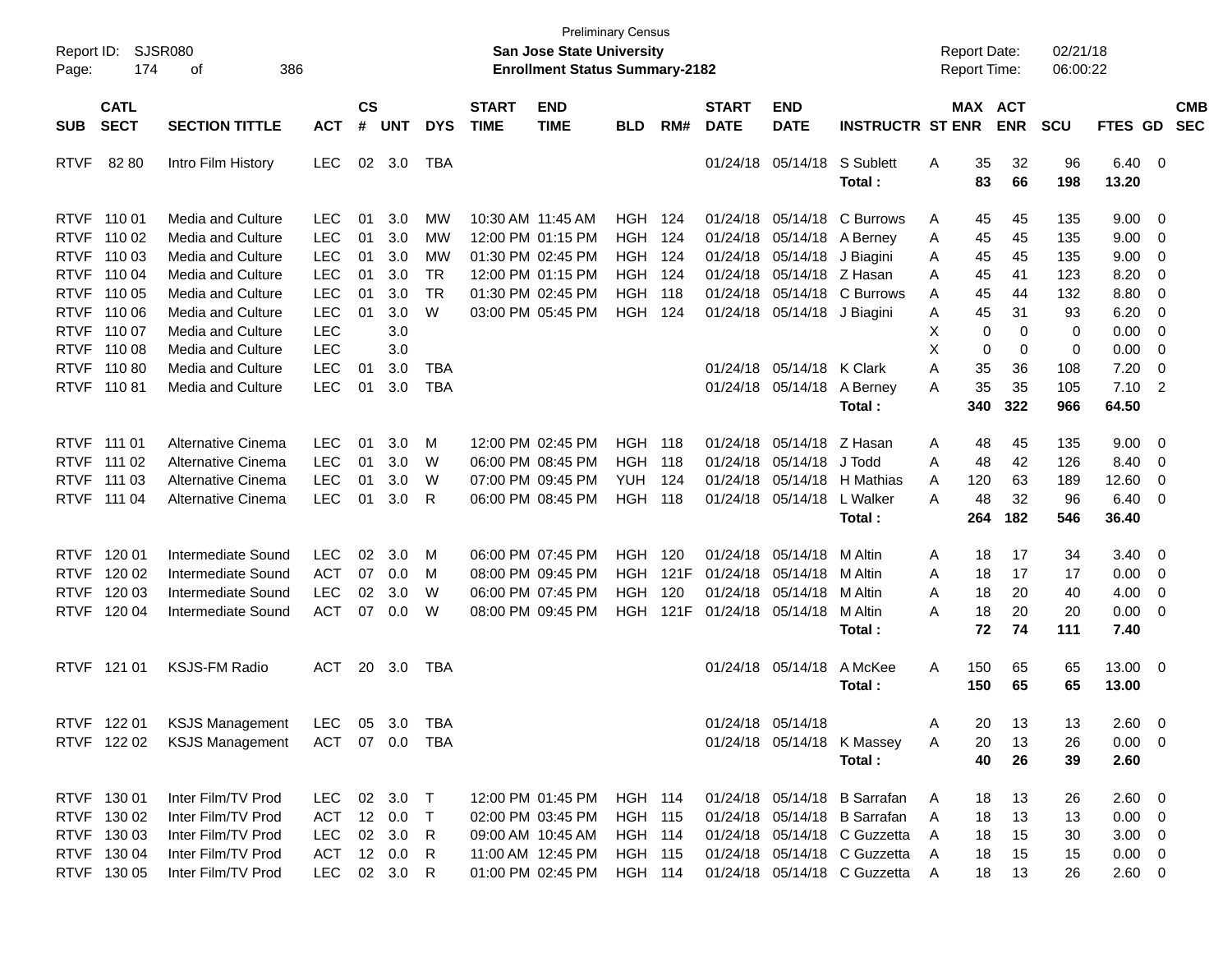| Report ID:<br>Page:                       | 175                        | SJSR080<br>386<br>οf                                              |                                        |                        |                   |                      |                             | <b>Preliminary Census</b><br>San Jose State University<br><b>Enrollment Status Summary-2182</b> |                                  |            |                             |                                                                       |                                                  |             |                      | <b>Report Date:</b><br><b>Report Time:</b> | 02/21/18<br>06:00:22  |                                         |                          |                          |
|-------------------------------------------|----------------------------|-------------------------------------------------------------------|----------------------------------------|------------------------|-------------------|----------------------|-----------------------------|-------------------------------------------------------------------------------------------------|----------------------------------|------------|-----------------------------|-----------------------------------------------------------------------|--------------------------------------------------|-------------|----------------------|--------------------------------------------|-----------------------|-----------------------------------------|--------------------------|--------------------------|
| <b>SUB</b>                                | <b>CATL</b><br><b>SECT</b> | <b>SECTION TITTLE</b>                                             | <b>ACT</b>                             | $\mathsf{cs}$<br>#     | <b>UNT</b>        | <b>DYS</b>           | <b>START</b><br><b>TIME</b> | <b>END</b><br><b>TIME</b>                                                                       | <b>BLD</b>                       | RM#        | <b>START</b><br><b>DATE</b> | <b>END</b><br><b>DATE</b>                                             | <b>INSTRUCTR ST ENR</b>                          |             |                      | MAX ACT<br><b>ENR</b>                      | <b>SCU</b>            | FTES GD                                 |                          | <b>CMB</b><br><b>SEC</b> |
| <b>RTVF</b>                               | 130 06                     | Inter Film/TV Prod                                                | <b>ACT</b>                             | 12                     | 0.0               | R                    |                             | 03:00 PM 04:45 PM                                                                               | <b>HGH</b>                       | 115        |                             | 01/24/18 05/14/18                                                     | C Guzzetta<br>Total:                             | Α           | 18<br>108            | 13<br>82                                   | 13<br>123             | $0.00 \t 0$<br>8.20                     |                          |                          |
| <b>RTVF</b><br><b>RTVF</b>                | 132A 01<br>132A 02         | Intr Cinematograpy<br>Intr Cinematograpy                          | <b>LEC</b><br><b>ACT</b>               | 02<br>07               | 3.0<br>0.0        | M<br>M               |                             | 03:00 PM 04:45 PM<br>05:00 PM 06:45 PM                                                          | HGH<br><b>HGH</b>                | 217<br>226 |                             | 01/24/18 05/14/18<br>01/24/18 05/14/18                                | H Mathias<br>H Mathias<br>Total:                 | A<br>A      | 18<br>18<br>36       | 18<br>18<br>36                             | 36<br>18<br>54        | $3.60 \quad 0$<br>0.00<br>3.60          | $\overline{\phantom{0}}$ |                          |
| <b>RTVF</b><br><b>RTVF</b>                |                            | 132B 01 Adv Cinematography<br>132B 02 Adv Cinematography          | <b>LEC</b><br>LAB                      | 02<br>15               | 3.0<br>$0.0\,$    | W<br>W               |                             | 03:00 PM 04:45 PM<br>05:00 PM 06:45 PM                                                          | HGH<br><b>HGH</b>                | 217<br>226 |                             | 01/24/18 05/14/18<br>01/24/18 05/14/18                                | H Mathias<br>H Mathias<br>Total:                 | A<br>A      | 18<br>18<br>36       | 17<br>17<br>34                             | 34<br>17<br>51        | $3.40 \ 0$<br>$0.00 \t 0$<br>3.40       |                          |                          |
|                                           | RTVF 133 01                | Film/TV Mgmnt                                                     | LEC.                                   | 02                     | 3.0               | W                    |                             | 03:00 PM 05:45 PM                                                                               | <b>HGH</b>                       | 120        |                             | 01/24/18 05/14/18                                                     | N Martinez<br>Total:                             | Α           | 25<br>25             | 23<br>23                                   | 69<br>69              | $4.60 \quad 0$<br>4.60                  |                          |                          |
| <b>RTVF</b><br><b>RTVF</b>                | 135 01<br>135 02           | <b>RTVF Prod Projects</b><br><b>RTVF Prod Projects</b>            | <b>LEC</b><br>ACT                      | 02                     | 3.0<br>12 0.0     | M<br>M               |                             | 01:30 PM 03:15 PM<br>03:30 PM 05:15 PM                                                          | <b>HGH</b><br><b>HGH 115</b>     | 114        |                             | 01/24/18 05/14/18<br>01/24/18 05/14/18                                | <b>B</b> Sarrafan<br><b>B</b> Sarrafan<br>Total: | A<br>A      | 18<br>18<br>36       | 21<br>21<br>42                             | 42<br>21<br>63        | $4.20 \ 0$<br>0.00<br>4.20              | $\overline{\phantom{0}}$ |                          |
| <b>RTVF</b><br><b>RTVF</b>                | 136 01<br>136 02           | Adv Film/TV Prod<br>Adv Film/TV Prod                              | LEC.<br><b>ACT</b>                     | 02<br>12 <sup>12</sup> | 3.0<br>0.0        | M<br>M               |                             | 07:00 PM 08:15 PM<br>08:30 PM 09:45 PM                                                          | <b>HGH 118</b><br><b>HGH 118</b> |            |                             | 01/24/18 05/14/18<br>01/24/18 05/14/18                                | H Mathias<br>H Mathias<br>Total:                 | A<br>A      | 25<br>25<br>50       | 24<br>24<br>48                             | 48<br>24<br>72        | $4.80\ 0$<br>0.00<br>4.80               | $\overline{\phantom{0}}$ |                          |
| <b>RTVF</b><br><b>RTVF</b><br><b>RTVF</b> | 160 01<br>160 02<br>16080  | Intro Screenwriting<br>Intro Screenwriting<br>Intro Screenwriting | <b>SEM</b><br><b>SEM</b><br><b>SEM</b> | 04<br>04<br>04         | 3.0<br>3.0<br>3.0 | M<br>T<br><b>TBA</b> |                             | 03:00 PM 05:45 PM<br>03:00 PM 05:45 PM                                                          | <b>HGH</b><br><b>HGH</b>         | 120<br>124 |                             | 01/24/18 05/14/18<br>01/24/18 05/14/18 S Sublett<br>01/24/18 05/14/18 | <b>B</b> Dallas<br>S Sublett<br>Total:           | A<br>A<br>A | 25<br>25<br>25<br>75 | 27<br>23<br>24<br>74                       | 81<br>69<br>72<br>222 | $5.40 \quad 0$<br>4.65<br>4.85<br>14.90 | - 1<br>-1                |                          |
|                                           | RTVF 161 01                | <b>Adv Screenwriting</b>                                          | LEC.                                   | 01                     | 3.0               | R                    |                             | 03:00 PM 05:45 PM                                                                               | <b>HGH 114</b>                   |            |                             | 01/24/18 05/14/18                                                     | L Schapiro<br>Total:                             | Α           | 25<br>25             | 24<br>24                                   | 72<br>72              | 5.004<br>5.00                           |                          |                          |
|                                           |                            | RTVF 180S 01 Individual Studies                                   | <b>SUP</b>                             |                        | 36 3.0 TBA        |                      |                             |                                                                                                 |                                  |            |                             | 01/24/18 05/14/18 A McKee                                             | Total:                                           | A           | 15<br>15             | 3<br>3                                     | 9<br>9                | $0.60 \quad 0$<br>0.60                  |                          |                          |
|                                           | RTVF 181 01                | Modern Film History LEC 02 3.0 M                                  |                                        |                        |                   |                      |                             | 03:00 PM 05:45 PM HGH 118                                                                       |                                  |            |                             | 01/24/18 05/14/18 S Sublett                                           | Total:                                           | A           | 48<br>48             | 30<br>30                                   | 90<br>90              | $6.00 \quad 0$<br>6.00                  |                          |                          |
|                                           | RTVF 18301                 | Study-Resrch RTVF LEC 03 3.0 R                                    |                                        |                        |                   |                      |                             | 03:00 PM 05:45 PM HGH 118                                                                       |                                  |            |                             |                                                                       | 01/24/18 05/14/18 C Burrows<br>Total:            | A           | 35<br>35             | 38<br>38                                   | 114<br>114            | $7.60 \t 0$<br>7.60                     |                          |                          |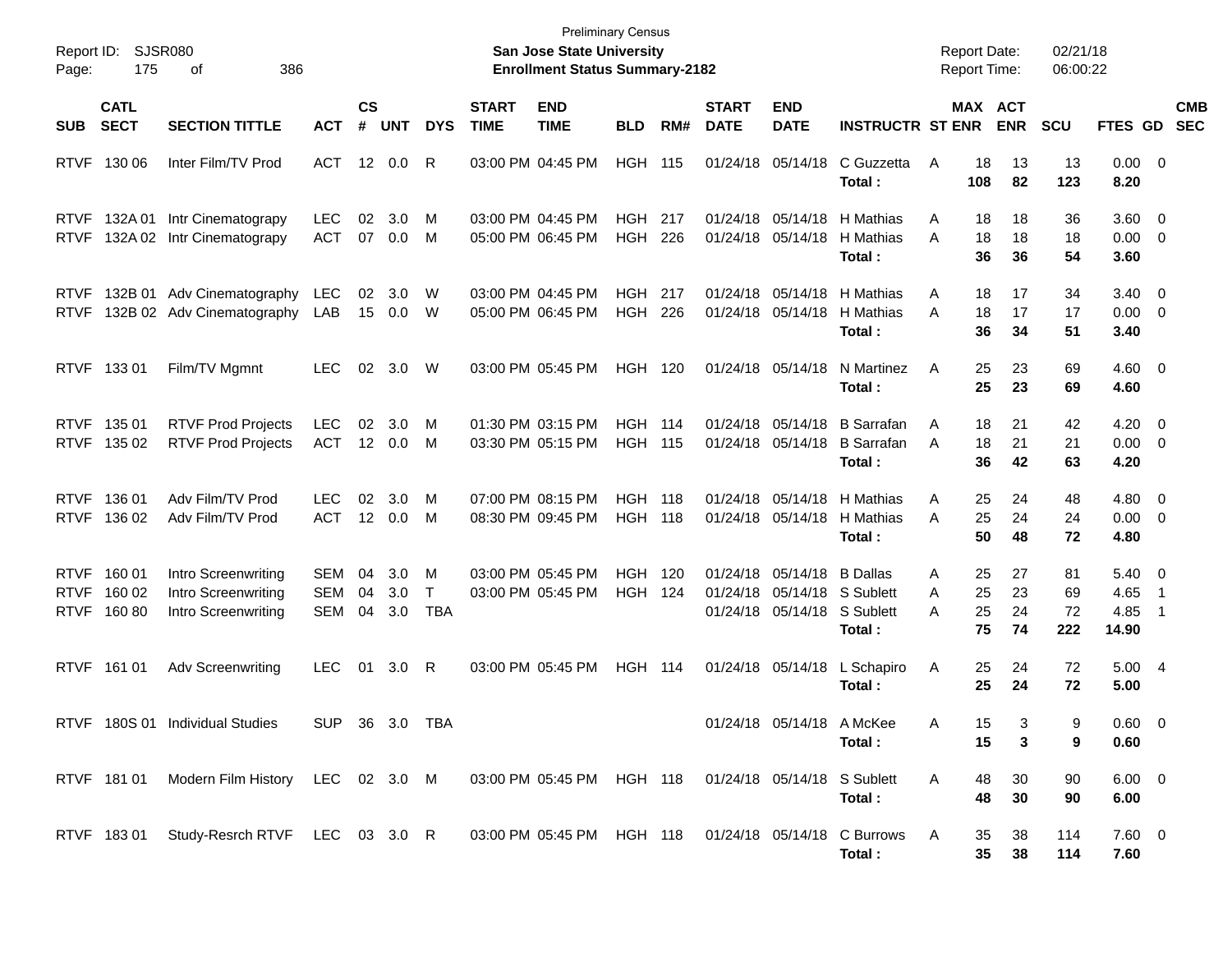| Report ID:<br>Page:        | 176                                      | <b>SJSR080</b><br>386<br>οf                                                                      |                                                                    |                            |                                 |                                                         |                             | <b>Preliminary Census</b><br><b>San Jose State University</b><br><b>Enrollment Status Summary-2182</b> |                                               |                                |                             |                                                                                  |                                                                                              | <b>Report Date:</b><br><b>Report Time:</b>                 |                                   | 02/21/18<br>06:00:22                   |                                                |                                    |                          |
|----------------------------|------------------------------------------|--------------------------------------------------------------------------------------------------|--------------------------------------------------------------------|----------------------------|---------------------------------|---------------------------------------------------------|-----------------------------|--------------------------------------------------------------------------------------------------------|-----------------------------------------------|--------------------------------|-----------------------------|----------------------------------------------------------------------------------|----------------------------------------------------------------------------------------------|------------------------------------------------------------|-----------------------------------|----------------------------------------|------------------------------------------------|------------------------------------|--------------------------|
| <b>SUB</b>                 | <b>CATL</b><br><b>SECT</b>               | <b>SECTION TITTLE</b>                                                                            | <b>ACT</b>                                                         | $\mathsf{cs}$<br>#         | <b>UNT</b>                      | <b>DYS</b>                                              | <b>START</b><br><b>TIME</b> | <b>END</b><br><b>TIME</b>                                                                              | <b>BLD</b>                                    | RM#                            | <b>START</b><br><b>DATE</b> | <b>END</b><br><b>DATE</b>                                                        | <b>INSTRUCTR ST ENR</b>                                                                      |                                                            | MAX ACT<br><b>ENR</b>             | <b>SCU</b>                             | FTES GD                                        |                                    | <b>CMB</b><br><b>SEC</b> |
| <b>RTVF</b>                | 18501                                    | <b>Special Topcs RTVF</b>                                                                        | <b>SEM</b>                                                         | 05                         | 3.0                             | W                                                       |                             | 03:00 PM 05:45 PM                                                                                      | <b>HGH</b>                                    | 118                            |                             | 01/24/18 05/14/18                                                                | J Todd<br>Total:                                                                             | A<br>35<br>35                                              | 19<br>19                          | 57<br>57                               | 3.80<br>3.80                                   | $\overline{\mathbf{0}}$            |                          |
| <b>RTVF</b><br><b>RTVF</b> | 198 01<br>198 02                         | <b>RTVF</b> Internships<br><b>RTVF</b> Internships                                               | <b>ACT</b><br><b>LEC</b>                                           | 20<br>02                   | 3.0<br>0.0                      | <b>TBA</b><br><b>TBA</b>                                |                             |                                                                                                        |                                               |                                |                             | 01/24/18 05/14/18<br>01/24/18 05/14/18                                           | A McKee<br>A McKee<br>Total:                                                                 | 30<br>Α<br>30<br>A<br>60                                   | 27<br>27<br>54                    | 54<br>27<br>81                         | 5.40<br>0.00<br>5.40                           | $\overline{0}$<br>$\overline{0}$   |                          |
| TA<br>TA<br>TA             | 501<br>502<br>503                        | Acting<br>Acting<br>Acting                                                                       | LEC<br><b>LEC</b><br><b>LEC</b>                                    | 04<br>04<br>04             | 3.0<br>3.0<br>3.0               | MW<br>MW<br>МW                                          | 10:30 AM 11:45 AM           | 09:00 AM 10:15 AM<br>12:00 PM 01:15 PM                                                                 | HGH<br><b>HGH</b><br><b>HGH</b>               | 226<br>226<br>226              |                             | 01/24/18 05/14/18<br>01/24/18 05/14/18                                           | L Long<br><b>B</b> Butler<br>01/24/18 05/14/18 S Anderson                                    | 26<br>Α<br>26<br>A<br>26<br>A                              | 26<br>29<br>26                    | 78<br>87<br>78                         | 5.20<br>5.80<br>5.20                           | $\overline{0}$<br>0<br>0           |                          |
| TA<br>TA<br>TA             | 504<br>5 0 5<br>5 0 6                    | Acting<br>Acting<br>Acting                                                                       | <b>LEC</b><br><b>LEC</b><br><b>LEC</b>                             | 04<br>04<br>04             | 3.0<br>3.0<br>3.0               | МW<br>MW<br><b>TR</b>                                   |                             | 01:30 PM 02:45 PM<br>03:00 PM 04:15 PM<br>09:00 AM 10:15 AM                                            | <b>HGH</b><br><b>HGH</b><br><b>HGH</b>        | 226<br>226<br>226              |                             | 01/24/18 05/14/18 N Carlin<br>01/24/18 05/14/18                                  | <b>B</b> Butler<br>01/24/18 05/14/18 K Normington A                                          | A<br>26<br>26<br>A<br>26                                   | 26<br>26<br>27                    | 78<br>78<br>81                         | 5.20<br>5.20<br>5.40                           | 0<br>0<br>0                        |                          |
| TA<br>TA<br>TA             | 507<br>508<br>509                        | Acting<br>Acting<br>Acting                                                                       | <b>LEC</b><br><b>LEC</b><br><b>LEC</b>                             | 04<br>04<br>04             | 3.0<br>3.0<br>3.0               | <b>TR</b><br><b>TR</b><br><b>TR</b>                     | 10:30 AM 11:45 AM           | 12:00 PM 01:15 PM<br>01:30 PM 02:45 PM                                                                 | <b>HGH</b><br><b>HGH</b><br><b>HGH</b>        | 226<br>226<br>226              | 01/24/18                    | 01/24/18 05/14/18<br>05/14/18<br>01/24/18 05/14/18                               | J Moreno<br>K Kratochvil<br><b>B</b> Swanson                                                 | A<br>26<br>26<br>A<br>26<br>A                              | 27<br>26<br>26                    | 81<br>78<br>78                         | 5.40<br>5.20<br>5.20                           | 0<br>0<br>0                        |                          |
| TA<br>TA<br>TA<br>TA       | 5 10<br>5 1 1<br>5 1 2<br>5 1 3          | Acting<br>Acting<br>Acting<br>Acting                                                             | LEC<br><b>LEC</b><br><b>LEC</b><br><b>LEC</b>                      | 04<br>04<br>04             | 3.0<br>3.0<br>3.0<br>3.0        | TR<br>R<br>F                                            |                             | 03:00 PM 04:15 PM<br>04:30 PM 07:15 PM<br>10:00 AM 12:45 PM                                            | <b>HGH</b><br><b>HGH</b><br><b>HGH</b>        | 226<br>226<br>226              |                             | 01/24/18 05/14/18<br>01/24/18 05/14/18                                           | <b>B</b> Swanson<br>J Marx<br>01/24/18 05/14/18 K Kratochvil                                 | A<br>26<br>26<br>A<br>26<br>Α<br>X<br>$\Omega$             | 26<br>26<br>26<br>$\mathbf 0$     | 78<br>78<br>78<br>0                    | 5.20<br>5.20<br>5.20<br>0.00                   | 0<br>0<br>0<br>0                   |                          |
|                            |                                          |                                                                                                  |                                                                    |                            |                                 |                                                         |                             |                                                                                                        |                                               |                                |                             |                                                                                  | Total:                                                                                       | 312                                                        | 317                               | 951                                    | 63.40                                          |                                    |                          |
| TA<br>TA<br>ТA<br>TA<br>TA | 10 01<br>10 02<br>10 03<br>10 04<br>1080 | Theatre Apprecia<br>Theatre Apprecia<br>Theatre Apprecia<br>Theatre Apprecia<br>Theatre Apprecia | <b>LEC</b><br><b>LEC</b><br><b>LEC</b><br><b>LEC</b><br><b>LEC</b> | 01<br>01<br>01<br>01<br>01 | 3.0<br>3.0<br>3.0<br>3.0<br>3.0 | <b>MW</b><br>TR<br><b>TR</b><br><b>TR</b><br><b>TBA</b> | 10:30 AM 11:45 AM           | 09:00 AM 10:15 AM<br>09:00 AM 10:15 AM<br>01:30 PM 02:45 PM                                            | <b>HGH</b><br><b>HGH</b><br><b>HGH</b><br>HGH | - 103<br>- 103<br>103<br>- 103 |                             | 01/24/18 05/14/18<br>01/24/18 05/14/18<br>01/24/18 05/14/18<br>01/24/18 05/14/18 | S Anderson<br>J Moreno<br>M Locher<br>01/24/18 05/14/18 K Kratochvil<br>S Anderson<br>Total: | 50<br>A<br>50<br>A<br>50<br>A<br>50<br>A<br>50<br>A<br>250 | 44<br>43<br>50<br>49<br>49<br>235 | 132<br>129<br>150<br>147<br>147<br>705 | 8.80<br>8.60<br>10.00<br>9.80<br>9.80<br>47.00 | $\overline{0}$<br>0<br>0<br>0<br>0 |                          |
| TA                         | 11 01                                    | <b>Script Analysis</b>                                                                           | <b>LEC</b>                                                         | 03                         | 3.0                             | MW                                                      | 10:30 AM 11:45 AM           |                                                                                                        | <b>HGH 217</b>                                |                                |                             | 01/24/18 05/14/18                                                                | L Long<br>Total:                                                                             | 30<br>A<br>30                                              | 15<br>15                          | 45<br>45                               | 3.00<br>3.00                                   | $\overline{\mathbf{0}}$            |                          |
| <b>TA</b>                  | 1301                                     | Great Comedies for T LEC 03 3.0 TR 10:30 AM 11:45 AM CL                                          |                                                                    |                            |                                 |                                                         |                             |                                                                                                        |                                               | 202                            |                             |                                                                                  | 01/24/18 05/14/18 K Normington A<br>Total:                                                   | 45<br>45                                                   | 45<br>45                          | 135<br>135                             | $9.00 \quad 0$<br>9.00                         |                                    |                          |
| TA<br>TA                   | 17 01<br>1702                            | Int Acting<br>Int Acting                                                                         | LEC 04 3.0 M<br>LAB 15 0.0 M                                       |                            |                                 |                                                         |                             | 01:30 PM 03:15 PM<br>03:30 PM 05:15 PM                                                                 | HGH 103<br>HGH 103                            |                                |                             |                                                                                  | 01/24/18 05/14/18 A Glazer Con A<br>01/24/18 05/14/18 A Glazer Con A<br>Total:               | 26<br>26<br>52                                             | 19<br>19<br>38                    | 38<br>19<br>57                         | $3.80\ 0$<br>$0.00 \t 0$<br>3.80               |                                    |                          |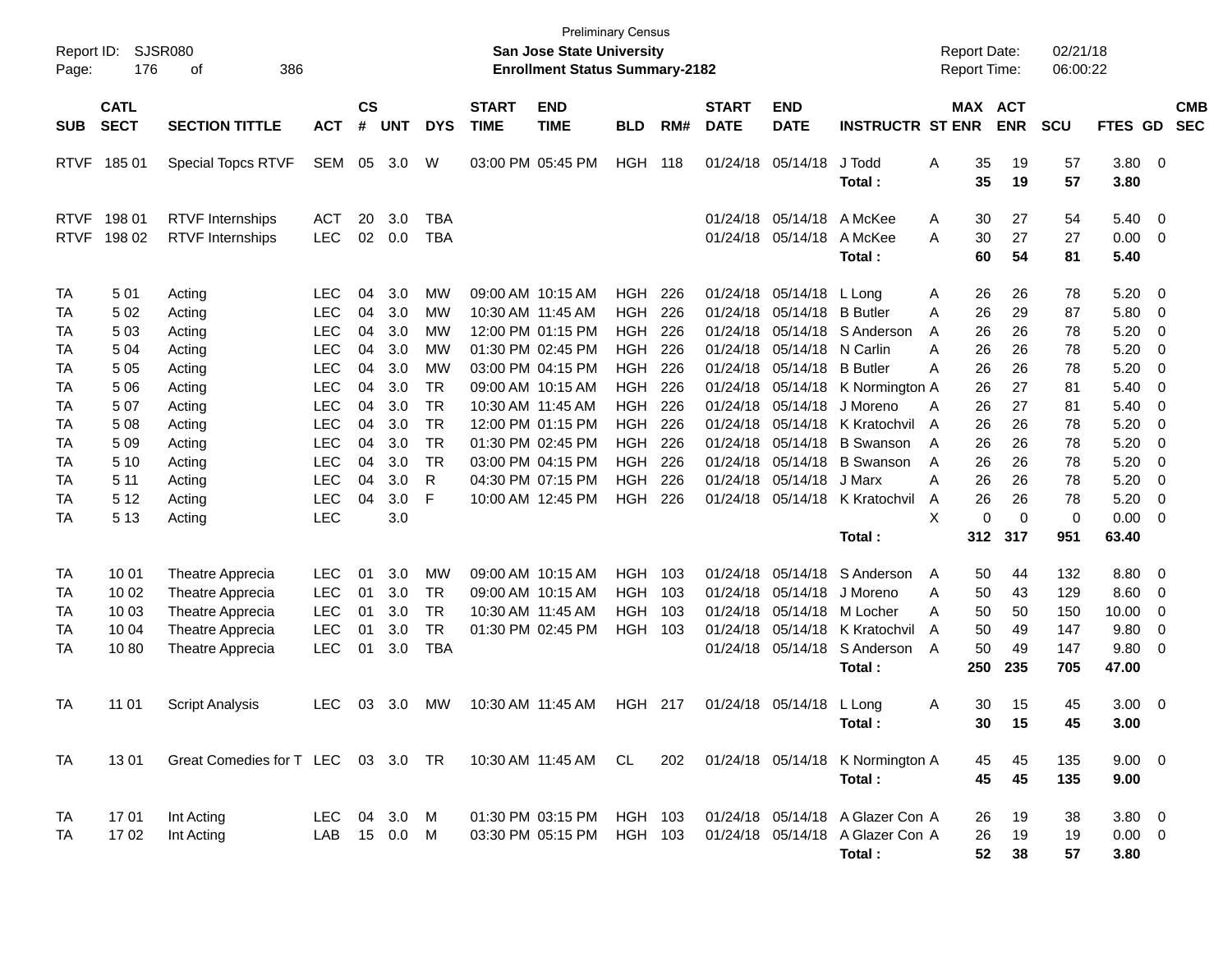| Report ID:<br>Page: | 177                        | <b>SJSR080</b><br>386<br>οf                                                         |                                 |                    |                   |                        |                             | San Jose State University<br><b>Enrollment Status Summary-2182</b>        | <b>Preliminary Census</b>                      |     |                             |                                                          |                                                                                        | <b>Report Date:</b><br><b>Report Time:</b> |                       | 02/21/18<br>06:00:22                   |                                        |                                                     |            |
|---------------------|----------------------------|-------------------------------------------------------------------------------------|---------------------------------|--------------------|-------------------|------------------------|-----------------------------|---------------------------------------------------------------------------|------------------------------------------------|-----|-----------------------------|----------------------------------------------------------|----------------------------------------------------------------------------------------|--------------------------------------------|-----------------------|----------------------------------------|----------------------------------------|-----------------------------------------------------|------------|
| <b>SUB</b>          | <b>CATL</b><br><b>SECT</b> | <b>SECTION TITTLE</b>                                                               | <b>ACT</b>                      | $\mathsf{cs}$<br># | <b>UNT</b>        | <b>DYS</b>             | <b>START</b><br><b>TIME</b> | <b>END</b><br><b>TIME</b>                                                 | <b>BLD</b>                                     | RM# | <b>START</b><br><b>DATE</b> | <b>END</b><br><b>DATE</b>                                | <b>INSTRUCTR ST ENR</b>                                                                |                                            | MAX ACT<br><b>ENR</b> | <b>SCU</b>                             | FTES GD SEC                            |                                                     | <b>CMB</b> |
| TA<br>TA            | 48 01<br>48 02             | Voice & Movement<br>Voice & Movement                                                | <b>LEC</b><br>LEC               | 01                 | 3.0<br>3.0        | <b>TR</b>              |                             | 12:00 PM 01:15 PM                                                         | HGH 103                                        |     |                             |                                                          | 01/24/18 05/14/18 K Normington A<br>Total:                                             | X<br>0<br>30<br>30                         | 0<br>22<br>22         | 0<br>66<br>66                          | $0.00 \t 0$<br>4.40<br>4.40            | $\overline{\phantom{0}}$                            |            |
| TA<br>TA            | 51A 01<br>51A02            | <b>Scenery Props Arts</b><br><b>Scenery Props Arts</b>                              | <b>LEC</b><br><b>ACT</b>        | 02<br>15           | 1.0<br>0.0        | W<br><b>TBA</b>        |                             | 09:00 AM 10:15 AM                                                         | HGH 120                                        |     |                             | 01/24/18 05/14/18<br>01/24/18 05/14/18                   | J York<br>J York<br>Total:                                                             | 25<br>Α<br>A<br>25<br>50                   | 9<br>9<br>18          | 5<br>5<br>9                            | $0.60 \quad 0$<br>$0.00 \t 0$<br>0.60  |                                                     |            |
| TA<br>TA            | 51B 01<br>51B 02           | <b>Costume Perf Arts</b><br><b>Costume Perf Arts</b>                                | <b>ACT</b><br><b>LEC</b>        | 15<br>02           | 1.0<br>0.0        | м<br><b>TBA</b>        |                             | 09:00 AM 10:15 AM                                                         | HGH 120                                        |     |                             | 01/24/18 05/14/18<br>01/24/18 05/14/18                   | D Weber<br>D Weber<br>Total:                                                           | 20<br>Α<br>30<br>A<br>50                   | 13<br>13<br>26        | $\overline{7}$<br>$\overline{7}$<br>13 | $0.87$ 0<br>$0.00 \t 0$<br>0.87        |                                                     |            |
| TA<br>TA            | 51C 01<br>51C 02           | Stage Management<br><b>Stage Management</b>                                         | <b>ACT</b><br><b>LEC</b>        | 15<br>02           | 1.0<br>0.0        | W<br><b>TBA</b>        |                             | 10:30 AM 11:45 AM                                                         | HGH 103                                        |     |                             |                                                          | 01/24/18 05/14/18 S Mannshardt A<br>01/24/18 05/14/18 S Mannshardt A<br>Total:         | 25<br>25<br>50                             | 8<br>8<br>16          | 4<br>4<br>8                            | $0.53$ 0<br>$0.00 \ 0$<br>0.53         |                                                     |            |
| TA<br>TA            | 64 01<br>64 02             | Make-up<br>Make-up                                                                  | LEC<br><b>ACT</b>               | 04<br>12           | 3.0<br>0.0        | <b>TR</b><br><b>TR</b> |                             | 01:30 PM 02:20 PM<br>02:30 PM 03:20 PM                                    | HGH<br><b>HGH</b>                              |     |                             |                                                          | 136C 01/24/18 05/14/18 C Carpenter A<br>136C 01/24/18 05/14/18 C Carpenter A<br>Total: | 18<br>18<br>36                             | 10<br>10<br>20        | 20<br>10<br>30                         | $2.00 \t 0$<br>$0.00 \t 0$<br>2.00     |                                                     |            |
| TA<br>TA            | 91 01<br>91 02             | <b>Tech Theatre Activit</b><br><b>Tech Theatre Activit</b>                          | <b>ACT</b><br><b>ACT</b>        | 20<br>20           | 3.0<br>3.0        | TBA<br><b>TBA</b>      |                             |                                                                           |                                                |     |                             |                                                          | 01/24/18 05/14/18 C Carpenter A<br>01/24/18 05/14/18 S Mannshardt A<br>Total:          | 30<br>30<br>60                             | 5<br>6<br>11          | 15<br>18<br>33                         | $1.00 \t 0$<br>$1.20 \t 0$<br>2.20     |                                                     |            |
| TA<br>TA<br>TA      |                            | 100W 01 Wrt Wkshp Th Arts<br>100W 02 Wrt Wkshp Th Arts<br>100W 03 Wrt Wkshp Th Arts | <b>LEC</b><br><b>LEC</b><br>LEC | 04<br>04<br>04     | 3.0<br>3.0<br>3.0 | МW<br>МW<br><b>TR</b>  |                             | 12:00 PM 01:15 PM<br>01:30 PM 02:45 PM<br>03:00 PM 04:15 PM               | <b>HGH 217</b><br><b>HGH</b><br><b>HGH 120</b> | 217 | 01/24/18                    | 01/24/18 05/14/18 L Long<br>05/14/18 L Long              | 01/24/18 05/14/18 K Kratochvil<br>Total:                                               | 25<br>Α<br>25<br>A<br>25<br>A<br>75        | 19<br>19<br>21<br>59  | 57<br>57<br>63<br>177                  | 3.80 0<br>3.80<br>4.20<br>11.80        | $\overline{\mathbf{0}}$<br>$\overline{\phantom{0}}$ |            |
| TA<br>TA            | 103 01<br>103 02           | <b>Musical Theatre</b><br><b>Musical Theatre</b>                                    | <b>LEC</b><br>LAB 15 0.0 F      | 04                 | 3.0               | F                      |                             | 09:00 AM 10:45 AM<br>11:00 AM 12:45 PM HGH 103 01/24/18 05/14/18 K Brandt | HGH 103                                        |     |                             | 01/24/18 05/14/18 K Brandt                               | Total:                                                                                 | 30<br>Α<br>Α<br>30<br>60                   | 13<br>13<br>26        | 26<br>13<br>39                         | 2.60 0<br>$0.00 \t 0$<br>2.60          |                                                     |            |
| TA                  | 112 01                     | Rehearse & Perform ACT 20 3.0 W                                                     |                                 |                    |                   |                        |                             |                                                                           |                                                |     |                             |                                                          | 02:30 PM 06:15 PM HGH 103 01/24/18 05/14/18 A Glazer Con A<br>Total:                   | 26<br>26                                   | 17<br>17              | 51<br>51                               | $3.40 \ 0$<br>3.40                     |                                                     |            |
| TA<br>TA<br>TA      | 117 01<br>117 02<br>117 03 | <b>Pract Act or Direc</b><br>Pract Act or Direc<br>Pract Act or Direc               | ACT<br><b>ACT</b><br>ACT        |                    | 1.0<br>20 1.0 T   | 20 1.0 TBA             |                             | 03:00 PM 06:45 PM HGH 103                                                 |                                                |     |                             | 01/24/18 05/14/18 B Butler<br>01/24/18 05/14/18 N Carlin |                                                                                        | 20<br>Α<br>0<br>X<br>A<br>20               | 18<br>0<br>13         | 18<br>0<br>13                          | $1.20 \t 0$<br>$0.00 \t 0$<br>$0.88$ 1 |                                                     |            |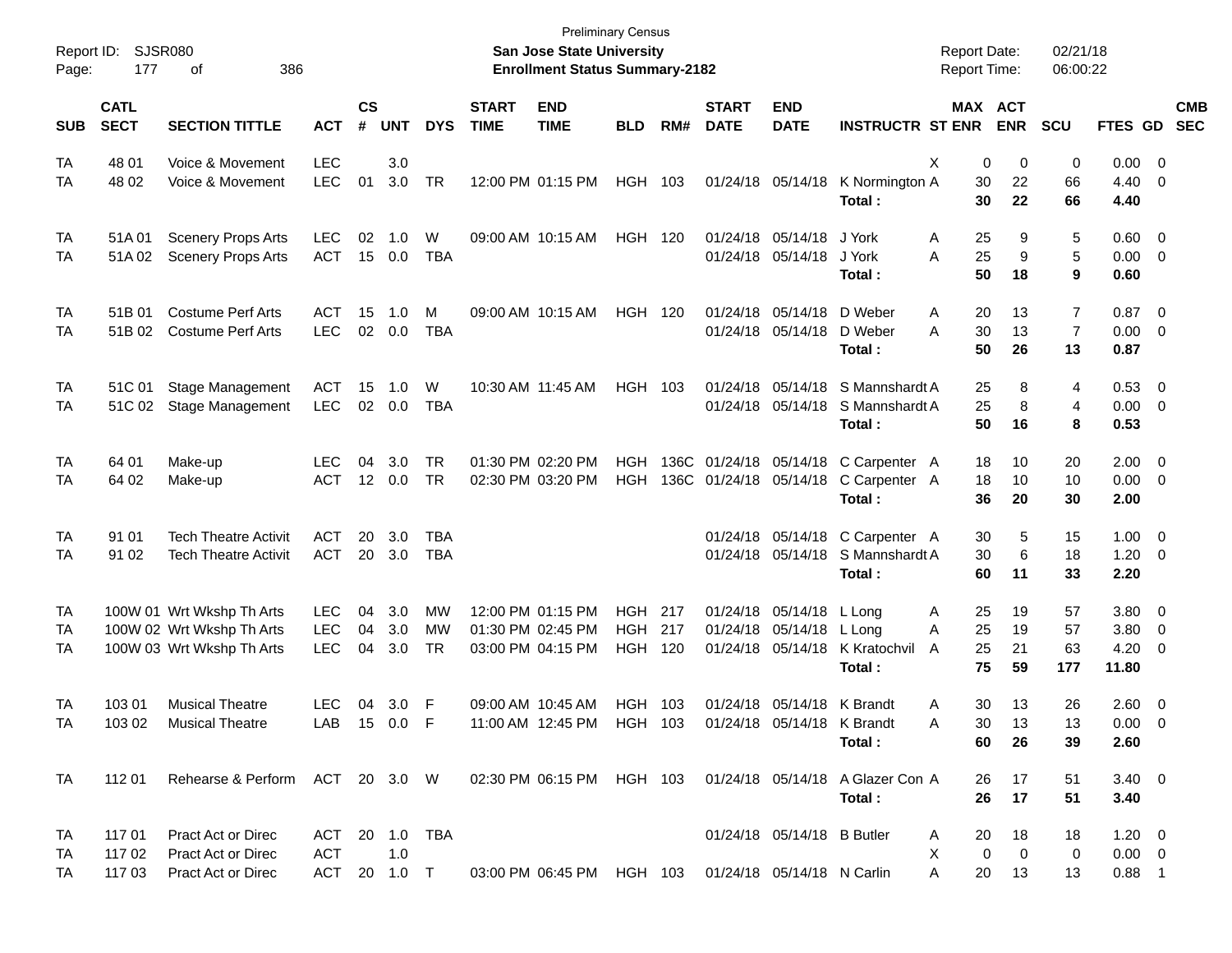| Page:      | Report ID: SJSR080<br>178  | 386<br>οf                 |                |                             |            |              |                             | <b>Preliminary Census</b><br>San Jose State University<br><b>Enrollment Status Summary-2182</b> |            |       |                             |                           |                                  | <b>Report Date:</b><br><b>Report Time:</b> |                | 02/21/18<br>06:00:22 |                |                         |                          |
|------------|----------------------------|---------------------------|----------------|-----------------------------|------------|--------------|-----------------------------|-------------------------------------------------------------------------------------------------|------------|-------|-----------------------------|---------------------------|----------------------------------|--------------------------------------------|----------------|----------------------|----------------|-------------------------|--------------------------|
| <b>SUB</b> | <b>CATL</b><br><b>SECT</b> | <b>SECTION TITTLE</b>     | <b>ACT</b>     | $\mathsf{cs}$<br>$\pmb{\#}$ | <b>UNT</b> | <b>DYS</b>   | <b>START</b><br><b>TIME</b> | <b>END</b><br><b>TIME</b>                                                                       | <b>BLD</b> | RM#   | <b>START</b><br><b>DATE</b> | <b>END</b><br><b>DATE</b> | <b>INSTRUCTR ST ENR</b>          | MAX ACT                                    | <b>ENR</b>     | <b>SCU</b>           | <b>FTES GD</b> |                         | <b>CMB</b><br><b>SEC</b> |
|            |                            |                           |                |                             |            |              |                             |                                                                                                 |            |       |                             |                           | Total:                           | 40                                         | 31             | 31                   | 2.08           |                         |                          |
| TA         | 120 01                     | <b>Theatre History</b>    | <b>LEC</b>     | 02                          | 3.0        | MW           |                             | 01:30 PM 02:45 PM                                                                               | HGH        | 120   |                             | 01/24/18 05/14/18         | <b>B</b> Butler                  | A<br>30                                    | 13             | 39                   | 2.60           | $0\,$ C                 |                          |
| ENGL       | 120 01                     | <b>Theatre History</b>    | <b>LEC</b>     |                             | 02 3.0     | <b>MW</b>    |                             | 01:30 PM 02:45 PM                                                                               | <b>HGH</b> | 120   |                             | 01/24/18 05/14/18         | <b>B</b> Butler                  | 0<br>Α                                     | 5              | 15                   | 1.00           | 0 <sup>o</sup>          |                          |
|            |                            |                           |                |                             |            |              |                             |                                                                                                 |            |       |                             |                           | Total :                          | 30                                         | 18             | 54                   | 3.60           |                         |                          |
| TA         | 127 01                     | <b>Contemp Theatre</b>    | <b>LEC</b>     | 02                          | 3.0        | <b>TR</b>    |                             | 01:30 PM 02:45 PM                                                                               | HGH        | - 124 |                             | 01/24/18 05/14/18         | K Normington A                   | 45                                         | 18             | 54                   | 3.60           | $0\,$ C                 |                          |
| ENGL       | 127 01                     | <b>Contemp Theatre</b>    | <b>LEC</b>     |                             | 02 3.0     | <b>TR</b>    |                             | 01:30 PM 02:45 PM                                                                               | <b>HGH</b> | 124   |                             | 01/24/18 05/14/18         | K Normington A                   | 0                                          | $12 \,$        | 36                   | 2.40           | 0 <sup>o</sup>          |                          |
|            |                            |                           |                |                             |            |              |                             |                                                                                                 |            |       |                             |                           | Total:                           | 45                                         | 30             | 90                   | 6.00           |                         |                          |
| <b>TA</b>  | 129 01                     | Adv Scriptwriting         | <b>LEC</b>     |                             | 3.0        |              |                             |                                                                                                 |            |       |                             |                           |                                  | Χ<br>0                                     | 0              | 0                    | $0.00 \t 0$    |                         |                          |
|            |                            |                           |                |                             |            |              |                             |                                                                                                 |            |       |                             |                           | Total:                           | 0                                          | $\mathbf 0$    | 0                    | 0.00           |                         |                          |
| TA         | 131 01                     | Storytelling              | <b>LEC</b>     | 04                          | 3.0        | <b>TR</b>    | 10:30 AM 11:45 AM           |                                                                                                 | <b>HGH</b> | 120   |                             | 01/24/18 05/14/18         | <b>B</b> Swanson                 | 25<br>A                                    | 20             | 60                   | 4.00           | $\overline{\mathbf{0}}$ |                          |
| TA         | 131 02                     | Storytelling              | <b>LEC</b>     | 04                          | 3.0        | <b>TR</b>    |                             | 12:00 PM 01:15 PM                                                                               | <b>HGH</b> | 120   |                             | 01/24/18 05/14/18         | <b>B</b> Swanson                 | 25<br>$\overline{A}$                       | 22             | 66                   | 4.40           | $\overline{\mathbf{0}}$ |                          |
|            |                            |                           |                |                             |            |              |                             |                                                                                                 |            |       |                             |                           | Total:                           | 50                                         | 42             | 126                  | 8.40           |                         |                          |
| TA         | 151 01                     | Lighting                  | <b>LEC</b>     | 02                          | 3.0        | M            |                             | 10:30 AM 12:15 PM                                                                               | <b>HGH</b> | 137   |                             | 01/24/18 05/14/18         | S Mannshardt A                   | 25                                         | 13             | 26                   | 2.60           | $\overline{\mathbf{0}}$ |                          |
| TA         | 151 02                     | Lighting                  | <b>ACT</b>     | 20                          | 0.0        | M            |                             | 12:30 PM 02:15 PM                                                                               | <b>HGH</b> | 137   |                             | 01/24/18 05/14/18         | S Mannshardt A                   | 25                                         | 13             | 13                   | 0.00           | $\overline{\mathbf{0}}$ |                          |
|            |                            |                           |                |                             |            |              |                             |                                                                                                 |            |       |                             |                           | Total:                           | 50                                         | 26             | 39                   | 2.60           |                         |                          |
| TA         | 154 01                     | Scenic Design             | <b>LEC</b>     | 04                          | 3.0        | $\mathsf{T}$ |                             | 03:00 PM 04:15 PM                                                                               | <b>HGH</b> | 217   |                             | 01/24/18 05/14/18         | M Locher                         | 25<br>A                                    | 8              | 16                   | $1.60 \t 0$    |                         |                          |
| TA         | 154 02                     | Scenic Design             | <b>ACT</b>     |                             | 12 0.0     | R            |                             | 03:00 PM 04:15 PM                                                                               | <b>HGH</b> | 217   |                             | 01/24/18 05/14/18         | M Locher                         | 25<br>A                                    | $\overline{7}$ | 7                    | 0.00           | $\overline{\mathbf{0}}$ |                          |
|            |                            |                           |                |                             |            |              |                             |                                                                                                 |            |       |                             |                           | Total:                           | 50                                         | 15             | 23                   | 1.60           |                         |                          |
| TA         | 161 01                     | Theatre Design Top        | <b>LEC</b>     |                             | 3.0        |              |                             |                                                                                                 |            |       |                             |                           |                                  | X<br>0                                     | 0              | 0                    | $0.00 \t 0$    |                         |                          |
| TA         | 161 02                     | Theatre Design Top        | <b>ACT</b>     |                             | 0.0        |              |                             |                                                                                                 |            |       |                             |                           |                                  | X<br>0                                     | 0              | 0                    | 0.00           | $\overline{\mathbf{0}}$ |                          |
|            |                            |                           |                |                             |            |              |                             |                                                                                                 |            |       |                             |                           | Total:                           | $\bf{0}$                                   | $\bf{0}$       | 0                    | 0.00           |                         |                          |
| TA         |                            | 170A 80 Act & Dir Camera  | <b>LEC</b>     |                             | 02 3.0     | TBA          |                             |                                                                                                 |            |       |                             |                           | 01/24/18 05/14/18 A Glazer Con A | 26                                         | 26             | 52                   | 5.20           | $\overline{\mathbf{0}}$ |                          |
| TA         |                            | 170A 81 Act & Dir Camera  | ACT 12 0.0 TBA |                             |            |              |                             |                                                                                                 |            |       |                             |                           | 01/24/18 05/14/18 A Glazer Con A | 26                                         | 26             | 26                   | $0.00 \t 0$    |                         |                          |
|            |                            |                           |                |                             |            |              |                             |                                                                                                 |            |       |                             |                           | Total :                          | 52                                         | 52             | 78                   | 5.20           |                         |                          |
| TA         |                            | 170B 01 Adv Act & Dir Cam | LEC 02 3.0 W   |                             |            |              |                             | 10:30 AM 12:15 PM HGH 114                                                                       |            |       |                             |                           | 01/24/18 05/14/18 A Glazer Con A | 26                                         | 26             | 52                   | $5.20 \ 0$     |                         |                          |
| TA         |                            | 170B 02 Adv Act & Dir Cam | ACT 12 0.0 W   |                             |            |              |                             | 12:30 PM 02:15 PM                                                                               | HGH 103    |       |                             |                           | 01/24/18 05/14/18 A Glazer Con A | 26                                         | 26             | 26                   | $0.00 \t 0$    |                         |                          |
|            |                            |                           |                |                             |            |              |                             |                                                                                                 |            |       |                             |                           | Total:                           | 52                                         | 52             | 78                   | 5.20           |                         |                          |
| TA         | 180 01                     | <b>Indiv Studies</b>      | SUP 36 1.0 TBA |                             |            |              |                             |                                                                                                 |            |       |                             |                           | 01/24/18 05/14/18 A Bechert      | 20<br>A                                    | 0              | 0                    | $0.00 \quad 0$ |                         |                          |
|            |                            |                           |                |                             |            |              |                             |                                                                                                 |            |       |                             |                           | Total:                           | 20                                         | 0              | $\mathbf 0$          | 0.00           |                         |                          |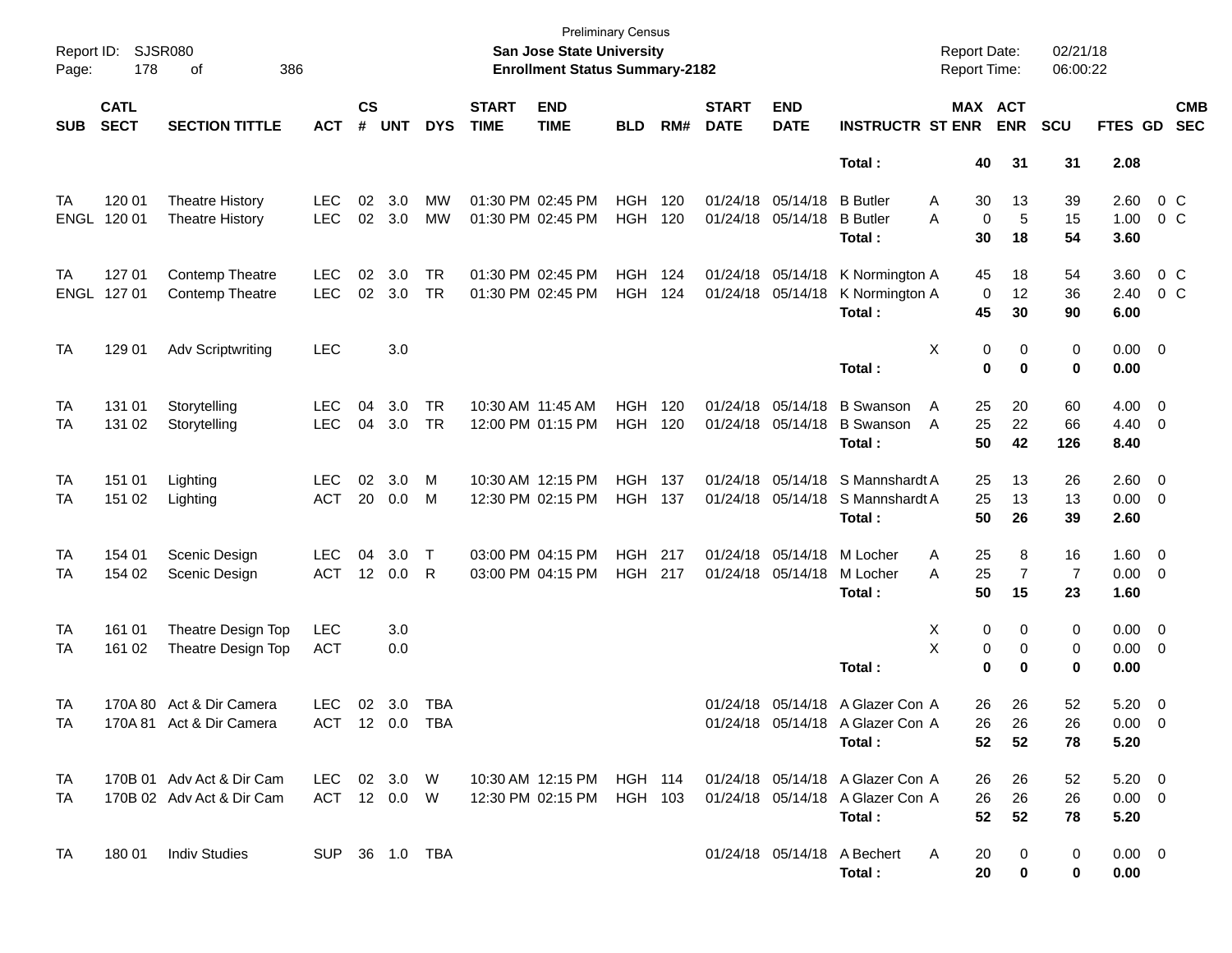| Report ID:<br>Page:                 | 179                        | SJSR080<br>386<br>0f                                           |                                        |                |                   |                          |                             | <b>San Jose State University</b><br><b>Enrollment Status Summary-2182</b> | <b>Preliminary Census</b> |     |                                  |                                                   |                                                |             | <b>Report Date:</b><br><b>Report Time:</b> |                           | 02/21/18<br>06:00:22      |                                    |                   |                          |
|-------------------------------------|----------------------------|----------------------------------------------------------------|----------------------------------------|----------------|-------------------|--------------------------|-----------------------------|---------------------------------------------------------------------------|---------------------------|-----|----------------------------------|---------------------------------------------------|------------------------------------------------|-------------|--------------------------------------------|---------------------------|---------------------------|------------------------------------|-------------------|--------------------------|
| <b>SUB</b>                          | <b>CATL</b><br><b>SECT</b> | <b>SECTION TITTLE</b>                                          | <b>ACT</b>                             | <b>CS</b><br># | <b>UNT</b>        | <b>DYS</b>               | <b>START</b><br><b>TIME</b> | <b>END</b><br><b>TIME</b>                                                 | <b>BLD</b>                | RM# | <b>START</b><br><b>DATE</b>      | <b>END</b><br><b>DATE</b>                         | <b>INSTRUCTR ST ENR</b>                        |             | MAX ACT                                    | <b>ENR</b>                | <b>SCU</b>                | <b>FTES GD</b>                     |                   | <b>CMB</b><br><b>SEC</b> |
| <b>TA</b><br><b>TA</b><br><b>TA</b> | 191 01<br>191 02<br>191 03 | Act Proj Thea Prod<br>Act Proj Thea Prod<br>Act Proj Thea Prod | <b>ACT</b><br><b>ACT</b><br><b>ACT</b> | 20<br>20<br>20 | 1.0<br>2.0<br>3.0 | TBA<br><b>TBA</b><br>TBA |                             |                                                                           |                           |     | 01/24/18<br>01/24/18<br>01/24/18 | 05/14/18<br>05/14/18<br>05/14/18                  | A Bechert<br>A Bechert<br>M Locher             | A<br>A<br>A | 30<br>30<br>30                             | 7<br>3<br>8               | $\overline{7}$<br>3<br>8  | 0.47<br>0.40<br>1.60               | - 0<br>- 0<br>- 0 |                          |
|                                     |                            |                                                                |                                        |                |                   |                          |                             |                                                                           |                           |     |                                  |                                                   | Total :                                        |             | 90                                         | 18                        | 18                        | 2.47                               |                   |                          |
| TA<br><b>RTVF</b>                   | 199H 01<br>199H 01         | Honors Program<br>Honors Program                               | <b>SUP</b><br><b>SUP</b>               | 78<br>78       | 3.0<br>3.0        | TBA<br>TBA               |                             |                                                                           |                           |     | 01/24/18<br>01/24/18             | 05/14/18<br>05/14/18                              | K Massey<br>K Massey                           | A<br>A      | 25<br>0                                    | 0<br>0                    | 0<br>0                    | 0.00<br>0.00                       | $0\,C$<br>$0\,$ C |                          |
|                                     |                            |                                                                |                                        |                |                   |                          |                             |                                                                           |                           |     |                                  |                                                   | Total:                                         |             | 25                                         | $\bf{0}$                  | 0                         | 0.00                               |                   |                          |
|                                     | Department :               | Film & Theatre                                                 |                                        |                |                   |                          |                             |                                                                           |                           |     |                                  | <b>Lower Division :</b><br><b>Upper Division:</b> | Department Total:<br><b>Graduate Division:</b> |             | 3865<br>1750<br>2115<br>0                  | 3043<br>1481<br>1562<br>0 | 7418<br>3810<br>3608<br>0 | 505.00<br>254.05<br>250.95<br>0.00 |                   |                          |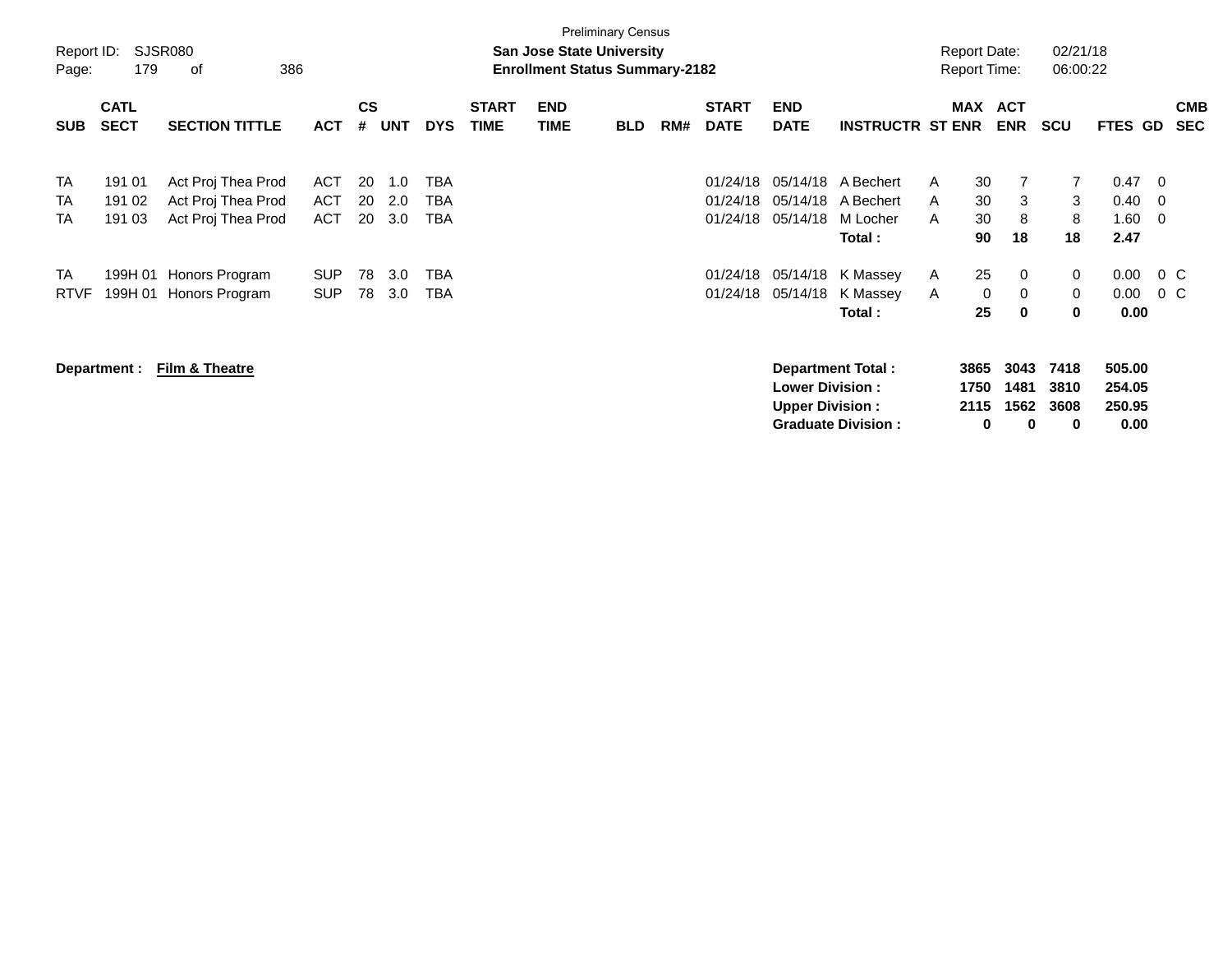| $\mathsf{cs}$<br><b>CATL</b><br><b>START</b><br><b>END</b><br><b>START</b><br><b>END</b><br><b>MAX ACT</b><br><b>CMB</b><br><b>SECT</b><br><b>SECTION TITTLE</b><br># UNT<br><b>DYS</b><br><b>TIME</b><br><b>TIME</b><br>RM#<br><b>DATE</b><br><b>DATE</b><br><b>INSTRUCTR ST ENR</b><br><b>ENR</b><br><b>SCU</b><br>FTES GD SEC<br><b>ACT</b><br><b>BLD</b><br>College<br><b>Humanities &amp; the Arts</b><br><b>English &amp; Comparative Literature</b><br>Department :<br>ENED 184Y 01 Stdt Tchg II<br>0.80<br><b>SUP</b><br>25<br>4.0<br><b>TBA</b><br>01/24/18<br>05/14/18 J Lovell<br>3<br>12<br>- 0<br>Α<br>6<br>25<br><b>TBA</b><br>05/14/18 E Burchard<br>6<br>6<br>1.60<br>ENED 184Y 02 Stdt Tchg II<br><b>SUP</b><br>4.0<br>01/24/18<br>24<br>- 0<br>A<br>6<br>3<br>ENED 184Y 03 Stdt Tchg II<br>25<br><b>TBA</b><br>05/14/18 L Hamor<br>0.80<br><b>SUP</b><br>4.0<br>01/24/18<br>A<br>12<br>$\overline{\phantom{0}}$<br>3<br>ENED 184Y 04 Stdt Tchg II<br><b>SUP</b><br>25<br>4.0<br><b>TBA</b><br>01/24/18 05/14/18 M Warner<br>$\mathbf 0$<br>$\mathbf 0$<br>$0.00 \t 0$<br>A<br>21<br>12<br>48<br>3.20<br>Total:<br>ENED 184Z 01 Stdt Tchg III<br>05/14/18 J Lovell<br>1.07<br><b>SUP</b><br>25<br>4.0<br><b>TBA</b><br>01/24/18<br>6<br>16<br>$\overline{\phantom{0}}$<br>Α<br>4<br>ENED 184Z 02 Stdt Tchg III<br>25<br><b>TBA</b><br>05/14/18 E Burchard<br>6<br>6<br>1.60<br><b>SUP</b><br>4.0<br>01/24/18<br>24<br>A<br>- 0<br>6<br>5<br>ENED 184Z 03 Stdt Tchg III<br><b>SUP</b><br>25<br><b>TBA</b><br>05/14/18 L Hamor<br>20<br>1.33<br>4.0<br>01/24/18<br>- 0<br>A<br>3<br>$\overline{1}$<br>ENED 184Z 04 Stdt Tchg III<br><b>SUP</b><br>25<br><b>TBA</b><br>01/24/18 05/14/18 M Warner<br>$\overline{4}$<br>0.27<br>4.0<br>$\overline{\phantom{0}}$<br>A<br>21<br>16<br>4.27<br>Total:<br>64<br>04:00 PM 06:45 PM<br>7<br>21<br>$1.40 \ 0$<br>ENED 353 01<br>Meth Tchng English<br>SEM 05 3.0<br>$\top$<br><b>SH</b><br>348<br>01/24/18 05/14/18<br>J Johnson<br>Α<br>25<br>25<br>$\overline{7}$<br>Total:<br>21<br>1.40<br>Seminar in English E SEM 05 2.0<br>M Warner<br>32<br>$2.13 \ 0$<br>ENED 365 01<br>R<br>04:00 PM 06:45 PM<br>SH<br>433<br>01/24/18 05/14/18<br>Α<br>25<br>16<br>25<br>Total:<br>16<br>32<br>2.13<br>3.0<br><b>BBC</b><br>01/24/18 05/14/18 PO'Sullivan A<br>23<br>$4.60$ 0<br>1A 01<br><b>First Year Writing</b><br><b>LEC</b><br>03<br>МW<br>07:30 AM 08:45 AM<br>121<br>23<br>69<br>3.0<br>1A 02<br><b>LEC</b><br>X<br>$\mathbf 0$<br>$\mathbf 0$<br>0<br>0.00<br><b>First Year Writing</b><br>$\overline{\mathbf{0}}$<br><b>LEC</b><br>03<br>3.0<br><b>BBC</b><br>4.60<br>1A03<br><b>First Year Writing</b><br>МW<br>07:30 AM 08:45 AM<br>124<br>01/24/18 05/14/18 M Mohsenzade<br>23<br>23<br>69<br>- 0<br><b>LEC</b><br>03<br>3.0<br><b>BBC</b><br>123<br>01/24/18 05/14/18 J Damm<br>23<br>23<br>4.60<br>1A 04<br><b>First Year Writing</b><br>TR.<br>07:30 AM 08:45 AM<br>69<br>- 0<br>A<br><b>LEC</b><br>3.0<br>X<br>$\mathbf 0$<br>$\mathbf 0$<br>0<br>0.00<br><b>ENGL</b><br>1A 05<br><b>First Year Writing</b><br>- 0<br><b>LEC</b><br>03<br>3.0<br>F<br>09:30 AM 12:15 PM<br><b>BBC</b><br>05/14/18 A Smith<br>4.20<br><b>ENGL</b><br>1A 06<br><b>First Year Writing</b><br>123<br>01/24/18<br>А<br>23<br>21<br>63<br>0<br><b>LEC</b><br>03<br>3.0<br>09:00 AM 10:15 AM<br><b>BBC</b><br>124<br>01/24/18<br>23<br>22<br>4.40<br><b>ENGL</b><br>1A 07<br><b>First Year Writing</b><br>МW<br>05/14/18 M Mohsenzade<br>66<br>0<br><b>LEC</b><br>03<br>3.0<br><b>MW</b><br><b>BBC</b><br>121<br>23<br>23<br>4.60<br><b>ENGL</b><br>1A 08<br><b>First Year Writing</b><br>09:00 AM 10:15 AM<br>01/24/18 05/14/18 PO'Sullivan<br>A<br>69<br>0<br><b>LEC</b><br>3.0<br>Χ<br>$\mathbf 0$<br>$\Omega$<br>0<br><b>ENGL</b><br>1A 09<br><b>First Year Writing</b><br>0.00<br>- 0<br><b>LEC</b><br>3.0<br>х<br>0<br>$\Omega$<br>0<br>0.00<br><b>ENGL</b><br>1A 10<br><b>First Year Writing</b><br>- 0<br>01/24/18 05/14/18 S Domingo<br>09:00 AM 10:15 AM<br>ENGL<br>1A 11<br><b>First Year Writing</b><br><b>LEC</b><br>03<br>3.0<br><b>TR</b><br>23<br>23<br>69<br>4.60<br>- 0<br><b>SH</b><br>411<br>A<br>03<br>3.0<br>4.60<br>ENGL<br>1A 12<br><b>First Year Writing</b><br><b>LEC</b><br>TR<br>09:00 AM 10:15 AM<br>BBC<br>123<br>01/24/18 05/14/18 J Damm<br>23<br>23<br>69<br>- 0<br>Α<br>1A 13<br><b>LEC</b><br>03 3.0<br><b>BBC</b><br>01/24/18 05/14/18 J Hallford<br>23<br>23<br>4.60 0<br>ENGL<br><b>First Year Writing</b><br>МW<br>10:30 AM 11:45 AM<br>124<br>69<br>A<br>1A 14<br>3.0<br>$\mathbf 0$<br>0<br>0<br>$0.00 \t 0$<br>ENGL<br><b>First Year Writing</b><br>LEC<br>Χ<br><b>ENGL</b><br><b>LEC</b><br>03<br>3.0<br>MW<br>10:30 AM 11:45 AM<br>01/24/18 05/14/18 A Andrew<br>4.60<br>1A 15<br><b>First Year Writing</b><br>CL<br>316<br>23<br>23<br>69<br>$\overline{\mathbf{0}}$<br>Α<br><b>ENGL</b><br><b>LEC</b><br>3.0<br><b>BBC</b><br>01/24/18 05/14/18 C Browne<br>23<br>23<br>4.60<br>1A 17<br><b>First Year Writing</b><br>03<br>TR<br>10:30 AM 11:45 AM<br>122<br>69<br>$\overline{\mathbf{0}}$<br>Α<br><b>LEC</b><br>03<br>3.0<br>23<br>4.60 0<br>ENGL<br>1A 18<br><b>First Year Writing</b><br>TR<br>10:30 AM 11:45 AM<br>HGH<br>217<br>01/24/18 05/14/18 H Meservey A<br>23<br>69<br>ENGL<br>First Year Writing<br><b>LEC</b><br>03<br>3.0<br><b>MW</b><br>12:00 PM 01:15 PM<br><b>BBC</b><br>01/24/18 05/14/18 M Mohsenzade<br>23<br>23<br>4.60 0<br>1A 19<br>123<br>69<br>03 3.0<br>03:00 PM 04:15 PM<br>23<br>01/24/18 05/14/18 M Hager | Report ID:<br>Page: | 180   | SJSR080<br>386<br>оf |            |  |    | <b>Preliminary Census</b><br><b>San Jose State University</b><br><b>Enrollment Status Summary-2182</b> |    |     |  | <b>Report Date:</b><br>Report Time: |    | 02/21/18<br>06:00:22 |        |  |
|------------------------------------------------------------------------------------------------------------------------------------------------------------------------------------------------------------------------------------------------------------------------------------------------------------------------------------------------------------------------------------------------------------------------------------------------------------------------------------------------------------------------------------------------------------------------------------------------------------------------------------------------------------------------------------------------------------------------------------------------------------------------------------------------------------------------------------------------------------------------------------------------------------------------------------------------------------------------------------------------------------------------------------------------------------------------------------------------------------------------------------------------------------------------------------------------------------------------------------------------------------------------------------------------------------------------------------------------------------------------------------------------------------------------------------------------------------------------------------------------------------------------------------------------------------------------------------------------------------------------------------------------------------------------------------------------------------------------------------------------------------------------------------------------------------------------------------------------------------------------------------------------------------------------------------------------------------------------------------------------------------------------------------------------------------------------------------------------------------------------------------------------------------------------------------------------------------------------------------------------------------------------------------------------------------------------------------------------------------------------------------------------------------------------------------------------------------------------------------------------------------------------------------------------------------------------------------------------------------------------------------------------------------------------------------------------------------------------------------------------------------------------------------------------------------------------------------------------------------------------------------------------------------------------------------------------------------------------------------------------------------------------------------------------------------------------------------------------------------------------------------------------------------------------------------------------------------------------------------------------------------------------------------------------------------------------------------------------------------------------------------------------------------------------------------------------------------------------------------------------------------------------------------------------------------------------------------------------------------------------------------------------------------------------------------------------------------------------------------------------------------------------------------------------------------------------------------------------------------------------------------------------------------------------------------------------------------------------------------------------------------------------------------------------------------------------------------------------------------------------------------------------------------------------------------------------------------------------------------------------------------------------------------------------------------------------------------------------------------------------------------------------------------------------------------------------------------------------------------------------------------------------------------------------------------------------------------------------------------------------------------------------------------------------------------------------------------------------------------------------------------------------------------------------------------------------------------------------------------------------------------------------------------------------------------------------------------------------------------------------------------------------------------------------------------------------------------------------------------------------------------------------------------------------------------------------------------------------------------------------------------------------------------------------------------------------------------------------------------------------------------------------------------------------------------------------------------------------------------------------------------------------------------|---------------------|-------|----------------------|------------|--|----|--------------------------------------------------------------------------------------------------------|----|-----|--|-------------------------------------|----|----------------------|--------|--|
|                                                                                                                                                                                                                                                                                                                                                                                                                                                                                                                                                                                                                                                                                                                                                                                                                                                                                                                                                                                                                                                                                                                                                                                                                                                                                                                                                                                                                                                                                                                                                                                                                                                                                                                                                                                                                                                                                                                                                                                                                                                                                                                                                                                                                                                                                                                                                                                                                                                                                                                                                                                                                                                                                                                                                                                                                                                                                                                                                                                                                                                                                                                                                                                                                                                                                                                                                                                                                                                                                                                                                                                                                                                                                                                                                                                                                                                                                                                                                                                                                                                                                                                                                                                                                                                                                                                                                                                                                                                                                                                                                                                                                                                                                                                                                                                                                                                                                                                                                                                                                                                                                                                                                                                                                                                                                                                                                                                                                                                                                                                                    | <b>SUB</b>          |       |                      |            |  |    |                                                                                                        |    |     |  |                                     |    |                      |        |  |
|                                                                                                                                                                                                                                                                                                                                                                                                                                                                                                                                                                                                                                                                                                                                                                                                                                                                                                                                                                                                                                                                                                                                                                                                                                                                                                                                                                                                                                                                                                                                                                                                                                                                                                                                                                                                                                                                                                                                                                                                                                                                                                                                                                                                                                                                                                                                                                                                                                                                                                                                                                                                                                                                                                                                                                                                                                                                                                                                                                                                                                                                                                                                                                                                                                                                                                                                                                                                                                                                                                                                                                                                                                                                                                                                                                                                                                                                                                                                                                                                                                                                                                                                                                                                                                                                                                                                                                                                                                                                                                                                                                                                                                                                                                                                                                                                                                                                                                                                                                                                                                                                                                                                                                                                                                                                                                                                                                                                                                                                                                                                    |                     |       |                      |            |  |    |                                                                                                        |    |     |  |                                     |    |                      |        |  |
|                                                                                                                                                                                                                                                                                                                                                                                                                                                                                                                                                                                                                                                                                                                                                                                                                                                                                                                                                                                                                                                                                                                                                                                                                                                                                                                                                                                                                                                                                                                                                                                                                                                                                                                                                                                                                                                                                                                                                                                                                                                                                                                                                                                                                                                                                                                                                                                                                                                                                                                                                                                                                                                                                                                                                                                                                                                                                                                                                                                                                                                                                                                                                                                                                                                                                                                                                                                                                                                                                                                                                                                                                                                                                                                                                                                                                                                                                                                                                                                                                                                                                                                                                                                                                                                                                                                                                                                                                                                                                                                                                                                                                                                                                                                                                                                                                                                                                                                                                                                                                                                                                                                                                                                                                                                                                                                                                                                                                                                                                                                                    |                     |       |                      |            |  |    |                                                                                                        |    |     |  |                                     |    |                      |        |  |
|                                                                                                                                                                                                                                                                                                                                                                                                                                                                                                                                                                                                                                                                                                                                                                                                                                                                                                                                                                                                                                                                                                                                                                                                                                                                                                                                                                                                                                                                                                                                                                                                                                                                                                                                                                                                                                                                                                                                                                                                                                                                                                                                                                                                                                                                                                                                                                                                                                                                                                                                                                                                                                                                                                                                                                                                                                                                                                                                                                                                                                                                                                                                                                                                                                                                                                                                                                                                                                                                                                                                                                                                                                                                                                                                                                                                                                                                                                                                                                                                                                                                                                                                                                                                                                                                                                                                                                                                                                                                                                                                                                                                                                                                                                                                                                                                                                                                                                                                                                                                                                                                                                                                                                                                                                                                                                                                                                                                                                                                                                                                    |                     |       |                      |            |  |    |                                                                                                        |    |     |  |                                     |    |                      |        |  |
|                                                                                                                                                                                                                                                                                                                                                                                                                                                                                                                                                                                                                                                                                                                                                                                                                                                                                                                                                                                                                                                                                                                                                                                                                                                                                                                                                                                                                                                                                                                                                                                                                                                                                                                                                                                                                                                                                                                                                                                                                                                                                                                                                                                                                                                                                                                                                                                                                                                                                                                                                                                                                                                                                                                                                                                                                                                                                                                                                                                                                                                                                                                                                                                                                                                                                                                                                                                                                                                                                                                                                                                                                                                                                                                                                                                                                                                                                                                                                                                                                                                                                                                                                                                                                                                                                                                                                                                                                                                                                                                                                                                                                                                                                                                                                                                                                                                                                                                                                                                                                                                                                                                                                                                                                                                                                                                                                                                                                                                                                                                                    |                     |       |                      |            |  |    |                                                                                                        |    |     |  |                                     |    |                      |        |  |
|                                                                                                                                                                                                                                                                                                                                                                                                                                                                                                                                                                                                                                                                                                                                                                                                                                                                                                                                                                                                                                                                                                                                                                                                                                                                                                                                                                                                                                                                                                                                                                                                                                                                                                                                                                                                                                                                                                                                                                                                                                                                                                                                                                                                                                                                                                                                                                                                                                                                                                                                                                                                                                                                                                                                                                                                                                                                                                                                                                                                                                                                                                                                                                                                                                                                                                                                                                                                                                                                                                                                                                                                                                                                                                                                                                                                                                                                                                                                                                                                                                                                                                                                                                                                                                                                                                                                                                                                                                                                                                                                                                                                                                                                                                                                                                                                                                                                                                                                                                                                                                                                                                                                                                                                                                                                                                                                                                                                                                                                                                                                    |                     |       |                      |            |  |    |                                                                                                        |    |     |  |                                     |    |                      |        |  |
|                                                                                                                                                                                                                                                                                                                                                                                                                                                                                                                                                                                                                                                                                                                                                                                                                                                                                                                                                                                                                                                                                                                                                                                                                                                                                                                                                                                                                                                                                                                                                                                                                                                                                                                                                                                                                                                                                                                                                                                                                                                                                                                                                                                                                                                                                                                                                                                                                                                                                                                                                                                                                                                                                                                                                                                                                                                                                                                                                                                                                                                                                                                                                                                                                                                                                                                                                                                                                                                                                                                                                                                                                                                                                                                                                                                                                                                                                                                                                                                                                                                                                                                                                                                                                                                                                                                                                                                                                                                                                                                                                                                                                                                                                                                                                                                                                                                                                                                                                                                                                                                                                                                                                                                                                                                                                                                                                                                                                                                                                                                                    |                     |       |                      |            |  |    |                                                                                                        |    |     |  |                                     |    |                      |        |  |
|                                                                                                                                                                                                                                                                                                                                                                                                                                                                                                                                                                                                                                                                                                                                                                                                                                                                                                                                                                                                                                                                                                                                                                                                                                                                                                                                                                                                                                                                                                                                                                                                                                                                                                                                                                                                                                                                                                                                                                                                                                                                                                                                                                                                                                                                                                                                                                                                                                                                                                                                                                                                                                                                                                                                                                                                                                                                                                                                                                                                                                                                                                                                                                                                                                                                                                                                                                                                                                                                                                                                                                                                                                                                                                                                                                                                                                                                                                                                                                                                                                                                                                                                                                                                                                                                                                                                                                                                                                                                                                                                                                                                                                                                                                                                                                                                                                                                                                                                                                                                                                                                                                                                                                                                                                                                                                                                                                                                                                                                                                                                    |                     |       |                      |            |  |    |                                                                                                        |    |     |  |                                     |    |                      |        |  |
|                                                                                                                                                                                                                                                                                                                                                                                                                                                                                                                                                                                                                                                                                                                                                                                                                                                                                                                                                                                                                                                                                                                                                                                                                                                                                                                                                                                                                                                                                                                                                                                                                                                                                                                                                                                                                                                                                                                                                                                                                                                                                                                                                                                                                                                                                                                                                                                                                                                                                                                                                                                                                                                                                                                                                                                                                                                                                                                                                                                                                                                                                                                                                                                                                                                                                                                                                                                                                                                                                                                                                                                                                                                                                                                                                                                                                                                                                                                                                                                                                                                                                                                                                                                                                                                                                                                                                                                                                                                                                                                                                                                                                                                                                                                                                                                                                                                                                                                                                                                                                                                                                                                                                                                                                                                                                                                                                                                                                                                                                                                                    |                     |       |                      |            |  |    |                                                                                                        |    |     |  |                                     |    |                      |        |  |
|                                                                                                                                                                                                                                                                                                                                                                                                                                                                                                                                                                                                                                                                                                                                                                                                                                                                                                                                                                                                                                                                                                                                                                                                                                                                                                                                                                                                                                                                                                                                                                                                                                                                                                                                                                                                                                                                                                                                                                                                                                                                                                                                                                                                                                                                                                                                                                                                                                                                                                                                                                                                                                                                                                                                                                                                                                                                                                                                                                                                                                                                                                                                                                                                                                                                                                                                                                                                                                                                                                                                                                                                                                                                                                                                                                                                                                                                                                                                                                                                                                                                                                                                                                                                                                                                                                                                                                                                                                                                                                                                                                                                                                                                                                                                                                                                                                                                                                                                                                                                                                                                                                                                                                                                                                                                                                                                                                                                                                                                                                                                    |                     |       |                      |            |  |    |                                                                                                        |    |     |  |                                     |    |                      |        |  |
|                                                                                                                                                                                                                                                                                                                                                                                                                                                                                                                                                                                                                                                                                                                                                                                                                                                                                                                                                                                                                                                                                                                                                                                                                                                                                                                                                                                                                                                                                                                                                                                                                                                                                                                                                                                                                                                                                                                                                                                                                                                                                                                                                                                                                                                                                                                                                                                                                                                                                                                                                                                                                                                                                                                                                                                                                                                                                                                                                                                                                                                                                                                                                                                                                                                                                                                                                                                                                                                                                                                                                                                                                                                                                                                                                                                                                                                                                                                                                                                                                                                                                                                                                                                                                                                                                                                                                                                                                                                                                                                                                                                                                                                                                                                                                                                                                                                                                                                                                                                                                                                                                                                                                                                                                                                                                                                                                                                                                                                                                                                                    |                     |       |                      |            |  |    |                                                                                                        |    |     |  |                                     |    |                      |        |  |
|                                                                                                                                                                                                                                                                                                                                                                                                                                                                                                                                                                                                                                                                                                                                                                                                                                                                                                                                                                                                                                                                                                                                                                                                                                                                                                                                                                                                                                                                                                                                                                                                                                                                                                                                                                                                                                                                                                                                                                                                                                                                                                                                                                                                                                                                                                                                                                                                                                                                                                                                                                                                                                                                                                                                                                                                                                                                                                                                                                                                                                                                                                                                                                                                                                                                                                                                                                                                                                                                                                                                                                                                                                                                                                                                                                                                                                                                                                                                                                                                                                                                                                                                                                                                                                                                                                                                                                                                                                                                                                                                                                                                                                                                                                                                                                                                                                                                                                                                                                                                                                                                                                                                                                                                                                                                                                                                                                                                                                                                                                                                    |                     |       |                      |            |  |    |                                                                                                        |    |     |  |                                     |    |                      |        |  |
|                                                                                                                                                                                                                                                                                                                                                                                                                                                                                                                                                                                                                                                                                                                                                                                                                                                                                                                                                                                                                                                                                                                                                                                                                                                                                                                                                                                                                                                                                                                                                                                                                                                                                                                                                                                                                                                                                                                                                                                                                                                                                                                                                                                                                                                                                                                                                                                                                                                                                                                                                                                                                                                                                                                                                                                                                                                                                                                                                                                                                                                                                                                                                                                                                                                                                                                                                                                                                                                                                                                                                                                                                                                                                                                                                                                                                                                                                                                                                                                                                                                                                                                                                                                                                                                                                                                                                                                                                                                                                                                                                                                                                                                                                                                                                                                                                                                                                                                                                                                                                                                                                                                                                                                                                                                                                                                                                                                                                                                                                                                                    |                     |       |                      |            |  |    |                                                                                                        |    |     |  |                                     |    |                      |        |  |
|                                                                                                                                                                                                                                                                                                                                                                                                                                                                                                                                                                                                                                                                                                                                                                                                                                                                                                                                                                                                                                                                                                                                                                                                                                                                                                                                                                                                                                                                                                                                                                                                                                                                                                                                                                                                                                                                                                                                                                                                                                                                                                                                                                                                                                                                                                                                                                                                                                                                                                                                                                                                                                                                                                                                                                                                                                                                                                                                                                                                                                                                                                                                                                                                                                                                                                                                                                                                                                                                                                                                                                                                                                                                                                                                                                                                                                                                                                                                                                                                                                                                                                                                                                                                                                                                                                                                                                                                                                                                                                                                                                                                                                                                                                                                                                                                                                                                                                                                                                                                                                                                                                                                                                                                                                                                                                                                                                                                                                                                                                                                    |                     |       |                      |            |  |    |                                                                                                        |    |     |  |                                     |    |                      |        |  |
|                                                                                                                                                                                                                                                                                                                                                                                                                                                                                                                                                                                                                                                                                                                                                                                                                                                                                                                                                                                                                                                                                                                                                                                                                                                                                                                                                                                                                                                                                                                                                                                                                                                                                                                                                                                                                                                                                                                                                                                                                                                                                                                                                                                                                                                                                                                                                                                                                                                                                                                                                                                                                                                                                                                                                                                                                                                                                                                                                                                                                                                                                                                                                                                                                                                                                                                                                                                                                                                                                                                                                                                                                                                                                                                                                                                                                                                                                                                                                                                                                                                                                                                                                                                                                                                                                                                                                                                                                                                                                                                                                                                                                                                                                                                                                                                                                                                                                                                                                                                                                                                                                                                                                                                                                                                                                                                                                                                                                                                                                                                                    |                     |       |                      |            |  |    |                                                                                                        |    |     |  |                                     |    |                      |        |  |
|                                                                                                                                                                                                                                                                                                                                                                                                                                                                                                                                                                                                                                                                                                                                                                                                                                                                                                                                                                                                                                                                                                                                                                                                                                                                                                                                                                                                                                                                                                                                                                                                                                                                                                                                                                                                                                                                                                                                                                                                                                                                                                                                                                                                                                                                                                                                                                                                                                                                                                                                                                                                                                                                                                                                                                                                                                                                                                                                                                                                                                                                                                                                                                                                                                                                                                                                                                                                                                                                                                                                                                                                                                                                                                                                                                                                                                                                                                                                                                                                                                                                                                                                                                                                                                                                                                                                                                                                                                                                                                                                                                                                                                                                                                                                                                                                                                                                                                                                                                                                                                                                                                                                                                                                                                                                                                                                                                                                                                                                                                                                    |                     |       |                      |            |  |    |                                                                                                        |    |     |  |                                     |    |                      |        |  |
|                                                                                                                                                                                                                                                                                                                                                                                                                                                                                                                                                                                                                                                                                                                                                                                                                                                                                                                                                                                                                                                                                                                                                                                                                                                                                                                                                                                                                                                                                                                                                                                                                                                                                                                                                                                                                                                                                                                                                                                                                                                                                                                                                                                                                                                                                                                                                                                                                                                                                                                                                                                                                                                                                                                                                                                                                                                                                                                                                                                                                                                                                                                                                                                                                                                                                                                                                                                                                                                                                                                                                                                                                                                                                                                                                                                                                                                                                                                                                                                                                                                                                                                                                                                                                                                                                                                                                                                                                                                                                                                                                                                                                                                                                                                                                                                                                                                                                                                                                                                                                                                                                                                                                                                                                                                                                                                                                                                                                                                                                                                                    | <b>ENGL</b>         |       |                      |            |  |    |                                                                                                        |    |     |  |                                     |    |                      |        |  |
|                                                                                                                                                                                                                                                                                                                                                                                                                                                                                                                                                                                                                                                                                                                                                                                                                                                                                                                                                                                                                                                                                                                                                                                                                                                                                                                                                                                                                                                                                                                                                                                                                                                                                                                                                                                                                                                                                                                                                                                                                                                                                                                                                                                                                                                                                                                                                                                                                                                                                                                                                                                                                                                                                                                                                                                                                                                                                                                                                                                                                                                                                                                                                                                                                                                                                                                                                                                                                                                                                                                                                                                                                                                                                                                                                                                                                                                                                                                                                                                                                                                                                                                                                                                                                                                                                                                                                                                                                                                                                                                                                                                                                                                                                                                                                                                                                                                                                                                                                                                                                                                                                                                                                                                                                                                                                                                                                                                                                                                                                                                                    | <b>ENGL</b>         |       |                      |            |  |    |                                                                                                        |    |     |  |                                     |    |                      |        |  |
|                                                                                                                                                                                                                                                                                                                                                                                                                                                                                                                                                                                                                                                                                                                                                                                                                                                                                                                                                                                                                                                                                                                                                                                                                                                                                                                                                                                                                                                                                                                                                                                                                                                                                                                                                                                                                                                                                                                                                                                                                                                                                                                                                                                                                                                                                                                                                                                                                                                                                                                                                                                                                                                                                                                                                                                                                                                                                                                                                                                                                                                                                                                                                                                                                                                                                                                                                                                                                                                                                                                                                                                                                                                                                                                                                                                                                                                                                                                                                                                                                                                                                                                                                                                                                                                                                                                                                                                                                                                                                                                                                                                                                                                                                                                                                                                                                                                                                                                                                                                                                                                                                                                                                                                                                                                                                                                                                                                                                                                                                                                                    | <b>ENGL</b>         |       |                      |            |  |    |                                                                                                        |    |     |  |                                     |    |                      |        |  |
|                                                                                                                                                                                                                                                                                                                                                                                                                                                                                                                                                                                                                                                                                                                                                                                                                                                                                                                                                                                                                                                                                                                                                                                                                                                                                                                                                                                                                                                                                                                                                                                                                                                                                                                                                                                                                                                                                                                                                                                                                                                                                                                                                                                                                                                                                                                                                                                                                                                                                                                                                                                                                                                                                                                                                                                                                                                                                                                                                                                                                                                                                                                                                                                                                                                                                                                                                                                                                                                                                                                                                                                                                                                                                                                                                                                                                                                                                                                                                                                                                                                                                                                                                                                                                                                                                                                                                                                                                                                                                                                                                                                                                                                                                                                                                                                                                                                                                                                                                                                                                                                                                                                                                                                                                                                                                                                                                                                                                                                                                                                                    | <b>ENGL</b>         |       |                      |            |  |    |                                                                                                        |    |     |  |                                     |    |                      |        |  |
|                                                                                                                                                                                                                                                                                                                                                                                                                                                                                                                                                                                                                                                                                                                                                                                                                                                                                                                                                                                                                                                                                                                                                                                                                                                                                                                                                                                                                                                                                                                                                                                                                                                                                                                                                                                                                                                                                                                                                                                                                                                                                                                                                                                                                                                                                                                                                                                                                                                                                                                                                                                                                                                                                                                                                                                                                                                                                                                                                                                                                                                                                                                                                                                                                                                                                                                                                                                                                                                                                                                                                                                                                                                                                                                                                                                                                                                                                                                                                                                                                                                                                                                                                                                                                                                                                                                                                                                                                                                                                                                                                                                                                                                                                                                                                                                                                                                                                                                                                                                                                                                                                                                                                                                                                                                                                                                                                                                                                                                                                                                                    |                     |       |                      |            |  |    |                                                                                                        |    |     |  |                                     |    |                      |        |  |
|                                                                                                                                                                                                                                                                                                                                                                                                                                                                                                                                                                                                                                                                                                                                                                                                                                                                                                                                                                                                                                                                                                                                                                                                                                                                                                                                                                                                                                                                                                                                                                                                                                                                                                                                                                                                                                                                                                                                                                                                                                                                                                                                                                                                                                                                                                                                                                                                                                                                                                                                                                                                                                                                                                                                                                                                                                                                                                                                                                                                                                                                                                                                                                                                                                                                                                                                                                                                                                                                                                                                                                                                                                                                                                                                                                                                                                                                                                                                                                                                                                                                                                                                                                                                                                                                                                                                                                                                                                                                                                                                                                                                                                                                                                                                                                                                                                                                                                                                                                                                                                                                                                                                                                                                                                                                                                                                                                                                                                                                                                                                    |                     |       |                      |            |  |    |                                                                                                        |    |     |  |                                     |    |                      |        |  |
|                                                                                                                                                                                                                                                                                                                                                                                                                                                                                                                                                                                                                                                                                                                                                                                                                                                                                                                                                                                                                                                                                                                                                                                                                                                                                                                                                                                                                                                                                                                                                                                                                                                                                                                                                                                                                                                                                                                                                                                                                                                                                                                                                                                                                                                                                                                                                                                                                                                                                                                                                                                                                                                                                                                                                                                                                                                                                                                                                                                                                                                                                                                                                                                                                                                                                                                                                                                                                                                                                                                                                                                                                                                                                                                                                                                                                                                                                                                                                                                                                                                                                                                                                                                                                                                                                                                                                                                                                                                                                                                                                                                                                                                                                                                                                                                                                                                                                                                                                                                                                                                                                                                                                                                                                                                                                                                                                                                                                                                                                                                                    |                     |       |                      |            |  |    |                                                                                                        |    |     |  |                                     |    |                      |        |  |
|                                                                                                                                                                                                                                                                                                                                                                                                                                                                                                                                                                                                                                                                                                                                                                                                                                                                                                                                                                                                                                                                                                                                                                                                                                                                                                                                                                                                                                                                                                                                                                                                                                                                                                                                                                                                                                                                                                                                                                                                                                                                                                                                                                                                                                                                                                                                                                                                                                                                                                                                                                                                                                                                                                                                                                                                                                                                                                                                                                                                                                                                                                                                                                                                                                                                                                                                                                                                                                                                                                                                                                                                                                                                                                                                                                                                                                                                                                                                                                                                                                                                                                                                                                                                                                                                                                                                                                                                                                                                                                                                                                                                                                                                                                                                                                                                                                                                                                                                                                                                                                                                                                                                                                                                                                                                                                                                                                                                                                                                                                                                    |                     |       |                      |            |  |    |                                                                                                        |    |     |  |                                     |    |                      |        |  |
|                                                                                                                                                                                                                                                                                                                                                                                                                                                                                                                                                                                                                                                                                                                                                                                                                                                                                                                                                                                                                                                                                                                                                                                                                                                                                                                                                                                                                                                                                                                                                                                                                                                                                                                                                                                                                                                                                                                                                                                                                                                                                                                                                                                                                                                                                                                                                                                                                                                                                                                                                                                                                                                                                                                                                                                                                                                                                                                                                                                                                                                                                                                                                                                                                                                                                                                                                                                                                                                                                                                                                                                                                                                                                                                                                                                                                                                                                                                                                                                                                                                                                                                                                                                                                                                                                                                                                                                                                                                                                                                                                                                                                                                                                                                                                                                                                                                                                                                                                                                                                                                                                                                                                                                                                                                                                                                                                                                                                                                                                                                                    |                     |       |                      |            |  |    |                                                                                                        |    |     |  |                                     |    |                      |        |  |
|                                                                                                                                                                                                                                                                                                                                                                                                                                                                                                                                                                                                                                                                                                                                                                                                                                                                                                                                                                                                                                                                                                                                                                                                                                                                                                                                                                                                                                                                                                                                                                                                                                                                                                                                                                                                                                                                                                                                                                                                                                                                                                                                                                                                                                                                                                                                                                                                                                                                                                                                                                                                                                                                                                                                                                                                                                                                                                                                                                                                                                                                                                                                                                                                                                                                                                                                                                                                                                                                                                                                                                                                                                                                                                                                                                                                                                                                                                                                                                                                                                                                                                                                                                                                                                                                                                                                                                                                                                                                                                                                                                                                                                                                                                                                                                                                                                                                                                                                                                                                                                                                                                                                                                                                                                                                                                                                                                                                                                                                                                                                    |                     |       |                      |            |  |    |                                                                                                        |    |     |  |                                     |    |                      |        |  |
|                                                                                                                                                                                                                                                                                                                                                                                                                                                                                                                                                                                                                                                                                                                                                                                                                                                                                                                                                                                                                                                                                                                                                                                                                                                                                                                                                                                                                                                                                                                                                                                                                                                                                                                                                                                                                                                                                                                                                                                                                                                                                                                                                                                                                                                                                                                                                                                                                                                                                                                                                                                                                                                                                                                                                                                                                                                                                                                                                                                                                                                                                                                                                                                                                                                                                                                                                                                                                                                                                                                                                                                                                                                                                                                                                                                                                                                                                                                                                                                                                                                                                                                                                                                                                                                                                                                                                                                                                                                                                                                                                                                                                                                                                                                                                                                                                                                                                                                                                                                                                                                                                                                                                                                                                                                                                                                                                                                                                                                                                                                                    |                     |       |                      |            |  |    |                                                                                                        |    |     |  |                                     |    |                      |        |  |
|                                                                                                                                                                                                                                                                                                                                                                                                                                                                                                                                                                                                                                                                                                                                                                                                                                                                                                                                                                                                                                                                                                                                                                                                                                                                                                                                                                                                                                                                                                                                                                                                                                                                                                                                                                                                                                                                                                                                                                                                                                                                                                                                                                                                                                                                                                                                                                                                                                                                                                                                                                                                                                                                                                                                                                                                                                                                                                                                                                                                                                                                                                                                                                                                                                                                                                                                                                                                                                                                                                                                                                                                                                                                                                                                                                                                                                                                                                                                                                                                                                                                                                                                                                                                                                                                                                                                                                                                                                                                                                                                                                                                                                                                                                                                                                                                                                                                                                                                                                                                                                                                                                                                                                                                                                                                                                                                                                                                                                                                                                                                    |                     |       |                      |            |  |    |                                                                                                        |    |     |  |                                     |    |                      |        |  |
|                                                                                                                                                                                                                                                                                                                                                                                                                                                                                                                                                                                                                                                                                                                                                                                                                                                                                                                                                                                                                                                                                                                                                                                                                                                                                                                                                                                                                                                                                                                                                                                                                                                                                                                                                                                                                                                                                                                                                                                                                                                                                                                                                                                                                                                                                                                                                                                                                                                                                                                                                                                                                                                                                                                                                                                                                                                                                                                                                                                                                                                                                                                                                                                                                                                                                                                                                                                                                                                                                                                                                                                                                                                                                                                                                                                                                                                                                                                                                                                                                                                                                                                                                                                                                                                                                                                                                                                                                                                                                                                                                                                                                                                                                                                                                                                                                                                                                                                                                                                                                                                                                                                                                                                                                                                                                                                                                                                                                                                                                                                                    |                     |       |                      |            |  |    |                                                                                                        |    |     |  |                                     |    |                      |        |  |
|                                                                                                                                                                                                                                                                                                                                                                                                                                                                                                                                                                                                                                                                                                                                                                                                                                                                                                                                                                                                                                                                                                                                                                                                                                                                                                                                                                                                                                                                                                                                                                                                                                                                                                                                                                                                                                                                                                                                                                                                                                                                                                                                                                                                                                                                                                                                                                                                                                                                                                                                                                                                                                                                                                                                                                                                                                                                                                                                                                                                                                                                                                                                                                                                                                                                                                                                                                                                                                                                                                                                                                                                                                                                                                                                                                                                                                                                                                                                                                                                                                                                                                                                                                                                                                                                                                                                                                                                                                                                                                                                                                                                                                                                                                                                                                                                                                                                                                                                                                                                                                                                                                                                                                                                                                                                                                                                                                                                                                                                                                                                    |                     |       |                      |            |  |    |                                                                                                        |    |     |  |                                     |    |                      |        |  |
|                                                                                                                                                                                                                                                                                                                                                                                                                                                                                                                                                                                                                                                                                                                                                                                                                                                                                                                                                                                                                                                                                                                                                                                                                                                                                                                                                                                                                                                                                                                                                                                                                                                                                                                                                                                                                                                                                                                                                                                                                                                                                                                                                                                                                                                                                                                                                                                                                                                                                                                                                                                                                                                                                                                                                                                                                                                                                                                                                                                                                                                                                                                                                                                                                                                                                                                                                                                                                                                                                                                                                                                                                                                                                                                                                                                                                                                                                                                                                                                                                                                                                                                                                                                                                                                                                                                                                                                                                                                                                                                                                                                                                                                                                                                                                                                                                                                                                                                                                                                                                                                                                                                                                                                                                                                                                                                                                                                                                                                                                                                                    |                     |       |                      |            |  |    |                                                                                                        |    |     |  |                                     |    |                      |        |  |
|                                                                                                                                                                                                                                                                                                                                                                                                                                                                                                                                                                                                                                                                                                                                                                                                                                                                                                                                                                                                                                                                                                                                                                                                                                                                                                                                                                                                                                                                                                                                                                                                                                                                                                                                                                                                                                                                                                                                                                                                                                                                                                                                                                                                                                                                                                                                                                                                                                                                                                                                                                                                                                                                                                                                                                                                                                                                                                                                                                                                                                                                                                                                                                                                                                                                                                                                                                                                                                                                                                                                                                                                                                                                                                                                                                                                                                                                                                                                                                                                                                                                                                                                                                                                                                                                                                                                                                                                                                                                                                                                                                                                                                                                                                                                                                                                                                                                                                                                                                                                                                                                                                                                                                                                                                                                                                                                                                                                                                                                                                                                    |                     |       |                      |            |  |    |                                                                                                        |    |     |  |                                     |    |                      |        |  |
|                                                                                                                                                                                                                                                                                                                                                                                                                                                                                                                                                                                                                                                                                                                                                                                                                                                                                                                                                                                                                                                                                                                                                                                                                                                                                                                                                                                                                                                                                                                                                                                                                                                                                                                                                                                                                                                                                                                                                                                                                                                                                                                                                                                                                                                                                                                                                                                                                                                                                                                                                                                                                                                                                                                                                                                                                                                                                                                                                                                                                                                                                                                                                                                                                                                                                                                                                                                                                                                                                                                                                                                                                                                                                                                                                                                                                                                                                                                                                                                                                                                                                                                                                                                                                                                                                                                                                                                                                                                                                                                                                                                                                                                                                                                                                                                                                                                                                                                                                                                                                                                                                                                                                                                                                                                                                                                                                                                                                                                                                                                                    |                     |       |                      |            |  |    |                                                                                                        |    |     |  |                                     |    |                      |        |  |
|                                                                                                                                                                                                                                                                                                                                                                                                                                                                                                                                                                                                                                                                                                                                                                                                                                                                                                                                                                                                                                                                                                                                                                                                                                                                                                                                                                                                                                                                                                                                                                                                                                                                                                                                                                                                                                                                                                                                                                                                                                                                                                                                                                                                                                                                                                                                                                                                                                                                                                                                                                                                                                                                                                                                                                                                                                                                                                                                                                                                                                                                                                                                                                                                                                                                                                                                                                                                                                                                                                                                                                                                                                                                                                                                                                                                                                                                                                                                                                                                                                                                                                                                                                                                                                                                                                                                                                                                                                                                                                                                                                                                                                                                                                                                                                                                                                                                                                                                                                                                                                                                                                                                                                                                                                                                                                                                                                                                                                                                                                                                    | ENGL                | 1A 20 | First Year Writing   | <b>LEC</b> |  | TR |                                                                                                        | CL | 238 |  | A                                   | 23 | 69                   | 4.60 0 |  |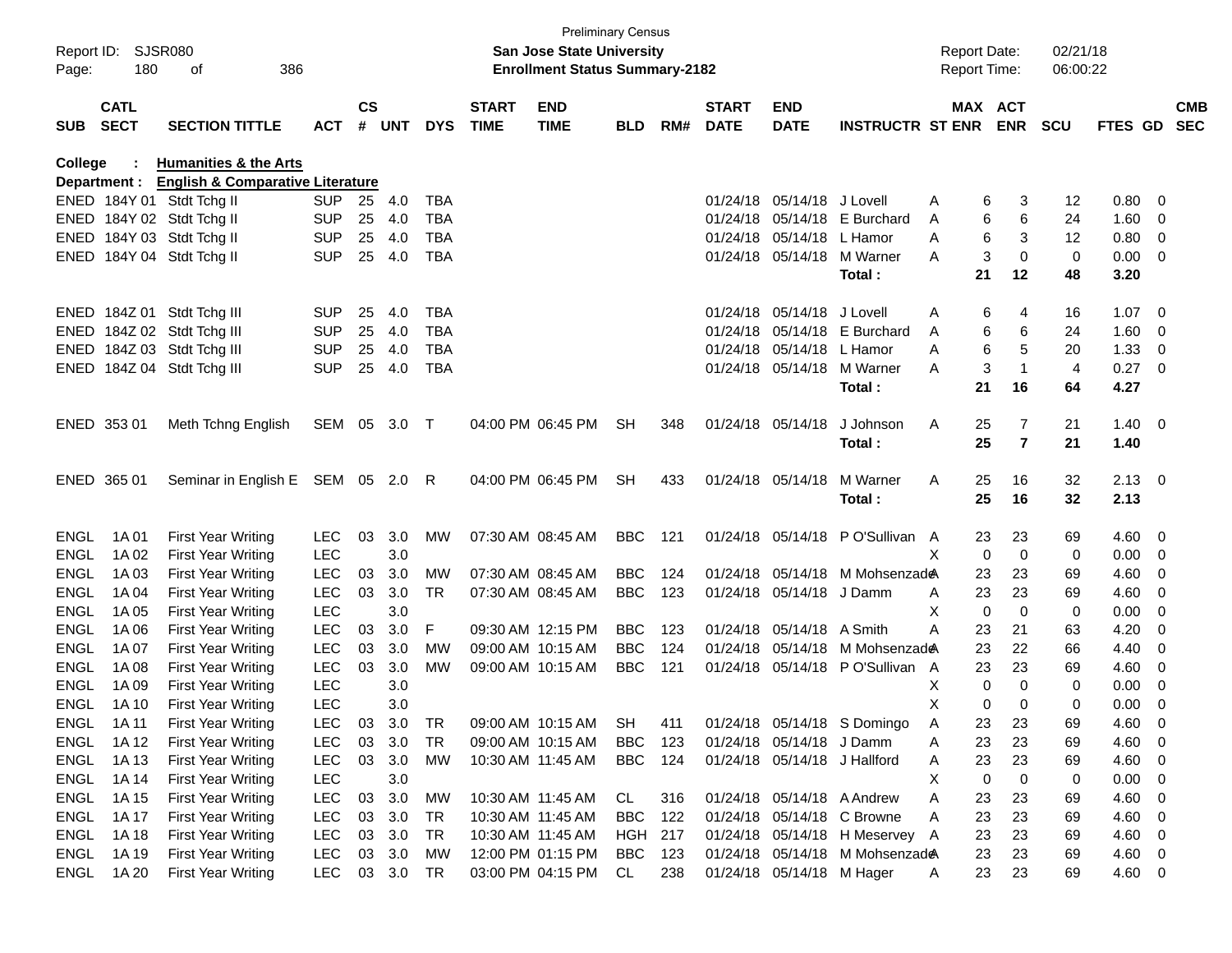| Report ID:<br>Page: | SJSR080<br>181             | 386<br>οf                                 |            |                    |            |            |                             | <b>Preliminary Census</b><br><b>San Jose State University</b><br><b>Enrollment Status Summary-2182</b> |            |     |                             |                            |                                  | <b>Report Date:</b> |     | <b>Report Time:</b>   | 02/21/18<br>06:00:22 |            |                          |
|---------------------|----------------------------|-------------------------------------------|------------|--------------------|------------|------------|-----------------------------|--------------------------------------------------------------------------------------------------------|------------|-----|-----------------------------|----------------------------|----------------------------------|---------------------|-----|-----------------------|----------------------|------------|--------------------------|
| <b>SUB</b>          | <b>CATL</b><br><b>SECT</b> | <b>SECTION TITTLE</b>                     | <b>ACT</b> | $\mathsf{cs}$<br># | <b>UNT</b> | <b>DYS</b> | <b>START</b><br><b>TIME</b> | <b>END</b><br><b>TIME</b>                                                                              | <b>BLD</b> | RM# | <b>START</b><br><b>DATE</b> | <b>END</b><br><b>DATE</b>  | <b>INSTRUCTR ST ENR</b>          |                     |     | MAX ACT<br><b>ENR</b> | <b>SCU</b>           | FTES GD    | <b>CMB</b><br><b>SEC</b> |
| <b>ENGL</b>         | 1A 21                      | <b>First Year Writing</b>                 | <b>LEC</b> | 03                 | 3.0        | МW         |                             | 01:30 PM 02:45 PM                                                                                      | <b>DMH</b> | 354 | 01/24/18                    | 05/14/18                   | P O'Sullivan A                   |                     | 23  | 23                    | 69                   | 4.60       | -0                       |
| <b>ENGL</b>         | 1A 22                      | <b>First Year Writing</b>                 | LEC        | 03                 | 3.0        | МW         |                             | 12:00 PM 01:15 PM                                                                                      | <b>BBC</b> | 124 | 01/24/18                    | 05/14/18                   | J Hallford                       | A                   | 23  | 23                    | 69                   | 4.60       | 0                        |
| <b>ENGL</b>         | 1A 23                      | <b>First Year Writing</b>                 | <b>LEC</b> | 03                 | 3.0        | <b>TR</b>  |                             | 12:00 PM 01:15 PM                                                                                      | <b>BBC</b> | 122 | 01/24/18                    | 05/14/18                   | C Browne                         | Α                   | 23  | 23                    | 69                   | 4.60       | 0                        |
| <b>ENGL</b>         | 1A 25                      | <b>First Year Writing</b>                 | LEC        | 03                 | 3.0        | <b>TR</b>  |                             | 12:00 PM 01:15 PM                                                                                      | <b>BBC</b> | 123 | 01/24/18                    | 05/14/18                   | R Vora                           | A                   | 23  | 23                    | 69                   | 4.60       | 0                        |
| <b>ENGL</b>         | 1A 26                      | <b>First Year Writing</b>                 | <b>LEC</b> | 03                 | 3.0        | <b>TR</b>  |                             | 12:00 PM 01:15 PM                                                                                      | <b>SH</b>  | 238 | 01/24/18                    | 05/14/18                   | M Keast                          | A                   | 23  | 22                    | 66                   | 4.40       | 0                        |
| <b>ENGL</b>         | 1A 27                      | <b>First Year Writing</b>                 | LEC        |                    | 3.0        |            |                             |                                                                                                        |            |     |                             |                            |                                  | X                   | 0   | $\mathbf 0$           | 0                    | 0.00       | 0                        |
| <b>ENGL</b>         | 1A 28                      | <b>First Year Writing</b>                 | <b>LEC</b> | 03                 | 3.0        | <b>MW</b>  |                             | 01:30 PM 02:45 PM                                                                                      | <b>BBC</b> | 123 | 01/24/18                    | 05/14/18                   | L Lindelof                       | Α                   | 23  | 24                    | 72                   | 4.80       | 0                        |
| <b>ENGL</b>         | 1A 29                      | First Year Writing                        | LEC        |                    | 3.0        |            |                             |                                                                                                        |            |     |                             |                            |                                  | X                   | 0   | $\mathbf 0$           | 0                    | 0.00       | 0                        |
| <b>ENGL</b>         | 1A 30                      | <b>First Year Writing</b>                 | LEC        | 03                 | 3.0        | МW         | 01:30 PM 02:45 PM           |                                                                                                        | <b>BBC</b> | 121 | 01/24/18                    | 05/14/18                   | M Mohsenzad <del>@</del>         |                     | 23  | 23                    | 69                   | 4.60       | 0                        |
| <b>ENGL</b>         | 1A 31                      | <b>First Year Writing</b>                 | <b>LEC</b> | 03                 | 3.0        | <b>TR</b>  |                             | 01:30 PM 02:45 PM                                                                                      | <b>BBC</b> | 126 | 01/24/18                    | 05/14/18 S Ashton          |                                  | A                   | 23  | 22                    | 66                   | 4.40       | 0                        |
| <b>ENGL</b>         | 1A 32                      | <b>First Year Writing</b>                 | <b>LEC</b> |                    | 3.0        |            |                             |                                                                                                        |            |     |                             |                            |                                  | X                   | 0   | $\mathbf 0$           | 0                    | 0.00       | 0                        |
| <b>ENGL</b>         | 1A 33                      | <b>First Year Writing</b>                 | <b>LEC</b> |                    | 3.0        |            |                             |                                                                                                        |            |     |                             |                            |                                  | X                   | 0   | 0                     | 0                    | 0.00       | 0                        |
| <b>ENGL</b>         | 1A 34                      | <b>First Year Writing</b>                 | LEC        |                    | 3.0        |            |                             |                                                                                                        |            |     |                             |                            |                                  | X                   | 0   | 0                     | 0                    | 0.00       | 0                        |
| <b>ENGL</b>         | 1A 35                      | <b>First Year Writing</b>                 | <b>LEC</b> | 03                 | 3.0        | МW         |                             | 03:00 PM 04:15 PM                                                                                      | <b>BBC</b> | 123 | 01/24/18                    | 05/14/18                   | L Lindelof                       | Α                   | 23  | 22                    | 66                   | 4.40       | 0                        |
| <b>ENGL</b>         | 1A 36                      | <b>First Year Writing</b>                 | LEC        | 03                 | 3.0        | <b>MW</b>  |                             | 12:00 PM 01:15 PM                                                                                      | <b>CL</b>  | 316 | 01/24/18                    |                            | 05/14/18 J Navarro               | A                   | 23  | 23                    | 69                   | 4.60       | 0                        |
| <b>ENGL</b>         | 1A 37                      | <b>First Year Writing</b>                 | <b>LEC</b> |                    | 3.0        |            |                             |                                                                                                        |            |     |                             |                            |                                  | X                   | 0   | 0                     | 0                    | 0.00       | 0                        |
| <b>ENGL</b>         | 1A 38                      | <b>First Year Writing</b>                 | <b>LEC</b> | 03                 | 3.0        | МW         |                             | 03:00 PM 04:15 PM                                                                                      | <b>BBC</b> | 122 |                             | 01/24/18 05/14/18          | M Dowdy                          | Α                   | 23  | 21                    | 63                   | 4.20       | 0                        |
| <b>ENGL</b>         | 1A 39                      | <b>First Year Writing</b>                 | LEC        |                    | 3.0        |            |                             |                                                                                                        |            |     |                             |                            |                                  | X                   | 0   | $\mathbf 0$           | 0                    | 0.00       | 0                        |
| <b>ENGL</b>         | 1A 40                      | <b>First Year Writing</b>                 | <b>LEC</b> | 03                 | 3.0        | <b>TR</b>  |                             | 03:00 PM 04:15 PM                                                                                      | <b>BBC</b> | 122 | 01/24/18                    | 05/14/18                   | C Browne                         | A                   | 23  | 23                    | 69                   | 4.60       | 0                        |
| <b>ENGL</b>         | 1A41                       | <b>First Year Writing</b>                 | LEC        |                    | 3.0        |            |                             |                                                                                                        |            |     |                             |                            |                                  | X                   | 0   | $\mathbf 0$           | 0                    | 0.00       | 0                        |
| <b>ENGL</b>         | 1A 42                      | <b>First Year Writing</b>                 | <b>LEC</b> |                    | 3.0        |            |                             |                                                                                                        |            |     |                             |                            |                                  | X                   | 0   | 0                     | 0                    | 0.00       | 0                        |
| <b>ENGL</b>         | 1A43                       | <b>First Year Writing</b>                 | LEC        |                    | 3.0        |            |                             |                                                                                                        |            |     |                             |                            |                                  | X                   | 0   | 0                     | 0                    | 0.00       | 0                        |
| <b>ENGL</b>         | 1A 44                      | <b>First Year Writing</b>                 | <b>LEC</b> | 03                 | 3.0        | МW         |                             | 04:30 PM 05:45 PM                                                                                      | <b>SH</b>  | 238 | 01/24/18                    | 05/14/18                   | J Navarro                        | Α                   | 23  | 22                    | 66                   | 4.40       | 0                        |
| <b>ENGL</b>         | 1A 45                      | <b>First Year Writing</b>                 | LEC        |                    | 3.0        |            |                             |                                                                                                        |            |     |                             |                            |                                  | X                   | 0   | $\mathbf 0$           | 0                    | 0.00       | 0                        |
| <b>ENGL</b>         | 1A46                       | <b>First Year Writing</b>                 | LEC        |                    | 3.0        |            |                             |                                                                                                        |            |     |                             |                            |                                  | X                   | 0   | 0                     | 0                    | 0.00       | 0                        |
| <b>ENGL</b>         | 1A 47                      | <b>First Year Writing</b>                 | LEC        |                    | 3.0        |            |                             |                                                                                                        |            |     |                             |                            |                                  | X                   | 0   | 0                     | 0                    | 0.00       | 0                        |
| <b>ENGL</b>         | 1A48                       | <b>First Year Writing</b>                 | LEC        | 03                 | 3.0        | МW         |                             | 12:00 PM 01:15 PM                                                                                      | <b>SH</b>  | 348 | 01/24/18                    | 05/14/18                   | M Alfaro                         | Α                   | 23  | 22                    | 66                   | 4.40       | 0                        |
| <b>ENGL</b>         | 1A 49                      | <b>First Year Writing</b>                 | <b>LEC</b> |                    | 3.0        |            |                             |                                                                                                        |            |     |                             |                            |                                  | X                   | 0   | 0                     | 0                    | 0.00       | 0                        |
| <b>ENGL</b>         | 1A 50                      | <b>First Year Writing</b>                 | <b>LEC</b> |                    | 3.0        |            |                             |                                                                                                        |            |     |                             |                            |                                  | X                   | 0   | 0                     | 0                    | 0.00       | 0                        |
| <b>ENGL</b>         | 1A 51                      | <b>First Year Writing</b>                 | <b>LEC</b> |                    | 3.0        |            |                             |                                                                                                        |            |     |                             |                            |                                  | X                   | 0   | $\Omega$              | 0                    | 0.00       | 0                        |
| ENGL                | 1A 52                      | <b>First Year Writing</b>                 | <b>LEC</b> |                    | 3.0        |            |                             |                                                                                                        |            |     |                             |                            |                                  | X                   | 0   | 0                     | 0                    | 0.00       | $\overline{0}$           |
| ENGL                | 1A 53                      | <b>First Year Writing</b>                 | LEC        |                    | 3.0        |            |                             |                                                                                                        |            |     |                             |                            |                                  | X                   | 0   | 0                     | 0                    | 0.00       | - 0                      |
| ENGL                | 1A 54                      | <b>First Year Writing</b>                 | <b>LEC</b> |                    | 3.0        |            |                             |                                                                                                        |            |     |                             |                            |                                  | X                   | 0   | 0                     | 0                    | 0.00       | - 0                      |
| ENGL                | 1A 55                      | <b>First Year Writing</b>                 | <b>LEC</b> |                    | $3.0\,$    |            |                             |                                                                                                        |            |     |                             |                            |                                  | X                   | 0   | 0                     | 0                    | 0.00       | - 0                      |
| <b>ENGL</b>         | 1A 56                      | <b>First Year Writing</b>                 | <b>LEC</b> |                    | $3.0\,$    |            |                             |                                                                                                        |            |     |                             |                            |                                  | X                   | 0   | 0                     | 0                    | 0.00       | - 0                      |
|                     |                            |                                           |            |                    |            |            |                             |                                                                                                        |            |     |                             |                            | Total:                           |                     | 644 | 635                   | 1905                 | 127.00     |                          |
| ENGL                |                            | 1AS 02 FYW: Stretch English LEC           |            |                    | 03 3.0     | TR         | 07:30 AM 08:45 AM           |                                                                                                        | DMH 354    |     |                             | 01/24/18 05/14/18 T Mouton |                                  | A                   | 22  | 22                    | 66                   | 4.40 0     |                          |
| ENGL                |                            | 1AS 03 FYW: Stretch English LEC 03 3.0 MW |            |                    |            |            | 10:30 AM 11:45 AM           |                                                                                                        | DMH 354    |     |                             |                            | 01/24/18 05/14/18 A St. Dennis A |                     | 22  | 21                    | 63                   | $4.20 \ 0$ |                          |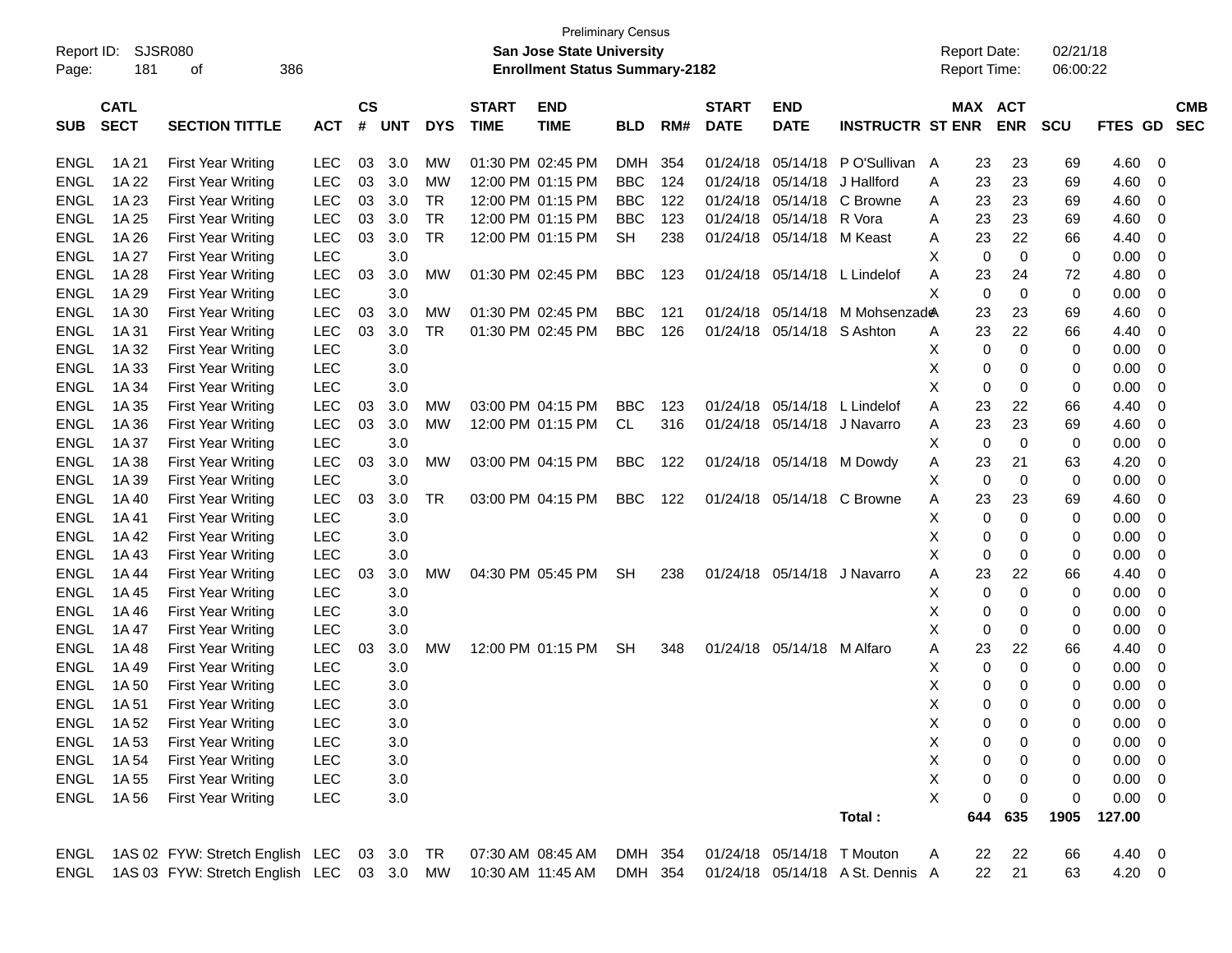|                     |                |                                        |            |           |            |            |                   | <b>Preliminary Census</b>                                                 |            |     |              |                           |                                  |                                            |    |                |                      |         |            |
|---------------------|----------------|----------------------------------------|------------|-----------|------------|------------|-------------------|---------------------------------------------------------------------------|------------|-----|--------------|---------------------------|----------------------------------|--------------------------------------------|----|----------------|----------------------|---------|------------|
| Report ID:<br>Page: | SJSR080<br>182 | 386<br>οf                              |            |           |            |            |                   | <b>San Jose State University</b><br><b>Enrollment Status Summary-2182</b> |            |     |              |                           |                                  | <b>Report Date:</b><br><b>Report Time:</b> |    |                | 02/21/18<br>06:00:22 |         |            |
|                     |                |                                        |            |           |            |            |                   |                                                                           |            |     |              |                           |                                  |                                            |    |                |                      |         |            |
|                     | <b>CATL</b>    |                                        |            | <b>CS</b> |            |            | <b>START</b>      | <b>END</b>                                                                |            |     | <b>START</b> | <b>END</b>                |                                  |                                            |    | <b>MAX ACT</b> |                      |         | <b>CMB</b> |
| <b>SUB</b>          | <b>SECT</b>    | <b>SECTION TITTLE</b>                  | <b>ACT</b> | #         | <b>UNT</b> | <b>DYS</b> | <b>TIME</b>       | <b>TIME</b>                                                               | <b>BLD</b> | RM# | <b>DATE</b>  | <b>DATE</b>               | <b>INSTRUCTR ST ENR</b>          |                                            |    | <b>ENR</b>     | SCU                  | FTES GD | <b>SEC</b> |
| ENGL                |                | 1AS 04 FYW: Stretch English LEC        |            | 03        | - 3.0      | МW         |                   | 04:30 PM 05:45 PM                                                         | DMH        | 354 | 01/24/18     | 05/14/18                  | J Logan                          | Α                                          | 22 | 20             | 60                   | 4.00    | -0         |
| <b>ENGL</b>         |                | 1AS 05 FYW: Stretch English LEC        |            | 03        | 3.0        | TR         | 04:30 PM 05:45 PM |                                                                           | DMH        | 354 | 01/24/18     | 05/14/18                  | J Patchigond A                   |                                            | 22 | 20             | 60                   | 4.00    | 0          |
| ENGL                |                | 1AS 06 FYW: Stretch English LEC        |            | 03        | 3.0        | TR         | 10:30 AM 11:45 AM |                                                                           | <b>SH</b>  | 411 | 01/24/18     | 05/14/18                  | S Ball                           | Α                                          | 22 | 22             | 66                   | 4.40    | 0          |
| <b>ENGL</b>         |                | 1AS 08 FYW: Stretch English LEC        |            | 03        | 3.0        | TR         |                   | 12:00 PM 01:15 PM                                                         | <b>DMH</b> | 354 | 01/24/18     | 05/14/18                  | A St. Dennis                     | A                                          | 22 | 21             | 63                   | 4.20    | 0          |
| <b>ENGL</b>         |                | 1AS 10 FYW: Stretch English LEC        |            | 03        | 3.0        | TR         | 01:30 PM 02:45 PM |                                                                           | DMH        | 354 | 01/24/18     | 05/14/18                  | S Ball                           | Α                                          | 22 | 19             | 57                   | 3.80    | 0          |
| <b>ENGL</b>         |                | 1AS 11 FYW: Stretch English LEC        |            | 03        | 3.0        | <b>MW</b>  | 03:00 PM 04:15 PM |                                                                           | DMH        | 354 | 01/24/18     | 05/14/18                  | J Logan                          | Α                                          | 22 | 20             | 60                   | 4.00    | 0          |
| <b>ENGL</b>         |                | 1AS 12 FYW: Stretch English LEC        |            | 03        | 3.0        | TR         |                   | 03:00 PM 04:15 PM                                                         | <b>DMH</b> | 354 | 01/24/18     | 05/14/18                  | J Patchigond A                   |                                            | 22 | 14             | 42                   | 2.80    | 0          |
| <b>ENGL</b>         |                | 1AS 13 FYW: Stretch English LEC        |            | 03        | 3.0        | TR         |                   | 09:00 AM 10:15 AM                                                         | <b>SH</b>  | 238 | 01/24/18     |                           | 05/14/18 A St. Dennis A          |                                            | 22 | 16             | 48                   | 3.20    | 0          |
| <b>ENGL</b>         |                | 1AS 14 FYW: Stretch English LEC        |            | 03        | 3.0        | <b>MW</b>  |                   | 09:00 AM 10:15 AM                                                         | <b>SH</b>  | 444 | 01/24/18     | 05/14/18                  | E Wood                           | Α                                          | 22 | 20             | 60                   | 4.00    | 0          |
| <b>ENGL</b>         |                | 1AS 15 FYW: Stretch English LEC        |            | 03        | 3.0        | TR         |                   | 01:30 PM 02:45 PM                                                         | <b>SH</b>  | 411 | 01/24/18     | 05/14/18                  | C Baer                           | Α                                          | 22 | 18             | 54                   | 3.60    | 0          |
| <b>ENGL</b>         |                | 1AS 16 FYW: Stretch English LEC        |            | 03        | 3.0        | <b>MW</b>  |                   | 07:30 AM 08:45 AM                                                         | <b>BBC</b> | 221 | 01/24/18     | 05/14/18                  | D Hendel De A                    |                                            | 22 | 22             | 66                   | 4.40    | 0          |
| <b>ENGL</b>         |                | 1AS 17 FYW: Stretch English LEC        |            | 03        | 3.0        | TR         |                   | 07:30 AM 08:45 AM                                                         | <b>BBC</b> | 221 | 01/24/18     | 05/14/18                  | D Hendel De A                    |                                            | 22 | 20             | 60                   | 4.00    | 0          |
| <b>ENGL</b>         |                | 1AS 19 FYW: Stretch English LEC        |            | 03        | 3.0        | TR         |                   | 09:00 AM 10:15 AM                                                         | CL.        | 316 | 01/24/18     | 05/14/18 A Petty          |                                  | Α                                          | 22 | 19             | 57                   | 3.80    | 0          |
| <b>ENGL</b>         |                | 1AS 20 FYW: Stretch English LEC        |            | 03        | 3.0        | <b>MW</b>  | 10:30 AM 11:45 AM |                                                                           | <b>SH</b>  | 411 | 01/24/18     | 05/14/18                  | M Dowdy                          | Α                                          | 22 | 18             | 54                   | 3.60    | 0          |
| <b>ENGL</b>         |                | 1AS 21 FYW: Stretch English LEC        |            | 03        | 3.0        | TR         |                   | 10:30 AM 11:45 AM                                                         | <b>BBC</b> | 121 | 01/24/18     | 05/14/18 A Petty          |                                  | Α                                          | 22 | 18             | 54                   | 3.60    | 0          |
| ENGL                |                | 1AS 22 FYW: Stretch English LEC        |            | 03        | 3.0        | <b>MW</b>  |                   | 12:00 PM 01:15 PM                                                         | <b>SH</b>  | 411 | 01/24/18     | 05/14/18                  | M Dowdy                          | Α                                          | 22 | 21             | 63                   | 4.20    | 0          |
| <b>ENGL</b>         |                | 1AS 25 FYW: Stretch English LEC        |            | 03        | 3.0        | TR         | 01:30 PM 02:45 PM |                                                                           | <b>BBC</b> | 122 | 01/24/18     | 05/14/18                  | A Petty                          | Α                                          | 22 | 19             | 57                   | 3.80    | 0          |
| <b>ENGL</b>         |                | 1AS 26 FYW: Stretch English LEC        |            | 03        | 3.0        | <b>MW</b>  |                   | 03:00 PM 04:15 PM                                                         | <b>SH</b>  | 238 | 01/24/18     | 05/14/18                  | F Kirk                           | Α                                          | 22 | 20             | 60                   | 4.00    | 0          |
| <b>ENGL</b>         |                | 1AS 27 FYW: Stretch English LEC        |            | 03        | 3.0        | TR         |                   | 03:00 PM 04:15 PM                                                         | <b>BBC</b> | 121 | 01/24/18     | 05/14/18                  | <b>R</b> Skinnell                | Α                                          | 22 | 20             | 60                   | 4.00    | 0          |
| <b>ENGL</b>         |                | 1AS 29 FYW: Stretch English LEC        |            | 03        | 3.0        | TR         |                   | 04:30 PM 05:45 PM                                                         | <b>BBC</b> | 128 | 01/24/18     | 05/14/18                  | M Judnick                        | Α                                          | 22 | 16             | 48                   | 3.20    | 0          |
| <b>ENGL</b>         |                | 1AS 30 FYW: Stretch English LEC        |            | 03        | 3.0        | <b>MW</b>  |                   | 01:30 PM 02:45 PM                                                         | <b>SH</b>  | 413 | 01/24/18     | 05/14/18                  | F Kirk                           | Α                                          | 22 | 18             | 54                   | 3.60    | 0          |
| <b>ENGL</b>         |                | 1AS 31 FYW: Stretch English LEC        |            | 03        | 3.0        | TR         |                   | 01:30 PM 02:45 PM                                                         | <b>SH</b>  | 413 | 01/24/18     | 05/14/18                  | T Mouton                         | Α                                          | 22 | 18             | 54                   | 3.60    | 0          |
| <b>ENGL</b>         |                | 1AS 32 FYW: Stretch English LEC        |            | 03        | 3.0        | <b>MW</b>  |                   | 09:00 AM 10:15 AM                                                         | <b>BBC</b> | 221 | 01/24/18     | 05/14/18                  | A Smith                          | Α                                          | 22 | 20             | 60                   | 4.00    | 0          |
| <b>ENGL</b>         |                | 1AS 33 FYW: Stretch English LEC        |            | 03        | 3.0        | <b>MW</b>  | 10:30 AM 11:45 AM |                                                                           | <b>BBC</b> | 130 | 01/24/18     | 05/14/18                  | L Landau                         | Α                                          | 22 | 20             | 60                   | 4.00    | 0          |
| <b>ENGL</b>         |                | 1AS 34 FYW: Stretch English LEC        |            | 03        | 3.0        | TR         | 10:30 AM 11:45 AM |                                                                           | <b>SH</b>  | 238 | 01/24/18     | 05/14/18                  | R Joseph                         | Α                                          | 22 | 21             | 63                   | 4.20    | 0          |
| ENGL                |                | 1AS 35 FYW: Stretch English LEC        |            | 03        | 3.0        | TR         | 09:00 AM 10:15 AM |                                                                           | <b>DMH</b> | 354 | 01/24/18     | 05/14/18                  | T Mouton                         | Α                                          | 22 | 20             | 60                   | 4.00    | 0          |
| ENGL                |                | 1AS 39 FYW: Stretch English LEC        |            | 03        | 3.0        | <b>MW</b>  |                   | 12:00 PM 01:15 PM                                                         | <b>BBC</b> | 121 | 01/24/18     | 05/14/18                  | L Landau                         | Α                                          | 22 | 22             | 66                   | 4.40    | 0          |
| ENGL                |                | 1AS 44 FYW: Stretch English LEC        |            | 03        | 3.0        | МW         |                   | 09:00 AM 10:15 AM                                                         | <b>SH</b>  | 348 | 01/24/18     | 05/14/18                  | F Kirk                           | Α                                          | 22 | 19             | 57                   | 3.80    | 0          |
| ENGL                |                | 1AS 46 FYW: Stretch English LEC        |            | 03        | 3.0        | <b>MW</b>  | 10:30 AM 11:45 AM |                                                                           | <b>SH</b>  | 348 | 01/24/18     | 05/14/18                  | F Kirk                           | Α                                          | 22 | 18             | 54                   | 3.60    | 0          |
| <b>ENGL</b>         |                | 1AS 47 FYW: Stretch English LEC        |            |           | 03 3.0     | TR         | 10:30 AM 11:45 AM |                                                                           | DMH        | 354 |              |                           | 01/24/18 05/14/18 J Patchigond A |                                            | 22 | 21             | 63                   | 4.20    | 0          |
| ${\sf ENGL}$        |                | 1AS 48 FYW: Stretch English LEC 03 3.0 |            |           |            | <b>MW</b>  |                   | 07:30 AM 08:45 AM                                                         | SH         | 444 |              | 01/24/18 05/14/18         | E Wood                           | A                                          | 22 | 18             | 54                   | 3.60    | 0          |
| ENGL                |                | 1AS 51 FYW: Stretch English LEC        |            |           | 03 3.0     | МW         |                   | 10:30 AM 11:45 AM                                                         | <b>BBC</b> | 123 |              | 01/24/18 05/14/18 A Smith |                                  | Α                                          | 22 | 20             | 60                   | 4.00    | 0          |
| ENGL                |                | 1AS 52 FYW: Stretch English LEC        |            |           | 03 3.0     | TR         |                   | 01:30 PM 02:45 PM                                                         | BBC        | 130 |              |                           | 01/24/18 05/14/18 K Schwartz     | Α                                          | 22 | 19             | 57                   | 3.80    | 0          |
| ENGL                |                | 1AS 53 FYW: Stretch English LEC        |            |           | 03 3.0     | TR         |                   | 04:30 PM 05:45 PM                                                         | BBC        | 121 |              |                           | 01/24/18 05/14/18 Z Babaci-Wil A |                                            | 22 | 17             | 51                   | 3.40    | 0          |
| ENGL                |                | 1AS 55 FYW: Stretch English LEC        |            |           | 03 3.0     | TR         |                   | 10:30 AM 11:45 AM                                                         | <b>BBC</b> | 124 |              |                           | 01/24/18 05/14/18 K Schwartz A   |                                            | 22 | 22             | 66                   | 4.40    | 0          |
| ENGL                |                | 1AS 57 FYW: Stretch English LEC        |            |           | 03 3.0     | TR         |                   | 12:00 PM 01:15 PM                                                         | SH         | 413 |              | 01/24/18 05/14/18 A Smith |                                  | Α                                          | 22 | 21             | 63                   | 4.20    | 0          |
| ENGL                |                | 1AS 58 FYW: Stretch English LEC        |            |           | 03 3.0     | MW         |                   | 09:00 AM 10:15 AM                                                         | BBC        | 205 |              |                           | 01/24/18 05/14/18 D Hendel De A  |                                            | 22 | 21             | 63                   | 4.20    | 0          |
| ENGL                |                | 1AS 59 FYW: Stretch English LEC        |            |           | 03 3.0     | TR         |                   | 09:00 AM 10:15 AM                                                         | BBC        | 122 |              |                           | 01/24/18 05/14/18 D Hendel De A  |                                            | 22 | 21             | 63                   | 4.20    | 0          |
| ENGL                |                | 1AS 61 FYW: Stretch English LEC 03 3.0 |            |           |            | TR         |                   | 09:00 AM 10:15 AM                                                         | BBC 124    |     |              |                           | 01/24/18 05/14/18 K Schwartz A   |                                            | 22 | 19             | 57                   | 3.80 0  |            |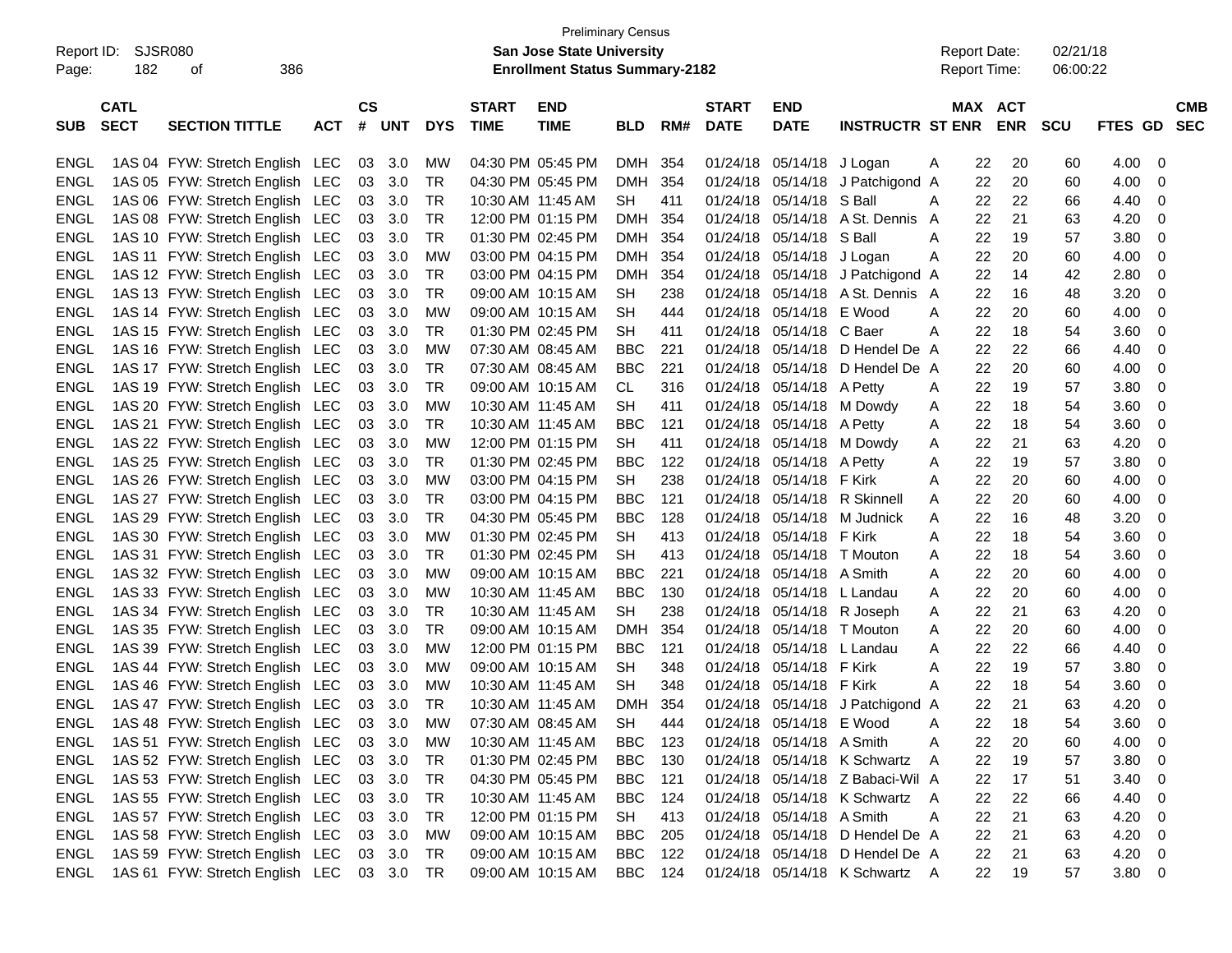| <b>Preliminary Census</b><br><b>SJSR080</b><br><b>San Jose State University</b><br><b>Report Date:</b><br>02/21/18<br>Report ID: |             |                                 |            |               |            |            |                   |                                       |            |     |              |                             |                                 |   |                     |             |            |             |                         |
|----------------------------------------------------------------------------------------------------------------------------------|-------------|---------------------------------|------------|---------------|------------|------------|-------------------|---------------------------------------|------------|-----|--------------|-----------------------------|---------------------------------|---|---------------------|-------------|------------|-------------|-------------------------|
|                                                                                                                                  |             |                                 |            |               |            |            |                   |                                       |            |     |              |                             |                                 |   |                     |             |            |             |                         |
| Page:                                                                                                                            | 183         | 386<br>οf                       |            |               |            |            |                   | <b>Enrollment Status Summary-2182</b> |            |     |              |                             |                                 |   | <b>Report Time:</b> |             | 06:00:22   |             |                         |
|                                                                                                                                  |             |                                 |            |               |            |            |                   |                                       |            |     |              |                             |                                 |   |                     |             |            |             |                         |
|                                                                                                                                  | <b>CATL</b> |                                 |            | $\mathsf{cs}$ |            |            | <b>START</b>      | <b>END</b>                            |            |     | <b>START</b> | <b>END</b>                  |                                 |   | MAX                 | <b>ACT</b>  |            |             | <b>CMB</b>              |
| <b>SUB</b>                                                                                                                       | <b>SECT</b> | <b>SECTION TITTLE</b>           | АСТ        | #             | <b>UNT</b> | <b>DYS</b> | <b>TIME</b>       | <b>TIME</b>                           | <b>BLD</b> | RM# | <b>DATE</b>  | <b>DATE</b>                 | <b>INSTRUCTR ST ENR</b>         |   |                     | <b>ENR</b>  | <b>SCU</b> | FTES GD     | <b>SEC</b>              |
| ENGL                                                                                                                             |             | 1AS 65 FYW: Stretch English LEC |            | 03            | 3.0        | МW         | 09:00 AM 10:15 AM |                                       | <b>BBC</b> | 130 | 01/24/18     | 05/14/18                    | C Garrecht-W A                  |   | 22                  | 20          | 60         | 4.00        | $\mathbf 0$             |
| <b>ENGL</b>                                                                                                                      |             | 1AS 67 FYW: Stretch English LEC |            | 03            | 3.0        | МW         | 01:30 PM 02:45 PM |                                       | <b>BBC</b> | 130 | 01/24/18     |                             | 05/14/18 C Garrecht-W A         |   | 22                  | 17          | 51         | 3.40        | 0                       |
| <b>ENGL</b>                                                                                                                      |             | 1AS 69 FYW: Stretch English LEC |            | 03            | 3.0        | МW         |                   | 03:00 PM 04:15 PM                     | <b>SH</b>  | 348 | 01/24/18     | 05/14/18 A Ahmad            |                                 | A | 22                  | 18          | 54         | 3.60        | 0                       |
| <b>ENGL</b>                                                                                                                      |             | 1AS 71 FYW: Stretch English LEC |            | 03            | 3.0        | МW         | 04:30 PM 05:45 PM |                                       | <b>SH</b>  | 348 | 01/24/18     |                             | 05/14/18 C Garrecht-W A         |   | 22                  | 17          | 51         | 3.40        | 0                       |
| <b>ENGL</b>                                                                                                                      |             | 1AS 73 FYW: Stretch English LEC |            | 03            | 3.0        | МW         |                   | 06:00 PM 07:15 PM                     | <b>SH</b>  | 348 | 01/24/18     |                             | 05/14/18 C Garrecht-W A         |   | 22                  | 19          | 57         | 3.80        | 0                       |
|                                                                                                                                  |             |                                 |            |               |            |            |                   |                                       |            |     |              |                             |                                 |   | 22                  |             |            |             |                         |
| <b>ENGL</b>                                                                                                                      |             | 1AS 75 FYW: Stretch English LEC |            | 03            | 3.0        | TR.        | 01:30 PM 02:45 PM |                                       | BBC        | 121 | 01/24/18     |                             | 05/14/18 Z Babaci-Wil A         |   |                     | 23          | 69         | 4.60        | $\overline{0}$          |
|                                                                                                                                  |             |                                 |            |               |            |            |                   |                                       |            |     |              |                             | Total:                          |   | 1034                | 915         | 2745       | 183.00      |                         |
| ENGL                                                                                                                             | 1B 01       | Argument and Analysi LEC        |            | 03            | 3.0        | МW         | 07:30 AM 08:45 AM |                                       | <b>CL</b>  | 238 | 01/24/18     | 05/14/18                    | E Sams                          | A | 25                  | 22          | 66         | 4.40        | 0                       |
| <b>ENGL</b>                                                                                                                      | 1B 02       | Argument and Analysi LEC        |            | 03            | 3.0        | TR         |                   | 07:30 AM 08:45 AM                     | <b>SH</b>  | 348 |              | 01/24/18 05/14/18 S Harvey  |                                 | A | 25                  | 25          | 75         | 5.00        | 0                       |
| <b>ENGL</b>                                                                                                                      | 1B 03       | Argument and Analysi LEC        |            |               | 3.0        |            |                   |                                       |            |     |              |                             |                                 | Х | 0                   | $\mathbf 0$ | 0          | 0.00        | $\overline{0}$          |
| <b>ENGL</b>                                                                                                                      | 1B 04       | Argument and Analysi LEC        |            | 03            | 3.0        | МW         | 09:00 AM 10:15 AM |                                       | CL         | 238 |              | 01/24/18 05/14/18 E Sams    |                                 | Α | 25                  | 23          | 69         | 4.60        | 0                       |
| <b>ENGL</b>                                                                                                                      | 1B 05       | Argument and Analysi LEC        |            | 03            | 3.0        | МW         | 09:00 AM 10:15 AM |                                       | <b>SH</b>  | 411 |              | 01/24/18 05/14/18 D Sirkin  |                                 | Α | 25                  | 25          | 75         | 5.00        | 0                       |
| <b>ENGL</b>                                                                                                                      | 1B 06       | Argument and Analysi LEC        |            | 03            | 3.0        | TR         | 09:00 AM 10:15 AM |                                       | <b>BBC</b> | 121 | 01/24/18     | 05/14/18                    | M Williams                      | A | 25                  | 25          | 75         | 5.00        | 0                       |
| <b>ENGL</b>                                                                                                                      | 1B 07       | Argument and Analysi LEC        |            | 03            | 3.0        | <b>TR</b>  | 09:00 AM 10:15 AM |                                       | <b>SH</b>  | 348 |              | 01/24/18 05/14/18 S Harvey  |                                 | Α | 25                  | 25          | 75         | 5.00        | 0                       |
| <b>ENGL</b>                                                                                                                      | 1B 08       | Argument and Analysi LEC        |            | 03            | 3.0        | МW         | 10:30 AM 11:45 AM |                                       | <b>SH</b>  | 444 | 01/24/18     | 05/14/18 D Sirkin           |                                 | Α | 25                  | 25          | 75         | 5.00        | 0                       |
| <b>ENGL</b>                                                                                                                      | 1B 09       | Argument and Analysi LEC        |            | 03            | 3.0        | TR         | 10:30 AM 11:45 AM |                                       | CL         | 316 | 01/24/18     |                             | 05/14/18 A Rohatgi              | Α | 25                  | 23          | 69         | 4.60        | 0                       |
| <b>ENGL</b>                                                                                                                      | 1B 10       | Argument and Analysi LEC        |            | 03            | 3.0        | <b>TR</b>  | 10:30 AM 11:45 AM |                                       | BBC        | 221 |              | 01/24/18 05/14/18 Y Yang    |                                 | Α | 25                  | 25          | 75         | 5.00        | 0                       |
| <b>ENGL</b>                                                                                                                      | 1B 11       | Argument and Analysi LEC        |            | 03            | 3.0        | МW         |                   | 12:00 PM 01:15 PM                     | CL         | 111 |              | 01/24/18 05/14/18 E Sams    |                                 | A | 25                  | 25          | 75         | 5.00        | 0                       |
| <b>ENGL</b>                                                                                                                      | 1B 12       | Argument and Analysi LEC        |            |               | 3.0        |            |                   |                                       |            |     |              |                             |                                 | X | 0                   | $\mathbf 0$ | 0          | 0.00        | 0                       |
| <b>ENGL</b>                                                                                                                      | 1B 13       | Argument and Analysi LEC        |            | 03            | 3.0        | TR         |                   | 12:00 PM 01:15 PM                     | CL         | 316 |              | 01/24/18 05/14/18 A Rohatgi |                                 | Α | 25                  | 22          | 66         | 4.40        | 0                       |
| <b>ENGL</b>                                                                                                                      | 1B 14       | Argument and Analysi LEC        |            | 03            | 3.0        | TR         |                   | 12:00 PM 01:15 PM                     | <b>BBC</b> | 221 |              |                             | 01/24/18 05/14/18 M Williams    | A | 25                  | 24          | 72         | 4.80        | 0                       |
| <b>ENGL</b>                                                                                                                      | 1B 15       | Argument and Analysi LEC        |            | 03            | 3.0        | <b>TR</b>  |                   | 12:00 PM 01:15 PM                     | <b>SH</b>  | 348 |              | 01/24/18 05/14/18 S Harvey  |                                 | Α | 25                  | 24          | 72         | 4.80        | 0                       |
| <b>ENGL</b>                                                                                                                      | 1B 16       | Argument and Analysi LEC        |            | 03            | 3.0        | МW         | 01:30 PM 02:45 PM |                                       | <b>SH</b>  | 411 |              | 01/24/18 05/14/18 J Murphy  |                                 | Α | 25                  | 25          | 75         | 5.00        | $\overline{0}$          |
| <b>ENGL</b>                                                                                                                      | 1B 17       | Argument and Analysi LEC        |            | 03            | 3.0        | МW         | 01:30 PM 02:45 PM |                                       | CL         | 316 | 01/24/18     | 05/14/18 L Parham           |                                 | A | 25                  | 25          | 75         | 5.00        | 0                       |
| <b>ENGL</b>                                                                                                                      | 1B 18       | Argument and Analysi LEC        |            | 03            | 3.0        | TR.        | 01:30 PM 02:45 PM |                                       | <b>SH</b>  | 348 |              | 01/24/18 05/14/18 S Harvey  |                                 | Α | 25                  | 23          | 69         | 4.60        | 0                       |
| <b>ENGL</b>                                                                                                                      | 1B 19       | Argument and Analysi LEC        |            | 03            | 3.0        | <b>TR</b>  |                   | 01:30 PM 02:45 PM                     | <b>SH</b>  | 444 |              | 01/24/18 05/14/18 S Kirby   |                                 | A | 25                  | 24          | 72         | 4.80        | 0                       |
| <b>ENGL</b>                                                                                                                      | 1B 20       | Argument and Analysi LEC        |            |               | 3.0        |            |                   |                                       |            |     |              |                             |                                 | Х | $\mathbf 0$         | $\mathbf 0$ | 0          | 0.00        | 0                       |
| <b>ENGL</b>                                                                                                                      | 1B 21       | Argument and Analysi LEC        |            | 03            | 3.0        | МW         | 04:30 PM 05:45 PM |                                       | CL.        | 316 | 01/24/18     |                             | 05/14/18 E Hansen               | A | 25                  | 26          | 78         | 5.20        | 0                       |
| <b>ENGL</b>                                                                                                                      | 1B 22       | Argument and Analysi LEC        |            |               | 03 3.0     | TR         |                   | 03:00 PM 04:15 PM                     | <b>CL</b>  | 316 |              |                             | 01/24/18 05/14/18 A Rohatgi     | Α | 25                  | 24          | 72         | 4.80        | 0                       |
| ENGL                                                                                                                             | 1B 23       | Argument and Analysi LEC 03 3.0 |            |               |            | TR         |                   | 03:00 PM 04:15 PM SH                  |            | 238 |              | 01/24/18 05/14/18 S Kirby   |                                 | Α | 25                  | 25          | 75         | 5.00        | $\mathbf 0$             |
|                                                                                                                                  | ENGL 1B 24  | Argument and Analysi LEC 03 3.0 |            |               |            | MW         |                   | 04:30 PM 05:45 PM BBC 124             |            |     |              |                             | 01/24/18 05/14/18 K Harrison    | A | 25                  | 24          | 72         | 4.80        | $\overline{0}$          |
|                                                                                                                                  | ENGL 1B 25  | Argument and Analysi LEC        |            |               | 3.0        |            |                   |                                       |            |     |              |                             |                                 | X | $\mathbf 0$         | $\mathbf 0$ | 0          | 0.00        | $\overline{0}$          |
|                                                                                                                                  | ENGL 1B 26  | Argument and Analysi LEC 03 3.0 |            |               |            | MW         |                   | 06:00 PM 07:15 PM BBC 124             |            |     |              |                             | 01/24/18 05/14/18 K Harrison    | Α | 25                  | 22          | 66         | 4.40        | $\overline{0}$          |
|                                                                                                                                  | ENGL 1B 27  | Argument and Analysi LEC 03 3.0 |            |               |            | TR         |                   | 12:00 PM 01:15 PM                     | BBC 121    |     |              | 01/24/18 05/14/18 Y Yang    |                                 | A | 25                  | 25          | 75         | 5.00        | $\overline{\mathbf{0}}$ |
|                                                                                                                                  |             |                                 |            |               |            |            |                   |                                       |            |     |              |                             |                                 |   |                     |             |            |             |                         |
|                                                                                                                                  |             |                                 |            |               |            |            |                   |                                       |            |     |              |                             | Total:                          |   | 575                 | 556         | 1668       | 111.20      |                         |
| ENGL 201                                                                                                                         |             | Critical Thinking an            | LEC 03 3.0 |               |            | MW         |                   | 07:30 AM 08:45 AM SH                  |            | 239 |              |                             | 01/24/18 05/14/18 E James-PennA |   | 25                  | 25          | 75         | $5.00 \t 0$ |                         |
| ENGL 202                                                                                                                         |             | Critical Thinking an            | LEC 03 3.0 |               |            | MW         |                   | 07:30 AM 08:45 AM                     | BBC 123    |     |              | 01/24/18 05/14/18 J Sparks  |                                 | Α | 25                  | 24          | 72         | 4.80 0      |                         |
|                                                                                                                                  |             |                                 |            |               |            |            |                   |                                       |            |     |              |                             |                                 |   |                     |             |            |             |                         |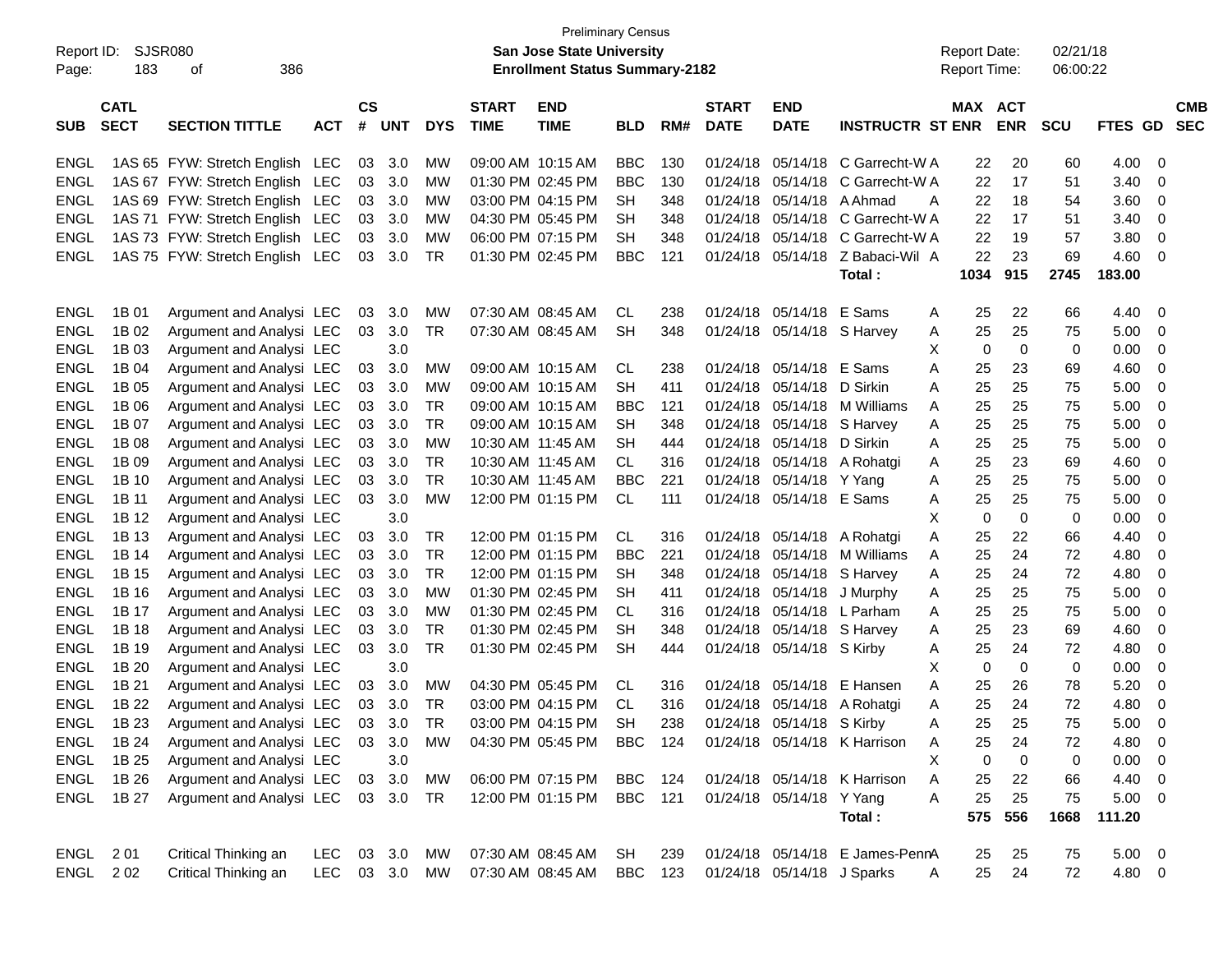| Report ID:<br>Page: | 184                        | SJSR080<br>386<br>οf  |            |                    |            |             |                             | <b>Preliminary Census</b><br><b>San Jose State University</b><br><b>Enrollment Status Summary-2182</b> |                |     |                             |                             |                         | <b>Report Date:</b><br>Report Time: |                              | 02/21/18<br>06:00:22 |                |                          |
|---------------------|----------------------------|-----------------------|------------|--------------------|------------|-------------|-----------------------------|--------------------------------------------------------------------------------------------------------|----------------|-----|-----------------------------|-----------------------------|-------------------------|-------------------------------------|------------------------------|----------------------|----------------|--------------------------|
| <b>SUB</b>          | <b>CATL</b><br><b>SECT</b> | <b>SECTION TITTLE</b> | <b>ACT</b> | $\mathsf{cs}$<br># | <b>UNT</b> | <b>DYS</b>  | <b>START</b><br><b>TIME</b> | <b>END</b><br><b>TIME</b>                                                                              | <b>BLD</b>     | RM# | <b>START</b><br><b>DATE</b> | <b>END</b><br><b>DATE</b>   | <b>INSTRUCTR ST ENR</b> |                                     | <b>MAX ACT</b><br><b>ENR</b> | <b>SCU</b>           | <b>FTES GD</b> | <b>CMB</b><br><b>SEC</b> |
| ENGL                | 2 0 3                      | Critical Thinking an  | <b>LEC</b> | 03                 | 3.0        | MW          |                             | 09:00 AM 10:15 AM                                                                                      | <b>SH</b>      | 238 | 01/24/18                    | 05/14/18                    | E James-PennA           | 25                                  | 25                           | 75                   | 5.00           | 0                        |
| <b>ENGL</b>         | 204                        | Critical Thinking an  | <b>LEC</b> | 03                 | 3.0        | MW          |                             | 09:00 AM 10:15 AM                                                                                      | <b>BBC</b>     | 123 | 01/24/18                    | 05/14/18                    | J Sparks                | 25<br>A                             | 25                           | 75                   | 5.00           | 0                        |
| <b>ENGL</b>         | 2 0 5                      | Critical Thinking an  | <b>LEC</b> | 03                 | 3.0        | TR          |                             | 09:00 AM 10:15 AM                                                                                      | <b>SH</b>      | 444 | 01/24/18                    | 05/14/18                    | L Lappin                | 25<br>A                             | 25                           | 75                   | 5.00           | 0                        |
| <b>ENGL</b>         | 2 0 6                      | Critical Thinking an  | LEC        | 03                 | 3.0        | TR          |                             | 09:00 AM 10:15 AM                                                                                      | BBC            | 130 | 01/24/18                    | 05/14/18                    | S Cook                  | 25<br>A                             | 25                           | 75                   | 5.00           | 0                        |
| <b>ENGL</b>         | 207                        | Critical Thinking an  | LEC        | 03                 | 3.0        | <b>MW</b>   |                             | 10:30 AM 11:45 AM                                                                                      | <b>BBC</b>     | 122 | 01/24/18                    | 05/14/18                    | <b>B</b> Slager         | 25<br>A                             | 25                           | 75                   | 5.00           | 0                        |
| <b>ENGL</b>         | 2 0 8                      | Critical Thinking an  | LEC        | 03                 | 3.0        | <b>MW</b>   |                             | 10:30 AM 11:45 AM                                                                                      | SН             | 413 | 01/24/18                    | 05/14/18                    | A Ahmad                 | 25<br>A                             | 25                           | 75                   | 5.00           | 0                        |
| <b>ENGL</b>         | 209                        | Critical Thinking an  | LEC        | 03                 | 3.0        | TR          |                             | 10:30 AM 11:45 AM                                                                                      | SН             | 444 | 01/24/18                    | 05/14/18                    | L Lappin                | 25<br>A                             | 25                           | 75                   | 5.00           | 0                        |
| <b>ENGL</b>         | 2 1 0                      | Critical Thinking an  | LEC        | 03                 | 3.0        | TR          |                             | 10:30 AM 11:45 AM                                                                                      | SН             | 348 | 01/24/18                    | 05/14/18                    | S Prasad                | 25<br>A                             | 25                           | 75                   | 5.00           | 0                        |
| <b>ENGL</b>         | 2 11                       | Critical Thinking an  | LEC        | 03                 | 3.0        | <b>MW</b>   |                             | 12:00 PM 01:15 PM                                                                                      | SН             | 238 | 01/24/18                    | 05/14/18                    | E James-PennA           | 25                                  | 25                           | 75                   | 5.00           | 0                        |
| <b>ENGL</b>         | 2 1 2                      | Critical Thinking an  | LEC        | 03                 | 3.0        | <b>MW</b>   |                             | 12:00 PM 01:15 PM                                                                                      | <b>BBC</b>     | 128 | 01/24/18                    | 05/14/18                    | J Sparks                | 25<br>Α                             | 24                           | 72                   | 4.80           | 0                        |
| <b>ENGL</b>         | 2 1 3                      | Critical Thinking an  | LEC        | 03                 | 3.0        | <b>MW</b>   |                             | 12:00 PM 01:15 PM                                                                                      | BBC            | 122 | 01/24/18                    | 05/14/18                    | PO'Sullivan A           | 25                                  | 25                           | 75                   | 5.00           | 0                        |
| <b>ENGL</b>         | 2 14                       | Critical Thinking an  | LEC        | 03                 | 3.0        | TR          |                             | 12:00 PM 01:15 PM                                                                                      | <b>SH</b>      | 411 | 01/24/18                    | 05/14/18                    | Z Babaci-Wil A          | 25                                  | 25                           | 75                   | 5.00           | 0                        |
| <b>ENGL</b>         | 2 1 5                      | Critical Thinking an  | <b>LEC</b> | 03                 | 3.0        | TR          |                             | 12:00 PM 01:15 PM                                                                                      | <b>BBC</b>     | 124 | 01/24/18                    | 05/14/18                    | S Hervey                | 25<br>A                             | 24                           | 72                   | 4.80           | 0                        |
| <b>ENGL</b>         | 2 1 6                      | Critical Thinking an  | <b>LEC</b> | 03                 | 3.0        | TR          |                             | 12:00 PM 01:15 PM                                                                                      | BBC            | 130 | 01/24/18                    | 05/14/18                    | R James                 | 25<br>A                             | 25                           | 75                   | 5.00           | 0                        |
| <b>ENGL</b>         | 2 1 7                      | Critical Thinking an  | LEC        | 03                 | 3.0        | <b>MW</b>   | 01:30 PM 02:45 PM           |                                                                                                        | BBC            | 124 | 01/24/18                    | 05/14/18                    | C McCullen              | 25<br>A                             | 24                           | 72                   | 4.80           | 0                        |
| <b>ENGL</b>         | 2 1 8                      | Critical Thinking an  | LEC        | 03                 | 3.0        | <b>MW</b>   |                             | 01:30 PM 02:45 PM                                                                                      | <b>SH</b>      | 444 | 01/24/18                    | 05/14/18                    | A Ahmad                 | 25<br>A                             | 25                           | 75                   | 5.00           | 0                        |
| <b>ENGL</b>         | 2 1 9                      | Critical Thinking an  | <b>LEC</b> | 03                 | 3.0        | TR          |                             | 01:30 PM 02:45 PM                                                                                      | <b>BBC</b>     | 128 | 01/24/18                    | 05/14/18                    | C Mujal                 | 25<br>A                             | 26                           | 78                   | 5.20           | 0                        |
| <b>ENGL</b>         | 2 2 0                      | Critical Thinking an  | LEC        | 03                 | 3.0        | TR          |                             | 01:30 PM 02:45 PM                                                                                      | <b>BBC</b>     | 123 | 01/24/18                    | 05/14/18                    | S Hervey                | 25<br>A                             | 25                           | 75                   | 5.00           | 0                        |
| <b>ENGL</b>         | 2 2 1                      | Critical Thinking an  | <b>LEC</b> | 03                 | 3.0        | <b>MW</b>   |                             | 03:00 PM 04:15 PM                                                                                      | <b>BBC</b>     | 125 | 01/24/18                    | 05/14/18                    | J Navarro               | 25<br>A                             | 25                           | 75                   | 5.00           | 0                        |
| <b>ENGL</b>         | 2 2 2                      | Critical Thinking an  | <b>LEC</b> |                    | 3.0        |             |                             |                                                                                                        |                |     |                             |                             |                         | х<br>0                              | 0                            | 0                    | 0.00           | 0                        |
| <b>ENGL</b>         | 2 2 3                      | Critical Thinking an  | <b>LEC</b> | 03                 | 3.0        | MW          | 03:00 PM 04:15 PM           |                                                                                                        | <b>BBC</b>     | 128 | 01/24/18                    | 05/14/18                    | L Landau                | 25<br>A                             | 25                           | 75                   | 5.00           | 0                        |
| <b>ENGL</b>         | 2 2 4                      | Critical Thinking an  | LEC        | 03                 | 3.0        | TR          | 03:00 PM 04:15 PM           |                                                                                                        | <b>BBC</b>     | 128 | 01/24/18                    | 05/14/18                    | C Mujal                 | 25<br>A                             | 25                           | 75                   | 5.00           | 0                        |
| <b>ENGL</b>         | 2 2 5                      | Critical Thinking an  | <b>LEC</b> | 03                 | 3.0        | TR          |                             | 03:00 PM 04:15 PM                                                                                      | <b>ENG</b>     | 232 | 01/24/18                    | 05/14/18                    | J Damm                  | 25<br>Α                             | 25                           | 75                   | 5.00           | 0                        |
| <b>ENGL</b>         | 2 2 6                      | Critical Thinking an  | <b>LEC</b> | 03                 | 3.0        | <b>TR</b>   |                             | 03:00 PM 04:15 PM                                                                                      | <b>BBC</b>     | 130 | 01/24/18                    | 05/14/18 R James            |                         | 25<br>A                             | 25                           | 75                   | 5.00           | 0                        |
| <b>ENGL</b>         | 2 2 7                      | Critical Thinking an  | <b>LEC</b> |                    | 3.0        |             |                             |                                                                                                        |                |     |                             |                             |                         | 0<br>X                              | 0                            | 0                    | 0.00           | 0                        |
| <b>ENGL</b>         | 2 2 8                      | Critical Thinking an  | <b>LEC</b> | 03                 | 3.0        | <b>MW</b>   |                             | 04:30 PM 05:45 PM                                                                                      | <b>BBC</b>     | 128 | 01/24/18                    | 05/14/18 L Landau           |                         | 25<br>A                             | 25                           | 75                   | 5.00           | 0                        |
| <b>ENGL</b>         | 2 2 9                      | Critical Thinking an  | <b>LEC</b> |                    | 3.0        |             |                             |                                                                                                        |                |     |                             |                             |                         | 0<br>Х                              | 0                            | 0                    | 0.00           | 0                        |
| <b>ENGL</b>         | 2 3 0                      | Critical Thinking an  | LEC        | 03                 | 3.0        | TR          |                             | 04:30 PM 05:45 PM                                                                                      | <b>BBC</b>     | 130 |                             | 01/24/18 05/14/18 R James   |                         | 25<br>A                             | 25                           | 75                   | 5.00           | 0                        |
| <b>ENGL</b>         | 2 3 1                      | Critical Thinking an  | <b>LEC</b> |                    | 3.0        |             |                             |                                                                                                        |                |     |                             |                             |                         | х<br>0                              | $\mathbf 0$                  | 0                    | 0.00           | 0                        |
| ENGL                | 2 3 2                      | Critical Thinking an  | <b>LEC</b> | 03                 | 3.0        | TR          |                             | 06:00 PM 07:15 PM                                                                                      | <b>BBC</b>     | 128 |                             | 01/24/18 05/14/18 C Mujal   |                         | 25<br>Α                             | 25                           | 75                   | 5.00           | 0                        |
| ENGL 233            |                            | Critical Thinking an  | LEC        | 03                 | 3.0        | $\mathsf F$ |                             | 09:30 AM 12:15 PM                                                                                      | SH             | 348 |                             | 01/24/18 05/14/18 S Prasad  |                         | 25<br>A                             | 24                           | 72                   | 4.80           | $\mathbf 0$              |
| ENGL                | 2 3 4                      | Critical Thinking an  | <b>LEC</b> |                    | 3.0        |             |                             |                                                                                                        |                |     |                             |                             |                         | Х<br>0                              | 0                            | 0                    | 0.00           | 0                        |
| <b>ENGL</b>         | 2 3 5                      | Critical Thinking an  | <b>LEC</b> |                    | 3.0        |             |                             |                                                                                                        |                |     |                             |                             |                         | Х<br>0                              | 0                            | 0                    | 0.00           | 0                        |
| <b>ENGL</b>         | 2 3 6                      | Critical Thinking an  | <b>LEC</b> |                    | 3.0        |             |                             |                                                                                                        |                |     |                             |                             |                         | 0<br>Х                              | 0                            | 0                    | 0.00           | 0                        |
| <b>ENGL</b>         | 2 3 7                      | Critical Thinking an  | LEC        | 03                 | 3.0        | <b>TR</b>   |                             | 10:30 AM 11:45 AM                                                                                      | BBC            | 123 |                             | 01/24/18 05/14/18 S Cook    |                         | Α<br>25                             | 24                           | 72                   | 4.80           | 0                        |
| <b>ENGL</b>         | 2 3 8                      | Critical Thinking an  | <b>LEC</b> | 03                 | 3.0        | <b>MW</b>   |                             | 01:30 PM 02:45 PM                                                                                      | <b>BBC</b>     | 122 |                             | 01/24/18 05/14/18 J Sparks  |                         | 25<br>A                             | 26                           | 78                   | 5.20           | 0                        |
| <b>ENGL</b>         | 2 3 9                      | Critical Thinking an  | <b>LEC</b> |                    | 03 3.0     | MW          |                             | 09:00 AM 10:15 AM                                                                                      | SH             | 413 |                             | 01/24/18 05/14/18 B Chow    |                         | 25<br>A                             | 12                           | 36                   | 2.40           | 0                        |
| <b>ENGL</b>         | 240                        | Critical Thinking an  | <b>LEC</b> |                    | 03 3.0     | TR          |                             | 01:30 PM 02:45 PM                                                                                      | <b>HGH 120</b> |     |                             | 01/24/18 05/14/18 J Fussell |                         | 25<br>A                             | 22                           | 66                   | 4.40           | 0                        |
|                     |                            |                       |            |                    |            |             |                             |                                                                                                        |                |     |                             |                             | Total:                  | 825                                 | 805                          | 2415                 | 161.00         |                          |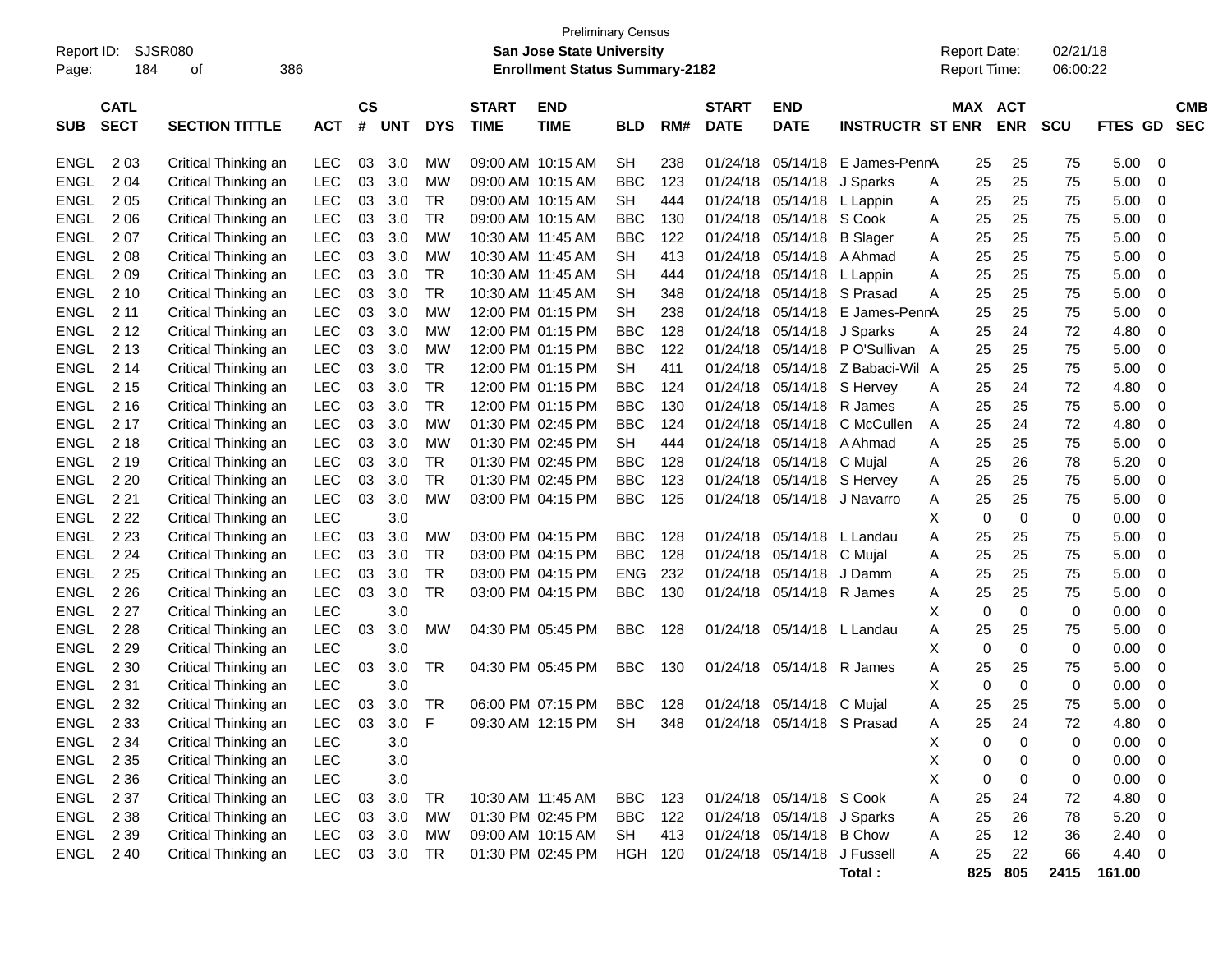| Page:      | Report ID: SJSR080<br>185  | 386<br>οf                       |            |                    |             |            |                             | <b>Preliminary Census</b><br>San Jose State University<br><b>Enrollment Status Summary-2182</b> |            |     |                             |                            |                                  | <b>Report Date:</b><br>Report Time: |                         | 02/21/18<br>06:00:22 |                        |                          |                          |
|------------|----------------------------|---------------------------------|------------|--------------------|-------------|------------|-----------------------------|-------------------------------------------------------------------------------------------------|------------|-----|-----------------------------|----------------------------|----------------------------------|-------------------------------------|-------------------------|----------------------|------------------------|--------------------------|--------------------------|
| <b>SUB</b> | <b>CATL</b><br><b>SECT</b> | <b>SECTION TITTLE</b>           | <b>ACT</b> | $\mathsf{cs}$<br># | <b>UNT</b>  | <b>DYS</b> | <b>START</b><br><b>TIME</b> | <b>END</b><br><b>TIME</b>                                                                       | <b>BLD</b> | RM# | <b>START</b><br><b>DATE</b> | <b>END</b><br><b>DATE</b>  | <b>INSTRUCTR ST ENR</b>          |                                     | MAX ACT<br><b>ENR</b>   | <b>SCU</b>           | <b>FTES GD</b>         |                          | <b>CMB</b><br><b>SEC</b> |
|            | ENGL 1001                  | <b>Great Works of Lit</b>       | <b>LEC</b> | 03                 | 3.0         | TR         |                             | 03:00 PM 04:15 PM                                                                               | CL         | 111 |                             | 01/24/18 05/14/18          | K Harris<br>Total:               | A<br>40<br>40                       | 11<br>11                | 33<br>33             | $2.20 \t 0$<br>2.20    |                          |                          |
|            | ENGL 20 01                 | <b>Graphic Novel</b>            | <b>LEC</b> |                    | 02 3.0 F    |            |                             | 09:30 AM 12:15 PM                                                                               | <b>SH</b>  | 435 |                             | 01/24/18 05/14/18          | E Sams<br>Total:                 | Α<br>40<br>40                       | 20<br>20                | 60<br>60             | $4.00 \ 0$<br>4.00     |                          |                          |
|            | ENGL 22 01                 | <b>Fantasy Science Fic</b>      | LEC        |                    | 03 3.0 TR   |            |                             | 10:30 AM 11:45 AM                                                                               | BBC        | 130 |                             | 01/24/18 05/14/18          | M Douglass A<br>Total:           | 40<br>40                            | 37<br>37                | 111<br>111           | $7.40 \quad 0$<br>7.40 |                          |                          |
|            | ENGL 40 01                 | Contemp World Fictio LEC        |            |                    | 3.0         |            |                             |                                                                                                 |            |     |                             |                            | Total:                           | Χ                                   | 0<br>0<br>0<br>$\bf{0}$ | 0<br>0               | $0.00 \t 0$<br>0.00    |                          |                          |
|            | ENGL 50 01                 | Lit Survey before 16            | LEC        |                    | 02 3.0 TR   |            |                             | 01:30 PM 02:45 PM                                                                               | <b>SH</b>  | 238 |                             | 01/24/18 05/14/18          | N Stork<br>Total:                | Α<br>30<br>30                       | 30<br>30                | 90<br>90             | $6.00 \quad 0$<br>6.00 |                          |                          |
|            | ENGL 60 01                 | Lit Survey 1680-1860 LEC        |            |                    | 02  4.0  TR |            |                             | 01:30 PM 02:45 PM                                                                               | BBC        | 004 |                             | 01/24/18 05/14/18          | A Brada<br>Total:                | Α<br>80<br>80                       | 80<br>80                | 320<br>320           | $21.33$ 0<br>21.33     |                          |                          |
|            | ENGL 70 01                 | Lit Survey 1860 to p            | <b>LEC</b> |                    | 02 3.0      | МW         |                             | 04:30 PM 05:45 PM                                                                               | BBC        | 130 |                             | 01/24/18 05/14/18          | W Wilson<br>Total:               | Α<br>30<br>30                       | 30<br>30                | 90<br>90             | $6.00 \quad 0$<br>6.00 |                          |                          |
|            | ENGL 71 01                 | Intro Creative Writ             | SEM        |                    | 3.0         |            |                             |                                                                                                 |            |     |                             |                            |                                  | 0<br>X.                             | 0                       | 0                    | $0.00 \ 0$             |                          |                          |
|            | ENGL 71 03                 | <b>Intro Creative Writ</b>      | <b>SEM</b> | 04                 | 3.0         | MW         |                             | 12:00 PM 01:15 PM                                                                               | <b>SH</b>  | 413 |                             | 01/24/18 05/14/18 J Logan  |                                  | Α<br>25                             | 25                      | 75                   | $5.00 \quad 0$         |                          |                          |
|            | ENGL 7104                  | <b>Intro Creative Writ</b>      | <b>SEM</b> |                    | 3.0         |            |                             |                                                                                                 |            |     |                             |                            |                                  | $\mathbf 0$<br>х                    | $\mathbf 0$             | 0                    | 0.00                   | $\overline{\mathbf{0}}$  |                          |
|            | ENGL 7105                  | <b>Intro Creative Writ</b>      | <b>SEM</b> | 04                 | 3.0         | TR         |                             | 12:00 PM 01:15 PM                                                                               | BBC        | 128 |                             | 01/24/18 05/14/18          | S Ashton                         | Α<br>25                             | 25                      | 75                   | 5.00                   | $\overline{\phantom{0}}$ |                          |
|            | ENGL 71 06                 | <b>Intro Creative Writ</b>      | <b>SEM</b> | 04                 | 3.0         | TR.        |                             | 10:30 AM 11:45 AM                                                                               | <b>BBC</b> | 128 |                             | 01/24/18 05/14/18          | R James                          | 25<br>А                             | 25                      | 75                   | 5.00                   | $\overline{\mathbf{0}}$  |                          |
|            | ENGL 7107                  | <b>Intro Creative Writ</b>      | <b>SEM</b> | 04                 | 3.0         | W          |                             | 04:30 PM 07:15 PM                                                                               | <b>BBC</b> | 123 |                             | 01/24/18 05/14/18          | S Anderson                       | 25<br>Α                             | 12                      | 36                   | 2.40                   | $\overline{\mathbf{0}}$  |                          |
|            | ENGL 7108                  | <b>Intro Creative Writ</b>      | SEM        | 04                 | 3.0         | <b>TR</b>  |                             | 01:30 PM 02:45 PM                                                                               | <b>BBC</b> | 221 | 01/24/18                    | 05/14/18                   | D Perez                          | 25<br>А                             | 23                      | 69                   | 4.60                   | - 0                      |                          |
|            | <b>ENGL 7180</b>           | <b>Intro Creative Writ</b>      | <b>SEM</b> | 04                 | 3.0         | TBA        |                             |                                                                                                 |            |     |                             |                            | 01/24/18 05/14/18 A Soldofsky    | 25<br>A                             | 24                      | 72                   | 4.80                   | - 0                      |                          |
|            |                            |                                 |            |                    |             |            |                             |                                                                                                 |            |     |                             |                            | Total:                           |                                     | 150 134                 | 402                  | 26.80                  |                          |                          |
|            |                            | ENGL 100A 01 Writing Competency | SEM        |                    | 05 3.0      | МW         |                             | 12:00 PM 01:15 PM                                                                               | DMH 354    |     |                             |                            | 01/24/18 05/14/18 A St. Dennis A | 25                                  | 24                      | 72                   | 4.80 0                 |                          |                          |
|            |                            | ENGL 100A 02 Writing Competency | SEM        |                    | 05 3.0      | МW         |                             | 09:00 AM 10:15 AM                                                                               | BBC        | 126 |                             | 01/24/18 05/14/18          | L Lindelof                       | 25<br>A                             | 23                      | 69                   | $4.60$ 0               |                          |                          |
|            |                            |                                 |            |                    |             |            |                             |                                                                                                 |            |     |                             |                            | Total:                           | 50                                  | 47                      | 141                  | 9.40                   |                          |                          |
|            |                            | ENGL 100W 01 Wrtg Wrkshop       | SEM        | 04                 | 3.0         | TR         |                             | 10:30 AM 11:45 AM                                                                               | CL         | 111 |                             | 01/24/18 05/14/18 K Harris |                                  | 25<br>Α                             | 22                      | 66                   | 4.40 0                 |                          |                          |
|            |                            | ENGL 100W 02 Wrtg Wrkshop       | SEM        | 04                 | 3.0         | TR         |                             | 09:00 AM 10:15 AM                                                                               | <b>BBC</b> | 128 |                             |                            | 01/24/18 05/14/18 K English      | 25<br>A                             | 17                      | 51                   | $3.40 \ 0$             |                          |                          |
|            |                            | ENGL 100W 03 Wrtg Wrkshop       | SEM        |                    | 04 3.0 MW   |            |                             | 01:30 PM 02:45 PM                                                                               | BBC        | 128 |                             | 01/24/18 05/14/18 D Sirkin |                                  | 25<br>Α                             | 25                      | 75                   | $5.00 \t 0$            |                          |                          |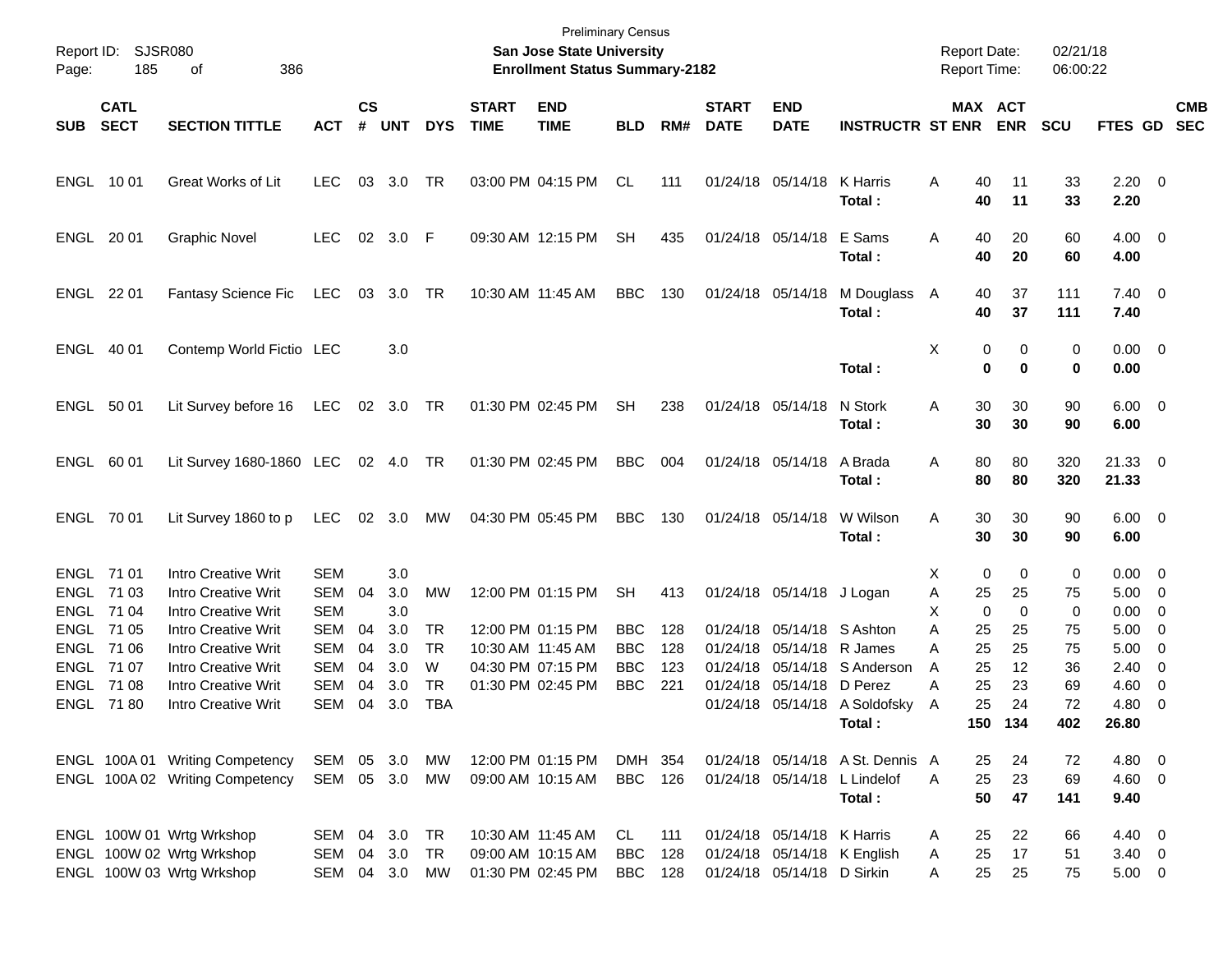| Page:      | Report ID: SJSR080<br>186  | 386<br>οf                                                                      |                |                             |                |               |                                        | <b>Preliminary Census</b><br><b>San Jose State University</b><br><b>Enrollment Status Summary-2182</b> |                          |            |                               |                           |                            | <b>Report Date:</b><br><b>Report Time:</b> |          |                       | 02/21/18<br>06:00:22 |              |                                |                          |
|------------|----------------------------|--------------------------------------------------------------------------------|----------------|-----------------------------|----------------|---------------|----------------------------------------|--------------------------------------------------------------------------------------------------------|--------------------------|------------|-------------------------------|---------------------------|----------------------------|--------------------------------------------|----------|-----------------------|----------------------|--------------|--------------------------------|--------------------------|
| <b>SUB</b> | <b>CATL</b><br><b>SECT</b> | <b>SECTION TITTLE</b>                                                          | <b>ACT</b>     | $\mathsf{cs}$<br>$\pmb{\#}$ | <b>UNT</b>     | <b>DYS</b>    | <b>START</b><br><b>TIME</b>            | <b>END</b><br><b>TIME</b>                                                                              | <b>BLD</b>               | RM#        | <b>START</b><br><b>DATE</b>   | <b>END</b><br><b>DATE</b> | <b>INSTRUCTR ST ENR</b>    |                                            |          | MAX ACT<br><b>ENR</b> | <b>SCU</b>           | FTES GD      |                                | <b>CMB</b><br><b>SEC</b> |
|            |                            |                                                                                |                |                             |                |               |                                        |                                                                                                        |                          |            |                               |                           | Total:                     |                                            | 75       | 64                    | 192                  | 12.80        |                                |                          |
|            |                            | ENGL 100WB 01Written Comm Busines SEM<br>ENGL 100WB 02Written Comm Busines SEM |                | 04<br>04                    | 3.0<br>3.0     | W<br>M        | 09:00 AM 11:45 AM<br>09:00 AM 11:45 AM |                                                                                                        | <b>BBC</b><br><b>BBC</b> | 128<br>128 | 01/24/18 05/14/18<br>01/24/18 | 05/14/18 S Kirby          | L Lo                       | Α<br>Α                                     | 25<br>25 | 18<br>23              | 54<br>69             | 3.60<br>4.60 | $\overline{\mathbf{0}}$<br>- 0 |                          |
|            |                            | ENGL 100WB 03Written Comm Busines SEM                                          |                | 04                          | 3.0            | W             |                                        | 06:00 PM 08:45 PM                                                                                      | <b>BBC</b>               | 122        | 01/24/18                      | 05/14/18 C Mujal          |                            | A                                          | 25       | 24                    | 72                   | 4.80         | - 0                            |                          |
|            |                            | ENGL 100WB 04Written Comm Busines SEM                                          |                | 04                          | 3.0            | Т             |                                        | 06:00 PM 08:45 PM                                                                                      | <b>BBC</b>               | 121        | 01/24/18                      | 05/14/18 J Hessler        |                            | A                                          | 25       | 25                    | 75                   | 5.00         | - 0                            |                          |
|            |                            | ENGL 100WB 05Written Comm Busines SEM                                          |                |                             | 3.0            |               |                                        |                                                                                                        |                          |            |                               |                           |                            | х                                          | 0        | 0                     | 0                    | 0.00         | 0                              |                          |
|            |                            | ENGL 100WB 06Written Comm Busines SEM                                          |                | 04                          | 3.0            | м             |                                        | 06:00 PM 08:45 PM                                                                                      | <b>BBC</b>               | 121        | 01/24/18                      | 05/14/18                  | J Hessler                  | A                                          | 25       | 24                    | 72                   | 4.80         | 0                              |                          |
|            |                            | ENGL 100WB 07Written Comm Busines SEM                                          |                | 04                          | 3.0            | W             |                                        | 06:00 PM 08:45 PM                                                                                      | <b>BBC</b>               | 121        | 01/24/18                      | 05/14/18                  | J Hessler                  | A                                          | 25       | 24                    | 72                   | 4.80         | 0                              |                          |
|            |                            | ENGL 100WB 08Written Comm Busines SEM                                          |                | 04                          | 3.0            | R             |                                        | 06:00 PM 08:45 PM                                                                                      | <b>BBC</b>               | 121        | 01/24/18                      | 05/14/18                  | J Hessler                  | A                                          | 25       | 22                    | 66                   | 4.40         | 0                              |                          |
|            |                            | ENGL 100WB 09Written Comm Busines SEM                                          |                | 04                          | 3.0            | F             |                                        | 09:30 AM 12:15 PM                                                                                      | <b>BBC</b>               | 124        | 01/24/18                      | 05/14/18                  | L Lo                       | A                                          | 25       | 5                     | 15                   | 1.00         | 0                              |                          |
|            |                            |                                                                                |                |                             |                |               |                                        |                                                                                                        |                          |            |                               |                           | Total :                    |                                            | 200      | 165                   | 495                  | 33.00        |                                |                          |
|            |                            |                                                                                |                |                             |                |               |                                        |                                                                                                        |                          |            |                               |                           |                            |                                            |          |                       |                      |              |                                |                          |
|            | ENGL 101 01                | <b>Literary Criticism</b>                                                      | <b>LEC</b>     | 04                          | 4.0            | <b>TBA</b>    |                                        |                                                                                                        |                          |            | 01/24/18 05/14/18             |                           |                            | A                                          | 25       | 26                    | 104                  | 6.93         | - 0                            |                          |
|            | ENGL 101 02                | <b>Literary Criticism</b>                                                      | <b>LEC</b>     |                             | 04 4.0         | <b>TBA</b>    |                                        |                                                                                                        |                          |            | 01/24/18 05/14/18             |                           |                            | A                                          | 25       | 13                    | 52                   | 3.47         | - 0                            |                          |
|            |                            |                                                                                |                |                             |                |               |                                        |                                                                                                        |                          |            |                               |                           | Total:                     |                                            | 50       | 39                    | 156                  | 10.40        |                                |                          |
|            |                            |                                                                                |                |                             |                |               |                                        |                                                                                                        |                          |            |                               |                           |                            |                                            |          |                       |                      |              |                                |                          |
|            | ENGL 103 01                | Modern English                                                                 | <b>LEC</b>     |                             | 02 4.0         | TBA           |                                        |                                                                                                        |                          |            | 01/24/18 05/14/18             |                           |                            | A                                          | 35<br>35 | 35<br>35              | 140                  | 9.3300       |                                |                          |
|            |                            |                                                                                |                |                             |                |               |                                        |                                                                                                        |                          |            |                               |                           | Total :                    |                                            |          |                       | 140                  | 9.33         |                                |                          |
|            | ENGL 105 01                | Sem in Adv Comp                                                                | <b>LEC</b>     |                             | 02 4.0         | TBA           |                                        |                                                                                                        |                          |            | 01/24/18 05/14/18             |                           |                            | A                                          | 25       | 20                    | 80                   | $5.33\ 0$    |                                |                          |
|            |                            |                                                                                |                |                             |                |               |                                        |                                                                                                        |                          |            |                               |                           | Total :                    |                                            | 25       | 20                    | 80                   | 5.33         |                                |                          |
|            |                            |                                                                                |                |                             |                |               |                                        |                                                                                                        |                          |            |                               |                           |                            |                                            |          |                       |                      |              |                                |                          |
|            | ENGL 106 01                | <b>Editing for Writers</b>                                                     | LEC.           |                             | $02 \quad 4.0$ | TBA           |                                        |                                                                                                        |                          |            | 01/24/18 05/14/18             |                           |                            | A                                          | 25       | 25                    | 100                  | 6.80 2       |                                |                          |
|            |                            |                                                                                |                |                             |                |               |                                        |                                                                                                        |                          |            |                               |                           | Total :                    |                                            | 25       | 25                    | 100                  | 6.80         |                                |                          |
|            |                            |                                                                                |                |                             |                |               |                                        |                                                                                                        |                          |            |                               |                           |                            |                                            |          |                       |                      |              |                                |                          |
|            | ENGL 108 01                | Gaming and Narrative LEC                                                       |                |                             | 4.0            |               |                                        |                                                                                                        |                          |            |                               |                           |                            | Χ                                          | 0        | 0                     | 0                    | $0.00 \t 0$  |                                |                          |
|            |                            |                                                                                |                |                             |                |               |                                        |                                                                                                        |                          |            |                               |                           | Total:                     |                                            | 0        | 0                     | 0                    | 0.00         |                                |                          |
|            |                            |                                                                                |                |                             |                |               |                                        |                                                                                                        |                          |            |                               |                           |                            |                                            |          |                       |                      |              |                                |                          |
|            | ENGL 110 01                | Visual Rhetoric and                                                            | LEC.           |                             | $02 \quad 4.0$ | TBA           |                                        |                                                                                                        |                          |            | 01/24/18 05/14/18             |                           |                            | A                                          | 25<br>25 | 25<br>25              | 100                  | 6.73         | $\overline{1}$                 |                          |
|            |                            |                                                                                |                |                             |                |               |                                        |                                                                                                        |                          |            |                               |                           | Total :                    |                                            |          |                       | 100                  | 6.73         |                                |                          |
|            |                            | ENGL 112A 01 Childrens Lit                                                     |                |                             |                | LEC 03 3.0 TR |                                        | 09:00 AM_10:15 AM__SH                                                                                  |                          | 240        |                               | 01/24/18 05/14/18 R Vora  |                            | A                                          | 35       | 36                    | 108                  | $7.20 \t 0$  |                                |                          |
|            |                            | ENGL 112A 02 Childrens Lit                                                     | LEC 03 3.0 TR  |                             |                |               |                                        | 04:30 PM 05:45 PM                                                                                      | BBC 125                  |            |                               |                           | 01/24/18 05/14/18 C Browne | A                                          | 35       | 35                    | 105                  | $7.00 \t 0$  |                                |                          |
|            |                            |                                                                                |                |                             |                |               |                                        |                                                                                                        |                          |            |                               |                           | Total:                     |                                            | 70       | 71                    | 213                  | 14.20        |                                |                          |
|            |                            |                                                                                |                |                             |                |               |                                        |                                                                                                        |                          |            |                               |                           |                            |                                            |          |                       |                      |              |                                |                          |
|            |                            | ENGL 112B 01 Lit for Young Adults                                              | LEC 02 4.0 TBA |                             |                |               |                                        |                                                                                                        |                          |            | 01/24/18 05/14/18             |                           |                            | A                                          | 35       | 15                    | 60                   | 4.07 1       |                                |                          |
|            |                            |                                                                                |                |                             |                |               |                                        |                                                                                                        |                          |            |                               |                           | Total :                    |                                            | 35       | 15                    | 60                   | 4.07         |                                |                          |
|            |                            |                                                                                |                |                             |                |               |                                        |                                                                                                        |                          |            |                               |                           |                            |                                            |          |                       |                      |              |                                |                          |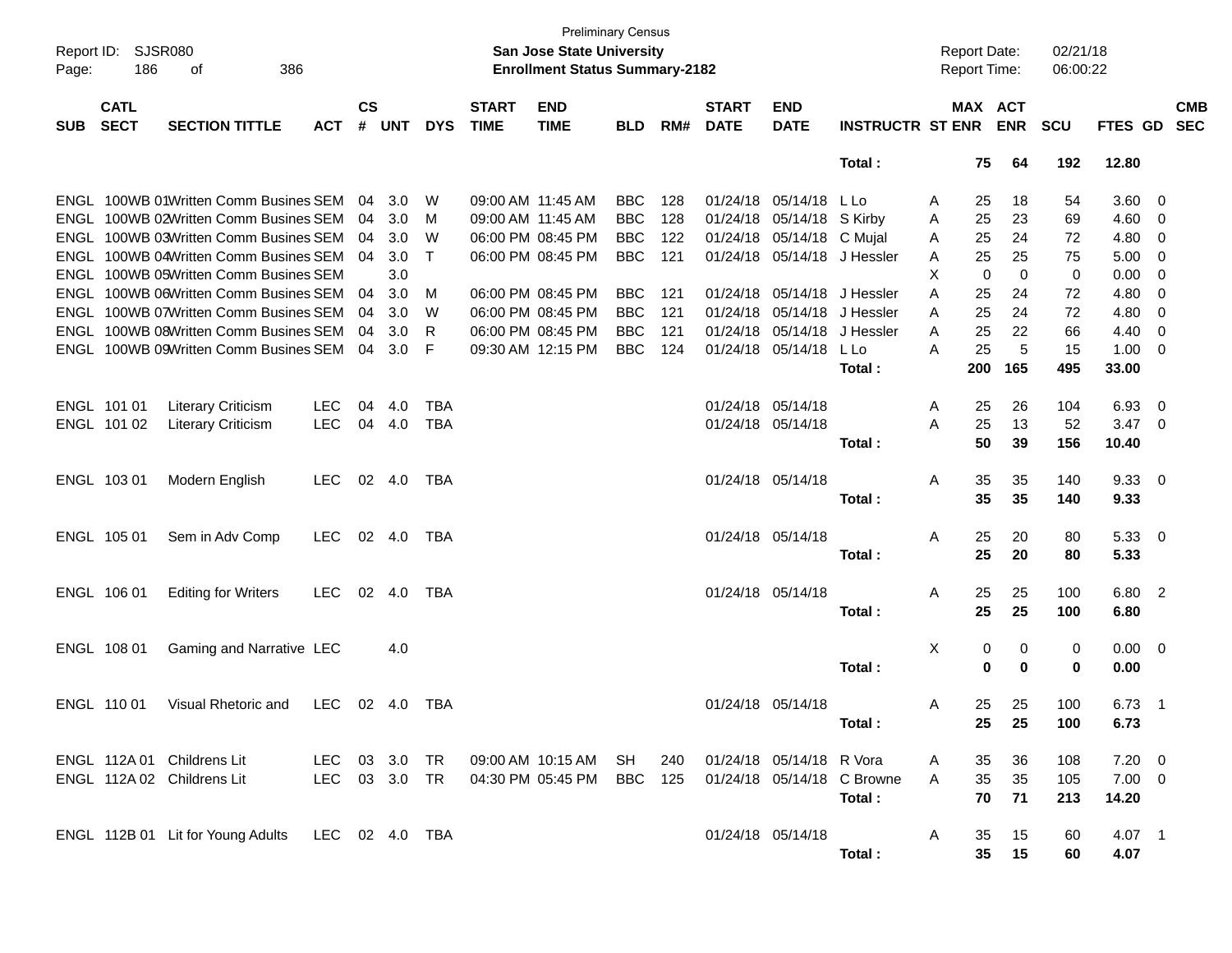| Page:      | Report ID: SJSR080<br>187  | 386<br>of                                        |                          |                    |                        |                          |                             | San Jose State University<br><b>Enrollment Status Summary-2182</b> | <b>Preliminary Census</b> |     |                             |                                        |                         | <b>Report Date:</b><br><b>Report Time:</b> |                            | 02/21/18<br>06:00:22    |                                   |            |
|------------|----------------------------|--------------------------------------------------|--------------------------|--------------------|------------------------|--------------------------|-----------------------------|--------------------------------------------------------------------|---------------------------|-----|-----------------------------|----------------------------------------|-------------------------|--------------------------------------------|----------------------------|-------------------------|-----------------------------------|------------|
| <b>SUB</b> | <b>CATL</b><br><b>SECT</b> | <b>SECTION TITTLE</b>                            | <b>ACT</b>               | $\mathsf{cs}$<br># | <b>UNT</b>             | <b>DYS</b>               | <b>START</b><br><b>TIME</b> | <b>END</b><br><b>TIME</b>                                          | <b>BLD</b>                | RM# | <b>START</b><br><b>DATE</b> | <b>END</b><br><b>DATE</b>              | <b>INSTRUCTR ST ENR</b> |                                            | MAX ACT<br><b>ENR</b>      | <b>SCU</b>              | FTES GD SEC                       | <b>CMB</b> |
|            | ENGL 115 01                | The Bible as Literat                             | <b>LEC</b>               |                    | 4.0                    |                          |                             |                                                                    |                           |     |                             |                                        | Total:                  | X<br>0                                     | 0<br>0<br>$\bf{0}$         | 0<br>$\mathbf 0$        | $0.00 \t 0$<br>0.00               |            |
|            |                            | ENGL 117B 01 Glbl Film, Lit, Cult                | <b>LEC</b>               |                    | 3.0                    |                          |                             |                                                                    |                           |     |                             |                                        | Total:                  | Χ<br>$\mathbf 0$                           | 0<br>0<br>$\bf{0}$         | 0<br>0                  | $0.00 \t 0$<br>0.00               |            |
|            |                            | ENGL 123B 01 Global-Lit-Africa                   | <b>LEC</b>               | 03                 | 3.0                    | МW                       |                             | 10:30 AM 11:45 AM                                                  | SH                        | 238 |                             | 01/24/18 05/14/18                      | <b>B</b> Chow<br>Total: | 35<br>A<br>35                              | 21<br>21                   | 63<br>63                | $4.20 \ 0$<br>4.20                |            |
|            |                            | ENGL 123C 01 Global-Lit-Oceania                  | <b>LEC</b>               | 03                 | 3.0                    | MW                       |                             | 01:30 PM 02:45 PM                                                  | <b>SH</b>                 | 238 |                             | 01/24/18 05/14/18                      | <b>B</b> Chow<br>Total: | 35<br>A<br>35                              | 13<br>13                   | 39<br>39                | 2.60 0<br>2.60                    |            |
|            | ENGL 125 01                | European Lit                                     | LEC.                     |                    | 02 4.0                 | <b>TBA</b>               |                             |                                                                    |                           |     |                             | 01/24/18 05/14/18                      | Total:                  | 30<br>Α<br>30                              | 30<br>30                   | 120<br>120              | 8.07 1<br>8.07                    |            |
|            | ENGL 130 01<br>ENGL 130 02 | <b>Writing Fiction</b><br><b>Writing Fiction</b> | <b>LEC</b><br><b>LEC</b> | 02                 | 4.0<br>02 4.0          | <b>TBA</b><br><b>TBA</b> |                             |                                                                    |                           |     |                             | 01/24/18 05/14/18<br>01/24/18 05/14/18 | Total:                  | 25<br>A<br>25<br>A<br>50                   | 24<br>24<br>48             | 96<br>96<br>192         | $6.47$ 1<br>6.53 2<br>13.00       |            |
|            | ENGL 131 01                | <b>Writing Poetry</b>                            | LEC.                     |                    | 02 4.0                 | TBA                      |                             |                                                                    |                           |     |                             | 01/24/18 05/14/18                      | Total:                  | 25<br>Α<br>25                              | 26<br>26                   | 104<br>104              | 6.93 0<br>6.93                    |            |
|            | ENGL 133 01                | <b>Reed Magazine</b>                             | <b>LEC</b>               |                    | 02 4.0                 | TBA                      |                             |                                                                    |                           |     |                             | 01/24/18 05/14/18                      | Total:                  | 25<br>Α<br>25                              | 25<br>25                   | 100<br>100              | 7.33 10<br>7.33                   |            |
|            | ENGL 135 01                | <b>Writing Nonfiction</b>                        | <b>LEC</b>               |                    | 02 4.0                 | <b>TBA</b>               |                             |                                                                    |                           |     |                             | 01/24/18 05/14/18                      | Total:                  | 25<br>Α<br>25                              | 25<br>25                   | 100<br>100              | $6.67$ 0<br>6.67                  |            |
|            | ENGL 139 01                | <b>Visiting Authors</b>                          | LEC.                     |                    | 02 4.0                 | <b>TBA</b>               |                             |                                                                    |                           |     |                             | 01/24/18 05/14/18                      | Total:                  | 25<br>Α<br>25                              | 23<br>23                   | 92<br>92                | $6.13$ 0<br>6.13                  |            |
|            | ENGL 141 01<br>HUM 141 01  | Medieval lit<br>Medieval lit                     | <b>LEC</b><br><b>LEC</b> |                    | 02 4.0<br>02 4.0 TBA   | TBA                      |                             |                                                                    |                           |     |                             | 01/24/18 05/14/18<br>01/24/18 05/14/18 | Total:                  | 30<br>A<br>A<br>$\boldsymbol{0}$<br>30     | 20<br>$\overline{1}$<br>21 | 80<br>4<br>84           | 5.47 2 C<br>0.27 0 C<br>5.73      |            |
| TA         | ENGL 144 01<br>144 01      | Shakespeare I<br>Shakespeare I                   | LEC<br>LEC               |                    | 02 4.0<br>02  4.0  TBA | <b>TBA</b>               |                             |                                                                    |                           |     |                             | 01/24/18 05/14/18<br>01/24/18 05/14/18 | Total:                  | 30<br>A<br>Α<br>$\pmb{0}$<br>30            | 31<br>$\mathbf 0$<br>31    | 124<br>$\pmb{0}$<br>124 | 8.27 0 C<br>$0.00 \t 0 C$<br>8.27 |            |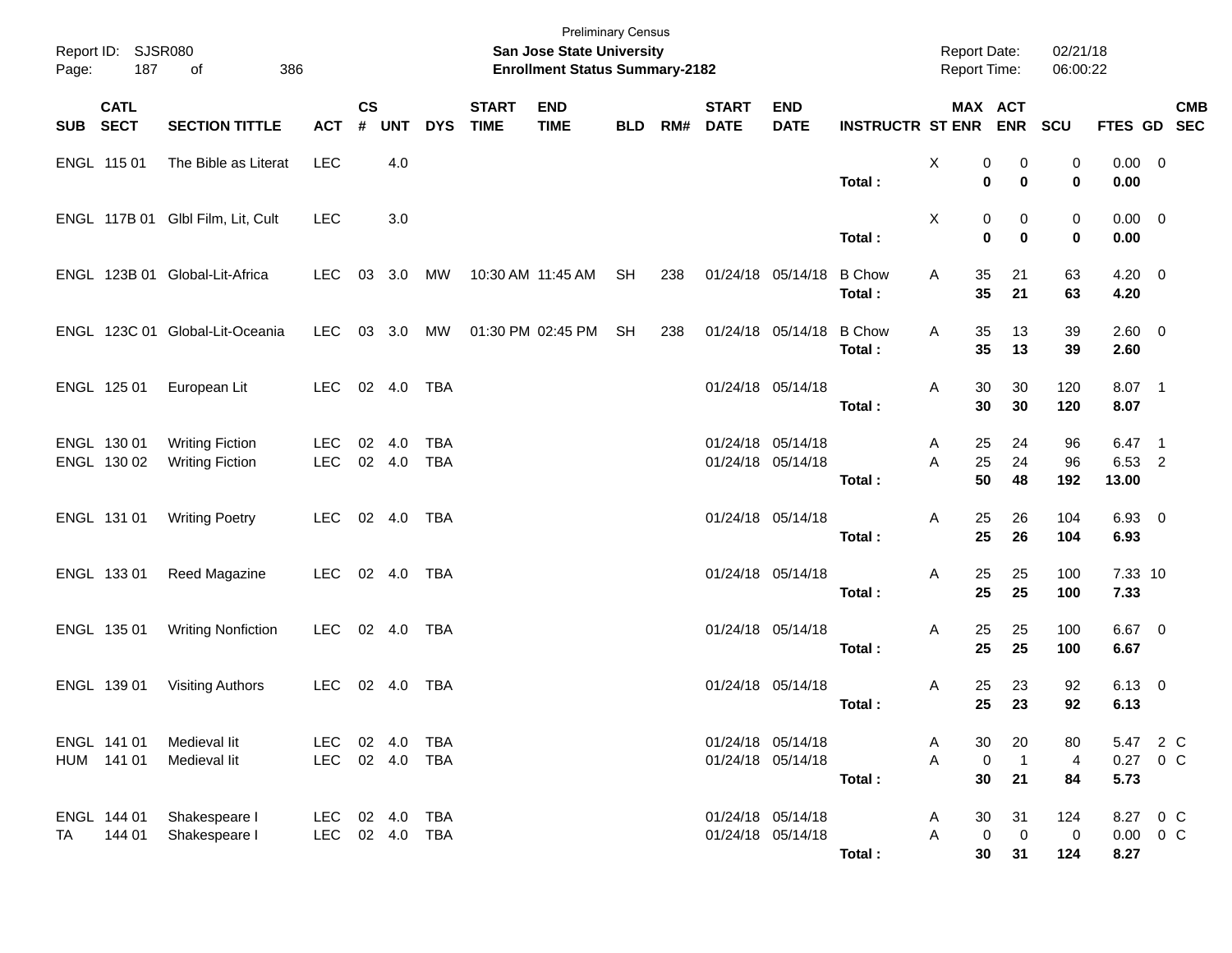| Page:      | Report ID: SJSR080<br>188                 | 386<br>of                                                         |                                        |                |                   |                                        |                             | San Jose State University<br><b>Enrollment Status Summary-2182</b> | <b>Preliminary Census</b> |     |                             |                                        |                                                                                                  | Report Date:<br>Report Time:       |                         | 02/21/18<br>06:00:22 |                                                   |                          |            |
|------------|-------------------------------------------|-------------------------------------------------------------------|----------------------------------------|----------------|-------------------|----------------------------------------|-----------------------------|--------------------------------------------------------------------|---------------------------|-----|-----------------------------|----------------------------------------|--------------------------------------------------------------------------------------------------|------------------------------------|-------------------------|----------------------|---------------------------------------------------|--------------------------|------------|
| <b>SUB</b> | <b>CATL</b><br><b>SECT</b>                | <b>SECTION TITTLE</b>                                             | <b>ACT</b>                             | <b>CS</b><br># | <b>UNT</b>        | <b>DYS</b>                             | <b>START</b><br><b>TIME</b> | <b>END</b><br><b>TIME</b>                                          | <b>BLD</b>                | RM# | <b>START</b><br><b>DATE</b> | <b>END</b><br><b>DATE</b>              | <b>INSTRUCTR ST ENR</b>                                                                          | MAX ACT                            | <b>ENR</b>              | SCU                  | FTES GD SEC                                       |                          | <b>CMB</b> |
| ТA         | ENGL 145 01<br>145 01                     | Shakespeare + Perfor LEC<br>Shakespeare + Perfor LEC              |                                        |                | 02 4.0<br>02 4.0  | TBA<br><b>TBA</b>                      |                             |                                                                    |                           |     |                             | 01/24/18 05/14/18<br>01/24/18 05/14/18 | Total:                                                                                           | 30<br>A<br>A<br>0<br>30            | 30<br>$\mathbf 0$<br>30 | 120<br>0<br>120      | 8.00<br>0.00<br>8.00                              | 0 <sup>o</sup><br>$0\,C$ |            |
|            | ENGL 163 01                               | Amer lit 1865-1910                                                | LEC.                                   |                | 02 4.0            | TBA                                    |                             |                                                                    |                           |     |                             | 01/24/18 05/14/18                      | Total:                                                                                           | 30<br>A<br>30                      | 30<br>30                | 120<br>120           | 8.07 1<br>8.07                                    |                          |            |
|            | ENGL 165 01<br>AFAM 165 01                | Topics Ethnic Lit<br>Topics Ethnic Lit                            | <b>LEC</b><br><b>LEC</b>               | 02             | 4.0<br>02 4.0     | TBA<br><b>TBA</b>                      |                             |                                                                    |                           |     |                             | 01/24/18 05/14/18<br>01/24/18 05/14/18 | Total:                                                                                           | 30<br>A<br>A<br>0<br>30            | 16<br>$\mathbf 0$<br>16 | 64<br>0<br>64        | 4.27<br>0.00<br>4.27                              | 0 <sup>o</sup><br>$0\,C$ |            |
|            | ENGL 169 01                               | Ethnicity in Amer Li                                              | LEC.                                   |                | 03 3.0 TR         |                                        |                             | 12:00 PM 01:15 PM                                                  | SH                        | 435 |                             | 01/24/18 05/14/18                      | J Johnson<br>Total:                                                                              | 30<br>A<br>30                      | 30<br>30                | 90<br>90             | $6.00 \quad 0$<br>6.00                            |                          |            |
|            | ENGL 180 01<br>ENGL 180 02<br>ENGL 180 03 | <b>Indv Studies</b><br><b>Indv Studies</b><br><b>Indy Studies</b> | <b>SUP</b><br><b>SUP</b><br><b>SUP</b> | 36<br>36<br>36 | 1.0<br>2.0<br>3.0 | <b>TBA</b><br><b>TBA</b><br><b>TBA</b> |                             |                                                                    |                           |     |                             |                                        | 01/24/18 05/14/18 R McNabb<br>01/24/18 05/14/18 R McNabb<br>01/24/18 05/14/18 R McNabb<br>Total: | 10<br>A<br>A<br>10<br>6<br>A<br>26 | 7<br>3<br>6<br>16       | 7<br>6<br>18<br>31   | $0.47 \quad 0$<br>$0.43$ 1<br>$1.20 \t 0$<br>2.10 |                          |            |
|            | ENGL 199 01                               | Writing Internship                                                | <b>SUP</b>                             |                | 36 3.0 TBA        |                                        |                             |                                                                    |                           |     |                             | 01/24/18 05/14/18                      | Total:                                                                                           | A<br>20<br>20                      | 0<br>$\bf{0}$           | 0<br>0               | $0.00 \t 0$<br>0.00                               |                          |            |
|            | ENGL 208 01                               | Sem Compar Lit                                                    | SEM 05 4.0 TBA                         |                |                   |                                        |                             |                                                                    |                           |     |                             | 01/24/18 05/14/18                      | Total:                                                                                           | 16<br>A<br>16                      | 13<br>13                | 52<br>52             | 4.33 13<br>4.33                                   |                          |            |
|            | ENGL 215 01                               | Sem Myth & Symbol                                                 | SEM 05 4.0 TBA                         |                |                   |                                        |                             |                                                                    |                           |     |                             | 01/24/18 05/14/18                      | Total:                                                                                           | A<br>16<br>16                      | 16<br>16                | 64<br>64             | 5.27 15<br>5.27                                   |                          |            |
|            | ENGL 228 01                               | <b>Genre Studies</b>                                              | SEM 05 4.0                             |                |                   | TBA                                    |                             |                                                                    |                           |     |                             | 01/24/18 05/14/18                      | Total:                                                                                           | Α<br>16<br>16                      | 14<br>14                | 56<br>56             | 4.67 14<br>4.67                                   |                          |            |
|            |                                           | ENGL 240 01  Poet Writ Workshop  SEM  05  4.0  TBA                |                                        |                |                   |                                        |                             |                                                                    |                           |     |                             | 01/24/18 05/14/18                      | Total:                                                                                           | 16<br>A<br>16                      | 15<br>15                | 60<br>60             | 4.87 13<br>4.87                                   |                          |            |
|            |                                           | ENGL 241 01 Fic Writ Workshop                                     | SEM 05 4.0 TBA                         |                |                   |                                        |                             |                                                                    |                           |     |                             | 01/24/18 05/14/18                      | Total:                                                                                           | 16<br>A<br>16                      | 16<br>16                | 64<br>64             | 5.27 15<br>5.27                                   |                          |            |
|            |                                           | ENGL 242 01 Nonfic Writ Wrkshp                                    | SEM 05 4.0 TBA                         |                |                   |                                        |                             |                                                                    |                           |     |                             | 01/24/18 05/14/18                      | Total:                                                                                           | 16<br>A                            | 14<br>16 14             | 56<br>56             | 4.60 13<br>4.60                                   |                          |            |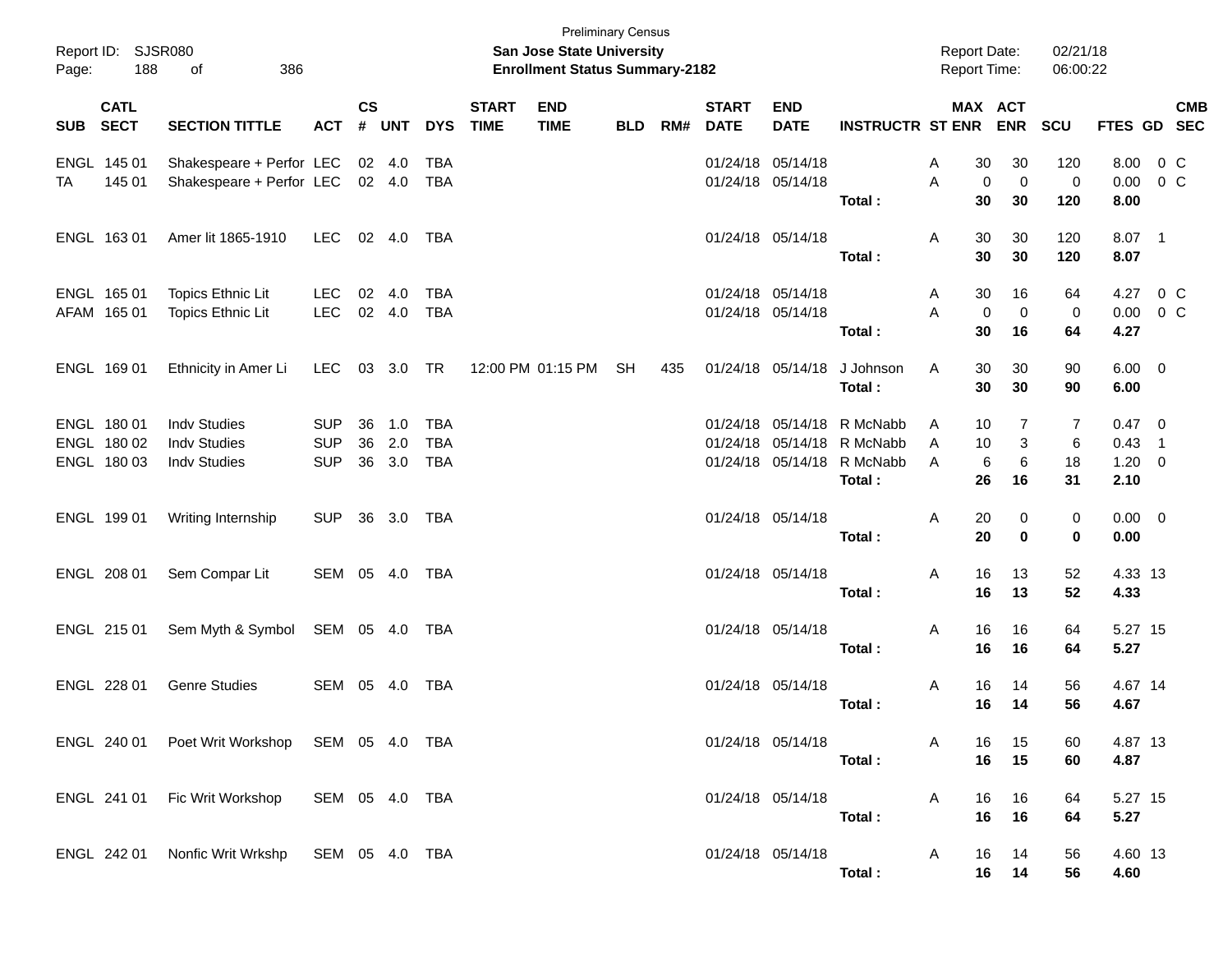| Report ID:<br>Page: | 189                        | SJSR080<br>386<br>οf     |                          |                    |            |                   |                             | <b>San Jose State University</b><br><b>Enrollment Status Summary-2182</b> | <b>Preliminary Census</b> |     |                             |                           |                         | <b>Report Date:</b><br><b>Report Time:</b> |                       | 02/21/18<br>06:00:22 |                 |                |                          |
|---------------------|----------------------------|--------------------------|--------------------------|--------------------|------------|-------------------|-----------------------------|---------------------------------------------------------------------------|---------------------------|-----|-----------------------------|---------------------------|-------------------------|--------------------------------------------|-----------------------|----------------------|-----------------|----------------|--------------------------|
| <b>SUB</b>          | <b>CATL</b><br><b>SECT</b> | <b>SECTION TITTLE</b>    | <b>ACT</b>               | $\mathsf{cs}$<br># | <b>UNT</b> | <b>DYS</b>        | <b>START</b><br><b>TIME</b> | <b>END</b><br><b>TIME</b>                                                 | <b>BLD</b>                | RM# | <b>START</b><br><b>DATE</b> | <b>END</b><br><b>DATE</b> | <b>INSTRUCTR ST ENR</b> |                                            | MAX ACT<br><b>ENR</b> | <b>SCU</b>           | FTES GD         |                | <b>CMB</b><br><b>SEC</b> |
|                     | ENGL 255 01                | Themes of Amer Lit       | SEM                      | 05                 | 4.0        | <b>TBA</b>        |                             |                                                                           |                           |     |                             | 01/24/18 05/14/18         | Total:                  | 16<br>A<br>16                              | 15<br>15              | 60<br>60             | 5.00 15<br>5.00 |                |                          |
|                     | ENGL 298 01                | Spec Study               | <b>SUP</b>               | 25                 | 1.0        | <b>TBA</b>        |                             |                                                                           |                           |     | 01/24/18                    | 05/14/18                  | R McNabb                | A                                          | 3<br>0                | 0                    | 0.00            | $\overline{0}$ |                          |
|                     | ENGL 298 02<br>ENGL 298 03 | Spec Study<br>Spec Study | <b>SUP</b><br><b>SUP</b> | 25<br>25           | 2.0<br>3.0 | TBA<br><b>TBA</b> |                             |                                                                           |                           |     | 01/24/18<br>01/24/18        | 05/14/18<br>05/14/18      | R McNabb<br>R McNabb    | A<br>10<br>A                               | 3<br>0<br>0           | 0<br>0               | 0.00<br>0.00    | 0<br>0         |                          |
|                     | ENGL 298 04                | Spec Study               | <b>SUP</b>               | 25                 | 4.0        | TBA               |                             |                                                                           |                           |     |                             | 01/24/18 05/14/18         | R McNabb                | A                                          | 6<br>4                | 16                   | 1.33            | -4             |                          |
|                     |                            |                          |                          |                    |            |                   |                             |                                                                           |                           |     |                             |                           | Total:                  | 22                                         | 4                     | 16                   | 1.33            |                |                          |
|                     | ENGL 299 01                | <b>Masters Thesis</b>    | <b>SUP</b>               | 25                 | 1.0        | <b>TBA</b>        |                             |                                                                           |                           |     | 01/24/18                    | 05/14/18 N Taylor         |                         | A                                          | 6<br>0                | 0                    | 0.00            | - 0            |                          |
| ENGL                | 299 02                     | <b>Masters Thesis</b>    | <b>SUP</b>               | 25                 | 2.0        | TBA               |                             |                                                                           |                           |     | 01/24/18                    | 05/14/18                  | N Taylor                | 10<br>A                                    | 1                     | 2                    | 0.17            | -1             |                          |
| ENGL                | 299 03                     | <b>Masters Thesis</b>    | <b>SUP</b>               | 25                 | 3.0        | <b>TBA</b>        |                             |                                                                           |                           |     | 01/24/18                    | 05/14/18 N Taylor         |                         | A                                          | 3<br>2                | 6                    | 0.50            | $\overline{2}$ |                          |
| ENGL                | 299 04                     | <b>Masters Thesis</b>    | <b>SUP</b>               | 25                 | 6.0        | <b>TBA</b>        |                             |                                                                           |                           |     | 01/24/18                    | 05/14/18 N Taylor         |                         | A<br>10                                    | 10                    | 60                   | 5.00            | 10             |                          |
|                     | ENGL 299 05                | <b>Masters Thesis</b>    | <b>SUP</b>               | 25                 | 4.0        | TBA               |                             |                                                                           |                           |     | 01/24/18                    | 05/14/18                  | N Taylor                | 10<br>A                                    | 0                     | 0                    | 0.00            | - 0            |                          |
|                     |                            |                          |                          |                    |            |                   |                             |                                                                           |                           |     |                             |                           | Total:                  | 39                                         | 13                    | 68                   | 5.67            |                |                          |
|                     |                            |                          |                          |                    |            |                   |                             |                                                                           |                           |     |                             |                           |                         |                                            |                       |                      |                 |                |                          |

**Department : English & Comparative Literature Department Total : 4819 4315 13620 917.37 Lower Division : 3488 3253 9839 655.93 Upper Division : 1108 919 3232 216.90 Graduate Division : 223 143 549 44.53**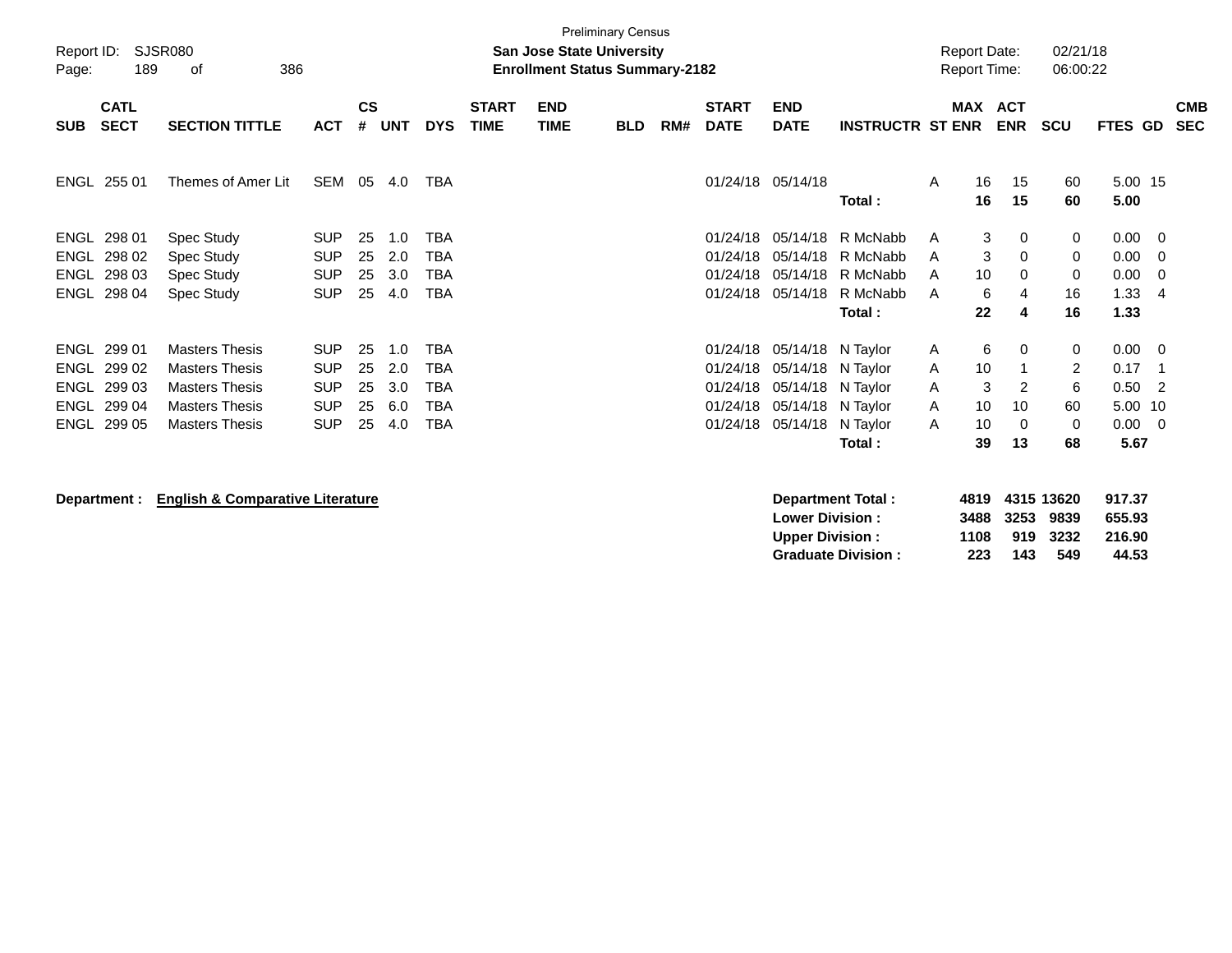| Page:       | Report ID: SJSR080<br>190  | 386<br>of                                |                |               |        |            |                             | <b>Preliminary Census</b><br>San Jose State University<br><b>Enrollment Status Summary-2182</b> |            |      |                             |                           |                                  | <b>Report Date:</b> | <b>Report Time:</b>     | 02/21/18<br>06:00:22 |                |                          |            |
|-------------|----------------------------|------------------------------------------|----------------|---------------|--------|------------|-----------------------------|-------------------------------------------------------------------------------------------------|------------|------|-----------------------------|---------------------------|----------------------------------|---------------------|-------------------------|----------------------|----------------|--------------------------|------------|
| <b>SUB</b>  | <b>CATL</b><br><b>SECT</b> | <b>SECTION TITTLE</b>                    | <b>ACT</b>     | $\mathsf{cs}$ | # UNT  | <b>DYS</b> | <b>START</b><br><b>TIME</b> | <b>END</b><br><b>TIME</b>                                                                       | <b>BLD</b> | RM#  | <b>START</b><br><b>DATE</b> | <b>END</b><br><b>DATE</b> | <b>INSTRUCTR ST ENR</b>          |                     | MAX ACT<br><b>ENR</b>   | <b>SCU</b>           | FTES GD SEC    |                          | <b>CMB</b> |
| College     |                            | <b>Humanities &amp; the Arts</b>         |                |               |        |            |                             |                                                                                                 |            |      |                             |                           |                                  |                     |                         |                      |                |                          |            |
|             | Department :               | <b>World Languages &amp; Literatures</b> |                |               |        |            |                             |                                                                                                 |            |      |                             |                           |                                  |                     |                         |                      |                |                          |            |
| <b>CHIN</b> | 1A 01                      | Elem Chinese                             | <b>LEC</b>     |               | 02 4.0 | TR         |                             | 10:30 AM 12:10 PM                                                                               | CL.        | 206  |                             | 01/24/18 05/14/18 C Peng  | Total:                           | A                   | 30<br>30<br>30<br>30    | 120<br>120           | 8.07 1<br>8.07 |                          |            |
| <b>CHIN</b> | 1B 01                      | Elem Chinese                             | <b>LEC</b>     | 02            | 4.0    | MW         |                             | 01:30 PM 03:10 PM                                                                               | CL         | 218  |                             | 01/24/18 05/14/18 C Peng  |                                  | A                   | 30<br>30                | 120                  | $8.00 \t 0$    |                          |            |
| <b>CHIN</b> | 1B 02                      | Elem Chinese                             | LEC            |               | 02 4.0 | <b>MW</b>  |                             | 09:00 AM 10:40 AM                                                                               | <b>DMH</b> | 226B |                             | 01/24/18 05/14/18         | C Peng                           | A                   | 30<br>18                | 72                   | 4.87           | $\overline{\phantom{1}}$ |            |
|             |                            |                                          |                |               |        |            |                             |                                                                                                 |            |      |                             |                           | Total :                          |                     | 60<br>48                | 192                  | 12.87          |                          |            |
| <b>CHIN</b> | 25B 01                     | Inter Chinese                            | <b>LEC</b>     |               | 4.0    |            |                             |                                                                                                 |            |      |                             |                           |                                  | X                   | 0<br>$\mathbf 0$        | 0                    | $0.00 \t 0$    |                          |            |
| <b>CHIN</b> | 25B 02                     | Inter Chinese                            | <b>LEC</b>     | 02            | 4.0    | TBA        |                             |                                                                                                 |            |      |                             |                           | 01/24/18 05/14/18 S Chuang       | A                   | 30<br>22                | 88                   | 5.87 0         |                          |            |
|             |                            |                                          |                |               |        |            |                             |                                                                                                 |            |      |                             |                           | Total :                          |                     | 22<br>30                | 88                   | 5.87           |                          |            |
| <b>CHIN</b> |                            | 101B 01 Advanced Chinese                 | <b>LEC</b>     |               | 4.0    |            |                             |                                                                                                 |            |      |                             |                           |                                  | Χ                   | 0<br>0                  | 0                    | $0.00 \t 0$    |                          |            |
|             |                            |                                          |                |               |        |            |                             |                                                                                                 |            |      |                             |                           | Total:                           |                     | $\bf{0}$<br>$\mathbf 0$ | 0                    | 0.00           |                          |            |
| <b>CHIN</b> | 18001                      | <b>Indiv Studies</b>                     | <b>SUP</b>     | 78            | 1.0    | <b>TBA</b> |                             |                                                                                                 |            |      |                             | 01/24/18 05/14/18 C Peng  |                                  | Α                   | 5<br>5                  | 5                    | 0.33 0         |                          |            |
| <b>CHIN</b> | 180 02                     | <b>Indiv Studies</b>                     | <b>SUP</b>     | 78            | 3.0    | <b>TBA</b> |                             |                                                                                                 |            |      |                             | 01/24/18 05/14/18 C Peng  |                                  | Α                   | 5<br>5                  | 15                   | $1.00 \t 0$    |                          |            |
| <b>CHIN</b> | 180 03                     | <b>Indiv Studies</b>                     | <b>SUP</b>     | 78            | 1.0    | <b>TBA</b> |                             |                                                                                                 |            |      |                             | 01/24/18 05/14/18 C Peng  |                                  | A                   | 5<br>0                  | 0                    | $0.00 \t 0$    |                          |            |
| <b>CHIN</b> | 180 04                     | <b>Indiv Studies</b>                     | <b>SUP</b>     | 78            | 3.0    | <b>TBA</b> |                             |                                                                                                 |            |      |                             | 01/24/18 05/14/18 C Peng  |                                  | A                   | 5<br>0                  | 0                    | $0.00 \t 0$    |                          |            |
|             |                            |                                          |                |               |        |            |                             |                                                                                                 |            |      |                             |                           | Total:                           |                     | 20<br>10                | 20                   | 1.33           |                          |            |
| <b>FLED</b> |                            | 184Y 01 Stdt Tchg II                     | <b>SUP</b>     |               | 25 4.0 | TBA        |                             |                                                                                                 |            |      |                             | 01/24/18 05/14/18         | A Jensen                         | Α                   | 10<br>4                 | 16                   | $1.07 \t 0$    |                          |            |
|             |                            |                                          |                |               |        |            |                             |                                                                                                 |            |      |                             |                           | Total:                           |                     | 10<br>4                 | 16                   | 1.07           |                          |            |
| FLED        |                            | 184Z 01 Stdt Tchg III                    | <b>SUP</b>     |               | 25 4.0 | TBA        |                             |                                                                                                 |            |      |                             | 01/24/18 05/14/18         | A Jensen                         | A                   | 6<br>10                 | 24                   | 1.60 0         |                          |            |
|             |                            |                                          |                |               |        |            |                             |                                                                                                 |            |      |                             |                           | Total:                           |                     | 10<br>6                 | 24                   | 1.60           |                          |            |
| <b>FLED</b> | 285 01                     | Teaching Sem FL Ed SEM 06 1.0 R          |                |               |        |            |                             | 04:30 PM 06:30 PM                                                                               | <b>CL</b>  | 205  |                             | 01/24/18 05/14/18         | A Jensen                         | Α                   | 10<br>6                 | 6                    | $0.40 \quad 0$ |                          |            |
|             |                            |                                          |                |               |        |            |                             |                                                                                                 |            |      |                             |                           | Total :                          |                     | 10<br>6                 | 6                    | 0.40           |                          |            |
|             |                            | FORL 100W 01 Writing Workshop            | SEM 04 3.0 M   |               |        |            |                             | 05:30 PM 08:15 PM CL                                                                            |            | 206  |                             |                           | 01/24/18 05/14/18 A lacomini-B A |                     | 25<br>11                | 33                   | $2.20 \t 0$    |                          |            |
|             |                            |                                          |                |               |        |            |                             |                                                                                                 |            |      |                             |                           | Total:                           |                     | 25<br>11                | 33                   | 2.20           |                          |            |
|             | FREN 1A80                  | Elem French                              | LEC 02 4.0 TBA |               |        |            |                             |                                                                                                 |            |      |                             |                           | 01/24/18 05/14/18 L Pilot-Dari   | A                   | 34<br>35                | 136                  | $9.07$ 0       |                          |            |
|             | FREN 1A 99                 | Elem French                              | LEC 02 4.0 TBA |               |        |            |                             |                                                                                                 |            |      |                             |                           | 01/24/18 05/14/18 J Desalvo      | Α                   | 35<br>34                | 136                  | $9.07$ 0       |                          |            |
|             |                            |                                          |                |               |        |            |                             |                                                                                                 |            |      |                             |                           | Total:                           |                     | 70<br>68                | 272                  | 18.13          |                          |            |
|             | FREN 1B01                  | Elem French                              | LEC 02 4.0 TBA |               |        |            |                             |                                                                                                 |            |      |                             |                           | 01/24/18 05/14/18 L Pilot-Dari A |                     | 30<br>10                | 40                   | $2.67$ 0       |                          |            |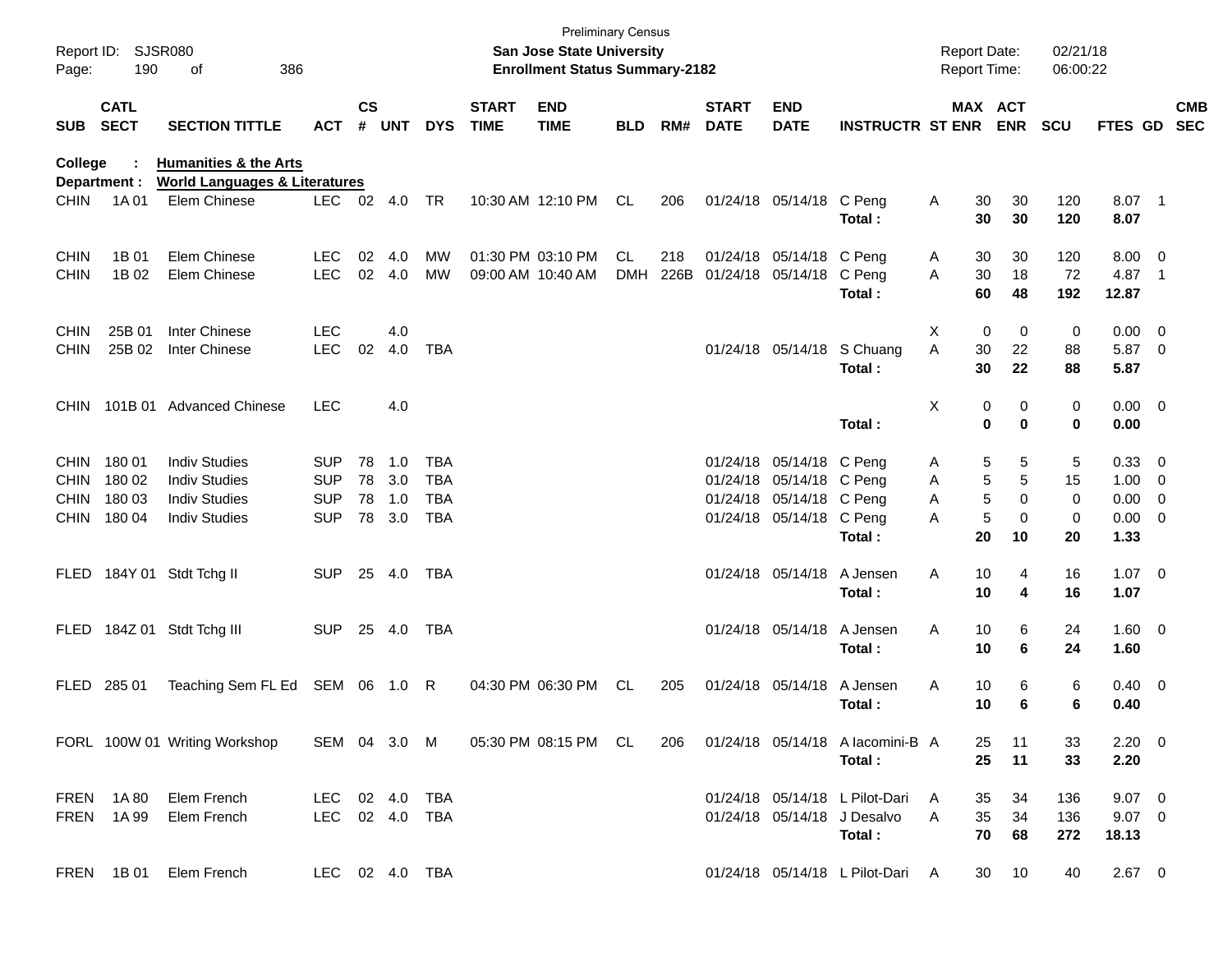| Page:       | Report ID: SJSR080<br>191                       | 386<br>of                                                                        |                                 |                    |                   |                              |                             | <b>Preliminary Census</b><br><b>San Jose State University</b><br><b>Enrollment Status Summary-2182</b> |                       |                   |                             |                                                                                        |                                                    | Report Date:<br>Report Time: |                                                 | 02/21/18<br>06:00:22         |                                           |                                    |  |
|-------------|-------------------------------------------------|----------------------------------------------------------------------------------|---------------------------------|--------------------|-------------------|------------------------------|-----------------------------|--------------------------------------------------------------------------------------------------------|-----------------------|-------------------|-----------------------------|----------------------------------------------------------------------------------------|----------------------------------------------------|------------------------------|-------------------------------------------------|------------------------------|-------------------------------------------|------------------------------------|--|
| <b>SUB</b>  | <b>CATL</b><br><b>SECT</b>                      | <b>SECTION TITTLE</b>                                                            | <b>ACT</b>                      | $\mathsf{cs}$<br># | <b>UNT</b>        | <b>DYS</b>                   | <b>START</b><br><b>TIME</b> | <b>END</b><br><b>TIME</b>                                                                              | <b>BLD</b>            | RM#               | <b>START</b><br><b>DATE</b> | <b>END</b><br><b>DATE</b>                                                              | <b>INSTRUCTR ST ENR</b>                            |                              | MAX ACT<br><b>ENR</b>                           | SCU                          | FTES GD SEC                               | <b>CMB</b>                         |  |
| <b>FREN</b> | 1B 99                                           | Elem French                                                                      | <b>LEC</b>                      |                    | 02 4.0            | TBA                          |                             |                                                                                                        |                       |                   |                             |                                                                                        | 01/24/18 05/14/18 F Herrmann A<br>Total:           | 30<br>60                     | 13<br>23                                        | 52<br>92                     | $3.67$ 3<br>6.33                          |                                    |  |
|             | FREN 25B 99                                     | Inter Fren Writing                                                               | <b>LEC</b>                      |                    | 4.0               |                              |                             |                                                                                                        |                       |                   |                             |                                                                                        | Total:                                             | X                            | 0<br>0<br>$\bf{0}$<br>0                         | 0<br>$\bf{0}$                | $0.00 \t 0$<br>0.00                       |                                    |  |
|             |                                                 | FREN 101B 80 Adv Frn Writt Comm                                                  | LEC 02 4.0                      |                    |                   | TBA                          |                             |                                                                                                        |                       |                   |                             | 01/24/18 05/14/18                                                                      | J Desalvo<br>Total:                                | 25<br>A<br>25                | 24<br>24                                        | 96<br>96                     | 6.53 2<br>6.53                            |                                    |  |
|             |                                                 | FREN 102B 99 Frncphone Lit & Cine SEM 04 3.0 TBA                                 |                                 |                    |                   |                              |                             |                                                                                                        |                       |                   |                             | 01/24/18 05/14/18                                                                      | J Desalvo<br>Total:                                | 30<br>A<br>30                | 11<br>11                                        | 33<br>33                     | $2.35 \quad 3$<br>2.35                    |                                    |  |
|             | FREN 132 80                                     | Fren for Careers                                                                 | <b>SEM</b>                      |                    | 4.0               |                              |                             |                                                                                                        |                       |                   |                             |                                                                                        | Total:                                             | X                            | 0<br>0<br>0<br>$\bf{0}$                         | 0<br>$\bf{0}$                | $0.00 \t 0$<br>0.00                       |                                    |  |
|             | FREN 180 80<br>FREN 180 81                      | <b>Indiv Studies</b><br><b>Indiv Studies</b>                                     | <b>SUP</b><br><b>SUP</b>        | 78                 | 3.0<br>78 1.0     | <b>TBA</b><br><b>TBA</b>     |                             |                                                                                                        |                       |                   | 01/24/18                    | 05/14/18                                                                               | J Desalvo<br>01/24/18 05/14/18 J Desalvo<br>Total: | A<br>A<br>10                 | $\overline{2}$<br>5<br>5<br>$\overline{c}$<br>4 | 6<br>$\overline{2}$<br>8     | $0.40 \quad 0$<br>$0.13 \quad 0$<br>0.53  |                                    |  |
|             | GERM 1A01                                       | Elem Germ                                                                        | SEM 04                          |                    | - 4.0             | МW                           |                             | 06:00 PM 07:45 PM                                                                                      | CL                    | 218               |                             | 01/24/18 05/14/18                                                                      | A Morgenster A<br>Total:                           | 30<br>30                     | 16<br>16                                        | 64<br>64                     | $4.27 \ 0$<br>4.27                        |                                    |  |
| <b>GERM</b> | GERM 1B 01<br>1B 02<br>GERM 1B03                | Elem Germ<br>Elem Germ<br>Elem Germ                                              | SEM<br><b>SEM</b><br><b>SEM</b> | 04                 | 4.0<br>4.0<br>4.0 | <b>MW</b>                    |                             | 08:00 AM 09:45 AM                                                                                      | CL                    | 206               |                             |                                                                                        | 01/24/18 05/14/18 L Chiriaeva<br>Total:            | 25<br>A<br>Χ<br>X<br>25      | 18<br>0<br>0<br>0<br>0<br>18                    | 72<br>$\mathbf 0$<br>0<br>72 | $4.80 \ 0$<br>0.00<br>$0.00 \t 0$<br>4.80 | $\overline{\mathbf{0}}$            |  |
|             | GERM 25B 01                                     | Inter German                                                                     | SEM 04                          |                    | 5.0               | MW                           |                             | 01:30 PM 03:40 PM                                                                                      | <b>SH</b>             | 314               |                             | 01/24/18 05/14/18                                                                      | L Chiriaeva<br>Total:                              | 20<br>A<br>20                | 11<br>11                                        | 55<br>55                     | $3.92 \quad 3$<br>3.92                    |                                    |  |
|             | HEBR 10B 01<br><b>JWSS 10B01</b><br>RELS 10B 01 | <b>Elementary Hebrew</b><br><b>Elementary Hebrew</b><br><b>Elementary Hebrew</b> | SEM<br>SEM<br>SEM 04 3.0        | 04<br>04           | 3.0<br>3.0        | <b>TR</b><br>TR<br><b>TR</b> |                             | 10:30 AM 11:45 AM<br>10:30 AM 11:45 AM<br>10:30 AM 11:45 AM                                            | <b>CL</b><br>CL<br>CL | 205<br>205<br>205 |                             | 01/24/18 05/14/18 R Katzen<br>01/24/18 05/14/18 R Katzen<br>01/24/18 05/14/18 R Katzen | Total:                                             | 24<br>Α<br>Α<br>Α<br>24      | $\mathbf{3}$<br>0<br>0<br>0<br>0<br>3           | 9<br>0<br>0<br>9             | 0.60<br>0.00<br>0.00<br>0.60              | $0\,C$<br>$0\,$ C<br>$0\,$ C       |  |
|             | HEBR 15B 01<br>JWSS 15B 01<br>RELS 15B 01       | Inter Hebrew<br>Inter Hebrew<br>Inter Hebrew                                     | SEM 04 3.0<br>SEM<br>SEM 04 3.0 | 04                 | 3.0               | TR<br>TR<br>TR               |                             | 01:30 PM 02:45 PM<br>01:30 PM 02:45 PM<br>01:30 PM 02:45 PM                                            | -CL<br>CL<br>CL       | 421<br>421<br>421 |                             | 01/24/18 05/14/18 R Katzen<br>01/24/18 05/14/18 R Katzen<br>01/24/18 05/14/18 R Katzen | Total:                                             | A<br>Α<br>Α                  | 8<br>$\pmb{0}$<br>0<br>0<br>0<br>8<br>1         | 3<br>0<br>0<br>$\mathbf 3$   | 0.20<br>0.00<br>0.20                      | $0\,C$<br>$0\,$ C<br>$0.00 \t 0 C$ |  |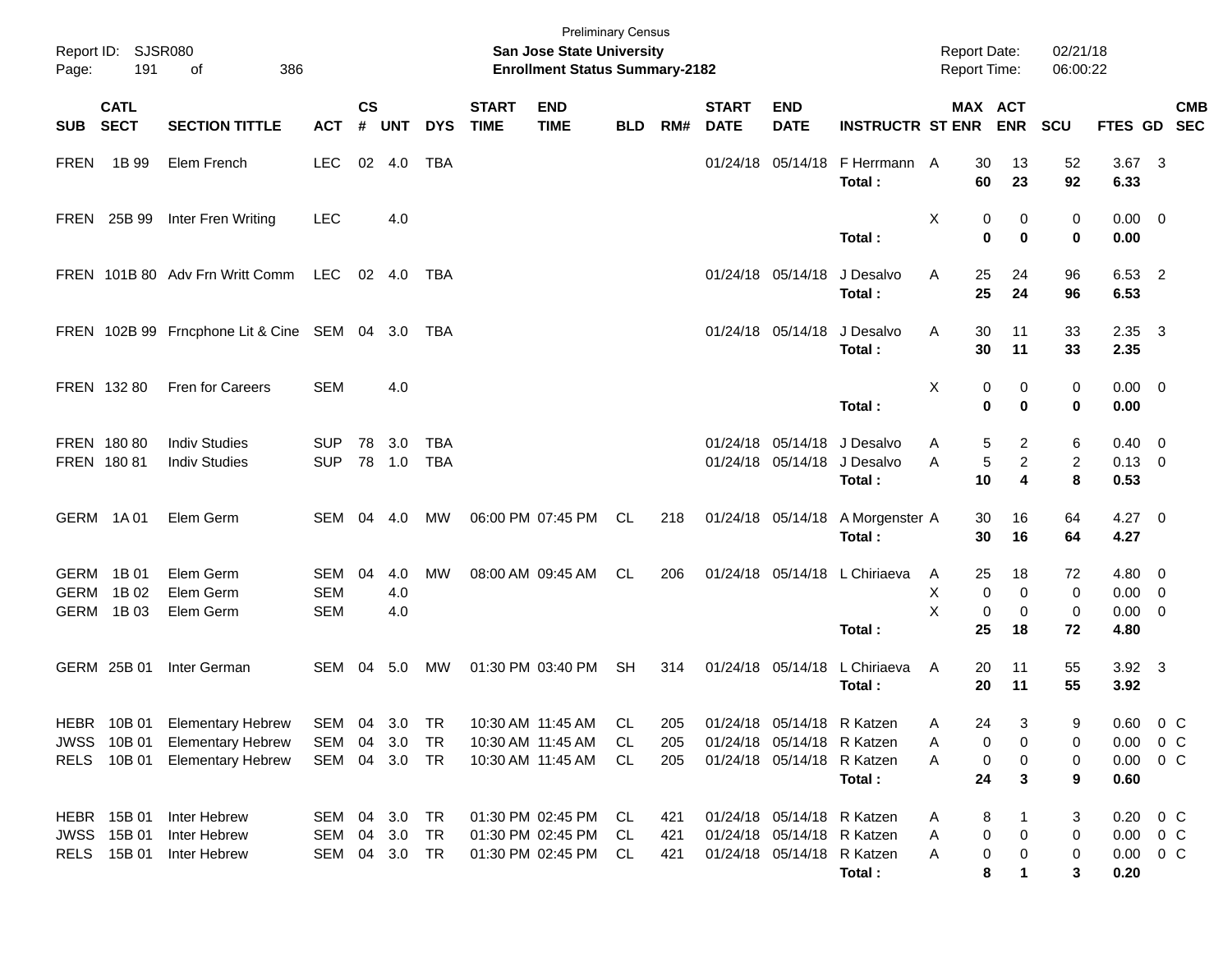| Report ID:<br>Page: | 192         | SJSR080<br>386<br>οf                                          |                |               |            |            |                        | <b>Preliminary Census</b><br><b>San Jose State University</b><br><b>Enrollment Status Summary-2182</b> |            |     |              |                           |                         | <b>Report Date:</b><br><b>Report Time:</b> |     |                | 02/21/18<br>06:00:22 |                |                          |                |
|---------------------|-------------|---------------------------------------------------------------|----------------|---------------|------------|------------|------------------------|--------------------------------------------------------------------------------------------------------|------------|-----|--------------|---------------------------|-------------------------|--------------------------------------------|-----|----------------|----------------------|----------------|--------------------------|----------------|
|                     | <b>CATL</b> |                                                               |                | $\mathsf{cs}$ |            |            | <b>START</b>           | <b>END</b>                                                                                             |            |     | <b>START</b> | <b>END</b>                |                         |                                            |     | <b>MAX ACT</b> |                      |                |                          | <b>CMB</b>     |
| <b>SUB</b>          | <b>SECT</b> | <b>SECTION TITTLE</b>                                         | <b>ACT</b>     | #             | <b>UNT</b> | <b>DYS</b> | <b>TIME</b>            | <b>TIME</b>                                                                                            | <b>BLD</b> | RM# | <b>DATE</b>  | <b>DATE</b>               | <b>INSTRUCTR ST ENR</b> |                                            |     | <b>ENR</b>     | <b>SCU</b>           | FTES GD        |                          | <b>SEC</b>     |
| HEBR                | 102B 01     | Adv Hebrew                                                    | <b>SEM</b>     | 04            | 3.0        | <b>TR</b>  |                        | 03:00 PM 04:15 PM                                                                                      | CL.        | 421 | 01/24/18     | 05/14/18                  | R Katzen                | Α                                          | 8   | 0              | 0                    | 0.00           |                          | 0 C            |
| <b>JWSS</b>         | 102B 01     | Adv Hebrew                                                    | <b>SEM</b>     | 04            | 3.0        | <b>TR</b>  |                        | 03:00 PM 04:15 PM                                                                                      | CL.        | 421 | 01/24/18     | 05/14/18                  | R Katzen                | Α                                          | 0   | 0              | 0                    | 0.00           |                          | 0 <sup>o</sup> |
| <b>RELS</b>         | 102B 01     | Adv Hebrew                                                    | <b>SEM</b>     | 04            | 3.0        | <b>TR</b>  |                        | 03:00 PM 04:15 PM                                                                                      | CL.        | 421 |              | 01/24/18 05/14/18         | R Katzen                | Α                                          | 0   | 0              | 0                    | 0.00           |                          | $0\,C$         |
|                     |             |                                                               |                |               |            |            |                        |                                                                                                        |            |     |              |                           | Total:                  |                                            | 8   | 0              | 0                    | 0.00           |                          |                |
|                     |             | HEBR 102X 01 Adv HEBR Indv Lrng                               | ACT            | 13            | - 1.0      | TBA        |                        |                                                                                                        |            |     |              | 01/24/18 05/14/18         | R Katzen                | Α                                          | 1   | 0              | 0                    | $0.00 \t 0$    |                          |                |
|                     |             |                                                               |                |               |            |            |                        |                                                                                                        |            |     |              |                           | Total:                  |                                            | 1   | 0              | 0                    | 0.00           |                          |                |
| <b>ITAL</b>         | 1B 01       | Elem Italian                                                  | <b>SEM</b>     |               | 5.0        |            |                        |                                                                                                        |            |     |              |                           |                         | X                                          | 0   | 0              | 0                    | $0.00 \t 0$    |                          |                |
|                     |             |                                                               |                |               |            |            |                        |                                                                                                        |            |     |              |                           | Total:                  |                                            | 0   | 0              | 0                    | 0.00           |                          |                |
| <b>JPN</b>          | 1A 01       | Elem Japanese                                                 | <b>LEC</b>     | 02            | 4.0        |            | MTWR 12:00 PM 12:50 PM |                                                                                                        | <b>BBC</b> | 203 | 01/24/18     | 05/14/18                  | Y Shimazu               | Α                                          | 30  | 28             | 112                  | 7.47           | $\overline{\mathbf{0}}$  |                |
| <b>JPN</b>          | 1A 02       | Elem Japanese                                                 | <b>LEC</b>     | 02            | 4.0        |            | MTWR01:30 PM 02:20 PM  |                                                                                                        | <b>BBC</b> | 203 | 01/24/18     | 05/14/18                  | Y Shimazu               | A                                          | 30  | 30             | 120                  | 8.00           | 0                        |                |
| <b>JPN</b>          | 1A 03       | Elem Japanese                                                 | <b>LEC</b>     | 02            | 4.0        | MWF        | 10:30 AM 11:40 AM      |                                                                                                        | <b>BBC</b> | 120 | 01/24/18     | 05/14/18                  | M Iwata                 | Α                                          | 30  | 30             | 120                  | 8.00           | $\overline{\mathbf{0}}$  |                |
| <b>JPN</b>          | 1A 04       | Elem Japanese                                                 | <b>LEC</b>     | 02            | 4.0        |            | MWF 12:00 PM 01:10 PM  |                                                                                                        | <b>BBC</b> | 205 |              | 01/24/18 05/14/18         | M Loffgren              | A                                          | 30  | 27             | 108                  | 7.20           | $\overline{\mathbf{0}}$  |                |
|                     |             |                                                               |                |               |            |            |                        |                                                                                                        |            |     |              |                           | Total:                  |                                            | 120 | 115            | 460                  | 30.67          |                          |                |
| <b>JPN</b>          | 1B 01       | Elem Japanese                                                 | LEC.           | 02            | 4.0        |            | MTWR 10:30 AM 11:20 AM |                                                                                                        | <b>BBC</b> | 203 | 01/24/18     | 05/14/18                  | S Inaba                 | Α                                          | 30  | 24             | 96                   | 6.40           | $\overline{\phantom{0}}$ |                |
| <b>JPN</b>          | 1B 02       | Elem Japanese                                                 | <b>LEC</b>     | 02            | 4.0        |            | MWF 12:00 PM 01:10 PM  |                                                                                                        | CL         | 218 |              | 01/24/18 05/14/18         | M Ishida                | A                                          | 30  | 18             | 72                   | 4.80           | $\overline{\mathbf{0}}$  |                |
|                     |             |                                                               |                |               |            |            |                        |                                                                                                        |            |     |              |                           | Total:                  |                                            | 60  | 42             | 168                  | 11.20          |                          |                |
| <b>JPN</b>          | 25A 01      | Interm Japanese                                               | LEC.           | 02            | 4.0        | MWF        | 12:00 PM 01:10 PM      |                                                                                                        | <b>BBC</b> | 120 |              | 01/24/18 05/14/18         | M Iwata                 | A                                          | 30  | 25             | 100                  | $6.67$ 0       |                          |                |
|                     |             |                                                               |                |               |            |            |                        |                                                                                                        |            |     |              |                           | Total:                  |                                            | 30  | 25             | 100                  | 6.67           |                          |                |
| <b>JPN</b>          | 25B 01      | Interm Japanese                                               | LEC.           | 02            | 4.0        |            | MWF 09:00 AM 10:10 AM  |                                                                                                        | <b>BBC</b> | 120 |              | 01/24/18 05/14/18         | M Loffgren              | Α                                          | 30  | 23             | 92                   | $6.13 \quad 0$ |                          |                |
|                     |             |                                                               |                |               |            |            |                        |                                                                                                        |            |     |              |                           | Total:                  |                                            | 30  | 23             | 92                   | 6.13           |                          |                |
| <b>JPN</b>          | 101B 01     | <b>Advanced Japanese</b>                                      | SEM            | 04            | -4.0       | MW         |                        | 08:30 AM 10:10 AM                                                                                      | <b>BBC</b> | 203 | 01/24/18     | 05/14/18                  | S Inaba                 | A                                          | 25  | 20             | 80                   | 5.33           | $\overline{\mathbf{0}}$  |                |
| <b>JPN</b>          |             | 101B 02 Advanced Japanese                                     | SEM            |               | 04 4.0     | MWF        |                        | 10:30 AM 11:40 AM                                                                                      | CL         | 205 |              | 01/24/18 05/14/18         | M Ishida                | A                                          | 24  | 15             | 60                   | 4.00           | 0                        |                |
|                     |             |                                                               |                |               |            |            |                        |                                                                                                        |            |     |              |                           | Total:                  |                                            | 49  | 35             | 140                  | 9.33           |                          |                |
| JPN                 |             | 101C 01 Adv. Japanese Conv LEC 02 4.0 TR 03:00 PM 04:40 PM CL |                |               |            |            |                        |                                                                                                        |            | 206 |              | 01/24/18 05/14/18 Y Yanai |                         | A                                          | 30  | 16             | 64                   | $4.27$ 0       |                          |                |
|                     |             |                                                               |                |               |            |            |                        |                                                                                                        |            |     |              |                           | Total:                  |                                            | 30  | 16             | 64                   | 4.27           |                          |                |
| <b>JPN</b>          | 102 01      | Japanese Culture                                              |                |               |            |            |                        | SEM 04 3.0 TR 12:00 PM 01:15 PM BBC 120                                                                |            |     |              | 01/24/18 05/14/18         | M Ishida                | A                                          | 20  | 17             | 51                   | $3.40 \ 0$     |                          |                |
|                     |             |                                                               |                |               |            |            |                        |                                                                                                        |            |     |              |                           | Total:                  |                                            | 20  | 17             | 51                   | 3.40           |                          |                |
| JPN                 | 103 01      | Jpn Ideog-Callig                                              | LEC 02 4.0 TBA |               |            |            |                        |                                                                                                        |            |     |              | 01/24/18 05/14/18         |                         | A                                          | 25  | 16             | 64                   | 4.27 0         |                          |                |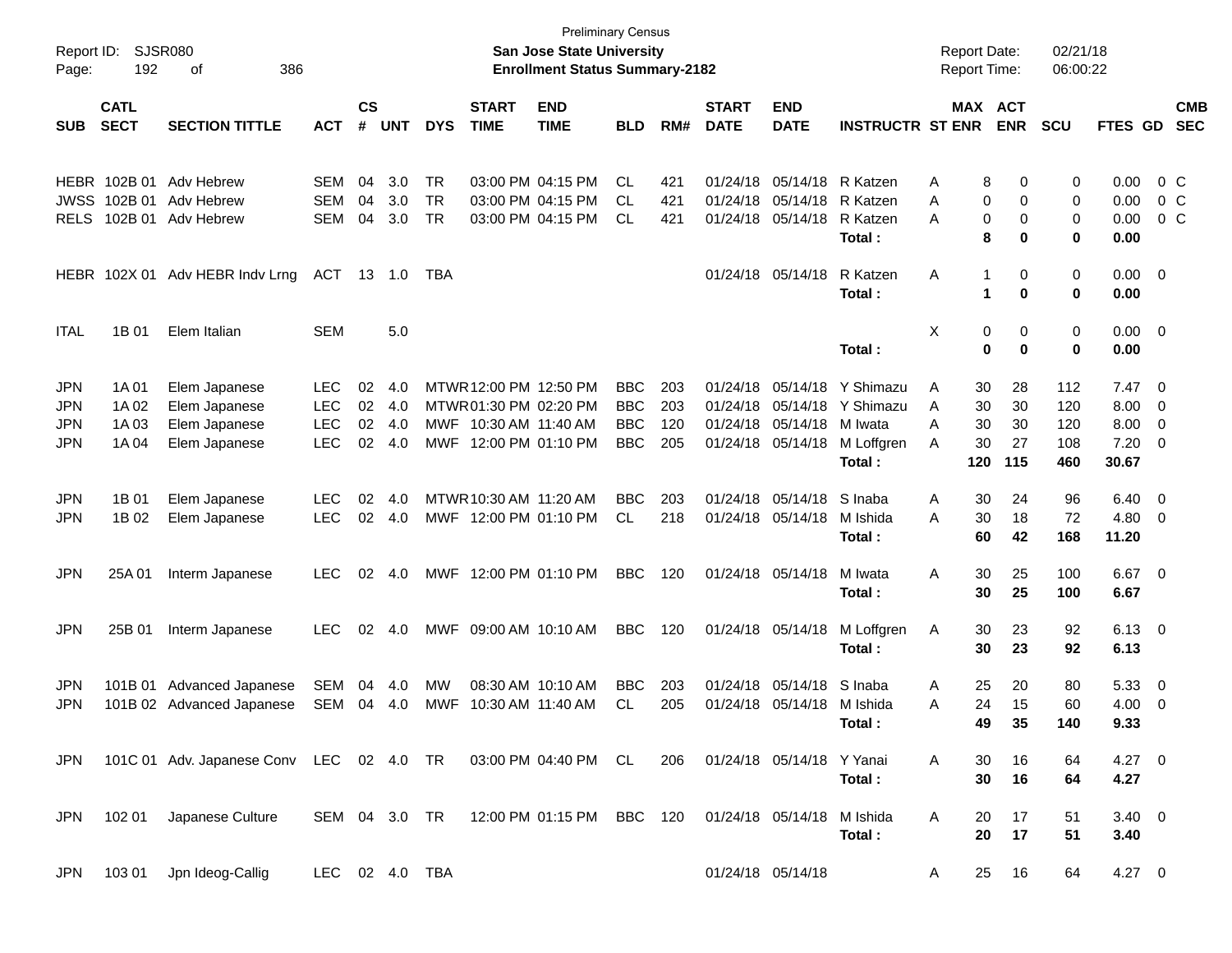| Report ID:<br>Page: | <b>SJSR080</b><br>193      | 386<br>οf                      |                |                    |            |            |                             | <b>Preliminary Census</b><br><b>San Jose State University</b><br><b>Enrollment Status Summary-2182</b> |                |     |                             |                           |                                                                         | <b>Report Date:</b><br>Report Time: |                  | 02/21/18<br>06:00:22 |                        |                          |                          |
|---------------------|----------------------------|--------------------------------|----------------|--------------------|------------|------------|-----------------------------|--------------------------------------------------------------------------------------------------------|----------------|-----|-----------------------------|---------------------------|-------------------------------------------------------------------------|-------------------------------------|------------------|----------------------|------------------------|--------------------------|--------------------------|
| <b>SUB</b>          | <b>CATL</b><br><b>SECT</b> | <b>SECTION TITTLE</b>          | <b>ACT</b>     | $\mathsf{cs}$<br># | <b>UNT</b> | <b>DYS</b> | <b>START</b><br><b>TIME</b> | <b>END</b><br><b>TIME</b>                                                                              | <b>BLD</b>     | RM# | <b>START</b><br><b>DATE</b> | <b>END</b><br><b>DATE</b> | <b>INSTRUCTR ST ENR</b>                                                 | MAX ACT                             | <b>ENR</b>       | <b>SCU</b>           | FTES GD                |                          | <b>CMB</b><br><b>SEC</b> |
|                     |                            |                                |                |                    |            |            |                             |                                                                                                        |                |     |                             |                           | Total:                                                                  | 25                                  | 16               | 64                   | 4.27                   |                          |                          |
| <b>JPN</b>          | 110 01                     | Jpn Linguistics                | <b>LEC</b>     |                    | 02 4.0     | TBA        |                             |                                                                                                        |                |     |                             | 01/24/18 05/14/18         | Total:                                                                  | 25<br>Α<br>25                       | 13<br>13         | 52<br>52             | $3.47 \quad 0$<br>3.47 |                          |                          |
| <b>PORT</b>         | 1A 01                      | Elem Portuguese                | SEM 04 5.0     |                    |            | TBA        |                             |                                                                                                        |                |     |                             | 01/24/18 05/14/18         | A Dias Ferre A<br>Total:                                                | 30<br>30                            | 14<br>14         | 70<br>70             | 4.67 0<br>4.67         |                          |                          |
| <b>PORT</b>         | 1B 01                      | Elem Portuguese                | SEM            | 04                 | 5.0        | TBA        |                             |                                                                                                        |                |     |                             | 01/24/18 05/14/18         | D Carvalho P A<br>Total:                                                | 30<br>30                            | 11<br>11         | 55<br>55             | $3.67$ 0<br>3.67       |                          |                          |
|                     |                            | PORT 102B 80 Brazilian Culture | <b>LEC</b>     |                    | 3.0        |            |                             |                                                                                                        |                |     |                             |                           | Total:                                                                  | Χ<br>0<br>0                         | 0<br>$\mathbf 0$ | 0<br>0               | $0.00 \t 0$<br>0.00    |                          |                          |
|                     | PORT 180 01                | <b>Indiv Studies</b>           | <b>SUP</b>     | 78                 | 3.0        | <b>TBA</b> |                             |                                                                                                        |                |     |                             | 01/24/18 05/14/18         | D Carvalho P A                                                          | 5                                   | 4                | 12                   | 0.80                   | $\overline{\phantom{0}}$ |                          |
|                     | PORT 180 02                | <b>Indiv Studies</b>           | <b>SUP</b>     | 78                 | 3.0        | <b>TBA</b> |                             |                                                                                                        |                |     | 01/24/18                    | 05/14/18                  | D Carvalho P A                                                          | 5                                   | 4                | 12                   | 0.80                   | $\overline{\mathbf{0}}$  |                          |
|                     | PORT 180 03                | <b>Indiv Studies</b>           | <b>SUP</b>     | 78                 | 3.0        | <b>TBA</b> |                             |                                                                                                        |                |     |                             |                           | 01/24/18 05/14/18 D Carvalho P A<br>Total:                              | 10<br>20                            | 8<br>16          | 24<br>48             | 1.60<br>3.20           | $\overline{\phantom{0}}$ |                          |
| <b>SPAN</b>         | 1A 01                      | Elem Spanish                   | <b>LEC</b>     | 02                 | 4.0        | MW         |                             | 08:30 AM 10:10 AM                                                                                      | CL.            | 205 | 01/24/18                    | 05/14/18                  | K Andrade Ga A                                                          | 24                                  | 23               | 92                   | 6.13                   | $\overline{\phantom{0}}$ |                          |
| <b>SPAN</b>         | 1A 02                      | Elem Spanish                   | <b>LEC</b>     | 02                 | 4.0        | <b>TR</b>  |                             | 03:00 PM 04:40 PM                                                                                      | <b>BBC</b>     | 120 | 01/24/18                    | 05/14/18                  | S Pacheco                                                               | 30<br>A                             | 25               | 100                  | 6.67                   | $\overline{\mathbf{0}}$  |                          |
| <b>SPAN</b>         | 1A 03                      | Elem Spanish                   | <b>LEC</b>     | 02                 | 4.0        | MW         |                             | 03:00 PM 04:40 PM                                                                                      | CL.            | 205 | 01/24/18                    | 05/14/18                  | L Flores                                                                | 24<br>Α                             | 21               | 84                   | 5.60                   | 0                        |                          |
| <b>SPAN</b>         | 1A 04                      | Elem Spanish                   | <b>LEC</b>     | 02                 | 4.0        | <b>TR</b>  |                             | 08:30 AM 10:10 AM                                                                                      | CL             | 205 | 01/24/18                    | 05/14/18                  | N Montes                                                                | 24<br>Α                             | 24               | 96                   | 6.40                   | $\overline{\mathbf{0}}$  |                          |
| <b>SPAN</b>         | 1A 05                      | Elem Spanish                   | <b>LEC</b>     | 02                 | 4.0        | <b>TR</b>  |                             | 08:30 AM 10:10 AM                                                                                      | <b>ENG</b>     | 232 | 01/24/18                    | 05/14/18                  | C Wagner                                                                | 30<br>Α                             | 29               | 116                  | 7.73                   | $\overline{\mathbf{0}}$  |                          |
| <b>SPAN</b>         | 1A 06                      | Elem Spanish                   | LEC            | 02                 | 4.0        | <b>MW</b>  |                             | 03:30 PM 05:10 PM                                                                                      | CL             | 218 |                             |                           | 01/24/18 05/14/18 N Pachón Vel A<br>Total:                              | 30<br>162                           | 26<br>148        | 104<br>592           | 6.93<br>39.47          | $\overline{\phantom{0}}$ |                          |
| <b>SPAN</b>         | 1B 01                      | Elem Spanish                   | <b>LEC</b>     | 02                 | 4.0        | МW         |                             | 08:30 AM 10:10 AM                                                                                      | CL.            | 218 |                             | 01/24/18 05/14/18         | N Pachón Vel A                                                          | 30                                  | 15               | 60                   | 4.00                   | $\overline{\mathbf{0}}$  |                          |
| <b>SPAN</b>         | 1B 02                      | Elem Spanish                   | <b>LEC</b>     | 02                 | 4.0        | MW         |                             | 03:00 PM 04:40 PM                                                                                      | <b>BBC</b>     | 203 | 01/24/18                    | 05/14/18                  | V Fernández A                                                           | 30                                  | 15               | 60                   | 4.07                   | $\overline{\phantom{1}}$ |                          |
| <b>SPAN</b>         | 1B 03                      | Elem Spanish                   | <b>LEC</b>     | 02                 | 4.0        | МW         |                             | 08:30 AM 10:10 AM                                                                                      | <b>HGH 217</b> |     |                             |                           | 01/24/18 05/14/18 H Kamimura A                                          | 30                                  | 12               | 48                   | 3.20                   | 0                        |                          |
|                     |                            | SPAN 1B 04 Elem Spanish        |                |                    |            |            |                             |                                                                                                        |                |     |                             |                           | LEC 02 4.0 TR 03:00 PM 04:40 PM BBC 203 01/24/18 05/14/18 V Fernández A | $30\,$                              | $26\,$           | 104                  | 6.93 0                 |                          |                          |
|                     |                            |                                |                |                    |            |            |                             |                                                                                                        |                |     |                             |                           | Total:                                                                  | 120                                 | 68               | 272                  | 18.20                  |                          |                          |
|                     | SPAN 4A80                  | Basic Spanish I                | LEC 02 4.0 TBA |                    |            |            |                             |                                                                                                        |                |     |                             |                           | 01/24/18 05/14/18 A Dias Ferre A                                        | 30                                  | 30               | 120                  | $8.00 \t 0$            |                          |                          |
|                     |                            |                                |                |                    |            |            |                             |                                                                                                        |                |     |                             |                           | Total:                                                                  | 30                                  | 30               | 120                  | 8.00                   |                          |                          |
|                     | SPAN 4B80                  | <b>Basic Spanish II</b>        | LEC 02 4.0 TBA |                    |            |            |                             |                                                                                                        |                |     |                             |                           | 01/24/18 05/14/18 A Dias Ferre A<br>Total:                              | 30<br>30                            | 28<br>28         | 112<br>112           | $7.47\ 0$<br>7.47      |                          |                          |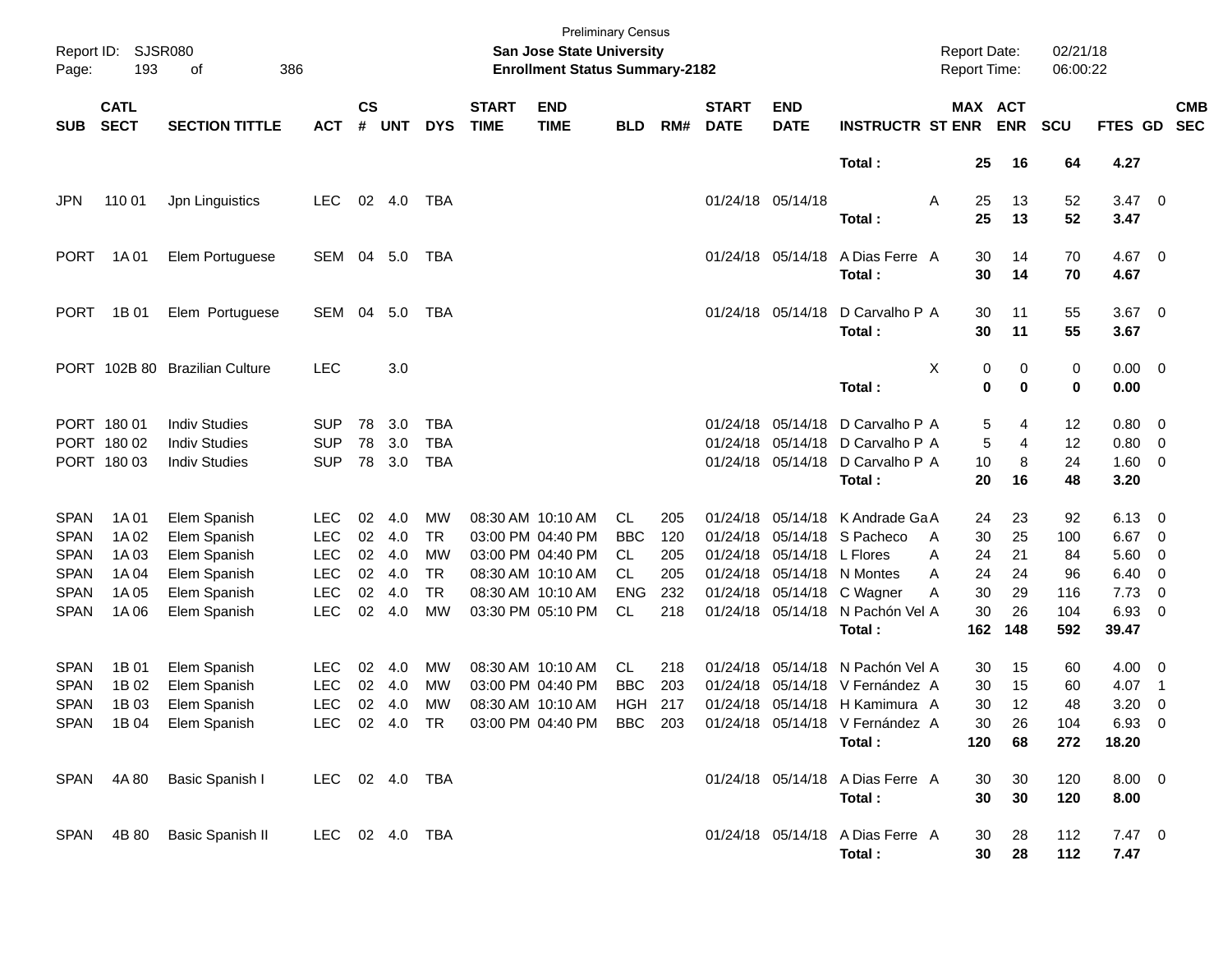| Report ID:<br>Page:                | 194                        | SJSR080<br>386<br>οf                                                                |                          |                             |                   |                |                             | <b>Preliminary Census</b><br>San Jose State University<br><b>Enrollment Status Summary-2182</b> |                          |                   |                             |                                        |                                                                            | <b>Report Date:</b><br><b>Report Time:</b> |                      | 02/21/18<br>06:00:22  |                               |                                           |                          |
|------------------------------------|----------------------------|-------------------------------------------------------------------------------------|--------------------------|-----------------------------|-------------------|----------------|-----------------------------|-------------------------------------------------------------------------------------------------|--------------------------|-------------------|-----------------------------|----------------------------------------|----------------------------------------------------------------------------|--------------------------------------------|----------------------|-----------------------|-------------------------------|-------------------------------------------|--------------------------|
| <b>SUB</b>                         | <b>CATL</b><br><b>SECT</b> | <b>SECTION TITTLE</b>                                                               | <b>ACT</b>               | $\mathbf{c}\mathbf{s}$<br># | <b>UNT</b>        | <b>DYS</b>     | <b>START</b><br><b>TIME</b> | <b>END</b><br><b>TIME</b>                                                                       | <b>BLD</b>               | RM#               | <b>START</b><br><b>DATE</b> | <b>END</b><br><b>DATE</b>              | <b>INSTRUCTR ST ENR</b>                                                    | MAX ACT                                    | <b>ENR</b>           | <b>SCU</b>            | <b>FTES GD</b>                |                                           | <b>CMB</b><br><b>SEC</b> |
| <b>SPAN</b><br><b>SPAN</b>         | 25A 01<br>25A 02           | Inter Spanish<br>Inter Spanish                                                      | <b>LEC</b><br><b>LEC</b> | 02                          | 4.0<br>02 4.0     | TR<br>MW       |                             | 03:30 PM 05:10 PM<br>03:00 PM 04:40 PM                                                          | CL.<br><b>BBC</b>        | 218<br>120        |                             | 01/24/18 05/14/18<br>01/24/18 05/14/18 | A lacomini-B A<br>J Sempere-MaA<br>Total:                                  | 30<br>32<br>62                             | 17<br>20<br>37       | 68<br>80<br>148       | 4.53<br>5.33<br>9.87          | $\overline{0}$<br>0                       |                          |
| <b>SPAN</b>                        | 25B 01                     | Inter Spanish                                                                       | <b>LEC</b>               | 02                          | 4.0               | TR             |                             | 01:30 PM 03:10 PM                                                                               | CL                       | 218               |                             | 01/24/18 05/14/18                      | A Campos Alb A<br>Total:                                                   | 32<br>32                                   | 22<br>22             | 88<br>88              | 5.87 0<br>5.87                |                                           |                          |
| <b>SPAN</b><br>SPAN                |                            | 101A 01 Advanced Spanish<br>101A 02 Advanced Spanish                                | <b>SEM</b><br>SEM        | 04                          | 4.0<br>4.0        | <b>TBA</b>     |                             |                                                                                                 |                          |                   |                             | 01/24/18 05/14/18                      | T Estrabao<br>Total:                                                       | Χ<br>0<br>A<br>30<br>30                    | 0<br>26<br>26        | 0<br>104<br>104       | 0.00<br>6.93<br>6.93          | $\overline{\mathbf{0}}$<br>$\overline{0}$ |                          |
| <b>SPAN</b>                        |                            | 101B 01 Advanced Spanish                                                            | SEM                      | 04                          | 4.0               | TR             |                             | 04:30 PM 06:10 PM                                                                               | <b>SH</b>                | 240               |                             | 01/24/18 05/14/18                      | T Estrabao<br>Total:                                                       | Α<br>35<br>35                              | 18<br>18             | 72<br>72              | 4.87 1<br>4.87                |                                           |                          |
| <b>SPAN</b><br><b>SPAN</b>         |                            | 102A 01 Spanish Culture<br>102A 02 Spanish Culture                                  | LEC<br><b>LEC</b>        | 02                          | 4.0<br>4.0        | <b>TBA</b>     |                             |                                                                                                 |                          |                   |                             | 01/24/18 05/14/18                      | Total:                                                                     | Χ<br>0<br>Α<br>35<br>35                    | 0<br>18<br>18        | 0<br>72<br>72         | 0.00<br>4.93 2<br>4.93        | $\overline{\mathbf{0}}$                   |                          |
| <b>SPAN</b><br><b>SPAN</b><br>SPAN |                            | 102B 01 Hisp Amer Culture<br>102B 02 Hisp Amer Culture<br>102B 03 Hisp Amer Culture | SEM<br><b>SEM</b><br>SEM | 04<br>04<br>04              | 3.0<br>3.0<br>3.0 | TR<br>TR<br>MW |                             | 09:00 AM 10:15 AM<br>10:30 AM 11:45 AM<br>09:00 AM 10:15 AM                                     | CL.<br>CL.<br><b>HGH</b> | 218<br>218<br>124 |                             | 01/24/18 05/14/18<br>01/24/18 05/14/18 | T Estrabao<br>01/24/18 05/14/18 A Campos Alb A<br>A lacomini-B A<br>Total: | A<br>30<br>30<br>30<br>90                  | 23<br>24<br>17<br>64 | 69<br>72<br>51<br>192 | 4.60<br>4.80<br>3.40<br>12.80 | $\overline{\mathbf{0}}$<br>0<br>0         |                          |
|                                    | SPAN 105 01                | Spanish Phonology                                                                   | <b>LEC</b>               |                             | 02 4.0            | W              |                             | 06:00 PM 08:45 PM                                                                               | CL.                      | 205               |                             | 01/24/18 05/14/18                      | J Sempere-MaA<br>Total:                                                    | 24<br>24                                   | 23<br>23             | 92<br>92              | 6.33 3<br>6.33                |                                           |                          |
|                                    | SPAN 111 01                | Adv Spanish Conver                                                                  | LEC                      |                             | 02 4.0            | TBA            |                             |                                                                                                 |                          |                   |                             | 01/24/18 05/14/18                      | F De La Call A<br>Total:                                                   | 32<br>32                                   | 18<br>18             | 72<br>72              | 4.93 2<br>4.93                |                                           |                          |
|                                    | SPAN 115 01                | Intro Lit Studies                                                                   | <b>LEC</b>               | 02                          | 4.0               | TR             |                             | 12:00 PM 01:15 PM                                                                               | CL.                      | 205               |                             | 01/24/18 05/14/18                      | R Ramirez<br>Total:                                                        | Α<br>24<br>24                              | 14<br>14             | 56<br>56              | 3.73<br>3.73                  | $\overline{\mathbf{0}}$                   |                          |
|                                    |                            | SPAN 120B 01 Spanish Literature I                                                   | <b>LEC</b>               |                             | 4.0               |                |                             |                                                                                                 |                          |                   |                             |                                        | Total:                                                                     | X<br>0<br>0                                | 0<br>$\bf{0}$        | 0<br>$\bf{0}$         | $0.00 \quad 0$<br>0.00        |                                           |                          |
|                                    | SPAN 132 01                | Span for Careers                                                                    | <b>LEC</b>               |                             | 4.0               |                |                             |                                                                                                 |                          |                   |                             |                                        | Total:                                                                     | X<br>0<br>0                                | 0<br>$\mathbf 0$     | 0<br>0                | $0.00 \t 0$<br>0.00           |                                           |                          |
|                                    |                            | SPAN 140B 01 Spanish American Lit LEC 02 4.0 TBA                                    |                          |                             |                   |                |                             |                                                                                                 |                          |                   |                             | 01/24/18 05/14/18                      |                                                                            | 30<br>A                                    | 9                    | 36                    | $2.40 \t 0$                   |                                           |                          |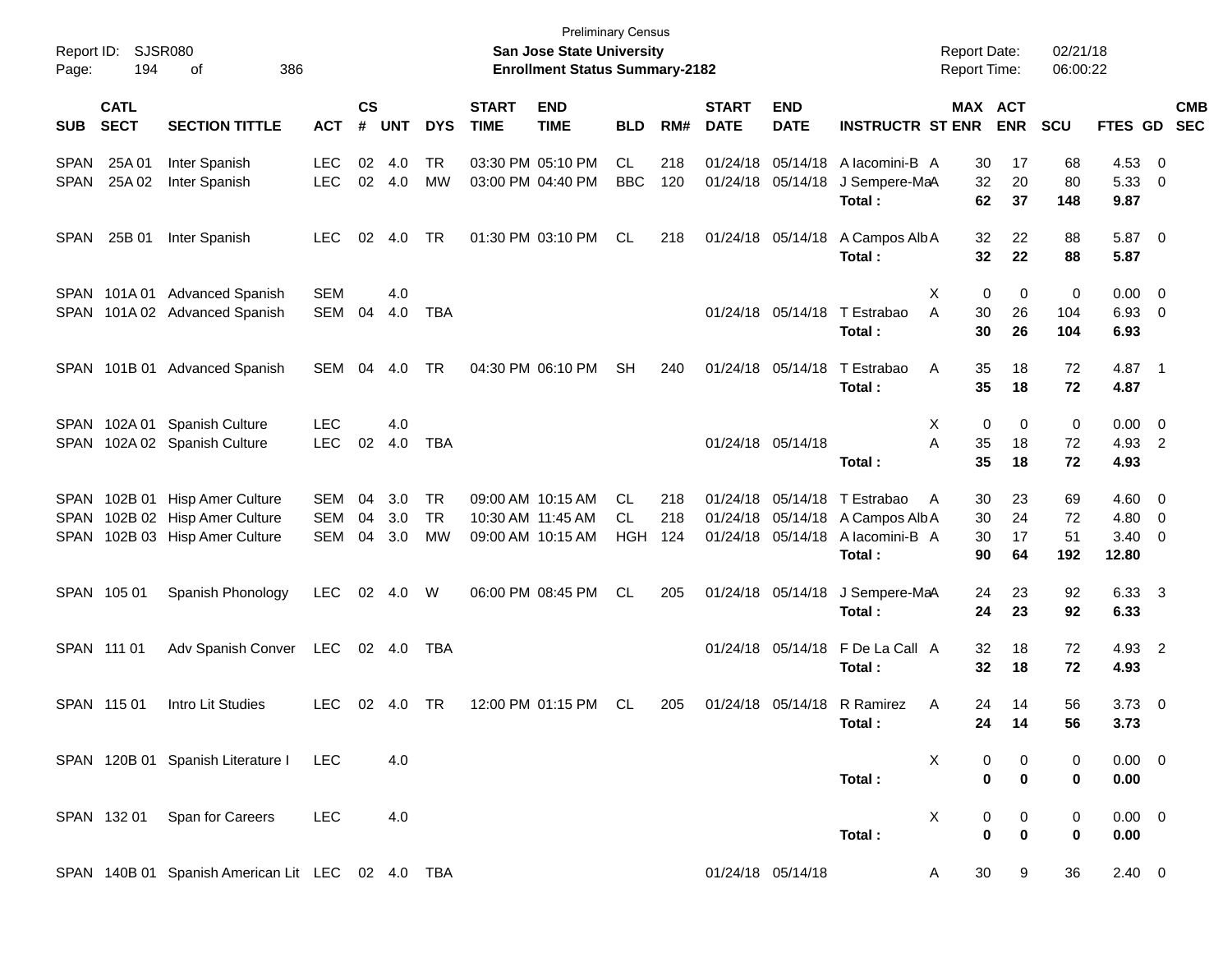| Report ID:<br>Page:        | 195                        | <b>SJSR080</b><br>386<br>of                  |                          |                |            |                          |                             | <b>Preliminary Census</b><br><b>San Jose State University</b><br><b>Enrollment Status Summary-2182</b> |            |     |                             |                                                  |                                                       | <b>Report Date:</b><br>Report Time: |                          | 02/21/18<br>06:00:22        |                                    |                          |
|----------------------------|----------------------------|----------------------------------------------|--------------------------|----------------|------------|--------------------------|-----------------------------|--------------------------------------------------------------------------------------------------------|------------|-----|-----------------------------|--------------------------------------------------|-------------------------------------------------------|-------------------------------------|--------------------------|-----------------------------|------------------------------------|--------------------------|
| <b>SUB</b>                 | <b>CATL</b><br><b>SECT</b> | <b>SECTION TITTLE</b>                        | <b>ACT</b>               | <b>CS</b><br># | <b>UNT</b> | <b>DYS</b>               | <b>START</b><br><b>TIME</b> | <b>END</b><br><b>TIME</b>                                                                              | <b>BLD</b> | RM# | <b>START</b><br><b>DATE</b> | <b>END</b><br><b>DATE</b>                        | <b>INSTRUCTR ST ENR</b>                               | <b>MAX ACT</b>                      | <b>ENR</b>               | <b>SCU</b>                  | FTES GD                            | <b>CMB</b><br><b>SEC</b> |
|                            |                            |                                              |                          |                |            |                          |                             |                                                                                                        |            |     |                             |                                                  | Total:                                                | 30                                  | 9                        | 36                          | 2.40                               |                          |
|                            |                            | SPAN 160C 01 Hispanic Literature             | <b>LEC</b>               | 02             | 4.0        | W                        |                             | 03:00 PM 05:45 PM                                                                                      | CL.        | 206 |                             | 01/24/18 05/14/18                                | C Samuelson A<br>Total:                               | 30<br>30                            | 13<br>13                 | 52<br>52                    | $3.73$ 4<br>3.73                   |                          |
|                            | SPAN 202 01                | Sem Hisp Civ Cult                            | SEM                      | 05             | 3.0        | $\top$                   |                             | 06:00 PM 08:45 PM                                                                                      | CL         | 205 |                             | 01/24/18 05/14/18                                | R Ramirez<br>A<br>Total:                              | 22<br>22                            | 20<br>20                 | 60<br>60                    | 5.00 20<br>5.00                    |                          |
|                            | SPAN 210 01                | Old Spanish                                  | <b>SEM</b>               | 05             | 3.0        | M                        |                             | 06:00 PM 08:45 PM                                                                                      | CL.        | 205 |                             | 01/24/18 05/14/18                                | J Sempere-MaA<br>Total:                               | 15<br>15                            | 15<br>15                 | 45<br>45                    | 3.75 15<br>3.75                    |                          |
| <b>SPAN</b><br><b>SPAN</b> | 298 01<br>298 02           | <b>Special Study</b><br><b>Special Study</b> | <b>SUP</b><br><b>SUP</b> | 25<br>78       | 1.0<br>1.0 | <b>TBA</b><br><b>TBA</b> |                             |                                                                                                        |            |     | 01/24/18                    | 05/14/18<br>01/24/18 05/14/18                    | V Fernández A<br>C Bacich<br>A<br>Total:              | 7<br>10<br>17                       | 6<br>13                  | 7<br>6<br>13                | 0.58<br>0.50 6<br>1.08             | $\overline{7}$           |
| <b>VIET</b>                | 1B 01                      | Elem Vietnamese                              | <b>SEM</b>               | 04             | 3.0        | $\top$                   |                             | 03:00 PM 05:45 PM                                                                                      | <b>CL</b>  | 205 |                             | 01/24/18 05/14/18                                | H Le<br>Α<br>Total:                                   | 24<br>24                            | 14<br>14                 | 42<br>42                    | $2.80 \ 0$<br>2.80                 |                          |
|                            | Department :               | <b>World Languages &amp; Literatures</b>     |                          |                |            |                          |                             |                                                                                                        |            |     |                             | <b>Lower Division:</b><br><b>Upper Division:</b> | <b>Department Total:</b><br><b>Graduate Division:</b> | 1819<br>1117<br>638<br>64           | 1257<br>817<br>386<br>54 | 4807<br>3286<br>1397<br>124 | 324.17<br>219.72<br>94.22<br>10.23 |                          |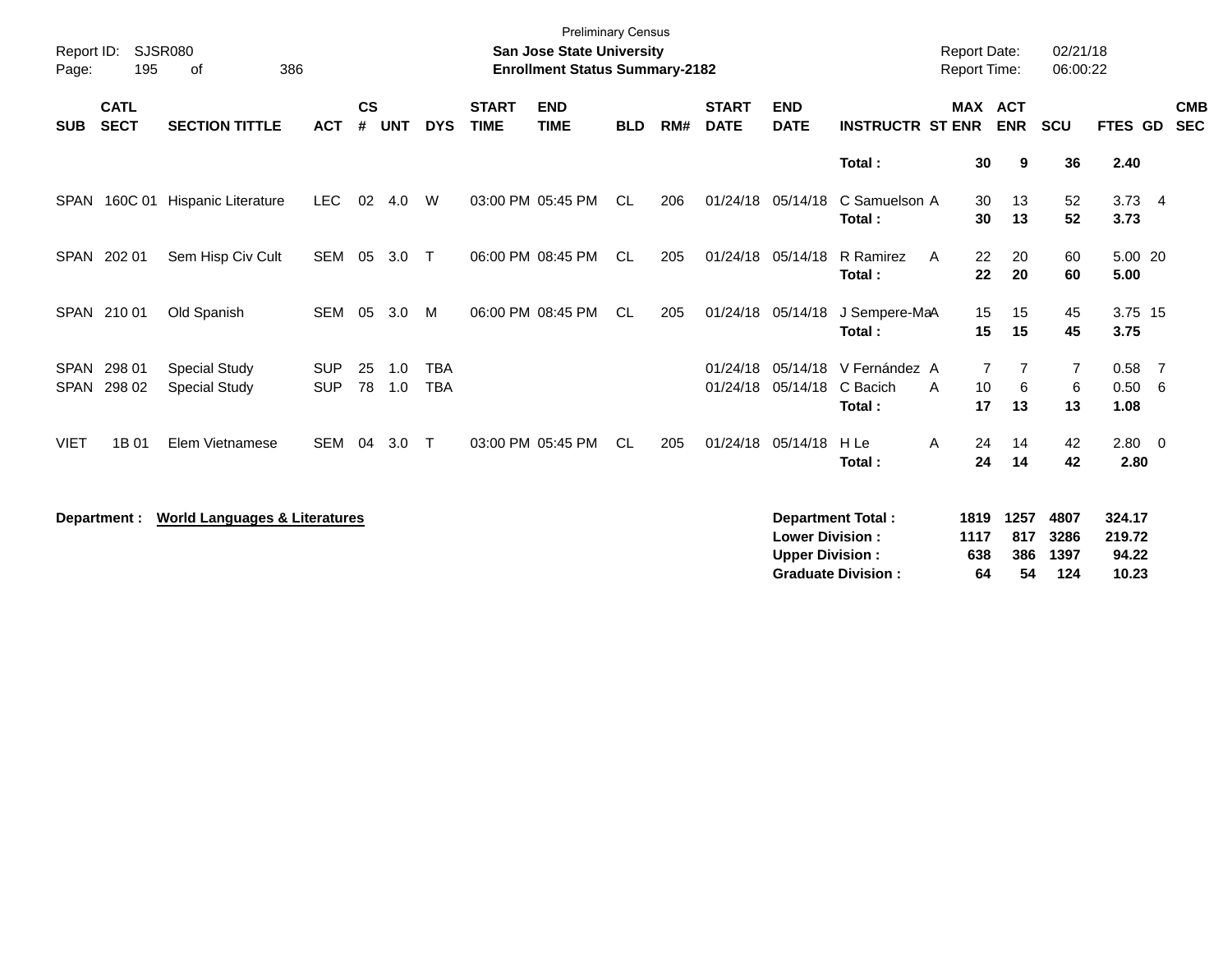| Report ID:<br>Page: | 196                        | SJSR080<br>386<br>οf                                  |               |                    |               |            |                             | <b>San Jose State University</b><br><b>Enrollment Status Summary-2182</b> | <b>Preliminary Census</b> |      |                             |                            |                         |   | <b>Report Date:</b><br><b>Report Time:</b> |               | 02/21/18<br>06:00:22 |                   |                          |
|---------------------|----------------------------|-------------------------------------------------------|---------------|--------------------|---------------|------------|-----------------------------|---------------------------------------------------------------------------|---------------------------|------|-----------------------------|----------------------------|-------------------------|---|--------------------------------------------|---------------|----------------------|-------------------|--------------------------|
| <b>SUB</b>          | <b>CATL</b><br><b>SECT</b> | <b>SECTION TITTLE</b>                                 | АСТ           | $\mathsf{cs}$<br># | <b>UNT</b>    | <b>DYS</b> | <b>START</b><br><b>TIME</b> | <b>END</b><br><b>TIME</b>                                                 | BLD                       | RM#  | <b>START</b><br><b>DATE</b> | <b>END</b><br><b>DATE</b>  | <b>INSTRUCTR ST ENR</b> |   | MAX ACT                                    | <b>ENR</b>    | <b>SCU</b>           | <b>FTES GD</b>    | <b>CMB</b><br><b>SEC</b> |
|                     |                            |                                                       |               |                    |               |            |                             |                                                                           |                           |      |                             |                            |                         |   |                                            |               |                      |                   |                          |
| College             | Department :               | <b>Humanities &amp; the Arts</b><br><b>Humanities</b> |               |                    |               |            |                             |                                                                           |                           |      |                             |                            |                         |   |                                            |               |                      |                   |                          |
| AMS                 | 1A 01                      | American Civ                                          | LEC           | 01                 | 0.0           | TR         |                             | 01:30 PM 02:45 PM                                                         | WSQ 109                   |      | 01/24/18                    | 05/14/18                   | J Ormsbee               | A | 35                                         | 33            | 99                   | 0.00              | 0                        |
| AMS                 | 1A 02                      | American Civ                                          | SEM           | 05                 | 6.0           | TR         |                             | 03:00 PM 04:15 PM                                                         | <b>SH</b>                 | 240  | 01/24/18                    | 05/14/18                   | J Ormsbee               | A | 35                                         | 33            | 99                   | 13.20             | 0                        |
| AMS                 | 1A03                       | American Civ                                          | <b>LEC</b>    | 01                 | 0.0           | <b>TR</b>  |                             | 01:30 PM 02:45 PM                                                         | WSQ 109                   |      | 01/24/18                    | 05/14/18                   | A Cushner               | A | 35                                         | 35            | 105                  | 0.00              | 0                        |
| AMS                 | 1A 04                      | American Civ                                          | SEM           | 05                 | 6.0           | <b>TR</b>  |                             | 03:00 PM 04:15 PM                                                         | <b>BBC</b>                | 125  | 01/24/18                    | 05/14/18                   | A Cushner               | A | 35                                         | 35            | 105                  | 14.00             | 0                        |
| AMS                 | 1A 05                      | American Civ                                          | <b>LEC</b>    | 01                 | 0.0           | <b>TR</b>  |                             | 01:30 PM 02:45 PM                                                         | WSQ 109                   |      | 01/24/18                    | 05/14/18                   | J Wozniak               | A | 35                                         | 34            | 102                  | 0.00              | 0                        |
| AMS                 | 1A 06                      | American Civ                                          | SEM           | 05                 | 6.0           | <b>TR</b>  |                             | 03:00 PM 04:15 PM                                                         | DMH                       | 357  | 01/24/18                    | 05/14/18                   | J Wozniak               | A | 35                                         | 34            | 102                  | 13.60             | 0                        |
|                     |                            |                                                       |               |                    |               |            |                             |                                                                           |                           |      |                             |                            | Total :                 |   | 210                                        | 204           | 612                  | 40.80             |                          |
| AMS                 | 1B 01                      | American Civ                                          | <b>LEC</b>    | 01                 | 0.0           | <b>MW</b>  |                             | 09:00 AM 10:15 AM                                                         | <b>BBC</b>                | 004  | 01/24/18                    | 05/14/18                   | K English               | A | 35                                         | 27            | 81                   | 0.00              | 0                        |
| AMS                 | 1B 02                      | American Civ                                          | SEM           | 05                 | 6.0           | MW         |                             | 10:30 AM 11:45 AM                                                         | <b>BBC</b>                | 125  | 01/24/18                    | 05/14/18                   | K English               | A | 35                                         | 27            | 81                   | 10.80             | 0                        |
| AMS                 | 1B 03                      | American Civ                                          | <b>LEC</b>    | 01                 | 0.0           | MW         |                             | 09:00 AM 10:15 AM                                                         | <b>BBC</b>                | 004  | 01/24/18                    | 05/14/18                   | J Georges               | A | 35                                         | 29            | 87                   | 0.00              | 0                        |
| AMS                 | 1B 04                      | American Civ                                          | SEM           | 05                 | 6.0           | МW         |                             | 10:30 AM 11:45 AM                                                         | <b>ENG</b>                | 232  | 01/24/18                    | 05/14/18                   | J Georges               | A | 35                                         | 29            | 87                   | 11.60             | 0                        |
| AMS                 | 1B 05                      | American Civ                                          | <b>LEC</b>    | 01                 | 0.0           | MW         |                             | 09:00 AM 10:15 AM                                                         | <b>BBC</b>                | 004  | 01/24/18                    | 05/14/18                   | M Moore                 | A | 35                                         | 27            | 81                   | 0.00              | 0                        |
| AMS                 | 1B 06                      | American Civ                                          | SEM           | 05                 | 6.0           | МW         |                             | 10:30 AM 11:45 AM                                                         | <b>SH</b>                 | 240  | 01/24/18                    | 05/14/18                   | M Moore                 | A | 35                                         | 27            | 81                   | 10.80             | 0                        |
| AMS                 | 1B 07                      | American Civ                                          | <b>LEC</b>    | 01                 | 0.0           | MW         |                             | 12:00 PM 01:15 PM                                                         | <b>BBC</b>                | 004  | 01/24/18                    | 05/14/18                   | L Trost                 | A | 35                                         | 34            | 102                  | 0.00              | 0                        |
| AMS                 | 1B 08                      | American Civ                                          | SEM           | 05                 | 6.0           | MW         |                             | 01:30 PM 02:45 PM                                                         | <b>SH</b>                 | 240  | 01/24/18                    | 05/14/18                   | L Trost                 | A | 35                                         | 34            | 102                  | 13.60             | 0                        |
| AMS                 | 1B 09                      | American Civ                                          | <b>LEC</b>    | 01                 | 0.0           | МW         |                             | 12:00 PM 01:15 PM                                                         | <b>BBC</b>                | 004  | 01/24/18                    |                            | 05/14/18 A Cushner      | A | 35                                         | 35            | 105                  | 0.00              | 0                        |
| AMS                 | 1B 10                      | American Civ                                          | SEM           | 05                 | 6.0           | MW         |                             | 01:30 PM 02:45 PM                                                         | <b>BBC</b>                | 125  | 01/24/18                    |                            | 05/14/18 A Cushner      | A | 35                                         | 35            | 105                  | 14.00             | 0                        |
| AMS                 | 1B 11                      | American Civ                                          | <b>LEC</b>    | 01                 | 0.0           | MW         |                             | 12:00 PM 01:15 PM                                                         | <b>BBC</b>                | 004  | 01/24/18                    | 05/14/18                   | J Wozniak               | A | 35                                         | 31            | 93                   | 0.00              | 0                        |
| AMS                 | 1B 12                      | American Civ                                          | SEM           | 05                 | 6.0           | МW         |                             | 01:30 PM 02:45 PM                                                         | <b>DMH</b>                | 357  | 01/24/18                    | 05/14/18                   | J Wozniak               | A | 35                                         | 31            | 93                   | 12.40             | 0                        |
| AMS                 | 1B 13                      | American Civ                                          | <b>LEC</b>    | 01                 | 0.0           | МW         |                             | 01:30 PM 02:45 PM                                                         | WSQ 109                   |      | 01/24/18                    | 05/14/18                   | S Guenter               | A | 35                                         | 32            | 96                   | 0.00              | 0                        |
| AMS                 | 1B 14                      | American Civ                                          | SEM           | 05                 | 6.0           | МW         |                             | 03:00 PM 04:15 PM                                                         | <b>DMH</b>                | 226B | 01/24/18                    | 05/14/18                   | S Guenter               | A | 35                                         | 32            | 96                   | 12.80             | 0                        |
| AMS                 | 1B 15                      | American Civ                                          | <b>LEC</b>    | 01                 | 0.0           | МW         |                             | 01:30 PM 02:45 PM                                                         | WSQ                       | 109  | 01/24/18                    | 05/14/18                   | M Kapell                | A | 35                                         | 29            | 87                   | 0.00              | 0                        |
| AMS                 | 1B 16                      | American Civ                                          | SEM           | 05                 | 6.0           | МW         |                             | 03:00 PM 04:15 PM                                                         | <b>ENG</b>                | 403  | 01/24/18                    | 05/14/18                   | M Kapell                | A | 35                                         | 29            | 87                   | 11.60             | 0                        |
| AMS                 | 1B 17                      | American Civ                                          | <b>LEC</b>    | 01                 | 0.0           | МW         |                             | 01:30 PM 02:45 PM                                                         | WSQ 109                   |      | 01/24/18                    | 05/14/18                   | V Lo                    | A | 35                                         | 26            | 78                   | 0.00              | 0                        |
| AMS                 | 1B 18                      | American Civ                                          | SEM           | 05                 | 6.0           | MW         |                             | 03:00 PM 04:15 PM                                                         | <b>ENG</b>                | 232  | 01/24/18                    | 05/14/18                   | V Lo                    | A | 35                                         | 26            | 78                   | 10.40             | 0                        |
| AMS                 | 1B 19                      | American Civ                                          | <b>LEC</b>    | 01                 | 0.0           | TR         |                             | 12:00 PM 01:15 PM                                                         | SН                        | 100  | 01/24/18                    | 05/14/18                   | F Hsu                   | A | 35                                         | 26            | 78                   | 0.00              | 0                        |
| AMS                 | 1B 20                      | American Civ                                          | SEM           | 05                 | 6.0           | <b>TR</b>  |                             | 01:30 PM 02:45 PM                                                         | <b>SH</b>                 | 240  | 01/24/18                    | 05/14/18                   | F Hsu                   | A | 35                                         | 26            | 78                   | 10.40             | 0                        |
| AMS                 | 1B 21                      | American Civ                                          | LEC           | 01                 | 0.0           | TR         |                             | 12:00 PM 01:15 PM                                                         | <b>SH</b>                 | 100  |                             | 01/24/18 05/14/18 L Trost  |                         | A | 35                                         | 33            | qq                   | 0.00              | $\Omega$                 |
| AMS                 |                            | 1B 22 American Civ                                    |               |                    | SEM 05 6.0 TR |            |                             | 01:30 PM 02:45 PM ENG 403                                                 |                           |      |                             | 01/24/18 05/14/18 L Trost  |                         | A | 35                                         | 33            | 99                   | 13.20 0           |                          |
| AMS                 | 1B 23                      | American Civ                                          | LEC 01 0.0 TR |                    |               |            |                             | 12:00 PM 01:15 PM                                                         | SH                        | 100  |                             | 01/24/18 05/14/18 J Franks |                         | A | 35                                         | 29            | 87                   | $0.00 \t 0$       |                          |
| AMS                 |                            | 1B 24 American Civ                                    | SEM 05 6.0 TR |                    |               |            |                             | 01:30 PM 02:45 PM BBC 125                                                 |                           |      |                             | 01/24/18 05/14/18 J Franks | Total:                  | A | 35                                         | 29<br>840 716 | 87<br>2148           | 11.60 0<br>143.20 |                          |
|                     |                            |                                                       |               |                    |               |            |                             |                                                                           |                           |      |                             |                            |                         |   |                                            |               |                      |                   |                          |
|                     | AMS 159 01                 | Nat & World Cult                                      | SEM           |                    | 3.0           |            |                             |                                                                           |                           |      |                             |                            |                         | X | 0                                          | 0             | 0                    | $0.00 \quad 0$    |                          |
|                     | ENVS 159 01                | Nat & World Cult                                      | SEM           |                    | 3.0           |            |                             |                                                                           |                           |      |                             |                            |                         | Χ | 0                                          | 0             | 0                    | $0.00 \t 0$       |                          |
|                     | HUM 159 01                 | Nat & World Cult                                      | SEM           |                    | 3.0           |            |                             |                                                                           |                           |      |                             |                            |                         | X | $\mathbf 0$                                | 0             | 0                    | $0.00 \t 0$       |                          |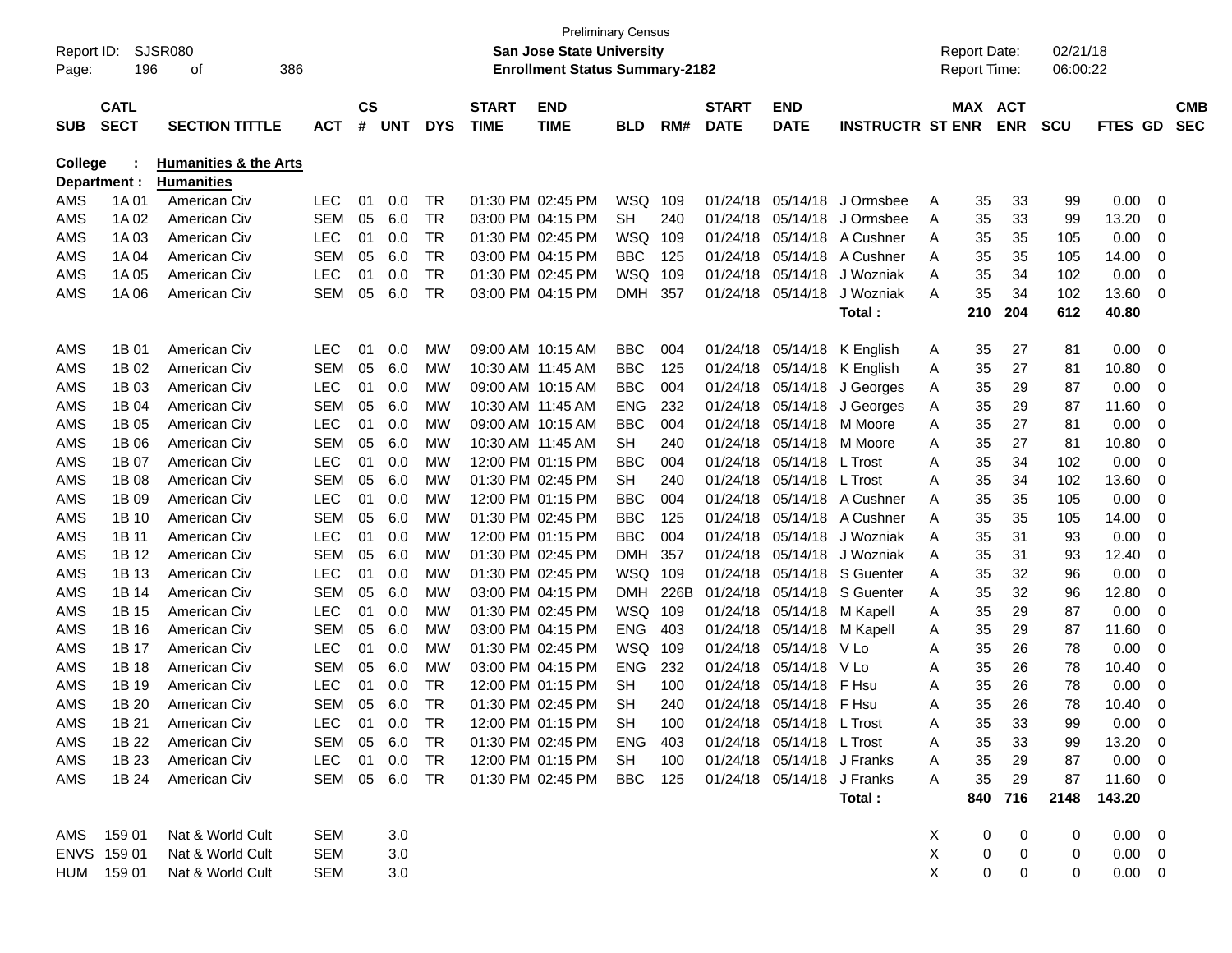| Report ID:<br>Page: | 197                        | SJSR080<br>οf             |                    |            |            |                             |                           | <b>Preliminary Census</b><br><b>San Jose State University</b><br><b>Enrollment Status Summary-2182</b> |            |                             |                           |                            |              | <b>Report Date:</b><br><b>Report Time:</b> |                       |                | 02/21/18<br>06:00:22 |       |                          |                |
|---------------------|----------------------------|---------------------------|--------------------|------------|------------|-----------------------------|---------------------------|--------------------------------------------------------------------------------------------------------|------------|-----------------------------|---------------------------|----------------------------|--------------|--------------------------------------------|-----------------------|----------------|----------------------|-------|--------------------------|----------------|
|                     | 386                        |                           |                    |            |            |                             |                           |                                                                                                        |            |                             |                           |                            |              |                                            |                       |                |                      |       |                          |                |
| <b>SUB</b>          | <b>CATL</b><br><b>SECT</b> | <b>ACT</b>                | $\mathsf{cs}$<br># | <b>UNT</b> | <b>DYS</b> | <b>START</b><br><b>TIME</b> | <b>END</b><br><b>TIME</b> | <b>BLD</b>                                                                                             | RM#        | <b>START</b><br><b>DATE</b> | <b>END</b><br><b>DATE</b> | <b>INSTRUCTR ST ENR</b>    |              |                                            | MAX ACT<br><b>ENR</b> | <b>SCU</b>     | FTES GD              |       | <b>CMB</b><br><b>SEC</b> |                |
| AMS                 | 15980                      | Nat & World Cult          | <b>SEM</b>         | 05         | 3.0        | U                           |                           | 06:00 PM 08:45 PM                                                                                      |            |                             | 01/24/18                  | 05/14/18                   | J Ormsbee    | A                                          | 40                    | 8              | 24                   | 1.60  |                          | $0\,C$         |
| <b>ENVS</b>         | 15980                      | Nat & World Cult          | <b>SEM</b>         | 05         | 3.0        | U                           |                           | 06:00 PM 08:45 PM                                                                                      |            |                             | 01/24/18                  | 05/14/18                   | J Ormsbee    | A                                          | 0                     | 25             | 75                   | 5.00  |                          | 0 <sup>C</sup> |
| <b>HUM</b>          | 15980                      | Nat & World Cult          | <b>SEM</b>         | 05         | 3.0        | U                           |                           | 06:00 PM 08:45 PM                                                                                      |            |                             | 01/24/18                  | 05/14/18                   | J Ormsbee    | A                                          | 0                     | $\overline{4}$ | 12                   | 0.80  |                          | 0 <sup>C</sup> |
| AMS                 | 15981                      | Nat & World Cult          | <b>SEM</b>         |            | 3.0        |                             |                           |                                                                                                        |            |                             |                           |                            |              | X                                          | 0                     | 0              | 0                    | 0.00  | $\mathbf 0$              |                |
| <b>ENVS</b>         | 15981                      | Nat & World Cult          | <b>SEM</b>         |            | 3.0        |                             |                           |                                                                                                        |            |                             |                           |                            |              | X                                          | 0                     | 0              | 0                    | 0.00  | $\overline{0}$           |                |
| <b>HUM</b>          | 15981                      | Nat & World Cult          | <b>SEM</b>         |            | 3.0        |                             |                           |                                                                                                        |            |                             |                           |                            |              | X                                          | 0                     | $\mathbf 0$    | 0                    | 0.00  | 0                        |                |
|                     |                            |                           |                    |            |            |                             |                           |                                                                                                        |            |                             |                           |                            | Total:       |                                            | 40                    | 37             | 111                  | 7.40  |                          |                |
| AMS                 | 169 01                     | Amer Dream                | <b>SEM</b>         |            | 3.0        |                             |                           |                                                                                                        |            |                             |                           |                            |              | Χ                                          | 0                     | 0              | 0                    | 0.00  | 0                        |                |
| <b>HUM</b>          | 169 01                     | Amer Dream                | <b>SEM</b>         |            | 3.0        |                             |                           |                                                                                                        |            |                             |                           |                            |              | X                                          | 0                     | 0              | 0                    | 0.00  | 0                        |                |
|                     |                            |                           |                    |            |            |                             |                           |                                                                                                        |            |                             |                           |                            | Total:       |                                            | 0                     | 0              | 0                    | 0.00  |                          |                |
| AMS                 | 179 01                     | Amer Pop Culture          | <b>SEM</b>         | 05         | 3.0        | MW                          |                           | 01:30 PM 02:45 PM                                                                                      | <b>DMH</b> | 226B                        | 01/24/18                  | 05/14/18                   | J Georges    | A                                          | 35                    | 14             | 42                   | 2.80  |                          | 0 <sup>C</sup> |
| <b>HUM</b>          | 179 01                     | Amer Pop Culture          | <b>SEM</b>         | 05         | 3.0        | MW                          |                           | 01:30 PM 02:45 PM                                                                                      | <b>DMH</b> | 226B                        | 01/24/18                  | 05/14/18                   | J Georges    | Α                                          | 0                     | 5              | 15                   | 1.00  |                          | 0 <sup>C</sup> |
|                     |                            |                           |                    |            |            |                             |                           |                                                                                                        |            |                             |                           |                            | Total:       |                                            | 35                    | 19             | 57                   | 3.80  |                          |                |
| AMS                 | 180 01                     | <b>Individual Studies</b> | <b>SUP</b>         | 36         | 3.0        | <b>TBA</b>                  |                           |                                                                                                        |            |                             | 01/24/18                  | 05/14/18                   | S Guenter    | A                                          | 1                     | 0              | 0                    | 0.00  | 0                        |                |
| AMS                 | 180 02                     | <b>Individual Studies</b> | <b>SUP</b>         | 78         | 1.0        | <b>TBA</b>                  |                           |                                                                                                        |            |                             | 01/24/18                  | 05/14/18                   | S Guenter    | A                                          | $\overline{c}$        | 0              | 0                    | 0.00  | - 0                      |                |
|                     |                            |                           |                    |            |            |                             |                           |                                                                                                        |            |                             |                           |                            | Total:       |                                            | 3                     | 0              | 0                    | 0.00  |                          |                |
| CA                  | 60 01                      | <b>Creativity Matters</b> | <b>LEC</b>         | 02         | 3.0        | <b>MW</b>                   |                           | 01:30 PM 02:45 PM                                                                                      | <b>CL</b>  | 306                         | 01/24/18                  | 05/14/18                   | E Linden     | A                                          | 25                    | 23             | 69                   | 4.60  | - 0                      |                |
| CA                  | 60 02                      | <b>Creativity Matters</b> | <b>LEC</b>         | 02         | 3.0        | <b>TR</b>                   |                           | 09:00 AM 10:15 AM                                                                                      | CL         | 306                         | 01/24/18                  | 05/14/18                   | S Verducci - | A                                          | 25                    | 26             | 78                   | 5.20  | 0                        |                |
| СA                  | 60 03                      | <b>Creativity Matters</b> | <b>LEC</b>         | 02         | 3.0        | F                           |                           | 09:00 AM 11:45 AM                                                                                      | CL         | 306                         | 01/24/18                  | 05/14/18                   | E Linden     | A                                          | 25                    | 13             | 39                   | 2.60  | 0                        |                |
|                     |                            |                           |                    |            |            |                             |                           |                                                                                                        |            |                             |                           |                            | Total:       |                                            | 75                    | 62             | 186                  | 12.40 |                          |                |
| CA                  | 172 01                     | Arts in US Society        | LEC                | 01         | 3.0        | M                           |                           | 03:00 PM 05:45 PM                                                                                      | CL         | 306                         | 01/24/18                  | 05/14/18                   | J Rycenga    | A                                          | 30                    | 17             | 51                   | 3.40  |                          | 0 <sup>C</sup> |
| ENGL                | 17201                      | Arts in US Society        | LEC                | 01         | 3.0        | M                           |                           | 03:00 PM 05:45 PM                                                                                      | CL         | 306                         | 01/24/18                  | 05/14/18                   | J Rycenga    | A                                          | 0                     | $\overline{7}$ | 21                   | 1.40  |                          | 0 <sup>C</sup> |
|                     | MUSC 172 01                | Arts in US Society        | <b>LEC</b>         | 01         | 3.0        | M                           |                           | 03:00 PM 05:45 PM                                                                                      | CL         | 306                         | 01/24/18                  | 05/14/18                   | J Rycenga    | A                                          | 0                     | $\overline{c}$ | 6                    | 0.40  |                          | 0 <sup>C</sup> |
| TA                  | 17201                      | Arts in US Society        | <b>LEC</b>         | 01         | 3.0        | M                           |                           | 03:00 PM 05:45 PM                                                                                      | CL         | 306                         | 01/24/18                  | 05/14/18                   | J Rycenga    | A                                          | 0                     | $\overline{c}$ | 6                    | 0.40  |                          | 0 <sup>C</sup> |
|                     |                            |                           |                    |            |            |                             |                           |                                                                                                        |            |                             |                           |                            | Total:       |                                            | 30                    | 28             | 84                   | 5.60  |                          |                |
| CA                  | 17301                      | Cont World Arts           | <b>LEC</b>         | 01         | 3.0        | МW                          |                           | 10:30 AM 11:45 AM                                                                                      | CL.        | 306                         |                           | 01/24/18 05/14/18 E Linden |              | A                                          | 30                    | 17             | 51                   | 3.40  |                          | $0\,C$         |
|                     | ENGL 173 01                | Cont World Arts           | <b>LEC</b>         | 01         | 3.0        | МW                          |                           | 10:30 AM 11:45 AM                                                                                      | CL.        | 306                         |                           | 01/24/18 05/14/18 E Linden |              | A                                          | 0                     | 5              | 15                   | 1.00  |                          | $0\,C$         |
|                     | MUSC 173 01                | Cont World Arts           | <b>LEC</b>         | 01         | 3.0        | МW                          |                           | 10:30 AM 11:45 AM                                                                                      | CL.        | 306                         |                           | 01/24/18 05/14/18 E Linden |              | A                                          | 0                     | 3              | 9                    | 0.60  |                          | $0\,C$         |
| TA                  | 17301                      | Cont World Arts           | <b>LEC</b>         | 01         | 3.0        | МW                          | 10:30 AM 11:45 AM         |                                                                                                        | CL.        | 306                         |                           | 01/24/18 05/14/18 E Linden |              | A                                          | 0                     | $\overline{c}$ | 6                    | 0.40  |                          | $0\,C$         |
| CA                  | 173 02                     | Cont World Arts           | <b>LEC</b>         | 01         | 3.0        | TR                          |                           | 01:30 PM 02:45 PM                                                                                      | CL.        | 306                         |                           | 01/24/18 05/14/18 V Rue    |              | A                                          | 30                    | 16             | 48                   | 3.20  |                          | 0 C            |
|                     | ENGL 173 02                | Cont World Arts           | <b>LEC</b>         | 01         | 3.0        | <b>TR</b>                   |                           | 01:30 PM 02:45 PM                                                                                      | CL.        | 306                         |                           | 01/24/18 05/14/18 V Rue    |              | A                                          | 0                     | 3              | 9                    | 0.60  |                          | 0 C            |
|                     | MUSC 173 02                | Cont World Arts           | <b>LEC</b>         | 01         | 3.0        | TR                          |                           | 01:30 PM 02:45 PM                                                                                      | CL.        | 306                         |                           | 01/24/18 05/14/18 V Rue    |              | A                                          | 0                     | $\overline{c}$ | 6                    | 0.40  |                          | 0 C            |
| TA                  | 17302                      | Cont World Arts           | LEC                |            | 01 3.0     | <b>TR</b>                   |                           | 01:30 PM 02:45 PM                                                                                      | CL         | 306                         |                           | 01/24/18 05/14/18 V Rue    |              | A                                          | 0                     | 0              | 0                    | 0.00  | $0\,$ C                  |                |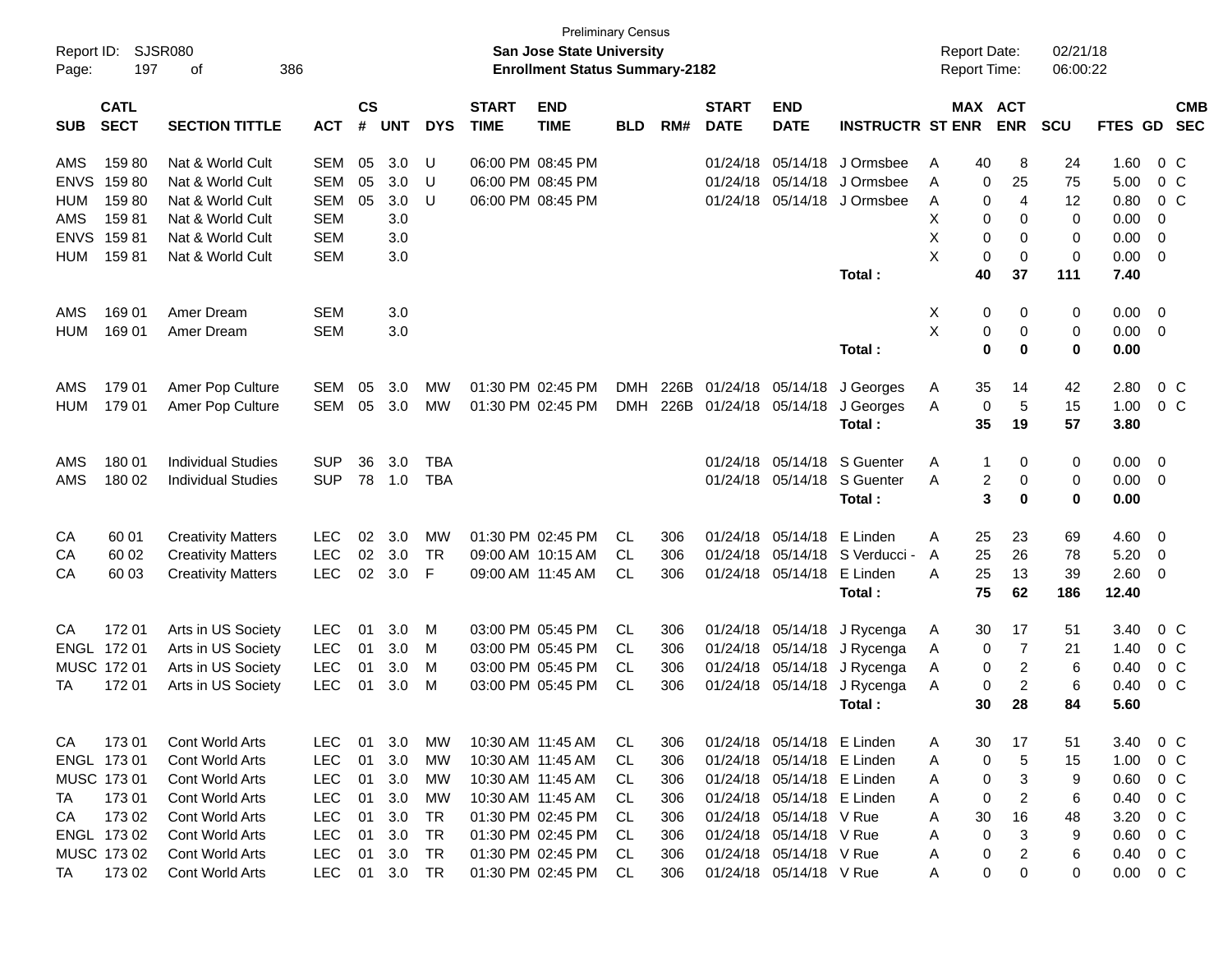| Report ID:<br>Page: | SJSR080<br>198                                                                                       | 386<br>οf                 |                             |    |                             |            |                             | <b>Preliminary Census</b><br>San Jose State University<br><b>Enrollment Status Summary-2182</b> |            |      |                             |                             |                                      | <b>Report Date:</b><br>Report Time: |                       | 02/21/18<br>06:00:22 |                  |                           |
|---------------------|------------------------------------------------------------------------------------------------------|---------------------------|-----------------------------|----|-----------------------------|------------|-----------------------------|-------------------------------------------------------------------------------------------------|------------|------|-----------------------------|-----------------------------|--------------------------------------|-------------------------------------|-----------------------|----------------------|------------------|---------------------------|
| <b>SUB</b>          | <b>CATL</b><br><b>SECT</b><br><b>SECTION TITTLE</b><br><b>ACT</b><br>17303<br><b>Cont World Arts</b> |                           |                             |    | $\mathsf{cs}$<br><b>UNT</b> | <b>DYS</b> | <b>START</b><br><b>TIME</b> | <b>END</b><br><b>TIME</b>                                                                       | <b>BLD</b> | RM#  | <b>START</b><br><b>DATE</b> | <b>END</b><br><b>DATE</b>   | <b>INSTRUCTR ST ENR</b>              |                                     | MAX ACT<br><b>ENR</b> | <b>SCU</b>           |                  | <b>CMB</b><br>FTES GD SEC |
| CA                  |                                                                                                      |                           | <b>LEC</b>                  |    | 3.0                         |            |                             |                                                                                                 |            |      |                             |                             |                                      | Х                                   | 0<br>0                | 0                    | 0.00             | $\overline{\mathbf{0}}$   |
|                     | ENGL 173 03                                                                                          | <b>Cont World Arts</b>    | <b>LEC</b>                  |    | 3.0                         |            |                             |                                                                                                 |            |      |                             |                             |                                      | X                                   | 0<br>0                | 0                    | 0.00             | 0                         |
|                     | MUSC 173 03                                                                                          | <b>Cont World Arts</b>    | <b>LEC</b>                  |    | 3.0                         |            |                             |                                                                                                 |            |      |                             |                             |                                      | X                                   | 0<br>0                | 0                    | 0.00             | 0                         |
| ТA                  | 17303                                                                                                | <b>Cont World Arts</b>    | <b>LEC</b>                  |    | 3.0                         |            |                             |                                                                                                 |            |      |                             |                             |                                      | X                                   | 0<br>0                | 0                    | 0.00             | $\overline{\mathbf{0}}$   |
|                     |                                                                                                      |                           |                             |    |                             |            |                             |                                                                                                 |            |      |                             |                             | Total:                               | 60                                  | 48                    | 144                  | 9.60             |                           |
| CA                  | 176 01                                                                                               | Creativ Leadership        | SEM 05 3.0 W                |    |                             |            |                             | 03:00 PM 05:45 PM                                                                               | <b>SH</b>  | 444  |                             | 01/24/18 05/14/18           | W McCraw                             | A<br>25                             | 17                    | 51                   | $3.40 \quad 0$   |                           |
|                     |                                                                                                      |                           |                             |    |                             |            |                             |                                                                                                 |            |      |                             |                             | Total:                               | 25                                  | 17                    | 51                   | 3.40             |                           |
| CA                  | 17701                                                                                                | Arts for teaching         | <b>LEC</b>                  | 02 | 3.0                         | <b>TR</b>  |                             | 01:30 PM 02:45 PM                                                                               | <b>DMH</b> | 226B |                             | 01/24/18 05/14/18           | S Verducci - A                       | 30                                  | 31                    | 93                   | 6.20             | $\overline{\mathbf{0}}$   |
| CA                  | 17702                                                                                                | Arts for teaching         | <b>LEC</b>                  | 02 | 3.0                         | F          |                             | 01:00 PM 03:45 PM                                                                               | ART        | 203  |                             | 01/24/18 05/14/18           | K Kratochvil A                       | 30                                  | 11                    | 33                   | 2.20             | $\overline{\mathbf{0}}$   |
|                     |                                                                                                      |                           |                             |    |                             |            |                             |                                                                                                 |            |      |                             |                             | Total:                               | 60                                  | 42                    | 126                  | 8.40             |                           |
| CA                  | 178 01                                                                                               | Senior Seminar            | SEM 05 3.0 T                |    |                             |            |                             | 03:00 PM 05:45 PM                                                                               | CL         | 306  |                             | 01/24/18 05/14/18 V Rue     |                                      | Α<br>25                             | 8                     | 24                   | $1.60 \t 0$      |                           |
|                     |                                                                                                      |                           |                             |    |                             |            |                             |                                                                                                 |            |      |                             |                             | Total:                               | 25                                  | 8                     | 24                   | 1.60             |                           |
| CA                  | 180 01                                                                                               | <b>Individual Studies</b> | <b>SUP</b>                  | 36 | 1.0                         | <b>TBA</b> |                             |                                                                                                 |            |      |                             | 01/24/18 05/14/18 S Riley   |                                      | A                                   | -1<br>0               | 0                    | 0.00             | $\overline{\phantom{0}}$  |
| CА                  | 180 02                                                                                               | <b>Individual Studies</b> | <b>SUP</b>                  | 36 | 2.0                         | <b>TBA</b> |                             |                                                                                                 |            |      |                             | 01/24/18 05/14/18 S Riley   |                                      | Α                                   | $\mathbf{1}$<br>0     | 0                    | 0.00             | $\overline{\mathbf{0}}$   |
| CА                  | 180 03                                                                                               | <b>Individual Studies</b> | <b>SUP</b>                  | 36 | 3.0                         | <b>TBA</b> |                             |                                                                                                 |            |      |                             | 01/24/18 05/14/18 S Riley   |                                      | Α                                   | $\mathbf{1}$<br>0     | 0                    | 0.00             | 0                         |
| CA                  | 180 04                                                                                               | <b>Individual Studies</b> | <b>SUP</b>                  | 36 | 4.0                         | <b>TBA</b> |                             |                                                                                                 |            |      |                             | 01/24/18 05/14/18 S Riley   |                                      | Α                                   | $\mathbf{1}$<br>0     | 0                    | 0.00             | $\overline{\mathbf{0}}$   |
|                     |                                                                                                      |                           |                             |    |                             |            |                             |                                                                                                 |            |      |                             |                             | Total:                               |                                     | 4<br>0                | 0                    | 0.00             |                           |
| СA                  | 190 01                                                                                               | Field Work-Intern         | <b>SUP</b>                  | 36 | 1.0                         | <b>TBA</b> |                             |                                                                                                 |            |      |                             | 01/24/18 05/14/18 S Riley   |                                      | A                                   | -1<br>0               | 0                    | 0.00             | $\overline{\phantom{0}}$  |
| CА                  | 190 02                                                                                               | Field Work-Intern         | <b>SUP</b>                  | 36 | 2.0                         | <b>TBA</b> |                             |                                                                                                 |            |      |                             | 01/24/18 05/14/18 S Riley   |                                      | Α                                   | $\mathbf{1}$<br>0     | 0                    | 0.00             | $\overline{\mathbf{0}}$   |
| CA                  | 190 03                                                                                               | Field Work-Intern         | <b>SUP</b>                  | 36 | 3.0                         | <b>TBA</b> |                             |                                                                                                 |            |      |                             | 01/24/18 05/14/18 S Riley   |                                      | Α                                   | $\mathbf{1}$<br>0     | 0                    | 0.00             | $\overline{\mathbf{0}}$   |
|                     |                                                                                                      |                           |                             |    |                             |            |                             |                                                                                                 |            |      |                             |                             | Total:                               |                                     | 3<br>0                | 0                    | 0.00             |                           |
| HUM                 | 1B 10                                                                                                | Hum Honors 1B             | <b>LEC</b>                  | 01 | 0.0                         | <b>TR</b>  |                             | 10:30 AM 11:45 AM                                                                               | WSQ        | 109  |                             | 01/24/18 05/14/18           | J Lindahl                            | 35<br>A                             | 34                    | 102                  | 0.00             | $\overline{\mathbf{0}}$   |
| HUM                 | 1B 11                                                                                                | Hum Honors 1B             | <b>SEM</b>                  | 05 | 6.0                         | <b>TR</b>  |                             | 12:00 PM 01:15 PM                                                                               | <b>ENG</b> | 403  |                             | 01/24/18 05/14/18 J Lindahl |                                      | 35<br>Α                             | 34                    | 102                  | 13.60            | 0                         |
| HUM                 | 1B 20                                                                                                | Hum Honors 1B             | <b>LEC</b>                  | 01 | 0.0                         | <b>TR</b>  |                             | 10:30 AM 11:45 AM                                                                               | WSQ 109    |      |                             | 01/24/18 05/14/18 T Cooper  |                                      | 35<br>Α                             | 28                    | 84                   | 0.00             | 0                         |
| HUM                 | 1B 21                                                                                                | Hum Honors 1B             | SEM                         | 05 | 6.0                         | TR         |                             | 12:00 PM 01:15 PM                                                                               | <b>BBC</b> | 125  |                             | 01/24/18 05/14/18 T Cooper  |                                      | A<br>35                             | 28                    | 84                   | 11.20            | $\overline{\mathbf{0}}$   |
| <b>HUM</b>          | 1B 30                                                                                                | Hum Honors 1B             | <b>LEC</b>                  | 01 | 0.0                         | <b>TR</b>  |                             | 10:30 AM 11:45 AM                                                                               | WSQ 109    |      |                             |                             | 01/24/18 05/14/18 J Rycenga          | 35<br>Α                             | 32                    | 96                   | 0.00             | $\overline{\phantom{0}}$  |
| <b>HUM</b>          | 1B 31                                                                                                | Hum Honors 1B             | SEM                         | 05 | 6.0                         | TR         |                             | 12:00 PM 01:15 PM                                                                               |            |      |                             |                             | DMH 226B 01/24/18 05/14/18 J Rycenga | Α<br>35                             | 32                    | 96                   | 12.80 0          |                           |
| HUM                 | 1B 40                                                                                                | Hum Honors 1B             | <b>LEC</b><br>SEM 05 6.0 TR | 01 | 0.0                         | TR         |                             | 10:30 AM 11:45 AM                                                                               | WSQ 109    |      |                             | 01/24/18 05/14/18 K Peter   |                                      | 35<br>Α                             | 31                    | 93                   | $0.00 \t 0$      |                           |
| <b>HUM</b>          | 1B 41                                                                                                | Hum Honors 1B             |                             |    |                             |            |                             | 12:00 PM 01:15 PM                                                                               | <b>SH</b>  | 240  |                             | 01/24/18 05/14/18 K Peter   | Total:                               | 35<br>Α<br>280                      | 31<br>250             | 93<br>750            | 12.40 0<br>50.00 |                           |
| HUM                 | 2B 10                                                                                                | Hum Honors 2B             | <b>LEC</b>                  | 01 | 0.0 TR                      |            |                             | 09:00 AM 10:15 AM                                                                               | WSQ 109    |      |                             |                             | 01/24/18 05/14/18 J Movassat A       | 35                                  | 22                    | 66                   | $0.00 \t 0$      |                           |
| HUM                 | 2B 11                                                                                                | Hum Honors 2B             | SEM 05 6.0 TR               |    |                             |            |                             | 10:30 AM 11:45 AM                                                                               | ENG 403    |      |                             |                             | 01/24/18 05/14/18 J Movassat A       | 35                                  | 22                    | 66                   | 8.80 0           |                           |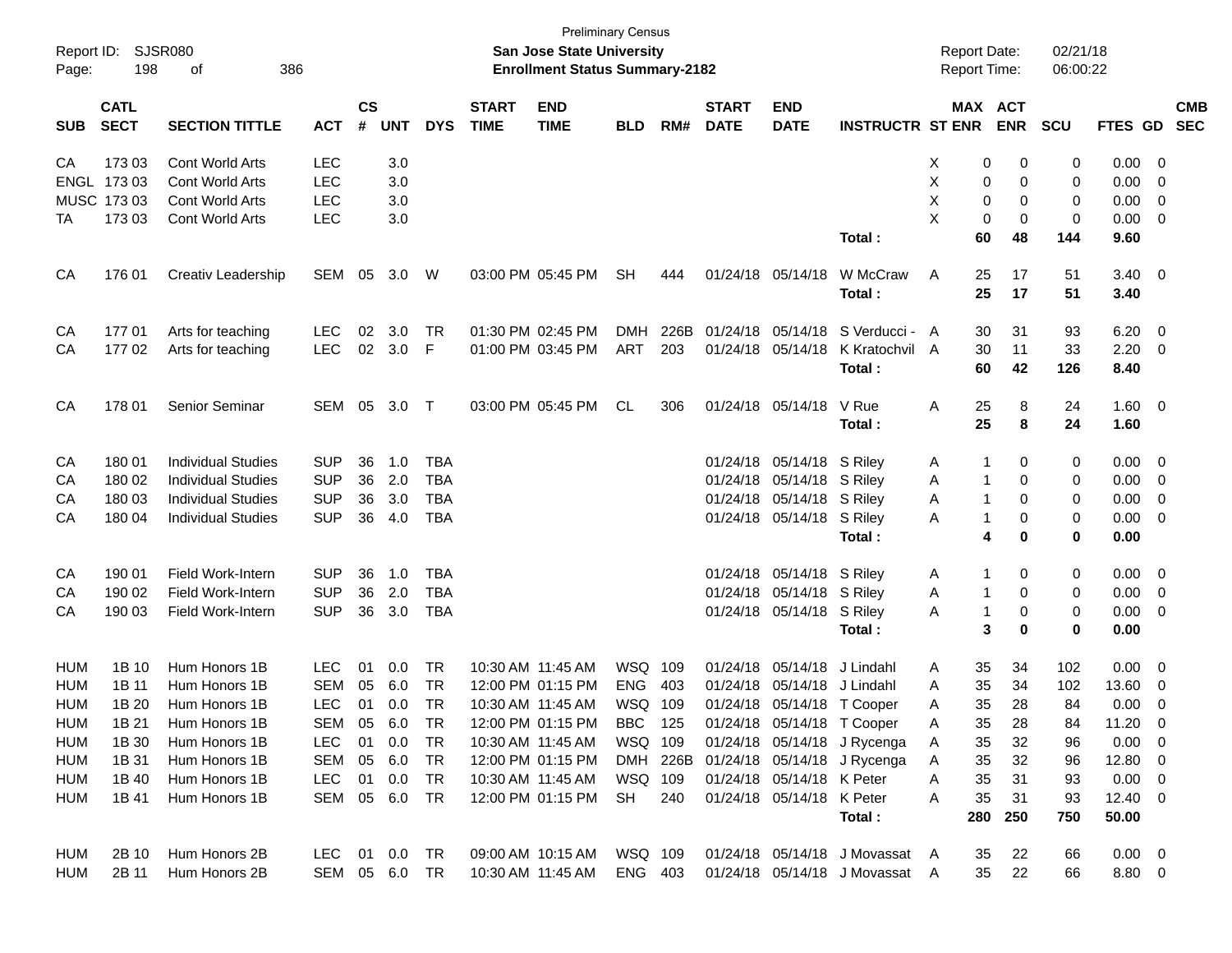| Report ID:<br>Page: | 199                        | <b>SJSR080</b><br>386<br>οf |               |                |                |               |                             | <b>Preliminary Census</b><br>San Jose State University<br><b>Enrollment Status Summary-2182</b> |                |      |                             |                             |                                 | <b>Report Date:</b><br><b>Report Time:</b> |                | 02/21/18<br>06:00:22 |                |                         |                          |
|---------------------|----------------------------|-----------------------------|---------------|----------------|----------------|---------------|-----------------------------|-------------------------------------------------------------------------------------------------|----------------|------|-----------------------------|-----------------------------|---------------------------------|--------------------------------------------|----------------|----------------------|----------------|-------------------------|--------------------------|
| <b>SUB</b>          | <b>CATL</b><br><b>SECT</b> | <b>SECTION TITTLE</b>       | <b>ACT</b>    | <b>CS</b><br># | <b>UNT</b>     | <b>DYS</b>    | <b>START</b><br><b>TIME</b> | <b>END</b><br><b>TIME</b>                                                                       | <b>BLD</b>     | RM#  | <b>START</b><br><b>DATE</b> | <b>END</b><br><b>DATE</b>   | <b>INSTRUCTR ST ENR</b>         | MAX ACT                                    | <b>ENR</b>     | <b>SCU</b>           | FTES GD        |                         | <b>CMB</b><br><b>SEC</b> |
| HUM                 | 2B 20                      | Hum Honors 2B               | <b>LEC</b>    | 01             | 0.0            | <b>TR</b>     |                             | 09:00 AM 10:15 AM                                                                               | WSQ            | 109  | 01/24/18                    | 05/14/18                    | C RostankowsA                   | 35                                         | 20             | 60                   | 0.00           | - 0                     |                          |
| <b>HUM</b>          | 2B 21                      | Hum Honors 2B               | <b>SEM</b>    | 05             | 6.0            | <b>TR</b>     | 10:30 AM 11:45 AM           |                                                                                                 | <b>SH</b>      | 240  | 01/24/18                    | 05/14/18                    | C RostankowsA                   | 35                                         | 20             | 60                   | 8.00           | - 0                     |                          |
| <b>HUM</b>          | 2B 30                      | Hum Honors 2B               | <b>LEC</b>    | 01             | 0.0            | <b>TR</b>     |                             | 09:00 AM 10:15 AM                                                                               | WSQ            | -109 | 01/24/18                    | 05/14/18                    | A Wood                          | 35<br>A                                    | 21             | 63                   | 0.00           | 0                       |                          |
| <b>HUM</b>          | 2B 31                      | Hum Honors 2B               | <b>SEM</b>    | 05             | 6.0            | <b>TR</b>     | 10:30 AM 11:45 AM           |                                                                                                 | <b>ENG</b>     | 232  | 01/24/18                    | 05/14/18                    | A Wood                          | 35<br>A                                    | 21             | 63                   | 8.40           | 0                       |                          |
| <b>HUM</b>          | 2B 40                      | Hum Honors 2B               | <b>LEC</b>    | 01             | 0.0            | <b>TR</b>     |                             | 09:00 AM 10:15 AM                                                                               | WSQ            | 109  | 01/24/18                    | 05/14/18                    | G Smay                          | 35<br>Α                                    | 25             | 75                   | 0.00           | 0                       |                          |
| <b>HUM</b>          | 2B 41                      | Hum Honors 2B               | <b>SEM</b>    | 05             | 6.0            | <b>TR</b>     | 10:30 AM 11:45 AM           |                                                                                                 | <b>BBC</b>     | 125  | 01/24/18                    | 05/14/18                    | G Smay                          | 35<br>A                                    | 25             | 75                   | 10.00          | 0                       |                          |
|                     |                            |                             |               |                |                |               |                             |                                                                                                 |                |      |                             |                             | Total:                          | 280                                        | 176            | 528                  | 35.20          |                         |                          |
|                     |                            |                             |               |                |                |               |                             |                                                                                                 |                |      |                             |                             |                                 |                                            |                |                      |                |                         |                          |
| HUM                 | 10 01                      | <b>Chronicles of Educat</b> | <b>LEC</b>    | 02             | 3.0            | F             |                             | 10:00 AM 12:45 PM                                                                               | <b>DMH</b>     | 226B | 01/24/18                    | 05/14/18                    | T Cooper                        | A<br>25                                    | 15             | 45                   | 3.00           | 0                       |                          |
| <b>HUM</b>          | 10 02                      | <b>Chronicles of Educat</b> | <b>LEC</b>    | 02             | 3.0            | <b>TR</b>     |                             | 01:30 PM 02:45 PM                                                                               | <b>ENG</b>     | 232  | 01/24/18                    | 05/14/18                    | T Cooper                        | 25<br>A                                    | 23             | 69                   | 4.60           | 0                       |                          |
|                     |                            |                             |               |                |                |               |                             |                                                                                                 |                |      |                             |                             | Total:                          | 50                                         | 38             | 114                  | 7.60           |                         |                          |
|                     |                            |                             |               |                |                |               |                             |                                                                                                 |                |      |                             |                             |                                 |                                            |                |                      |                |                         |                          |
| HUM                 | 85 01                      | Intro Liberal Ed            | <b>LEC</b>    |                | 1.0            |               |                             |                                                                                                 |                |      |                             |                             |                                 | Χ<br>0                                     | 0              | 0                    | 0.00           | 0                       |                          |
| <b>HUM</b>          | 85 02                      | Intro Liberal Ed            | <b>LEC</b>    | 03             | 1.0            | W             |                             | 09:00 AM 09:50 AM                                                                               | <b>CL</b>      | 306  |                             | 01/24/18 05/14/18           | <b>B</b> Walters                | 30<br>A                                    | 28             | 28                   | 1.87           | 0                       |                          |
|                     |                            |                             |               |                |                |               |                             |                                                                                                 |                |      |                             |                             | Total:                          | 30                                         | 28             | 28                   | 1.87           |                         |                          |
|                     |                            |                             |               |                |                |               |                             |                                                                                                 |                |      |                             |                             |                                 |                                            |                |                      |                |                         |                          |
| HUM                 |                            | 100W 01 Writing Humanities  | <b>SEM</b>    | 04             | 3.0            | <b>TR</b>     |                             | 12:00 PM 01:15 PM                                                                               | <b>ENG</b>     | 232  | 01/24/18                    | 05/14/18                    | M Kapell                        | 25<br>A                                    | 24             | 72                   | 4.80           | 0 <sup>o</sup>          |                          |
| AMS                 |                            | 100W 01 Writing Humanities  | <b>SEM</b>    | 04             | 3.0            | <b>TR</b>     |                             | 12:00 PM 01:15 PM                                                                               | <b>ENG</b>     | 232  | 01/24/18                    | 05/14/18                    | M Kapell                        | 0<br>Α                                     | $\overline{1}$ | 3                    | 0.20           | 0 <sup>o</sup>          |                          |
| <b>RELS</b>         |                            | 100W 01 Writing Humanities  | <b>SEM</b>    | 04             | 3.0            | <b>TR</b>     |                             | 12:00 PM 01:15 PM                                                                               | <b>ENG</b>     | 232  | 01/24/18                    | 05/14/18                    | M Kapell                        | A<br>0                                     | 0              | 0                    | 0.00           | 0 <sup>o</sup>          |                          |
| HUM                 |                            | 100W 02 Writing Humanities  | <b>SEM</b>    | 04             | 3.0            | МW            | 04:30 PM 05:45 PM           |                                                                                                 | <b>ENG</b>     | 403  | 01/24/18                    | 05/14/18                    | <b>B</b> Walters                | 25<br>A                                    | 22             | 66                   | 4.40           | 0 <sup>o</sup>          |                          |
| AMS                 |                            | 100W 02 Writing Humanities  | <b>SEM</b>    | 04             | 3.0            | MW            | 04:30 PM 05:45 PM           |                                                                                                 | <b>ENG</b>     | 403  | 01/24/18                    | 05/14/18                    | <b>B</b> Walters                | 0<br>A                                     | $\overline{1}$ | 3                    | 0.20           | 0 <sup>o</sup>          |                          |
| <b>RELS</b>         |                            | 100W 02 Writing Humanities  | <b>SEM</b>    | 04             | 3.0            | MW            |                             | 04:30 PM 05:45 PM                                                                               | <b>ENG</b>     | 403  | 01/24/18                    | 05/14/18                    | <b>B</b> Walters                | A<br>0                                     | 0              | 0                    | 0.00           | 0 <sup>o</sup>          |                          |
|                     |                            |                             |               |                |                |               |                             |                                                                                                 |                |      |                             |                             | Total:                          | 50                                         | 48             | 144                  | 9.60           |                         |                          |
|                     |                            |                             |               |                |                |               |                             |                                                                                                 |                |      |                             |                             |                                 |                                            |                |                      |                |                         |                          |
| <b>HUM</b>          | 120 01                     | Renaissnc, Reason an LEC    |               |                | 3.0            |               |                             |                                                                                                 |                |      |                             |                             |                                 | Χ<br>0                                     | 0              | 0                    | 0.00           | $\overline{\mathbf{0}}$ |                          |
|                     |                            |                             |               |                |                |               |                             |                                                                                                 |                |      |                             |                             | Total:                          | 0                                          | 0              | 0                    | 0.00           |                         |                          |
|                     |                            |                             |               |                |                |               |                             |                                                                                                 |                |      |                             |                             |                                 |                                            |                |                      |                |                         |                          |
| HUM                 | 128 80                     | <b>Twentieth Century</b>    | <b>LEC</b>    |                | $02 \quad 3.0$ | TBA           |                             |                                                                                                 |                |      |                             | 01/24/18 05/14/18           | L Stenmark<br>A                 | 40                                         | 39             | 117                  | 7.80           | $\overline{\mathbf{0}}$ |                          |
|                     |                            |                             |               |                |                |               |                             |                                                                                                 |                |      |                             |                             | Total :                         | 40                                         | 39             | 117                  | 7.80           |                         |                          |
|                     |                            |                             |               |                |                |               |                             |                                                                                                 |                |      |                             |                             |                                 |                                            |                |                      |                |                         |                          |
|                     |                            | HUM 160 01 Special Topics   | SEM 05 3.0 TR |                |                |               |                             | 09:00 AM 10:15 AM BBC                                                                           |                | 125  |                             | 01/24/18 05/14/18 F Hsu     |                                 | 30                                         | 22             | 66                   | 4.40 0 C       |                         |                          |
|                     |                            | AMS 160 01 Special Topics   |               |                |                | SEM 05 3.0 TR |                             | 09:00 AM 10:15 AM BBC 125                                                                       |                |      |                             | 01/24/18 05/14/18 F Hsu     |                                 | 0<br>Α                                     | 0              | 0                    | $0.00 \t 0 C$  |                         |                          |
|                     |                            |                             |               |                |                |               |                             |                                                                                                 |                |      |                             |                             | Total:                          | 30                                         | 22             | 66                   | 4.40           |                         |                          |
|                     |                            | HUM 177B 10 Advanced Honors | LEC.          |                | 01 3.0 T       |               | 04:30 PM 05:45 PM           |                                                                                                 | BBC 004        |      |                             | 01/24/18 05/14/18 J Lindahl |                                 | 45<br>A                                    | 27             | 41                   | $5.40 \quad 0$ |                         |                          |
| HUM                 |                            | 177B 11 Advanced Honors     | SEM           | 05             | 0.0            | R             | 04:30 PM 05:45 PM           |                                                                                                 | DMH 208        |      |                             | 01/24/18 05/14/18 J Lindahl |                                 | A<br>45                                    | 27             | 41                   | $0.00 \quad 0$ |                         |                          |
|                     |                            | HUM 177B 20 Advanced Honors | <b>LEC</b>    |                | 01 3.0         | $\top$        | 04:30 PM 05:45 PM           |                                                                                                 | BBC 004        |      |                             |                             | 01/24/18 05/14/18 C RostankowsA | 45                                         | 26             | 39                   | $5.20 \ 0$     |                         |                          |
|                     |                            | HUM 177B 21 Advanced Honors | SEM 05 0.0    |                |                | - R           | 04:30 PM 05:45 PM           |                                                                                                 | <b>BBC</b> 222 |      |                             |                             | 01/24/18 05/14/18 C RostankowsA | 45                                         | 26             | 39                   | $0.00 \quad 0$ |                         |                          |
|                     |                            |                             |               |                |                |               |                             |                                                                                                 |                |      |                             |                             | Total:                          | 180                                        | 106            | 159                  | 10.60          |                         |                          |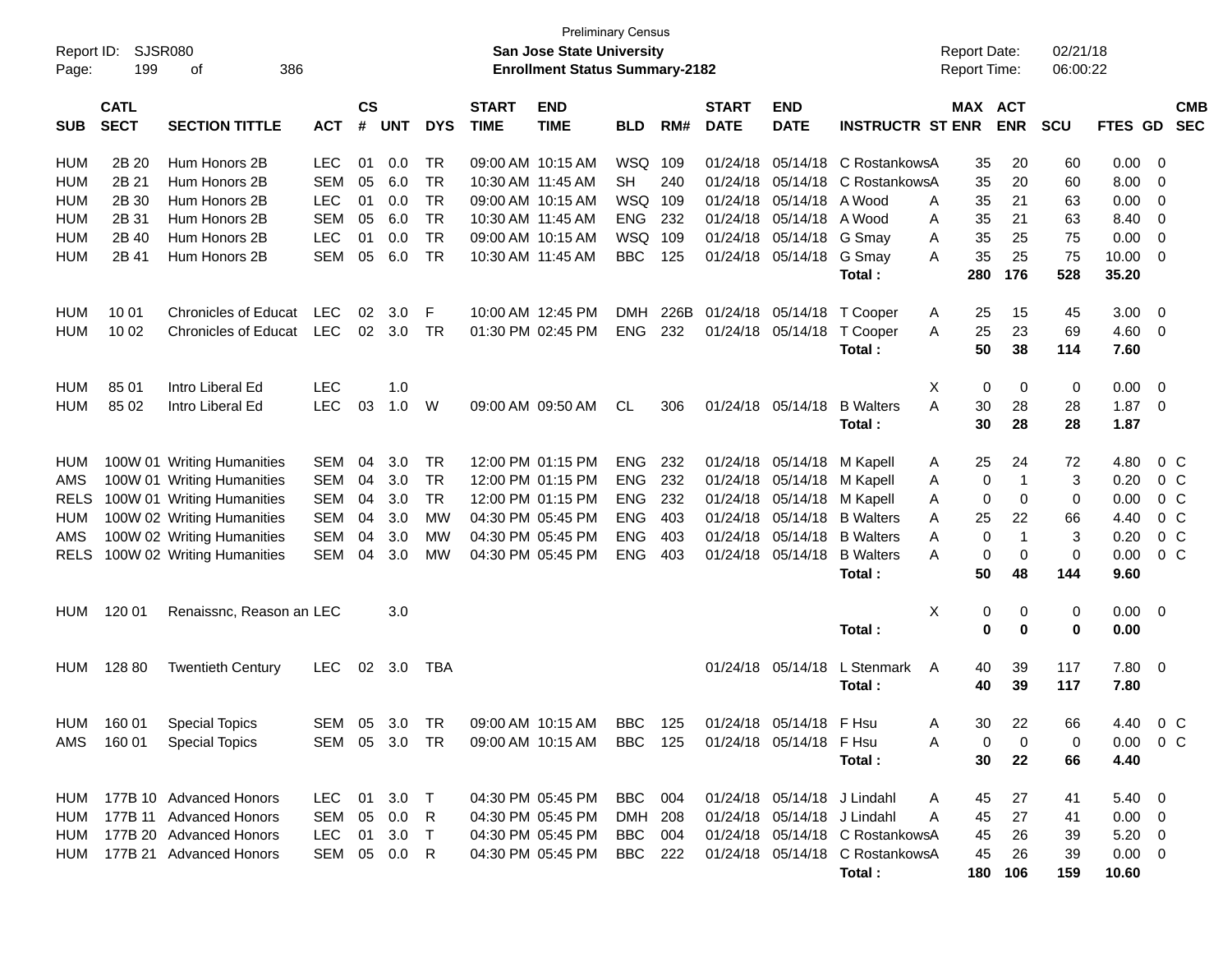| Page:       | Report ID:<br>SJSR080<br>200<br>386<br>οf<br><b>CATL</b> |                           |            |                    |            |            |                             | <b>San Jose State University</b><br><b>Enrollment Status Summary-2182</b> | <b>Preliminary Census</b> |      |                             |                           |                              | <b>Report Date:</b><br>Report Time: |    |             | 02/21/18<br>06:00:22 |             |                |                          |
|-------------|----------------------------------------------------------|---------------------------|------------|--------------------|------------|------------|-----------------------------|---------------------------------------------------------------------------|---------------------------|------|-----------------------------|---------------------------|------------------------------|-------------------------------------|----|-------------|----------------------|-------------|----------------|--------------------------|
| <b>SUB</b>  | <b>SECT</b>                                              | <b>SECTION TITTLE</b>     | <b>ACT</b> | $\mathsf{cs}$<br># | <b>UNT</b> | <b>DYS</b> | <b>START</b><br><b>TIME</b> | <b>END</b><br><b>TIME</b>                                                 | <b>BLD</b>                | RM#  | <b>START</b><br><b>DATE</b> | <b>END</b><br><b>DATE</b> | <b>INSTRUCTR ST ENR</b>      | MAX ACT                             |    | <b>ENR</b>  | <b>SCU</b>           | FTES GD     |                | <b>CMB</b><br><b>SEC</b> |
|             |                                                          |                           |            |                    |            |            |                             |                                                                           |                           |      |                             |                           |                              |                                     |    |             |                      |             |                |                          |
| <b>HUM</b>  | 180 01                                                   | <b>Indiv Studies</b>      | <b>SUP</b> | 36                 | 1.0        | TBA        |                             |                                                                           |                           |      |                             | 01/24/18 05/14/18         | C RostankowsA                |                                     | 5  | 0           | 0                    | 0.00        | - 0            |                          |
| <b>HUM</b>  | 180 02                                                   | <b>Indiv Studies</b>      | <b>SUP</b> | 78                 | 3.0        | TBA        |                             |                                                                           |                           |      |                             | 01/24/18 05/14/18         | C RostankowsA                |                                     | 5  | 2           | 6                    | 0.40        | 0              |                          |
| <b>HUM</b>  | 180 03                                                   | <b>Indiv Studies</b>      | <b>SUP</b> | 78                 | 3.0        | TBA        |                             |                                                                           |                           |      |                             | 01/24/18 05/14/18         | S Verducci - A               |                                     | 5  | 0           | 0                    | 0.00        | 0              |                          |
|             |                                                          |                           |            |                    |            |            |                             |                                                                           |                           |      |                             |                           | Total:                       |                                     | 15 | 2           | 6                    | 0.40        |                |                          |
| HUM         | 185 01                                                   | Fld Exp Sem               | <b>LEC</b> | 02                 | 3.0        | Τ          |                             | 10:30 AM 12:30 PM                                                         | CL                        | 306  |                             | 01/24/18 05/14/18         | S Verducci - A               |                                     | 30 | 30          | 60                   | 6.00        | $\overline{0}$ |                          |
| <b>HUM</b>  | 185 02                                                   | Fld Exp Sem               | LAB        | 15                 | 0.0        | TBA        |                             |                                                                           |                           |      |                             | 01/24/18 05/14/18         | S Verducci - A               |                                     | 30 | 30          | 30                   | 0.00        | 0              |                          |
|             |                                                          |                           |            |                    |            |            |                             |                                                                           |                           |      |                             |                           | Total:                       |                                     | 60 | 60          | 90                   | 6.00        |                |                          |
| <b>HUM</b>  | 190 01                                                   | Sr Sem in Hum             | <b>SEM</b> | 05                 | 3.0        | TR         |                             | 09:00 AM 10:15 AM                                                         | DMH                       | 226B |                             | 01/24/18 05/14/18         | T Perreira                   | A                                   | 25 | 15          | 45                   | 3.00        | $0\,C$         |                          |
| AMS         | 190 01                                                   | Sr Sem in Hum             | <b>SEM</b> | 05                 | 3.0        | TR         |                             | 09:00 AM 10:15 AM                                                         | <b>DMH</b>                | 226B | 01/24/18 05/14/18           |                           | T Perreira                   | A                                   | 0  | 0           | 0                    | 0.00        | 0 <sup>C</sup> |                          |
| <b>RELS</b> | 190 01                                                   | Sr Sem in Hum             | <b>SEM</b> | 05                 | 3.0        | <b>TR</b>  |                             | 09:00 AM 10:15 AM                                                         | <b>DMH</b>                | 226B | 01/24/18 05/14/18           |                           | T Perreira                   | A                                   | 0  | 0           | 0                    | 0.00        | $0\,C$         |                          |
| <b>HUM</b>  | 190 02                                                   | Sr Sem in Hum             | <b>SEM</b> | 05                 | 3.0        | T          |                             | 06:00 PM 08:45 PM                                                         | CL.                       | 316  |                             | 01/24/18 05/14/18         | S Guenter                    | A                                   | 25 | 20          | 60                   | 4.00        | $0\,C$         |                          |
| AMS         | 190 02                                                   | Sr Sem in Hum             | <b>SEM</b> | 05                 | 3.0        | $\top$     |                             | 06:00 PM 08:45 PM                                                         | CL                        | 316  |                             | 01/24/18 05/14/18         | S Guenter                    | A                                   | 0  | 0           | 0                    | 0.00        | $0\,C$         |                          |
| <b>RELS</b> | 190 02                                                   | Sr Sem in Hum             | <b>SEM</b> | 05                 | 3.0        | $\top$     |                             | 06:00 PM 08:45 PM                                                         | CL                        | 316  |                             | 01/24/18 05/14/18         | S Guenter                    | A                                   | 0  | 0           | 0                    | 0.00        | $0\,C$         |                          |
|             |                                                          |                           |            |                    |            |            |                             |                                                                           |                           |      |                             |                           | Total:                       |                                     | 50 | 35          | 105                  | 7.00        |                |                          |
| <b>RELS</b> | 70B 01                                                   | <b>Eastern Religions</b>  | <b>LEC</b> | 02                 | 3.0        | MW         |                             | 12:00 PM 01:15 PM                                                         | <b>ENG</b>                | 232  |                             | 01/24/18 05/14/18         | C Jochim                     | A                                   | 35 | 14          | 42                   | 2.80        | $0\,C$         |                          |
| <b>HUM</b>  | 70B 01                                                   | <b>Eastern Religions</b>  | <b>LEC</b> | 02                 | 3.0        | МW         |                             | 12:00 PM 01:15 PM                                                         | <b>ENG</b>                | 232  |                             | 01/24/18 05/14/18         | C Jochim                     | Α                                   | 0  | 6           | 18                   | 1.20        | $0\,C$         |                          |
| ASIA        | 70B 01                                                   | <b>Eastern Religions</b>  | <b>LEC</b> | 02                 | 3.0        | МW         |                             | 12:00 PM 01:15 PM                                                         | <b>ENG</b>                | 232  |                             | 01/24/18 05/14/18         | C Jochim                     | A                                   | 0  | 7           | 21                   | 1.40        | $0\,C$         |                          |
|             |                                                          |                           |            |                    |            |            |                             |                                                                           |                           |      |                             |                           | Total:                       |                                     | 35 | 27          | 81                   | 5.40        |                |                          |
| <b>RELS</b> | 90 01                                                    | <b>Bible Hist and Lit</b> | <b>LEC</b> | 02                 | 3.0        | М          |                             | 06:00 PM 08:45 PM                                                         | <b>BBC</b>                | 125  |                             | 01/24/18 05/14/18         | <b>B</b> Walters             | A                                   | 35 | 11          | 33                   | 2.20        | $0\,C$         |                          |
| <b>JWSS</b> | 90 01                                                    | Bible Hist and Lit        | <b>LEC</b> | 02                 | 3.0        | M          |                             | 06:00 PM 08:45 PM                                                         | <b>BBC</b>                | 125  |                             | 01/24/18 05/14/18         | <b>B</b> Walters             | A                                   | 0  | -1          | 3                    | 0.20        | $0\,C$         |                          |
| <b>HUM</b>  | 90 01                                                    | Bible Hist and Lit        | <b>LEC</b> | 02                 | 3.0        | M          |                             | 06:00 PM 08:45 PM                                                         | <b>BBC</b>                | 125  |                             | 01/24/18 05/14/18         | <b>B</b> Walters             | A                                   | 0  | 13          | 39                   | 2.60        | $0\,C$         |                          |
| <b>MDES</b> | 90 01                                                    | Bible Hist and Lit        | <b>LEC</b> | 02                 | 3.0        | M          |                             | 06:00 PM 08:45 PM                                                         | <b>BBC</b>                | 125  |                             | 01/24/18 05/14/18         | <b>B</b> Walters             | A                                   | 0  | $\mathbf 1$ | 3                    | 0.20        | $0\,C$         |                          |
| <b>RELS</b> | 90 02                                                    | <b>Bible Hist and Lit</b> | <b>LEC</b> | 02                 | 3.0        | W          |                             | 06:00 PM 08:45 PM                                                         | <b>BBC</b>                | 125  |                             | 01/24/18 05/14/18         | <b>B</b> Walters             | A                                   | 35 | 2           | 6                    | 0.40        | $0\,C$         |                          |
| <b>JWSS</b> | 90 02                                                    | <b>Bible Hist and Lit</b> | <b>LEC</b> | 02                 | 3.0        | W          |                             | 06:00 PM 08:45 PM                                                         | <b>BBC</b>                | 125  |                             | 01/24/18 05/14/18         | <b>B</b> Walters             | A                                   | 0  | 5           | 15                   | 1.05        | 1 C            |                          |
| <b>HUM</b>  | 90 02                                                    | <b>Bible Hist and Lit</b> | <b>LEC</b> | 02                 | 3.0        | W          |                             | 06:00 PM 08:45 PM                                                         | <b>BBC</b>                | 125  |                             | 01/24/18 05/14/18         | <b>B</b> Walters             | Α                                   | 0  | 6           | 18                   | 1.20        | $0\,C$         |                          |
| <b>MDES</b> | 90.02                                                    | Bible Hist and Lit        | LEC.       |                    | 02 3.0     | W          |                             | 06:00 PM 08:45 PM                                                         | BBC.                      | 125  |                             |                           | 01/24/18 05/14/18 B Walters  | A                                   | 0  | 1           | 3                    | 0.20        |                | 0 C                      |
|             |                                                          |                           |            |                    |            |            |                             |                                                                           |                           |      |                             |                           | Total:                       |                                     | 70 | 40          | 120                  | 8.05        |                |                          |
| RELS 99 01  |                                                          | Death Dying & Rels        | <b>LEC</b> |                    | 02 3.0     | MW         |                             | 01:30 PM 02:45 PM                                                         | ENG 232                   |      |                             |                           | 01/24/18 05/14/18 T Perreira | A                                   | 35 | 16          | 48                   | 3.20        | 0 C            |                          |
| GERO        | 99 01                                                    | Death Dying & Rels        | <b>LEC</b> | 02                 | 3.0        | <b>MW</b>  |                             | 01:30 PM 02:45 PM                                                         | ENG 232                   |      |                             |                           | 01/24/18 05/14/18 T Perreira | Α                                   | 0  | 4           | 12                   | 0.80        | 0 <sup>C</sup> |                          |
| <b>HUM</b>  | 99 01                                                    | Death Dying & Rels        | <b>LEC</b> | 02                 | 3.0        | MW         |                             | 01:30 PM 02:45 PM                                                         | ENG 232                   |      |                             |                           | 01/24/18 05/14/18 T Perreira | A                                   | 0  | 13          | 39                   | 2.60        | $0\,C$         |                          |
| <b>RELS</b> | 99 02                                                    | Death Dying & Rels        | <b>LEC</b> |                    | 3.0        |            |                             |                                                                           |                           |      |                             |                           |                              | Χ                                   | 0  | 0           | 0                    | 0.00        | 0              |                          |
|             | GERO 99 02                                               | Death Dying & Rels        | <b>LEC</b> |                    | 3.0        |            |                             |                                                                           |                           |      |                             |                           |                              | X                                   | 0  | 0           | 0                    | $0.00 \t 0$ |                |                          |
| <b>HUM</b>  | 99 02                                                    | Death Dying & Rels        | <b>LEC</b> |                    | 3.0        |            |                             |                                                                           |                           |      |                             |                           |                              | X                                   | 0  | 0           | 0                    | $0.00 \t 0$ |                |                          |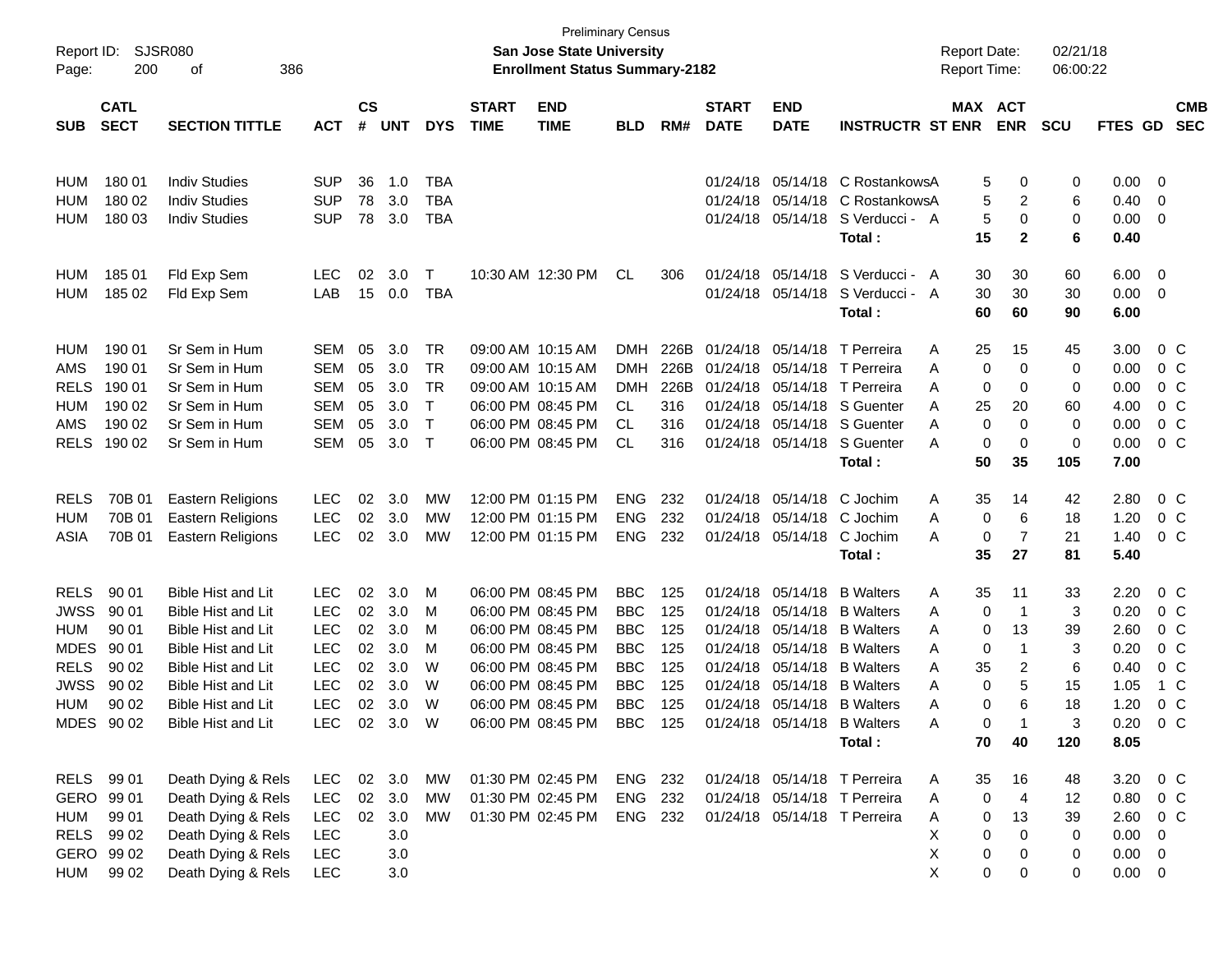| Report ID:<br>Page:                      | <b>SJSR080</b><br>201<br>386<br>οf |            |                |            |                |                             | San Jose State University<br><b>Enrollment Status Summary-2182</b> | <b>Preliminary Census</b> |     |                             |                           |                               | <b>Report Date:</b><br><b>Report Time:</b> |                       | 02/21/18<br>06:00:22 |               |                         |            |
|------------------------------------------|------------------------------------|------------|----------------|------------|----------------|-----------------------------|--------------------------------------------------------------------|---------------------------|-----|-----------------------------|---------------------------|-------------------------------|--------------------------------------------|-----------------------|----------------------|---------------|-------------------------|------------|
| <b>CATL</b><br><b>SECT</b><br><b>SUB</b> | <b>SECTION TITTLE</b>              | <b>ACT</b> | <b>CS</b><br># | <b>UNT</b> | <b>DYS</b>     | <b>START</b><br><b>TIME</b> | <b>END</b><br><b>TIME</b>                                          | <b>BLD</b>                | RM# | <b>START</b><br><b>DATE</b> | <b>END</b><br><b>DATE</b> | <b>INSTRUCTR ST ENR</b>       |                                            | MAX ACT<br><b>ENR</b> | <b>SCU</b>           | FTES GD SEC   |                         | <b>CMB</b> |
| <b>RELS</b><br>99 03                     | Death Dying & Rels                 | LEC        |                | 02 3.0     | <b>TR</b>      |                             | 12:00 PM 01:15 PM                                                  | DMH 167                   |     |                             |                           | 01/24/18 05/14/18 T Perreira  | 35<br>Α                                    | 18                    | 54                   | 3.60          | $0\,$ C                 |            |
| <b>GERO</b><br>99 03                     | Death Dying & Rels                 | LEC        |                | 02 3.0     | <b>TR</b>      |                             | 12:00 PM 01:15 PM                                                  | DMH 167                   |     |                             |                           | 01/24/18 05/14/18 T Perreira  | A                                          | $\overline{4}$<br>0   | 12                   | 0.80          | $0\,$ C                 |            |
| 99 03<br><b>HUM</b>                      | Death Dying & Rels                 | <b>LEC</b> |                | 02 3.0     | TR             |                             | 12:00 PM 01:15 PM                                                  | DMH 167                   |     |                             | 01/24/18 05/14/18         | T Perreira                    | A                                          | 0<br>3                | 9                    | 0.60          | $0\,C$                  |            |
|                                          |                                    |            |                |            |                |                             |                                                                    |                           |     |                             |                           | Total:                        | 70                                         | 58                    | 174                  | 11.60         |                         |            |
| RELS 122 80                              | Magic Science Reli                 | LEC        | 02             | 3.0        | TBA            |                             |                                                                    |                           |     |                             |                           | 01/24/18 05/14/18 L Gilmore   | A<br>40                                    | 17                    | 51                   | 3.45          | 1 C                     |            |
| ANTH 122 80                              | Magic Science Reli                 | LEC        | 02             | 3.0        | TBA            |                             |                                                                    |                           |     |                             |                           | 01/24/18 05/14/18 L Gilmore   | A                                          | 22<br>0               | 66                   | 4.40          | $0\,$ C                 |            |
| RELS 122 81                              | Magic Science Reli                 | LEC        | 02             | 3.0        | <b>TBA</b>     |                             |                                                                    |                           |     |                             |                           | 01/24/18 05/14/18 L Gilmore   | A<br>40                                    | 17                    | 51                   | 3.45          | 1 C                     |            |
| ANTH 122 81                              | Magic Science Reli                 | <b>LEC</b> |                | 02 3.0     | <b>TBA</b>     |                             |                                                                    |                           |     |                             |                           | 01/24/18 05/14/18 L Gilmore   | A                                          | 0<br>20               | 60                   | 4.05          | 1 C                     |            |
|                                          |                                    |            |                |            |                |                             |                                                                    |                           |     |                             |                           | Total:                        | 80                                         | 76                    | 228                  | 15.35         |                         |            |
| RELS 131 01                              | Gender Sex & Relgn                 | SEM        | 04             | 3.0        | M              |                             | 06:00 PM 08:45 PM                                                  | <b>SH</b>                 | 240 |                             | 01/24/18 05/14/18         | J Rycenga                     | 35<br>A                                    | 17                    | 51                   | 3.45          | 1 C                     |            |
| <b>WOMS 131 01</b>                       | Gender Sex & Relgn                 | SEM 04     |                | 3.0        | M              |                             | 06:00 PM 08:45 PM                                                  | <b>SH</b>                 | 240 |                             | 01/24/18 05/14/18         | J Rycenga                     | A                                          | 0<br>0                | 0                    | 0.00          | $0\,C$                  |            |
|                                          |                                    |            |                |            |                |                             |                                                                    |                           |     |                             |                           | Total:                        | 35                                         | 17                    | 51                   | 3.45          |                         |            |
| RELS 144 01                              | <b>Chinese Traditions</b>          | <b>SEM</b> |                | 3.0        |                |                             |                                                                    |                           |     |                             |                           |                               | X                                          | 0<br>0                | 0                    | 0.00          | $\overline{\mathbf{0}}$ |            |
| 144 01<br><b>HUM</b>                     | <b>Chinese Traditions</b>          | <b>SEM</b> |                | 3.0        |                |                             |                                                                    |                           |     |                             |                           |                               | Χ                                          | 0<br>0                | 0                    | $0.00 \t 0$   |                         |            |
| 144 01<br>ASIA                           | <b>Chinese Traditions</b>          | <b>SEM</b> |                | 3.0        |                |                             |                                                                    |                           |     |                             |                           |                               | X                                          | 0<br>0                | 0                    | 0.00          | $\overline{\mathbf{0}}$ |            |
|                                          |                                    |            |                |            |                |                             |                                                                    |                           |     |                             |                           | Total:                        |                                            | $\bf{0}$<br>0         | $\mathbf 0$          | 0.00          |                         |            |
| RELS 145 01                              | <b>Mideast Tradition</b>           | <b>LEC</b> |                | 3.0        |                |                             |                                                                    |                           |     |                             |                           |                               | X.                                         | 0<br>0                | 0                    | $0.00 \t 0$   |                         |            |
| ANTH 145 01                              | <b>Mideast Tradition</b>           | <b>LEC</b> |                | 3.0        |                |                             |                                                                    |                           |     |                             |                           |                               | Χ                                          | 0<br>0                | 0                    | $0.00 \t 0$   |                         |            |
| MDES 145 01                              | <b>Mideast Tradition</b>           | <b>LEC</b> |                | 3.0        |                |                             |                                                                    |                           |     |                             |                           |                               | X                                          | 0<br>0                | 0                    | 0.00          | $\overline{\mathbf{0}}$ |            |
|                                          |                                    |            |                |            |                |                             |                                                                    |                           |     |                             |                           | Total:                        |                                            | $\bf{0}$<br>0         | 0                    | 0.00          |                         |            |
| RELS 162 01                              | <b>Relig Controversy</b>           | <b>LEC</b> |                | 3.0        |                |                             |                                                                    |                           |     |                             |                           |                               | X                                          | 0<br>0                | 0                    | $0.00 \t 0$   |                         |            |
|                                          |                                    |            |                |            |                |                             |                                                                    |                           |     |                             |                           | Total:                        |                                            | $\bf{0}$<br>$\bf{0}$  | 0                    | 0.00          |                         |            |
| RELS 180 01                              | <b>Indiv Studies</b>               | <b>SUP</b> | 78             | 1.0        | TBA            |                             |                                                                    |                           |     |                             | 01/24/18 05/14/18         | J Rycenga                     | A                                          | 1<br>0                | 0                    | 0.00          | $0\,C$                  |            |
| MDES 180 01                              | <b>Indiv Studies</b>               | <b>SUP</b> | 78             | 1.0        | <b>TBA</b>     |                             |                                                                    |                           |     |                             |                           | 01/24/18 05/14/18 J Rycenga   | A                                          | 0<br>0                | 0                    | 0.00          | 0 <sup>o</sup>          |            |
| RELS 180 02                              | <b>Indiv Studies</b>               | <b>SUP</b> |                | 78 2.0     | TBA            |                             |                                                                    |                           |     |                             |                           | 01/24/18 05/14/18 J Rycenga   | Α                                          | 0                     | 0                    | 0.00          | $0\,C$                  |            |
| MDES 180 02                              | <b>Indiv Studies</b>               |            |                |            | SUP 78 2.0 TBA |                             |                                                                    |                           |     |                             |                           | 01/24/18 05/14/18 J Rycenga   | A                                          | 0<br>0                | 0                    | $0.00 \t 0 C$ |                         |            |
| RELS 180 03                              | <b>Indiv Studies</b>               | <b>SUP</b> |                | 78 3.0     | TBA            |                             |                                                                    |                           |     |                             |                           | 01/24/18 05/14/18 J Rycenga   | A                                          | $\mathbf{1}$<br>0     | 0                    | $0.00 \t 0 C$ |                         |            |
| MDES 180 03                              | <b>Indiv Studies</b>               | SUP        |                | 78 3.0     | TBA            |                             |                                                                    |                           |     |                             |                           | 01/24/18 05/14/18 J Rycenga   | A                                          | 0<br>0                | 0                    | $0.00 \t 0 C$ |                         |            |
| RELS 180 04                              | <b>Indiv Studies</b>               | SUP        |                | 78 4.0     | TBA            |                             |                                                                    |                           |     |                             |                           | 01/24/18 05/14/18 J Rycenga   | A                                          | 0<br>$\mathbf{1}$     | 0                    | $0.00 \t 0 C$ |                         |            |
| MDES 180 04                              | <b>Indiv Studies</b>               |            |                |            | SUP 78 4.0 TBA |                             |                                                                    |                           |     |                             |                           | 01/24/18 05/14/18 J Rycenga   | A                                          | 0<br>0                | 0                    | $0.00 \t 0 C$ |                         |            |
|                                          |                                    |            |                |            |                |                             |                                                                    |                           |     |                             |                           | Total:                        |                                            | 4<br>0                | $\mathbf 0$          | 0.00          |                         |            |
| RELS 184 01                              | Directed Reading                   |            |                |            | SUP 78 1.0 TBA |                             |                                                                    |                           |     |                             |                           | 01/24/18 05/14/18 J Rycenga A |                                            | 1<br>0                | $\mathbf 0$          | $0.00 \t 0 C$ |                         |            |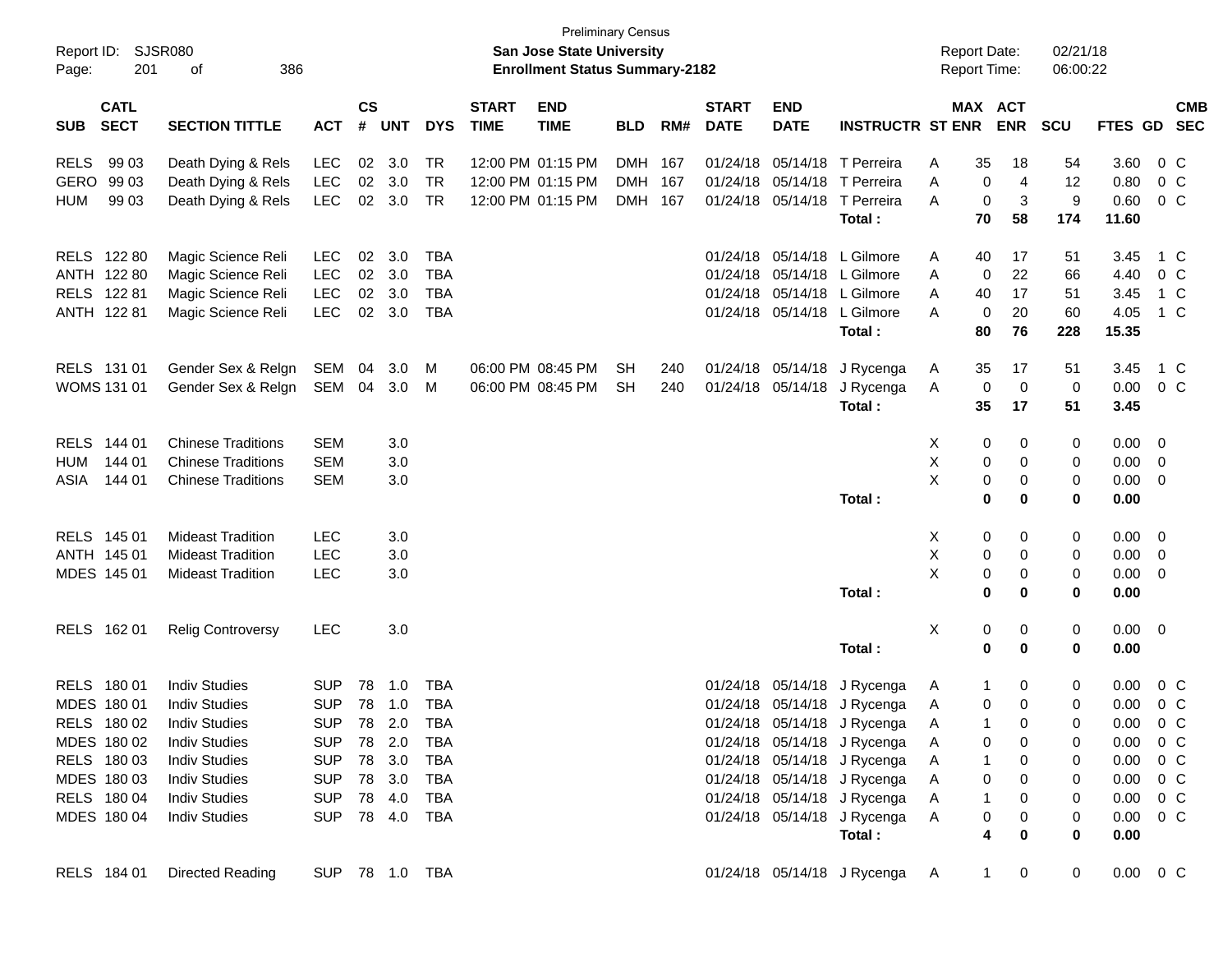| Report ID:<br>Page: | 202                        | SJSR080<br>386<br>оf  |            |                    |     |            |                             | <b>San Jose State University</b><br><b>Enrollment Status Summary-2182</b> | <b>Preliminary Census</b> |     |                             |                           |                         |   |              | <b>Report Date:</b><br><b>Report Time:</b> | 02/21/18<br>06:00:22 |         |        |                          |
|---------------------|----------------------------|-----------------------|------------|--------------------|-----|------------|-----------------------------|---------------------------------------------------------------------------|---------------------------|-----|-----------------------------|---------------------------|-------------------------|---|--------------|--------------------------------------------|----------------------|---------|--------|--------------------------|
| <b>SUB</b>          | <b>CATL</b><br><b>SECT</b> | <b>SECTION TITTLE</b> | <b>ACT</b> | $\mathsf{cs}$<br># | UNT | <b>DYS</b> | <b>START</b><br><b>TIME</b> | <b>END</b><br><b>TIME</b>                                                 | <b>BLD</b>                | RM# | <b>START</b><br><b>DATE</b> | <b>END</b><br><b>DATE</b> | <b>INSTRUCTR ST ENR</b> |   | MAX          | <b>ACT</b><br><b>ENR</b>                   | <b>SCU</b>           | FTES GD |        | <b>CMB</b><br><b>SEC</b> |
| MDES 184 01         |                            | Directed Reading      | <b>SUP</b> | 78                 | 1.0 | TBA        |                             |                                                                           |                           |     | 01/24/18                    | 05/14/18                  | J Rycenga               | A | 0            | $\mathbf{0}$                               | 0                    | 0.00    | $0\,C$ |                          |
| <b>RELS</b>         | 184 02                     | Directed Reading      | <b>SUP</b> | 78                 | 2.0 | TBA        |                             |                                                                           |                           |     | 01/24/18                    | 05/14/18                  | J Rycenga               | A |              | 0                                          | 0                    | 0.00    | $0\,C$ |                          |
| MDES 184 02         |                            | Directed Reading      | <b>SUP</b> | 78                 | 2.0 | TBA        |                             |                                                                           |                           |     | 01/24/18                    | 05/14/18                  | J Rycenga               | A | 0            | 0                                          | 0                    | 0.00    | $0\,C$ |                          |
| RELS 184 03         |                            | Directed Reading      | <b>SUP</b> | 78                 | 3.0 | TBA        |                             |                                                                           |                           |     | 01/24/18                    | 05/14/18                  | J Rycenga               | A | 1            | 0                                          | 0                    | 0.00    | $0\,C$ |                          |
| MDES 184 03         |                            | Directed Reading      | <b>SUP</b> | 78                 | 3.0 | TBA        |                             |                                                                           |                           |     | 01/24/18                    | 05/14/18                  | J Rycenga               | A | 0            | 0                                          | 0                    | 0.00    | $0\,C$ |                          |
| RELS 184 04         |                            | Directed Reading      | <b>SUP</b> | 78                 | 4.0 | TBA        |                             |                                                                           |                           |     | 01/24/18                    | 05/14/18                  | J Rycenga               | A | $\mathbf{1}$ | 0                                          | $\mathbf 0$          | 0.00    | $0\,C$ |                          |
| MDES 184 04         |                            | Directed Reading      | <b>SUP</b> | 78                 | 4.0 | TBA        |                             |                                                                           |                           |     | 01/24/18                    | 05/14/18                  | J Rycenga               | A | 0            | 0                                          | 0                    | 0.00    | $0\,C$ |                          |
|                     |                            |                       |            |                    |     |            |                             |                                                                           |                           |     |                             |                           | Total:                  |   | 4            | 0                                          | 0                    | 0.00    |        |                          |
| <b>RELS</b>         | 19180                      | Relig in America      | LEC.       | 02                 | 3.0 | TBA        |                             |                                                                           |                           |     | 01/24/18                    | 05/14/18                  | L Stenmark              | A | 40           | 26                                         | 78                   | 5.20    | $0\,C$ |                          |
| HUM                 | 19180                      | Relig in America      | <b>LEC</b> | 02                 | 3.0 | TBA        |                             |                                                                           |                           |     | 01/24/18                    | 05/14/18                  | L Stenmark              | A | $\mathbf 0$  | 15                                         | 45                   | 3.00    | $0\,C$ |                          |
|                     |                            |                       |            |                    |     |            |                             |                                                                           |                           |     |                             |                           | Total:                  |   | 40           | 41                                         | 123                  | 8.20    |        |                          |
| Department :        |                            | <b>Humanities</b>     |            |                    |     |            |                             |                                                                           |                           |     |                             |                           | Department Total:       |   | 2813         | 2244                                       | 6427                 | 428.72  |        |                          |

**Lower Division : 1940 1599 4741 316.12**

Graduate Division : 0 0

**Upper Division : 873 645 1686 112.60**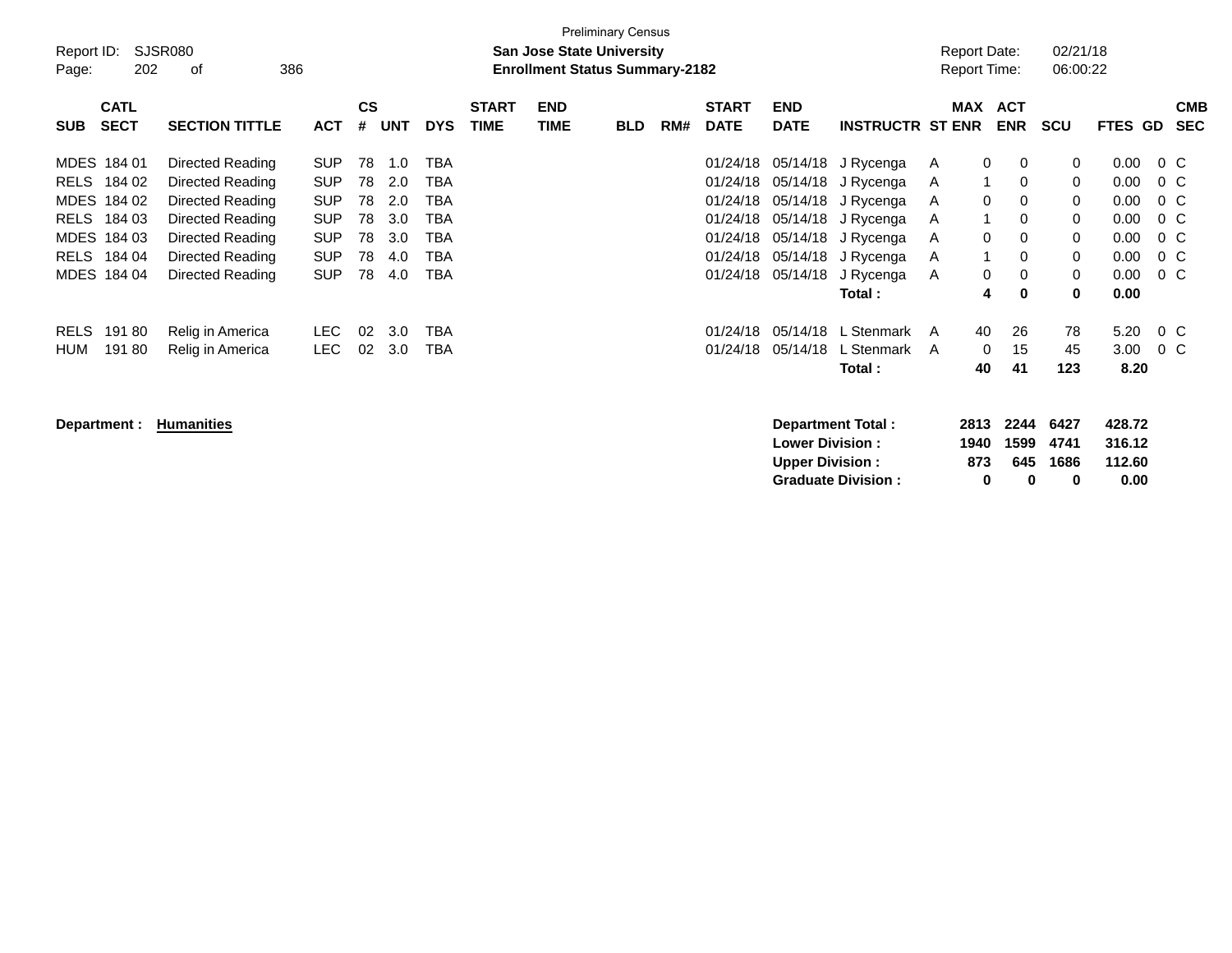| Report ID:<br>Page: | 203                        | <b>SJSR080</b><br>386<br>οf                           |            |                    |            |            |                             | San Jose State University<br><b>Enrollment Status Summary-2182</b> | <b>Preliminary Census</b> |     |                             |                              |                                  | <b>Report Date:</b><br>Report Time: |             |                       | 02/21/18<br>06:00:22 |                |                         |                          |
|---------------------|----------------------------|-------------------------------------------------------|------------|--------------------|------------|------------|-----------------------------|--------------------------------------------------------------------|---------------------------|-----|-----------------------------|------------------------------|----------------------------------|-------------------------------------|-------------|-----------------------|----------------------|----------------|-------------------------|--------------------------|
| <b>SUB</b>          | <b>CATL</b><br><b>SECT</b> | <b>SECTION TITTLE</b>                                 | <b>ACT</b> | $\mathsf{cs}$<br># | <b>UNT</b> | <b>DYS</b> | <b>START</b><br><b>TIME</b> | <b>END</b><br><b>TIME</b>                                          | <b>BLD</b>                | RM# | <b>START</b><br><b>DATE</b> | <b>END</b><br><b>DATE</b>    | <b>INSTRUCTR ST ENR</b>          |                                     |             | MAX ACT<br><b>ENR</b> | <b>SCU</b>           | <b>FTES GD</b> |                         | <b>CMB</b><br><b>SEC</b> |
| College             |                            | <b>Humanities &amp; the Arts</b>                      |            |                    |            |            |                             |                                                                    |                           |     |                             |                              |                                  |                                     |             |                       |                      |                |                         |                          |
|                     | Department :               | <b>Linguistics &amp; Language Development</b>         |            |                    |            |            |                             |                                                                    |                           |     |                             |                              |                                  |                                     |             |                       |                      |                |                         |                          |
| <b>LING</b>         | 20 01                      | Nature of Language                                    | <b>LEC</b> | 02 <sub>2</sub>    | 3.0        | <b>MW</b>  |                             | 09:00 AM 10:15 AM                                                  | <b>SH</b>                 | 414 |                             | 01/24/18 05/14/18            | C Donlay                         | Α                                   | 25          | 19                    | 57                   | 3.80           | $\overline{\mathbf{0}}$ |                          |
| <b>LING</b>         | 20 02                      | Nature of Language                                    | <b>LEC</b> | $02\,$             | 3.0        | <b>TR</b>  |                             | 10:30 AM 11:45 AM                                                  | <b>SH</b>                 | 414 |                             | 01/24/18 05/14/18            | D Moradkhan A                    |                                     | 25          | 9                     | 27                   | 1.80           | 0                       |                          |
|                     |                            |                                                       |            |                    |            |            |                             |                                                                    |                           |     |                             |                              | Total :                          |                                     | 50          | 28                    | 84                   | 5.60           |                         |                          |
| <b>LING</b>         | 21 01                      | Langu and Thinking                                    | <b>SEM</b> | 04                 | 3.0        | MW         |                             | 09:00 AM 10:15 AM                                                  | CL                        | 308 |                             | 01/24/18 05/14/18            | R Joseph                         | A                                   | 25          | 25                    | 75                   | 5.00           | - 0                     |                          |
| LING                | 21 02                      | Langu and Thinking                                    | <b>SEM</b> | 04                 | 3.0        | МW         |                             | 10:30 AM 11:45 AM                                                  | CL                        | 216 |                             | 01/24/18 05/14/18            | S Ball                           | Α                                   | 25          | 27                    | 81                   | 5.40           | 0                       |                          |
| LING                | 21 03                      | Langu and Thinking                                    | <b>SEM</b> | 04                 | 3.0        | <b>MW</b>  |                             | 03:00 PM 04:15 PM                                                  | НB                        | 405 |                             | 01/24/18 05/14/18            | R Joseph                         | Α                                   | 24          | 24                    | 72                   | 4.80           | 0                       |                          |
| LING                | 21 04                      | Langu and Thinking                                    | <b>SEM</b> |                    | 3.0        |            |                             |                                                                    |                           |     |                             |                              |                                  | Х                                   | 0           | 0                     | 0                    | 0.00           | 0                       |                          |
| <b>LING</b>         | 21 05                      | Langu and Thinking                                    | <b>SEM</b> | 04                 | 3.0        | TR         |                             | 12:00 PM 01:15 PM                                                  | <b>SH</b>                 | 414 |                             | 01/24/18 05/14/18            | R Kataoka                        | A                                   | 25          | 26                    | 78                   | 5.20           | 0                       |                          |
| LING                | 21 06                      | Langu and Thinking                                    | <b>SEM</b> | 04                 | 3.0        | <b>TR</b>  |                             | 01:30 PM 02:45 PM                                                  | SН                        | 414 |                             | 01/24/18 05/14/18            | J Kitajima                       | A                                   | 25          | 25                    | 75                   | 5.00           | 0                       |                          |
| LING                | 21 07                      | Langu and Thinking                                    | <b>SEM</b> | 04                 | 3.0        | <b>TR</b>  |                             | 03:00 PM 04:15 PM                                                  | CL                        | 308 |                             | 01/24/18 05/14/18 K Moore    |                                  | A                                   | 25          | 23                    | 69                   | 4.60           | 0                       |                          |
| <b>LING</b>         | 21 08                      | Langu and Thinking                                    | <b>SEM</b> | 04                 | 3.0        | F          |                             | 09:30 AM 12:15 PM                                                  | <b>SH</b>                 | 414 |                             | 01/24/18 05/14/18            | J Kitajima                       | Α                                   | 25          | 12                    | 36                   | 2.40           | 0                       |                          |
| LING                | 21 09                      | Langu and Thinking                                    | <b>SEM</b> |                    | 3.0        |            |                             |                                                                    |                           |     |                             |                              |                                  | X                                   | 0           | $\mathbf 0$           | 0                    | 0.00           | 0                       |                          |
| LING                | 21 10                      | Langu and Thinking                                    | <b>SEM</b> |                    | 3.0        |            |                             |                                                                    |                           |     |                             |                              |                                  | X                                   | 0           | 0                     | 0                    | 0.00           | 0                       |                          |
| <b>LING</b>         | 2181                       | Langu and Thinking                                    | <b>SEM</b> | 04                 | 3.0        | <b>TBA</b> |                             |                                                                    |                           |     |                             | 01/24/18 05/14/18            | E Chiu                           | Α                                   | 25          | 23                    | 69                   | 4.60           | 0                       |                          |
| <b>LING</b>         | 2182                       | Langu and Thinking                                    | <b>SEM</b> | 04                 | 3.0        | <b>TBA</b> |                             |                                                                    |                           |     |                             | 01/24/18 05/14/18            | D Hunter                         | Α                                   | 25          | 24                    | 72                   | 4.80           | 0                       |                          |
| <b>LING</b>         | 21 99                      | Langu and Thinking                                    | <b>SEM</b> | 04                 | 3.0        | <b>TBA</b> |                             |                                                                    |                           |     |                             | 01/24/18 05/14/18            | M ModirzadehA                    |                                     | 25          | 25                    | 75                   | 5.00           | 0                       |                          |
|                     |                            |                                                       |            |                    |            |            |                             |                                                                    |                           |     |                             |                              | Total:                           |                                     | 249         | 234                   | 702                  | 46.80          |                         |                          |
| <b>LING</b>         | 22 01                      | Lang across Life                                      | <b>LEC</b> |                    | 3.0        |            |                             |                                                                    |                           |     |                             |                              |                                  | X                                   | 0           | 0                     | 0                    | $0.00 \t 0$    |                         |                          |
|                     |                            |                                                       |            |                    |            |            |                             |                                                                    |                           |     |                             |                              | Total:                           |                                     | $\mathbf 0$ | 0                     | 0                    | 0.00           |                         |                          |
| <b>LING</b>         | 24 01                      | Language Variation                                    | <b>LEC</b> | 04                 | 3.0        | <b>TR</b>  |                             | 09:00 AM 10:15 AM                                                  | HB                        | 405 |                             | 01/24/18 05/14/18            | J Swan                           | Α                                   | 24          | 23                    | 69                   | 4.60           | $\overline{0}$          |                          |
| <b>LING</b>         | 24 81                      | Language Variation                                    | <b>LEC</b> | 04                 | 3.0        | <b>TBA</b> |                             |                                                                    |                           |     |                             | 01/24/18 05/14/18            | D Hunter                         | A                                   | 25          | 21                    | 63                   | 4.20           | 0                       |                          |
| <b>LING</b>         | 24 99                      | Language Variation                                    | <b>LEC</b> | 04                 | 3.0        | <b>TBA</b> |                             |                                                                    |                           |     |                             | 01/24/18 05/14/18            | D Hunter                         | A                                   | 25          | 25                    | 75                   | 5.00           | $\mathbf 0$             |                          |
|                     |                            |                                                       |            |                    |            |            |                             |                                                                    |                           |     |                             |                              | Total :                          |                                     | 74          | 69                    | 207                  | 13.80          |                         |                          |
| LING                | 101 01                     | Intro to Ling                                         | <b>SEM</b> | 04                 | 3.0        | W          |                             | 06:00 PM 08:45 PM                                                  | <b>CL</b>                 | 216 |                             | 01/24/18 05/14/18            | D Silverman A                    |                                     | 25          | 23                    | 69                   | 5.10 10        |                         |                          |
|                     |                            |                                                       |            |                    |            |            |                             |                                                                    |                           |     |                             |                              | Total:                           |                                     | 25          | 23                    | 69                   | 5.10           |                         |                          |
|                     | LING 107 01                | Patterns English                                      | SEM 05 3.0 |                    |            | МW         |                             | 10:30 AM 11:45 AM                                                  | SH.                       | 414 |                             |                              | 01/24/18 05/14/18 S Phillabaum A |                                     | 25          | 26                    | 78                   | $5.25$ 1       |                         |                          |
| LING                | 107 02                     | Patterns English                                      | SEM        | 05                 | 3.0        | T.         |                             | 06:00 PM 08:45 PM                                                  | CL                        | 216 |                             | 01/24/18 05/14/18 K Glover   |                                  | Α                                   | 25          | 25                    | 75                   | 5.10 2         |                         |                          |
|                     | LING 107 03                | Patterns English                                      | SEM 05     |                    | 3.0        | MW         |                             | 01:30 PM 02:45 PM                                                  | SH                        | 311 |                             | 01/24/18 05/14/18 K Moore    |                                  | A                                   | 25          | 25                    | 75                   | 5.20 4         |                         |                          |
|                     | LING 107 04                | Patterns English                                      | <b>SEM</b> |                    | 3.0        |            |                             |                                                                    |                           |     |                             |                              |                                  | X                                   | $\mathbf 0$ | $\mathbf 0$           | 0                    | $0.00 \t 0$    |                         |                          |
|                     |                            |                                                       |            |                    |            |            |                             |                                                                    |                           |     |                             |                              | Total:                           |                                     | 75          | 76                    | 228                  | 15.55          |                         |                          |
|                     | LING 108 01                | Sec Lang Dev/Teach SEM 04 3.0 TR 10:30 AM 11:45 AM CL |            |                    |            |            |                             |                                                                    |                           |     |                             | 216 01/24/18 05/14/18 S Khan |                                  | A                                   | 25          | 19                    | 57                   | $3.80\ 0$      |                         |                          |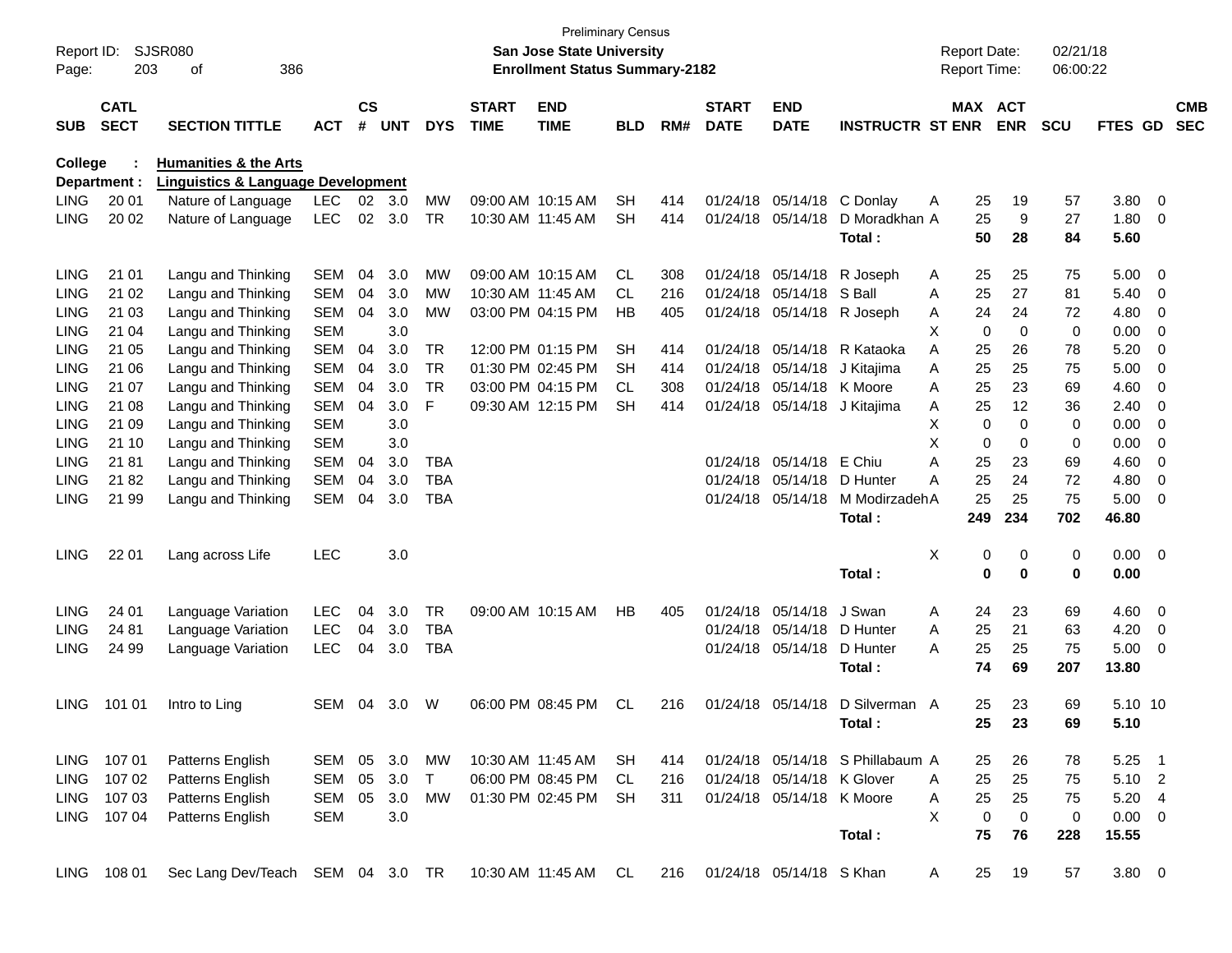| Report ID:<br>Page:                                                      | 204                                                      | SJSR080<br>386<br>οf                                                                 |                                                                           |                                  |                                        |                                  |                             | <b>Preliminary Census</b><br>San Jose State University<br><b>Enrollment Status Summary-2182</b>       |                                            |                                        |                             |                                                                                              |                                                                                             | <b>Report Date:</b><br>Report Time: |                                  |                                  | 02/21/18<br>06:00:22             |                                                                 |                                                  |                          |
|--------------------------------------------------------------------------|----------------------------------------------------------|--------------------------------------------------------------------------------------|---------------------------------------------------------------------------|----------------------------------|----------------------------------------|----------------------------------|-----------------------------|-------------------------------------------------------------------------------------------------------|--------------------------------------------|----------------------------------------|-----------------------------|----------------------------------------------------------------------------------------------|---------------------------------------------------------------------------------------------|-------------------------------------|----------------------------------|----------------------------------|----------------------------------|-----------------------------------------------------------------|--------------------------------------------------|--------------------------|
| <b>SUB</b>                                                               | <b>CATL</b><br><b>SECT</b>                               | <b>SECTION TITTLE</b>                                                                | <b>ACT</b>                                                                | <b>CS</b><br>#                   | <b>UNT</b>                             | <b>DYS</b>                       | <b>START</b><br><b>TIME</b> | <b>END</b><br><b>TIME</b>                                                                             | <b>BLD</b>                                 | RM#                                    | <b>START</b><br><b>DATE</b> | <b>END</b><br><b>DATE</b>                                                                    | <b>INSTRUCTR ST ENR</b>                                                                     |                                     | MAX ACT<br><b>ENR</b>            |                                  | <b>SCU</b>                       | FTES GD                                                         |                                                  | <b>CMB</b><br><b>SEC</b> |
|                                                                          |                                                          |                                                                                      |                                                                           |                                  |                                        |                                  |                             |                                                                                                       |                                            |                                        |                             |                                                                                              | Total:                                                                                      |                                     | 25                               | 19                               | 57                               | 3.80                                                            |                                                  |                          |
| <b>LING</b>                                                              | 111 01                                                   | <b>Ling Phonetics</b>                                                                | <b>SEM</b>                                                                | 04                               | 3.0                                    | TR                               |                             | 10:30 AM 11:45 AM                                                                                     | CL                                         | 308                                    |                             | 01/24/18 05/14/18                                                                            | D Silverman A<br>Total:                                                                     |                                     | 25<br>25                         | 21<br>21                         | 63<br>63                         | $4.50\ 6$<br>4.50                                               |                                                  |                          |
| <b>LING</b>                                                              | 11201                                                    | Intro to Syntax                                                                      | <b>SEM</b>                                                                | 04                               | 3.0                                    | MW                               |                             | 03:00 PM 04:15 PM                                                                                     | <b>SH</b>                                  | 240                                    |                             | 01/24/18 05/14/18                                                                            | S Svorou<br>Total:                                                                          | Α                                   | 25<br>25                         | 21<br>21                         | 63<br>63                         | 4.40 4<br>4.40                                                  |                                                  |                          |
| <b>LING</b>                                                              | 11301                                                    | Intro to Phonology                                                                   | <b>SEM</b>                                                                | 04                               | 3.0                                    | TR                               |                             | 03:00 PM 04:15 PM                                                                                     | <b>DMH</b>                                 |                                        | 226B 01/24/18 05/14/18      |                                                                                              | D Silverman A<br>Total:                                                                     |                                     | 25<br>25                         | 25<br>25                         | 75<br>75                         | 5.35<br>5.35                                                    | $\overline{7}$                                   |                          |
| <b>LING</b>                                                              | 115 01                                                   | <b>Corpus Linguistics</b>                                                            | <b>SEM</b>                                                                | 05                               | 3.0                                    | MW                               |                             | 10:30 AM 11:45 AM                                                                                     | CL                                         | 242                                    |                             | 01/24/18 05/14/18                                                                            | H Koo<br>Total:                                                                             | Α                                   | 25<br>25                         | 25<br>25                         | 75<br>75                         | 5.80 16<br>5.80                                                 |                                                  |                          |
| <b>LING</b><br>ASIA<br><b>LING</b><br>ASIA                               | 122 01<br>122 01<br>122 02<br>122 02                     | English World Lang<br>English World Lang<br>English World Lang<br>English World Lang | <b>SEM</b><br><b>SEM</b><br><b>SEM</b><br><b>SEM</b>                      | 04<br>04                         | 3.0<br>3.0<br>3.0<br>3.0               | MW<br><b>MW</b>                  |                             | 01:30 PM 02:45 PM<br>01:30 PM 02:45 PM                                                                | SН<br><b>SH</b>                            | 414<br>414                             |                             | 01/24/18 05/14/18<br>01/24/18 05/14/18 C Donlay                                              | C Donlay                                                                                    | A<br>Α<br>X<br>X                    | 25<br>0<br>0<br>$\mathbf 0$      | 16<br>9<br>0<br>0                | 48<br>27<br>0<br>0               | 3.20<br>1.80<br>0.00<br>0.00                                    | $0\,$ C<br>0 <sup>o</sup><br>0<br>0              |                          |
| <b>LING</b><br>ASIA<br><b>LING</b>                                       | 122 03<br>122 03<br>122 04                               | English World Lang<br>English World Lang<br>English World Lang                       | <b>SEM</b><br><b>SEM</b><br><b>SEM</b>                                    | 04<br>04                         | 3.0<br>3.0<br>3.0                      | <b>TR</b><br><b>TR</b>           |                             | 12:00 PM 01:15 PM<br>12:00 PM 01:15 PM                                                                | CL.<br><b>CL</b>                           | 308<br>308                             |                             | 01/24/18 05/14/18<br>01/24/18 05/14/18                                                       | K Moore<br>K Moore                                                                          | Α<br>Α<br>X<br>X                    | 25<br>$\mathbf 0$<br>$\mathbf 0$ | 17<br>8<br>0<br>$\mathbf 0$      | 51<br>24<br>0<br>0               | 3.40<br>1.60<br>0.00                                            | $0\,$ C<br>0 <sup>o</sup><br>0                   |                          |
| ASIA                                                                     | 122 04                                                   | English World Lang                                                                   | <b>SEM</b>                                                                |                                  | 3.0                                    |                                  |                             |                                                                                                       |                                            |                                        |                             |                                                                                              | Total:                                                                                      |                                     | 0<br>50                          | 50                               | 150                              | 0.00<br>10.00                                                   | 0                                                |                          |
| <b>LING</b><br>LING<br><b>LING</b><br><b>LING</b><br>LING<br><b>LING</b> | 123 01<br>123 02<br>123 03<br>123 04<br>123 05<br>123 06 | Sound Comm<br>Sound Comm<br>Sound Comm<br>Sound Comm<br>Sound Comm<br>Sound Comm     | <b>SEM</b><br><b>SEM</b><br><b>SEM</b><br><b>SEM</b><br>SEM<br><b>SEM</b> | 04<br>04<br>04<br>04<br>04<br>04 | 3.0<br>3.0<br>3.0<br>3.0<br>3.0<br>3.0 | MW<br>MW<br>MW<br>MW<br>МW<br>TR | 10:30 AM 11:45 AM           | 09:00 AM 10:15 AM<br>12:00 PM 01:15 PM<br>01:30 PM 02:45 PM<br>03:00 PM 04:15 PM<br>09:00 AM 10:15 AM | CL.<br>CL.<br>SН<br>CL.<br>СL<br><b>SH</b> | 242<br>308<br>414<br>308<br>216<br>414 | 01/24/18                    | 01/24/18 05/14/18<br>01/24/18 05/14/18<br>01/24/18 05/14/18<br>01/24/18 05/14/18<br>05/14/18 | R Kataoka<br>C Donlay<br>K Van Bik<br>R Kataoka<br>K Van Bik<br>01/24/18 05/14/18 R Kataoka | A<br>Α<br>A<br>A<br>A<br>Α          | 25<br>25<br>25<br>25<br>25<br>25 | 25<br>25<br>24<br>25<br>23<br>23 | 75<br>75<br>72<br>75<br>69<br>69 | 5.00<br>5.00<br>4.80<br>5.00<br>4.60<br>4.60                    | $\overline{\mathbf{0}}$<br>0<br>0<br>0<br>0<br>0 |                          |
| LING<br>LING<br>LING                                                     | 123 07<br>123 08<br>123 09<br>LING 123 10<br>LING 123 11 | Sound Comm<br>Sound Comm<br>Sound Comm<br>Sound Comm<br>Sound Comm                   | SEM<br><b>SEM</b><br>SEM<br><b>SEM</b><br><b>SEM</b>                      | 04<br>04<br>04                   | 3.0<br>3.0<br>04 3.0<br>3.0<br>3.0     | <b>TR</b><br>TR<br>TR<br>TR      |                             | 10:30 AM 11:45 AM<br>12:00 PM 01:15 PM<br>01:30 PM 02:45 PM<br>03:00 PM 04:15 PM                      | CL<br>CL.<br>CL<br>CL                      | 242<br>242<br>216<br>216               |                             | 01/24/18 05/14/18<br>01/24/18 05/14/18 H Koo                                                 | H Koo<br>01/24/18 05/14/18 D Silverman<br>01/24/18 05/14/18 K Van Bik<br>Total:             | A<br>A<br>A<br>A<br>X<br>250        | 25<br>25<br>25<br>25<br>0<br>238 | 26<br>25<br>24<br>18<br>0        | 78<br>75<br>72<br>54<br>0<br>714 | 5.20<br>$5.00 \t 0$<br>4.80 0<br>3.60 0<br>$0.00 \t 0$<br>47.60 | $\overline{\phantom{0}}$                         |                          |
|                                                                          | LING 125 01                                              | Intr Hist Comp Lng                                                                   | SEM 04 3.0 TR                                                             |                                  |                                        |                                  |                             | 12:00 PM 01:15 PM CL                                                                                  |                                            | 216                                    |                             | 01/24/18 05/14/18                                                                            | K Van Bik<br>Total:                                                                         | A                                   | 25<br>25                         | 21<br>21                         | 63<br>63                         | 4.40 4<br>4.40                                                  |                                                  |                          |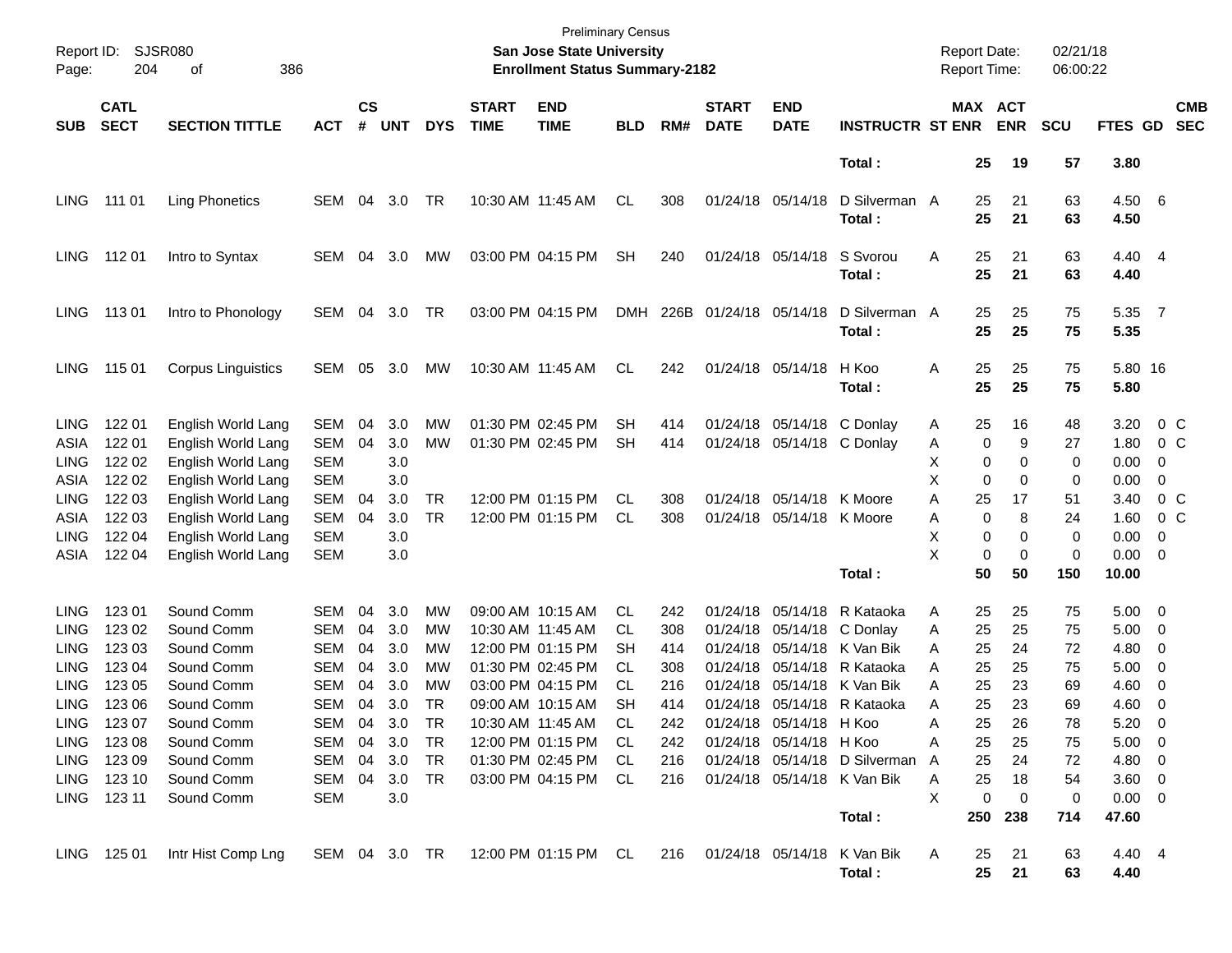| Report ID:<br>Page: | 205                        | <b>SJSR080</b><br>386<br>οf |               |                |            |            |                             | <b>Preliminary Census</b><br>San Jose State University<br><b>Enrollment Status Summary-2182</b> |            |     |                             |                            |                                  | <b>Report Date:</b><br>Report Time: |                       | 02/21/18<br>06:00:22 |                |                          |                          |
|---------------------|----------------------------|-----------------------------|---------------|----------------|------------|------------|-----------------------------|-------------------------------------------------------------------------------------------------|------------|-----|-----------------------------|----------------------------|----------------------------------|-------------------------------------|-----------------------|----------------------|----------------|--------------------------|--------------------------|
| <b>SUB</b>          | <b>CATL</b><br><b>SECT</b> | <b>SECTION TITTLE</b>       | <b>ACT</b>    | <b>CS</b><br># | <b>UNT</b> | <b>DYS</b> | <b>START</b><br><b>TIME</b> | <b>END</b><br><b>TIME</b>                                                                       | <b>BLD</b> | RM# | <b>START</b><br><b>DATE</b> | <b>END</b><br><b>DATE</b>  | <b>INSTRUCTR ST ENR</b>          |                                     | MAX ACT<br><b>ENR</b> | <b>SCU</b>           | <b>FTES GD</b> |                          | <b>CMB</b><br><b>SEC</b> |
|                     |                            |                             |               |                |            |            |                             |                                                                                                 |            |     |                             |                            |                                  |                                     |                       |                      |                |                          |                          |
| <b>LING</b>         | 129 01                     | Cult/Lg/Ethn/ in US         | <b>SEM</b>    | 04             | 3.0        | MW         |                             | 12:00 PM 01:15 PM                                                                               | CL.        | 308 | 01/24/18                    | 05/14/18                   | J Swan                           | 25<br>Α                             | 22                    | 66                   | 4.40           | $\overline{0}$           |                          |
| <b>LING</b>         | 129 02                     | Cult/Lg/Ethn/ in US         | <b>SEM</b>    | 04             | 3.0        | <b>TR</b>  |                             | 09:00 AM 10:15 AM                                                                               | CL.        | 308 |                             | 01/24/18 05/14/18          | K Moore                          | 25<br>Α                             | 25                    | 75                   | 5.00           | 0                        |                          |
| <b>LING</b>         | 129 03                     | Cult/Lg/Ethn/ in US         | <b>SEM</b>    |                | 3.0        |            |                             |                                                                                                 |            |     |                             |                            |                                  | X                                   | 0<br>0                | 0                    | 0.00           | 0                        |                          |
|                     |                            |                             |               |                |            |            |                             |                                                                                                 |            |     |                             |                            | Total:                           | 50                                  | 47                    | 141                  | 9.40           |                          |                          |
| <b>LING</b>         | 165 01                     | Intro Nat Lg Proc           | <b>SEM</b>    | 05             | 3.0        | MW         |                             | 12:00 PM 01:15 PM                                                                               | <b>CL</b>  | 242 |                             | 01/24/18 05/14/18          | H Koo                            | Α<br>25                             | 11                    | 33                   | 2.70 10        |                          |                          |
|                     |                            |                             |               |                |            |            |                             |                                                                                                 |            |     |                             |                            | Total:                           | 25                                  | 11                    | 33                   | 2.70           |                          |                          |
| <b>LING</b>         | 166 01                     | Socling Crosscul            | <b>SEM</b>    | 04             | 3.0        | TR         |                             | 04:30 PM 05:45 PM                                                                               | <b>CL</b>  | 308 |                             | 01/24/18 05/14/18          | J Swan                           | Α<br>25                             | 24                    | 72                   | 5.00           | - 4                      |                          |
|                     |                            |                             |               |                |            |            |                             |                                                                                                 |            |     |                             |                            | Total:                           | 25                                  | 24                    | 72                   | 5.00           |                          |                          |
| <b>LING</b>         | 180 01                     | <b>Individ Studies</b>      | <b>SUP</b>    | 78             | 1.0        | TBA        |                             |                                                                                                 |            |     |                             | 01/24/18 05/14/18          |                                  | Α                                   | 2<br>0                | 0                    | 0.00           | $\overline{\phantom{0}}$ |                          |
|                     |                            |                             |               |                |            |            |                             |                                                                                                 |            |     |                             |                            | Total:                           |                                     | $\mathbf{2}$<br>0     | 0                    | 0.00           |                          |                          |
| <b>LING</b>         |                            | 202A 01 Syntactic Theory    | <b>SEM</b>    | 05             | 3.0        | МW         |                             | 01:30 PM 02:45 PM                                                                               | <b>CL</b>  | 216 |                             | 01/24/18 05/14/18          | S Svorou                         | Α<br>15                             | 13                    | 39                   | 3.25 13        |                          |                          |
|                     |                            |                             |               |                |            |            |                             |                                                                                                 |            |     |                             |                            | Total:                           | 15                                  | 13                    | 39                   | 3.25           |                          |                          |
| <b>LING</b>         | 21301                      | Ling Field Methods          | <b>SEM</b>    | 05             | 3.0        | МW         | 04:30 PM 05:45 PM           |                                                                                                 | HB         | 405 |                             | 01/24/18 05/14/18          | C Donlay                         | 15<br>A                             | 8                     | 24                   | $2.00\quad 8$  |                          |                          |
|                     |                            |                             |               |                |            |            |                             |                                                                                                 |            |     |                             |                            | Total:                           | 15                                  | 8                     | 24                   | 2.00           |                          |                          |
| <b>LING</b>         | 298 01                     | <b>Spec Studies</b>         | <b>SUP</b>    | 25             | 4.0        | TBA        |                             |                                                                                                 |            |     |                             | 01/24/18 05/14/18          |                                  | Α                                   | 0<br>0                | 0                    | 0.00           | - 0                      |                          |
| <b>LING</b>         | 298 02                     | <b>Spec Studies</b>         | <b>SUP</b>    |                | 25 3.0     | <b>TBA</b> |                             |                                                                                                 |            |     |                             | 01/24/18 05/14/18          | H Koo                            | Α                                   | 7<br>5                | 15                   | 1.25           | - 5                      |                          |
|                     |                            |                             |               |                |            |            |                             |                                                                                                 |            |     |                             |                            | Total:                           |                                     | $\overline{7}$<br>5   | 15                   | 1.25           |                          |                          |
| <b>LING</b>         | 299 01                     | <b>Thesis</b>               | <b>SUP</b>    | 25             | 6.0        | TBA        |                             |                                                                                                 |            |     |                             | 01/24/18 05/14/18          |                                  | Α                                   | 0<br>0                | 0                    | 0.00           | - 0                      |                          |
| <b>LING</b>         | 299 02                     | Thesis                      | <b>SUP</b>    | 25             | 3.0        | TBA        |                             |                                                                                                 |            |     |                             | 01/24/18 05/14/18          | S Svorou                         | Α                                   | 5<br>-1               | 3                    | 0.25           | - 1                      |                          |
|                     |                            |                             |               |                |            |            |                             |                                                                                                 |            |     |                             |                            | Total:                           |                                     | 5<br>1                | 3                    | 0.25           |                          |                          |
| <b>LLD</b>          | 100A01                     | <b>Writing Competency</b>   | <b>SEM</b>    | 05             | 3.0        | МW         | 07:30 AM 08:45 AM           |                                                                                                 | <b>CL</b>  | 308 |                             | 01/24/18 05/14/18          | D Moradkhan A                    | 25                                  | 24                    | 72                   | 4.80           | $\overline{0}$           |                          |
| LLD                 |                            | 100A 02 Writing Competency  | SEM 05 3.0 MW |                |            |            |                             | 12:00 PM 01:15 PM                                                                               | HB         | 405 |                             | 01/24/18 05/14/18 E Chiu   |                                  | 24<br>A                             | 24                    | 72                   | 4.80 0         |                          |                          |
| LLD                 |                            | 100A 03 Writing Competency  | <b>SEM</b>    | 05             | 3.0        | МW         | 01:30 PM 02:45 PM           |                                                                                                 | HB         | 405 |                             | 01/24/18 05/14/18 S Ball   |                                  | 24<br>A                             | 24                    | 72                   | 4.80           | 0                        |                          |
| LLD                 |                            | 100A 04 Writing Competency  | <b>SEM</b>    | 05             | 3.0        | <b>TR</b>  |                             | 10:30 AM 11:45 AM                                                                               | HB.        | 405 |                             |                            | 01/24/18 05/14/18 K Sanders      | 24<br>Α                             | 24                    | 72                   | 4.80           | 0                        |                          |
| LLD                 |                            | 100A 05 Writing Competency  | <b>SEM</b>    | 05             | 3.0        | <b>TR</b>  |                             | 12:00 PM 01:15 PM                                                                               | HB         | 405 |                             |                            | 01/24/18 05/14/18 K Sanders      | 24<br>Α                             | 24                    | 72                   | 4.80           | 0                        |                          |
| LLD                 |                            | 100A 06 Writing Competency  | <b>SEM</b>    | 05             | 3.0        | <b>TR</b>  |                             | 01:30 PM 02:45 PM                                                                               | HB         | 405 |                             | 01/24/18 05/14/18 S Alkire |                                  | 24<br>Α                             | 24                    | 72                   | 4.80           | 0                        |                          |
| LLD                 |                            | 100A 07 Writing Competency  | <b>SEM</b>    | 05             | 3.0        | <b>TR</b>  |                             | 03:00 PM 04:15 PM                                                                               | HB         | 405 |                             | 01/24/18 05/14/18 S Alkire |                                  | 24<br>Α                             | 25                    | 75                   | 5.00           | 0                        |                          |
| LLD                 |                            | 100A 08 Writing Competency  | <b>SEM</b>    | 05             | 3.0        | F          |                             | 09:30 AM 12:15 PM                                                                               | <b>CL</b>  | 216 |                             | 01/24/18 05/14/18          | D Moradkhan A                    | 25                                  | 25                    | 75                   | 5.00           | 0                        |                          |
| LLD                 |                            | 100A 09 Writing Competency  | <b>SEM</b>    | 05             | 3.0        | W          |                             | 06:00 PM 08:45 PM                                                                               | <b>CL</b>  | 308 |                             |                            | 01/24/18 05/14/18 T Chatterjee A | 25                                  | 24                    | 72                   | 4.80           | 0                        |                          |
| <b>LLD</b>          |                            | 100A 10 Writing Competency  | SEM           |                | 05 3.0 R   |            |                             | 06:00 PM 08:45 PM                                                                               | CL         | 308 |                             |                            | 01/24/18 05/14/18 D Moradkhan A  | 25                                  | 26                    | 78                   | 5.20           | $\overline{\mathbf{0}}$  |                          |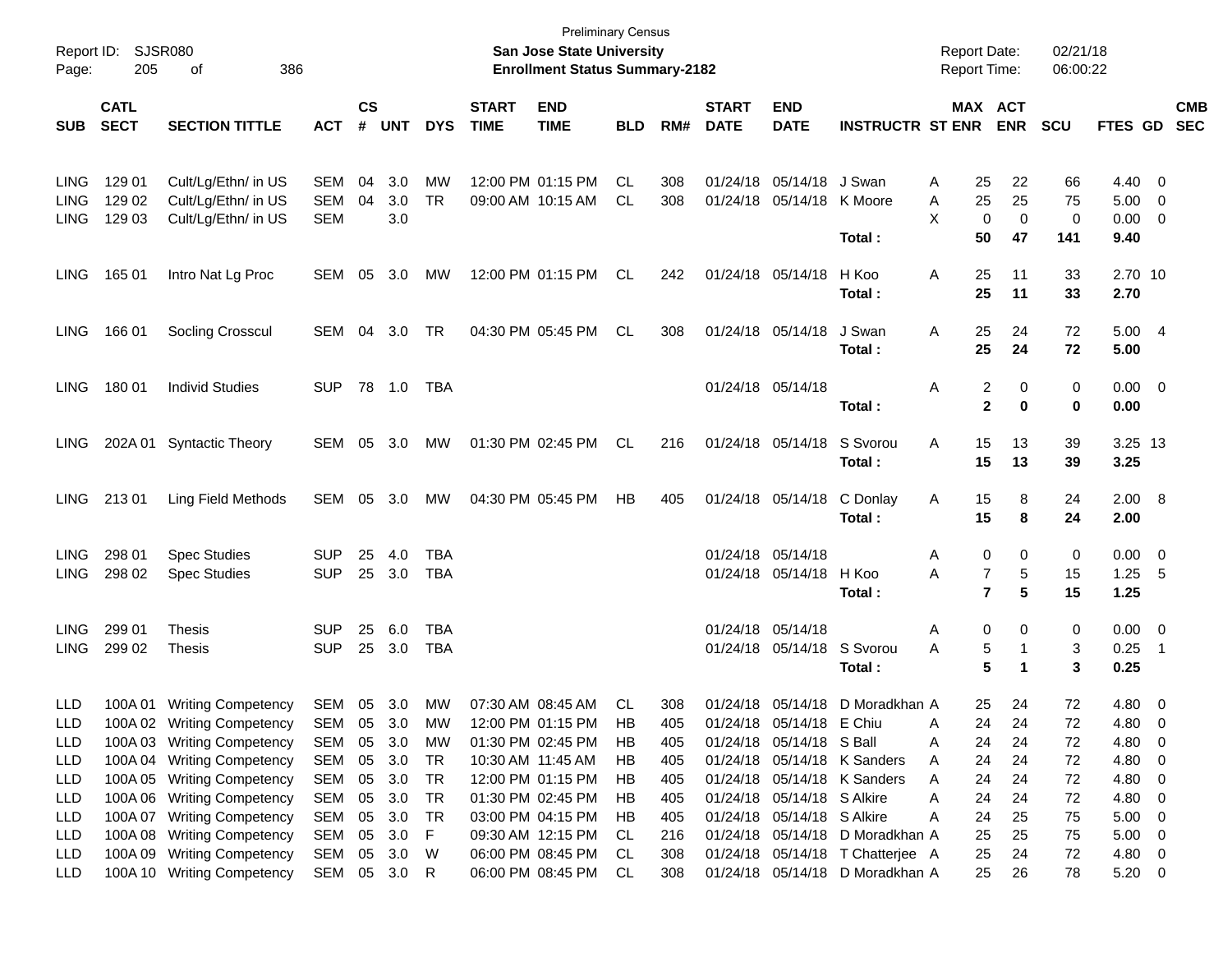| Report ID:<br>Page:                    | 206                        | <b>SJSR080</b><br>386<br>οf                                                                              |                          |                    |                   |                          |                                        | <b>Preliminary Census</b><br>San Jose State University<br><b>Enrollment Status Summary-2182</b> |                  |                   |                                        |                                                             |                                            |             | <b>Report Date:</b><br>Report Time: |                     | 02/21/18<br>06:00:22 |                                          |                                                    |                          |
|----------------------------------------|----------------------------|----------------------------------------------------------------------------------------------------------|--------------------------|--------------------|-------------------|--------------------------|----------------------------------------|-------------------------------------------------------------------------------------------------|------------------|-------------------|----------------------------------------|-------------------------------------------------------------|--------------------------------------------|-------------|-------------------------------------|---------------------|----------------------|------------------------------------------|----------------------------------------------------|--------------------------|
| <b>SUB</b>                             | <b>CATL</b><br><b>SECT</b> | <b>SECTION TITTLE</b>                                                                                    | <b>ACT</b>               | $\mathsf{cs}$<br># | <b>UNT</b>        | <b>DYS</b>               | <b>START</b><br><b>TIME</b>            | <b>END</b><br><b>TIME</b>                                                                       | <b>BLD</b>       | RM#               | <b>START</b><br><b>DATE</b>            | <b>END</b><br><b>DATE</b>                                   | <b>INSTRUCTR ST ENR</b>                    |             | MAX ACT                             | <b>ENR</b>          | <b>SCU</b>           | FTES GD                                  |                                                    | <b>CMB</b><br><b>SEC</b> |
|                                        |                            |                                                                                                          |                          |                    |                   |                          |                                        |                                                                                                 |                  |                   |                                        |                                                             | Total:                                     |             |                                     | 244 244             | 732                  | 48.80                                    |                                                    |                          |
| LLD                                    |                            | 100W 01 Writing Workshop                                                                                 | <b>SEM</b>               | 04                 | 3.0               | TR                       | 09:00 AM 10:15 AM                      |                                                                                                 | CL               | 242               | 01/24/18 05/14/18                      |                                                             | S Khan<br>Total:                           | Α           | 25<br>25                            | 23<br>23            | 69<br>69             | $4.60 \quad 0$<br>4.60                   |                                                    |                          |
| LLD<br><b>LLD</b>                      |                            | 100WB 01Wrtg Wrkshp Bsns Std SEM<br>100WB 02Wrtg Wrkshp Bsns Std SEM                                     |                          | 04<br>04           | 3.0<br>3.0        | МW<br>MW                 | 09:00 AM 10:15 AM                      | 12:00 PM 01:15 PM                                                                               | НB<br>CL         | 405<br>216        |                                        | 01/24/18 05/14/18<br>01/24/18 05/14/18                      | K Sanders<br>K Sanders                     | Α<br>Α      | 24<br>25                            | 24<br>25            | 72<br>75             | 4.80<br>5.00                             | $\overline{\mathbf{0}}$<br>$\overline{\mathbf{0}}$ |                          |
| <b>LLD</b><br><b>LLD</b><br><b>LLD</b> |                            | 100WB 03Wrtg Wrkshp Bsns Std SEM<br>100WB 04Wrtg Wrkshp Bsns Std SEM<br>100WB 05Wrtg Wrkshp Bsns Std SEM |                          | 04<br>04<br>04     | 3.0<br>3.0<br>3.0 | TR<br>TR<br><b>TR</b>    | 07:30 AM 08:45 AM<br>09:00 AM 10:15 AM | 01:30 PM 02:45 PM                                                                               | CL<br>CL<br>CL   | 216<br>216<br>308 |                                        | 01/24/18 05/14/18<br>01/24/18 05/14/18<br>01/24/18 05/14/18 | S Alkire<br>S Alkire<br>K Haven            | A<br>Α<br>Α | 25<br>25<br>24                      | 18<br>21<br>25      | 54<br>63<br>75       | 3.60<br>4.20<br>5.00                     | 0<br>0<br>0                                        |                          |
| <b>LLD</b><br><b>LLD</b>               |                            | 100WB 06Wrtg Wrkshp Bsns Std SEM<br>100WB 07Wrtg Wrkshp Bsns Std SEM                                     |                          | 04<br>04           | 3.0<br>3.0        | <b>TR</b><br>F           | 03:00 PM 04:15 PM                      | 09:30 AM 12:15 PM                                                                               | <b>DMH</b><br>CL | 208<br>308        |                                        | 01/24/18 05/14/18<br>01/24/18 05/14/18                      | K Haven<br>K Haven                         | A<br>Α      | 25<br>25                            | 25<br>25            | 75<br>75             | 5.00<br>5.00                             | 0<br>0                                             |                          |
| <b>LLD</b><br><b>LLD</b><br><b>LLD</b> |                            | 100WB 08Wrtg Wrkshp Bsns Std SEM<br>100WB 80Wrtg Wrkshp Bsns Std SEM<br>100WB 81Wrtg Wrkshp Bsns Std SEM |                          | 04<br>04<br>04     | 3.0<br>3.0<br>3.0 | R<br><b>TBA</b><br>TBA   |                                        | 06:00 PM 08:45 PM                                                                               | CL               | 216               |                                        | 01/24/18 05/14/18<br>01/24/18 05/14/18<br>01/24/18 05/14/18 | Z Erkal<br>M ModirzadehA<br>M ModirzadehA  | Α           | 25<br>25<br>25                      | 25<br>25<br>25      | 75<br>75<br>75       | 5.00<br>5.00<br>5.00                     | 0<br>0<br>0                                        |                          |
| <b>LLD</b><br><b>LLD</b>               |                            | 100WB 82Wrtg Wrkshp Bsns Std SEM<br>100WB 83Wrtg Wrkshp Bsns Std SEM                                     |                          | 04<br>04           | 3.0<br>3.0<br>3.0 | <b>TBA</b><br><b>TBA</b> |                                        |                                                                                                 |                  |                   |                                        | 01/24/18 05/14/18<br>01/24/18 05/14/18                      | E Chiu<br>E Chiu                           | Α<br>Α<br>X | 25<br>25<br>0                       | 25<br>25<br>0       | 75<br>75<br>0        | 5.00<br>5.00<br>0.00                     | 0<br>0                                             |                          |
| LLD                                    |                            | 100WB 84Wrtg Wrkshp Bsns Std SEM                                                                         |                          |                    |                   |                          |                                        |                                                                                                 |                  |                   |                                        |                                                             | Total:                                     |             | 298                                 | 288                 | 864                  | 57.60                                    | 0                                                  |                          |
| LLD                                    |                            | 250W 01 Prof in Ling TESOL                                                                               | <b>SEM</b>               | 04                 | 3.0               | TR                       | 01:30 PM 02:45 PM                      |                                                                                                 | CL               | 242               | 01/24/18 05/14/18                      |                                                             | S Khan<br>Total:                           | Α           | 15<br>15                            | 14<br>14            | 42<br>42             | 3.50 14<br>3.50                          |                                                    |                          |
| LLD                                    | 260 01                     | Eng Struct Teach I                                                                                       | <b>SEM</b>               | 05                 | 3.0               | МW                       | 03:00 PM 04:15 PM                      |                                                                                                 | CL               | 242               |                                        | 01/24/18 05/14/18                                           | S Phillabaum A<br>Total:                   |             | 15<br>15                            | 7<br>$\overline{7}$ | 21<br>21             | 1.75<br>1.75                             | $\overline{7}$                                     |                          |
| LLD                                    | 270 01                     | Second Lang Acq                                                                                          | <b>SEM</b>               | 05                 | 3.0               | MW                       | 01:30 PM 02:45 PM                      |                                                                                                 | CL               | 242               |                                        | 01/24/18 05/14/18                                           | S Phillabaum A<br>Total:                   |             | 15<br>15                            | 8<br>8              | 24<br>24             | 2.00 8<br>2.00                           |                                                    |                          |
| LLD                                    | 282 01                     | Practicum in TESOL                                                                                       | <b>SUP</b>               | 25                 | 3.0               | TBA                      |                                        |                                                                                                 |                  |                   |                                        | 01/24/18 05/14/18                                           | S Phillabaum A<br>Total :                  |             | 15<br>15                            | 11<br>11            | 33<br>33             | 2.75 11<br>2.75                          |                                                    |                          |
| LLD.                                   | 283 01                     | <b>Curric and Assess</b>                                                                                 |                          |                    |                   |                          |                                        | SEM 05 3.0 TR 03:00 PM 04:15 PM CL                                                              |                  | 242               |                                        |                                                             | 01/24/18 05/14/18 S Vanniaraja A<br>Total: |             | 15<br>15                            | 15<br>15            | 45<br>45             | 3.75 15<br>3.75                          |                                                    |                          |
| LLD                                    | 298 01                     | <b>Indiv Studies</b>                                                                                     | <b>SUP</b>               |                    | 36 4.0            | TBA                      |                                        |                                                                                                 |                  |                   | 01/24/18 05/14/18                      |                                                             |                                            | Α           | 0                                   | 0                   | 0                    | $0.00 \t 0$                              |                                                    |                          |
| <b>LLD</b><br>LLD.                     | 298 02<br>298 03           | <b>Indiv Studies</b><br><b>Indiv Studies</b>                                                             | <b>SUP</b><br><b>SUP</b> |                    | 36 3.0<br>36 1.0  | TBA<br>TBA               |                                        |                                                                                                 |                  |                   | 01/24/18 05/14/18<br>01/24/18 05/14/18 |                                                             | Total:                                     | A<br>A      | 2<br>$\mathbf{1}$<br>3              | 0<br>0<br>0         | 0<br>0<br>0          | $0.00 \quad 0$<br>$0.00 \quad 0$<br>0.00 |                                                    |                          |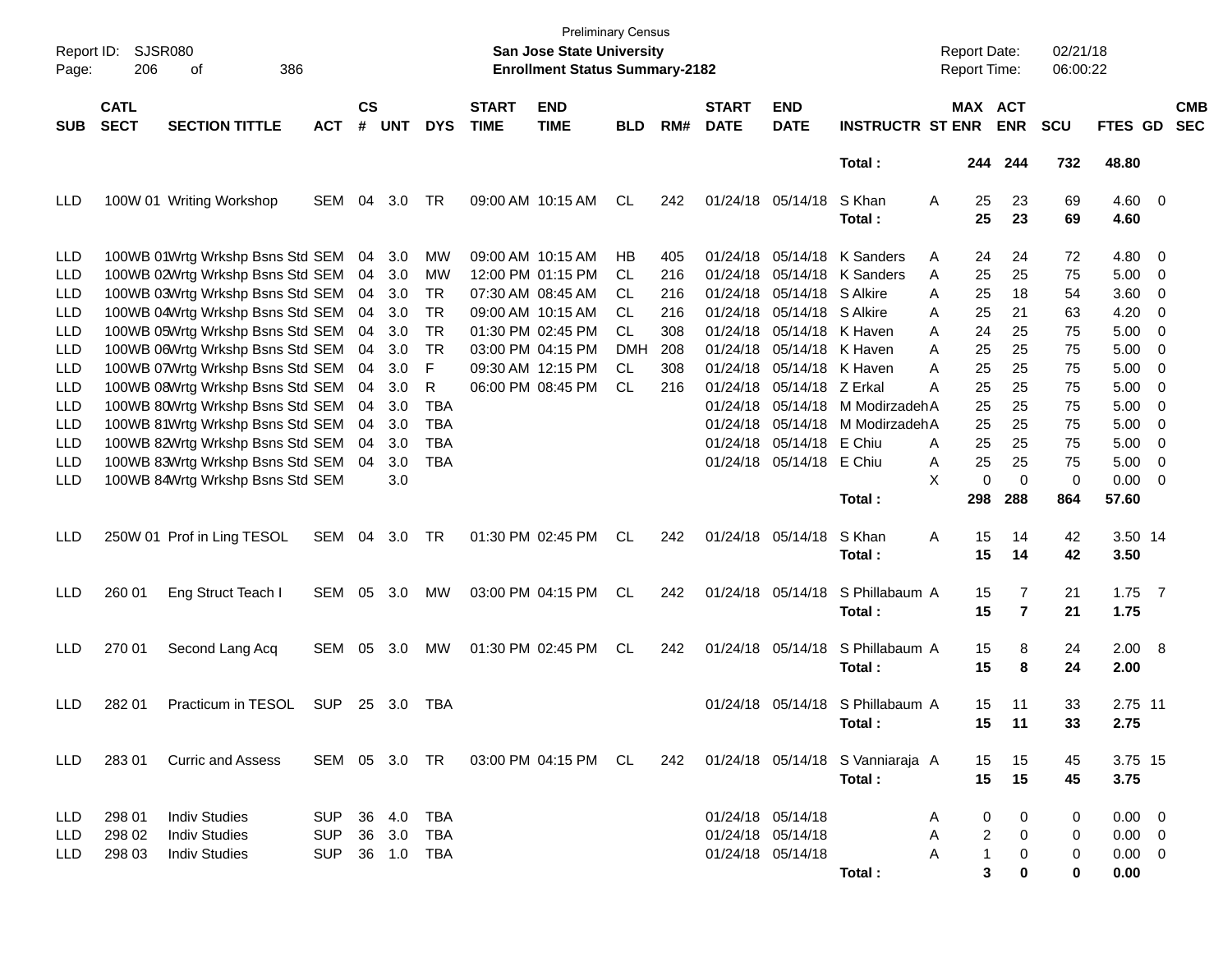| Report ID:<br>Page: | 207                        | <b>SJSR080</b><br>386<br>οf                   |                          |                |            |                   |                             | <b>San Jose State University</b><br><b>Enrollment Status Summary-2182</b> | <b>Preliminary Census</b> |     |                             |                                                  |                                                       |                   | <b>Report Date:</b><br><b>Report Time:</b>                                                             | 02/21/18<br>06:00:22              |                                    |            |                          |
|---------------------|----------------------------|-----------------------------------------------|--------------------------|----------------|------------|-------------------|-----------------------------|---------------------------------------------------------------------------|---------------------------|-----|-----------------------------|--------------------------------------------------|-------------------------------------------------------|-------------------|--------------------------------------------------------------------------------------------------------|-----------------------------------|------------------------------------|------------|--------------------------|
| <b>SUB</b>          | <b>CATL</b><br><b>SECT</b> | <b>SECTION TITTLE</b>                         | <b>ACT</b>               | <b>CS</b><br># | <b>UNT</b> | <b>DYS</b>        | <b>START</b><br><b>TIME</b> | <b>END</b><br>TIME                                                        | <b>BLD</b>                | RM# | <b>START</b><br><b>DATE</b> | <b>END</b><br><b>DATE</b>                        | <b>INSTRUCTR ST ENR</b>                               | <b>MAX</b>        | <b>ACT</b><br><b>ENR</b>                                                                               | <b>SCU</b>                        | FTES GD                            |            | <b>CMB</b><br><b>SEC</b> |
| <b>LLD</b><br>LLD.  | 299 01<br>299 02           | Thesis<br>Thesis                              | <b>SUP</b><br><b>SUP</b> | 25<br>25       | 6.0<br>3.0 | TBA<br><b>TBA</b> |                             |                                                                           |                           |     | 01/24/18                    | 05/14/18<br>01/24/18 05/14/18                    | Total:                                                | $\mathsf{A}$<br>A | $\mathbf{0}$<br>$\mathbf{0}$<br>$\mathbf{2}^{\circ}$<br>$\overline{0}$<br>$\mathbf{2}$<br>$\mathbf{0}$ | $\mathbf{0}$<br>$\mathbf{0}$<br>0 | 0.00<br>0.00<br>0.00               | - 0<br>- 0 |                          |
|                     | Department :               | <b>Linguistics &amp; Language Development</b> |                          |                |            |                   |                             |                                                                           |                           |     |                             | <b>Lower Division:</b><br><b>Upper Division:</b> | <b>Department Total:</b><br><b>Graduate Division:</b> | 1714<br>1219      | 1569<br>373<br>331<br>1156<br>82<br>122                                                                | 4707<br>993<br>3468<br>246        | 321.30<br>66.20<br>234.60<br>20.50 |            |                          |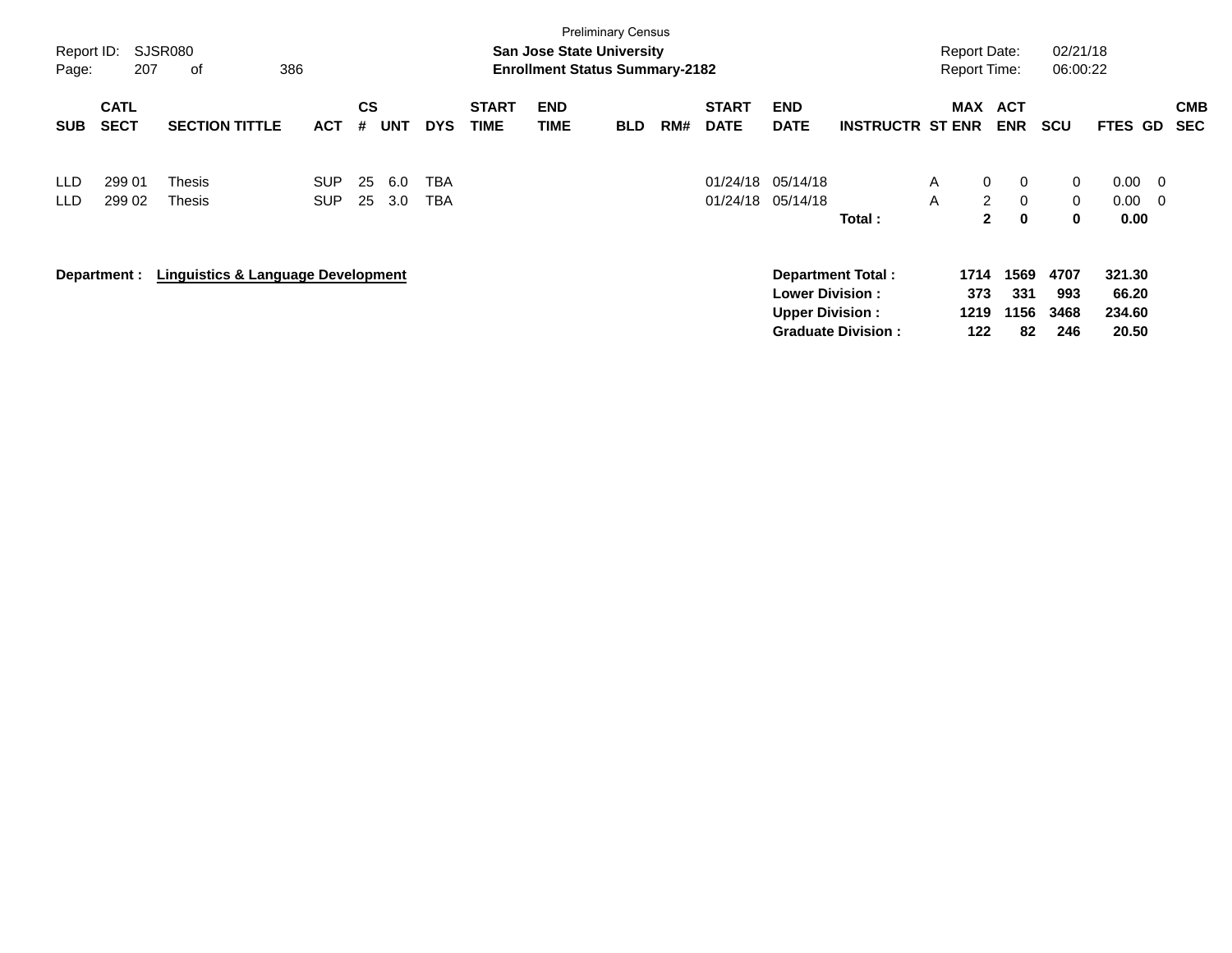| Report ID:<br>Page:            | 208                        | SJSR080<br>386<br>of                                         |               |                    |                |            |                             | <b>San Jose State University</b><br><b>Enrollment Status Summary-2182</b> | <b>Preliminary Census</b> |     |                             |                            |                                  | <b>Report Date:</b><br><b>Report Time:</b> |             |        | 02/21/18<br>06:00:22 |                    |                          |
|--------------------------------|----------------------------|--------------------------------------------------------------|---------------|--------------------|----------------|------------|-----------------------------|---------------------------------------------------------------------------|---------------------------|-----|-----------------------------|----------------------------|----------------------------------|--------------------------------------------|-------------|--------|----------------------|--------------------|--------------------------|
| SUB                            | <b>CATL</b><br><b>SECT</b> | <b>SECTION TITTLE</b>                                        | ACT           | $\mathsf{cs}$<br># | <b>UNT</b>     | <b>DYS</b> | <b>START</b><br><b>TIME</b> | <b>END</b><br><b>TIME</b>                                                 | <b>BLD</b>                | RM# | <b>START</b><br><b>DATE</b> | <b>END</b><br><b>DATE</b>  | <b>INSTRUCTR ST ENR</b>          | MAX ACT                                    | <b>ENR</b>  |        | <b>SCU</b>           | FTES GD            | <b>CMB</b><br><b>SEC</b> |
| <b>College</b><br>Department : |                            | <b>Humanities &amp; the Arts</b><br><b>Music &amp; Dance</b> |               |                    |                |            |                             |                                                                           |                           |     |                             |                            |                                  |                                            |             |        |                      |                    |                          |
| DANC 10 01                     |                            | Dance Appreciation                                           | LEC           | 01                 | 3.0            | MW         |                             | 07:30 AM 08:45 AM                                                         | CL.                       | 117 |                             | 01/24/18 05/14/18 J Yager  |                                  | Α                                          | 70          | 63     | 189                  | 12.60 0            |                          |
| DANC                           | 10 02                      | Dance Appreciation                                           | <b>LEC</b>    | 01                 | 3.0            | TR         |                             | 07:30 AM 08:45 AM                                                         | CL.                       | 117 |                             | 01/24/18 05/14/18 J Yager  |                                  | Α                                          | 70          | 53     | 159                  | 10.60 0            |                          |
| <b>DANC</b>                    | 10 03                      | Dance Appreciation                                           | <b>LEC</b>    | 01                 | 3.0            | <b>TR</b>  |                             | 12:00 PM 01:15 PM                                                         | <b>MUS</b>                | 161 |                             | 01/24/18 05/14/18 J Scott  |                                  | A                                          | 70          | 68     | 204                  | 13.60 0            |                          |
| <b>DANC</b>                    | 10 04                      | Dance Appreciation                                           | <b>LEC</b>    | 01                 | 3.0            | TR         |                             | 01:30 PM 02:45 PM                                                         | <b>MUS</b>                | 161 |                             | 01/24/18 05/14/18          | J Scott                          | Α                                          | 70          | 66     | 198                  | 13.20 0            |                          |
|                                |                            |                                                              |               |                    |                |            |                             |                                                                           |                           |     |                             |                            | Total :                          | 280                                        |             | 250    | 750                  | 50.00              |                          |
| DANC 1201                      |                            | ENS:DancRehrslPerf ACT                                       |               | 20                 | 2.0            |            | MTWR 03:30 PM 05:50 PM      |                                                                           | <b>SPXC 216</b>           |     |                             | 01/24/18 05/14/18          | R Boumaila<br>Total :            | A                                          | 15<br>15    | 1<br>1 | 2<br>$\mathbf{2}$    | $0.13 \ 0$<br>0.13 |                          |
| <b>DANC</b>                    | 40A 01                     | Tpcs Modern Dance   ACT                                      |               |                    | 12 2.0         | TR         |                             | 12:00 PM 01:20 PM                                                         | WSQ 201                   |     |                             | 01/24/18 05/14/18          | M Basile                         | Α                                          | 40          | 20     | 40                   | 2.67               | $0\,$ C                  |
| KIN                            | 40A 01                     | Tpcs Modern Dance I                                          | ACT           |                    | $12 \quad 2.0$ | TR         |                             | 12:00 PM 01:20 PM                                                         | WSQ 201                   |     |                             | 01/24/18 05/14/18 M Basile |                                  | A                                          | 0           | 10     | 20                   | 1.33               | $0\,$ C                  |
| <b>DANC</b>                    | 40A 02                     | Tpcs Modern Dance I                                          | ACT           |                    | 12 2.0         | МW         |                             | 12:00 PM 01:20 PM                                                         | WSQ 106                   |     |                             | 01/24/18 05/14/18 M Basile |                                  | A                                          | 40          | 20     | 40                   | 2.70               | 1 C                      |
| KIN                            | 40A 02                     | Tpcs Modern Dance   ACT                                      |               |                    | $12 \quad 2.0$ | <b>MW</b>  |                             | 12:00 PM 01:20 PM                                                         | WSQ 106                   |     |                             | 01/24/18 05/14/18 M Basile |                                  | A                                          | $\mathbf 0$ | 15     | 30                   | 2.00               | $0\,$ C                  |
|                                |                            |                                                              |               |                    |                |            |                             |                                                                           |                           |     |                             |                            | Total :                          |                                            | 80          | 65     | 130                  | 8.70               |                          |
| <b>DANC</b>                    | 41A 01                     | Tpcs in Ballet I                                             | ACT           |                    | 12 2.0         | MW         |                             | 09:00 AM 10:20 AM                                                         | WSQ 201                   |     |                             | 01/24/18 05/14/18          | M Basile                         | Α                                          | 40          | 17     | 34                   | 2.27               | $0\,$ C                  |
| KIN                            | 41A01                      | Tpcs in Ballet I                                             | <b>ACT</b>    |                    | 12 2.0         | MW         |                             | 09:00 AM 10:20 AM                                                         | WSQ 201                   |     |                             | 01/24/18 05/14/18 M Basile |                                  | A                                          | 0           | 9      | 18                   | 1.20               | $0\,$ C                  |
| DANC.                          | 41A 02                     | Tpcs in Ballet I                                             | <b>ACT</b>    | 12 <sup>2</sup>    | 2.0            | TR         |                             | 12:00 PM 01:30 PM                                                         | WSQ 204                   |     |                             |                            | 01/24/18 05/14/18 M Foehringer A |                                            | 40          | 7      | 14                   | 0.93               | $0\,$ C                  |
| KIN.                           | 41A 02                     | Tpcs in Ballet I                                             | <b>ACT</b>    |                    | 12 2.0         | <b>TR</b>  |                             | 12:00 PM 01:30 PM                                                         | WSQ 204                   |     |                             |                            | 01/24/18 05/14/18 M Foehringer A |                                            | 0           | 12     | 24                   | 1.60               | $0\,$ C                  |
|                                |                            |                                                              |               |                    |                |            |                             |                                                                           |                           |     |                             |                            | Total:                           |                                            | 80          | 45     | 90                   | 6.00               |                          |
| <b>DANC</b>                    | 42A 01                     | Tpcs in Jazz Dance I                                         | <b>ACT</b>    |                    | 12 2.0         | MW         |                             | 09:00 AM 10:20 AM                                                         | WSQ 106                   |     |                             | 01/24/18 05/14/18          | D Serapio                        | Α                                          | 45          | 10     | 20                   | 1.33               | $0\,$ C                  |
| KIN                            | 42A 01                     | Tpcs in Jazz Dance I                                         | <b>ACT</b>    |                    | $12 \quad 2.0$ | <b>MW</b>  |                             | 09:00 AM 10:20 AM                                                         | WSQ 106                   |     |                             |                            | 01/24/18 05/14/18 D Serapio      | Α                                          | 0           | 5      | 10                   | 0.67               | $0\,$ C                  |
| <b>DANC</b>                    | 42A 02                     | Tpcs in Jazz Dance I                                         | <b>ACT</b>    |                    | 12 2.0         | TR         |                             | 09:00 AM 10:20 AM                                                         | WSQ 201                   |     |                             | 01/24/18 05/14/18          | D Serapio                        | Α                                          | 45          | 10     | 20                   | 1.33               | $0\,$ C                  |
| KIN                            | 42A 02                     | Tpcs in Jazz Dance I                                         | <b>ACT</b>    |                    | 12 2.0         | TR         |                             | 09:00 AM 10:20 AM                                                         | WSQ 201                   |     |                             | 01/24/18 05/14/18          | D Serapio                        | Α                                          | 0           | 6      | 12                   | 0.80               | $0\,$ C                  |
| DANC.                          | 42A 03                     | Tpcs in Jazz Dance I                                         | <b>ACT</b>    |                    | 12 2.0         | TR         |                             | 09:00 AM 10:20 AM                                                         | WSQ 106                   |     |                             | 01/24/18 05/14/18 K Pinto  |                                  | A                                          | 45          | 11     | 22                   | 1.47               | $0\,$ C                  |
| KIN                            | 42A 03                     | Tpcs in Jazz Dance I                                         | <b>ACT</b>    |                    | $12 \quad 2.0$ | TR         |                             | 09:00 AM 10:20 AM                                                         | WSQ 106                   |     |                             | 01/24/18 05/14/18 K Pinto  |                                  | Α                                          | 0           | 18     | 36                   | 2.40               | $0\,$ C                  |
| <b>DANC</b>                    | 42A 04                     | Tpcs in Jazz Dance I                                         | <b>ACT</b>    |                    | 12 2.0         | TR         | 10:30 AM 11:50 AM           |                                                                           | WSQ 106                   |     |                             | 01/24/18 05/14/18 K Pinto  |                                  | Α                                          | 45          | 15     | 30                   | 2.00               | $0\,$ C                  |
| KIN                            |                            | 42A 04 Tpcs in Jazz Dance I                                  | ACT 12 2.0    |                    |                | TR         |                             | 10:30 AM 11:50 AM                                                         | WSQ 106                   |     |                             | 01/24/18 05/14/18 K Pinto  |                                  | A                                          | 0           | 27     | 54                   | 3.60               | 0 C                      |
|                                |                            | DANC 42A 05 Tpcs in Jazz Dance   ACT 12 2.0 TR               |               |                    |                |            |                             | 12:00 PM 01:20 PM                                                         | WSQ 106                   |     |                             | 01/24/18 05/14/18 K Pinto  |                                  | Α                                          | 45          | 19     | 38                   | 2.53 0 C           |                          |
| KIN.                           |                            | 42A 05 Tpcs in Jazz Dance   ACT 12 2.0 TR                    |               |                    |                |            |                             | 12:00 PM 01:20 PM                                                         | WSQ 106                   |     |                             | 01/24/18 05/14/18 K Pinto  |                                  | Α                                          | 0           | 19     | 38                   | 2.53 0 C           |                          |
|                                |                            |                                                              |               |                    |                |            |                             |                                                                           |                           |     |                             |                            | Total:                           | 225                                        |             | 140    | 280                  | 18.67              |                          |
|                                | DANC 49A 01                | Tpcs in Tap Dance I                                          | LAB 15 1.0 MW |                    |                |            |                             | 10:30 AM 11:45 AM                                                         | WSQ 106                   |     |                             | 01/24/18 05/14/18 J Yager  |                                  | A                                          | 35          | 11     | 11                   | 0.73 0 C           |                          |
| KIN.                           | 49A 01                     | Tpcs in Tap Dance I                                          |               |                    |                |            |                             | LAB 15 1.0 MW 10:30 AM 11:45 AM                                           | WSQ 106                   |     |                             | 01/24/18 05/14/18 J Yager  |                                  | A                                          | 0           | 10     | 10                   | 0.67 0 C           |                          |
|                                |                            |                                                              |               |                    |                |            |                             |                                                                           |                           |     |                             |                            | Total:                           |                                            | 35          | 21     | 21                   | 1.40               |                          |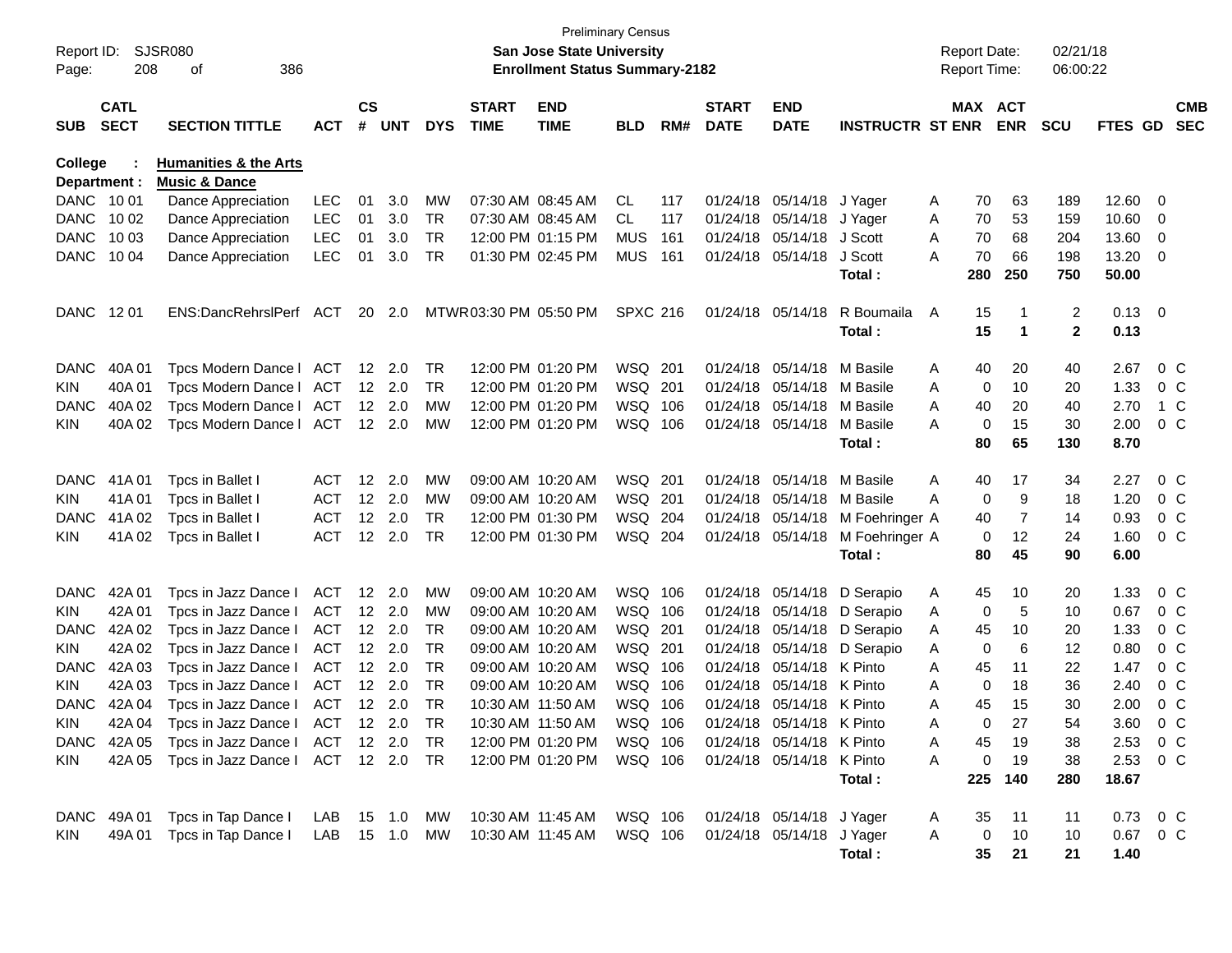| Page: | Report ID: SJSR080<br>209  | 386<br>оf                       |                |                    |            |            |                             | <b>San Jose State University</b><br><b>Enrollment Status Summary-2182</b> | <b>Preliminary Census</b> |     |                             |                           |                              | <b>Report Date:</b><br><b>Report Time:</b> |                       | 02/21/18<br>06:00:22 |                    |                          |                          |
|-------|----------------------------|---------------------------------|----------------|--------------------|------------|------------|-----------------------------|---------------------------------------------------------------------------|---------------------------|-----|-----------------------------|---------------------------|------------------------------|--------------------------------------------|-----------------------|----------------------|--------------------|--------------------------|--------------------------|
| SUB   | <b>CATL</b><br><b>SECT</b> | <b>SECTION TITTLE</b>           | <b>ACT</b>     | $\mathsf{cs}$<br># | <b>UNT</b> | <b>DYS</b> | <b>START</b><br><b>TIME</b> | <b>END</b><br><b>TIME</b>                                                 | <b>BLD</b>                | RM# | <b>START</b><br><b>DATE</b> | <b>END</b><br><b>DATE</b> | <b>INSTRUCTR ST ENR</b>      |                                            | MAX ACT<br><b>ENR</b> | <b>SCU</b>           | <b>FTES GD</b>     |                          | <b>CMB</b><br><b>SEC</b> |
|       | DANC 54 01                 | <b>TPCS</b> in Danc II          | LAB            |                    | 3.0        |            |                             |                                                                           |                           |     |                             |                           |                              | 0<br>Х                                     | 0                     | 0                    | $0.00 \t 0$        |                          |                          |
|       | DANC 54 02                 | TPCS in Danc II                 | LAB            | 16                 | 3.0        | TR         |                             | 10:30 AM 11:50 AM                                                         | WSQ 204                   |     |                             | 01/24/18 05/14/18         | Total:                       | A<br>35<br>35                              | 16<br>16              | 48<br>48             | $3.20 \ 0$<br>3.20 |                          |                          |
|       | DANC 102 01                | Dance in Wrld Cult              | <b>LEC</b>     |                    | 3.0        |            |                             |                                                                           |                           |     |                             |                           |                              | $\mathbf 0$<br>Х                           | 0                     | 0                    | $0.00 \t 0$        |                          |                          |
|       | DANC 102 02                | Dance in Wrld Cult              | <b>LEC</b>     | 02                 | 3.0        | MW         |                             | 01:30 PM 02:45 PM                                                         | <b>MUS</b> 161            |     |                             | 01/24/18 05/14/18         | J Walton                     | 40<br>Α                                    | 22                    | 66                   | $4.40 \ 0$         |                          |                          |
|       | DANC 102 80                | Dance in Wrld Cult              | <b>LEC</b>     | 02                 | 3.0        | <b>TBA</b> |                             |                                                                           |                           |     |                             | 01/24/18 05/14/18         | J Walton                     | A<br>40                                    | 40                    | 120                  | $8.00 \t 0$        |                          |                          |
|       | DANC 102 81                | Dance in Wrld Cult              | <b>LEC</b>     | 02                 | 3.0        | <b>TBA</b> |                             |                                                                           |                           |     |                             | 01/24/18 05/14/18         | J Walton<br>Total:           | 40<br>А<br>120                             | 39<br>101             | 117<br>303           | 7.80 0<br>20.20    |                          |                          |
|       | DANC 112 01                | ENS:Dance Reh/Perf ACT 20 2.0   |                |                    |            |            | MTWR 03:30 PM 05:50 PM      |                                                                           | <b>SPXC 216</b>           |     |                             | 01/24/18 05/14/18         | R Boumaila<br>Total:         | 20<br>A<br>20                              | 20<br>20              | 40<br>40             | $2.67$ 0<br>2.67   |                          |                          |
|       | DANC 144A 01               | Dance Hist and Rep              | SEM            | 04                 | 3.0        | <b>TR</b>  |                             | 12:00 PM 01:25 PM                                                         | <b>MUS 250</b>            |     |                             | 01/24/18 05/14/18         | J Yager                      | 25<br>A                                    | 14                    | 28                   | $2.80 \t 0$        |                          |                          |
|       |                            | DANC 144A 02 Dance Hist and Rep | LAB            | 15                 | 0.0        | <b>TBA</b> |                             |                                                                           |                           |     |                             | 01/24/18 05/14/18         | J Yager                      | 25<br>A                                    | 14                    | 14                   | $0.00 \t 0$        |                          |                          |
|       |                            |                                 |                |                    |            |            |                             |                                                                           |                           |     |                             |                           | Total:                       | 50                                         | 28                    | 42                   | 2.80               |                          |                          |
|       |                            | DANC 145A 01 Choreography I     | ACT            | 12                 | 3.0        | м          |                             | 01:30 PM 03:20 PM                                                         | WSQ 201                   |     |                             | 01/24/18 05/14/18         | <b>F</b> Mathews             | 25<br>A                                    | 13                    | 13                   | $2.60 \t 0$        |                          |                          |
|       |                            | DANC 145A 02 Choreography I     | <b>LEC</b>     | 02                 | 0.0        | W          |                             | 01:30 PM 03:20 PM                                                         | WSQ 201                   |     |                             | 01/24/18 05/14/18         | <b>F</b> Mathews             | 25<br>A                                    | 13                    | 26                   | $0.00 \t 0$        |                          |                          |
|       |                            |                                 |                |                    |            |            |                             |                                                                           |                           |     |                             |                           | Total:                       | 50                                         | 26                    | 39                   | 2.60               |                          |                          |
|       |                            | DANC 145C 01 Choreography III   | ACT            | 12                 | 3.0        | Т          |                             | 01:30 PM 03:20 PM                                                         | WSQ 201                   |     |                             | 01/24/18 05/14/18         | <b>F</b> Mathews             | 25<br>A                                    | 13                    | 13                   | $2.60 \t 0$        |                          |                          |
|       |                            | DANC 145C 02 Choreography III   | <b>LEC</b>     | 02                 | 0.0        | R          |                             | 01:30 PM 03:20 PM                                                         | WSQ 201                   |     |                             | 01/24/18 05/14/18         | F Mathews                    | 25<br>A                                    | 13                    | 26                   | $0.00 \t 0$        |                          |                          |
|       |                            |                                 |                |                    |            |            |                             |                                                                           |                           |     |                             |                           | Total:                       | 50                                         | 26                    | 39                   | 2.60               |                          |                          |
|       | DANC 147A 01               | Dance Seminar                   | SEM            | 05                 | 3.0        | MW         |                             | 07:30 AM 08:45 AM                                                         | WSQ 201                   |     |                             | 01/24/18 05/14/18         | H Cooper                     | Α<br>20                                    | 11                    | 33                   | $2.20 \t 0$        |                          |                          |
|       |                            |                                 |                |                    |            |            |                             |                                                                           |                           |     |                             |                           | Total:                       | 20                                         | 11                    | 33                   | 2.20               |                          |                          |
|       | DANC 151 01                | IntrDancPedagogy                | ACT            | 07                 | 0.0        | Т          |                             | 07:30 AM 08:50 AM                                                         | WSQ                       | 106 | 01/24/18                    | 05/14/18                  | R Boumaila                   | 25<br>A                                    | 23                    | 23                   | $0.00 \t 0$        |                          |                          |
|       | DANC 151 02                | IntrDancPedagogy                | <b>LEC</b>     | 04                 | 2.0        | R          |                             | 07:30 AM 08:50 AM                                                         | WSQ 106                   |     |                             |                           | 01/24/18 05/14/18 R Boumaila | 25<br>A                                    | 23                    | 23                   | 3.07               | $\overline{\phantom{0}}$ |                          |
|       |                            |                                 |                |                    |            |            |                             |                                                                           |                           |     |                             |                           | Total:                       |                                            | 50 46                 | 46                   | 3.07               |                          |                          |
|       |                            | DANC 154A 03 TPCS in Danc III   |                |                    |            |            |                             | LAB 16 3.0 TR 09:00 AM 10:20 AM WSQ 204                                   |                           |     | 01/24/18 05/14/18           |                           |                              | 30<br>A                                    | 17                    | 51                   | $3.40 \ 0$         |                          |                          |
|       |                            |                                 |                |                    |            |            |                             |                                                                           |                           |     |                             |                           | Total:                       | 30                                         | 17                    | 51                   | 3.40               |                          |                          |
|       |                            | DANC 154B 01 TPCS in Danc IV    |                |                    |            |            |                             | LAB 16 3.0 TR 10:30 AM 11:50 AM WSQ 204                                   |                           |     |                             | 01/24/18 05/14/18         |                              | 30<br>A                                    | 16                    | 48                   | $3.20 \ 0$         |                          |                          |
|       |                            |                                 |                |                    |            |            |                             |                                                                           |                           |     |                             |                           | Total:                       | 30                                         | 16                    | 48                   | 3.20               |                          |                          |
|       |                            | DANC 194 01 REP Dance Activity  | ACT 20 1.0 TBA |                    |            |            |                             |                                                                           |                           |     |                             |                           | 01/24/18 05/14/18 H Cooper   | A                                          | 16<br>30              | 16                   | $1.07 \t 0$        |                          |                          |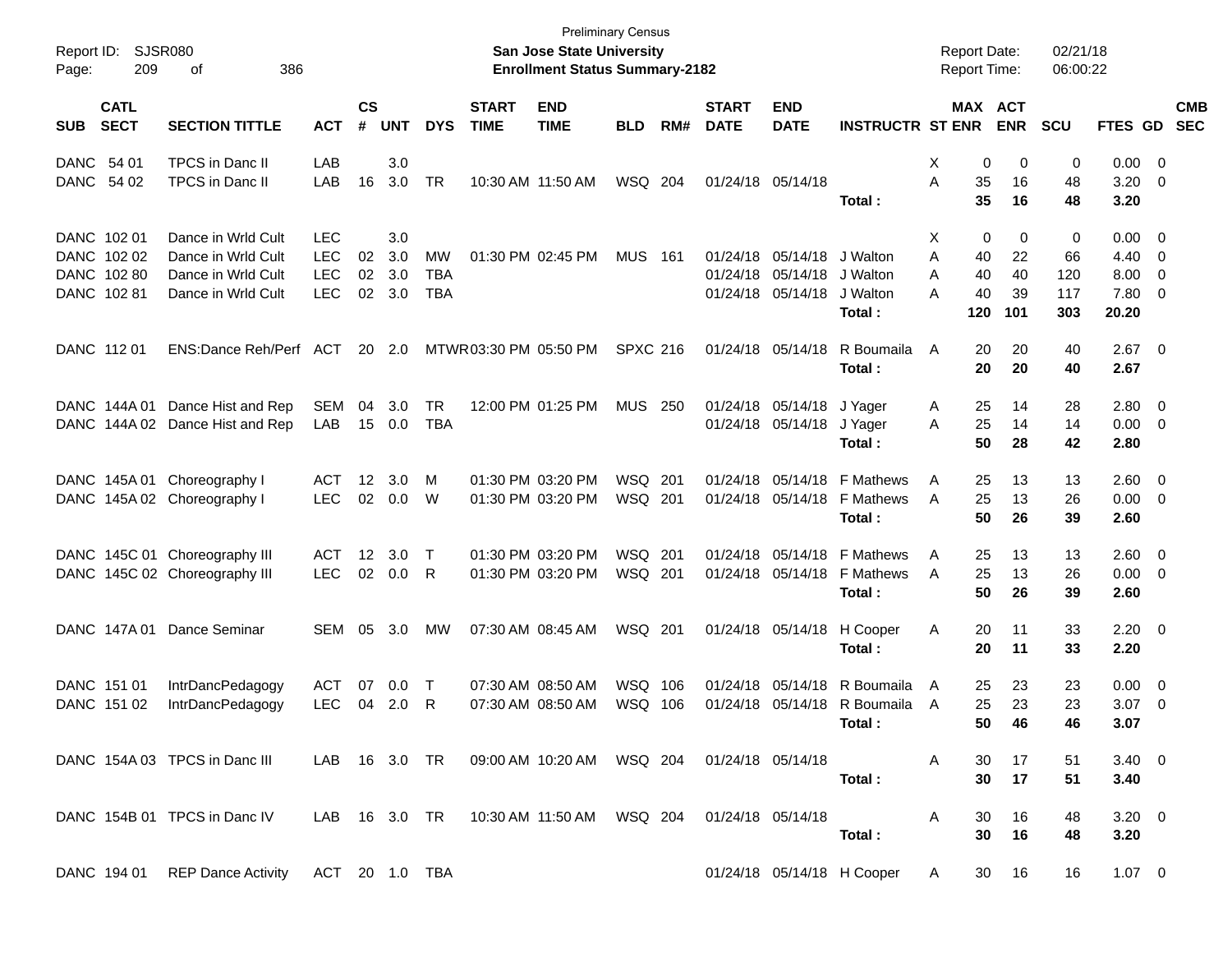| Report ID:<br>Page: | <b>SJSR080</b><br>210      | 386<br>оf                    |               |                    |            |            |                             | <b>Preliminary Census</b><br>San Jose State University<br><b>Enrollment Status Summary-2182</b> |                |     |                             |                           |                                  |                |     | <b>Report Date:</b><br><b>Report Time:</b> | 02/21/18<br>06:00:22 |             |                            |                          |
|---------------------|----------------------------|------------------------------|---------------|--------------------|------------|------------|-----------------------------|-------------------------------------------------------------------------------------------------|----------------|-----|-----------------------------|---------------------------|----------------------------------|----------------|-----|--------------------------------------------|----------------------|-------------|----------------------------|--------------------------|
| <b>SUB</b>          | <b>CATL</b><br><b>SECT</b> | <b>SECTION TITTLE</b>        | <b>ACT</b>    | $\mathsf{cs}$<br># | <b>UNT</b> | <b>DYS</b> | <b>START</b><br><b>TIME</b> | <b>END</b><br><b>TIME</b>                                                                       | <b>BLD</b>     | RM# | <b>START</b><br><b>DATE</b> | <b>END</b><br><b>DATE</b> | <b>INSTRUCTR ST ENR</b>          |                |     | MAX ACT<br><b>ENR</b>                      | <b>SCU</b>           | FTES GD     |                            | <b>CMB</b><br><b>SEC</b> |
|                     | DANC 194 02                | <b>REP Dance Activity</b>    | <b>ACT</b>    | 20                 | 1.0        | <b>TBA</b> |                             |                                                                                                 |                |     |                             | 01/24/18 05/14/18         | H Cooper                         | Α              | 30  | 11                                         | 11                   | 0.73        | $\overline{\mathbf{0}}$    |                          |
|                     | DANC 194 03                | <b>REP Dance Activity</b>    | <b>ACT</b>    | 20                 | 1.0        | <b>TBA</b> |                             |                                                                                                 |                |     |                             | 01/24/18 05/14/18         | M Foehringer A                   |                | 30  | 8                                          | 8                    | 0.53        | 0                          |                          |
|                     | DANC 194 04                | <b>REP Dance Activity</b>    | <b>ACT</b>    | 20                 | 1.0        | <b>TBA</b> |                             |                                                                                                 |                |     |                             | 01/24/18 05/14/18         | F Mathews                        | $\overline{A}$ | 30  | 7                                          | $\overline{7}$       | 0.47 0      |                            |                          |
|                     |                            |                              |               |                    |            |            |                             |                                                                                                 |                |     |                             |                           | Total:                           |                | 120 | 42                                         | 42                   | 2.80        |                            |                          |
|                     | DANC 198 01                | Dance Internship             | <b>SUP</b>    | 36                 | 1.0        | <b>TBA</b> |                             |                                                                                                 |                |     |                             | 01/24/18 05/14/18         | H Cooper                         | A              | 5   | -1                                         | 1                    | 0.07        | $\overline{\phantom{0}}$   |                          |
|                     | DANC 198 02                | Dance Internship             | <b>SUP</b>    |                    | 36 2.0     | <b>TBA</b> |                             |                                                                                                 |                |     |                             | 01/24/18 05/14/18         | H Cooper                         | A              | 5   | $\overline{c}$                             | 4                    | $0.27 \t 0$ |                            |                          |
|                     |                            |                              |               |                    |            |            |                             |                                                                                                 |                |     |                             |                           | Total:                           |                | 10  | 3                                          | 5                    | 0.33        |                            |                          |
|                     | MUED 170A 01               | Tch Instru Mus Lit/P         | SEM           | 04                 | 2.0        | TR         |                             | 09:30 AM 10:20 AM                                                                               | <b>MUS</b>     | 182 |                             | 01/24/18 05/14/18         | D Hollinger                      | A              | 20  | 13                                         | 26                   | $1.77$ 1    |                            |                          |
|                     |                            |                              |               |                    |            |            |                             |                                                                                                 |                |     |                             |                           | Total:                           |                | 20  | 13                                         | 26                   | 1.77        |                            |                          |
|                     | MUED 175 01                | Practicum Mu Ed              | <b>LEC</b>    | 02                 | 3.0        | МW         |                             | 09:00 AM 10:15 AM                                                                               | <b>MUS</b>     | 182 |                             | 01/24/18 05/14/18         | D Hollinger                      | A              | 20  | 13                                         | 39                   | 2.65        | - 1                        |                          |
|                     |                            |                              |               |                    |            |            |                             |                                                                                                 |                |     |                             |                           | Total:                           |                | 20  | 13                                         | 39                   | 2.65        |                            |                          |
|                     |                            | MUED 184Y 01 Stdt Tchg II    | <b>SUP</b>    | 25                 | 4.0        | <b>TBA</b> |                             |                                                                                                 |                |     |                             | 01/24/18 05/14/18         | C Anderson A                     |                | 3   | 0                                          | 0                    | 0.00        | $\overline{\phantom{0}}$   |                          |
|                     |                            | MUED 184Y 02 Stdt Tchg II    | <b>SUP</b>    | 25                 | 4.0        | <b>TBA</b> |                             |                                                                                                 |                |     |                             | 01/24/18 05/14/18         | P Yonemura                       | A              | 3   | 2                                          | 8                    | 0.53        | $\overline{\mathbf{0}}$    |                          |
|                     |                            | MUED 184Y 03 Stdt Tchg II    | <b>SUP</b>    |                    | 25 4.0     | <b>TBA</b> |                             |                                                                                                 |                |     |                             | 01/24/18 05/14/18         | K Ireland D'                     | A              | 3   | $\mathbf{1}$                               | $\overline{4}$       | 0.27        | $\overline{\phantom{0}}$   |                          |
|                     |                            |                              |               |                    |            |            |                             |                                                                                                 |                |     |                             |                           | Total:                           |                | 9   | 3                                          | 12                   | 0.80        |                            |                          |
|                     |                            | MUED 184Z 01 Stdt Tchg III   | <b>SUP</b>    | 25                 | 4.0        | <b>TBA</b> |                             |                                                                                                 |                |     |                             | 01/24/18 05/14/18         | C Anderson A                     |                | 3   | 0                                          | 0                    | 0.00        | $\overline{\mathbf{0}}$    |                          |
|                     |                            | MUED 184Z 02 Stdt Tchg III   | <b>SUP</b>    | 25                 | 4.0        | <b>TBA</b> |                             |                                                                                                 |                |     |                             | 01/24/18 05/14/18         | P Yonemura                       | A              | 3   | 2                                          | 8                    | 0.53        | $\overline{\phantom{0}}$   |                          |
|                     |                            | MUED 184Z 03 Stdt Tchg III   | <b>SUP</b>    |                    | 25 4.0     | <b>TBA</b> |                             |                                                                                                 |                |     |                             | 01/24/18 05/14/18         | K Ireland D'                     | A              | 3   | 1                                          | $\overline{4}$       | $0.27$ 0    |                            |                          |
|                     |                            |                              |               |                    |            |            |                             |                                                                                                 |                |     |                             |                           | Total:                           |                | 9   | 3                                          | 12                   | 0.80        |                            |                          |
|                     |                            | MUED 370B 01 Meth Mus Ed Sec | SEM 04 2.0    |                    |            | $\top$     |                             | 03:30 PM 05:20 PM                                                                               | <b>MUS 272</b> |     |                             | 01/24/18 05/14/18         | D Hollinger                      | A              | 20  | 12                                         | 24                   | $1.60 \t 0$ |                            |                          |
|                     |                            |                              |               |                    |            |            |                             |                                                                                                 |                |     |                             |                           | Total:                           |                | 20  | 12                                         | 24                   | 1.60        |                            |                          |
| <b>MUSC</b>         | 2A 01                      | Music Systems IIA            | SEM           | 04                 | 2.0        | MW         |                             | 09:30 AM 10:20 AM                                                                               | <b>MUS</b>     | 211 |                             | 01/24/18 05/14/18         | M Rodriguez- A                   |                | 30  | 16                                         | 32                   | 2.13        | - 0                        |                          |
| <b>MUSC</b>         | 2A 02                      | Music Systems IIA            | SEM           |                    | 04 2.0     | MW         |                             | 09:30 AM 10:20 AM                                                                               | MUS            | 210 |                             | 01/24/18 05/14/18         | T Langan                         | A              | 30  | 19                                         | 38                   | 2.57        | $\overline{\phantom{0}}$ 1 |                          |
|                     |                            |                              |               |                    |            |            |                             |                                                                                                 |                |     |                             |                           | Total:                           |                | 60. | 35                                         | 70                   | 4.70        |                            |                          |
|                     | MUSC 2B 01                 | Music Systems IIB            | ACT           |                    | 10 1.0     | MW         | 10:30 AM 11:20 AM           |                                                                                                 | MUS 211        |     |                             |                           | 01/24/18 05/14/18 M Rodriguez- A |                | 20  | 15                                         | 15                   | $1.00 \t 0$ |                            |                          |
|                     | MUSC 2B 02                 | Music Systems IIB            | <b>ACT</b>    |                    | $10$ $1.0$ | MW         | 10:30 AM 11:20 AM           |                                                                                                 | MUS 210        |     |                             | 01/24/18 05/14/18         | T Langan                         | A              | 20  | 18                                         | 18                   | 1.22        | $\overline{\phantom{0}}$ 1 |                          |
|                     |                            |                              |               |                    |            |            |                             |                                                                                                 |                |     |                             |                           | Total:                           |                | 40  | 33                                         | 33                   | 2.22        |                            |                          |
|                     | MUSC 4A 01                 | Music Systems IVA            | SEM 04 2.0 TR |                    |            |            |                             | 10:30 AM 11:20 AM                                                                               | MUS 210        |     |                             | 01/24/18 05/14/18         | <b>B</b> Belet                   | A              | 30  | 22                                         | 44                   | $2.93$ 0    |                            |                          |
|                     |                            |                              |               |                    |            |            |                             |                                                                                                 |                |     |                             |                           | Total:                           |                | 30  | 22                                         | 44                   | 2.93        |                            |                          |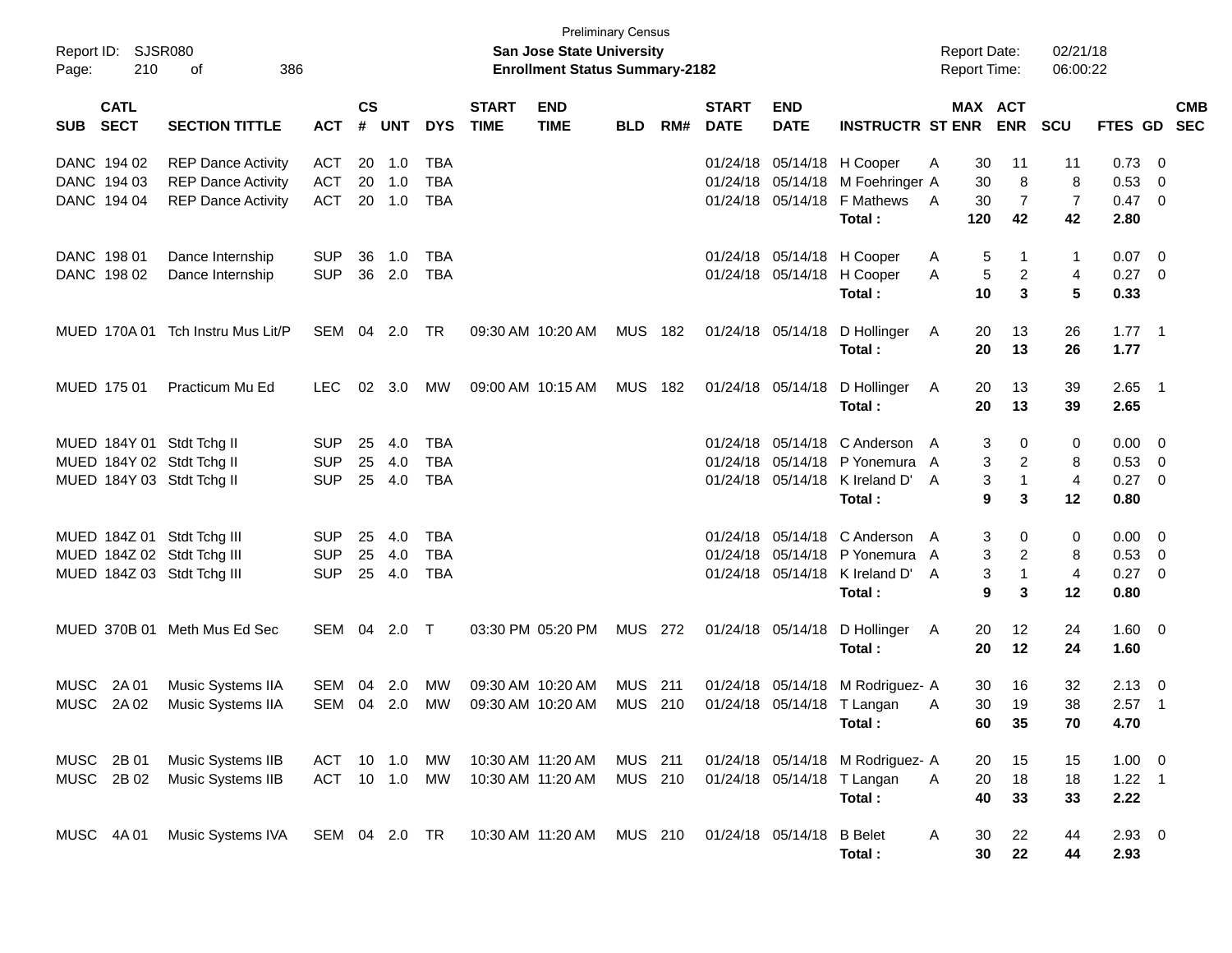| Report ID:<br>Page:        | 211                        | <b>SJSR080</b><br>386<br>οf                            |                          |                |            |                          |                             | <b>Preliminary Census</b><br><b>San Jose State University</b><br><b>Enrollment Status Summary-2182</b> |                |     |                             |                                        |                                  | <b>Report Date:</b><br><b>Report Time:</b> |                | 02/21/18<br>06:00:22 |                |                          |                          |
|----------------------------|----------------------------|--------------------------------------------------------|--------------------------|----------------|------------|--------------------------|-----------------------------|--------------------------------------------------------------------------------------------------------|----------------|-----|-----------------------------|----------------------------------------|----------------------------------|--------------------------------------------|----------------|----------------------|----------------|--------------------------|--------------------------|
| <b>SUB</b>                 | <b>CATL</b><br><b>SECT</b> | <b>SECTION TITTLE</b>                                  | <b>ACT</b>               | <b>CS</b><br># | <b>UNT</b> | <b>DYS</b>               | <b>START</b><br><b>TIME</b> | <b>END</b><br><b>TIME</b>                                                                              | <b>BLD</b>     | RM# | <b>START</b><br><b>DATE</b> | <b>END</b><br><b>DATE</b>              | <b>INSTRUCTR ST ENR</b>          | <b>MAX ACT</b>                             | <b>ENR</b>     | <b>SCU</b>           | FTES GD        |                          | <b>CMB</b><br><b>SEC</b> |
|                            |                            |                                                        |                          |                |            |                          |                             |                                                                                                        |                |     |                             |                                        |                                  |                                            |                |                      |                |                          |                          |
| <b>MUSC</b>                | 4B 01                      | Music Systems IVB                                      | <b>ACT</b>               | 10             | 1.0        | TR                       |                             | 11:30 AM 12:20 PM                                                                                      | <b>MUS</b>     | 210 |                             | 01/24/18 05/14/18                      | <b>B</b> Belet                   | A<br>20                                    | 14             | 14                   | 0.93           | 0                        |                          |
| <b>MUSC</b>                | 4B 02                      | <b>Music Systems IVB</b>                               | <b>ACT</b>               | 10             | 1.0        | <b>TR</b>                |                             | 11:30 AM 12:20 PM                                                                                      | <b>MUS</b>     | 211 |                             | 01/24/18 05/14/18                      | P Block<br>Total :               | 20<br>A<br>40                              | 7<br>21        | $\overline{7}$<br>21 | 0.47<br>1.40   | $\overline{0}$           |                          |
| <b>MUSC</b>                | 601                        | Jazz Theory                                            | SEM                      |                | 2.0        |                          |                             |                                                                                                        |                |     |                             |                                        |                                  | X<br>0                                     | 0              | 0                    | 0.00           | $\overline{\mathbf{0}}$  |                          |
| <b>MUSC</b>                | 602                        | Jazz Theory                                            | SEM                      | 04             | 2.0        | W                        |                             | 05:00 PM 06:50 PM                                                                                      | <b>MUS</b>     | 160 |                             | 01/24/18 05/14/18                      | J Dryden                         | 20<br>A                                    | 7              | 14                   | 0.93           | 0                        |                          |
|                            |                            |                                                        |                          |                |            |                          |                             |                                                                                                        |                |     |                             |                                        | Total:                           | 20                                         | $\overline{7}$ | 14                   | 0.93           |                          |                          |
| <b>MUSC</b>                | 980                        | Music Fund                                             | SEM                      | 04             | 3.0        | <b>TBA</b>               |                             |                                                                                                        |                |     |                             | 01/24/18 05/14/18 V Lington            |                                  | A<br>30                                    | 19             | 38                   | 3.80           | $\overline{0}$           |                          |
| <b>MUSC</b>                | 981                        | Music Fund                                             | <b>ACT</b>               | 10             | 0.0        | <b>TBA</b>               |                             |                                                                                                        |                |     |                             | 01/24/18 05/14/18                      | V Lington                        | 30<br>A                                    | 19             | 19                   | 0.00           | 0                        |                          |
|                            |                            |                                                        |                          |                |            |                          |                             |                                                                                                        |                |     |                             |                                        | Total:                           | 60                                         | 38             | 57                   | 3.80           |                          |                          |
| MUSC 10A 01                |                            | <b>Music Appreciation</b>                              | <b>LEC</b>               | 02             | 3.0        | МW                       |                             | 09:00 AM 10:15 AM                                                                                      | <b>MUS</b>     | 161 |                             | 01/24/18 05/14/18                      | R Sacolick                       | 70<br>Α                                    | 70             | 210                  | 14.00          | $\overline{0}$           |                          |
| <b>MUSC</b>                | 10A 02                     | <b>Music Appreciation</b>                              | <b>LEC</b>               | 02             | 3.0        | MW                       |                             | 01:30 PM 02:45 PM                                                                                      | <b>MUS</b>     | 250 |                             | 01/24/18 05/14/18                      | R Sacolick                       | 70<br>A                                    | 79             | 237                  | 15.80          | 0                        |                          |
| <b>MUSC</b>                | 10A 03                     | <b>Music Appreciation</b>                              | <b>LEC</b>               | 02             | 3.0        | <b>TR</b>                | 10:30 AM 11:45 AM           |                                                                                                        | <b>MUS</b>     | 161 |                             | 01/24/18 05/14/18                      | K Metcalf                        | 70<br>A                                    | 71             | 213                  | 14.20          | 0                        |                          |
| <b>MUSC</b>                | 10A 80                     | <b>Music Appreciation</b>                              | <b>LEC</b>               | 02             | 3.0        | <b>TBA</b>               |                             |                                                                                                        |                |     |                             |                                        | 01/24/18 05/14/18 V Lington      | 70<br>A                                    | 70             | 210                  | 14.00          | 0                        |                          |
| <b>MUSC</b>                | 10A 82                     | <b>Music Appreciation</b>                              | <b>LEC</b>               | 02             | 3.0        | <b>TBA</b>               |                             |                                                                                                        |                |     |                             | 01/24/18 05/14/18                      | G Mok                            | 70<br>A                                    | 64             | 192                  | 12.80          | 0                        |                          |
|                            | MUSC 10A83                 | <b>Music Appreciation</b>                              | <b>LEC</b>               | 02             | 3.0        | <b>TBA</b><br><b>TBA</b> |                             |                                                                                                        |                |     |                             | 01/24/18 05/14/18<br>01/24/18 05/14/18 | M Hernandez A<br>S Lin           | 70<br>70                                   | 82<br>69       | 246                  | 16.40          | 0                        |                          |
| <b>MUSC</b><br><b>MUSC</b> | 10A 84<br>10A 99           | <b>Music Appreciation</b><br><b>Music Appreciation</b> | <b>LEC</b><br><b>LEC</b> | 02<br>02       | 3.0<br>3.0 | <b>TBA</b>               |                             |                                                                                                        |                |     |                             | 01/24/18 05/14/18                      | T Hornig                         | A<br>70<br>A                               | 70             | 207<br>210           | 13.80<br>14.00 | 0<br>$\overline{0}$      |                          |
|                            |                            |                                                        |                          |                |            |                          |                             |                                                                                                        |                |     |                             |                                        | Total:                           | 560                                        | 575            | 1725                 | 115.00         |                          |                          |
|                            | MUSC 10B 01                | Intro to Music                                         | SEM                      | 04             | 3.0        | <b>MW</b>                |                             | 09:00 AM 10:15 AM                                                                                      | <b>MUS</b>     | 266 |                             | 01/24/18 05/14/18                      | C Oser                           | 50<br>A                                    | 50             | 150                  | 10.00          | 0                        |                          |
| <b>MUSC</b>                | 10B 02                     | Intro to Music                                         | SEM                      | 04             | 3.0        | МW                       | 10:30 AM 11:45 AM           |                                                                                                        | <b>MUS</b>     | 266 |                             | 01/24/18 05/14/18                      | S Brook                          | 50<br>A                                    | 50             | 150                  | 10.00          | 0                        |                          |
| <b>MUSC</b>                | 10B 03                     | Intro to Music                                         | <b>SEM</b>               | 04             | 3.0        | TR                       | 10:30 AM 11:45 AM           |                                                                                                        | <b>MUS</b>     | 266 |                             | 01/24/18 05/14/18                      | G Mok                            | 50<br>A                                    | 36             | 108                  | 7.20           | 0                        |                          |
| <b>MUSC</b>                | 10B 04                     | Intro to Music                                         | <b>SEM</b>               | 04             | 3.0        | TR                       |                             | 01:30 PM 02:45 PM                                                                                      | <b>MUS</b>     | 266 |                             | 01/24/18 05/14/18                      | T Langan                         | 50<br>A                                    | 49             | 147                  | 9.80           | 0                        |                          |
|                            |                            |                                                        |                          |                |            |                          |                             |                                                                                                        |                |     |                             |                                        | Total :                          | 200                                        | 185            | 555                  | 37.00          |                          |                          |
| MUSC 1201                  |                            | Med Ren Music                                          | <b>LEC</b>               | 02             | 3.0        | MW                       | 10:30 AM 11:45 AM           |                                                                                                        | <b>MUS</b>     | 250 |                             | 01/24/18 05/14/18                      | G Haramaki A                     | 50                                         | 46             | 138                  | 9.20           | $\overline{\phantom{0}}$ |                          |
|                            |                            |                                                        |                          |                |            |                          |                             |                                                                                                        |                |     |                             |                                        | Total :                          | 50                                         | 46             | 138                  | 9.20           |                          |                          |
| MUSC 1301                  |                            | Music Tech                                             | ACT 10 1.0 TR            |                |            |                          |                             | 09:30 AM 10:20 AM MUS 213                                                                              |                |     |                             |                                        | 01/24/18 05/14/18 M Rodriguez- A | 24                                         | 24             | 24                   | $1.60 \t 0$    |                          |                          |
|                            |                            |                                                        |                          |                |            |                          |                             |                                                                                                        |                |     |                             |                                        | Total:                           | 24                                         | 24             | 24                   | 1.60           |                          |                          |
| MUSC 1901                  |                            | Mus Wrld Cultures                                      | LEC 01 3.0 F             |                |            |                          |                             | 12:30 PM 03:00 PM                                                                                      | <b>MUS 161</b> |     |                             |                                        | 01/24/18 05/14/18 R Sacolick     | 40<br>A                                    | 33             | 99                   | 6.60 0 C       |                          |                          |
| ASIA                       | 1901                       | <b>Mus Wrld Cultures</b>                               | LEC                      | 01             | 3.0        | F                        |                             | 12:30 PM 03:00 PM                                                                                      | <b>MUS 161</b> |     |                             |                                        | 01/24/18 05/14/18 R Sacolick     | 0<br>A                                     | 3              | 9                    | 0.60           | $0\,$ C                  |                          |
| MUSC 1980                  |                            | Mus Wrld Cultures                                      | <b>LEC</b>               | 01             | 3.0        | TBA                      |                             |                                                                                                        |                |     |                             | 01/24/18 05/14/18 T Harris             |                                  | 100<br>A                                   | 86             | 258                  | 17.20 0 C      |                          |                          |
| ASIA 1980                  |                            | Mus Wrld Cultures                                      | LEC 01 3.0               |                |            | <b>TBA</b>               |                             |                                                                                                        |                |     |                             | 01/24/18 05/14/18 T Harris             |                                  | 0<br>A                                     | 13             | 39                   | 2.60 0 C       |                          |                          |
|                            |                            |                                                        |                          |                |            |                          |                             |                                                                                                        |                |     |                             |                                        | Total :                          |                                            | 140 135        | 405                  | 27.00          |                          |                          |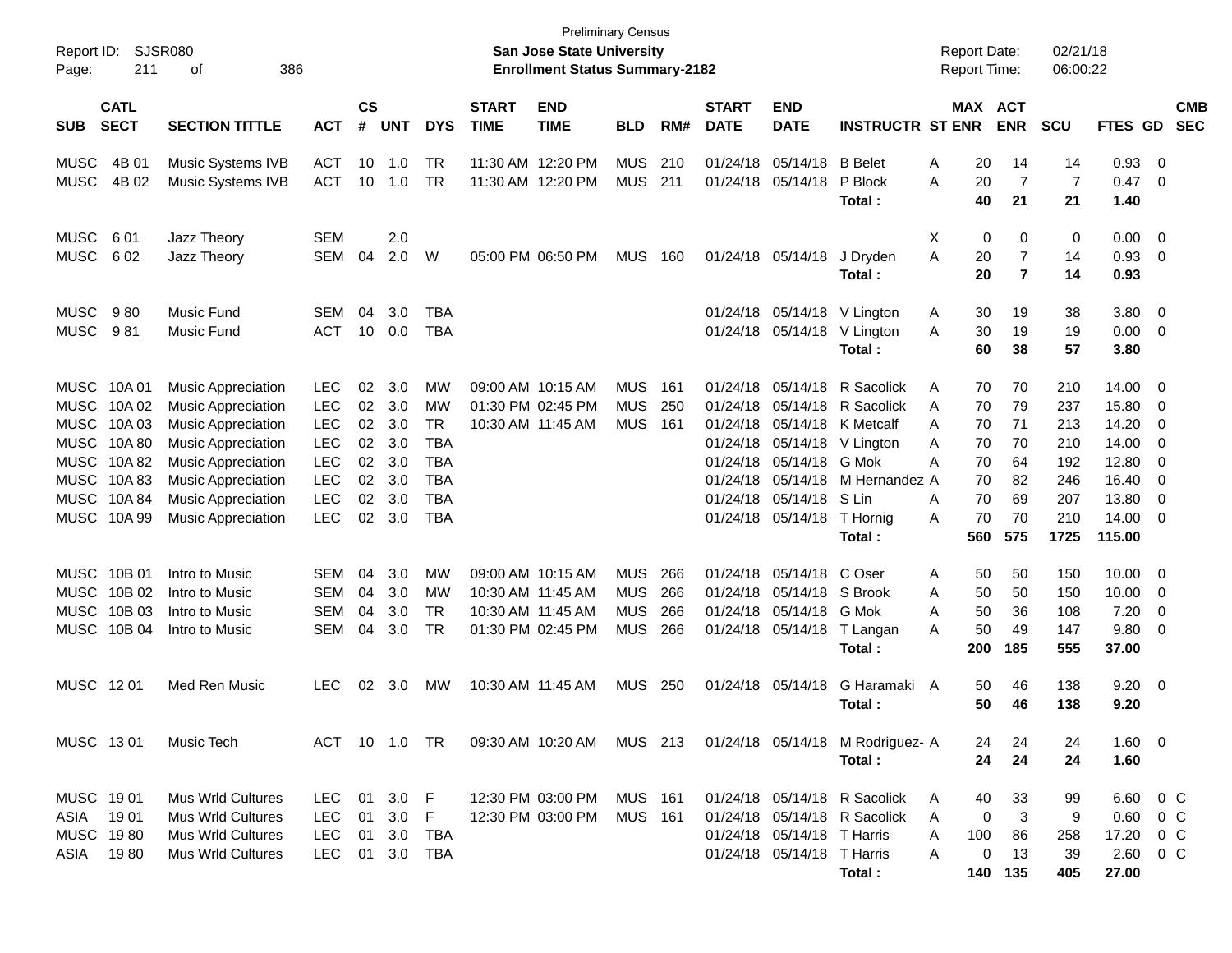| Page:                    | Report ID: SJSR080<br>212                  | 386<br>оf                                                |                                  |                    |               |                          |                             | San Jose State University<br><b>Enrollment Status Summary-2182</b> | <b>Preliminary Census</b> |            |                             |                                              |                                                                    | <b>Report Date:</b><br><b>Report Time:</b> |                                                              | 02/21/18<br>06:00:22           |                                       |            |
|--------------------------|--------------------------------------------|----------------------------------------------------------|----------------------------------|--------------------|---------------|--------------------------|-----------------------------|--------------------------------------------------------------------|---------------------------|------------|-----------------------------|----------------------------------------------|--------------------------------------------------------------------|--------------------------------------------|--------------------------------------------------------------|--------------------------------|---------------------------------------|------------|
| SUB SECT                 | <b>CATL</b>                                | <b>SECTION TITTLE</b>                                    | <b>ACT</b>                       | $\mathsf{cs}$<br># | UNT           | <b>DYS</b>               | <b>START</b><br><b>TIME</b> | <b>END</b><br><b>TIME</b>                                          | <b>BLD</b>                | RM#        | <b>START</b><br><b>DATE</b> | <b>END</b><br><b>DATE</b>                    | <b>INSTRUCTR ST ENR</b>                                            |                                            | MAX ACT<br><b>ENR</b>                                        | <b>SCU</b>                     | FTES GD SEC                           | <b>CMB</b> |
|                          | MUSC 25A 01<br>MUSC 25A 02                 | PianoProf1<br>PianoProf1                                 | <b>ACT</b><br>ACT 10             |                    | 1.0<br>1.0 TR |                          |                             | 08:00 AM 08:50 AM                                                  | MUS 266                   |            |                             | 01/24/18 05/14/18                            | A Achondoa<br>Total:                                               | X<br>0<br>25<br>A<br>25                    | 0<br>20<br>20                                                | 0<br>20<br>20                  | $0.00 \t 0$<br>$1.33 \ 0$<br>1.33     |            |
|                          | MUSC 25B 01                                | Piano Proficiency II                                     | ACT 10 1.0                       |                    |               | MW                       |                             | 12:30 PM 01:20 PM                                                  | MUS 266                   |            |                             | 01/24/18 05/14/18                            | S Brook<br>Total:                                                  | 25<br>Α<br>25                              | 20<br>20                                                     | 20<br>20                       | $1.33 \ 0$<br>1.33                    |            |
|                          | MUSC 27B 01                                | Fund Jazz KBD II                                         | ACT 10 1.0                       |                    |               | MW                       |                             | 03:30 PM 04:20 PM                                                  | MUS 266                   |            |                             | 01/24/18 05/14/18                            | J Dryden<br>Total:                                                 | Α<br>20<br>20                              | 4<br>4                                                       | 4<br>4                         | $0.27$ 0<br>0.27                      |            |
| MUSC 28 01<br>MUSC 28 02 |                                            | <b>Guitar Fundamentals</b><br><b>Guitar Fundamentals</b> | ACT<br>ACT                       | 08                 | 1.0<br>08 1.0 | R<br>- F                 |                             | 06:00 PM 07:50 PM<br>12:30 PM 02:20 PM                             | <b>MUS</b><br><b>MUS</b>  | 150<br>210 |                             | 01/24/18 05/14/18<br>01/24/18 05/14/18       | S Lin<br>R Vandivier<br>Total:                                     | 25<br>A<br>25<br>A<br>50                   | 19<br>13<br>32                                               | 19<br>13<br>32                 | $1.28$ 1<br>$0.88$ 1<br>2.17          |            |
|                          | MUSC 29B 01                                | ElecAcous2                                               | <b>SUP</b>                       |                    | 25 2.0        | TBA                      |                             |                                                                    |                           |            |                             | 01/24/18 05/14/18                            | P Furman<br>Total:                                                 | Α<br>3<br>3                                | 1<br>$\blacktriangleleft$                                    | 2<br>$\mathbf{2}$              | $0.13 \quad 0$<br>0.13                |            |
|                          | MUSC 30A 01 Piano 1                        |                                                          | SUP 25 2.0 TBA                   |                    |               |                          |                             |                                                                    |                           |            |                             | 01/24/18 05/14/18                            | G Mok<br>Total:                                                    | Α<br>3<br>3                                | 1<br>$\blacktriangleleft$                                    | $\overline{c}$<br>$\mathbf{2}$ | $0.13 \quad 0$<br>0.13                |            |
|                          | MUSC 30B 01 Piano 2                        |                                                          | SUP 25 2.0 TBA                   |                    |               |                          |                             |                                                                    |                           |            |                             | 01/24/18 05/14/18                            | G Mok<br>Total:                                                    | Α<br>3<br>3                                | 1<br>$\mathbf{1}$                                            | 2<br>$\mathbf{2}$              | $0.13 \quad 0$<br>0.13                |            |
|                          |                                            | MUSC 30BX 02 Applied Piano 2                             | <b>SUP</b>                       |                    |               |                          |                             |                                                                    |                           |            |                             | 01/24/18 05/14/18 F Levy                     | Total:                                                             | Α                                          | 3<br>0<br>3<br>0                                             | 0<br>0                         | $0.00 \t 0$<br>0.00                   |            |
|                          | MUSC 30D 01 Piano 4<br>MUSC 30D 02 Piano 4 |                                                          | <b>SUP</b><br><b>SUP</b>         | 25                 | 2.0<br>25 2.0 | <b>TBA</b><br><b>TBA</b> |                             |                                                                    |                           |            |                             | 01/24/18 05/14/18 G Mok<br>01/24/18 05/14/18 | N Sultanov<br>Total:                                               | Α<br>A<br>6                                | 3<br>3<br>3<br>0<br>3                                        | 6<br>0<br>6                    | $0.40 \quad 0$<br>$0.00 \t 0$<br>0.40 |            |
|                          | MUSC 33A 01 Voice 1                        |                                                          | SUP 25 2.0 TBA                   |                    |               |                          |                             |                                                                    |                           |            |                             |                                              | 01/24/18 05/14/18 S Bengochea A<br>Total:                          |                                            | 3<br>$\mathbf{1}$<br>$\mathbf{1}$<br>$\mathbf{3}$            | 2<br>$\overline{2}$            | $0.13 \ 0$<br>0.13                    |            |
|                          |                                            | MUSC 33AX 01 Applied Voice 1                             | SUP 48 1.0 TBA                   |                    |               |                          |                             |                                                                    |                           |            |                             | 01/24/18 05/14/18 L Pugh                     | Total:                                                             | A                                          | 3<br>$\mathbf{1}$<br>$\overline{\mathbf{3}}$<br>$\mathbf{1}$ | 1<br>$\mathbf{1}$              | $0.07$ 0<br>0.07                      |            |
|                          | MUSC 33B 01 Voice 2<br>MUSC 33B 02 Voice 2 |                                                          | SUP 25 2.0 TBA<br>SUP 25 2.0 TBA |                    |               |                          |                             |                                                                    |                           |            |                             |                                              | 01/24/18 05/14/18 S Bengochea A<br>01/24/18 05/14/18 L Chianakas A |                                            | 3<br>$\mathbf{1}$<br>$\overline{2}$<br>$\mathbf{3}$          | 2<br>$\overline{4}$            | $0.13 \ 0$<br>$0.27 \t 0$             |            |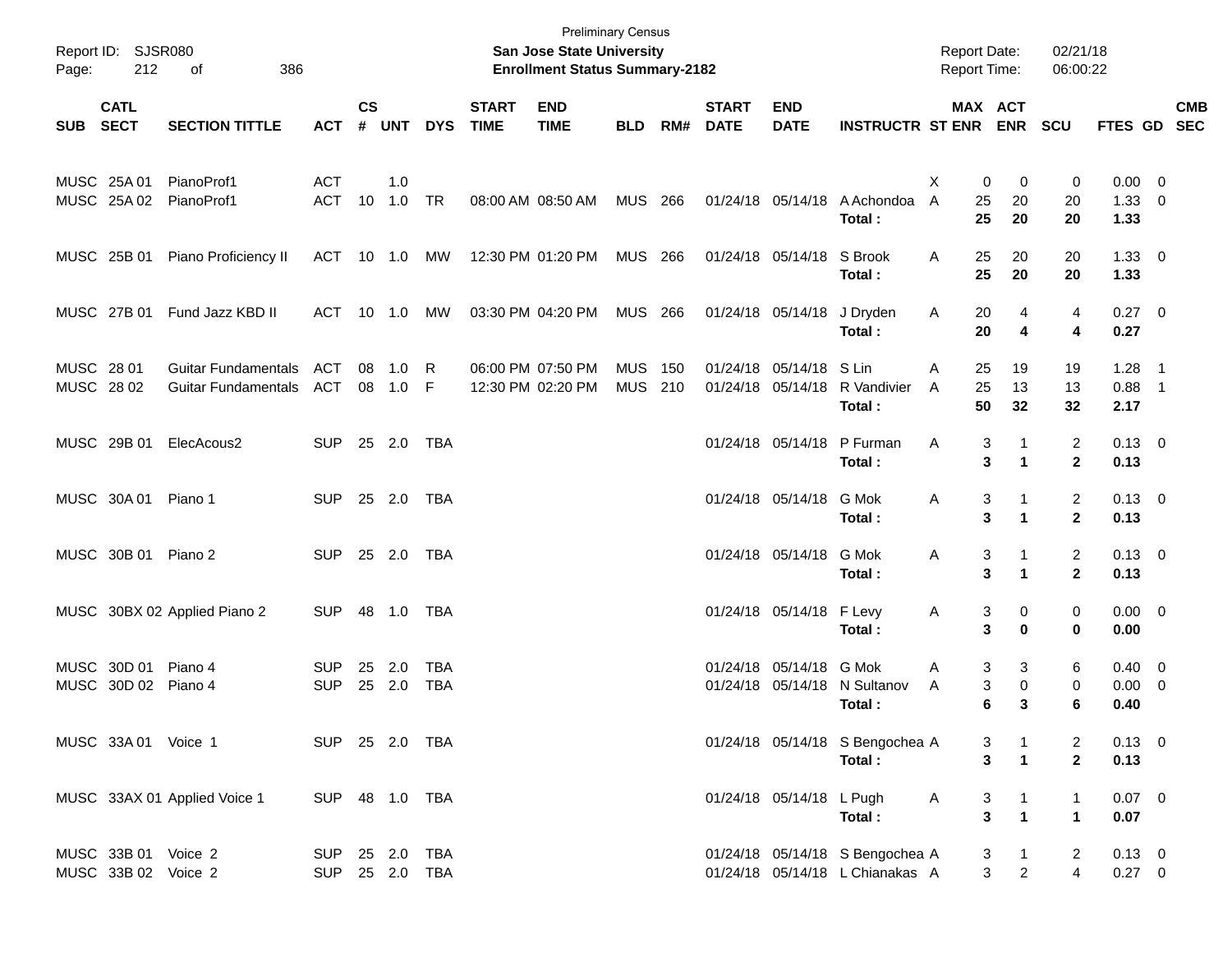| Page:    | Report ID: SJSR080<br>213 | 386<br>of                    |                |                |              |            |                             | <b>Preliminary Census</b><br><b>San Jose State University</b><br><b>Enrollment Status Summary-2182</b> |            |     |                             |                           |                                  |   | <b>Report Date:</b><br>Report Time: |                         | 02/21/18<br>06:00:22 |                |            |
|----------|---------------------------|------------------------------|----------------|----------------|--------------|------------|-----------------------------|--------------------------------------------------------------------------------------------------------|------------|-----|-----------------------------|---------------------------|----------------------------------|---|-------------------------------------|-------------------------|----------------------|----------------|------------|
| SUB SECT | <b>CATL</b>               | <b>SECTION TITTLE</b>        | <b>ACT</b>     | <b>CS</b><br># | <b>UNT</b>   | <b>DYS</b> | <b>START</b><br><b>TIME</b> | <b>END</b><br><b>TIME</b>                                                                              | <b>BLD</b> | RM# | <b>START</b><br><b>DATE</b> | <b>END</b><br><b>DATE</b> | <b>INSTRUCTR ST ENR ENR</b>      |   | MAX ACT                             |                         | SCU                  | FTES GD SEC    | <b>CMB</b> |
|          | MUSC 33B 03 Voice 2       |                              | <b>SUP</b>     |                | 25 2.0       | TBA        |                             |                                                                                                        |            |     |                             | 01/24/18 05/14/18 J Frank |                                  | Α | 3                                   | $\overline{1}$          | 2                    | $0.13 \quad 0$ |            |
|          |                           |                              |                |                |              |            |                             |                                                                                                        |            |     |                             |                           | Total:                           |   | 9                                   | $\overline{\mathbf{4}}$ | 8                    | 0.53           |            |
|          |                           | MUSC 33BX 01 Applied Voice 2 | <b>SUP</b>     |                | 48 1.0       | TBA        |                             |                                                                                                        |            |     |                             | 01/24/18 05/14/18 L Pugh  |                                  | A | 3                                   | $\mathbf 1$             | $\mathbf{1}$         | $0.07$ 0       |            |
|          |                           |                              |                |                |              |            |                             |                                                                                                        |            |     |                             |                           | Total:                           |   | 3                                   | $\mathbf{1}$            | $\mathbf{1}$         | 0.07           |            |
|          | MUSC 33D 01 Voice 4       |                              | <b>SUP</b>     |                | 25 2.0       | <b>TBA</b> |                             |                                                                                                        |            |     |                             |                           | 01/24/18 05/14/18 L Chianakas A  |   | 3                                   | $\overline{c}$          | 4                    | $0.27 \ 0$     |            |
|          | MUSC 33D 02 Voice 4       |                              | <b>SUP</b>     |                | 25 2.0       | <b>TBA</b> |                             |                                                                                                        |            |     |                             |                           | 01/24/18 05/14/18 S Bengochea A  |   | 3                                   | 0                       | 0                    | $0.00 \t 0$    |            |
|          | MUSC 33D 03 Voice 4       |                              | <b>SUP</b>     |                | 25 2.0       | <b>TBA</b> |                             |                                                                                                        |            |     |                             | 01/24/18 05/14/18 L Pugh  |                                  | Α | 3                                   | 0                       | 0                    | $0.00 \t 0$    |            |
|          |                           |                              |                |                |              |            |                             |                                                                                                        |            |     |                             |                           | Total:                           |   | 9                                   | $\mathbf{2}$            | 4                    | 0.27           |            |
|          |                           | MUSC 33DX 01 Applied Voice 4 | <b>SUP</b>     |                | 48 1.0       | TBA        |                             |                                                                                                        |            |     |                             |                           | 01/24/18 05/14/18 L Chianakas A  |   | 3                                   | $\mathbf 1$             | $\mathbf{1}$         | $0.07$ 0       |            |
|          |                           |                              |                |                |              |            |                             |                                                                                                        |            |     |                             |                           | Total:                           |   | 3                                   | $\mathbf{1}$            | $\mathbf{1}$         | 0.07           |            |
|          | MUSC 34AX 01 Strings 1    |                              | <b>SUP</b>     | 48             | 1.0          | <b>TBA</b> |                             |                                                                                                        |            |     |                             |                           | 01/24/18 05/14/18 S Jones-Haye A |   | 3                                   | 0                       | 0                    | $0.00 \t 0$    |            |
|          | MUSC 34AX 02 Strings 1    |                              | <b>SUP</b>     |                | 48 1.0       | <b>TBA</b> |                             |                                                                                                        |            |     |                             |                           | 01/24/18 05/14/18 K Thielen      | A | 3                                   | $\mathbf{1}$            | $\mathbf{1}$         | $0.07$ 0       |            |
|          |                           |                              |                |                |              |            |                             |                                                                                                        |            |     |                             |                           | Total:                           |   | $6\phantom{1}6$                     | $\mathbf{1}$            | $\mathbf{1}$         | 0.07           |            |
|          | MUSC 34B 01 Strings 2     |                              | <b>SUP</b>     |                | 25 2.0       | <b>TBA</b> |                             |                                                                                                        |            |     |                             |                           | 01/24/18 05/14/18 S Jones-Haye A |   | 3                                   | 5                       | 10                   | $0.67$ 0       |            |
|          | MUSC 34B 02 Strings 2     |                              | <b>SUP</b>     |                | 25 2.0       | <b>TBA</b> |                             |                                                                                                        |            |     |                             |                           | 01/24/18 05/14/18 P Gelfand      | A | 3                                   | $\mathbf{1}$            | $\overline{2}$       | $0.13 \ 0$     |            |
|          | MUSC 34B 03 Strings 2     |                              | <b>SUP</b>     |                | 25 2.0       | <b>TBA</b> |                             |                                                                                                        |            |     |                             | 01/24/18 05/14/18 B Moyer |                                  | Α | 3                                   | $\overline{1}$          | $\overline{c}$       | $0.13 \ 0$     |            |
|          |                           |                              |                |                |              |            |                             |                                                                                                        |            |     |                             |                           | Total :                          |   | 9                                   | $\overline{7}$          | 14                   | 0.93           |            |
|          | MUSC 34BX 01 Strings 2    |                              | <b>SUP</b>     |                | 48  1.0  TBA |            |                             |                                                                                                        |            |     |                             |                           | 01/24/18 05/14/18 S Jones-Haye A |   | 3                                   | $\mathbf 1$             | $\mathbf{1}$         | $0.07$ 0       |            |
|          |                           |                              |                |                |              |            |                             |                                                                                                        |            |     |                             |                           | Total:                           |   | 3                                   | $\mathbf{1}$            | $\mathbf 1$          | 0.07           |            |
|          | MUSC 34C 01 Strings 3     |                              | SUP 25 2.0 TBA |                |              |            |                             |                                                                                                        |            |     |                             | 01/24/18 05/14/18 S Lin   |                                  | Α | 3                                   | $\mathbf 1$             | $\overline{2}$       | $0.13 \quad 0$ |            |
|          |                           |                              |                |                |              |            |                             |                                                                                                        |            |     |                             |                           | Total:                           |   | 3                                   | $\blacktriangleleft$    | $\overline{2}$       | 0.13           |            |
|          | MUSC 34D 01 Strings 4     |                              | SUP 25 2.0     |                |              | TBA        |                             |                                                                                                        |            |     |                             |                           | 01/24/18 05/14/18 P Gelfand      | A | 3                                   | $\mathbf{1}$            | 2                    | $0.13 \quad 0$ |            |
|          |                           | MUSC 34D 02 Strings 4        | SUP 25 2.0 TBA |                |              |            |                             |                                                                                                        |            |     |                             |                           | 01/24/18 05/14/18 S Jones-Haye A |   |                                     | $3 \quad 3$             | 6                    | $0.43$ 1       |            |
|          | MUSC 34D 03 Strings 4     |                              | SUP 25 2.0 TBA |                |              |            |                             |                                                                                                        |            |     |                             | 01/24/18 05/14/18 S Lin   |                                  | A | 3                                   | $\overline{1}$          | 2                    | $0.13 \ 0$     |            |
|          |                           |                              |                |                |              |            |                             |                                                                                                        |            |     |                             |                           | Total:                           |   | $\bf{9}$                            | $5\phantom{.0}$         | 10                   | 0.70           |            |
|          | MUSC 34DX 01 Strings 4    |                              | SUP 48 1.0 TBA |                |              |            |                             |                                                                                                        |            |     |                             |                           | 01/24/18 05/14/18 P Gelfand      | A | 3                                   | $\mathbf{1}$            | $\mathbf{1}$         | $0.07$ 0       |            |
|          | MUSC 34DX 03 Strings 4    |                              | SUP 48 1.0 TBA |                |              |            |                             |                                                                                                        |            |     |                             | 01/24/18 05/14/18 S Lin   |                                  | A | 5                                   | $\overline{1}$          | $\mathbf{1}$         | $0.07$ 0       |            |
|          |                           |                              |                |                |              |            |                             |                                                                                                        |            |     |                             |                           | Total:                           |   | 8                                   | $\overline{2}$          | $\overline{2}$       | 0.13           |            |
|          |                           | MUSC 35AX 01 Woodwinds 1     | SUP 48 1.0 TBA |                |              |            |                             |                                                                                                        |            |     |                             | 01/24/18 05/14/18 Y Chou  |                                  | A | 3 <sup>1</sup>                      | $\overline{1}$          | $\mathbf{1}$         | $0.07$ 0       |            |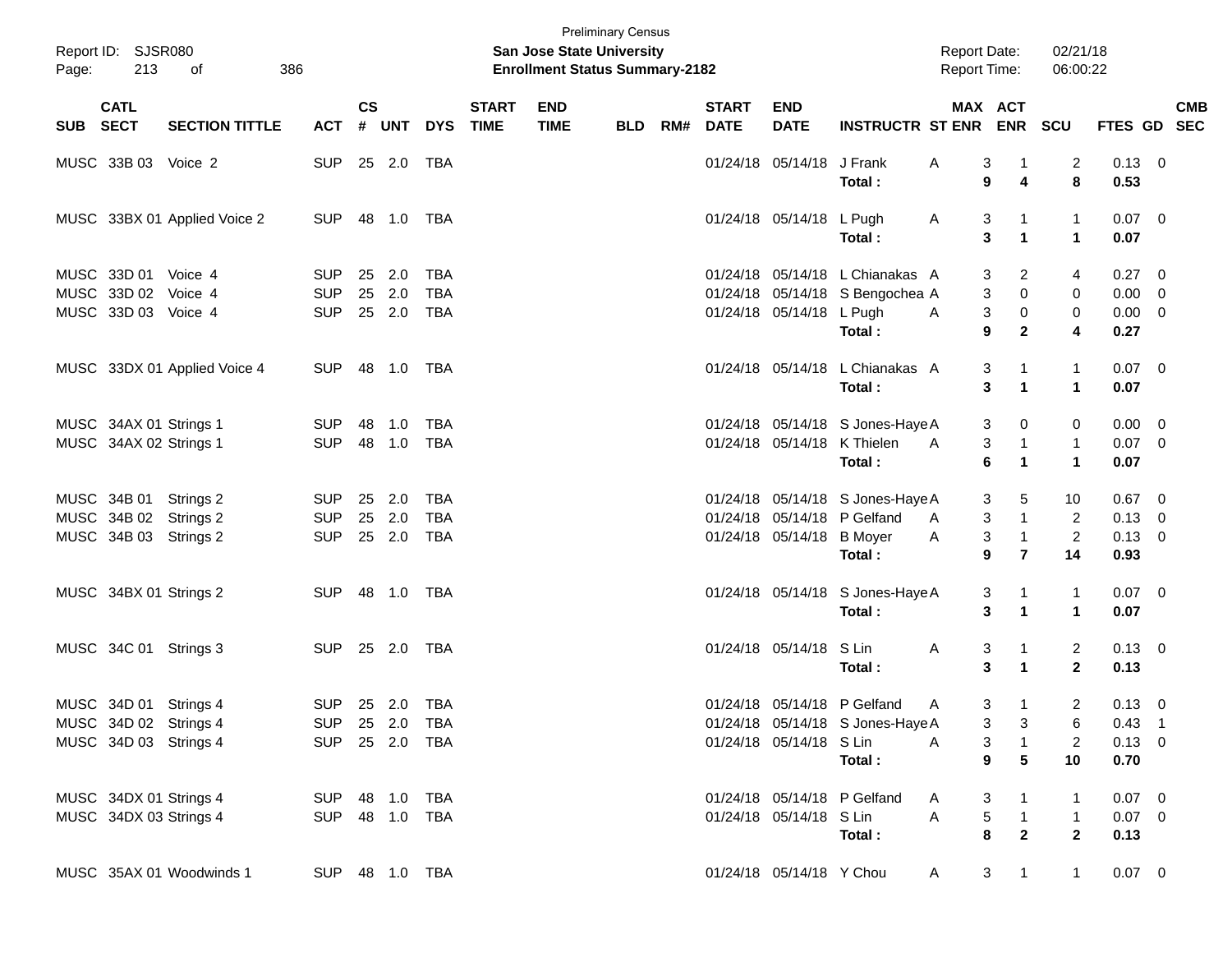| Page:      | Report ID: SJSR080<br>214 | 386<br>of                |                |                    |            |            |                             | <b>San Jose State University</b><br><b>Enrollment Status Summary-2182</b> | <b>Preliminary Census</b> |     |                             |                             |                                  | <b>Report Date:</b><br><b>Report Time:</b> |                                                        | 02/21/18<br>06:00:22 |                |                           |
|------------|---------------------------|--------------------------|----------------|--------------------|------------|------------|-----------------------------|---------------------------------------------------------------------------|---------------------------|-----|-----------------------------|-----------------------------|----------------------------------|--------------------------------------------|--------------------------------------------------------|----------------------|----------------|---------------------------|
| SUB SECT   | <b>CATL</b>               | <b>SECTION TITTLE</b>    | <b>ACT</b>     | $\mathsf{cs}$<br># | <b>UNT</b> | <b>DYS</b> | <b>START</b><br><b>TIME</b> | <b>END</b><br><b>TIME</b>                                                 | <b>BLD</b>                | RM# | <b>START</b><br><b>DATE</b> | <b>END</b><br><b>DATE</b>   | <b>INSTRUCTR ST ENR</b>          |                                            | <b>MAX ACT</b><br><b>ENR</b>                           | <b>SCU</b>           |                | <b>CMB</b><br>FTES GD SEC |
|            |                           | MUSC 35AX 02 Woodwinds 1 | <b>SUP</b>     |                    | 48 1.0     | TBA        |                             |                                                                           |                           |     |                             | 01/24/18 05/14/18 C Payne   |                                  | A                                          | $\overline{c}$<br>3                                    | 2                    | $0.13 \ 0$     |                           |
|            |                           |                          |                |                    |            |            |                             |                                                                           |                           |     |                             |                             | Total:                           |                                            | 6<br>3                                                 | 3                    | 0.20           |                           |
|            | MUSC 35B 01               | Woodwinds 2              | <b>SUP</b>     | 25                 | 2.0        | <b>TBA</b> |                             |                                                                           |                           |     |                             | 01/24/18 05/14/18 J Averett |                                  | A                                          | 5<br>4                                                 | 8                    | 0.53 0         |                           |
|            | MUSC 35B 02               | Woodwinds 2              | <b>SUP</b>     | 25                 | 2.0        | <b>TBA</b> |                             |                                                                           |                           |     |                             |                             | 01/24/18 05/14/18 M Hernandez A  |                                            | 3<br>$\overline{2}$                                    | $\overline{4}$       | $0.27$ 0       |                           |
|            |                           | MUSC 35B 03 Woodwinds 2  | <b>SUP</b>     |                    | 25 2.0     | TBA        |                             |                                                                           |                           |     |                             | 01/24/18 05/14/18 J Barrett |                                  | A                                          | $\mathbf 0$<br>3                                       | 0                    | $0.00 \t 0$    |                           |
|            |                           |                          |                |                    |            |            |                             |                                                                           |                           |     |                             |                             | Total:                           | 11                                         | 6                                                      | 12                   | 0.80           |                           |
|            |                           | MUSC 35BX 01 Woodwinds 2 | <b>SUP</b>     |                    |            | TBA        |                             |                                                                           |                           |     |                             | 01/24/18 05/14/18 J Barrett |                                  | A                                          | 3<br>3                                                 | 3                    | $0.22$ 1       |                           |
|            |                           |                          |                |                    |            |            |                             |                                                                           |                           |     |                             |                             | Total:                           |                                            | 3<br>3                                                 | 3                    | 0.22           |                           |
|            |                           | MUSC 35C 01 Woodwinds 3  | <b>SUP</b>     |                    | 25 2.0     | TBA        |                             |                                                                           |                           |     |                             |                             | 01/24/18 05/14/18 M Hernandez A  |                                            | 3<br>0                                                 | 0                    | $0.00 \t 0$    |                           |
|            |                           |                          |                |                    |            |            |                             |                                                                           |                           |     |                             |                             | Total:                           |                                            | 3<br>$\bf{0}$                                          | 0                    | 0.00           |                           |
|            | MUSC 35D 01               | Woodwinds 4              | <b>SUP</b>     | 25                 | 2.0        | <b>TBA</b> |                             |                                                                           |                           |     |                             | 01/24/18 05/14/18 J Averett |                                  | A                                          | 3<br>5                                                 | 6                    | $0.40 \quad 0$ |                           |
|            |                           | MUSC 35D 02 Woodwinds 4  | <b>SUP</b>     |                    | 25 2.0     | TBA        |                             |                                                                           |                           |     |                             |                             | 01/24/18 05/14/18 M Hernandez A  |                                            | 3<br>0                                                 | 0                    | $0.00 \t 0$    |                           |
|            |                           |                          |                |                    |            |            |                             |                                                                           |                           |     |                             |                             | Total:                           |                                            | 8<br>3                                                 | 6                    | 0.40           |                           |
| MUSC 36 01 |                           | <b>Brass</b>             | <b>SUP</b>     |                    | 25 2.0     | TBA        |                             |                                                                           |                           |     |                             | 01/24/18 05/14/18 T Hornig  |                                  | A                                          | 3<br>$\mathbf 1$                                       | 0                    | $0.13 \ 0$     |                           |
|            |                           |                          |                |                    |            |            |                             |                                                                           |                           |     |                             |                             | Total:                           |                                            | 3<br>$\mathbf{1}$                                      | 0                    | 0.13           |                           |
|            | MUSC 36B 01               | Brass 1                  | <b>SUP</b>     |                    | 25 2.0     | TBA        |                             |                                                                           |                           |     |                             | 01/24/18 05/14/18 T Hornig  |                                  | A                                          | 3<br>0                                                 | 0                    | $0.00 \t 0$    |                           |
|            |                           |                          |                |                    |            |            |                             |                                                                           |                           |     |                             |                             | Total:                           |                                            | 3<br>$\bf{0}$                                          | 0                    | 0.00           |                           |
|            | MUSC 36BX 01 Brass 1      |                          | <b>SUP</b>     |                    | 48  1.0    | TBA        |                             |                                                                           |                           |     |                             |                             | 01/24/18 05/14/18 C Smith Fran A |                                            | 2<br>3                                                 | 2                    | $0.13 \ 0$     |                           |
|            |                           |                          |                |                    |            |            |                             |                                                                           |                           |     |                             |                             | Total:                           |                                            | $\mathbf{2}$<br>3                                      | $\mathbf{2}$         | 0.13           |                           |
|            | MUSC 36C 01               | Brass 2                  | <b>SUP</b>     | 25                 | 2.0        | <b>TBA</b> |                             |                                                                           |                           |     |                             | 01/24/18 05/14/18 F Byram   |                                  | A                                          | 3<br>$\mathbf 1$                                       | 2                    | $0.13 \quad 0$ |                           |
|            | MUSC 36C 02 Brass 2       |                          | <b>SUP</b>     | 25                 | 2.0        | <b>TBA</b> |                             |                                                                           |                           |     |                             |                             | 01/24/18 05/14/18 J Freeman      | A                                          | 3<br>$\overline{1}$                                    | 2                    | $0.13 \ 0$     |                           |
|            | MUSC 36C 03 Brass 2       |                          | <b>SUP</b>     |                    | 25 2.0     | <b>TBA</b> |                             |                                                                           |                           |     |                             | 01/24/18 05/14/18 T Hornig  |                                  | Α                                          | 5<br>3                                                 | 6                    | $0.40 \ 0$     |                           |
|            | MUSC 36C 04 Brass 2       |                          | SUP 25 2.0 TBA |                    |            |            |                             |                                                                           |                           |     |                             |                             | 01/24/18 05/14/18 C Smith Fran A |                                            | 3<br>$\overline{\mathbf{2}}$                           | 4                    | $0.27 \t 0$    |                           |
|            |                           |                          |                |                    |            |            |                             |                                                                           |                           |     |                             |                             | Total:                           | 14                                         | $\overline{7}$                                         | 14                   | 0.93           |                           |
|            | MUSC 36CX 01 Brass 2      |                          | SUP 48 1.0 TBA |                    |            |            |                             |                                                                           |                           |     |                             | 01/24/18 05/14/18 T Hornig  |                                  | A                                          | 3<br>$\overline{1}$                                    | 1                    | $0.07$ 0       |                           |
|            | MUSC 36CX 02 Brass 2      |                          | SUP 48 1.0 TBA |                    |            |            |                             |                                                                           |                           |     |                             |                             | 01/24/18 05/14/18 J Freeman A    |                                            | $\overline{1}$<br>3                                    | $\mathbf{1}$         | $0.07$ 0       |                           |
|            |                           |                          |                |                    |            |            |                             |                                                                           |                           |     |                             |                             | Total:                           |                                            | $\overline{2}$<br>6                                    | $\overline{2}$       | 0.13           |                           |
|            | MUSC 36E 01 Brass 4       |                          | SUP 25 2.0 TBA |                    |            |            |                             |                                                                           |                           |     |                             | 01/24/18 05/14/18 T Hornig  |                                  | A                                          | $\frac{3}{3}$<br>$\begin{array}{c} 2 \\ 1 \end{array}$ | 4                    | $0.27 \ 0$     |                           |
|            | MUSC 36E 02 Brass 4       |                          | SUP 25 2.0 TBA |                    |            |            |                             |                                                                           |                           |     |                             |                             | 01/24/18 05/14/18 J Freeman A    |                                            |                                                        | $\overline{2}$       | $0.13 \ 0$     |                           |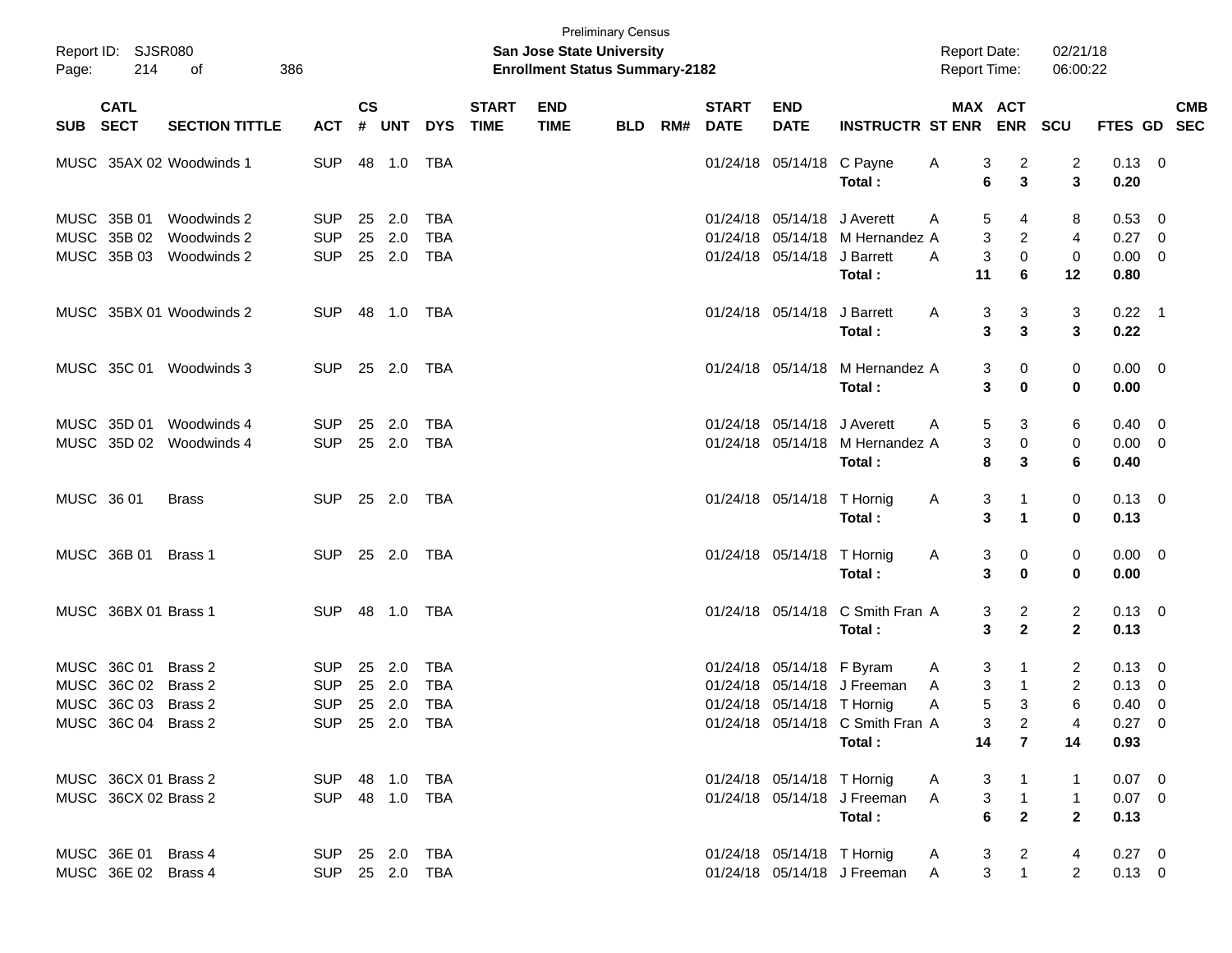| Page:      | Report ID: SJSR080<br>215  | 386<br>of                                                                                                                        |                                                      |                      |                          |                                                      |                             | <b>San Jose State University</b><br><b>Enrollment Status Summary-2182</b> | <b>Preliminary Census</b> |     |                             |                                                          |                                                                      | Report Date:<br>Report Time:                                       |                                            | 02/21/18<br>06:00:22                                         |                                      |                                                   |
|------------|----------------------------|----------------------------------------------------------------------------------------------------------------------------------|------------------------------------------------------|----------------------|--------------------------|------------------------------------------------------|-----------------------------|---------------------------------------------------------------------------|---------------------------|-----|-----------------------------|----------------------------------------------------------|----------------------------------------------------------------------|--------------------------------------------------------------------|--------------------------------------------|--------------------------------------------------------------|--------------------------------------|---------------------------------------------------|
| <b>SUB</b> | <b>CATL</b><br><b>SECT</b> | <b>SECTION TITTLE</b>                                                                                                            | <b>ACT</b>                                           | $\mathsf{cs}$<br>#   | <b>UNT</b>               | <b>DYS</b>                                           | <b>START</b><br><b>TIME</b> | <b>END</b><br><b>TIME</b>                                                 | <b>BLD</b>                | RM# | <b>START</b><br><b>DATE</b> | <b>END</b><br><b>DATE</b>                                | <b>INSTRUCTR ST ENR ENR</b>                                          | MAX ACT                                                            |                                            | SCU                                                          |                                      | <b>CMB</b><br>FTES GD SEC                         |
|            |                            |                                                                                                                                  |                                                      |                      |                          |                                                      |                             |                                                                           |                           |     |                             |                                                          | Total:                                                               | 6                                                                  | 3                                          | 6                                                            | 0.40                                 |                                                   |
|            | MUSC 37B 01                | Percussion 2                                                                                                                     | <b>SUP</b>                                           |                      | 25 2.0                   | <b>TBA</b>                                           |                             |                                                                           |                           |     |                             |                                                          | 01/24/18 05/14/18 G Lemmon<br>Total:                                 | 5<br>A<br>5                                                        | 4<br>4                                     | 8<br>8                                                       | 0.53 0<br>0.53                       |                                                   |
|            |                            | MUSC 37D 01 Percussion 4                                                                                                         | <b>SUP</b>                                           |                      | 25 2.0                   | <b>TBA</b>                                           |                             |                                                                           |                           |     |                             |                                                          | 01/24/18 05/14/18 G Lemmon<br>Total:                                 | 5<br>A<br>5                                                        | 3<br>3                                     | 6<br>6                                                       | $0.40 \quad 0$<br>0.40               |                                                   |
|            | MUSC 38B 01                | Composition 1                                                                                                                    | <b>SUP</b>                                           |                      |                          |                                                      |                             |                                                                           |                           |     |                             | 01/24/18 05/14/18                                        | <b>B</b> Belet<br>Total:                                             | Α<br>3<br>$\overline{\mathbf{3}}$                                  | 1<br>$\blacktriangleleft$                  | $\mathbf{1}$<br>$\mathbf{1}$                                 | $0.07 \ 0$<br>0.07                   |                                                   |
|            |                            | MUSC 38C 01 Composition 2                                                                                                        | <b>SUP</b>                                           |                      | 48 1.0                   | TBA                                                  |                             |                                                                           |                           |     |                             | 01/24/18 05/14/18 A Lington                              | Total:                                                               | Α<br>3<br>3                                                        | 0<br>$\bf{0}$                              | 0<br>$\bf{0}$                                                | $0.00 \t 0$<br>0.00                  |                                                   |
|            |                            | MUSC 38CX 01 Applied Instruct Mus                                                                                                | SUP                                                  |                      | 48  1.0  TBA             |                                                      |                             |                                                                           |                           |     |                             |                                                          | 01/24/18 05/14/18 P Furman<br>Total:                                 | Α<br>3<br>$\overline{\mathbf{3}}$                                  | 1<br>$\blacktriangleleft$                  | $\mathbf{1}$<br>$\mathbf{1}$                                 | $0.07 \ 0$<br>0.07                   |                                                   |
|            | MUSC 38D 01                | Composition 3<br>MUSC 38D 02 Composition 3                                                                                       | <b>SUP</b><br><b>SUP</b>                             | 48                   | 1.0<br>48 1.0            | <b>TBA</b><br><b>TBA</b>                             |                             |                                                                           |                           |     |                             | 01/24/18 05/14/18 A Lington                              | 01/24/18 05/14/18 P Furman<br>Total:                                 | 3<br>A<br>$\ensuremath{\mathsf{3}}$<br>A<br>6                      | 1<br>$\,0\,$<br>$\mathbf 1$                | $\mathbf{1}$<br>0<br>$\mathbf{1}$                            | $0.07 \ 0$<br>$0.00 \t 0$<br>0.07    |                                                   |
|            |                            | MUSC 38DX 01 Applied Instruct Mus                                                                                                | SUP                                                  |                      |                          |                                                      |                             |                                                                           |                           |     |                             |                                                          | 01/24/18 05/14/18 P Furman<br>Total:                                 | Α<br>3<br>$\overline{\mathbf{3}}$                                  | $\blacktriangleleft$                       | $\mathbf{1}$<br>$\mathbf{1}$                                 | $0.07 \ 0$<br>0.07                   |                                                   |
|            | MUSC 38E 01                | Composition 4                                                                                                                    | <b>SUP</b>                                           |                      | 48 2.0                   | TBA                                                  |                             |                                                                           |                           |     |                             | 01/24/18 05/14/18                                        | <b>B</b> Belet<br>Total:                                             | Α<br>3<br>$\overline{\mathbf{3}}$                                  | $\blacktriangleleft$                       | $\overline{a}$<br>$\mathbf 2$                                | $0.13 \quad 0$<br>0.13               |                                                   |
|            |                            | MUSC 39AX 01 JazzImprCompArr1<br>MUSC 39AX 02 JazzImprCompArr1                                                                   | <b>SUP</b><br><b>SUP</b>                             | 48<br>48             | 1.0<br>1.0               | <b>TBA</b><br><b>TBA</b>                             |                             |                                                                           |                           |     |                             | 01/24/18 05/14/18 A Lington                              | 01/24/18 05/14/18 R Vandivier<br>Total:                              | 3<br>A<br>3<br>A<br>6                                              | $\mathbf{1}$<br>$\mathbf{2}$               | 0<br>0<br>$\mathbf 0$                                        | $0.07$ 0<br>$0.07$ 0<br>0.13         |                                                   |
|            |                            | MUSC 39BX 01 JazzImprCompArr2<br>MUSC 39BX 02 JazzImprCompArr2<br>MUSC 39BX 03 JazzImprCompArr2<br>MUSC 39BX 04 JazzImprCompArr2 | <b>SUP</b><br><b>SUP</b><br><b>SUP</b><br><b>SUP</b> | 48<br>48<br>48<br>48 | 1.0<br>1.0<br>1.0<br>1.0 | <b>TBA</b><br><b>TBA</b><br><b>TBA</b><br><b>TBA</b> |                             |                                                                           |                           |     |                             | 01/24/18 05/14/18 A Lington<br>01/24/18 05/14/18 J Lewis | 01/24/18 05/14/18 D Robbins<br>01/24/18 05/14/18 K Geisick<br>Total: | 3<br>Α<br>3<br>Α<br>3<br>Α<br>$\ensuremath{\mathsf{3}}$<br>Α<br>12 | 1<br>$\overline{c}$<br>0<br>$\pmb{0}$<br>3 | $\mathbf 1$<br>$\overline{c}$<br>$\pmb{0}$<br>$\pmb{0}$<br>3 | 0.07<br>0.13<br>0.00<br>0.00<br>0.20 | 0<br>$\mathbf 0$<br>$\mathbf 0$<br>$\overline{0}$ |
|            |                            | MUSC 39DX 01 JazzImprCompArr4<br>MUSC 39DX 02 JazzImprCompArr4                                                                   | <b>SUP</b><br><b>SUP</b>                             | 48                   | 1.0<br>48 1.0            | <b>TBA</b><br><b>TBA</b>                             |                             |                                                                           |                           |     |                             |                                                          | 01/24/18 05/14/18 D Behroozi<br>01/24/18 05/14/18 K Geisick          | 3<br>A<br>$\ensuremath{\mathsf{3}}$<br>Α                           | 1<br>$\mathbf{1}$                          | $\mathbf{1}$<br>$\mathbf{1}$                                 | $0.07$ 0<br>$0.07$ 0                 |                                                   |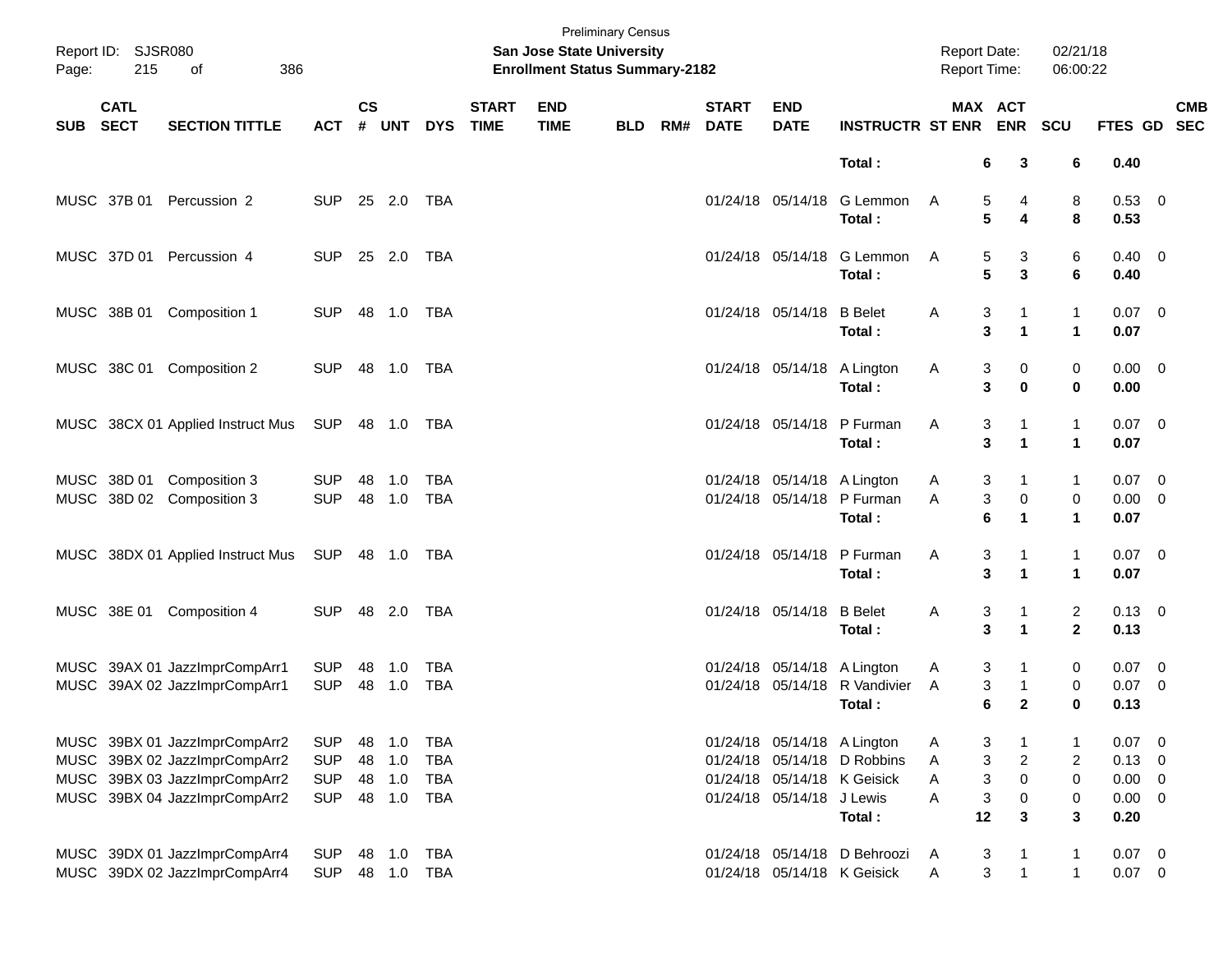| Report ID:<br>Page:      | <b>SJSR080</b><br>216      | 386<br>оf                                                                             |                                        |                    |                   |                                        |                             | <b>Preliminary Census</b><br>San Jose State University<br><b>Enrollment Status Summary-2182</b> |                          |            |                             |                                                             |                                               | <b>Report Date:</b><br><b>Report Time:</b> |                                          | 02/21/18<br>06:00:22 |                                |                                                             |                          |
|--------------------------|----------------------------|---------------------------------------------------------------------------------------|----------------------------------------|--------------------|-------------------|----------------------------------------|-----------------------------|-------------------------------------------------------------------------------------------------|--------------------------|------------|-----------------------------|-------------------------------------------------------------|-----------------------------------------------|--------------------------------------------|------------------------------------------|----------------------|--------------------------------|-------------------------------------------------------------|--------------------------|
| <b>SUB</b>               | <b>CATL</b><br><b>SECT</b> | <b>SECTION TITTLE</b>                                                                 | <b>ACT</b>                             | $\mathsf{cs}$<br># | <b>UNT</b>        | <b>DYS</b>                             | <b>START</b><br><b>TIME</b> | <b>END</b><br><b>TIME</b>                                                                       | <b>BLD</b>               | RM#        | <b>START</b><br><b>DATE</b> | <b>END</b><br><b>DATE</b>                                   | <b>INSTRUCTR ST ENR</b>                       |                                            | MAX ACT<br><b>ENR</b>                    | <b>SCU</b>           | FTES GD                        |                                                             | <b>CMB</b><br><b>SEC</b> |
| MUSC<br>MUSC             |                            | MUSC 39DX 03 JazzImprCompArr4<br>39DX 04 JazzImprCompArr4<br>39DX 05 JazzImprCompArr4 | <b>SUP</b><br><b>SUP</b><br><b>SUP</b> | 48<br>48<br>48     | 1.0<br>1.0<br>1.0 | <b>TBA</b><br><b>TBA</b><br><b>TBA</b> |                             |                                                                                                 |                          |            |                             | 01/24/18 05/14/18<br>01/24/18 05/14/18<br>01/24/18 05/14/18 | J Lewis<br>A Lington<br>R Vandivier<br>Total: | A<br>A<br>A                                | 3<br>-1<br>3<br>-1<br>3<br>-1<br>5<br>15 | 1<br>1<br>1<br>5     | 0.07<br>0.07<br>0.07<br>0.33   | $\overline{\phantom{0}}$<br>- 0<br>$\overline{\phantom{0}}$ |                          |
|                          | MUSC 39X 01                | Applied Jazz Saxopho SUP                                                              |                                        |                    | 48 1.0            | TBA                                    |                             |                                                                                                 |                          |            |                             | 01/24/18 05/14/18                                           | A Lington<br>Total:                           | Α                                          | 3<br>1<br>3<br>$\mathbf 1$               | $\mathbf{1}$<br>1    | $0.07$ 0<br>0.07               |                                                             |                          |
|                          | MUSC 40A 01<br>MUSC 40A 02 | Jazz Improv - I<br>Jazz Improv - I                                                    | <b>SEM</b><br><b>ACT</b>               | 04<br>09           | 2.0<br>0.0        | <b>TR</b><br><b>TBA</b>                |                             | 10:30 AM 11:50 AM                                                                               | <b>MUS</b>               | 150        |                             | 01/24/18 05/14/18<br>01/24/18 05/14/18                      | T Langan<br>T Langan<br>Total:                | A<br>A                                     | 28<br>40<br>28<br>40<br>80<br>56         | 28<br>28<br>56       | 3.73<br>$0.00 \t 0$<br>3.73    | $\overline{\phantom{0}}$                                    |                          |
|                          | MUSC 41B 01                | Applied Lyric Dict                                                                    | <b>ACT</b>                             | 09                 | 1.0               | TR                                     |                             | 09:30 AM 10:20 AM                                                                               | <b>MUS</b>               | 244        |                             | 01/24/18 05/14/18                                           | L Chianakas A<br>Total:                       |                                            | 20<br>10<br>20<br>10                     | 10<br>10             | $0.67$ 0<br>0.67               |                                                             |                          |
|                          | MUSC 50A 01                | ConcertChoir                                                                          | <b>ACT</b>                             | 21                 | 1.0               | МW                                     |                             | 01:30 PM 03:20 PM                                                                               | <b>MUS</b>               | 150        |                             | 01/24/18 05/14/18                                           | J Benson<br>Total:                            | Α                                          | 80<br>29<br>80<br>29                     | 29<br>29             | $1.93$ 0<br>1.93               |                                                             |                          |
| MUSC 51 01<br>MUSC 51 02 |                            | UnivChorales<br><b>UnivChorales</b>                                                   | <b>ACT</b><br><b>ACT</b>               | 09<br>09           | 1.0<br>1.0        | <b>MW</b><br><b>TR</b>                 |                             | 03:30 PM 04:20 PM<br>03:30 PM 04:20 PM                                                          | <b>MUS</b><br><b>MUS</b> | 182<br>182 | 01/24/18 05/14/18           | 01/24/18 05/14/18                                           | J Benson<br>M Millman<br>Total:               | A<br>A                                     | 9<br>40<br>3<br>40<br>12<br>80           | 9<br>3<br>12         | $0.62$ 1<br>$0.20 \ 0$<br>0.82 |                                                             |                          |
| MUSC 52 01               |                            | <b>ENS: OperaTheater</b>                                                              | <b>ACT</b>                             |                    | 21 1.0            | TR                                     |                             | 03:30 PM 05:20 PM                                                                               | <b>MUS</b>               | 176        |                             | 01/24/18 05/14/18                                           | L Chianakas A<br>Total:                       |                                            | 30<br>5<br>5<br>30                       | 5<br>5               | $0.33 \ 0$<br>0.33             |                                                             |                          |
| MUSC 53 01               |                            | ENS: UnivSymphOrcheACT 21 1.0 TR                                                      |                                        |                    |                   |                                        |                             | 01:30 PM 03:20 PM                                                                               | <b>MUS</b>               | 176        |                             | 01/24/18 05/14/18                                           | A Cohen<br>Total:                             | A                                          | 30<br>14<br>30<br>14                     | 14<br>14             | $0.93 \ 0$<br>0.93             |                                                             |                          |
| MUSC 54 01               |                            | SymphBand                                                                             | <b>ACT</b>                             | 21                 | 1.0               | TR                                     |                             | 01:30 PM 03:20 PM                                                                               | <b>MUS</b>               | 150        | 01/24/18 05/14/18           |                                                             | D Vickerman A<br>Total:                       |                                            | 24<br>40<br>40<br>24                     | 24<br>24             | $1.60 \t 0$<br>1.60            |                                                             |                          |
| MUSC 55 01               |                            | ENS: WindEnsemble ACT 21 1.0 MW 01:30 PM 03:20 PM MUS 176                             |                                        |                    |                   |                                        |                             |                                                                                                 |                          |            |                             |                                                             | 01/24/18 05/14/18 D Vickerman A<br>Total:     |                                            | 40<br>14<br>40<br>14                     | 14<br>14             | $0.93 \ 0$<br>0.93             |                                                             |                          |
| MUSC 57 01               |                            | JazzOrch                                                                              |                                        |                    |                   |                                        |                             | ACT 20 1.0 TR  03:30 PM  05:20 PM  MUS  150  01/24/18  05/14/18  A Lington                      |                          |            |                             |                                                             | Total:                                        | A                                          | 30<br>9<br>30<br>9                       | 9<br>9               | $0.60 \quad 0$<br>0.60         |                                                             |                          |
| MUSC 59 01               |                            | AfroLatinJazzEns                                                                      |                                        |                    |                   |                                        |                             | ACT 20 1.0 MW  01:30 PM  03:20 PM  MUS  186  01/24/18  05/14/18  J Lewis                        |                          |            |                             |                                                             | Total:                                        | A                                          | 25<br>5<br>25<br>5                       | 5<br>5               | $0.33 \ 0$<br>0.33             |                                                             |                          |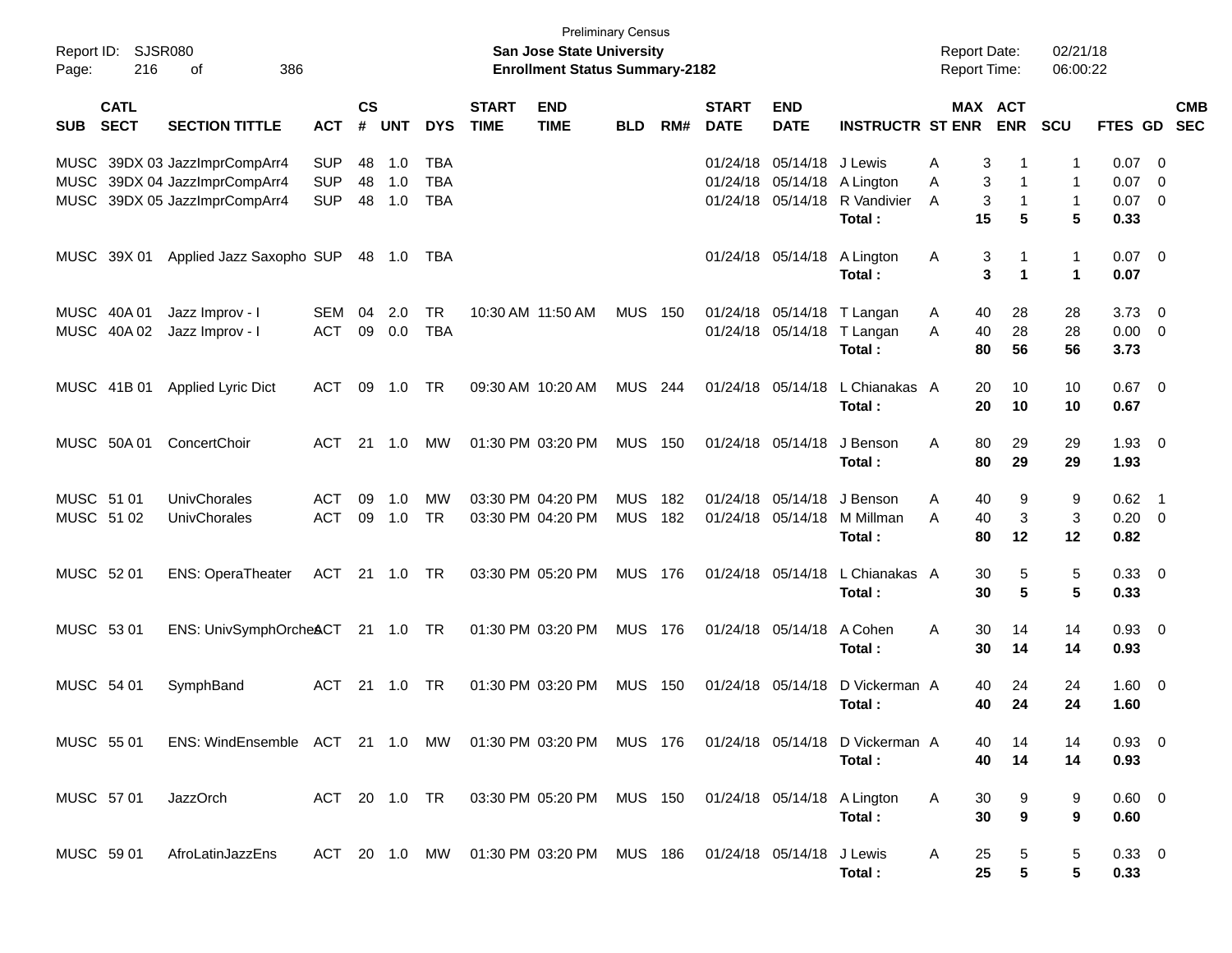| Page:      | Report ID: SJSR080<br>217                 | 386<br>оf                                           |                                |                    |                         |                                 |                             | <b>Preliminary Census</b><br>San Jose State University<br><b>Enrollment Status Summary-2182</b> |                          |            |                             |                                                             |                                                                                | <b>Report Date:</b><br><b>Report Time:</b> |                                        | 02/21/18<br>06:00:22                      |                                                |                          |
|------------|-------------------------------------------|-----------------------------------------------------|--------------------------------|--------------------|-------------------------|---------------------------------|-----------------------------|-------------------------------------------------------------------------------------------------|--------------------------|------------|-----------------------------|-------------------------------------------------------------|--------------------------------------------------------------------------------|--------------------------------------------|----------------------------------------|-------------------------------------------|------------------------------------------------|--------------------------|
| <b>SUB</b> | <b>CATL</b><br><b>SECT</b>                | <b>SECTION TITTLE</b>                               | <b>ACT</b>                     | $\mathsf{cs}$<br># | UNT                     | <b>DYS</b>                      | <b>START</b><br><b>TIME</b> | <b>END</b><br><b>TIME</b>                                                                       | <b>BLD</b>               | RM#        | <b>START</b><br><b>DATE</b> | <b>END</b><br><b>DATE</b>                                   | <b>INSTRUCTR ST ENR</b>                                                        |                                            | MAX ACT<br><b>ENR</b>                  | <b>SCU</b>                                | FTES GD                                        | <b>CMB</b><br><b>SEC</b> |
|            | MUSC 60A 01                               | Choraliers                                          | ACT 21 1.0                     |                    |                         | <b>TR</b>                       |                             | 01:30 PM 03:20 PM                                                                               | <b>MUS</b>               | 182        |                             | 01/24/18 05/14/18                                           | J Benson<br>Total:                                                             | Α<br>40<br>40                              | 8<br>8                                 | 8<br>8                                    | 0.53 0<br>0.53                                 |                          |
|            | MUSC 60C 01                               | EnsChamberMusic<br>MUSC 60C 02 EnsChamberMusic      | <b>ACT</b><br>ACT              | 10                 | 1.0<br>10 1.0 F         | $\top$                          |                             | 03:30 PM 05:20 PM<br>03:30 PM 05:30 PM                                                          | <b>MUS</b><br><b>MUS</b> | 211<br>250 |                             | 01/24/18 05/14/18<br>01/24/18 05/14/18                      | G Mok<br>S Jones-Haye A<br>Total:                                              | 20<br>A<br>40                              | 3<br>$\,8\,$<br>20<br>11               | 3<br>8<br>11                              | $0.20 \ 0$<br>0.53 0<br>0.73                   |                          |
|            |                                           | MUSC 60D 01 CollMusicum                             | ACT 10 1.0 F                   |                    |                         |                                 |                             | 08:30 AM 10:20 AM                                                                               | <b>MUS</b>               | 182        |                             | 01/24/18 05/14/18                                           | G Haramaki A<br>Total:                                                         |                                            | 3<br>10<br>3<br>10                     | 3<br>3                                    | $0.20 \ 0$<br>0.20                             |                          |
|            | MUSC 60E 01                               | JazzSingers                                         | ACT 10 1.0 F                   |                    |                         |                                 |                             | 10:30 AM 12:00 PM                                                                               | <b>MUS</b>               | 210        |                             | 01/24/18 05/14/18                                           | C Oser<br>Total:                                                               | 15<br>Α<br>15                              | 6<br>6                                 | 6<br>6                                    | $0.40 \quad 0$<br>0.40                         |                          |
|            | MUSC 60F 01<br>MUSC 60F 02<br>MUSC 60F 03 | <b>SmallJazzEns</b><br>SmallJazzEns<br>SmallJazzEns | ACT<br>ACT<br><b>ACT</b>       | 10                 | 10 1.0<br>1.0<br>10 1.0 | TBA<br><b>TBA</b><br><b>TBA</b> |                             |                                                                                                 |                          |            |                             | 01/24/18 05/14/18<br>01/24/18 05/14/18<br>01/24/18 05/14/18 | J Lewis<br>D Robbins<br>P Block<br>Total:                                      | 15<br>A<br>15<br>A<br>A<br>15<br>45        | 6<br>$\mathbf{1}$<br>$\mathbf{1}$<br>8 | 6<br>1<br>1<br>8                          | $0.40 \quad 0$<br>$0.07$ 0<br>$0.07$ 0<br>0.53 |                          |
|            |                                           | MUSC 60G 01 PepBand                                 | ACT 10 1.0 W                   |                    |                         |                                 |                             | 03:45 PM 06:00 PM                                                                               | <b>MUS 150</b>           |            |                             | 01/24/18 05/14/18                                           | G Pierson<br>Total:                                                            | 45<br>Α<br>45                              | 24<br>24                               | 24<br>24                                  | $1.60 \t 0$<br>1.60                            |                          |
|            |                                           | MUSC 60H 01 PercEns                                 | ACT 10 1.0 F                   |                    |                         |                                 |                             | 10:30 AM 12:20 PM                                                                               | <b>MUS 176</b>           |            |                             | 01/24/18 05/14/18                                           | G Lemmon<br>Total:                                                             | A<br>25                                    | 25<br>7<br>$\overline{7}$              | $\overline{7}$<br>$\overline{\mathbf{r}}$ | $0.47 \quad 0$<br>0.47                         |                          |
|            | MUSC 60101                                | EnsJazzEnsemble                                     | ACT 10 1.0 F                   |                    |                         |                                 |                             | 12:30 PM 02:20 PM                                                                               | <b>MUS</b>               | 182        |                             | 01/24/18 05/14/18                                           | K Strom<br>Total:                                                              | 25<br>A<br>25                              | 10<br>10                               | 10<br>10                                  | $0.67$ 0<br>0.67                               |                          |
|            | MUSC 60J 01<br>MUSC 60J 02                | StringEns<br>StringEns                              | ACT<br>ACT                     | 10                 | 1.0<br>10 1.0           | F<br>TBA                        |                             | 10:30 AM 12:30 PM                                                                               | <b>MUS 250</b>           |            |                             |                                                             | 01/24/18 05/14/18 S Jones-Haye A<br>01/24/18 05/14/18 S Jones-Haye A<br>Total: | 15<br>15                                   | 7<br>0<br>30<br>$\overline{7}$         | 7<br>0<br>$\mathbf{7}$                    | $0.47 \quad 0$<br>$0.00 \t 0$<br>0.47          |                          |
|            |                                           | MUSC 60K 01 BrassEns<br>MUSC 60K 02 BrassEns        | ACT 10 1.0 F<br>ACT 10 1.0 TBA |                    |                         |                                 |                             | 10:30 AM 12:20 PM MUS 150                                                                       |                          |            |                             | 01/24/18 05/14/18 T Hornig                                  | 01/24/18 05/14/18 J Freeman<br>Total:                                          | 15<br>A<br>15<br>A                         | 8<br>$\overline{c}$<br>30<br>10        | 8<br>2<br>10                              | $0.53$ 0<br>$0.13 \ 0$<br>0.67                 |                          |
|            |                                           | MUSC 60L 01 WoodwindEns                             | ACT 10 1.0 F                   |                    |                         |                                 |                             | 10:30 AM 12:20 PM MUS 182 01/24/18 05/14/18                                                     |                          |            |                             |                                                             | J Averett<br>Total:                                                            | 15<br>A                                    | 7<br>15<br>$\overline{7}$              | 7<br>$\overline{7}$                       | 0.47 0<br>0.47                                 |                          |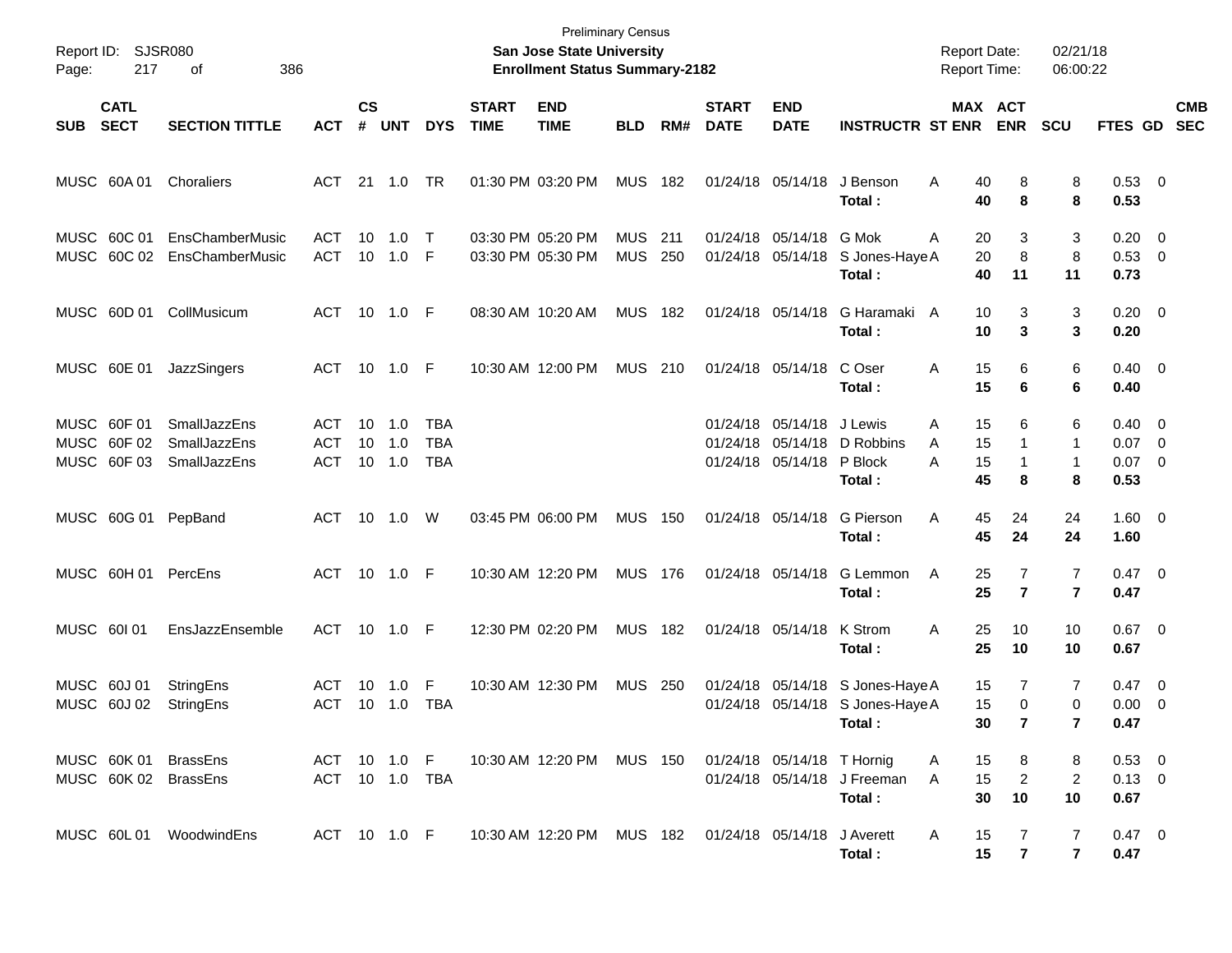| Report ID:<br>218<br>Page:               | SJSR080<br>386<br>οf               |                   |                |                         |                        |                             | <b>Preliminary Census</b><br>San Jose State University<br><b>Enrollment Status Summary-2182</b> |                              |     |                             |                           |                                                        | <b>Report Date:</b><br><b>Report Time:</b> |                                      | 02/21/18<br>06:00:22             |                                    |                           |
|------------------------------------------|------------------------------------|-------------------|----------------|-------------------------|------------------------|-----------------------------|-------------------------------------------------------------------------------------------------|------------------------------|-----|-----------------------------|---------------------------|--------------------------------------------------------|--------------------------------------------|--------------------------------------|----------------------------------|------------------------------------|---------------------------|
| <b>CATL</b><br><b>SECT</b><br><b>SUB</b> | <b>SECTION TITTLE</b>              | <b>ACT</b>        | <b>CS</b><br># | <b>UNT</b>              | <b>DYS</b>             | <b>START</b><br><b>TIME</b> | <b>END</b><br><b>TIME</b>                                                                       | <b>BLD</b>                   | RM# | <b>START</b><br><b>DATE</b> | <b>END</b><br><b>DATE</b> | <b>INSTRUCTR ST ENR</b>                                |                                            | MAX ACT<br><b>ENR</b>                | <b>SCU</b>                       |                                    | <b>CMB</b><br>FTES GD SEC |
| MUSC 60M 01 SaxophoneEns                 |                                    | ACT               |                | 10 1.0                  | $\top$                 |                             | 07:00 PM 08:50 PM                                                                               | <b>MUS</b>                   | 150 |                             | 01/24/18 05/14/18         | M Hernandez A<br>Total:                                | 15<br>15                                   | 2<br>$\mathbf{2}$                    | $\overline{c}$<br>$\mathbf{2}$   | $0.13 \ 0$<br>0.13                 |                           |
| MUSC 600 01 TromboneEns                  |                                    | ACT 10 1.0 F      |                |                         |                        |                             | 08:30 AM 10:20 AM                                                                               | <b>MUS</b>                   | 150 |                             | 01/24/18 05/14/18         | T Hornig<br>Total:                                     | 15<br>Α<br>15                              | 4<br>4                               | 4<br>4                           | $0.27$ 0<br>0.27                   |                           |
| MUSC 61 01                               | StylesIntrpOpera1                  | ACT               |                | 09 1.0                  | TBA                    |                             |                                                                                                 |                              |     |                             | 01/24/18 05/14/18         | S Snitkovska A<br>Total:                               | 15<br>15                                   | 4<br>4                               | 4<br>4                           | $0.27$ 0<br>0.27                   |                           |
| MUSC 63 01                               | StylesIntrpOpera2                  | ACT               |                | 09 1.0                  | TBA                    |                             |                                                                                                 |                              |     |                             |                           | 01/24/18 05/14/18 S Snitkovska A<br>Total:             | 15<br>15                                   | 2<br>$\mathbf{2}$                    | $\overline{2}$<br>$\mathbf{2}$   | $0.13 \ 0$<br>0.13                 |                           |
| MUSC 81 01                               | Concert Listening I                | ACT               | 09             | 1.0                     | TR                     |                             | 12:30 PM 01:20 PM                                                                               | <b>MUS 176</b>               |     |                             | 01/24/18 05/14/18         | R Lacey<br>Total:                                      | 100<br>Α<br>100                            | $\overline{7}$<br>$\overline{7}$     | $\overline{7}$<br>$\overline{7}$ | $0.47 \quad 0$<br>0.47             |                           |
|                                          | MUSC 100W 01 Writing Workshop      | SEM               | 04             | - 3.0                   | TR                     |                             | 09:00 AM 10:15 AM                                                                               | MUS 210                      |     |                             | 01/24/18 05/14/18         | G Haramaki A<br>Total:                                 | 25<br>25                                   | 23<br>23                             | 69<br>69                         | $4.60 \ 0$<br>4.60                 |                           |
| MUSC 102 01<br>MUSC 102 02               | Orchestration<br>Orchestration     | <b>SEM</b><br>SEM | 04<br>04       | 3.0<br>3.0              | <b>MW</b><br><b>MW</b> |                             | 12:00 PM 01:15 PM<br>12:00 PM 01:15 PM                                                          | <b>MUS</b><br><b>MUS 211</b> | 210 |                             | 01/24/18 05/14/18         | 01/24/18 05/14/18 P Furman<br>M Rodriguez- A<br>Total: | 25<br>A<br>25<br>50                        | 24<br>17<br>41                       | 72<br>51<br>123                  | 5.004<br>3.55<br>8.55              | $\overline{\mathbf{3}}$   |
| MUSC 103 01<br>MUSC 103 02               | Form & Analysis<br>Form & Analysis | <b>SEM</b><br>SEM | 04             | 3.0<br>3.0              | <b>TBA</b>             |                             |                                                                                                 |                              |     |                             | 01/24/18 05/14/18 A Cohen | Total:                                                 | х<br>A                                     | 0<br>0<br>3<br>$\mathbf 0$<br>3<br>0 | 0<br>0<br>0                      | $0.00 \t 0$<br>$0.00 \t 0$<br>0.00 |                           |
| MUSC 106B 01                             | Jazz Arranging 2                   | SEM               | 04             | 2.0                     | МW                     |                             | 10:30 AM 11:45 AM                                                                               | <b>MUS 160</b>               |     |                             | 01/24/18 05/14/18         | A Lington<br>Total:                                    | 20<br>Α<br>20                              | 8<br>8                               | 16<br>16                         | $1.10 \quad 1$<br>1.10             |                           |
| MUSC 111 01                              | Rom/Modern Mus HistoLEC            |                   |                | 02 3.0                  | MW                     | 09:00 AM 10:15 AM           |                                                                                                 | <b>MUS 250</b>               |     |                             |                           | 01/24/18 05/14/18 G Haramaki A<br>Total:               | 45                                         | 50<br>45<br>50                       | 150<br>150                       | $10.00 \t 0$<br>10.00              |                           |
| MUSC 117 01                              | Mus Cul Latin Am                   | LEC 01 3.0 TR     |                |                         |                        |                             | 09:00 AM 10:15 AM MUS 250                                                                       |                              |     |                             |                           | 01/24/18 05/14/18 A Romero RamA<br>Total:              | 50<br>50                                   | 52<br>52                             | 156<br>156                       | 10.45 1<br>10.45                   |                           |
| MUSC 120 01<br>MUSC 120 80               | Worlds of Jazz<br>Worlds of Jazz   | LEC.<br>LEC       |                | 01 3.0 MW<br>01 3.0 TBA |                        |                             | 10:30 AM 11:45 AM                                                                               | <b>MUS 150</b>               |     |                             | 01/24/18 05/14/18 J Lewis | 01/24/18 05/14/18 A Lington<br>Total:                  | 70<br>A<br>100<br>A                        | 68<br>56<br>170 124                  | 204<br>168<br>372                | 13.60 0<br>$11.20 \t 0$<br>24.80   |                           |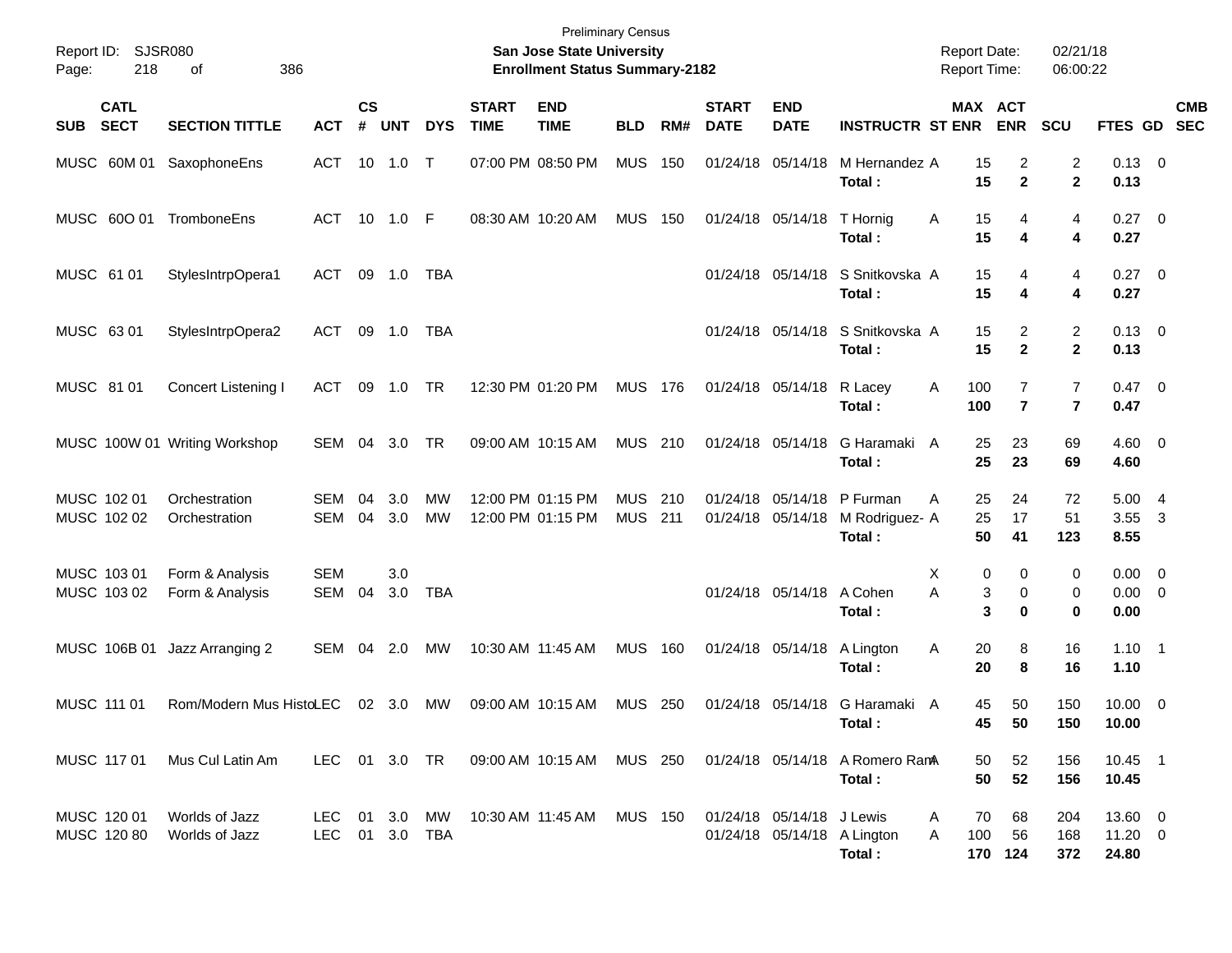| Page:       | Report ID: SJSR080<br>219                                                                                                                                            | 386<br>of                     |                                                                                                    |          |                                          |                                                             |                             | <b>Preliminary Census</b><br><b>San Jose State University</b><br><b>Enrollment Status Summary-2182</b> |                |     |                             |                                                                                   |                                                                                                                                          | <b>Report Date:</b><br>Report Time:                                    |                                               | 02/21/18<br>06:00:22                                      |                                                                                               |                           |
|-------------|----------------------------------------------------------------------------------------------------------------------------------------------------------------------|-------------------------------|----------------------------------------------------------------------------------------------------|----------|------------------------------------------|-------------------------------------------------------------|-----------------------------|--------------------------------------------------------------------------------------------------------|----------------|-----|-----------------------------|-----------------------------------------------------------------------------------|------------------------------------------------------------------------------------------------------------------------------------------|------------------------------------------------------------------------|-----------------------------------------------|-----------------------------------------------------------|-----------------------------------------------------------------------------------------------|---------------------------|
|             | <b>CATL</b><br>SUB SECT<br><b>SECTION TITTLE</b><br><b>ACT</b><br>MUSC 122B 01 FundTechDoReeds                                                                       |                               |                                                                                                    |          | <b>UNT</b>                               | <b>DYS</b>                                                  | <b>START</b><br><b>TIME</b> | <b>END</b><br><b>TIME</b>                                                                              | BLD            | RM# | <b>START</b><br><b>DATE</b> | <b>END</b><br><b>DATE</b>                                                         | <b>INSTRUCTR ST ENR</b>                                                                                                                  | MAX ACT                                                                | <b>ENR</b>                                    | <b>SCU</b>                                                |                                                                                               | <b>CMB</b><br>FTES GD SEC |
|             |                                                                                                                                                                      |                               | ACT 10 1.0                                                                                         |          |                                          | TR                                                          |                             | 11:30 AM 12:20 PM                                                                                      | <b>MUS 182</b> |     |                             | 01/24/18 05/14/18                                                                 | R Lacey<br>Total:                                                                                                                        | 20<br>A<br>20                                                          | 14<br>14                                      | 14<br>14                                                  | $0.97$ 2<br>0.97                                                                              |                           |
|             |                                                                                                                                                                      | MUSC 123B 01 FundTechLowBr    | ACT 10 1.0                                                                                         |          |                                          | MW                                                          | 10:30 AM 11:20 AM           |                                                                                                        | <b>MUS 182</b> |     |                             | 01/24/18 05/14/18 T Hornig                                                        | Total:                                                                                                                                   | A<br>20<br>20                                                          | 9<br>9                                        | 9<br>9                                                    | $0.62$ 1<br>0.62                                                                              |                           |
|             |                                                                                                                                                                      | MUSC 125D 01 Fund Tech Percus | ACT                                                                                                |          | 09 1.0 F                                 |                                                             |                             | 12:30 PM 02:20 PM                                                                                      | <b>MUS 176</b> |     |                             |                                                                                   | 01/24/18 05/14/18 G Lemmon<br>Total:                                                                                                     | A<br>20<br>20                                                          | 13<br>13                                      | 13<br>13                                                  | $0.87 \quad 0$<br>0.87                                                                        |                           |
|             |                                                                                                                                                                      | MUSC 127B 01 FundTechLowStr   | ACT                                                                                                |          |                                          |                                                             |                             | 08:00 AM 08:50 AM                                                                                      | <b>MUS 150</b> |     |                             |                                                                                   | 01/24/18 05/14/18 S Jones-Haye A<br>Total:                                                                                               | 20<br>20                                                               | 22<br>22                                      | 22<br>22                                                  | $1.47 \quad 0$<br>1.47                                                                        |                           |
| MUSC 130 01 |                                                                                                                                                                      | Piano                         | <b>SUP</b>                                                                                         |          | 2.0                                      |                                                             |                             |                                                                                                        |                |     |                             |                                                                                   | Total:                                                                                                                                   | Χ<br>0<br>$\mathbf 0$                                                  | 0<br>$\bf{0}$                                 | 0<br>0                                                    | $0.00 \t 0$<br>0.00                                                                           |                           |
|             | MUSC 130B 01 Piano 6<br>MUSC 130B 02 Piano 6                                                                                                                         |                               | <b>SUP</b><br><b>SUP</b>                                                                           | 25       | 2.0<br>25 2.0                            | <b>TBA</b><br><b>TBA</b>                                    |                             |                                                                                                        |                |     |                             | 01/24/18 05/14/18 G Mok<br>01/24/18 05/14/18 F Levy                               | Total:                                                                                                                                   | 3<br>A<br>3<br>Α<br>6                                                  | $\mathbf{1}$<br>$\mathbf{1}$<br>$\mathbf{2}$  | $\overline{2}$<br>$\overline{2}$<br>4                     | $0.13 \quad 0$<br>$0.13 \ 0$<br>0.27                                                          |                           |
|             | MUSC 130D 01 Piano 8                                                                                                                                                 |                               | SUP.                                                                                               |          | 25 2.0 TBA                               |                                                             |                             |                                                                                                        |                |     |                             |                                                                                   | 01/24/18 05/14/18 N Sultanov<br>Total:                                                                                                   | A<br>3<br>3                                                            | 0<br>$\bf{0}$                                 | 0<br>0                                                    | $0.00 \t 0$<br>0.00                                                                           |                           |
|             | MUSC 133A 01 Voice 5<br>MUSC 133A 02 Voice 5<br>MUSC 133A 03 Voice 5                                                                                                 |                               | <b>SUP</b><br><b>SUP</b><br><b>SUP</b>                                                             |          | 25 2.0<br>25 2.0<br>25 2.0               | <b>TBA</b><br><b>TBA</b><br><b>TBA</b>                      |                             |                                                                                                        |                |     |                             | 01/24/18 05/14/18 J Frank<br>01/24/18 05/14/18 L Pugh                             | 01/24/18 05/14/18 S Bengochea A<br>Total:                                                                                                | 3<br>A<br>3<br>3<br>A<br>9                                             | 1<br>$\overline{c}$<br>$\pmb{0}$<br>3         | 2<br>$\overline{4}$<br>0<br>6                             | $0.13 \quad 0$<br>0.27 0<br>$0.00 \t 0$<br>0.40                                               |                           |
|             | MUSC 133B 01 Voice 6<br>MUSC 133B 02 Voice 6<br>MUSC 133B 03 Voice 6<br>MUSC 133B 04 Voice 6<br>MUSC 133B 05 Voice 6<br>MUSC 133B 06 Voice 6<br>MUSC 133B 07 Voice 6 |                               | <b>SUP</b><br><b>SUP</b><br><b>SUP</b><br>SUP 25 2.0<br><b>SUP</b><br><b>SUP</b><br>SUP 25 1.0 TBA | 25<br>25 | 2.0<br>1.0<br>25 2.0<br>25 2.0<br>25 1.0 | <b>TBA</b><br><b>TBA</b><br><b>TBA</b><br>TBA<br>TBA<br>TBA |                             |                                                                                                        |                |     |                             | 01/24/18 05/14/18 J Frank<br>01/24/18 05/14/18 L Pugh<br>01/24/18 05/14/18 L Pugh | 01/24/18 05/14/18 S Bengochea A<br>01/24/18 05/14/18 L Chianakas A<br>01/24/18 05/14/18 L Chianakas A<br>01/24/18 05/14/18 S Bengochea A | 3<br>3<br>3<br>3<br>A<br>5<br>A<br>$\ensuremath{\mathsf{3}}$<br>3<br>A | 1<br>$\overline{2}$<br>$\mathbf{1}$<br>2<br>0 | 2<br>$\overline{2}$<br>2<br>4<br>2<br>$\overline{1}$<br>0 | $0.13 \quad 0$<br>$0.17$ 2<br>0.13<br>$0.27 \quad 0$<br>$0.13 \ 0$<br>$0.08$ 1<br>$0.00 \t 0$ | $\overline{0}$            |
|             | MUSC 133C 01 Voice 7<br>MUSC 133C 02 Voice 7<br>MUSC 133C 03 Voice 7                                                                                                 |                               | SUP 25 2.0 TBA<br><b>SUP</b><br>SUP 25 2.0 TBA                                                     |          | 25 2.0                                   | TBA                                                         |                             |                                                                                                        |                |     |                             | 01/24/18 05/14/18 J Frank<br>01/24/18 05/14/18 L Pugh                             | Total:<br>01/24/18 05/14/18 L Chianakas A                                                                                                | 23<br>3<br>3<br>A<br>3<br>A                                            | 8<br>2<br>$\mathbf{1}$<br>$\mathbf{1}$        | 13<br>4<br>$\overline{c}$<br>$\overline{2}$               | 0.92<br>$0.27 \t 0$<br>$0.13 \ 0$<br>$0.13 \ 0$                                               |                           |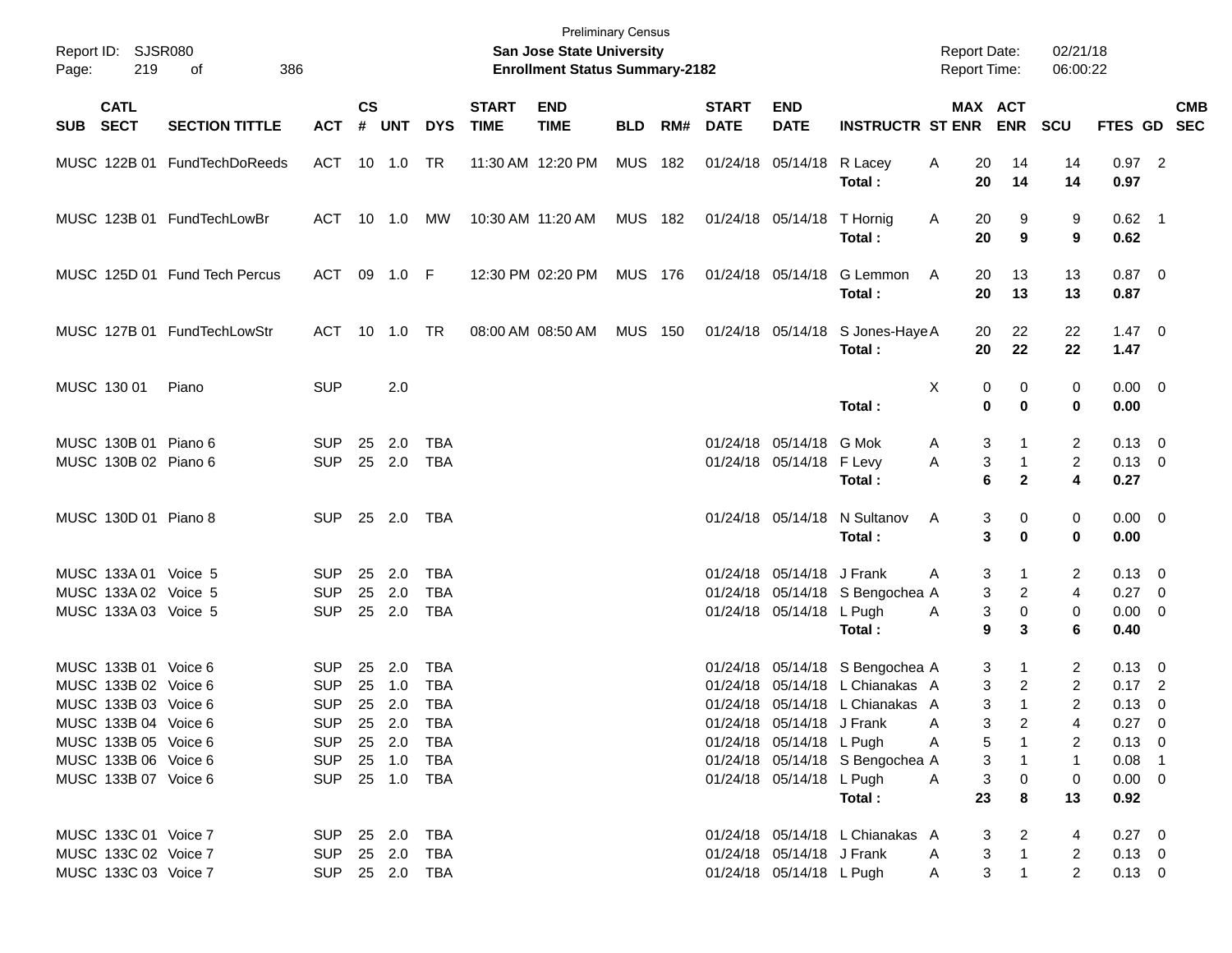| Page: | Report ID: SJSR080<br>220 | 386<br>of                |                |                    |            |            |                             | <b>San Jose State University</b><br><b>Enrollment Status Summary-2182</b> | <b>Preliminary Census</b> |     |                             |                             |                                  | <b>Report Date:</b><br><b>Report Time:</b> |                          | 02/21/18<br>06:00:22 |                |                          |
|-------|---------------------------|--------------------------|----------------|--------------------|------------|------------|-----------------------------|---------------------------------------------------------------------------|---------------------------|-----|-----------------------------|-----------------------------|----------------------------------|--------------------------------------------|--------------------------|----------------------|----------------|--------------------------|
|       | <b>CATL</b><br>SUB SECT   | <b>SECTION TITTLE</b>    | <b>ACT</b>     | $\mathsf{cs}$<br># | <b>UNT</b> | <b>DYS</b> | <b>START</b><br><b>TIME</b> | <b>END</b><br><b>TIME</b>                                                 | <b>BLD</b>                | RM# | <b>START</b><br><b>DATE</b> | <b>END</b><br><b>DATE</b>   | <b>INSTRUCTR ST ENR</b>          | <b>MAX ACT</b>                             |                          | ENR SCU              | FTES GD        | <b>CMB</b><br><b>SEC</b> |
|       | MUSC 133C 04 Voice 7      |                          | <b>SUP</b>     |                    | 25 2.0     | TBA        |                             |                                                                           |                           |     |                             |                             | 01/24/18 05/14/18 S Bengochea A  | 3                                          | 0                        | 0                    | $0.00 \t 0$    |                          |
|       |                           |                          |                |                    |            |            |                             |                                                                           |                           |     |                             |                             | Total:                           | 12                                         | 4                        | 8                    | 0.53           |                          |
|       | MUSC 133D 01 Voice 8      |                          | <b>SUP</b>     | 25                 | 2.0        | <b>TBA</b> |                             |                                                                           |                           |     |                             |                             | 01/24/18 05/14/18 S Bengochea A  | 3                                          | $\mathbf{1}$             | 2                    | $0.13 \quad 0$ |                          |
|       | MUSC 133D 02 Voice 8      |                          | <b>SUP</b>     | 25                 | 2.0        | <b>TBA</b> |                             |                                                                           |                           |     |                             |                             | 01/24/18 05/14/18 L Chianakas A  | 3                                          | 3                        | 6                    | 0.43           | $\overline{1}$           |
|       | MUSC 133D 03 Voice 8      |                          | <b>SUP</b>     |                    | 25 2.0     | <b>TBA</b> |                             |                                                                           |                           |     |                             | 01/24/18 05/14/18 J Frank   |                                  | 3<br>A                                     | $\mathbf 0$              | 0                    | 0.00           | $\overline{\mathbf{0}}$  |
|       | MUSC 133D 04 Voice 8      |                          | <b>SUP</b>     | 25                 | 2.0        | <b>TBA</b> |                             |                                                                           |                           |     |                             | 01/24/18 05/14/18 L Pugh    |                                  | 3<br>A                                     | $\overline{1}$           | 2                    | 0.13           | $\overline{\phantom{0}}$ |
|       | MUSC 133D 05 Voice 8      |                          | <b>SUP</b>     |                    | 25 1.0     | <b>TBA</b> |                             |                                                                           |                           |     |                             |                             | 01/24/18 05/14/18 L Chianakas A  | 3                                          | $\mathbf 0$              | 0                    | $0.00 \t 0$    |                          |
|       |                           |                          |                |                    |            |            |                             |                                                                           |                           |     |                             |                             | Total:                           | 15                                         | 5                        | 10                   | 0.70           |                          |
|       | MUSC 134A 01 Strings 5    |                          | <b>SUP</b>     |                    | 36 2.0     | TBA        |                             |                                                                           |                           |     |                             | 01/24/18 05/14/18 S Lin     |                                  | Α<br>3                                     | $\mathbf{1}$             | 2                    | $0.13 \ 0$     |                          |
|       |                           |                          |                |                    |            |            |                             |                                                                           |                           |     |                             |                             | Total:                           | 3                                          | $\mathbf{1}$             | $\overline{2}$       | 0.13           |                          |
|       | MUSC 134B 01 Strings 6    |                          | <b>SUP</b>     |                    | 36 2.0     | <b>TBA</b> |                             |                                                                           |                           |     |                             |                             | 01/24/18 05/14/18 P Gelfand      | 3<br>A                                     | $\mathbf{1}$             | 2                    | $0.17$ 1       |                          |
|       | MUSC 134B 02 Strings 6    |                          | <b>SUP</b>     |                    | 36 2.0     | <b>TBA</b> |                             |                                                                           |                           |     |                             |                             | 01/24/18 05/14/18 S Jones-Haye A | 3                                          | $\overline{1}$           | $\overline{2}$       | 0.13           | $\overline{\phantom{0}}$ |
|       | MUSC 134B 03 Strings 6    |                          | <b>SUP</b>     |                    | 36 2.0     | <b>TBA</b> |                             |                                                                           |                           |     |                             | 01/24/18 05/14/18           | S Lin                            | 3<br>A                                     | $\overline{1}$           | $\overline{2}$       | 0.13           | $\overline{\phantom{0}}$ |
|       | MUSC 134B 04 Strings 6    |                          | <b>SUP</b>     |                    | 36 2.0     | TBA        |                             |                                                                           |                           |     |                             | 01/24/18 05/14/18 B Moyer   |                                  | 3<br>Α                                     | $\mathbf{1}$             | $\overline{c}$       | $0.13 \ 0$     |                          |
|       |                           |                          |                |                    |            |            |                             |                                                                           |                           |     |                             |                             | Total:                           | 12                                         | 4                        | 8                    | 0.57           |                          |
|       | MUSC 134C 01 Strings 7    |                          | <b>SUP</b>     |                    | 25 2.0     | TBA        |                             |                                                                           |                           |     |                             |                             | 01/24/18 05/14/18 S Jones-Haye A | 3                                          | $\mathbf{1}$             | 2                    | $0.13 \ 0$     |                          |
|       |                           |                          |                |                    |            |            |                             |                                                                           |                           |     |                             |                             | Total:                           | 3                                          | $\mathbf{1}$             | $\overline{2}$       | 0.13           |                          |
|       | MUSC 134D 01 Strings 8    |                          | <b>SUP</b>     | 25                 | 2.0        | <b>TBA</b> |                             |                                                                           |                           |     |                             |                             | 01/24/18 05/14/18 S Jones-Haye A | 3                                          | 0                        | 0                    | $0.00 \t 0$    |                          |
|       | MUSC 134D 02 Strings 8    |                          | <b>SUP</b>     |                    | 25 2.0     | <b>TBA</b> |                             |                                                                           |                           |     |                             | 01/24/18 05/14/18 B Moyer   |                                  | 3<br>A                                     | 0                        | 0                    | $0.00 \t 0$    |                          |
|       |                           |                          |                |                    |            |            |                             |                                                                           |                           |     |                             |                             | Total:                           | 6                                          | $\mathbf 0$              | $\bf{0}$             | 0.00           |                          |
|       |                           | MUSC 135A 01 Woodwinds 5 | <b>SUP</b>     | 25                 | 2.0        | <b>TBA</b> |                             |                                                                           |                           |     |                             | 01/24/18 05/14/18           | M Hernandez A                    | 3                                          | 0                        | 0                    | $0.00 \t 0$    |                          |
|       |                           | MUSC 135A 02 Woodwinds 5 | <b>SUP</b>     |                    | 25 2.0     | TBA        |                             |                                                                           |                           |     |                             | 01/24/18 05/14/18 J Averett |                                  | 3<br>A                                     | 0                        | 0                    | $0.00 \t 0$    |                          |
|       |                           |                          |                |                    |            |            |                             |                                                                           |                           |     |                             |                             | Total:                           | 6                                          | $\bf{0}$                 | 0                    | 0.00           |                          |
|       |                           | MUSC 135B 01 Woodwinds 6 | SUP 25 2.0 TBA |                    |            |            |                             |                                                                           |                           |     |                             |                             | 01/24/18 05/14/18 J Averett<br>A |                                            | $3\quad 2$               | $\overline{4}$       | $0.27$ 0       |                          |
|       |                           | MUSC 135B 02 Woodwinds 6 | SUP 25 2.0 TBA |                    |            |            |                             |                                                                           |                           |     |                             |                             | 01/24/18 05/14/18 M Hernandez A  | 4                                          | 3                        | 6                    | $0.40 \quad 0$ |                          |
|       |                           | MUSC 135B 03 Woodwinds 6 | SUP 25 2.0 TBA |                    |            |            |                             |                                                                           |                           |     |                             | 01/24/18 05/14/18 Y Chou    |                                  | $\mathsf{A}$<br>3                          | $\overline{\phantom{a}}$ | $\overline{c}$       | $0.13 \ 0$     |                          |
|       |                           |                          |                |                    |            |            |                             |                                                                           |                           |     |                             |                             | Total:                           | 10                                         | 6                        | 12                   | 0.80           |                          |
|       |                           | MUSC 135C 01 Woodwinds 7 | SUP 25 2.0 TBA |                    |            |            |                             |                                                                           |                           |     |                             | 01/24/18 05/14/18 C Payne   |                                  | 3<br>A                                     | 0                        | 0                    | $0.00 \t 0$    |                          |
|       |                           |                          |                |                    |            |            |                             |                                                                           |                           |     |                             |                             | Total:                           | $\mathbf{3}$                               | $\mathbf 0$              | $\bf{0}$             | 0.00           |                          |
|       |                           | MUSC 135D 01 Woodwinds 8 | SUP 25 2.0 TBA |                    |            |            |                             |                                                                           |                           |     |                             | 01/24/18 05/14/18 J Averett |                                  | A                                          | $3 \quad 1$              | $\overline{2}$       | $0.13 \ 0$     |                          |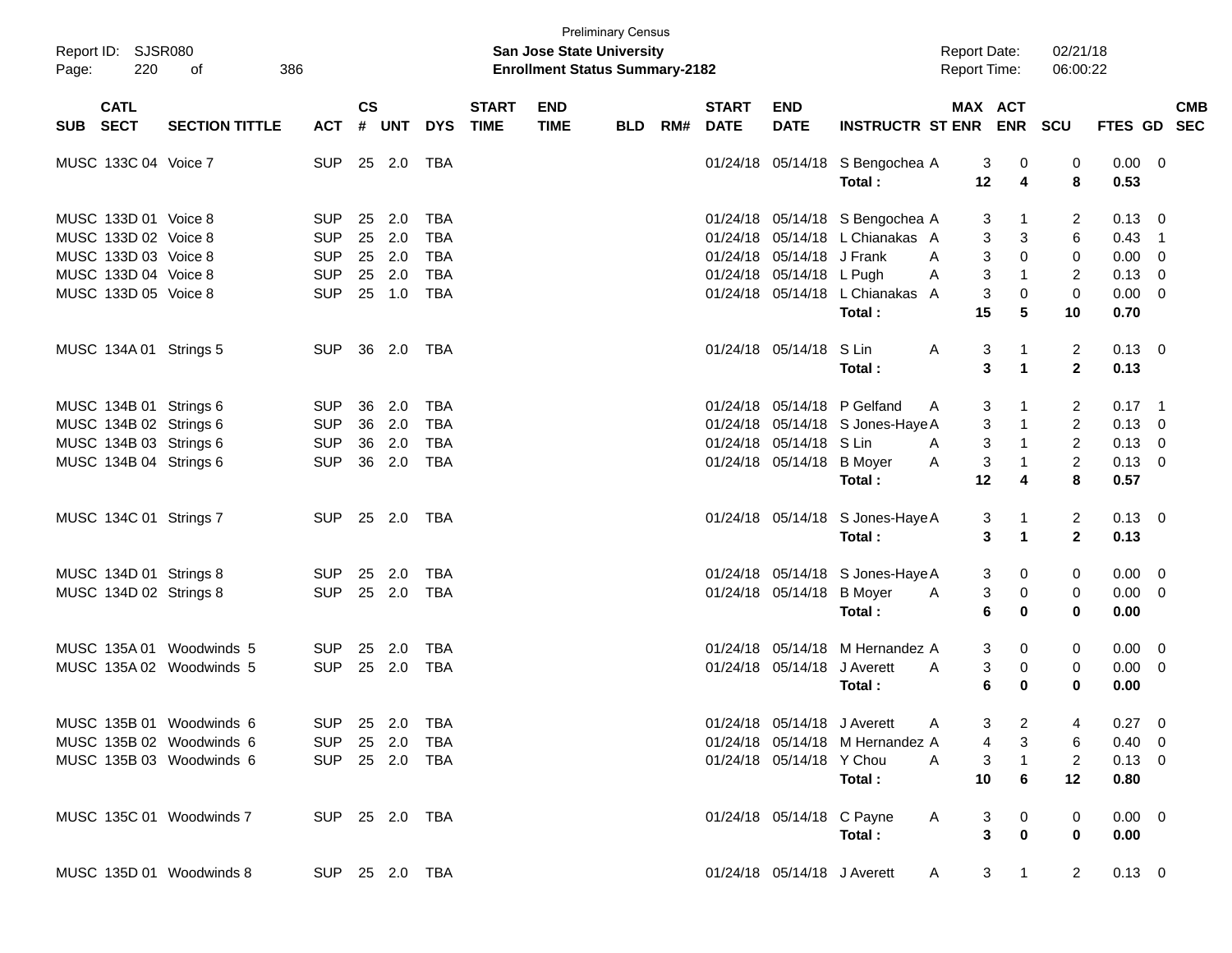| Page:    | Report ID: SJSR080<br>221 | 386<br>of                  |            |                |            |            |                             | <b>Preliminary Census</b><br>San Jose State University<br><b>Enrollment Status Summary-2182</b> |            |     |                             |                            |                                  | <b>Report Date:</b><br><b>Report Time:</b> |                             | 02/21/18<br>06:00:22    |                |                           |
|----------|---------------------------|----------------------------|------------|----------------|------------|------------|-----------------------------|-------------------------------------------------------------------------------------------------|------------|-----|-----------------------------|----------------------------|----------------------------------|--------------------------------------------|-----------------------------|-------------------------|----------------|---------------------------|
| SUB SECT | <b>CATL</b>               | <b>SECTION TITTLE</b>      | <b>ACT</b> | <b>CS</b><br># | <b>UNT</b> | <b>DYS</b> | <b>START</b><br><b>TIME</b> | <b>END</b><br><b>TIME</b>                                                                       | <b>BLD</b> | RM# | <b>START</b><br><b>DATE</b> | <b>END</b><br><b>DATE</b>  | <b>INSTRUCTR ST ENR</b>          | <b>MAX ACT</b>                             | <b>ENR</b>                  | SCU                     |                | <b>CMB</b><br>FTES GD SEC |
|          |                           | MUSC 135D 02 Woodwinds 8   | <b>SUP</b> |                | 25 2.0     | TBA        |                             |                                                                                                 |            |     |                             |                            | 01/24/18 05/14/18 M Hernandez A  | 3                                          | $\overline{1}$              | 2                       | $0.13 \ 0$     |                           |
|          |                           |                            |            |                |            |            |                             |                                                                                                 |            |     |                             |                            | Total:                           | 6                                          | $\mathbf{2}$                | $\overline{\mathbf{4}}$ | 0.27           |                           |
|          | MUSC 136B 01 Brass 5      |                            | <b>SUP</b> | 25 2.0         |            | TBA        |                             |                                                                                                 |            |     |                             | 01/24/18 05/14/18 T Hornig |                                  | 5<br>A                                     | $\mathbf{1}$                | 2                       | $0.13 \quad 0$ |                           |
|          |                           |                            |            |                |            |            |                             |                                                                                                 |            |     |                             |                            | Total:                           | 5                                          | $\blacktriangleleft$        | $\overline{2}$          | 0.13           |                           |
|          | MUSC 136C 01 Brass 6      |                            | <b>SUP</b> |                | 25 2.0     | <b>TBA</b> |                             |                                                                                                 |            |     |                             |                            | 01/24/18 05/14/18 J Freeman      | 3<br>A                                     |                             | 2                       | $0.13 \quad 0$ |                           |
|          | MUSC 136C 02 Brass 6      |                            | <b>SUP</b> |                | 25 2.0     | <b>TBA</b> |                             |                                                                                                 |            |     |                             | 01/24/18 05/14/18 T Hornig |                                  | 3<br>Α                                     | $\mathbf{1}$                | $\overline{c}$          | $0.13 \ 0$     |                           |
|          | MUSC 136C 03 Brass 6      |                            | <b>SUP</b> |                | 25 2.0     | <b>TBA</b> |                             |                                                                                                 |            |     |                             |                            | 01/24/18 05/14/18 C Smith Fran A | 3                                          | $\overline{1}$              | $\overline{c}$          | $0.13 \ 0$     |                           |
|          |                           |                            |            |                |            |            |                             |                                                                                                 |            |     |                             |                            | Total:                           | 9                                          | 3                           | $6\phantom{a}$          | 0.40           |                           |
|          | MUSC 136E 01 Brass 8      |                            | <b>SUP</b> |                | 25 2.0     | <b>TBA</b> |                             |                                                                                                 |            |     |                             | 01/24/18 05/14/18 F Byram  |                                  | 3<br>A                                     | 1                           | 2                       | $0.13 \quad 0$ |                           |
|          | MUSC 136E 02 Brass 8      |                            | <b>SUP</b> |                | 25 2.0     | <b>TBA</b> |                             |                                                                                                 |            |     |                             |                            | 01/24/18 05/14/18 J Freeman      | 3<br>A                                     | 3                           | 6                       | $0.40 \ 0$     |                           |
|          | MUSC 136E 03 Brass 8      |                            | <b>SUP</b> |                | 25 2.0     | <b>TBA</b> |                             |                                                                                                 |            |     |                             | 01/24/18 05/14/18 T Hornig |                                  | 3<br>A                                     | $\mathbf 0$                 | $\pmb{0}$               | $0.00 \t 0$    |                           |
|          |                           |                            |            |                |            |            |                             |                                                                                                 |            |     |                             |                            | Total:                           | 9                                          | 4                           | 8                       | 0.53           |                           |
|          |                           | MUSC 137A 01 Percussion 5  | <b>SUP</b> | 25 2.0         |            | TBA        |                             |                                                                                                 |            |     |                             |                            | 01/24/18 05/14/18 G Lemmon       | 5<br>A                                     | -1                          | $\overline{2}$          | $0.13 \quad 0$ |                           |
|          |                           |                            |            |                |            |            |                             |                                                                                                 |            |     |                             |                            | Total:                           | 5                                          | $\mathbf{1}$                | $\mathbf{2}$            | 0.13           |                           |
|          |                           | MUSC 137B 01 Percussion 6  | <b>SUP</b> | 25 2.0         |            | TBA        |                             |                                                                                                 |            |     |                             |                            | 01/24/18 05/14/18 G Lemmon       | 3<br>A                                     | 3                           | 6                       | $0.40 \quad 0$ |                           |
|          |                           |                            |            |                |            |            |                             |                                                                                                 |            |     |                             |                            | Total:                           | 3                                          | 3                           | 6                       | 0.40           |                           |
|          |                           | MUSC 137C 01 Percussion 7  | <b>SUP</b> | 25 2.0         |            | TBA        |                             |                                                                                                 |            |     |                             |                            | 01/24/18 05/14/18 G Lemmon       | 3<br>A                                     | $\mathbf 1$                 | $\overline{2}$          | $0.13 \quad 0$ |                           |
|          |                           |                            |            |                |            |            |                             |                                                                                                 |            |     |                             |                            | Total:                           | 3                                          | $\blacktriangleleft$        | $\overline{2}$          | 0.13           |                           |
|          |                           | MUSC 137D 01 Percussion 8  | <b>SUP</b> | 25 2.0         |            | TBA        |                             |                                                                                                 |            |     |                             |                            | 01/24/18 05/14/18 G Lemmon       | 3<br>A                                     | 1                           | $\overline{2}$          | $0.13 \quad 0$ |                           |
|          |                           |                            |            |                |            |            |                             |                                                                                                 |            |     |                             |                            | Total:                           | 3                                          | $\blacktriangleleft$        | $\overline{2}$          | 0.13           |                           |
|          |                           | MUSC 138A 01 Composition   | <b>SUP</b> |                | 1.0        |            |                             |                                                                                                 |            |     |                             |                            |                                  | 0<br>Х                                     | 0                           | 0                       | $0.00 \t 0$    |                           |
|          |                           | MUSC 138A 02 Composition   | <b>SUP</b> |                | 1.0        |            |                             |                                                                                                 |            |     |                             |                            |                                  | X<br>0                                     | $\mathbf 0$                 | 0                       | $0.00 \t 0$    |                           |
|          |                           |                            |            |                |            |            |                             |                                                                                                 |            |     |                             |                            | Total :                          |                                            | $\mathbf{0}$<br>$\mathbf 0$ | 0                       | $0.00\,$       |                           |
|          |                           |                            |            |                |            |            |                             |                                                                                                 |            |     |                             |                            |                                  |                                            |                             |                         |                |                           |
|          |                           | MUSC 138B 01 Composition 5 | <b>SUP</b> | 25 2.0         |            | TBA        |                             |                                                                                                 |            |     |                             | 01/24/18 05/14/18 B Belet  |                                  | 4<br>A                                     | $\mathbf{1}$                | 2                       | $0.13 \ 0$     |                           |
|          |                           | MUSC 138B 02 Composition 5 | <b>SUP</b> |                | 25 2.0     | <b>TBA</b> |                             |                                                                                                 |            |     |                             |                            | 01/24/18 05/14/18 P Furman       | $\overline{\mathbf{4}}$<br>A               | $\overline{1}$              | $\boldsymbol{2}$        | $0.13 \ 0$     |                           |
|          |                           |                            |            |                |            |            |                             |                                                                                                 |            |     |                             |                            | Total:                           | 8                                          | $\overline{2}$              | $\overline{\mathbf{4}}$ | 0.27           |                           |
|          |                           | MUSC 138C 01 Composition 6 | <b>SUP</b> | 25 2.0         |            | TBA        |                             |                                                                                                 |            |     |                             | 01/24/18 05/14/18 B Belet  |                                  | 3<br>A                                     | $\mathbf{1}$                | 2                       | $0.13 \quad 0$ |                           |
|          |                           | MUSC 138C 02 Composition 6 | <b>SUP</b> |                | 25 2.0     | TBA        |                             |                                                                                                 |            |     |                             |                            | 01/24/18 05/14/18 P Furman       | $\mathbf 3$<br>A                           | $\sqrt{3}$                  | 6                       | $0.40 \ 0$     |                           |
|          |                           |                            |            |                |            |            |                             |                                                                                                 |            |     |                             |                            | Total:                           | 6                                          | $\overline{\mathbf{4}}$     | 8                       | 0.53           |                           |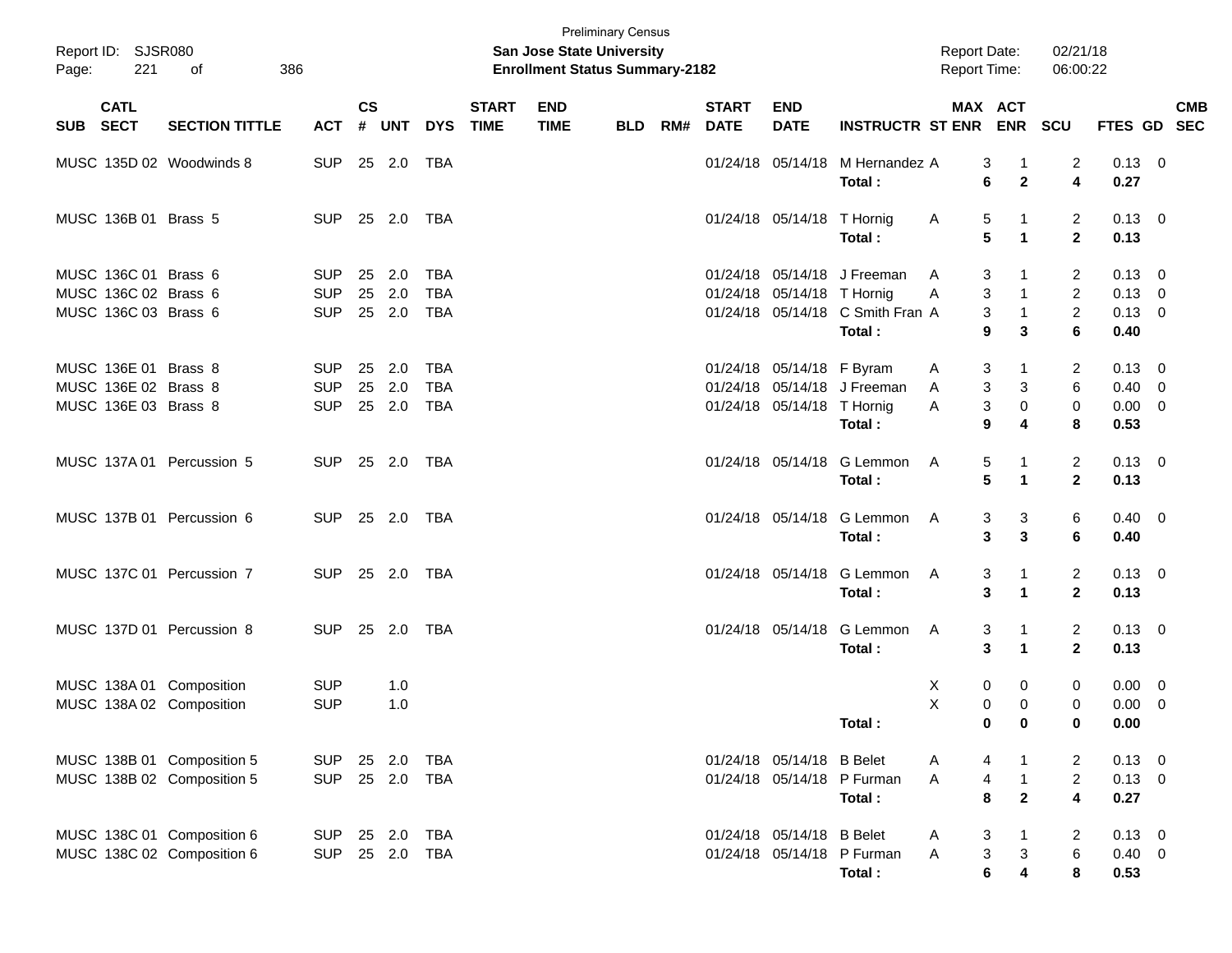| Page:      | Report ID: SJSR080<br>222  | 386<br>of                                                  |                          |                    |                  |                          |                             | <b>San Jose State University</b><br><b>Enrollment Status Summary-2182</b> | <b>Preliminary Census</b> |     |                             |                           |                               | <b>Report Date:</b><br><b>Report Time:</b> |             | 02/21/18<br>06:00:22 |                |                          |                          |
|------------|----------------------------|------------------------------------------------------------|--------------------------|--------------------|------------------|--------------------------|-----------------------------|---------------------------------------------------------------------------|---------------------------|-----|-----------------------------|---------------------------|-------------------------------|--------------------------------------------|-------------|----------------------|----------------|--------------------------|--------------------------|
| <b>SUB</b> | <b>CATL</b><br><b>SECT</b> | <b>SECTION TITTLE</b>                                      | <b>ACT</b>               | $\mathsf{cs}$<br># | <b>UNT</b>       | <b>DYS</b>               | <b>START</b><br><b>TIME</b> | <b>END</b><br><b>TIME</b>                                                 | <b>BLD</b>                | RM# | <b>START</b><br><b>DATE</b> | <b>END</b><br><b>DATE</b> | <b>INSTRUCTR ST ENR</b>       | MAX ACT                                    | <b>ENR</b>  | <b>SCU</b>           | FTES GD        |                          | <b>CMB</b><br><b>SEC</b> |
|            |                            |                                                            |                          |                    |                  |                          |                             |                                                                           |                           |     |                             |                           |                               |                                            |             |                      |                |                          |                          |
|            |                            | MUSC 138D 01 Composition 7                                 | <b>SUP</b>               |                    | 25 2.0           | TBA                      |                             |                                                                           |                           |     |                             | 01/24/18 05/14/18 B Belet |                               | 3<br>A                                     | $\mathbf 1$ | 2                    | 0.13           | - 0                      |                          |
|            |                            | MUSC 138D 02 Composition 7                                 | <b>SUP</b>               |                    | 25 2.0           | TBA                      |                             |                                                                           |                           |     |                             |                           | 01/24/18 05/14/18 P Furman    | 3<br>A                                     | 2           | 4                    | $0.27$ 0       |                          |                          |
|            |                            |                                                            |                          |                    |                  |                          |                             |                                                                           |                           |     |                             |                           | Total:                        | 6                                          | 3           | 6                    | 0.40           |                          |                          |
|            |                            | MUSC 138E 01 Composition 8                                 | <b>SUP</b>               |                    | 25 2.0           | TBA                      |                             |                                                                           |                           |     |                             | 01/24/18 05/14/18         | <b>B</b> Belet                | 3<br>A                                     | $\mathbf 1$ | 2                    | $0.13 \quad 0$ |                          |                          |
|            |                            |                                                            |                          |                    |                  |                          |                             |                                                                           |                           |     |                             |                           | Total :                       | 3                                          | $\mathbf 1$ | $\mathbf{2}$         | 0.13           |                          |                          |
|            |                            |                                                            |                          |                    |                  |                          |                             |                                                                           |                           |     |                             |                           |                               |                                            |             |                      |                |                          |                          |
|            | MUSC 139A 01               | Jazz Studies 5                                             | <b>SUP</b>               | 25                 | 2.0              | TBA                      |                             |                                                                           |                           |     |                             | 01/24/18 05/14/18 J Lewis |                               | 3<br>A                                     | -1          | 2                    | 0.13           | - 0                      |                          |
|            |                            | MUSC 139A 02 Jazz Studies 5                                | <b>SUP</b>               | 25                 | 2.0              | TBA                      |                             |                                                                           |                           |     |                             |                           | 01/24/18 05/14/18 R Vandivier | 3<br>A                                     | 3           | 6                    | 0.40           | - 0                      |                          |
|            |                            | MUSC 139A 03 Jazz Studies 5                                | <b>SUP</b>               |                    | 25 2.0           | TBA                      |                             |                                                                           |                           |     |                             |                           | 01/24/18 05/14/18 D Robbins   | 3<br>A                                     | $\mathbf 1$ | 2                    | $0.13 \ 0$     |                          |                          |
|            |                            |                                                            |                          |                    |                  |                          |                             |                                                                           |                           |     |                             |                           | Total:                        | 9                                          | 5           | 10                   | 0.67           |                          |                          |
|            | MUSC 139B 01               | Jazz Studies 6                                             | <b>SUP</b>               | 36                 | 2.0              | <b>TBA</b>               |                             |                                                                           |                           |     |                             |                           | 01/24/18 05/14/18 D Behroozi  | 3<br>A                                     |             | 2                    | 0.13           | - 0                      |                          |
|            |                            | MUSC 139B 02 Jazz Studies 6                                | <b>SUP</b>               |                    | 25 2.0           | <b>TBA</b>               |                             |                                                                           |                           |     |                             |                           | 01/24/18 05/14/18 K Geisick   | 3<br>A                                     | -1          | 2                    | 0.13           | - 0                      |                          |
|            |                            | MUSC 139B 03 Jazz Studies 6                                | <b>SUP</b>               |                    | 25 2.0           | <b>TBA</b>               |                             |                                                                           |                           |     |                             | 01/24/18 05/14/18 J Lewis |                               | 5<br>A                                     | 4           | 8                    | 0.53           | - 0                      |                          |
|            |                            | MUSC 139B 04 Jazz Studies 6                                | <b>SUP</b>               |                    | 25 2.0           | <b>TBA</b>               |                             |                                                                           |                           |     |                             | 01/24/18 05/14/18 J Lewis |                               | 3<br>A                                     | 0           | 0                    | 0.00           | - 0                      |                          |
|            |                            | MUSC 139B 05 Jazz Studies 6                                | <b>SUP</b>               |                    | 25 2.0           | <b>TBA</b>               |                             |                                                                           |                           |     |                             |                           | 01/24/18 05/14/18 A Lington   | 3<br>A                                     | 1           | $\overline{2}$       | 0.13           | - 0                      |                          |
|            |                            | MUSC 139B 06 Jazz Studies 6                                | <b>SUP</b>               |                    | 25 2.0           | TBA                      |                             |                                                                           |                           |     |                             |                           | 01/24/18 05/14/18 D Robbins   | 3<br>A                                     | 0           | 0                    | 0.00           | - 0                      |                          |
|            |                            | MUSC 139B 07 Jazz Studies 6                                | <b>SUP</b>               |                    | 25 2.0           | TBA                      |                             |                                                                           |                           |     |                             |                           | 01/24/18 05/14/18 R Vandivier | 3<br>A                                     | 2           | 4                    | 0.27           | - 0                      |                          |
|            |                            |                                                            |                          |                    |                  |                          |                             |                                                                           |                           |     |                             |                           | Total:                        | 23                                         | 9           | 18                   | 1.20           |                          |                          |
|            |                            | MUSC 139C 01 Jazz Studies 7                                | <b>SUP</b>               | 36                 | 2.0              | TBA                      |                             |                                                                           |                           |     |                             |                           | 01/24/18 05/14/18 A Lington   | A<br>3                                     | 0           | 0                    | 0.00           | $\overline{\phantom{0}}$ |                          |
|            |                            | MUSC 139C 02 Jazz Studies 7                                | <b>SUP</b>               |                    | 36 2.0           | TBA                      |                             |                                                                           |                           |     |                             |                           | 01/24/18 05/14/18 R Vandivier | 3<br>A                                     | $\mathbf 1$ | $\overline{2}$       | $0.13 \ 0$     |                          |                          |
|            |                            |                                                            |                          |                    |                  |                          |                             |                                                                           |                           |     |                             |                           | Total:                        | 6                                          | $\mathbf 1$ | $\mathbf{2}$         | 0.13           |                          |                          |
|            |                            |                                                            |                          |                    |                  |                          |                             |                                                                           |                           |     |                             |                           |                               |                                            |             |                      |                |                          |                          |
|            |                            | MUSC 139D 01 Jazz Studies 8                                | <b>SUP</b>               | 36                 | 2.0              | TBA                      |                             |                                                                           |                           |     |                             |                           | 01/24/18 05/14/18 K Geisick   | A<br>3                                     | 0           | 0                    | 0.00           | $\overline{\phantom{0}}$ |                          |
|            |                            | MUSC 139D 02 Jazz Studies 8<br>MUSC 139D 03 Jazz Studies 8 | <b>SUP</b><br><b>SUP</b> |                    | 36 2.0<br>36 2.0 | <b>TBA</b><br><b>TBA</b> |                             |                                                                           |                           |     |                             | 01/24/18 05/14/18 J Lewis | 01/24/18 05/14/18 R Vandivier | 4<br>A<br>3                                | 3<br>-1     | 6<br>2               | 0.43           | $\overline{\phantom{1}}$ |                          |
|            |                            | MUSC 139D 04 Jazz Studies 8                                | <b>SUP</b>               |                    | 25 2.0           | <b>TBA</b>               |                             |                                                                           |                           |     |                             |                           | 01/24/18 05/14/18 D Behroozi  | A<br>3<br>A                                | 0           | 0                    | 0.13<br>0.00   | - 0<br>- 0               |                          |
|            |                            | MUSC 139D 05 Jazz Studies 8                                | <b>SUP</b>               |                    | 25 2.0           | <b>TBA</b>               |                             |                                                                           |                           |     |                             | 01/24/18 05/14/18 J Lewis |                               | A<br>3                                     | 0           | 0                    | 0.00           | 0                        |                          |
|            |                            |                                                            |                          |                    |                  |                          |                             |                                                                           |                           |     |                             |                           | Total:                        | 16                                         | 4           | 8                    | 0.57           |                          |                          |
|            |                            |                                                            |                          |                    |                  |                          |                             |                                                                           |                           |     |                             |                           |                               |                                            |             |                      |                |                          |                          |
|            |                            | MUSC 140B 01 Jazz Improv - II                              |                          |                    | SEM 04 2.0 T     |                          |                             | 10:30 AM 11:20 AM MUS 186                                                 |                           |     |                             |                           | 01/24/18 05/14/18 A Lington   | A<br>25                                    | 9           | 9                    | $1.20 \t 0$    |                          |                          |
|            |                            | MUSC 140B 02 Jazz Improv - II                              | ACT                      | 09                 | 0.0 TBA          |                          |                             |                                                                           |                           |     |                             | 01/24/18 05/14/18         |                               | 25<br>A                                    | 9           | 9                    | $0.00 \t 0$    |                          |                          |
|            |                            |                                                            |                          |                    |                  |                          |                             |                                                                           |                           |     |                             |                           | Total:                        | 50                                         | 18          | 18                   | 1.20           |                          |                          |
|            |                            | MUSC 140C 01 Jazz Improv III                               | <b>SEM</b>               |                    | 2.0              |                          |                             |                                                                           |                           |     |                             |                           |                               | X<br>0                                     | 0           | 0                    | $0.00 \t 0$    |                          |                          |
|            |                            | MUSC 140C 02 Jazz Improv III                               | <b>ACT</b>               |                    | $0.0\,$          |                          |                             |                                                                           |                           |     |                             |                           |                               | X<br>$\mathbf 0$                           | $\mathbf 0$ | 0                    | $0.00 \t 0$    |                          |                          |
|            |                            |                                                            |                          |                    |                  |                          |                             |                                                                           |                           |     |                             |                           |                               |                                            |             |                      |                |                          |                          |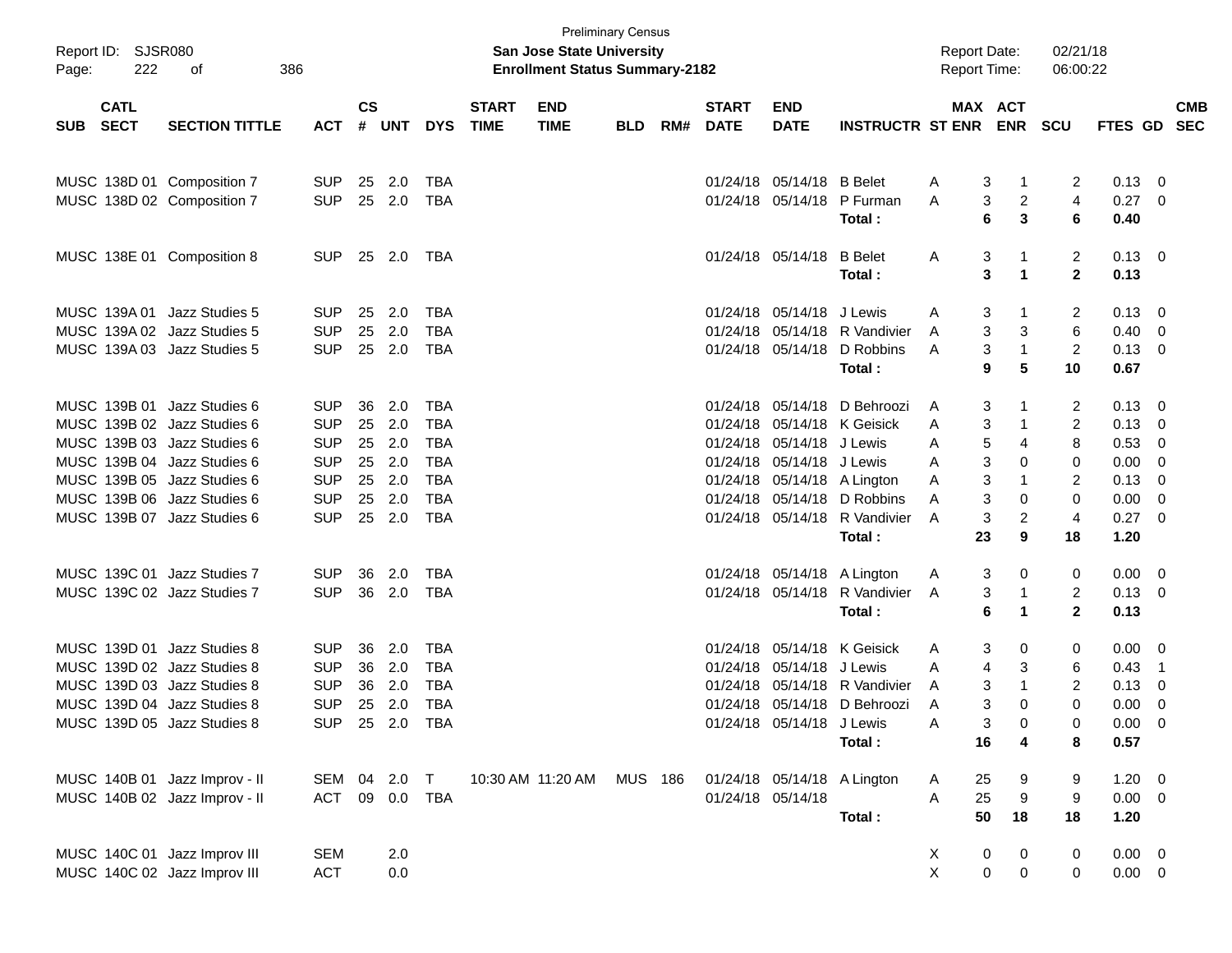| Report ID:<br>Page: | 223                        | SJSR080<br>386<br>оf                                |                          |                    |            |            |                             | San Jose State University<br><b>Enrollment Status Summary-2182</b> | <b>Preliminary Census</b> |     |                             |                            |                         | <b>Report Date:</b><br>Report Time: |                   |                  | 02/21/18<br>06:00:22 |                        |                          |                          |
|---------------------|----------------------------|-----------------------------------------------------|--------------------------|--------------------|------------|------------|-----------------------------|--------------------------------------------------------------------|---------------------------|-----|-----------------------------|----------------------------|-------------------------|-------------------------------------|-------------------|------------------|----------------------|------------------------|--------------------------|--------------------------|
| <b>SUB</b>          | <b>CATL</b><br><b>SECT</b> | <b>SECTION TITTLE</b>                               | <b>ACT</b>               | $\mathsf{cs}$<br># | <b>UNT</b> | <b>DYS</b> | <b>START</b><br><b>TIME</b> | <b>END</b><br><b>TIME</b>                                          | <b>BLD</b>                | RM# | <b>START</b><br><b>DATE</b> | <b>END</b><br><b>DATE</b>  | <b>INSTRUCTR ST ENR</b> | MAX ACT                             |                   | <b>ENR</b>       | <b>SCU</b>           | FTES GD                |                          | <b>CMB</b><br><b>SEC</b> |
|                     |                            |                                                     |                          |                    |            |            |                             |                                                                    |                           |     |                             |                            | Total:                  |                                     | 0                 | 0                | 0                    | 0.00                   |                          |                          |
|                     | MUSC 142 01                | Art Song Rep                                        | <b>ACT</b>               |                    | 1.0        |            |                             |                                                                    |                           |     |                             |                            | Total:                  | Χ                                   | 0<br>0            | 0<br>$\bf{0}$    | 0<br>0               | $0.00 \t 0$<br>0.00    |                          |                          |
|                     | MUSC 143 01                | CollabKeyPerf                                       | ACT                      | 09                 | 1.0        | R          |                             | 03:30 PM 05:20 PM                                                  | <b>MUS</b>                | 208 |                             | 01/24/18 05/14/18          | S Brook                 | Α                                   | 15                | 8                | 8                    | 0.55                   | $\overline{\phantom{1}}$ |                          |
|                     |                            |                                                     |                          |                    |            |            |                             |                                                                    |                           |     |                             |                            | Total:                  |                                     | 15                | 8                | 8                    | 0.55                   |                          |                          |
|                     | MUSC 144 01<br>MUSC 144 02 | <b>REP:Solo Lit Perf Pr</b><br>REP:Solo Lit Perf Pr | <b>ACT</b><br><b>ACT</b> | 09                 | 1.0<br>1.0 | W          |                             | 03:30 PM 05:20 PM                                                  | <b>MUS</b>                | 176 |                             | 01/24/18 05/14/18          | J Frank                 | Х<br>Α                              | 0<br>22           | 0<br>15          | 0<br>15              | 0.00<br>1.03           | - 0<br>$\overline{2}$    |                          |
|                     | MUSC 144 03<br>MUSC 144 04 | REP:Solo Lit Perf Pr<br>REP:Solo Lit Perf Pr        | <b>ACT</b><br><b>ACT</b> | 09                 | 1.0<br>1.0 | м          |                             | 03:30 PM 05:20 PM                                                  | <b>MUS</b>                | 176 |                             | 01/24/18 05/14/18          | G Mok                   | X<br>A                              | $\mathbf 0$<br>20 | $\mathbf 0$<br>7 | 0<br>7               | 0.00<br>0.52           | $\mathbf 0$<br>-3        |                          |
|                     |                            |                                                     |                          |                    |            |            |                             |                                                                    |                           |     |                             |                            | Total:                  |                                     | 42                | 22               | 22                   | 1.55                   |                          |                          |
|                     | MUSC 145 01                | <b>REP: Perf Concepts</b>                           | SEM                      | 05                 | 2.0        | TR         |                             | 01:30 PM 02:20 PM                                                  | <b>MUS</b>                | 160 |                             | 01/24/18 05/14/18          | G Mok<br>Total:         | Α                                   | 22<br>22          | 9<br>9           | 18<br>18             | $1.30 \quad 3$<br>1.30 |                          |                          |
|                     | MUSC 146 01                | IntrAppMusicPed                                     | <b>SEM</b>               |                    | 2.0        |            |                             |                                                                    |                           |     |                             |                            |                         | X                                   | 0                 | 0                | 0                    | $0.00 \t 0$            |                          |                          |
|                     |                            |                                                     |                          |                    |            |            |                             |                                                                    |                           |     |                             |                            | Total:                  |                                     | 0                 | $\bf{0}$         | 0                    | 0.00                   |                          |                          |
|                     | MUSC 147B 01               | Adv Cond Instr                                      | <b>SEM</b>               | 04                 | 2.0        | МW         |                             | 12:00 PM 01:15 PM                                                  | <b>MUS</b>                | 182 | 01/24/18                    | 05/14/18                   | D Vickerman A           |                                     | 20                | 15               | 15                   | 2.03                   | $\overline{\phantom{1}}$ |                          |
|                     |                            | MUSC 147B 02 Adv Cond Instr                         | <b>ACT</b>               | 10                 | 0.0        | <b>TBA</b> |                             |                                                                    |                           |     |                             | 01/24/18 05/14/18          | D Vickerman A<br>Total: |                                     | 20<br>40          | 15<br>30         | 15<br>30             | 0.00<br>2.03           | $\overline{\phantom{0}}$ |                          |
|                     |                            | MUSC 147C 01 Adv Cond Choral                        | <b>ACT</b>               | 10                 | 0.0        | MW         |                             | 12:00 PM 01:15 PM                                                  | <b>MUS</b>                | 150 | 01/24/18                    | 05/14/18                   | J Benson                | A                                   | 20                | 14               | 14                   | 0.00                   | $\overline{2}$           |                          |
|                     |                            | MUSC 147C 02 Adv Cond Choral                        | <b>LEC</b>               | 04                 | 2.0        | <b>TBA</b> |                             |                                                                    |                           |     |                             | 01/24/18 05/14/18          | J Benson<br>Total:      | A                                   | 20<br>40          | 14<br>28         | 14<br>28             | 1.93<br>1.93           | 2                        |                          |
|                     | MUSC 150A 01               | <b>ENS: Concert Choir</b>                           | ACT                      | 09                 | 1.0        | MW         |                             | 01:30 PM 03:20 PM                                                  | <b>MUS</b>                | 150 |                             | 01/24/18 05/14/18          | J Benson                | A                                   | 80                | 31               | 31                   | 2.08                   | $\overline{\phantom{1}}$ |                          |
|                     |                            |                                                     |                          |                    |            |            |                             |                                                                    |                           |     |                             |                            | Total:                  |                                     | 80                | 31               | 31                   | 2.08                   |                          |                          |
|                     | MUSC 151 01                | <b>ENS: UnivChorales</b>                            | ACT                      |                    | 09 1.0     | MW         |                             | 03:30 PM 04:20 PM                                                  | <b>MUS 182</b>            |     |                             | 01/24/18 05/14/18 J Benson |                         | Α                                   | 40                | 6                | 6                    | $0.43$ 2               |                          |                          |
|                     | MUSC 151 02                | <b>ENS: UnivChorales</b>                            | ACT 09 1.0 TR            |                    |            |            |                             | 03:30 PM 04:20 PM                                                  | MUS 182                   |     |                             | 01/24/18 05/14/18          | M Millman<br>Total:     | A                                   | 40<br>80          | 6<br>12          | 6<br>12              | $0.42$ 1<br>0.85       |                          |                          |
|                     | MUSC 152 01                | ENS: Opera Theater ACT 20 1.0 TR                    |                          |                    |            |            |                             | 03:30 PM 05:20 PM                                                  | MUS 176                   |     |                             | 01/24/18 05/14/18          | L Chianakas A<br>Total: |                                     | 30<br>30          | 10<br>10         | 10<br>10             | $0.68$ 1<br>0.68       |                          |                          |
|                     | MUSC 153 01                | ENS:UnivSymphOrchestCT 21 1.0 TR                    |                          |                    |            |            |                             | 01:30 PM 03:20 PM MUS 176                                          |                           |     |                             | 01/24/18 05/14/18 A Cohen  |                         | A                                   | 65                | 12               | 12                   | $0.80 \ 0$             |                          |                          |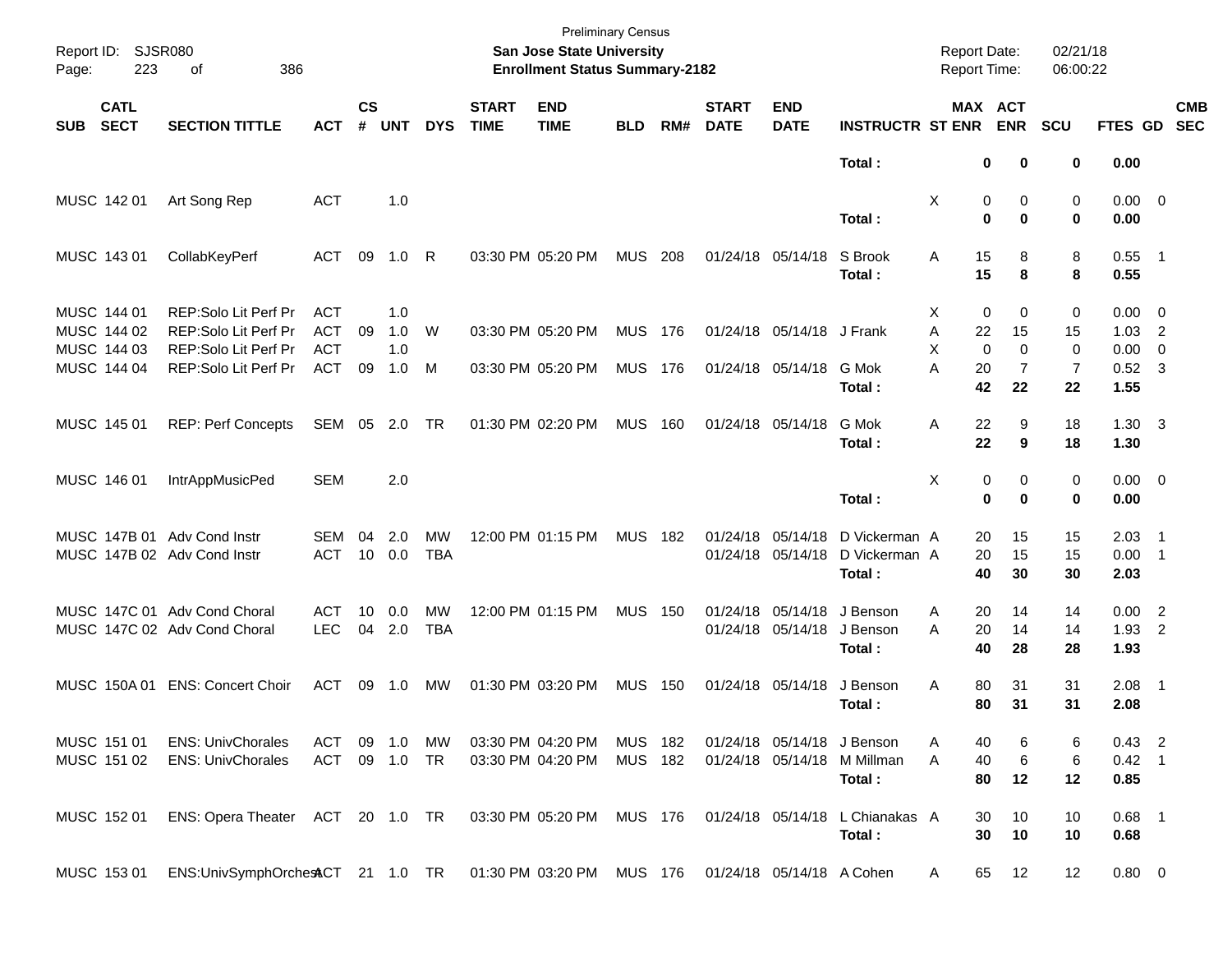| Page:      | Report ID: SJSR080<br>224  | 386<br>of                                                                                                               |                     |                    |                                    |                   |                             | <b>Preliminary Census</b><br>San Jose State University<br><b>Enrollment Status Summary-2182</b> |                                  |     |                             |                                                |                                                     | <b>Report Date:</b><br><b>Report Time:</b> |                      |                                | 02/21/18<br>06:00:22     |                                          |                          |                          |
|------------|----------------------------|-------------------------------------------------------------------------------------------------------------------------|---------------------|--------------------|------------------------------------|-------------------|-----------------------------|-------------------------------------------------------------------------------------------------|----------------------------------|-----|-----------------------------|------------------------------------------------|-----------------------------------------------------|--------------------------------------------|----------------------|--------------------------------|--------------------------|------------------------------------------|--------------------------|--------------------------|
| <b>SUB</b> | <b>CATL</b><br><b>SECT</b> | <b>SECTION TITTLE</b>                                                                                                   | <b>ACT</b>          | $\mathsf{cs}$<br># | <b>UNT</b>                         | <b>DYS</b>        | <b>START</b><br><b>TIME</b> | <b>END</b><br><b>TIME</b>                                                                       | <b>BLD</b>                       | RM# | <b>START</b><br><b>DATE</b> | <b>END</b><br><b>DATE</b>                      | <b>INSTRUCTR ST ENR</b>                             |                                            | MAX ACT              | <b>ENR</b>                     | <b>SCU</b>               | <b>FTES GD</b>                           |                          | <b>CMB</b><br><b>SEC</b> |
|            |                            |                                                                                                                         |                     |                    |                                    |                   |                             |                                                                                                 |                                  |     |                             |                                                | Total:                                              |                                            | 65                   | 12                             | 12                       | 0.80                                     |                          |                          |
|            | MUSC 154 01                | ENS: Symphonic Band ACT 21 1.0 TR                                                                                       |                     |                    |                                    |                   |                             | 01:30 PM 03:20 PM                                                                               | <b>MUS 150</b>                   |     | 01/24/18 05/14/18           |                                                | D Vickerman A<br>Total:                             |                                            | 65<br>65             | 19<br>19                       | 19<br>19                 | $1.27 \t 0$<br>1.27                      |                          |                          |
|            | MUSC 155 01                | ENS: Wind Ensemble ACT 21 1.0 MW                                                                                        |                     |                    |                                    |                   |                             | 01:30 PM 03:20 PM                                                                               | <b>MUS 176</b>                   |     |                             | 01/24/18 05/14/18                              | D Vickerman A<br>Total:                             |                                            | 65<br>65             | 24<br>24                       | 24<br>24                 | $1.60 \t 0$<br>1.60                      |                          |                          |
|            | MUSC 157 01                | ENS: Jazz Orch                                                                                                          | ACT                 |                    | 20 1.0                             | TR                |                             | 03:30 PM 05:20 PM                                                                               | <b>MUS 150</b>                   |     |                             | 01/24/18 05/14/18                              | A Lington<br>Total:                                 | A                                          | 25<br>25             | 13<br>13                       | 13<br>13                 | $0.90$ 2<br>0.90                         |                          |                          |
|            | MUSC 159 01                | ENS: Afro-Latin Jazz ACT 20 1.0 MW                                                                                      |                     |                    |                                    |                   |                             | 01:30 PM 03:20 PM                                                                               | <b>MUS 186</b>                   |     |                             | 01/24/18 05/14/18                              | J Lewis<br>Total :                                  | A                                          | 25<br>25             | 6<br>6                         | 6<br>6                   | $0.40 \quad 0$<br>0.40                   |                          |                          |
|            |                            | MUSC 160A 01 ENS: Choraliers                                                                                            | ACT                 |                    | 21  1.0                            | TR                |                             | 01:30 PM 03:20 PM                                                                               | MUS 182                          |     |                             | 01/24/18 05/14/18                              | J Benson<br>Total:                                  | A                                          | 40<br>40             | 20<br>20                       | 20<br>20                 | $1.35$ 1<br>1.35                         |                          |                          |
|            |                            | MUSC 160C 01 EnsChamberMusic<br>MUSC 160C 02 EnsChamberMusic                                                            | ACT<br>ACT 10 1.0 F | 10                 | 1.0                                | $\top$            |                             | 03:30 PM 05:20 PM<br>03:30 PM 05:30 PM                                                          | <b>MUS 211</b><br><b>MUS 250</b> |     |                             | 01/24/18 05/14/18                              | G Mok<br>01/24/18 05/14/18 S Jones-Haye A<br>Total: | A                                          | 20<br>20<br>40       | 3<br>4<br>$\overline{7}$       | 3<br>4<br>$\overline{7}$ | $0.20 \ 0$<br>$0.28$ 1<br>0.48           |                          |                          |
|            |                            | MUSC 160D 01 ENS: Collegium Music ACT 10 1.0 F                                                                          |                     |                    |                                    |                   |                             | 08:30 AM 10:20 AM                                                                               | <b>MUS 182</b>                   |     |                             | 01/24/18 05/14/18                              | G Haramaki A<br>Total:                              |                                            | 10<br>10             | 14<br>14                       | 14<br>14                 | $0.93$ 0<br>0.93                         |                          |                          |
|            |                            | MUSC 160E 01 ENS: Jazz Singers                                                                                          | ACT 10 1.0 T        |                    |                                    |                   |                             | 06:00 PM 07:30 PM                                                                               | MUS 182                          |     |                             | 01/24/18 05/14/18                              | C Oser<br>Total:                                    | Α                                          | 15<br>15             | $\overline{2}$<br>$\mathbf{2}$ | 2<br>$\mathbf{2}$        | $0.15$ 1<br>0.15                         |                          |                          |
|            |                            | MUSC 160F 01 ENS: Small Jazz Ense ACT<br>MUSC 160F 02 ENS: Small Jazz Ense ACT<br>MUSC 160F 03 ENS: Small Jazz Ense ACT |                     |                    | $10 \quad 1.0$<br>10 1.0<br>10 1.0 | TBA<br>TBA<br>TBA |                             |                                                                                                 |                                  |     |                             | 01/24/18 05/14/18<br>01/24/18 05/14/18 P Block | J Lewis<br>01/24/18 05/14/18 D Robbins<br>Total :   | Α<br>A<br>A                                | 15<br>15<br>15<br>45 | 5<br>6<br>-1<br>12             | 5<br>6<br>1<br>12        | 0.33 0<br>$0.40 \quad 0$<br>0.07<br>0.80 | $\overline{\phantom{0}}$ |                          |
|            |                            | MUSC 160G 01 ENS: Pep Band ACT 21 1.0 W 03:45 PM 06:00 PM MUS 150 01/24/18 05/14/18 G Pierson                           |                     |                    |                                    |                   |                             |                                                                                                 |                                  |     |                             |                                                | Total:                                              | A                                          | 35<br>35             | 10<br>10                       | 10<br>10                 | $0.67 \quad 0$<br>0.67                   |                          |                          |
|            |                            | MUSC 160H 01 ENS: Percuss EnsemblACT 10 1.0 F                                                                           |                     |                    |                                    |                   |                             |                                                                                                 |                                  |     |                             |                                                | Total:                                              |                                            | 25<br>25             | 8<br>8                         | 8<br>8                   | $0.53 \ 0$<br>0.53                       |                          |                          |
|            |                            | MUSC 1601 01 EnsJazzEnsemble ACT 10 1.0 F 12:30 PM 02:20 PM MUS 182 01/24/18 05/14/18 K Strom                           |                     |                    |                                    |                   |                             |                                                                                                 |                                  |     |                             |                                                |                                                     | A                                          | 25                   | $\overline{7}$                 | $\overline{7}$           | $0.47 \quad 0$                           |                          |                          |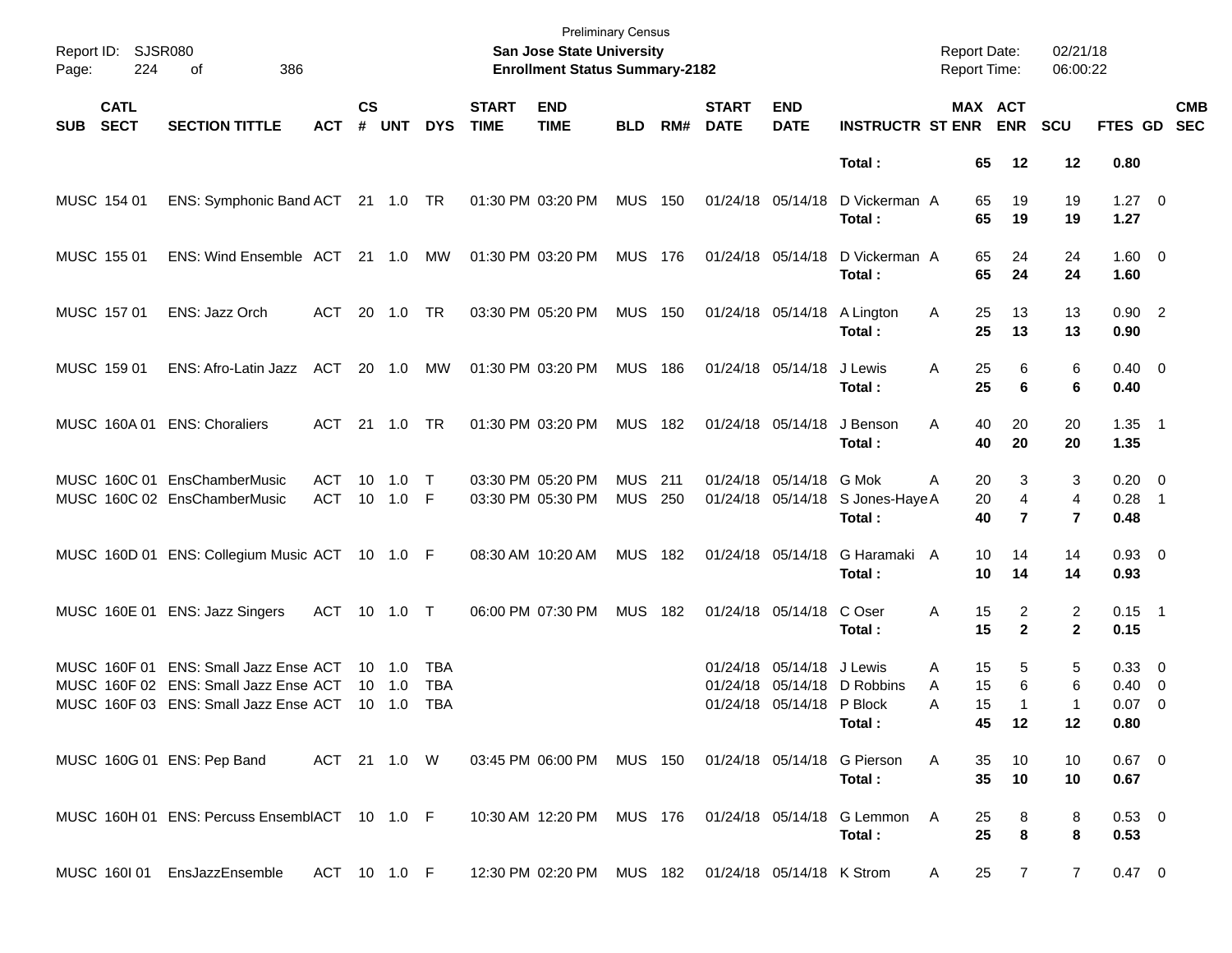| Report ID: SJSR080<br>225<br>Page:       | 386<br>оf                                                                             |                    |                    |                   |            |                             | <b>Preliminary Census</b><br>San Jose State University<br><b>Enrollment Status Summary-2182</b> |                |     |                             |                                                 |                                                                                | <b>Report Date:</b><br><b>Report Time:</b> |                                  | 02/21/18<br>06:00:22           |                                    |                           |
|------------------------------------------|---------------------------------------------------------------------------------------|--------------------|--------------------|-------------------|------------|-----------------------------|-------------------------------------------------------------------------------------------------|----------------|-----|-----------------------------|-------------------------------------------------|--------------------------------------------------------------------------------|--------------------------------------------|----------------------------------|--------------------------------|------------------------------------|---------------------------|
| <b>CATL</b><br><b>SECT</b><br><b>SUB</b> | <b>SECTION TITTLE</b>                                                                 | <b>ACT</b>         | $\mathsf{cs}$<br># | <b>UNT</b>        | <b>DYS</b> | <b>START</b><br><b>TIME</b> | <b>END</b><br><b>TIME</b>                                                                       | <b>BLD</b>     | RM# | <b>START</b><br><b>DATE</b> | <b>END</b><br><b>DATE</b>                       | <b>INSTRUCTR ST ENR</b>                                                        |                                            | MAX ACT<br><b>ENR</b>            | <b>SCU</b>                     |                                    | <b>CMB</b><br>FTES GD SEC |
|                                          |                                                                                       |                    |                    |                   |            |                             |                                                                                                 |                |     |                             |                                                 | Total:                                                                         | 25                                         | 7                                | 7                              | 0.47                               |                           |
| MUSC 160J 01                             | ENS: String Ensemble ACT 10 1.0 F<br>MUSC 160J 02 ENS: String Ensemble ACT 10 1.0 TBA |                    |                    |                   |            |                             | 10:30 AM 12:30 PM                                                                               | MUS 250        |     |                             |                                                 | 01/24/18 05/14/18 S Jones-Haye A<br>01/24/18 05/14/18 S Jones-Haye A<br>Total: | 15<br>15<br>30                             | 4<br>0<br>4                      | 4<br>0<br>4                    | $0.27 \t 0$<br>$0.00 \t 0$<br>0.27 |                           |
|                                          | MUSC 160K 01 ENS: Brass Ensemble ACT<br>MUSC 160K 02 ENS: Brass Ensemble ACT 10 1.0   |                    |                    | 10 1.0 F          | TBA        |                             | 10:30 AM 12:20 PM                                                                               | <b>MUS 150</b> |     |                             | 01/24/18 05/14/18 T Hornig<br>01/24/18 05/14/18 | J Freeman<br>Total :                                                           | Α<br>15<br>15<br>A<br>30                   | 4<br>$\mathbf{1}$<br>5           | 4<br>1<br>5                    | $0.27 \ 0$<br>$0.07$ 0<br>0.33     |                           |
| MUSC 160L 01                             | <b>ENS: Woodwind Ensem&amp;CT</b><br>MUSC 160L 02 ENS: Woodwind EnsemACT              |                    |                    | 10  1.0<br>10 1.0 | F<br>TBA   |                             | 10:30 AM 12:20 PM                                                                               | MUS 253        |     |                             | 01/24/18 05/14/18<br>01/24/18 05/14/18 C Payne  | J Averett<br>Total :                                                           | 15<br>Α<br>A<br>18                         | 4<br>3<br>0<br>4                 | 4<br>0<br>4                    | $0.27 \ 0$<br>$0.00 \t 0$<br>0.27  |                           |
|                                          | MUSC 160M 01 ENS: Saxophone EnserACT 10 1.0 T                                         |                    |                    |                   |            |                             | 07:00 PM 08:50 PM                                                                               | <b>MUS 150</b> |     |                             | 01/24/18 05/14/18                               | M Hernandez A<br>Total :                                                       | 15<br>15                                   | 2<br>$\overline{2}$              | $\overline{2}$<br>$\mathbf{2}$ | $0.13 \quad 0$<br>0.13             |                           |
|                                          | MUSC 1600 01 Trombone Ensemble ACT 10 1.0 F                                           |                    |                    |                   |            |                             | 08:30 AM 10:20 AM                                                                               | <b>MUS 150</b> |     |                             | 01/24/18 05/14/18 T Hornig                      | Total :                                                                        | 15<br>A<br>15                              | $\overline{2}$<br>$\overline{2}$ | 2<br>$\mathbf{2}$              | $0.13 \quad 0$<br>0.13             |                           |
| MUSC 161 01                              | REP: Styles Interp O ACT 09 1.0 TBA                                                   |                    |                    |                   |            |                             |                                                                                                 |                |     |                             |                                                 | 01/24/18 05/14/18 S Snitkovska A<br>Total :                                    | 15<br>15                                   | 2<br>$\overline{2}$              | $\overline{2}$<br>$\mathbf{2}$ | $0.15$ 1<br>0.15                   |                           |
| MUSC 163 01                              | REP: Styles Intrp Op ACT 09 1.0 TBA                                                   |                    |                    |                   |            |                             |                                                                                                 |                |     |                             |                                                 | 01/24/18 05/14/18 S Snitkovska A<br>Total :                                    | 15<br>15                                   | 1<br>1                           | $\mathbf{1}$<br>1              | $0.08$ 1<br>0.08                   |                           |
| MUSC 168 01                              | Electro-Acoustic Mus SEM 04 3.0 W                                                     |                    |                    |                   |            |                             | 03:30 PM 06:00 PM                                                                               | MUS 226        |     |                             | 01/24/18 05/14/18                               | P Furman<br>Total :                                                            | 25<br>A<br>25                              | 9<br>9                           | 27<br>27                       | $1.80 \ 0$<br>1.80                 |                           |
|                                          | MUSC 170B 01 Int Sound Recrdng                                                        | SEM 04 3.0         |                    |                   | M          |                             | 07:00 PM 09:30 PM                                                                               | <b>MUS 124</b> |     |                             |                                                 | 01/24/18 05/14/18 S Vasiliou<br>Total:                                         | A<br>25<br>25                              | 11<br>11                         | 33<br>33                       | $2.20 \t 0$<br>2.20                |                           |
| MUSC 180 01<br>MUSC 180 02               | <b>Indiv Studies</b><br><b>Indiv Studies</b>                                          | SUP.<br><b>SUP</b> |                    | 36  1.0  TBA      |            |                             |                                                                                                 |                |     |                             | 01/24/18 05/14/18 A Cohen                       | 01/24/18 05/14/18 D Hollinger<br>Total:                                        | A<br>Α                                     | 3<br>3<br>0<br>6<br>$\mathbf 1$  | 1<br>0<br>$\blacktriangleleft$ | $0.08$ 1<br>$0.00 \t 0$<br>0.08    |                           |
| MUSC 181 02                              | <b>Concert Listening II</b>                                                           |                    |                    |                   |            |                             | ACT 09 1.0 TR 12:30 PM 01:20 PM MUS 176 01/24/18 05/14/18 R Lacey                               |                |     |                             |                                                 | Total:                                                                         | A<br>100<br>100                            | 10<br>10                         | 10<br>10                       | $0.67$ 0<br>0.67                   |                           |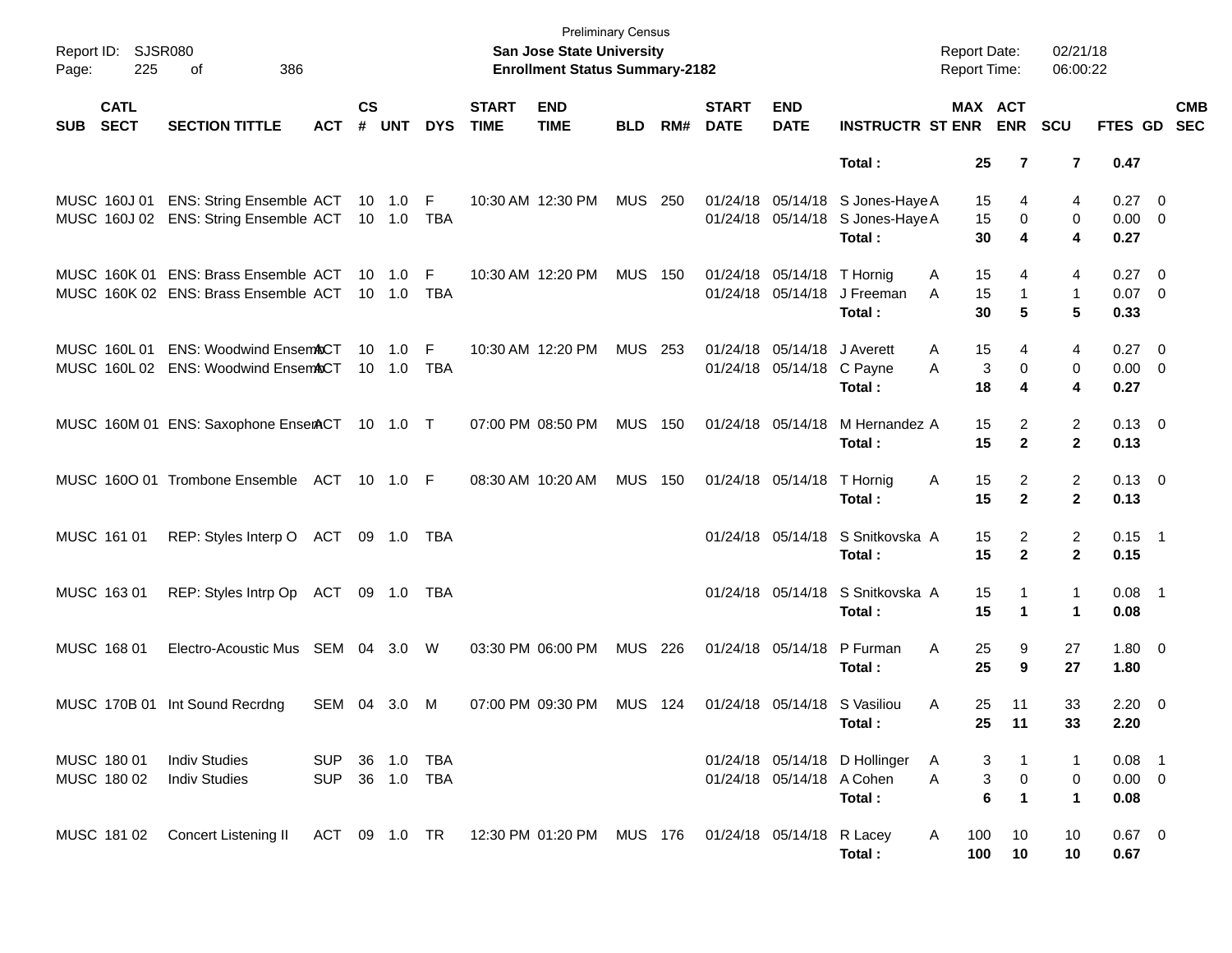| Report ID:<br>Page:                       | <b>SJSR080</b><br>226      | 386<br>of                                                                        |                                        |                |                      |                                        |                             | San Jose State University<br><b>Enrollment Status Summary-2182</b> | <b>Preliminary Census</b> |     |                                  |                                                      |                                                                                                       | <b>Report Date:</b><br>Report Time: |                                 | 02/21/18<br>06:00:22                  |                                 |                                                     |
|-------------------------------------------|----------------------------|----------------------------------------------------------------------------------|----------------------------------------|----------------|----------------------|----------------------------------------|-----------------------------|--------------------------------------------------------------------|---------------------------|-----|----------------------------------|------------------------------------------------------|-------------------------------------------------------------------------------------------------------|-------------------------------------|---------------------------------|---------------------------------------|---------------------------------|-----------------------------------------------------|
| <b>SUB</b>                                | <b>CATL</b><br><b>SECT</b> | <b>SECTION TITTLE</b>                                                            | <b>ACT</b>                             | <b>CS</b><br># | <b>UNT</b>           | <b>DYS</b>                             | <b>START</b><br><b>TIME</b> | <b>END</b><br><b>TIME</b>                                          | <b>BLD</b>                | RM# | <b>START</b><br><b>DATE</b>      | <b>END</b><br><b>DATE</b>                            | <b>INSTRUCTR ST ENR</b>                                                                               |                                     | MAX ACT<br><b>ENR</b>           | <b>SCU</b>                            | <b>FTES GD</b>                  | <b>CMB</b><br><b>SEC</b>                            |
| MUSC 18201                                |                            | Senior Project                                                                   | ACT                                    |                | 10 1.0               | TBA                                    |                             |                                                                    |                           |     |                                  | 01/24/18 05/14/18                                    | A Cohen<br>Total:                                                                                     | Α<br>20<br>20                       | 16<br>16                        | 16<br>16                              | $1.07 \t 0$<br>1.07             |                                                     |
|                                           |                            | MUSC 185A 01 Music for Children                                                  | SEM 04 3.0                             |                |                      | M                                      |                             | 04:00 PM 06:30 PM                                                  | MUS 250                   |     |                                  | 01/24/18 05/14/18                                    | K Ireland D'<br>Total:                                                                                | A<br>40<br>40                       | 18<br>18                        | 54<br>54                              | 3.70<br>3.70                    | $\overline{\phantom{0}}$                            |
|                                           |                            | MUSC 190B 01 Honors Project                                                      | <b>SUP</b>                             |                | 78 2.0               | TBA                                    |                             |                                                                    |                           |     |                                  | 01/24/18 05/14/18                                    | T Hornig<br>Total:                                                                                    | 3<br>A                              | -1<br>3<br>$\blacktriangleleft$ | 2<br>$\mathbf{2}$                     | $0.13 \quad 0$<br>0.13          |                                                     |
| MUSC 201 01                               |                            | Sem in Mus Hist                                                                  | SEM 05 3.0                             |                |                      | W                                      |                             | 04:00 PM 06:30 PM                                                  | <b>MUS 272</b>            |     |                                  | 01/24/18 05/14/18                                    | G Haramaki A<br>Total:                                                                                | 15<br>15                            | 10<br>10                        | 30<br>30                              | 2.50 10<br>2.50                 |                                                     |
| MUSC 202 01                               |                            | Sem Mus Sys Thry                                                                 | SEM 05 3.0                             |                |                      | M                                      |                             | 04:00 PM 06:30 PM                                                  | <b>MUS 272</b>            |     |                                  | 01/24/18 05/14/18                                    | <b>B</b> Belet<br>Total:                                                                              | 15<br>Α<br>15                       | 9<br>9                          | 27<br>27                              | 2.25<br>2.25                    | - 9                                                 |
| MUSC 222 01<br>MUSC 222 02                |                            | Sp Top Mus<br>Sp Top Mus                                                         | SEM<br>SEM                             | 05             | 1.0<br>05 1.0        | <b>TBA</b><br><b>TBA</b>               |                             |                                                                    |                           |     |                                  | 01/24/18 05/14/18<br>01/24/18 05/14/18               | A Lington<br>N Sultanov<br>Total:                                                                     | 3<br>A<br>A<br>6                    | 0<br>3<br>0<br>0                | 0<br>0<br>0                           | 0.00<br>0.00<br>0.00            | $\overline{\mathbf{0}}$<br>$\overline{\phantom{0}}$ |
| MUSC 224 01<br>MUSC 224 02                |                            | <b>Supv Grad Studies</b><br><b>Supv Grad Studies</b>                             | <b>SUP</b><br><b>SUP</b>               | 78<br>36       | 2.0<br>2.0           | <b>TBA</b><br><b>TBA</b>               |                             |                                                                    |                           |     |                                  | 01/24/18 05/14/18<br>01/24/18 05/14/18               | D Hollinger<br>P Gelfand                                                                              | 5<br>A<br>Α                         | 3<br>3<br>1                     | 6<br>2                                | 0.50<br>0.17                    | $\overline{\mathbf{3}}$<br>$\overline{\phantom{1}}$ |
| MUSC 224 03<br>MUSC 224 04                |                            | <b>Supv Grad Studies</b><br><b>Supv Grad Studies</b>                             | <b>SUP</b><br><b>SUP</b>               | 36<br>36       | 2.0<br>2.0           | <b>TBA</b><br><b>TBA</b>               |                             |                                                                    |                           |     | 01/24/18<br>01/24/18             | 05/14/18<br>05/14/18                                 | J Benson<br>L Chianakas                                                                               | 5<br>Α<br>A                         | 4<br>3                          | 8<br>$\overline{2}$                   | 0.67<br>0.17                    | -4<br>$\overline{\phantom{0}}$ 1                    |
| MUSC 224 05<br>MUSC 224 07<br>MUSC 224 08 |                            | <b>Supv Grad Studies</b><br><b>Supv Grad Studies</b><br><b>Supv Grad Studies</b> | <b>SUP</b><br><b>SUP</b><br><b>SUP</b> | 36<br>36<br>36 | 2.0<br>2.0<br>2.0    | <b>TBA</b><br><b>TBA</b><br><b>TBA</b> |                             |                                                                    |                           |     | 01/24/18<br>01/24/18<br>01/24/18 | 05/14/18<br>05/14/18 F Levy<br>05/14/18              | J Frank<br>A Lington                                                                                  | Α<br>A<br>3<br>Α                    | 3<br>0<br>3<br>2<br>2           | 0<br>4<br>4                           | 0.00<br>0.33<br>0.33            | 0<br>$\overline{2}$<br>$\overline{2}$               |
| MUSC 224 09<br>MUSC 224 10<br>MUSC 224 11 |                            | <b>Supv Grad Studies</b><br><b>Supv Grad Studies</b><br><b>Supv Grad Studies</b> | <b>SUP</b><br><b>SUP</b><br><b>SUP</b> | 36<br>36<br>36 | 2.0<br>2.0<br>2.0    | <b>TBA</b><br><b>TBA</b><br><b>TBA</b> |                             |                                                                    |                           |     | 01/24/18<br>01/24/18<br>01/24/18 | 05/14/18<br>05/14/18 C Payne                         | G Mok<br>05/14/18 N Sultanov                                                                          | 3<br>Α<br>3<br>Α<br>A               | 0<br>3                          | 0<br>$\overline{2}$<br>$\overline{2}$ | 0.00<br>0.17<br>0.17            | 0<br>$\overline{\phantom{0}}$ 1<br>- 1              |
| MUSC 224 14                               | MUSC 224 12<br>MUSC 224 13 | <b>Supv Grad Studies</b><br>Supv Grad Studies<br><b>Supv Grad Studies</b>        | <b>SUP</b><br><b>SUP</b><br><b>SUP</b> | 78<br>78       | 78 2.0<br>1.0<br>2.0 | <b>TBA</b><br><b>TBA</b><br>TBA        |                             |                                                                    |                           |     |                                  |                                                      | 01/24/18 05/14/18 M Hernandez A<br>01/24/18 05/14/18 D Hollinger A<br>01/24/18 05/14/18 S Bengochea A |                                     | 3<br>$\mathbf 1$<br>3<br>3      | $\overline{2}$<br>2                   | 0.17<br>0.08<br>$0.17$ 1        | $\overline{\phantom{0}}$ 1<br>$\overline{1}$        |
| MUSC 224 15<br>MUSC 224 16<br>MUSC 224 17 |                            | <b>Supv Grad Studies</b><br><b>Supv Grad Studies</b><br><b>Supv Grad Studies</b> | <b>SUP</b><br><b>SUP</b><br><b>SUP</b> | 78<br>78       | 2.0<br>2.0<br>78 2.0 | <b>TBA</b><br><b>TBA</b><br>TBA        |                             |                                                                    |                           |     |                                  | 01/24/18 05/14/18 S Lin<br>01/24/18 05/14/18 S Brook | 01/24/18 05/14/18 R Vandivier                                                                         | $\mathsf{A}$<br>3<br>Α<br>Α         | 3<br>2<br>3<br>0                | 4<br>$\overline{2}$<br>$\,0\,$        | 0.33<br>$0.17$ 1<br>$0.00 \t 0$ | $\overline{\phantom{0}}^2$                          |
|                                           |                            |                                                                                  |                                        |                |                      |                                        |                             |                                                                    |                           |     |                                  |                                                      | Total:                                                                                                | 52                                  | 21                              | 41                                    | 3.42                            |                                                     |
| MUSC 230 01                               | MUSC 230 02                | GrdPianoSec<br>GrdPianoSec                                                       | <b>SUP</b><br><b>SUP</b>               |                | 36 1.0<br>36 1.0     | <b>TBA</b><br>TBA                      |                             |                                                                    |                           |     |                                  | 01/24/18 05/14/18 F Levy                             | 01/24/18 05/14/18 N Sultanov                                                                          | 3<br>A<br>Α                         | 0<br>3<br>0                     | 0<br>0                                | $0.00 \t 0$<br>$0.00 \t 0$      |                                                     |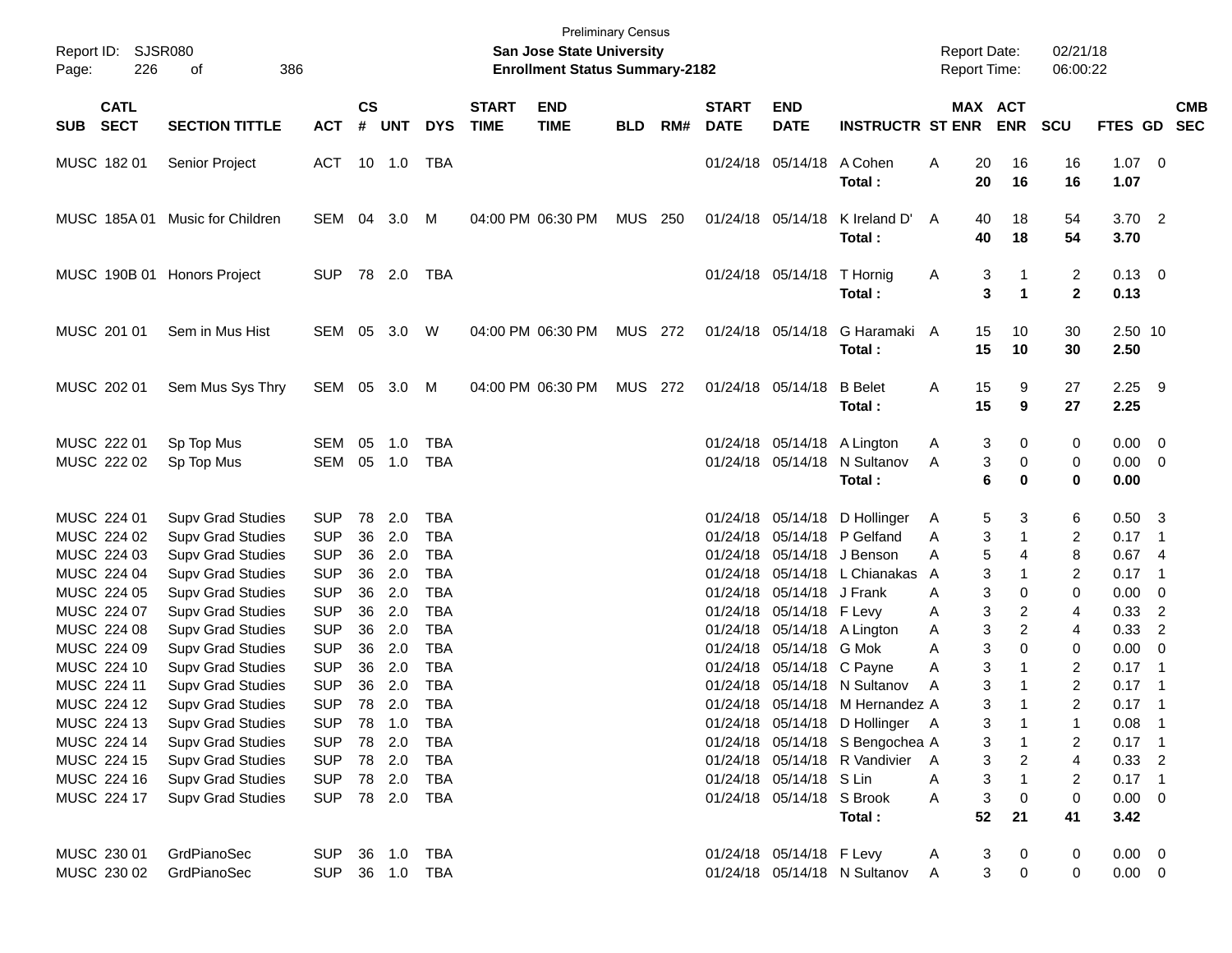| Report ID: SJSR080<br>227<br>Page:       | 386<br>of             |               |                    |            |            |                             | <b>Preliminary Census</b><br>San Jose State University<br><b>Enrollment Status Summary-2182</b> |                |         |                             |                           |                                                                         | <b>Report Date:</b><br><b>Report Time:</b> |              | 02/21/18<br>06:00:22 |                |                           |
|------------------------------------------|-----------------------|---------------|--------------------|------------|------------|-----------------------------|-------------------------------------------------------------------------------------------------|----------------|---------|-----------------------------|---------------------------|-------------------------------------------------------------------------|--------------------------------------------|--------------|----------------------|----------------|---------------------------|
| <b>CATL</b><br><b>SECT</b><br><b>SUB</b> | <b>SECTION TITTLE</b> | <b>ACT</b>    | $\mathsf{cs}$<br># | <b>UNT</b> | <b>DYS</b> | <b>START</b><br><b>TIME</b> | <b>END</b><br><b>TIME</b>                                                                       | <b>BLD</b>     | RM#     | <b>START</b><br><b>DATE</b> | <b>END</b><br><b>DATE</b> | <b>INSTRUCTR ST ENR</b>                                                 | MAX ACT                                    | <b>ENR</b>   | <b>SCU</b>           |                | <b>CMB</b><br>FTES GD SEC |
|                                          |                       |               |                    |            |            |                             |                                                                                                 |                |         |                             |                           | Total:                                                                  | 6                                          | 0            | 0                    | 0.00           |                           |
| MUSC 232 01                              | Adv Fld Exp           | <b>SUP</b>    |                    | 25 1.0     | TBA        |                             |                                                                                                 |                |         |                             | 01/24/18 05/14/18 S Brook |                                                                         | Α<br>3                                     |              | 1                    | 0.08           | - 1                       |
| MUSC 232 02                              | Adv Fld Exp           | <b>SUP</b>    |                    | 25 1.0     | <b>TBA</b> |                             |                                                                                                 |                |         |                             |                           | 01/24/18 05/14/18 D Hollinger                                           | 3<br>A                                     | 0            | 0                    | $0.00 \t 0$    |                           |
| MUSC 232 03                              | Adv Fld Exp           | <b>SUP</b>    |                    | 25 1.0     | <b>TBA</b> |                             |                                                                                                 |                |         |                             |                           | 01/24/18 05/14/18 N Sultanov                                            | A<br>3                                     | 0            | 0                    | 0.00           | $\overline{\phantom{0}}$  |
| MUSC 232 04                              | Adv Fld Exp           | <b>SUP</b>    |                    | 25 1.0     | <b>TBA</b> |                             |                                                                                                 |                |         |                             |                           | 01/24/18 05/14/18 R Vandivier                                           | 3<br>A                                     | 0            | 0                    | 0.00           | $\overline{\mathbf{0}}$   |
| MUSC 232 05                              | Adv Fld Exp           | <b>SUP</b>    |                    | 78 1.0     | <b>TBA</b> |                             |                                                                                                 |                |         |                             |                           | 01/24/18 05/14/18 J Benson                                              | 3<br>A                                     | 4            | 4                    | 0.33           | - 4                       |
| MUSC 232 06                              | Adv Fld Exp           | <b>SUP</b>    |                    | 78 1.0     | <b>TBA</b> |                             |                                                                                                 |                |         |                             |                           | 01/24/18 05/14/18 A Lington                                             | 3<br>A                                     | 0            | 0                    | $0.00 \t 0$    |                           |
|                                          |                       |               |                    |            |            |                             |                                                                                                 |                |         |                             |                           | Total:                                                                  | 18                                         | 5            | 5                    | 0.42           |                           |
| MUSC 233 01                              | GrdVoiceSec           | <b>SUP</b>    | 36                 | 1.0        | TBA        |                             |                                                                                                 |                |         |                             | 01/24/18 05/14/18 J Frank |                                                                         | 3<br>A                                     |              | $\mathbf{1}$         | 0.08           | - 1                       |
| MUSC 233 02                              | <b>GrdVoiceSec</b>    | <b>SUP</b>    |                    | 36 1.0     | <b>TBA</b> |                             |                                                                                                 |                |         |                             |                           | 01/24/18 05/14/18 S Bengochea A                                         | 3                                          | 0            | 0                    | $0.00 \t 0$    |                           |
| MUSC 233 03                              | <b>GrdVoiceSec</b>    | <b>SUP</b>    | 36                 | 1.0        | <b>TBA</b> |                             |                                                                                                 |                |         |                             | 01/24/18 05/14/18 L Pugh  |                                                                         | 3<br>A                                     |              | $\mathbf{1}$         | $0.07$ 0       |                           |
| MUSC 233 04                              | <b>GrdVoiceSec</b>    | <b>SUP</b>    |                    | 36 1.0     | <b>TBA</b> |                             |                                                                                                 |                |         |                             |                           | 01/24/18 05/14/18 L Chianakas A                                         | 3                                          | 0            | 0                    | $0.00 \t 0$    |                           |
|                                          |                       |               |                    |            |            |                             |                                                                                                 |                |         |                             |                           | Total:                                                                  | 12                                         | $\mathbf{2}$ | $\mathbf{2}$         | 0.15           |                           |
| MUSC 234 01                              | GrdStringSec          | <b>SUP</b>    | 36                 | 1.0        | <b>TBA</b> |                             |                                                                                                 |                |         |                             |                           | 01/24/18 05/14/18 P Gelfand                                             | A<br>3                                     | 0            | 0                    | $0.00 \t 0$    |                           |
| MUSC 234 02                              | GrdStringSec          | <b>SUP</b>    |                    | 36 1.0     | <b>TBA</b> |                             |                                                                                                 |                |         |                             |                           | 01/24/18 05/14/18 S Jones-Haye A                                        | 3                                          | 0            | 0                    | $0.00 \t 0$    |                           |
|                                          |                       |               |                    |            |            |                             |                                                                                                 |                |         |                             |                           | Total:                                                                  | 6                                          | 0            | 0                    | 0.00           |                           |
| MUSC 235 01                              | GrdWoodwindSec        | <b>SUP</b>    | 36                 | 1.0        | <b>TBA</b> |                             |                                                                                                 |                |         |                             |                           | 01/24/18 05/14/18 M Hernandez A                                         | 3                                          | 0            | 0                    | $0.00 \t 0$    |                           |
| MUSC 235 02                              | GrdWoodwindSec        | <b>SUP</b>    |                    | 36 1.0     | <b>TBA</b> |                             |                                                                                                 |                |         |                             | 01/24/18 05/14/18 C Payne |                                                                         | 3<br>A                                     | 0            | 0                    | $0.00 \t 0$    |                           |
|                                          |                       |               |                    |            |            |                             |                                                                                                 |                |         |                             |                           | Total:                                                                  | 6                                          | 0            | 0                    | 0.00           |                           |
| MUSC 250A 01 GrdConcChoir                |                       | <b>SUP</b>    |                    | 36 1.0     | MW         |                             | 01:30 PM 03:20 PM                                                                               | <b>MUS 150</b> |         |                             | 01/24/18 05/14/18         | J Benson                                                                | 5<br>A                                     | 4            | 4                    | 0.334          |                           |
|                                          |                       |               |                    |            |            |                             |                                                                                                 |                |         |                             |                           | Total:                                                                  | 5                                          | 4            | 4                    | 0.33           |                           |
| MUSC 252 01                              | GrdOperaThtr          | <b>ACT</b>    |                    | 21 1.0 TR  |            |                             | 03:30 PM 05:20 PM                                                                               | <b>MUS 176</b> |         |                             | 01/24/18 05/14/18         | L Chianakas A                                                           | 5                                          |              | $\mathbf{1}$         | $0.08$ 1       |                           |
|                                          |                       |               |                    |            |            |                             |                                                                                                 |                |         |                             |                           | Total:                                                                  | 5                                          | $\mathbf 1$  | $\mathbf{1}$         | 0.08           |                           |
| MUSC 253 01                              | GrdUnivSymOrch        | ACT 21 1.0 TR |                    |            |            |                             | 01:30 PM 03:20 PM                                                                               |                | MUS 176 |                             | 01/24/18 05/14/18 A Cohen |                                                                         | A                                          | 5<br>-3      | 3                    | $0.25 \quad 3$ |                           |
|                                          |                       |               |                    |            |            |                             |                                                                                                 |                |         |                             |                           | Total :                                                                 | 5.                                         | 3            | 3                    | 0.25           |                           |
| MUSC 255 01 GrdWindEns                   |                       |               |                    |            |            |                             |                                                                                                 |                |         |                             |                           | ACT 21 1.0 MW 01:30 PM 03:20 PM MUS 176 01/24/18 05/14/18 D Vickerman A | 5                                          |              | -1                   | $0.08$ 1       |                           |
|                                          |                       |               |                    |            |            |                             |                                                                                                 |                |         |                             |                           | Total:                                                                  | 5                                          |              | 1                    | 0.08           |                           |
| MUSC 259 01                              | GrdLatinJazzEns       |               |                    |            |            |                             | ACT 21 1.0 MW 01:30 PM 03:20 PM MUS 186 01/24/18 05/14/18 J Lewis                               |                |         |                             |                           |                                                                         | A<br>5                                     | 3            | 3                    | $0.25 \quad 3$ |                           |
|                                          |                       |               |                    |            |            |                             |                                                                                                 |                |         |                             |                           | Total:                                                                  | 5                                          | 3            | 3                    | 0.25           |                           |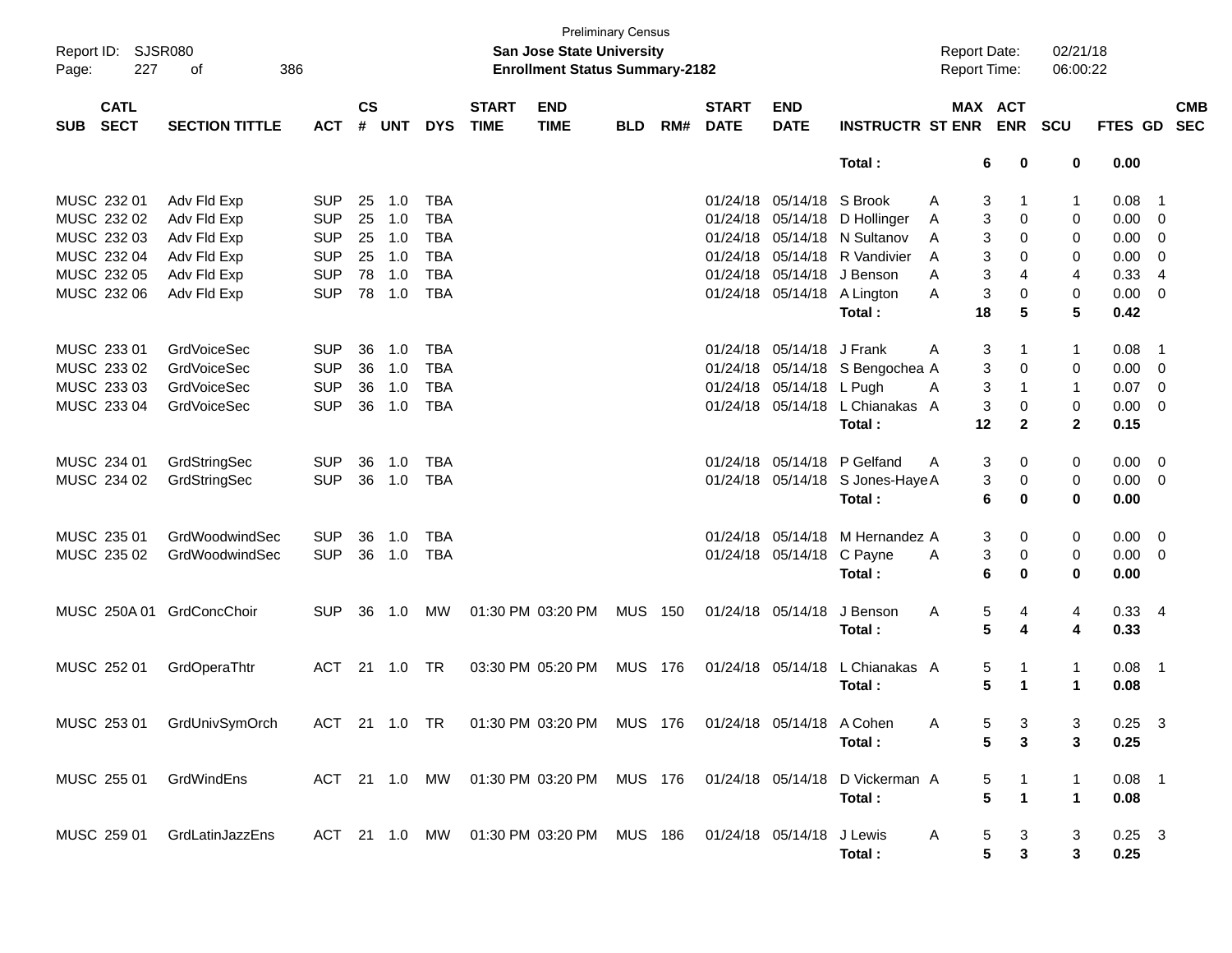| <b>Preliminary Census</b><br>Report ID: SJSR080<br><b>San Jose State University</b><br><b>Report Date:</b><br><b>Enrollment Status Summary-2182</b><br><b>Report Time:</b><br>228<br>386<br>Page:<br>οf |                                                                                              |                                                      |                      |                          |                                                      |                             |                                        |                          |            |                             | 02/21/18<br>06:00:22                             |                                                                                         |                                                  |                                                 |                                     |                                                    |                                                      |  |
|---------------------------------------------------------------------------------------------------------------------------------------------------------------------------------------------------------|----------------------------------------------------------------------------------------------|------------------------------------------------------|----------------------|--------------------------|------------------------------------------------------|-----------------------------|----------------------------------------|--------------------------|------------|-----------------------------|--------------------------------------------------|-----------------------------------------------------------------------------------------|--------------------------------------------------|-------------------------------------------------|-------------------------------------|----------------------------------------------------|------------------------------------------------------|--|
| <b>CATL</b><br><b>SECT</b><br><b>SUB</b>                                                                                                                                                                | <b>SECTION TITTLE</b>                                                                        | <b>ACT</b>                                           | $\mathsf{cs}$<br>#   | <b>UNT</b>               | <b>DYS</b>                                           | <b>START</b><br><b>TIME</b> | <b>END</b><br><b>TIME</b>              | <b>BLD</b>               | RM#        | <b>START</b><br><b>DATE</b> | <b>END</b><br><b>DATE</b>                        | <b>INSTRUCTR ST ENR</b>                                                                 | MAX ACT                                          | <b>ENR</b>                                      | SCU                                 | FTES GD SEC                                        | <b>CMB</b>                                           |  |
| MUSC 260A 01 GrdChrlrs                                                                                                                                                                                  |                                                                                              | ACT                                                  | 10                   | 1.0                      | <b>TR</b>                                            | 01:30 PM 03:20 PM           |                                        | <b>MUS</b>               | 182        |                             | 01/24/18 05/14/18                                | J Benson<br>Total:                                                                      | 5<br>A<br>5                                      | 4<br>$\overline{\mathbf{4}}$                    | 4<br>$\overline{\mathbf{4}}$        | $0.33 + 4$<br>0.33                                 |                                                      |  |
| MUSC 260C 01 GrdChmbrMsc<br>MUSC 260C 02 GrdChmbrMsc                                                                                                                                                    |                                                                                              | <b>ACT</b><br><b>ACT</b>                             | 10<br>10             | 1.0<br>1.0               | $\top$<br>-F                                         |                             | 03:30 PM 05:20 PM<br>03:30 PM 05:30 PM | <b>MUS</b><br><b>MUS</b> | 211<br>250 |                             | 01/24/18 05/14/18                                | G Mok<br>01/24/18 05/14/18 S Jones-Haye A<br>Total :                                    | 5<br>A<br>$\mathbf{3}$<br>8                      | $\overline{2}$<br>$\mathbf 0$<br>$\overline{2}$ | $\overline{2}$<br>0<br>$\mathbf{2}$ | $0.17$ 2<br>$0.00 \t 0$<br>0.17                    |                                                      |  |
| MUSC 260D 01 GrdCollegium                                                                                                                                                                               |                                                                                              | ACT 10 1.0 F                                         |                      |                          |                                                      |                             | 08:30 AM 10:20 AM                      | <b>MUS</b>               | 182        |                             | 01/24/18 05/14/18                                | G Haramaki A<br>Total:                                                                  | 10<br>10                                         | 1<br>$\mathbf 1$                                | $\mathbf{1}$<br>$\mathbf{1}$        | $0.08$ 1<br>0.08                                   |                                                      |  |
| MUSC 260F 01 GrdSmJzzEns<br>MUSC 260F 02 GrdSmJzzEns                                                                                                                                                    |                                                                                              | <b>ACT</b><br>ACT                                    | 10                   | 1.0<br>$10 \quad 1.0$    | <b>TBA</b><br><b>TBA</b>                             |                             |                                        |                          |            |                             | 01/24/18 05/14/18<br>01/24/18 05/14/18           | J Lewis<br>D Robbins<br>Total:                                                          | 3<br>A<br>3<br>A<br>6                            | 3<br>$\mathbf{1}$<br>4                          | 3<br>$\mathbf{1}$<br>4              | 0.25<br>$0.08$ 1<br>0.33                           | $\overline{\mathbf{3}}$                              |  |
| MUSC 260J 01 GrdStringEns                                                                                                                                                                               |                                                                                              | ACT 10 1.0 F                                         |                      |                          |                                                      |                             | 10:30 AM 12:30 PM                      | <b>MUS 250</b>           |            |                             | 01/24/18 05/14/18                                | S Jones-Haye A<br>Total :                                                               | 3<br>3                                           | 2<br>$\mathbf{2}$                               | $\overline{c}$<br>$\mathbf{2}$      | $0.17$ 2<br>0.17                                   |                                                      |  |
| MUSC 260L 01 GrdEnsWdwnd                                                                                                                                                                                |                                                                                              | ACT                                                  |                      | 10 1.0                   | <b>TBA</b>                                           |                             |                                        |                          |            |                             | 01/24/18 05/14/18 C Payne                        | Total:                                                                                  | 3<br>Α<br>3                                      | $\mathbf{1}$<br>$\blacktriangleleft$            | $\mathbf{1}$<br>$\mathbf{1}$        | 0.08<br>0.08                                       | $\overline{\phantom{0}}$ 1                           |  |
| MUSC 260M 01 GrdSaxEns                                                                                                                                                                                  |                                                                                              | ACT                                                  |                      |                          |                                                      |                             | 07:00 PM 08:50 PM                      | <b>MUS 150</b>           |            |                             | 01/24/18 05/14/18                                | M Hernandez A<br>Total :                                                                | 5<br>$5\phantom{1}$                              | 2<br>$\mathbf{2}$                               | $\overline{c}$<br>$\mathbf{2}$      | $0.17$ 2<br>0.17                                   |                                                      |  |
| MUSC 298 01<br>MUSC 298 02<br>MUSC 298 03<br>MUSC 298 04                                                                                                                                                | <b>Special Study</b><br><b>Special Study</b><br><b>Special Study</b><br><b>Special Study</b> | <b>SUP</b><br><b>SUP</b><br><b>SUP</b><br><b>SUP</b> | 25<br>25<br>78<br>78 | 1.0<br>2.0<br>1.0<br>1.0 | <b>TBA</b><br><b>TBA</b><br><b>TBA</b><br><b>TBA</b> |                             |                                        |                          |            |                             | 01/24/18 05/14/18 A Lington<br>01/24/18 05/14/18 | J Benson<br>01/24/18 05/14/18 K Ireland D'<br>01/24/18 05/14/18 S Bengochea A<br>Total: | 3<br>A<br>3<br>A<br>3<br>$\mathsf{A}$<br>3<br>12 | 1<br>0<br>$\Omega$<br>1<br>$\overline{2}$       | 1<br>0<br>0<br>1<br>$\mathbf{2}$    | 0.08<br>$0.00 \t 0$<br>$0.00 \t 0$<br>0.08<br>0.17 | $\overline{\phantom{1}}$<br>$\overline{\phantom{0}}$ |  |
| Department :                                                                                                                                                                                            | <b>Music &amp; Dance</b>                                                                     |                                                      |                      |                          |                                                      |                             |                                        |                          |            |                             | <b>Lower Division:</b><br><b>Upper Division:</b> | Department Total:<br><b>Graduate Division:</b>                                          | 2518<br>233                                      | 5999 3419<br>3248 2119<br>1211<br>89            | 7446<br>4917<br>2370<br>159         | 500.42<br>328.25<br>159.33<br>12.83                |                                                      |  |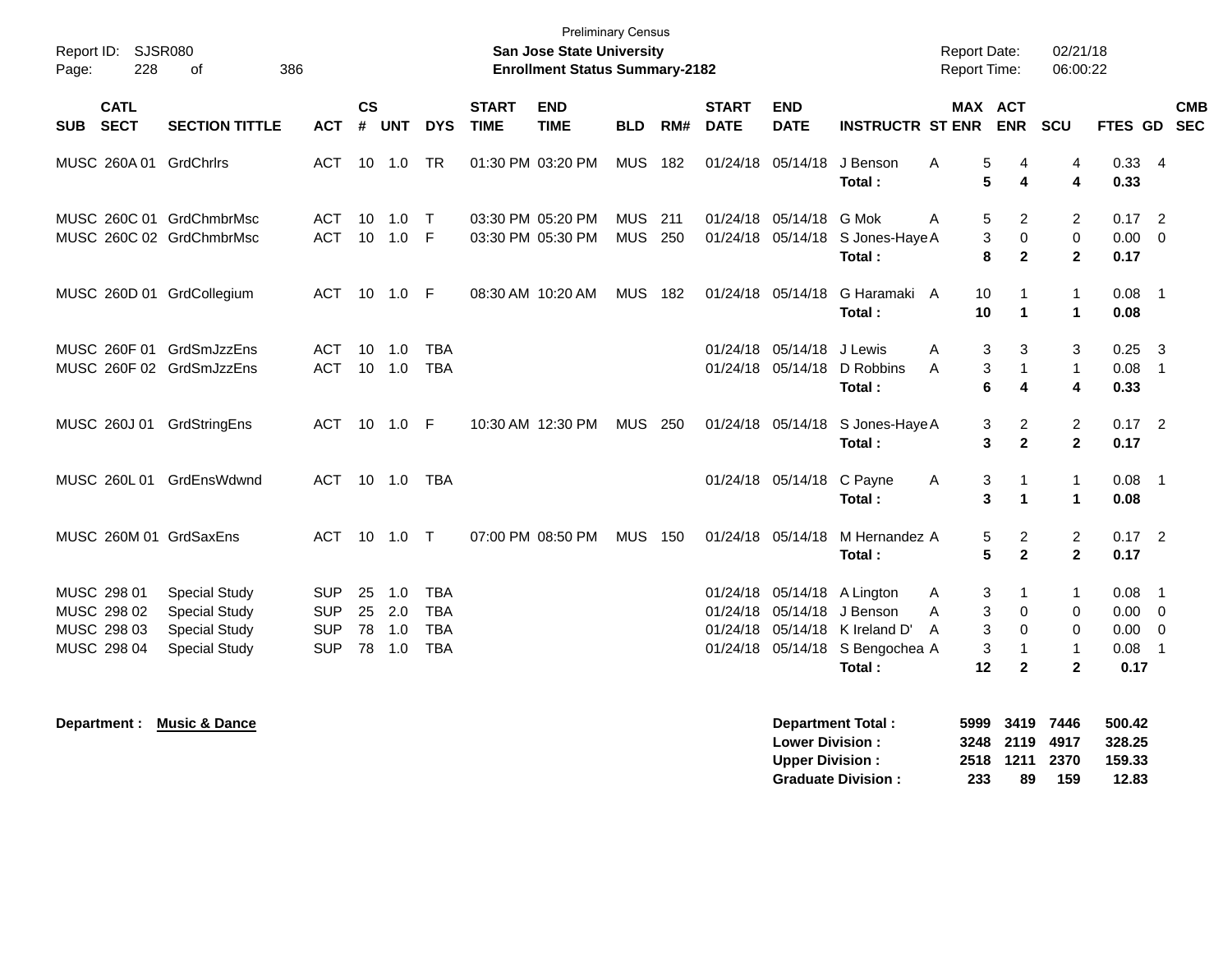| Page:          | <b>SJSR080</b><br>Report ID:<br>386<br>229<br>οf |                                                |            |                    |            |              |                             | San Jose State University<br><b>Enrollment Status Summary-2182</b> | <b>Preliminary Census</b> |      |                             |                                     |                                        | <b>Report Date:</b><br>Report Time: |                         | 02/21/18<br>06:00:22 |                     |                          |                          |
|----------------|--------------------------------------------------|------------------------------------------------|------------|--------------------|------------|--------------|-----------------------------|--------------------------------------------------------------------|---------------------------|------|-----------------------------|-------------------------------------|----------------------------------------|-------------------------------------|-------------------------|----------------------|---------------------|--------------------------|--------------------------|
| <b>SUB</b>     | <b>CATL</b><br><b>SECT</b>                       | <b>SECTION TITTLE</b>                          | <b>ACT</b> | $\mathsf{cs}$<br># | <b>UNT</b> | <b>DYS</b>   | <b>START</b><br><b>TIME</b> | <b>END</b><br><b>TIME</b>                                          | <b>BLD</b>                | RM#  | <b>START</b><br><b>DATE</b> | <b>END</b><br><b>DATE</b>           | <b>INSTRUCTR ST ENR</b>                |                                     | MAX ACT<br><b>ENR</b>   | <b>SCU</b>           | FTES GD             |                          | <b>CMB</b><br><b>SEC</b> |
| <b>College</b> | Department :                                     | <b>Humanities &amp; the Arts</b><br>Philosophy |            |                    |            |              |                             |                                                                    |                           |      |                             |                                     |                                        |                                     |                         |                      |                     |                          |                          |
| PHIL           | 901                                              | Math/Logic for GE                              | <b>SEM</b> |                    | 3.0        |              |                             |                                                                    |                           |      |                             |                                     | Total:                                 | Χ                                   | 0<br>0<br>0<br>$\bf{0}$ | 0<br>0               | $0.00 \t 0$<br>0.00 |                          |                          |
| <b>PHIL</b>    | 10 01                                            | Intro to Phil                                  | LEC.       | 03                 | 3.0        | MW           |                             | 09:00 AM 10:15 AM                                                  | DMH                       | 208  |                             | 01/24/18 05/14/18                   | D Williamson A                         |                                     | 38<br>45                | 114                  | $7.60$ 0            |                          |                          |
| PHIL           | 10 02                                            | Intro to Phil                                  | <b>LEC</b> | 03                 | 3.0        | MW           |                             | 12:00 PM 01:15 PM                                                  | <b>DMH</b>                | 208  |                             | 01/24/18 05/14/18                   | T Nguyen                               | Α                                   | 45<br>45                | 135                  | 9.00                | $\overline{\phantom{0}}$ |                          |
| PHIL           | 10 03                                            | Intro to Phil                                  | <b>LEC</b> | 03                 | 3.0        | <b>MW</b>    |                             | 04:30 PM 05:45 PM                                                  | <b>DMH</b>                | 208  |                             | 01/24/18 05/14/18                   | T Lott                                 | Α                                   | 45<br>28                | 84                   | 5.60                | $\overline{\phantom{0}}$ |                          |
| PHIL           | 10 04                                            | Intro to Phil                                  | <b>LEC</b> | 03                 | 3.0        | <b>TR</b>    |                             | 07:30 AM 08:45 AM                                                  | <b>DMH</b>                | 208  |                             | 01/24/18 05/14/18                   | <b>F</b> Alberts                       | Α                                   | 45<br>45                | 135                  | 9.00                | $\overline{\mathbf{0}}$  |                          |
| PHIL           | 10 05                                            | Intro to Phil                                  | <b>LEC</b> | 03                 | 3.0        | <b>TR</b>    |                             | 03:00 PM 04:15 PM                                                  | MН                        | 324  |                             | 01/24/18 05/14/18                   | D Williamson A                         |                                     | 45<br>34                | 102                  | 6.80                | $\overline{\phantom{0}}$ |                          |
| PHIL           | 10 06                                            | Intro to Phil                                  | <b>LEC</b> | 03                 | 3.0        | $\mathsf{T}$ |                             | 06:00 PM 08:45 PM                                                  | <b>SH</b>                 | 241  |                             | 01/24/18 05/14/18                   | G Pinto                                | A                                   | 42<br>39                | 117                  | 7.80                | $\overline{\phantom{0}}$ |                          |
| PHIL           | 10 07                                            | Intro to Phil                                  | <b>LEC</b> | 03                 | 3.0        | F            |                             | 12:30 PM 03:15 PM                                                  | <b>DMH</b>                | 208  |                             | 01/24/18 05/14/18                   | T Gullion                              | A                                   | 35<br>31                | 93                   | 6.20                | $\overline{\phantom{0}}$ |                          |
|                |                                                  |                                                |            |                    |            |              |                             |                                                                    |                           |      |                             |                                     | Total:                                 | 302                                 | 260                     | 780                  | 52.00               |                          |                          |
| PHIL           | 12 01                                            | Phil of the Person                             | <b>LEC</b> |                    | 3.0        |              |                             |                                                                    |                           |      |                             |                                     |                                        | X                                   | 0<br>0                  | 0                    | $0.00 \t 0$         |                          |                          |
| PHIL           | 1202                                             | Phil of the Person                             | <b>LEC</b> | 03                 | 3.0        | TR           |                             | 10:30 AM 11:45 AM                                                  | <b>DMH</b>                | 149B |                             | 01/24/18 05/14/18                   | K Brown                                | A                                   | 46<br>40                | 120                  | 8.00                | $\overline{\phantom{0}}$ |                          |
| PHIL           | 12 03                                            | Phil of the Person                             | <b>LEC</b> | 03                 | 3.0        | TR           |                             | 03:00 PM 04:15 PM                                                  | <b>DMH</b>                | 149B | 01/24/18 05/14/18           |                                     | K Brown                                | Α                                   | 46<br>17                | 51                   | $3.40 \ 0$          |                          |                          |
|                |                                                  |                                                |            |                    |            |              |                             |                                                                    |                           |      |                             |                                     | Total:                                 |                                     | 92<br>57                | 171                  | 11.40               |                          |                          |
| PHIL           | 57 01                                            | Logic & Crit Reas                              | <b>SEM</b> | 04                 | 3.0        | MW           |                             | 09:00 AM 10:15 AM                                                  | <b>SH</b>                 | 241  |                             | 01/24/18 05/14/18                   | R Chan                                 | Α                                   | 42<br>37                | 111                  | $7.40 \quad 0$      |                          |                          |
| PHIL           | 57 02                                            | Logic & Crit Reas                              | <b>SEM</b> | 04                 | 3.0        | MW           |                             | 12:00 PM 01:15 PM                                                  | <b>DMH</b>                | 149B |                             | 01/24/18 05/14/18                   | N Friedman-B A                         |                                     | 46<br>39                | 117                  | 7.80 0              |                          |                          |
| PHIL           | 57 03                                            | Logic & Crit Reas                              | <b>SEM</b> | 04                 | 3.0        | MW           |                             | 01:30 PM 02:45 PM                                                  | <b>DMH</b>                | 149B |                             | 01/24/18 05/14/18                   | R Chan                                 | A                                   | 46<br>46                | 138                  | 9.20                | $\overline{\phantom{0}}$ |                          |
| PHIL           | 57 04                                            | Logic & Crit Reas                              | <b>SEM</b> | 04                 | 3.0        | <b>TR</b>    |                             | 09:00 AM 10:15 AM                                                  | <b>DMH</b>                | 149B |                             | 01/24/18 05/14/18                   | K Patel                                | Α                                   | 46<br>24                | 72                   | 4.80                | $\overline{\mathbf{0}}$  |                          |
| PHIL           | 57 05                                            | Logic & Crit Reas                              | <b>SEM</b> | 04                 | 3.0        | <b>TR</b>    |                             | 10:30 AM 11:45 AM                                                  | <b>DMH</b>                | 208  |                             | 01/24/18 05/14/18                   | A Vaidya                               | A                                   | 45<br>45                | 135                  | 9.00                | $\overline{\phantom{0}}$ |                          |
| PHIL           | 57 06                                            | Logic & Crit Reas                              | <b>SEM</b> | 04                 | 3.0        | <b>TR</b>    |                             | 01:30 PM 02:45 PM                                                  | <b>DMH</b>                | 208  |                             | 01/24/18 05/14/18                   | A KhazanovskA                          |                                     | 45<br>31                | 93                   | 6.20                | $\overline{0}$           |                          |
| PHIL           | 57 07                                            | Logic & Crit Reas                              | <b>SEM</b> | 04                 | 3.0        | F            |                             | 09:30 AM 12:15 PM                                                  | <b>DMH</b>                | 208  |                             | 01/24/18 05/14/18                   | N Osborne                              | A                                   | 45<br>32                | 96                   | 6.40                | $\overline{\phantom{0}}$ |                          |
|                |                                                  |                                                |            |                    |            |              |                             |                                                                    |                           |      |                             |                                     | Total:                                 | 315                                 | 254                     | 762                  | 50.80               |                          |                          |
| PHIL           | 61 01                                            | Moral Issues                                   | LEC.       | 03                 | 3.0        | MW           |                             | 09:00 AM 10:15 AM                                                  | <b>BBC</b>                | 222  |                             | 01/24/18 05/14/18                   | M Jordan                               | Α                                   | 62<br>64                | 186                  | $12.40 \t 0$        |                          |                          |
| PHIL           | 61 02                                            | Moral Issues                                   | <b>LEC</b> | 03                 | 3.0        | MW           |                             | 12:00 PM 01:15 PM                                                  | <b>BBC</b>                | 222  |                             | 01/24/18 05/14/18                   | M Jordan                               | Α                                   | 64<br>64                | 192                  | 12.80               | $\overline{\phantom{0}}$ |                          |
| PHIL           | 61 03                                            | Moral Issues                                   | LEC        | 03                 | 3.0        | МW           |                             | 03:00 PM 04:15 PM                                                  |                           |      |                             | DMH 149B 01/24/18 05/14/18 T Lott   |                                        | А                                   | 46<br>42                | 126                  | 8.40 0              |                          |                          |
| PHIL           | 61 04                                            | Moral Issues                                   | LEC.       |                    | 03 3.0     | TR           |                             | 10:30 AM 11:45 AM                                                  | SH                        | 241  |                             |                                     | 01/24/18 05/14/18 J Giddings           | A                                   | 42<br>42                | 126                  | 8.40 0              |                          |                          |
| <b>PHIL</b>    | 61 05                                            | Moral Issues                                   | <b>LEC</b> |                    | 03 3.0     | TR           |                             | 12:00 PM 01:15 PM                                                  | DMH 208                   |      |                             |                                     | 01/24/18 05/14/18 N Osborne            | Α                                   | 45<br>45                | 135                  | $9.00 \t 0$         |                          |                          |
| <b>PHIL</b>    | 61 06                                            | Moral Issues                                   | <b>LEC</b> |                    | 03 3.0     | TR           |                             | 01:30 PM 02:45 PM                                                  |                           |      |                             |                                     | DMH 149B 01/24/18 05/14/18 J Giddings  | Α                                   | 46<br>43                | 129                  | 8.60 0              |                          |                          |
| PHIL           | 61 07                                            | Moral Issues                                   | <b>LEC</b> |                    | 03 3.0     | TR           |                             | 04:30 PM 05:45 PM                                                  |                           |      |                             | DMH 149B 01/24/18 05/14/18 K Stoker |                                        | Α                                   | 46<br>22                | 66                   | 4.40 0              |                          |                          |
| <b>PHIL</b>    | 61 08                                            | Moral Issues                                   | <b>LEC</b> | 03                 | 3.0 F      |              |                             | 09:30 AM 12:15 PM                                                  |                           |      |                             |                                     | DMH 149B 01/24/18 05/14/18 E Korjavina | A                                   | 35<br>12                | 36                   | $2.40 \ 0$          |                          |                          |
| <b>PHIL</b>    | 61 09                                            | Moral Issues                                   | <b>LEC</b> |                    | 3.0        |              |                             |                                                                    |                           |      |                             |                                     |                                        | X.                                  | 0<br>0                  | 0                    | $0.00 \t 0$         |                          |                          |
|                |                                                  |                                                |            |                    |            |              |                             |                                                                    |                           |      |                             |                                     | Total:                                 |                                     | 388 332                 | 996                  | 66.40               |                          |                          |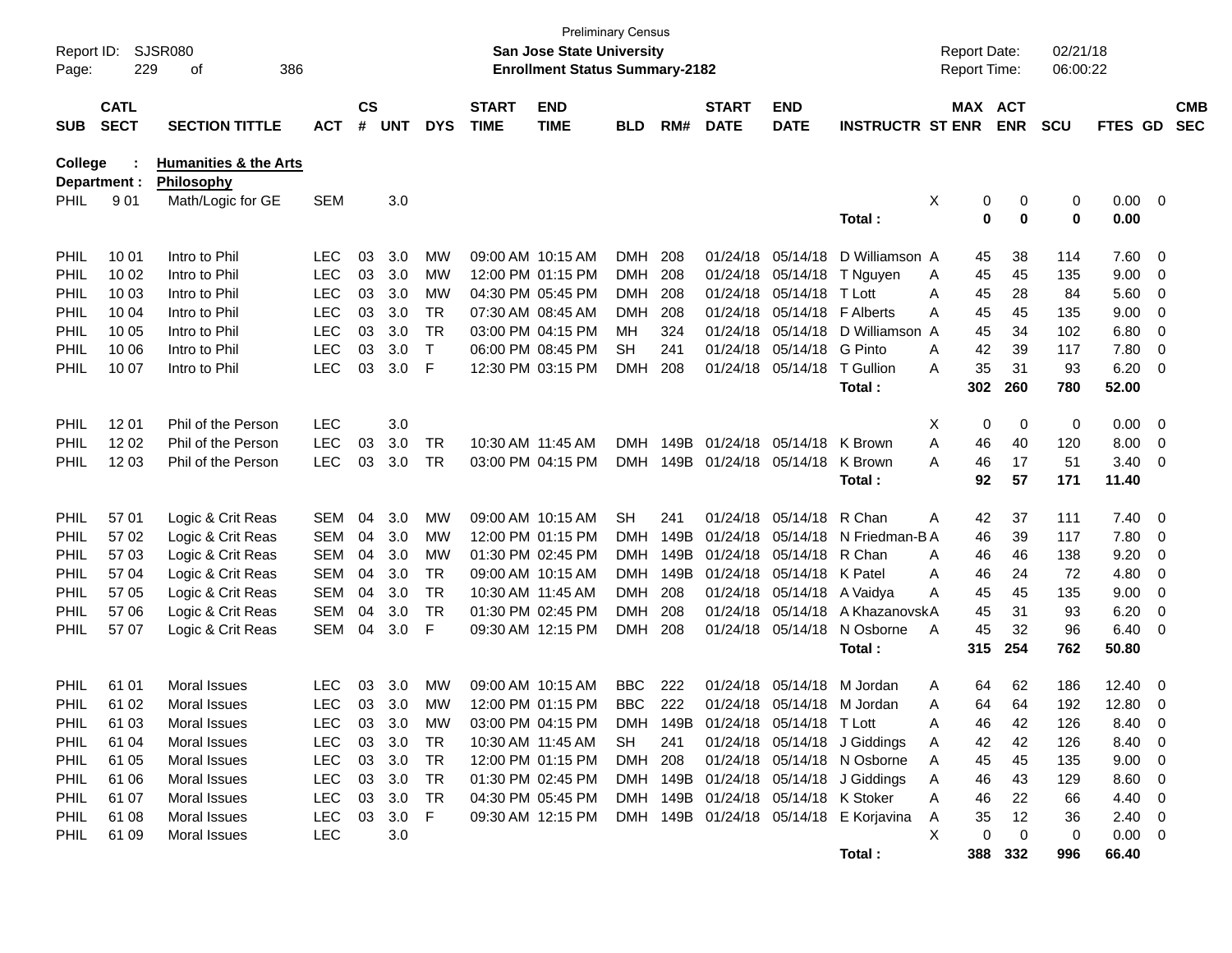| Page:       | <b>SJSR080</b><br>Report ID:<br>386<br>230<br>οf |                                              |               |                    |            |            |                             | <b>Preliminary Census</b><br>San Jose State University<br><b>Enrollment Status Summary-2182</b> |            |      |                             |                            |                              |     | <b>Report Date:</b> | <b>Report Time:</b>     | 02/21/18<br>06:00:22 |               |                         |                          |
|-------------|--------------------------------------------------|----------------------------------------------|---------------|--------------------|------------|------------|-----------------------------|-------------------------------------------------------------------------------------------------|------------|------|-----------------------------|----------------------------|------------------------------|-----|---------------------|-------------------------|----------------------|---------------|-------------------------|--------------------------|
| <b>SUB</b>  | <b>CATL</b><br><b>SECT</b>                       | <b>SECTION TITTLE</b>                        | <b>ACT</b>    | $\mathsf{cs}$<br># | <b>UNT</b> | <b>DYS</b> | <b>START</b><br><b>TIME</b> | <b>END</b><br><b>TIME</b>                                                                       | <b>BLD</b> | RM#  | <b>START</b><br><b>DATE</b> | <b>END</b><br><b>DATE</b>  | <b>INSTRUCTR ST ENR</b>      |     |                     | MAX ACT<br><b>ENR</b>   | <b>SCU</b>           | FTES GD       |                         | <b>CMB</b><br><b>SEC</b> |
| PHIL        | 66 01                                            | Intro Aesthetics                             | <b>LEC</b>    | 03                 | 3.0        | МW         | 10:30 AM 11:45 AM           |                                                                                                 | <b>DMH</b> | 149B | 01/24/18                    | 05/14/18                   | T Leddy                      | A   | 46                  | 45                      | 135                  | 9.00          | 0                       |                          |
| PHIL        | 66 02                                            | Intro Aesthetics                             | <b>LEC</b>    | 03                 | 3.0        | МW         |                             | 01:30 PM 02:45 PM                                                                               | <b>DMH</b> | 208  | 01/24/18                    | 05/14/18                   | T Leddy                      | Α   | 45                  | 43                      | 129                  | 8.60          | 0                       |                          |
| PHIL        | 66 03                                            | Intro Aesthetics                             | <b>LEC</b>    | 03                 | 3.0        | TR         |                             | 09:00 AM 10:15 AM                                                                               | <b>DMH</b> | 208  | 01/24/18                    | 05/14/18                   | <b>F</b> Alberts             | A   | 45                  | 45                      | 135                  | 9.00          | 0                       |                          |
|             |                                                  |                                              |               |                    |            |            |                             |                                                                                                 |            |      |                             |                            | Total :                      |     | 136                 | 133                     | 399                  | 26.60         |                         |                          |
| PHIL        | 70A01                                            | <b>Ancient Philosophy</b>                    | <b>LEC</b>    | 03                 | 3.0        | <b>MW</b>  |                             | 12:00 PM 01:15 PM                                                                               | <b>SH</b>  | 241  | 01/24/18                    | 05/14/18                   | J Lindahl                    | A   | 42                  | 42                      | 126                  | 8.40          | $\overline{\mathbf{0}}$ |                          |
|             |                                                  |                                              |               |                    |            |            |                             |                                                                                                 |            |      |                             |                            | Total :                      |     | 42                  | 42                      | 126                  | 8.40          |                         |                          |
| PHIL        | 70B 01                                           | Modern Philosophy                            | <b>LEC</b>    | 03                 | 3.0        | МW         | 10:30 AM 11:45 AM           |                                                                                                 | <b>SH</b>  | 241  | 01/24/18                    | 05/14/18                   | T Lott                       | A   | 42                  | 19                      | 57                   | 3.80          | 0                       |                          |
| PHIL        | 70B 02                                           | Modern Philosophy                            | <b>LEC</b>    | 03                 | 3.0        | F          |                             | 09:30 AM 12:15 PM                                                                               | <b>SH</b>  | 241  | 01/24/18                    | 05/14/18                   | J Lindahl                    | A   | 35                  | 20                      | 60                   | 4.00          | 0                       |                          |
|             |                                                  |                                              |               |                    |            |            |                             |                                                                                                 |            |      |                             |                            | Total :                      |     | 77                  | 39                      | 117                  | 7.80          |                         |                          |
| <b>PHIL</b> | 104 01                                           | Asian Philosophy                             | <b>LEC</b>    | 02                 | 3.0        | MW         |                             | 03:00 PM 04:15 PM                                                                               | DMH        | 208  | 01/24/18                    | 05/14/18                   | B Mou                        | A   | 45                  | 9                       | 27                   | 1.85          |                         | 1 C                      |
| <b>RELS</b> | 104 01                                           | Asian Philosophy                             | <b>LEC</b>    | 02                 | 3.0        | MW         |                             | 03:00 PM 04:15 PM                                                                               | <b>DMH</b> | 208  | 01/24/18                    | 05/14/18                   | B Mou                        | A   | 0                   | 0                       | 0                    | 0.00          |                         | $0\,C$                   |
| ASIA        | 104 01                                           | Asian Philosophy                             | <b>LEC</b>    | 02                 | 3.0        | МW         |                             | 03:00 PM 04:15 PM                                                                               | <b>DMH</b> | 208  | 01/24/18                    | 05/14/18                   | <b>B</b> Mou                 | A   | 0                   | 5                       | 15                   | 1.05          |                         | 1 C                      |
| <b>PHIL</b> | 104 02                                           | Asian Philosophy                             | <b>LEC</b>    | 02                 | 3.0        | TR         |                             | 12:00 PM 01:15 PM                                                                               | <b>DMH</b> | 149B | 01/24/18                    | 05/14/18                   | A Korsund                    | A   | 46                  | 26                      | 78                   | 5.25          |                         | 1 C                      |
| <b>RELS</b> | 104 02                                           | Asian Philosophy                             | <b>LEC</b>    | 02                 | 3.0        | <b>TR</b>  |                             | 12:00 PM 01:15 PM                                                                               | <b>DMH</b> | 149B | 01/24/18                    | 05/14/18                   | A Korsund                    | A   | 0                   | -1                      | 3                    | 0.20          |                         | $0\,$ C                  |
| ASIA        | 104 02                                           | Asian Philosophy                             | <b>LEC</b>    | 02                 | 3.0        | <b>TR</b>  |                             | 12:00 PM 01:15 PM                                                                               | <b>DMH</b> | 149B | 01/24/18                    | 05/14/18                   | A Korsund                    | A   | 0                   | 6                       | 18                   | 1.20          |                         | 0 <sup>o</sup>           |
| PHIL        | 104 80                                           | Asian Philosophy                             | <b>LEC</b>    | 02                 | 3.0        | <b>TBA</b> |                             |                                                                                                 |            |      | 01/24/18                    | 05/14/18                   | <b>B</b> Mou                 | A   | 45                  | 25                      | 75                   | 5.00          |                         | 0 <sup>C</sup>           |
| <b>RELS</b> | 104 80                                           | Asian Philosophy                             | <b>LEC</b>    | 02                 | 3.0        | <b>TBA</b> |                             |                                                                                                 |            |      | 01/24/18                    | 05/14/18                   | B Mou                        | Α   | 0                   | $\overline{2}$          | 6                    | 0.40          |                         | 0 <sup>C</sup>           |
| ASIA        | 104 80                                           | Asian Philosophy                             | LEC           | 02                 | 3.0        | <b>TBA</b> |                             |                                                                                                 |            |      | 01/24/18                    | 05/14/18 B Mou             |                              | Α   | 0                   | 14                      | 42                   | 2.80          |                         | $0\,C$                   |
| PHIL        | 104 81                                           | Asian Philosophy                             | <b>LEC</b>    |                    | 3.0        |            |                             |                                                                                                 |            |      |                             |                            |                              | х   | 0                   | 0                       | 0                    | 0.00          | 0                       |                          |
| <b>RELS</b> | 104 81                                           | Asian Philosophy                             | <b>LEC</b>    |                    | 3.0        |            |                             |                                                                                                 |            |      |                             |                            |                              | X   | 0                   | 0                       | 0                    | 0.00          | 0                       |                          |
| ASIA        | 104 81                                           | Asian Philosophy                             | <b>LEC</b>    |                    | 3.0        |            |                             |                                                                                                 |            |      |                             |                            |                              | X   | 0                   | 0<br>88                 | $\mathbf 0$          | 0.00<br>17.75 | 0                       |                          |
|             |                                                  |                                              |               |                    |            |            |                             |                                                                                                 |            |      |                             |                            | Total:                       |     | 136                 |                         | 264                  |               |                         |                          |
| <b>PHIL</b> | 108 01                                           | Polit & Soc Phil                             | <b>LEC</b>    | 02                 | 3.0        | W          |                             | 03:00 PM 05:45 PM                                                                               | <b>SH</b>  | 241  |                             | 01/24/18 05/14/18          | K Brown                      | Α   | 35                  | 14                      | 42                   | 2.95          | - 3                     |                          |
|             |                                                  |                                              |               |                    |            |            |                             |                                                                                                 |            |      |                             |                            | Total :                      |     | 35                  | 14                      | 42                   | 2.95          |                         |                          |
| <b>PHIL</b> | 110 01                                           | Sci Tech & Hum Val                           | <b>LEC</b>    | 03                 | 3.0        | MW         |                             | 01:30 PM 02:45 PM                                                                               | МH         | 324  |                             | 01/24/18 05/14/18          | L Bernasconi A               |     | 70                  | 69                      | 207                  | 13.80         | 0                       |                          |
| PHIL        | 110 02                                           | Sci Tech & Hum Val                           | LEC           |                    | 03 3.0 TR  |            |                             | $12:00$ PM $01:15$ PM                                                                           | BBC        | 222  |                             | 01/24/18 05/14/18 D Susser |                              | A   | 64                  | 57                      | 171                  | 11.40         | - 0                     |                          |
|             |                                                  | PHIL 110 03 Sci Tech & Hum Val LEC 03 3.0 TR |               |                    |            |            |                             | 01:30 PM 02:45 PM BBC 222 01/24/18 05/14/18 D Susser                                            |            |      |                             |                            |                              | A   | 64                  | 36                      | 108                  | $7.20 \t 0$   |                         |                          |
|             |                                                  |                                              |               |                    |            |            |                             |                                                                                                 |            |      |                             |                            | Total:                       |     | 198                 | 162                     | 486                  | 32.40         |                         |                          |
|             | PHIL 111 01                                      | <b>Medical Ethics</b>                        | LEC 02 3.0 TR |                    |            |            |                             | 09:00 AM 10:15 AM SH                                                                            |            | 241  |                             |                            | 01/24/18 05/14/18 J Giddings | A   | 35                  | 10                      | 30                   | 2.00 0 C      |                         |                          |
| GERO 111 01 |                                                  | <b>Medical Ethics</b>                        | LEC.          |                    | 02 3.0     | TR         |                             | 09:00 AM 10:15 AM                                                                               | SH.        | 241  |                             |                            | 01/24/18 05/14/18 J Giddings | A   | 0                   | 0                       | 0                    | $0.00 \t 0 C$ |                         |                          |
|             | <b>NURS 111 01</b>                               | <b>Medical Ethics</b>                        | LEC.          |                    | 02 3.0     | TR         |                             | 09:00 AM 10:15 AM                                                                               | SH.        | 241  |                             |                            | 01/24/18 05/14/18 J Giddings | A   | 0                   | $\overline{\mathbf{1}}$ | 3                    | $0.20 \t 0 C$ |                         |                          |
| HS —        | 111 01                                           | <b>Medical Ethics</b>                        | LEC 02 3.0 TR |                    |            |            |                             | 09:00 AM 10:15 AM SH                                                                            |            | 241  |                             |                            | 01/24/18 05/14/18 J Giddings | - A | 0                   | 9                       | 27                   | 1.85 1 C      |                         |                          |
|             |                                                  |                                              |               |                    |            |            |                             |                                                                                                 |            |      |                             |                            | Total:                       |     | 35                  | 20                      | 60                   | 4.05          |                         |                          |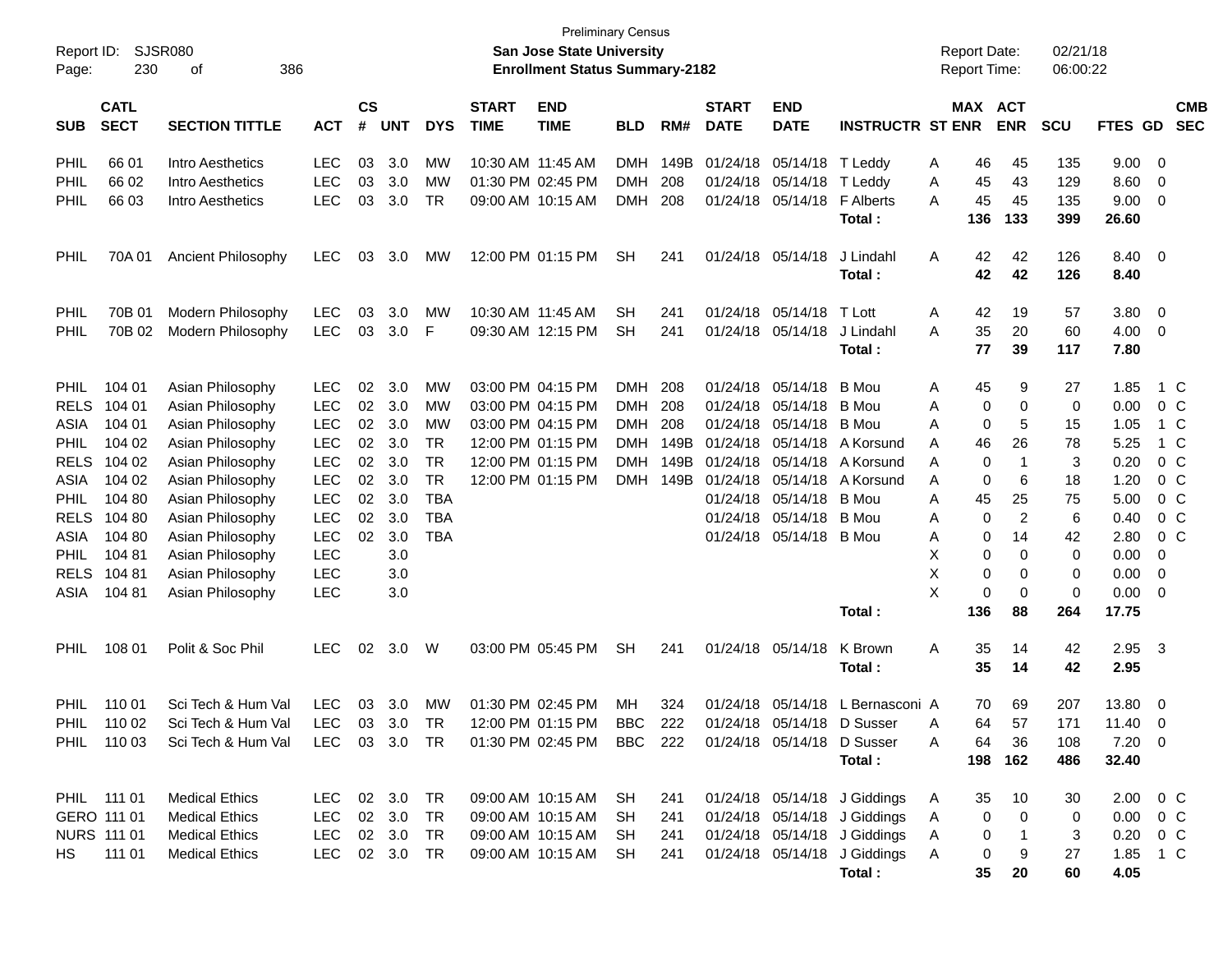| Page:                                                                                   | Report ID: SJSR080<br>231<br>386<br>οf                             |                                                                                                                                                                                                  |                                                          |                      |                                                        |                                                      |                             | <b>Preliminary Census</b><br><b>San Jose State University</b><br><b>Enrollment Status Summary-2182</b> |                  |            |                             |                                                             |                                                                                                                                                                                                                                        | <b>Report Date:</b><br>Report Time:                                         |                                                 | 02/21/18<br>06:00:22                                |                                                                 |                                                                                                                                                            |                          |
|-----------------------------------------------------------------------------------------|--------------------------------------------------------------------|--------------------------------------------------------------------------------------------------------------------------------------------------------------------------------------------------|----------------------------------------------------------|----------------------|--------------------------------------------------------|------------------------------------------------------|-----------------------------|--------------------------------------------------------------------------------------------------------|------------------|------------|-----------------------------|-------------------------------------------------------------|----------------------------------------------------------------------------------------------------------------------------------------------------------------------------------------------------------------------------------------|-----------------------------------------------------------------------------|-------------------------------------------------|-----------------------------------------------------|-----------------------------------------------------------------|------------------------------------------------------------------------------------------------------------------------------------------------------------|--------------------------|
| <b>SUB</b>                                                                              | <b>CATL</b><br><b>SECT</b>                                         | <b>SECTION TITTLE</b>                                                                                                                                                                            | <b>ACT</b>                                               | $\mathsf{cs}$<br>#   | <b>UNT</b>                                             | <b>DYS</b>                                           | <b>START</b><br><b>TIME</b> | <b>END</b><br><b>TIME</b>                                                                              | <b>BLD</b>       | RM#        | <b>START</b><br><b>DATE</b> | <b>END</b><br><b>DATE</b>                                   | <b>INSTRUCTR ST ENR</b>                                                                                                                                                                                                                | MAX ACT                                                                     | <b>ENR</b>                                      | <b>SCU</b>                                          | <b>FTES GD</b>                                                  |                                                                                                                                                            | <b>CMB</b><br><b>SEC</b> |
| PHIL                                                                                    | 11301                                                              | Exist & Phenom                                                                                                                                                                                   | <b>LEC</b>                                               | 02                   | 3.0                                                    | TR                                                   |                             | 03:00 PM 04:15 PM                                                                                      | <b>SH</b>        | 241        |                             | 01/24/18 05/14/18                                           | P Hadreas<br>Total:                                                                                                                                                                                                                    | Α<br>35<br>35                                                               | 21<br>21                                        | 63<br>63                                            | 4.40 4<br>4.40                                                  |                                                                                                                                                            |                          |
| PHIL                                                                                    | 118 01                                                             | Latin Amer Phil                                                                                                                                                                                  | <b>LEC</b>                                               |                      | 3.0                                                    |                                                      |                             |                                                                                                        |                  |            |                             |                                                             | Total:                                                                                                                                                                                                                                 | Χ<br>0<br>0                                                                 | 0<br>$\bf{0}$                                   | 0<br>0                                              | $0.00 \t 0$<br>0.00                                             |                                                                                                                                                            |                          |
| <b>PHIL</b>                                                                             | 13301                                                              | Ethics in Science                                                                                                                                                                                | <b>LEC</b>                                               | 03                   | 3.0                                                    | TR                                                   |                             | 12:00 PM 01:15 PM                                                                                      | WSQ 109          |            |                             | 01/24/18 05/14/18                                           | J Stemwedel A<br>Total:                                                                                                                                                                                                                | 110<br>110                                                                  | 98<br>98                                        | 294<br>294                                          | 19.60 0<br>19.60                                                |                                                                                                                                                            |                          |
| <b>PHIL</b><br><b>PHIL</b><br>PHIL<br><b>PHIL</b><br>PHIL<br><b>PHIL</b><br><b>PHIL</b> | 134 80<br>134 81<br>134 82<br>134 83<br>134 84<br>134 85<br>134 86 | Computers, Ethics, S LEC<br>Computers, Ethics, S LEC<br>Computers, Ethics, S LEC<br>Computers, Ethics, S LEC<br>Computers, Ethics, S LEC<br>Computers, Ethics, S LEC<br>Computers, Ethics, S LEC |                                                          | 02<br>02<br>02<br>02 | 02 3.0<br>3.0<br>3.0<br>3.0<br>3.0<br>02 3.0<br>02 3.0 | TBA<br><b>TBA</b><br>TBA<br>TBA<br>TBA<br>TBA<br>TBA |                             |                                                                                                        |                  |            |                             |                                                             | 01/24/18 05/14/18 E Sonnier<br>01/24/18 05/14/18 E Sonnier<br>01/24/18 05/14/18 E Sonnier<br>01/24/18 05/14/18 E Sonnier<br>01/24/18 05/14/18 K Yrigoyen<br>01/24/18 05/14/18 K Yrigoyen<br>01/24/18 05/14/18 J Cardoza-Ko A<br>Total: | 42<br>Α<br>42<br>A<br>42<br>A<br>А<br>42<br>42<br>Α<br>42<br>Α<br>42<br>294 | 42<br>42<br>42<br>42<br>41<br>41<br>33<br>283   | 126<br>126<br>126<br>126<br>123<br>123<br>99<br>849 | 8.40 0<br>8.40<br>8.40<br>8.40<br>8.20<br>8.20<br>6.65<br>56.65 | $\overline{\phantom{0}}$<br>$\overline{\phantom{0}}$<br>$\overline{\phantom{0}}$<br>$\overline{\phantom{0}}$<br>$\overline{\phantom{0}}$<br>$\overline{1}$ |                          |
| PHIL.                                                                                   | 149 01                                                             | METAPHYS & EPISTEMSEM 04 3.0                                                                                                                                                                     |                                                          |                      |                                                        | TR                                                   |                             | 12:00 PM 01:15 PM                                                                                      | <b>SH</b>        | 241        |                             | 01/24/18 05/14/18                                           | A Vaidya<br>Total:                                                                                                                                                                                                                     | 35<br>Α<br>35                                                               | 12<br>12                                        | 36<br>36                                            | $2.45$ 1<br>2.45                                                |                                                                                                                                                            |                          |
| <b>PHIL</b><br><b>PHIL</b><br><b>PHIL</b>                                               | 160 01<br>160 02<br>160 03                                         | <b>Phil of Science</b><br>Phil of Science<br><b>Phil of Science</b>                                                                                                                              | LEC.<br><b>LEC</b><br><b>LEC</b>                         | 02<br>02             | 3.0<br>3.0<br>3.0                                      | МW<br><b>TR</b>                                      |                             | 10:30 AM 11:45 AM<br>10:30 AM 11:45 AM                                                                 | MН<br><b>BBC</b> | 324<br>222 |                             | 01/24/18 05/14/18<br>01/24/18 05/14/18 K Patel              | J Lindahl<br>Total:                                                                                                                                                                                                                    | 70<br>Α<br>64<br>Α<br>X<br>0<br>134                                         | 70<br>31<br>$\mathbf 0$<br>101                  | 210<br>93<br>0<br>303                               | 14.10 2<br>6.20<br>$0.00 \t 0$<br>20.30                         | $\overline{\mathbf{0}}$                                                                                                                                    |                          |
| <b>PHIL</b><br>PHIL<br>PHIL                                                             | 180 01<br>180 02<br>180 03<br>PHIL 180 04                          | <b>Indiv Studies</b><br><b>Indiv Studies</b><br><b>Indiv Studies</b><br><b>Indiv Studies</b>                                                                                                     | <b>SUP</b><br><b>SUP</b><br><b>SUP</b><br>SUP 78 2.0 TBA | 36<br>36             | 3.0<br>3.0<br>78 2.0                                   | TBA<br><b>TBA</b><br>TBA                             |                             |                                                                                                        |                  |            | 01/24/18 05/14/18           | 01/24/18 05/14/18<br>01/24/18 05/14/18<br>01/24/18 05/14/18 | D Susser<br>Total:                                                                                                                                                                                                                     | 5<br>Α<br>5<br>Α<br>5<br>Α<br>Α<br>5<br>20                                  | 1<br>0<br>$\Omega$<br>0<br>$\blacktriangleleft$ | 3<br>0<br>0<br>0<br>3                               | 0.25<br>0.00<br>0.00<br>$0.00 \t 0$<br>0.25                     | $\overline{\phantom{1}}$<br>$\overline{\phantom{0}}$<br>$\overline{\phantom{0}}$                                                                           |                          |
|                                                                                         | PHIL 184 01<br>PHIL 184 02                                         | Directed Reading<br><b>Directed Reading</b>                                                                                                                                                      | <b>SUP</b><br><b>SUP</b>                                 |                      | 36 3.0 TBA<br>36 3.0 TBA                               |                                                      |                             |                                                                                                        |                  |            |                             | 01/24/18 05/14/18<br>01/24/18 05/14/18                      | Total:                                                                                                                                                                                                                                 | 5<br>Α<br>5<br>Α<br>10                                                      | 0<br>0<br>$\bf{0}$                              | 0<br>0<br>0                                         | $0.00 \t 0$<br>$0.00 \t 0$<br>0.00                              |                                                                                                                                                            |                          |
|                                                                                         | PHIL 186 01<br>BUS3 186 01                                         | Prof & Bus Ethics<br>Prof & Bus Ethics                                                                                                                                                           | <b>LEC</b><br>LEC 03 3.0 MW                              |                      | 03 3.0                                                 | МW                                                   | 07:30 AM 08:45 AM           | 07:30 AM 08:45 AM                                                                                      |                  |            |                             |                                                             | DMH 149B 01/24/18 05/14/18 L Bernasconi A<br>DMH 149B 01/24/18 05/14/18 L Bernasconi A                                                                                                                                                 | 48<br>0                                                                     | 30<br>18                                        | 90<br>54                                            | 6.00 0 C<br>3.60 0 C                                            |                                                                                                                                                            |                          |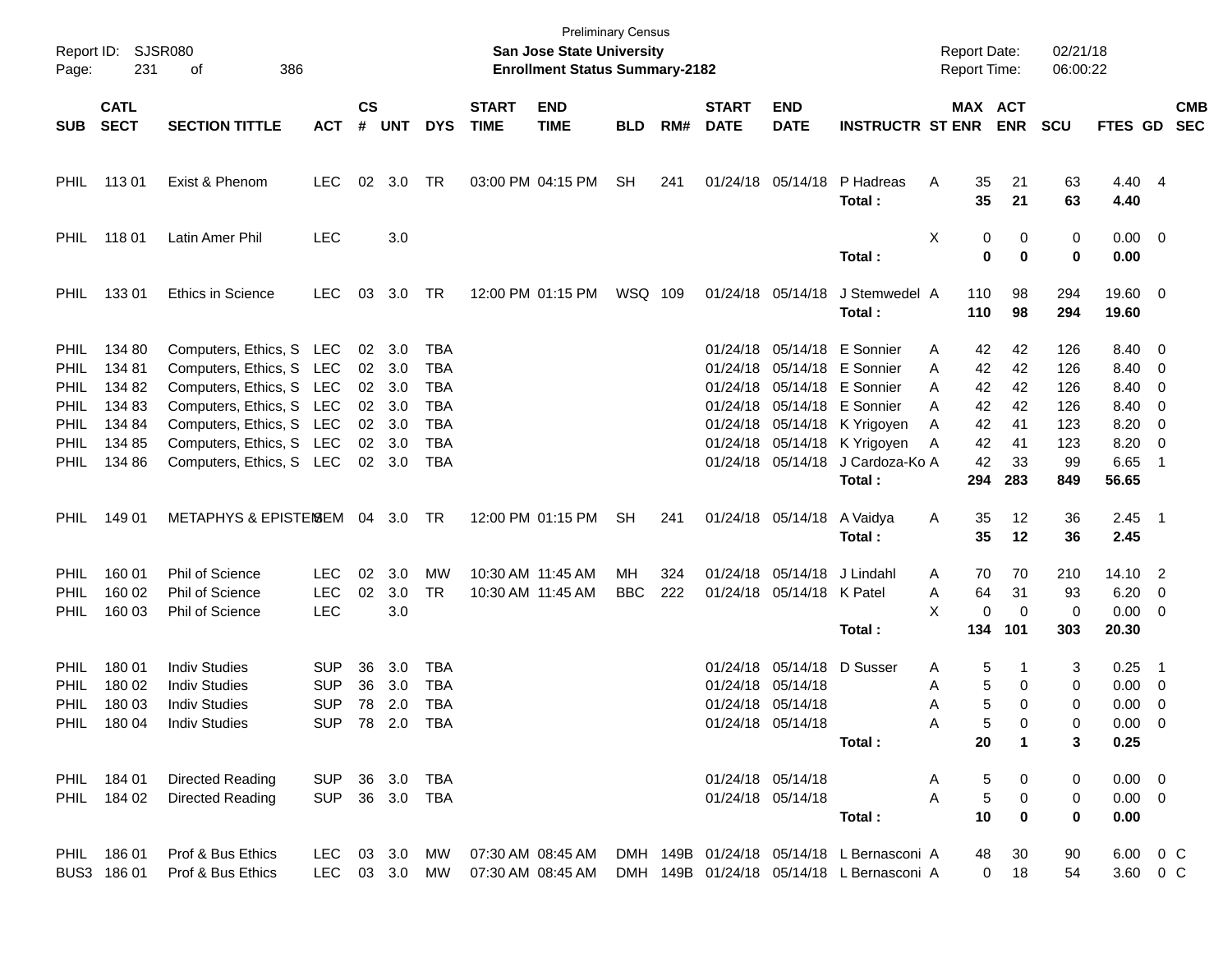| <b>Preliminary Census</b><br><b>SJSR080</b><br>Report ID:<br>San Jose State University<br><b>Report Date:</b><br>386<br>Report Time:<br>232<br><b>Enrollment Status Summary-2182</b><br>Page:<br>οf |                            |                       |            |                    |            |            |                             |                           |            | 02/21/18<br>06:00:22 |                             |                           |                                  |         |                |            |         |                          |
|-----------------------------------------------------------------------------------------------------------------------------------------------------------------------------------------------------|----------------------------|-----------------------|------------|--------------------|------------|------------|-----------------------------|---------------------------|------------|----------------------|-----------------------------|---------------------------|----------------------------------|---------|----------------|------------|---------|--------------------------|
| <b>SUB</b>                                                                                                                                                                                          | <b>CATL</b><br><b>SECT</b> | <b>SECTION TITTLE</b> | <b>ACT</b> | $\mathsf{cs}$<br># | <b>UNT</b> | <b>DYS</b> | <b>START</b><br><b>TIME</b> | <b>END</b><br><b>TIME</b> | <b>BLD</b> | RM#                  | <b>START</b><br><b>DATE</b> | <b>END</b><br><b>DATE</b> | <b>INSTRUCTR ST ENR</b>          | MAX ACT | <b>ENR</b>     | <b>SCU</b> | FTES GD | <b>CMB</b><br><b>SEC</b> |
| <b>PHIL</b>                                                                                                                                                                                         | 186 02                     | Prof & Bus Ethics     | <b>LEC</b> | 03                 | 3.0        | МW         |                             | 09:00 AM 10:15 AM         | <b>DMH</b> | 149B                 | 01/24/18                    | 05/14/18                  | L Bernasconi A                   | 46      | 28             | 84         | 5.60    | 0 <sup>o</sup>           |
| BUS3                                                                                                                                                                                                | 186 02                     | Prof & Bus Ethics     | <b>LEC</b> | 03                 | 3.0        | МW         |                             | 09:00 AM 10:15 AM         | <b>DMH</b> | 149B                 | 01/24/18                    | 05/14/18                  | L Bernasconi A                   | 0       | 17             | 51         | 3.40    | 0 <sup>o</sup>           |
| PHIL                                                                                                                                                                                                | 186 03                     | Prof & Bus Ethics     | <b>LEC</b> | 03                 | 3.0        | МW         | 10:30 AM 11:45 AM           |                           | <b>BBC</b> | 222                  | 01/24/18                    | 05/14/18                  | M Jordan                         | 64<br>Α | 38             | 114        | 7.60    | 0 <sup>o</sup>           |
| BUS3                                                                                                                                                                                                | 186 03                     | Prof & Bus Ethics     | <b>LEC</b> | 03                 | 3.0        | МW         | 10:30 AM 11:45 AM           |                           | <b>BBC</b> | 222                  | 01/24/18                    | 05/14/18                  | M Jordan                         | Α<br>0  | 25             | 75         | 5.00    | 0 <sup>o</sup>           |
| PHIL                                                                                                                                                                                                | 186 04                     | Prof & Bus Ethics     | <b>LEC</b> | 03                 | 3.0        | МW         |                             | 12:00 PM 01:15 PM         | MН         | 324                  | 01/24/18                    | 05/14/18                  | L Bernasconi A                   | 70      | 52             | 156        | 10.40   | 0 <sup>o</sup>           |
| BUS3                                                                                                                                                                                                | 186 04                     | Prof & Bus Ethics     | <b>LEC</b> | 03                 | 3.0        | МW         |                             | 12:00 PM 01:15 PM         | MН         | 324                  | 01/24/18                    | 05/14/18                  | L Bernasconi A                   | 0       | 19             | 57         | 3.80    | 0 <sup>o</sup>           |
| PHIL                                                                                                                                                                                                | 186 05                     | Prof & Bus Ethics     | <b>LEC</b> | 03                 | 3.0        | МW         |                             | 01:30 PM 02:45 PM         | <b>BBC</b> | 222                  | 01/24/18                    | 05/14/18                  | M Jordan                         | 64<br>Α | 44             | 132        | 8.80    | 0 <sup>o</sup>           |
| BUS3                                                                                                                                                                                                | 186 05                     | Prof & Bus Ethics     | <b>LEC</b> | 03                 | 3.0        | МW         |                             | 01:30 PM 02:45 PM         | <b>BBC</b> | 222                  | 01/24/18                    | 05/14/18                  | M Jordan                         | Α<br>0  | 15             | 45         | 3.00    | 0 <sup>o</sup>           |
| PHIL                                                                                                                                                                                                | 186 06                     | Prof & Bus Ethics     | <b>LEC</b> | 03                 | 3.0        | МW         |                             | 03:00 PM 04:15 PM         | <b>BBC</b> | 222                  | 01/24/18                    | 05/14/18                  | N Friedman-B A                   | 64      | 8              | 24         | 1.60    | 0 <sup>o</sup>           |
| BUS3                                                                                                                                                                                                | 186 06                     | Prof & Bus Ethics     | <b>LEC</b> | 03                 | 3.0        | МW         |                             | 03:00 PM 04:15 PM         | <b>BBC</b> | 222                  | 01/24/18                    | 05/14/18                  | N Friedman-B A                   | 0       | 15             | 45         | 3.00    | 0 <sup>o</sup>           |
| PHIL                                                                                                                                                                                                | 186 07                     | Prof & Bus Ethics     | <b>LEC</b> | 03                 | 3.0        | МW         |                             | 04:30 PM 05:45 PM         | <b>BBC</b> | 222                  | 01/24/18                    | 05/14/18                  | T Nguyen                         | 64<br>Α | 47             | 141        | 9.40    | 0 <sup>o</sup>           |
| BUS3                                                                                                                                                                                                | 186 07                     | Prof & Bus Ethics     | <b>LEC</b> | 03                 | 3.0        | МW         |                             | 04:30 PM 05:45 PM         | <b>BBC</b> | 222                  | 01/24/18                    | 05/14/18                  | T Nguyen                         | Α<br>0  | 16             | 48         | 3.20    | 0 <sup>o</sup>           |
| PHIL                                                                                                                                                                                                | 186 08                     | Prof & Bus Ethics     | <b>LEC</b> | 03                 | 3.0        | <b>TR</b>  | 07:30 AM 08:45 AM           |                           | MН         | 324                  | 01/24/18                    | 05/14/18                  | J Wilhelmsso A                   | 70      | 39             | 117        | 7.80    | 0 <sup>o</sup>           |
| BUS3                                                                                                                                                                                                | 186 08                     | Prof & Bus Ethics     | <b>LEC</b> | 03                 | 3.0        | <b>TR</b>  | 07:30 AM 08:45 AM           |                           | MН         | 324                  | 01/24/18                    | 05/14/18                  | J Wilhelmsso A                   | 0       | 12             | 36         | 2.40    | 0 <sup>o</sup>           |
| PHIL                                                                                                                                                                                                | 186 09                     | Prof & Bus Ethics     | <b>LEC</b> | 03                 | 3.0        | <b>TR</b>  |                             | 09:00 AM_10:15 AM         | MН         | 324                  | 01/24/18                    | 05/14/18                  | T Gullion                        | 70<br>Α | 50             | 150        | 10.00   | 0 <sup>o</sup>           |
| BUS3                                                                                                                                                                                                | 186 09                     | Prof & Bus Ethics     | <b>LEC</b> | 03                 | 3.0        | <b>TR</b>  |                             | 09:00 AM 10:15 AM         | MН         | 324                  | 01/24/18                    | 05/14/18                  | T Gullion                        | Α<br>0  | 19             | 57         | 3.80    | 0 <sup>o</sup>           |
| PHIL                                                                                                                                                                                                | 186 10                     | Prof & Bus Ethics     | <b>LEC</b> | 03                 | 3.0        | <b>TR</b>  | 10:30 AM 11:45 AM           |                           | MН         | 324                  | 01/24/18                    | 05/14/18                  | D Williamson A                   | 70      | 28             | 84         | 5.60    | 0 <sup>o</sup>           |
| BUS3                                                                                                                                                                                                | 186 10                     | Prof & Bus Ethics     | <b>LEC</b> | 03                 | 3.0        | <b>TR</b>  | 10:30 AM 11:45 AM           |                           | MН         | 324                  | 01/24/18                    | 05/14/18                  | D Williamson A                   | 0       | 9              | 27         | 1.80    | 0 <sup>o</sup>           |
| <b>PHIL</b>                                                                                                                                                                                         | 186 11                     | Prof & Bus Ethics     | <b>LEC</b> | 03                 | 3.0        | <b>TR</b>  |                             | 12:00 PM 01:15 PM         | MН         | 324                  | 01/24/18                    | 05/14/18                  | J Cardoza-Ko A                   | 70      | 17             | 51         | 3.40    | 0 <sup>o</sup>           |
| BUS3                                                                                                                                                                                                | 186 11                     | Prof & Bus Ethics     | <b>LEC</b> | 03                 | 3.0        | <b>TR</b>  |                             | 12:00 PM 01:15 PM         | MН         | 324                  | 01/24/18                    | 05/14/18                  | J Cardoza-Ko A                   | 0       | $\overline{7}$ | 21         | 1.40    | 0 <sup>o</sup>           |
| PHIL                                                                                                                                                                                                | 186 12                     | Prof & Bus Ethics     | <b>LEC</b> | 03                 | 3.0        | <b>TR</b>  |                             | 01:30 PM 02:45 PM         | MН         | 324                  | 01/24/18                    | 05/14/18                  | D Williamson A                   | 64      | 27             | 81         | 5.40    | 0 <sup>o</sup>           |
| BUS3                                                                                                                                                                                                | 186 12                     | Prof & Bus Ethics     | <b>LEC</b> | 03                 | 3.0        | <b>TR</b>  |                             | 01:30 PM 02:45 PM         | MН         | 324                  | 01/24/18                    | 05/14/18                  | D Williamson A                   | 0       | 8              | 24         | 1.60    | 0 <sup>o</sup>           |
| PHIL                                                                                                                                                                                                | 186 13                     | Prof & Bus Ethics     | <b>LEC</b> | 03                 | 3.0        | R          |                             | 03:00 PM 05:45 PM         | <b>BBC</b> | 302                  | 01/24/18                    | 05/14/18                  | M Ingerson                       | 45<br>A | 25             | 75         | 5.00    | 0 <sup>o</sup>           |
| BUS3                                                                                                                                                                                                | 186 13                     | Prof & Bus Ethics     | <b>LEC</b> | 03                 | 3.0        | R          |                             | 03:00 PM 05:45 PM         | <b>BBC</b> | 302                  | 01/24/18                    | 05/14/18                  | M Ingerson                       | 0<br>A  | 6              | 18         | 1.20    | 0 <sup>o</sup>           |
| PHIL                                                                                                                                                                                                | 186 14                     | Prof & Bus Ethics     | <b>LEC</b> | 03                 | 3.0        | R          |                             | 06:00 PM 08:45 PM         | <b>BBC</b> | 323                  | 01/24/18                    | 05/14/18                  | M Ingerson                       | Α<br>45 | 15             | 45         | 3.00    | 0 <sup>o</sup>           |
| BUS3                                                                                                                                                                                                | 186 14                     | Prof & Bus Ethics     | <b>LEC</b> | 03                 | 3.0        | R          |                             | 06:00 PM 08:45 PM         | <b>BBC</b> | 323                  | 01/24/18                    | 05/14/18                  | M Ingerson                       | A<br>0  | 6              | 18         | 1.20    | 0 <sup>o</sup>           |
| PHIL                                                                                                                                                                                                | 186 15                     | Prof & Bus Ethics     | <b>LEC</b> | 03                 | 3.0        | F          |                             | 09:30 AM 12:15 PM         | <b>BBC</b> | 222                  | 01/24/18                    | 05/14/18                  | J Wilhelmsso A                   | 64      | 16             | 48         | 3.20    | 0 <sup>o</sup>           |
| BUS3                                                                                                                                                                                                | 186 15                     | Prof & Bus Ethics     | <b>LEC</b> | 03                 | 3.0        | F          |                             | 09:30 AM 12:15 PM         | <b>BBC</b> | 222                  | 01/24/18                    | 05/14/18                  | J Wilhelmsso A                   | 0       | 14             | 42         | 2.80    | 0 <sup>o</sup>           |
| PHIL                                                                                                                                                                                                | 18680                      | Prof & Bus Ethics     | <b>LEC</b> | 03                 | 3.0        | <b>TBA</b> |                             |                           |            |                      | 01/24/18                    | 05/14/18                  | C Sanchez                        | A<br>45 | 25             | 75         | 5.00    | 0 <sub>C</sub>           |
| BUS3                                                                                                                                                                                                | 18680                      | Prof & Bus Ethics     | <b>LEC</b> | 03                 | 3.0        | <b>TBA</b> |                             |                           |            |                      | 01/24/18                    |                           | 05/14/18 C Sanchez               | A<br>0  | 19             | 57         | 3.85    | $1\,C$                   |
| <b>PHIL</b>                                                                                                                                                                                         | 186 81                     | Prof & Bus Ethics     | <b>LEC</b> | 03                 | 3.0        | TBA        |                             |                           |            |                      |                             |                           | 01/24/18 05/14/18 N Friedman-B A | 45      | 15             | 45         | 3.00    | $0\,C$                   |
|                                                                                                                                                                                                     | BUS3 186 81                | Prof & Bus Ethics     | LEC        | 03                 | 3.0        | <b>TBA</b> |                             |                           |            |                      |                             |                           | 01/24/18 05/14/18 N Friedman-B A | 0       | 18             | 54         | 3.60    | 0 <sup>o</sup>           |
| <b>PHIL</b>                                                                                                                                                                                         | 18682                      | Prof & Bus Ethics     | <b>LEC</b> | 03                 | 3.0        | <b>TBA</b> |                             |                           |            |                      |                             |                           | 01/24/18 05/14/18 P Hadreas      | A<br>45 | 32             | 96         | 6.40    | 0 <sup>C</sup>           |
|                                                                                                                                                                                                     | BUS3 186 82                | Prof & Bus Ethics     | <b>LEC</b> | 03                 | 3.0        | TBA        |                             |                           |            |                      |                             |                           | 01/24/18 05/14/18 P Hadreas      | 0<br>A  | 12             | 36         | 2.40    | 0 <sup>C</sup>           |
| <b>PHIL</b>                                                                                                                                                                                         | 18683                      | Prof & Bus Ethics     | <b>LEC</b> | 03                 | 3.0        | TBA        |                             |                           |            |                      |                             |                           | 01/24/18 05/14/18 P Hadreas      | Α<br>45 | 33             | 99         | 6.60    | 0 <sup>C</sup>           |
|                                                                                                                                                                                                     | BUS3 186 83                | Prof & Bus Ethics     | <b>LEC</b> | 03                 | 3.0        | TBA        |                             |                           |            |                      |                             |                           | 01/24/18 05/14/18 P Hadreas      | A<br>0  | 11             | 33         | 2.20    | 0 <sup>C</sup>           |
| <b>PHIL</b>                                                                                                                                                                                         | 18684                      | Prof & Bus Ethics     | <b>LEC</b> | 03                 | 3.0        | TBA        |                             |                           |            |                      |                             |                           | 01/24/18 05/14/18 J Giddings     | Α<br>45 | 38             | 114        | 7.60    | $0\,C$                   |
|                                                                                                                                                                                                     | BUS3 186 84                | Prof & Bus Ethics     | LEC        | 03                 | 3.0        | TBA        |                             |                           |            |                      |                             |                           | 01/24/18 05/14/18 J Giddings     | A<br>0  | 5              | 15         | 1.00    | 0 <sup>C</sup>           |
| <b>PHIL</b>                                                                                                                                                                                         | 18685                      | Prof & Bus Ethics     | <b>LEC</b> |                    | 03 3.0     | TBA        |                             |                           |            |                      |                             |                           | 01/24/18 05/14/18 T Johnston     | A<br>45 | 32             | 96         | 6.40    | 0 C                      |
|                                                                                                                                                                                                     |                            |                       |            |                    |            |            |                             |                           |            |                      |                             |                           |                                  |         |                |            |         |                          |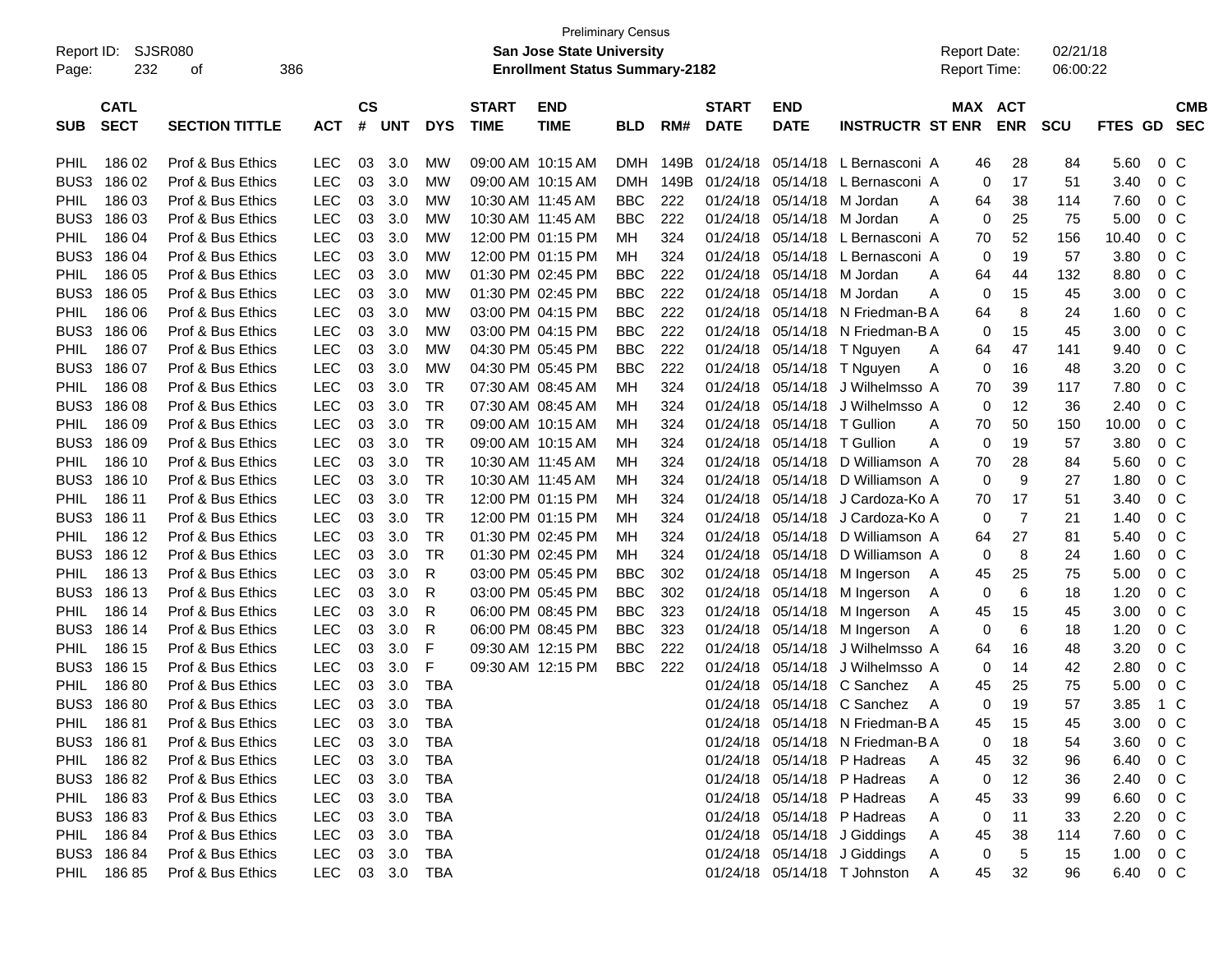| <b>Preliminary Census</b><br>Report ID: SJSR080<br><b>San Jose State University</b><br><b>Report Date:</b><br>233<br>386<br><b>Enrollment Status Summary-2182</b><br><b>Report Time:</b><br>Page:<br>оf |                                                             |                                                                                                                                                 |                                                                                         |                                        |                                               |                                                                                         |                             |                           |            |     |                                                                      |                                                                               | 02/21/18<br>06:00:22                                                                                        |                       |                                           |                                                  |                                         |                                                      |                                                                                                          |  |
|---------------------------------------------------------------------------------------------------------------------------------------------------------------------------------------------------------|-------------------------------------------------------------|-------------------------------------------------------------------------------------------------------------------------------------------------|-----------------------------------------------------------------------------------------|----------------------------------------|-----------------------------------------------|-----------------------------------------------------------------------------------------|-----------------------------|---------------------------|------------|-----|----------------------------------------------------------------------|-------------------------------------------------------------------------------|-------------------------------------------------------------------------------------------------------------|-----------------------|-------------------------------------------|--------------------------------------------------|-----------------------------------------|------------------------------------------------------|----------------------------------------------------------------------------------------------------------|--|
| <b>SUB</b>                                                                                                                                                                                              | <b>CATL</b><br><b>SECT</b>                                  | <b>SECTION TITTLE</b>                                                                                                                           | <b>ACT</b>                                                                              | <b>CS</b><br>#                         | <b>UNT</b>                                    | <b>DYS</b>                                                                              | <b>START</b><br><b>TIME</b> | <b>END</b><br><b>TIME</b> | <b>BLD</b> | RM# | <b>START</b><br><b>DATE</b>                                          | <b>END</b><br><b>DATE</b>                                                     | <b>INSTRUCTR ST ENR</b>                                                                                     |                       | <b>MAX ACT</b>                            | <b>ENR</b>                                       | <b>SCU</b>                              | <b>FTES GD</b>                                       | <b>CMB</b><br><b>SEC</b>                                                                                 |  |
| BUS3<br>PHIL<br>BUS3<br><b>PHIL</b><br>BUS3<br><b>PHIL</b><br>BUS3                                                                                                                                      | 18685<br>18686<br>18686<br>18687<br>18687<br>18688<br>18688 | Prof & Bus Ethics<br>Prof & Bus Ethics<br>Prof & Bus Ethics<br>Prof & Bus Ethics<br>Prof & Bus Ethics<br>Prof & Bus Ethics<br>Prof & Bus Ethics | <b>LEC</b><br><b>LEC</b><br><b>LEC</b><br><b>LEC</b><br>LEC<br><b>LEC</b><br><b>LEC</b> | 03<br>03<br>03<br>03<br>03<br>03<br>03 | 3.0<br>3.0<br>3.0<br>3.0<br>3.0<br>3.0<br>3.0 | TBA<br><b>TBA</b><br><b>TBA</b><br><b>TBA</b><br><b>TBA</b><br><b>TBA</b><br><b>TBA</b> |                             |                           |            |     | 01/24/18<br>01/24/18<br>01/24/18<br>01/24/18<br>01/24/18<br>01/24/18 | 05/14/18<br>05/14/18<br>05/14/18<br>05/14/18<br>05/14/18<br>01/24/18 05/14/18 | 05/14/18 T Johnston<br>T Gullion<br>T Gullion<br>C Sanchez<br>C Sanchez<br>J Cardoza-Ko A<br>J Cardoza-Ko A | A<br>Α<br>A<br>A<br>A | 0<br>45<br>0<br>45<br>$\Omega$<br>45<br>0 | 12<br>34<br>11<br>28<br>18<br>21<br>17           | 36<br>102<br>33<br>84<br>54<br>63<br>51 | 2.40<br>6.80<br>2.20<br>5.65<br>3.60<br>4.20<br>3.40 | $0\,$ C<br>0 <sup>o</sup><br>0 <sup>o</sup><br>1 C<br>0 <sup>o</sup><br>0 <sup>o</sup><br>0 <sup>o</sup> |  |
| PHIL                                                                                                                                                                                                    | 190 01                                                      | Sem Phil Classics                                                                                                                               | <b>SEM</b>                                                                              | 05                                     | 3.0                                           | R                                                                                       |                             | 06:00 PM 08:45 PM         | <b>SH</b>  | 241 |                                                                      | 01/24/18 05/14/18                                                             | Total:<br>R Manning<br>Total:                                                                               | A                     | 1323 1051<br>25<br>25                     | 18<br>18                                         | 3153<br>54<br>54                        | 210.30<br>3.70<br>3.70                               | $\overline{2}$                                                                                           |  |
| PHIL                                                                                                                                                                                                    | 195 01                                                      | Sem in Phil Law                                                                                                                                 | <b>SEM</b>                                                                              |                                        | 3.0                                           |                                                                                         |                             |                           |            |     |                                                                      |                                                                               | Total:                                                                                                      | X                     | 0<br>$\bf{0}$                             | 0<br>0                                           | 0<br>0                                  | 0.00<br>0.00                                         | $\overline{\mathbf{0}}$                                                                                  |  |
| PHIL                                                                                                                                                                                                    | 290 01                                                      | Adv Sem Select Philo SEM                                                                                                                        |                                                                                         |                                        | 05 3.0 W                                      |                                                                                         |                             | 06:00 PM 08:45 PM         | <b>SH</b>  | 241 |                                                                      | 01/24/18 05/14/18                                                             | <b>B</b> Mou<br>Total:                                                                                      | A                     | 20<br>20                                  | 9<br>9                                           | 27<br>27                                | 2.25<br>2.25                                         | - 9                                                                                                      |  |
| <b>PHIL</b>                                                                                                                                                                                             | 292 01                                                      | Ethics or Aestheti                                                                                                                              | SEM                                                                                     | 05                                     | 3.0                                           | M                                                                                       |                             | 06:00 PM 08:45 PM         | SH.        | 241 |                                                                      | 01/24/18 05/14/18                                                             | T Leddy<br>Total:                                                                                           | A                     | 20<br>20                                  | 13<br>13                                         | 39<br>39                                | 3.25 13<br>3.25                                      |                                                                                                          |  |
| <b>PHIL</b><br>PHIL<br>PHIL<br>PHIL.                                                                                                                                                                    | 298 01<br>298 02<br>298 03<br>298 04                        | <b>Spec Studies</b><br><b>Spec Studies</b><br><b>Spec Studies</b><br><b>Spec Studies</b>                                                        | <b>SUP</b><br><b>SUP</b><br><b>SUP</b><br><b>SUP</b>                                    | 25<br>25<br>78<br>78                   | 3.0<br>3.0<br>3.0<br>3.0                      | <b>TBA</b><br><b>TBA</b><br><b>TBA</b><br><b>TBA</b>                                    |                             |                           |            |     | 01/24/18<br>01/24/18                                                 | 01/24/18 05/14/18 A Vaidya<br>05/14/18<br>01/24/18 05/14/18                   | 05/14/18 C Sanchez<br>P Hadreas<br>Total:                                                                   | A<br>A<br>A<br>A      | 3<br>6<br>3<br>5<br>17                    | -1<br>$\overline{c}$<br>$\overline{1}$<br>0<br>4 | 3<br>6<br>3<br>$\pmb{0}$<br>12          | 0.25<br>0.50<br>0.25<br>0.00<br>1.00                 | - 1<br>$\overline{2}$<br>$\overline{\phantom{0}}$<br>- 0                                                 |  |
| PHIL<br>PHIL                                                                                                                                                                                            | 299 01<br>299 02                                            | <b>Masters Thesis</b><br><b>Masters Thesis</b>                                                                                                  | <b>SUP</b><br><b>SUP</b>                                                                | 25                                     | 3.0<br>78 3.0                                 | <b>TBA</b><br><b>TBA</b>                                                                |                             |                           |            |     |                                                                      | 01/24/18 05/14/18<br>01/24/18 05/14/18                                        | D Susser<br>Total:                                                                                          | A<br>A                | 5<br>5<br>10                              | -1<br>0<br>$\mathbf{1}$                          | 3<br>0<br>3                             | 0.25<br>0.00<br>0.25                                 | $\overline{\phantom{0}}$ 1<br>- 0                                                                        |  |
|                                                                                                                                                                                                         |                                                             | Department: Philosophy                                                                                                                          |                                                                                         |                                        |                                               |                                                                                         |                             |                           |            |     |                                                                      |                                                                               | Department Total:                                                                                           |                       | 3809                                      | 3013                                             | 9039                                    | 604.95                                               |                                                                                                          |  |

| <b>Department Total:</b>  |    | 3809 3013 9039 |    | 604.95 |
|---------------------------|----|----------------|----|--------|
| <b>Lower Division:</b>    |    | 1352 1117 3351 |    | 223.40 |
| Upper Division:           |    | 2390 1869 5607 |    | 374.80 |
| <b>Graduate Division:</b> | 67 | 27             | 81 | 6.75   |